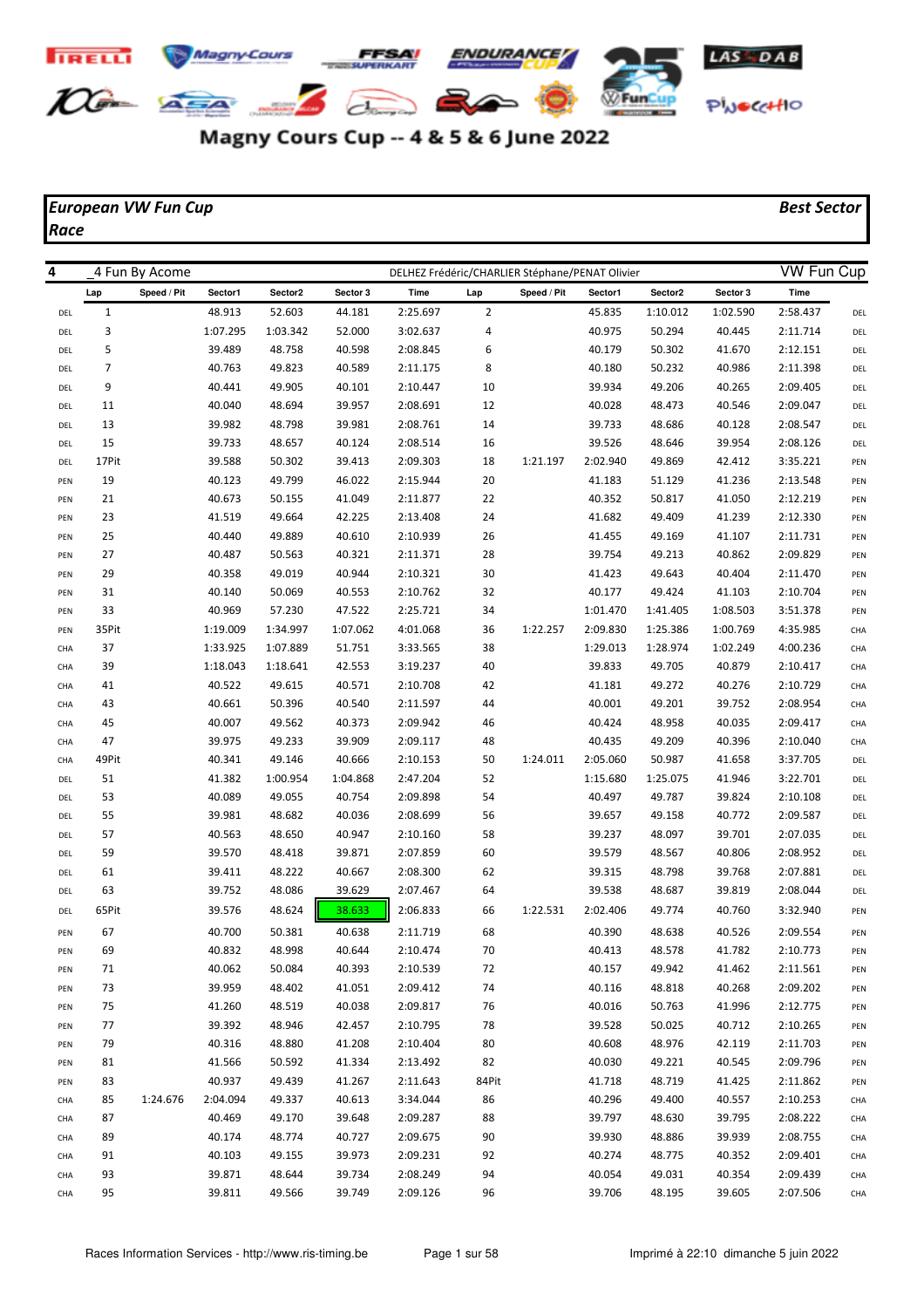| CHA        | 97           |             | 40.048                      | 48.418   | 39.800   | 2:08.266                                   | 98             |             | 39.788   | 48.937   | 39.632   | 2:08.357          | CHA |
|------------|--------------|-------------|-----------------------------|----------|----------|--------------------------------------------|----------------|-------------|----------|----------|----------|-------------------|-----|
| CHA        | 99           |             | 40.359                      | 48.511   | 39.633   | 2:08.503                                   | 100            |             | 39.779   | 48.033   | 39.683   | 2:07.495          | CHA |
| CHA        | 101Pit       |             | 39.758                      | 48.756   | 39.586   | 2:08.100                                   | 102            | 1:22.158    | 2:01.454 | 49.325   | 40.001   | 3:30.780          | DEL |
| <b>DEL</b> | 103          |             | 39.574                      | 48.357   | 39.520   | 2:07.451                                   | 104            |             | 39.461   | 47.903   | 40.395   | 2:07.759          | DEL |
| <b>DEL</b> | 105          |             | 39.255                      | 48.413   | 40.081   | 2:07.749                                   | 106            |             | 39.580   | 48.611   | 39.797   | 2:07.988          | DEL |
|            |              |             |                             |          |          |                                            |                |             |          |          |          |                   |     |
| <b>DEL</b> | 107          |             | 39.197                      | 48.094   | 40.742   | 2:08.033                                   | 108            |             | 39.380   | 48.092   | 39.623   | 2:07.095          | DEL |
| DEL        | 109          |             | 39.832                      | 48.201   | 39.903   | 2:07.936                                   | 110            |             | 39.533   | 48.445   | 39.752   | 2:07.730          | DEL |
| DEL        | 111          |             | 39.401                      | 48.026   | 39.759   | 2:07.186                                   | 112            |             | 38.957   | 48.657   | 42.366   | 2:09.980          | DEL |
| DEL        | 113          |             | 39.014                      | 47.893   | 39.495   | 2:06.402                                   | 114            |             | 39.129   | 47.785   | 39.990   | 2:06.904          | DEL |
| <b>DEL</b> | 115          |             | 39.109                      | 47.706   | 39.320   | 2:06.135                                   | 116            |             | 39.038   | 47.797   | 39.460   | 2:06.295          | DEL |
| DEL        | 117          |             | 39.181                      | 47.554   | 39.323   | 2:06.058                                   | 118            |             | 39.214   | 48.708   | 39.594   | 2:07.516          | DEL |
| DEL        | 119Pit       |             | 39.268                      | 49.153   | 39.692   | 2:08.113                                   | 120            | 1:21.272    | 2:02.038 | 57.501   | 40.896   | 3:40.435          | PEN |
| PEN        | 121          |             | 40.674                      | 51.085   | 41.149   | 2:12.908                                   | 122            |             | 40.063   | 50.009   | 40.833   | 2:10.905          | PEN |
| PEN        | 123Pit       |             | 40.971                      | 49.760   | 42.718   | 2:13.449                                   | 124            | 1:27.692    | 2:05.688 | 50.093   | 40.677   | 3:36.458          | PEN |
| PEN        | 125          |             | 39.820                      | 48.625   | 40.444   | 2:08.889                                   | 126            |             | 40.042   | 49.493   | 41.649   | 2:11.184          | PEN |
|            | 127          |             | 40.989                      | 49.005   | 40.608   |                                            | 128            |             |          |          |          |                   |     |
| PEN        |              |             |                             |          |          | 2:10.602                                   |                |             | 39.870   | 49.832   | 40.308   | 2:10.010          | PEN |
| PEN        | 129          |             | 39.673                      | 48.887   | 40.464   | 2:09.024                                   | 130            |             | 40.317   | 48.461   | 49.538   | 2:18.316          | PEN |
| PEN        | 131Pit       |             | 53.351                      | 1:01.532 | 51.283   | 2:46.166                                   | 132            | 57.032      | 1:41.224 | 49.542   | 40.547   | 3:11.313          | PEN |
| PEN        | 133          |             | 39.890                      | 48.771   | 40.471   | 2:09.132                                   | 134Pit         |             | 39.520   | 49.062   | 40.561   | 2:09.143          | PEN |
| PEN        | 135          | 1:23.910    | 2:06.107                    | 47.895   | 39.897   | 3:33.899                                   | 136            |             | 40.159   | 49.053   | 40.650   | 2:09.862          | PEN |
| PEN        | 137          |             | 40.519                      | 48.511   | 40.093   | 2:09.123                                   | 138            |             | 40.137   | 48.946   | 40.344   | 2:09.427          | PEN |
| CHA        | 139          |             | 40.116                      | 48.604   | 40.216   | 2:08.936                                   | 140            |             | 39.785   | 48.693   | 39.998   | 2:08.476          | CHA |
| CHA        | 141          |             | 39.446                      | 48.199   | 39.402   | 2:07.047                                   | 142            |             | 39.726   | 48.355   | 39.603   | 2:07.684          | CHA |
| CHA        | 143          |             | 39.860                      | 48.467   | 39.446   | 2:07.773                                   | 144            |             | 39.710   | 48.550   | 39.703   | 2:07.963          | PEN |
| PEN        | 145          |             | 39.819                      | 48.089   | 39.531   | 2:07.439                                   | 146            |             | 39.444   | 48.374   | 39.630   | 2:07.448          | PEN |
| PEN        | 147          |             | 39.582                      | 48.274   | 39.104   | 2:06.960                                   | 148            |             | 39.199   | 48.695   | 39.808   | 2:07.702          | PEN |
| PEN        | 149          |             | 39.487                      | 48.137   | 39.360   | 2:06.984                                   | 150            |             | 40.115   | 48.067   | 39.461   | 2:07.643          | PEN |
| PEN        | 151          |             | 39.030                      | 47.964   | 39.157   | 2:06.151                                   | 152            |             | 39.183   | 47.783   | 39.136   | 2:06.102          | PEN |
| PEN        | 153Pit       |             | 40.798                      | 47.990   | 40.069   | 2:08.857                                   | 154            | 1:21.510    | 2:01.044 | 48.346   | 40.439   | 3:29.829          | DEL |
| DEL        | 155          |             | 39.447                      | 48.116   | 39.434   | 2:06.997                                   | 156            |             | 39.733   | 47.954   | 39.571   | 2:07.258          | DEL |
|            | 157          |             | 39.737                      | 48.474   | 39.407   |                                            |                |             |          |          |          |                   |     |
| <b>DEL</b> |              |             |                             |          |          | 2:07.618                                   | 158            |             | 39.423   | 48.444   | 39.950   | 2:07.817          | DEL |
| <b>DEL</b> | 159          |             | 39.660                      | 48.259   | 40.380   | 2:08.299                                   | 160            |             | 39.044   | 48.662   | 39.540   | 2:07.246          | DEL |
| DEL        | 161          |             | 38.774                      | 48.722   | 39.627   | 2:07.123                                   | 162            |             | 39.021   | 47.816   | 39.277   | 2:06.114          | DEL |
| DEL        | 163          |             | 38.819                      | 48.496   | 39.776   | 2:07.091                                   | 164            |             | 39.214   | 48.558   | 40.083   | 2:07.855          | DEL |
| <b>DEL</b> | 165          |             | 39.190                      | 48.168   | 39.402   | 2:06.760                                   | 166            |             | 39.104   | 48.549   | 39.637   | 2:07.290          | DEL |
| <b>DEL</b> | 167          |             | 39.268                      | 48.579   | 39.224   | 2:07.071                                   | 168            |             | 39.001   | 48.332   | 39.404   | 2:06.737          | DEL |
| DEL        | 169          |             | 38.990                      | 48.590   | 39.393   | 2:06.973                                   | 170            |             | 39.325   | 47.780   | 39.996   | 2:07.101          | DEL |
| <b>DEL</b> | 171          |             | 38.880                      | 47.819   | 39.255   | 2:05.954                                   | 172Pit         |             | 39.151   | 49.345   | 40.289   | 2:08.785          | DEL |
|            | 173          | 1:21.880    | 2:04.680                    | 49.458   | 40.597   | 3:34.735                                   | 174            |             | 40.145   | 49.811   | 40.721   | 2:10.677          | PEN |
| PEN        |              |             |                             |          |          |                                            |                |             |          |          |          |                   |     |
| PEN        | 175          |             | 40.642                      | 49.356   | 40.675   | 2:10.673                                   | 176            |             | 39.871   | 49.111   | 40.724   | 2:09.706          | PEN |
| PEN        | 177          |             | 39.945                      | 48.671   | 40.773   | 2:09.389                                   | 178            |             | 40.316   | 49.094   | 41.303   | 2:10.713          | PEN |
| PEN        | 179          |             | 40.435                      | 48.753   | 40.048   | 2:09.236                                   | 180            |             | 40.142   | 48.961   | 39.958   | 2:09.061          | PEN |
| PEN        | 181          |             | 39.939                      | 48.723   | 41.955   | 2:10.617                                   | 182            |             | 40.756   | 48.625   | 40.543   | 2:09.924          | PEN |
| PEN        | 183          |             | 39.473                      | 49.324   | 40.028   | 2:08.825                                   | 184            |             | 41.764   | 48.788   | 40.608   | 2:11.160          | PEN |
| PEN        | 185          |             | 41.332                      | 48.923   | 39.939   | 2:10.194                                   | 186            |             | 40.004   | 48.449   | 39.857   | 2:08.310          | PEN |
| PEN        | 187          |             | 40.422                      | 51.042   | 41.203   | 2:12.667                                   | 188Pit         |             | 43.078   | 51.512   | 42.043   | 2:16.633          | PEN |
| CHA        | 189          | 1:22.661    | 2:02.386                    | 48.744   | 53.613   | 3:44.743                                   | 190            |             | 1:20.523 | 1:42.046 | 1:14.888 | 4:17.457          | CHA |
| CHA        | 191          |             | 1:45.205                    | 1:28.272 | 44.242   | 3:57.719                                   | 192            |             | 40.390   | 47.765   | 39.623   | 2:07.778          | CHA |
| CHA        | 193          |             | 39.506                      | 49.318   | 40.367   | 2:09.191                                   | 194            |             | 40.010   | 48.567   | 39.368   | 2:07.945          | CHA |
| CHA        | 195          |             | 39.714                      | 48.171   | 39.416   | 2:07.301                                   | 196            |             | 39.715   | 48.489   | 39.974   | 2:08.178          | CHA |
| CHA        | 197          |             | 40.023                      | 49.036   | 39.762   | 2:08.821                                   | 198            |             | 39.573   | 48.080   | 39.291   | 2:06.944          | CHA |
| CHA        | 199          |             | 39.868                      | 47.923   | 39.948   | 2:07.739                                   | 200            |             | 40.503   | 49.087   | 40.338   | 2:09.928          | CHA |
| CHA        | 201          |             | 40.065                      | 48.460   | 40.039   | 2:08.564                                   | 202            |             | 39.948   | 48.831   | 40.113   | 2:08.892          | CHA |
|            | 203          |             | 40.276                      | 50.376   | 40.034   | 2:10.686                                   | 204            |             | 39.476   | 48.199   | 39.484   | 2:07.159          |     |
| CHA        |              |             |                             |          |          |                                            |                |             |          |          |          |                   | CHA |
| CHA        | 205          |             | 39.743                      | 48.462   | 39.800   | 2:08.005                                   | 206            |             | 39.891   | 48.608   | 40.081   | 2:08.580          | CHA |
| CHA        | 207          |             | 40.112                      | 49.580   | 40.793   | 2:10.485                                   |                |             |          |          |          |                   |     |
| 13         |              |             | SP Consulting AC Motorsport |          |          | BRECKPOT Matts/DETRY Mathieu/DERMONT David |                |             |          |          |          | <b>VW Fun Cup</b> |     |
|            | Lap          | Speed / Pit | Sector1                     | Sector2  | Sector 3 | Time                                       | Lap            | Speed / Pit | Sector1  | Sector2  | Sector 3 | Time              |     |
| DET        | $\mathbf{1}$ |             | 43.177                      | 49.007   | 39.910   | 2:12.094                                   | $\overline{2}$ |             | 41.471   | 1:08.962 | 1:00.719 | 2:51.152          | DET |
| DET        | 3            |             | 1:05.860                    | 1:09.212 | 53.678   | 3:08.750                                   | 4              |             | 38.601   | 47.489   | 39.690   | 2:05.780          | DET |
| DET        | 5            |             | 38.670                      | 47.294   | 38.765   | 2:04.729                                   | 6              |             | 38.604   | 47.368   | 38.953   | 2:04.925          | DET |
|            | 7            |             | 38.824                      | 47.204   | 39.592   | 2:05.620                                   | 8              |             | 39.052   | 47.569   | 38.558   | 2:05.179          | DET |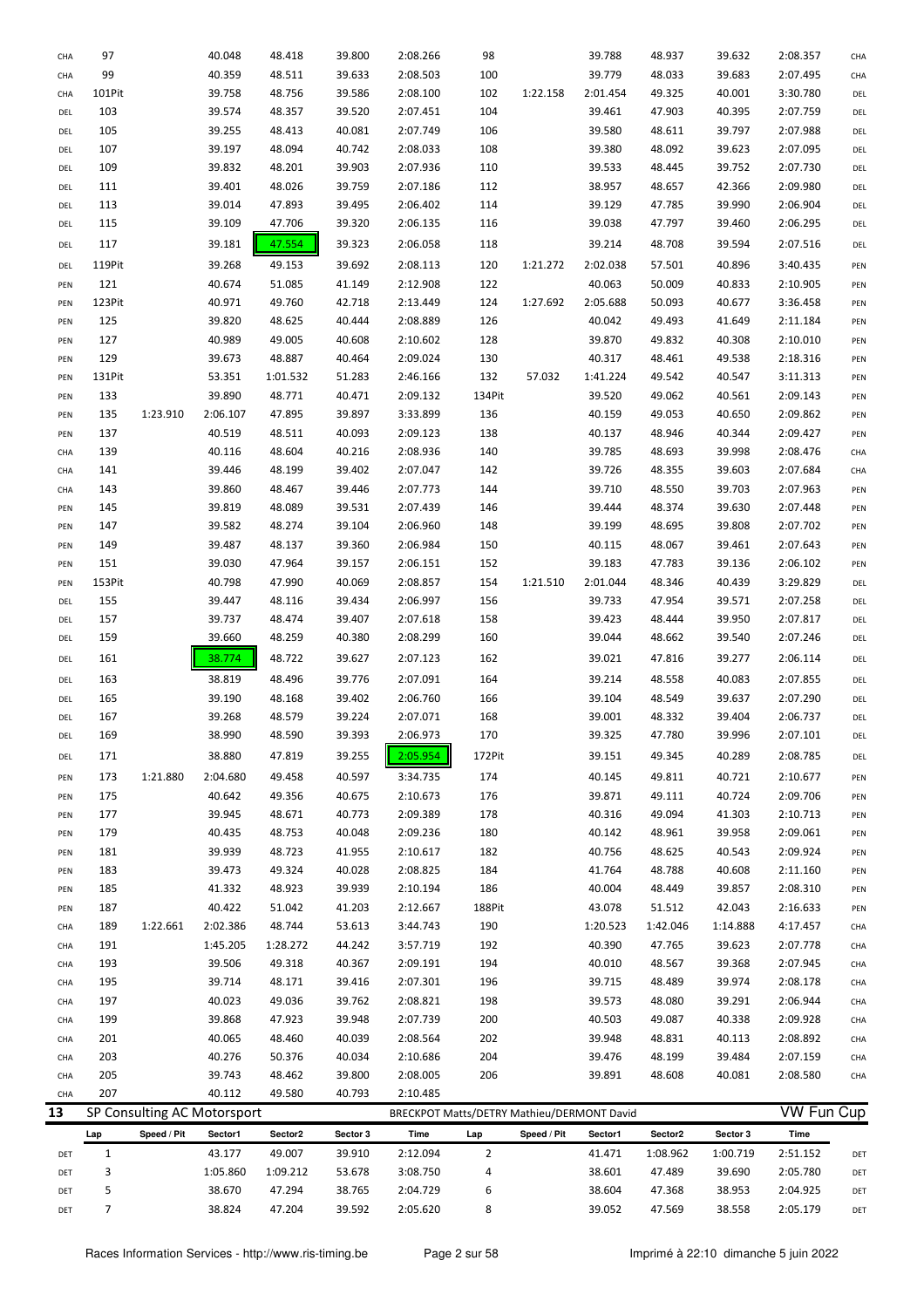| DET | 9      |          | 38.894   | 47.247   | 38.699   | 2:04.840 | 10     |          | 38.770   | 47.461   | 39.075   | 2:05.306 | DET        |
|-----|--------|----------|----------|----------|----------|----------|--------|----------|----------|----------|----------|----------|------------|
| DET | 11     |          | 38.583   | 48.247   | 39.358   | 2:06.188 | 12     |          | 38.717   | 47.266   | 38.647   | 2:04.630 | DET        |
| DET | 13     |          | 38.858   | 48.386   | 39.350   | 2:06.594 | 14     |          | 39.186   | 48.071   | 38.984   | 2:06.241 | DET        |
| DET | 15     |          | 38.350   | 47.462   | 39.127   | 2:04.939 | 16     |          | 38.429   | 48.341   | 39.023   | 2:05.793 | DET        |
| DET | 17     |          | 38.606   | 47.861   | 39.280   | 2:05.747 | 18     |          | 39.115   | 47.853   | 39.173   | 2:06.141 | DET        |
| DET | 19     |          | 38.653   | 47.712   | 39.196   | 2:05.561 | 20     |          | 38.803   | 48.172   | 39.485   | 2:06.460 | DET        |
| DET | 21Pit  |          | 38.756   | 47.426   | 37.709   | 2:03.891 | 22     | 1:24.781 | 2:02.538 | 48.066   | 39.042   | 3:29.646 | <b>BRE</b> |
|     |        |          |          |          |          |          |        |          |          |          |          |          |            |
| BRE | 23     |          | 38.961   | 47.845   | 39.295   | 2:06.101 | 24     |          | 38.949   | 47.558   | 38.850   | 2:05.357 | <b>BRE</b> |
| BRE | 25     |          | 38.913   | 47.625   | 39.462   | 2:06.000 | 26     |          | 39.085   | 47.884   | 38.847   | 2:05.816 | <b>BRE</b> |
| BRE | 27     |          | 38.874   | 47.641   | 39.014   | 2:05.529 | 28     |          | 39.027   | 47.543   | 38.714   | 2:05.284 | <b>BRE</b> |
| BRE | 29     |          | 38.627   | 47.477   | 39.166   | 2:05.270 | 30     |          | 38.743   | 47.648   | 39.366   | 2:05.757 | <b>BRE</b> |
| BRE | 31     |          | 38.797   | 47.962   | 39.474   | 2:06.233 | 32     |          | 39.095   | 48.172   | 38.858   | 2:06.125 | <b>BRE</b> |
| BRE | 33     |          | 38.968   | 48.195   | 38.821   | 2:05.984 | 34Pit  |          | 38.886   | 47.562   | 59.090   | 2:25.538 | <b>BRE</b> |
| DER | 35     | 1:26.311 | 2:06.199 | 1:25.734 | 1:08.079 | 4:40.012 | 36     |          | 1:18.680 | 1:33.860 | 1:07.944 | 4:00.484 | DER        |
| DER | 37     |          | 1:19.761 | 1:36.607 | 1:06.018 | 4:02.386 | 38     |          | 1:25.793 | 1:16.531 | 47.264   | 3:29.588 | DER        |
|     | 39     |          | 41.018   | 51.861   | 42.893   | 2:15.772 | 40     |          | 40.028   | 49.804   | 52.135   |          |            |
| DER |        |          |          |          |          |          |        |          |          |          |          | 2:21.967 | DER        |
| DER | 41     |          | 1:21.055 | 1:16.152 | 42.669   | 3:19.876 | 42     |          | 40.325   | 49.711   | 40.095   | 2:10.131 | DER        |
| DER | 43     |          | 39.756   | 48.709   | 40.373   | 2:08.838 | 44     |          | 39.751   | 48.856   | 39.562   | 2:08.169 | DER        |
| DER | 45     |          | 39.673   | 48.554   | 39.796   | 2:08.023 | 46     |          | 39.323   | 48.030   | 39.433   | 2:06.786 | DER        |
| DER | 47     |          | 39.032   | 48.879   | 39.406   | 2:07.317 | 48     |          | 39.420   | 48.578   | 39.523   | 2:07.521 | DER        |
| DER | 49     |          | 39.252   | 48.573   | 39.350   | 2:07.175 | 50     |          | 38.969   | 47.893   | 39.199   | 2:06.061 | DER        |
| DER | 51     |          | 38.843   | 48.482   | 39.688   | 2:07.013 | 52Pit  |          | 39.621   | 48.499   | 1:11.848 | 2:39.968 | DER        |
| DET | 53     | 1:30.300 | 2:11.605 | 57.951   | 1:01.096 | 4:10.652 | 54     |          | 1:15.610 | 1:23.708 | 41.565   | 3:20.883 | DET        |
| DET | 55     |          | 39.045   | 47.394   | 39.081   | 2:05.520 | 56     |          | 38.493   | 47.370   | 38.631   | 2:04.494 | DET        |
|     | 57     |          | 38.623   | 49.099   | 39.136   | 2:06.858 | 58     |          | 38.867   | 47.415   | 38.729   | 2:05.011 | DET        |
| DET |        |          |          |          |          |          |        |          |          |          |          |          |            |
| DET | 59     |          | 38.701   | 47.065   | 38.512   | 2:04.278 | 60     |          | 38.871   | 47.129   | 38.724   | 2:04.724 | DET        |
| DET | 61     |          | 38.610   | 47.803   | 39.020   | 2:05.433 | 62     |          | 38.784   | 47.143   | 38.628   | 2:04.555 | DET        |
| DET | 63     |          | 38.645   | 47.123   | 38.760   | 2:04.528 | 64     |          | 39.027   | 47.415   | 38.626   | 2:05.068 | DET        |
| DET | 65     |          | 38.991   | 46.994   | 38.614   | 2:04.599 | 66     |          | 38.676   | 47.028   | 38.435   | 2:04.139 | DET        |
| DET | 67     |          | 38.613   | 47.328   | 38.393   | 2:04.334 | 68     |          | 38.606   | 46.961   | 38.611   | 2:04.178 | DET        |
| DET | 69     |          | 38.355   | 46.852   | 38.498   | 2:03.705 | 70Pit  |          | 38.331   | 47.568   | 37.356   | 2:03.255 | DET        |
| BRE | 71     | 1:24.558 | 2:02.031 | 47.379   | 38.866   | 3:28.276 | 72     |          | 38.768   | 47.605   | 38.932   | 2:05.305 | <b>BRE</b> |
|     | 73     |          | 38.726   | 47.442   | 38.856   | 2:05.024 | 74     |          | 38.504   | 47.522   | 38.662   | 2:04.688 |            |
| BRE |        |          |          |          |          |          |        |          |          |          |          |          | <b>BRE</b> |
| BRE | 75     |          | 38.616   | 47.800   | 39.080   | 2:05.496 | 76     |          | 38.424   | 47.424   | 39.080   | 2:04.928 | <b>BRE</b> |
| BRE | 77     |          | 38.379   | 47.418   | 39.071   | 2:04.868 | 78     |          | 38.726   | 47.112   | 38.752   | 2:04.590 | <b>BRE</b> |
| BRE | 79     |          | 38.355   | 47.167   | 38.555   | 2:04.077 | 80     |          | 38.405   | 47.553   | 38.840   | 2:04.798 | <b>BRE</b> |
| BRE | 81     |          | 38.330   | 48.585   | 38.571   | 2:05.486 | 82     |          | 38.239   | 47.253   | 39.876   | 2:05.368 | <b>BRE</b> |
| BRE | 83     |          | 39.250   | 47.613   | 38.995   | 2:05.858 | 84     |          | 38.871   | 47.732   | 38.860   | 2:05.463 | <b>BRE</b> |
| BRE | 85     |          | 38.418   | 46.931   | 38.752   | 2:04.101 | 86     |          | 38.539   | 47.151   | 38.820   | 2:04.510 | <b>BRE</b> |
| BRE | 87     |          | 38.497   | 47.174   | 39.038   | 2:04.709 | 88Pit  |          | 38.447   | 47.120   | 37.991   | 2:03.558 | <b>BRE</b> |
| DER | 89     | 1:25.683 | 2:05.234 | 48.105   | 40.749   | 3:34.088 | 90     |          | 39.521   | 48.320   | 40.293   | 2:08.134 | DER        |
| DER | 91     |          | 39.711   | 48.730   | 39.848   | 2:08.289 | 92     |          | 39.009   | 47.928   | 39.350   | 2:06.287 | DER        |
|     | 93     |          | 38.950   | 48.442   | 39.329   | 2:06.721 | 94     |          | 38.959   | 47.843   | 39.232   | 2:06.034 |            |
| DER |        |          |          |          |          |          |        |          |          |          |          |          | DER        |
| DER | 95     |          | 39.224   | 47.753   | 39.057   | 2:06.034 | 96     |          | 39.887   | 47.906   | 39.100   | 2:06.893 | DER        |
| DER | 97     |          | 39.256   | 47.667   | 39.447   | 2:06.370 | 98     |          | 38.819   | 47.885   | 39.083   | 2:05.787 | DER        |
| DER | 99     |          | 38.946   | 47.985   | 39.030   | 2:05.961 | 100    |          | 39.210   | 47.704   | 39.179   | 2:06.093 | DER        |
| DER | 101    |          | 38.941   | 47.733   | 39.226   | 2:05.900 | 102    |          | 39.747   | 47.778   | 39.211   | 2:06.736 | DER        |
| DER | 103    |          | 38.927   | 47.967   | 39.395   | 2:06.289 | 104    |          | 39.217   | 47.916   | 39.215   | 2:06.348 | DER        |
| DER | 105Pit |          | 39.228   | 47.934   | 38.467   | 2:05.629 | 106    | 1:25.909 | 2:01.978 | 47.282   | 38.585   | 3:27.845 | DET        |
| DET | 107    |          | 38.222   | 46.729   | 38.433   | 2:03.384 | 108    |          | 38.528   | 46.885   | 38.817   | 2:04.230 | DET        |
| DET | 109    |          | 38.433   | 46.855   | 38.781   | 2:04.069 | 110    |          | 38.488   | 47.136   | 38.232   | 2:03.856 | DET        |
| DET | 111    |          | 38.552   | 46.854   | 38.704   | 2:04.110 | 112    |          | 38.877   | 46.962   | 38.510   | 2:04.349 | DET        |
|     |        |          |          |          |          |          |        |          |          |          |          |          |            |
| DET | 113    |          | 38.601   | 46.992   | 38.524   | 2:04.117 | 114    |          | 38.483   | 46.835   | 38.637   | 2:03.955 | DET        |
| DET | 115    |          | 38.522   | 46.902   | 38.394   | 2:03.818 | 116    |          | 38.463   | 46.948   | 38.406   | 2:03.817 | DET        |
| DET | 117    |          | 38.433   | 47.007   | 38.297   | 2:03.737 | 118    |          | 38.462   | 46.813   | 38.583   | 2:03.858 | DET        |
| DET | 119    |          | 38.441   | 47.145   | 38.277   | 2:03.863 | 120    |          | 38.529   | 46.921   | 38.298   | 2:03.748 | DET        |
| DET | 121    |          | 38.472   | 46.858   | 38.302   | 2:03.632 | 122    |          | 38.362   | 46.910   | 38.870   | 2:04.142 | DET        |
| DET | 123    |          | 39.206   | 46.600   | 38.199   | 2:04.005 | 124Pit |          | 38.362   | 47.328   | 37.679   | 2:03.369 | DET        |
| BRE | 125    | 1:24.313 | 2:02.816 | 48.355   | 39.005   | 3:30.176 | 126    |          | 38.354   | 47.341   | 38.805   | 2:04.500 | <b>BRE</b> |
| BRE | 127    |          | 38.853   | 47.333   | 38.649   | 2:04.835 | 128    |          | 38.575   | 47.322   | 38.761   | 2:04.658 | <b>BRE</b> |
| BRE | 129    |          | 38.712   | 47.159   | 38.474   | 2:04.345 | 130    |          | 38.701   | 47.273   | 38.406   | 2:04.380 | <b>BRE</b> |
|     | 131    |          | 38.573   | 47.130   | 39.111   | 2:04.814 |        |          | 38.209   | 47.502   | 38.433   | 2:04.144 |            |
| BRE |        |          |          |          |          |          | 132    |          |          |          |          |          | <b>BRE</b> |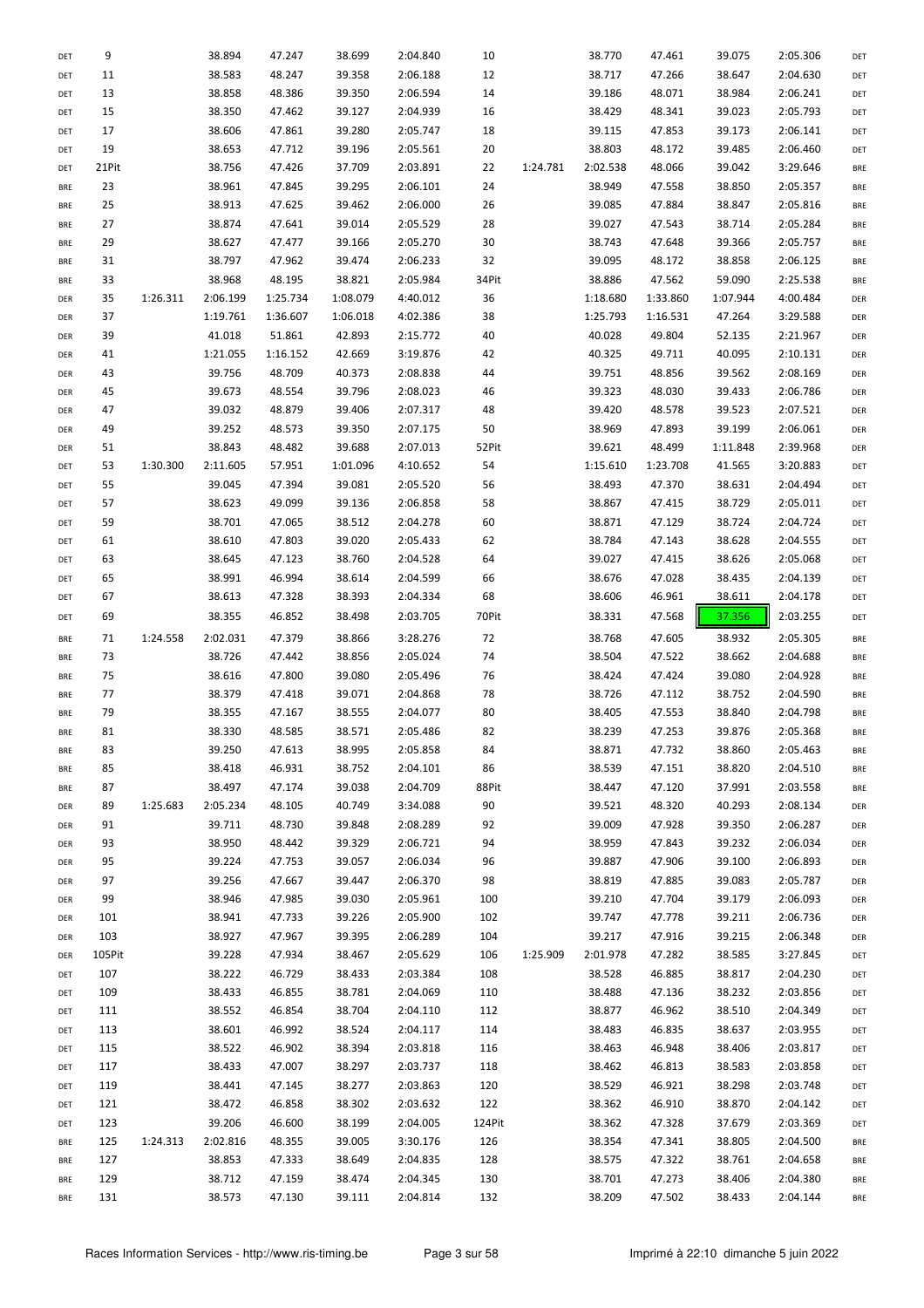| BRE        | 133          |             | 38.610             | 47.093             | 39.105             | 2:04.808                                       | 134            |             | 38.982               | 47.175               | 38.725               | 2:04.882             | <b>BRE</b> |
|------------|--------------|-------------|--------------------|--------------------|--------------------|------------------------------------------------|----------------|-------------|----------------------|----------------------|----------------------|----------------------|------------|
| BRE        | 135          |             | 38.693             | 47.117             | 38.673             | 2:04.483                                       | 136            |             | 38.578               | 47.072               | 38.495               | 2:04.145             | <b>BRE</b> |
| BRE        | 137          |             | 39.414             | 46.912             | 38.811             | 2:05.137                                       | 138            |             | 38.431               | 47.026               | 38.469               | 2:03.926             | <b>BRE</b> |
| BRE        | 139          |             | 41.869             | 48.455             | 38.785             | 2:09.109                                       | 140            |             | 38.715               | 47.113               | 38.596               | 2:04.424             | <b>BRE</b> |
| BRE        | 141          |             | 38.533             | 47.031             | 38.358             | 2:03.922                                       | 142            |             | 38.614               | 47.034               | 38.568               | 2:04.216             | <b>BRE</b> |
| BRE        | 143          |             | 39.253             | 46.929             | 38.616             | 2:04.798                                       | 144Pit         |             | 38.457               | 48.009               | 38.043               | 2:04.509             | <b>BRE</b> |
| DER        | 145          | 1:24.679    | 2:02.930           | 48.090             | 39.647             | 3:30.667                                       | 146            |             | 38.936               | 47.899               | 39.009               | 2:05.844             | DER        |
| DER        | 147          |             | 39.047             | 48.230             | 39.112             | 2:06.389                                       | 148            |             | 38.829               | 47.673               | 38.783               | 2:05.285             | DER        |
| DER        | 149          |             | 38.843             | 47.614             | 38.791             | 2:05.248                                       | 150            |             | 38.713               | 47.359               | 38.746               | 2:04.818             | DER        |
| DER        | 151          |             | 39.197             | 47.608             | 38.778             | 2:05.583                                       | 152            |             | 39.267               | 48.474               | 39.675               | 2:07.416             | DER        |
| DER        | 153          |             | 38.413             | 47.166             | 38.743             | 2:04.322                                       | 154            |             | 38.741               | 47.338               | 38.687               | 2:04.766             | DER        |
| DER        | 155          |             | 38.503             | 47.261             | 38.740             | 2:04.504                                       | 156            |             | 38.526               | 47.255               | 40.283               | 2:06.064             | DER        |
| DER        | 157          |             | 38.872             | 47.419             | 38.857             | 2:05.148                                       | 158            |             | 38.751               | 47.375               | 38.807               | 2:04.933             | DER        |
| DER        | 159          |             | 38.736             | 47.443             | 39.016             | 2:05.195                                       | 160            |             | 38.806               | 47.353               | 38.959               | 2:05.118             | DER        |
| DER        | 161          |             | 38.720             | 47.225             | 39.093             | 2:05.038                                       | 162Pit         |             | 38.796               | 47.396               | 38.354               | 2:04.546             | DER        |
|            | 163          | 1:23.835    | 2:01.023           | 47.744             | 38.910             | 3:27.677                                       | 164            |             | 38.287               | 47.219               | 38.711               | 2:04.217             |            |
| BRE        |              |             |                    |                    |                    |                                                |                |             |                      |                      |                      |                      | <b>BRE</b> |
| BRE        | 165          |             | 38.331             | 46.738             | 39.356             | 2:04.425                                       | 166            |             | 38.540               | 47.318               | 38.492               | 2:04.350             | <b>BRE</b> |
| BRE        | 167          |             | 38.614             | 47.339             | 38.498             | 2:04.451                                       | 168            |             | 38.507               | 47.117               | 38.560               | 2:04.184             | <b>BRE</b> |
| BRE        | 169          |             | 38.492             | 46.936             | 38.849             | 2:04.277                                       | 170            |             | 38.732               | 47.876               | 38.933               | 2:05.541             | <b>BRE</b> |
| BRE        | 171          |             | 38.573             | 47.678             | 38.593             | 2:04.844                                       | 172            |             | 38.553               | 46.902               | 38.503               | 2:03.958             | <b>BRE</b> |
| BRE        | 173          |             | 39.789             | 47.277             | 38.239             | 2:05.305                                       | 174            |             | 38.405               | 47.428               | 38.508               | 2:04.341             | <b>BRE</b> |
| BRE        | 175          |             | 38.474             | 47.010             | 38.459             | 2:03.943                                       | 176            |             | 38.458               | 47.124               | 38.812               | 2:04.394             | <b>BRE</b> |
| BRE        | 177          |             | 38.464             | 47.054             | 38.525             | 2:04.043                                       | 178            |             | 38.492               | 46.906               | 38.304               | 2:03.702             | <b>BRE</b> |
| BRE        | 179          |             | 38.511             | 47.167             | 38.663             | 2:04.341                                       | 180            |             | 38.393               | 46.787               | 38.306               | 2:03.486             | <b>BRE</b> |
| BRE        | 181Pit       |             | 38.410             | 47.016             | 37.898             | 2:03.324                                       | 182            | 1:23.976    | 2:02.808             | 47.859               | 39.006               | 3:29.673             | DER        |
| DER        | 183          |             | 38.810             | 48.064             | 38.890             | 2:05.764                                       | 184            |             | 38.853               | 47.432               | 38.562               | 2:04.847             | DER        |
| DER        | 185          |             | 39.425             | 47.573             | 39.978             | 2:06.976                                       | 186            |             | 39.365               | 47.737               | 38.499               | 2:05.601             | DER        |
| DER        | 187          |             | 38.582             | 48.373             | 39.081             | 2:06.036                                       | 188            |             | 38.744               | 47.560               | 38.690               | 2:04.994             | DER        |
| DER        | 189          |             | 38.755             | 47.512             | 38.908             | 2:05.175                                       | 190            |             | 38.672               | 47.462               | 38.522               | 2:04.656             | DER        |
| DER        | 191          |             | 38.694             | 47.418             | 38.651             | 2:04.763                                       | 192            |             | 38.820               | 47.314               | 38.897               | 2:05.031             | DER        |
| DER        | 193          |             | 38.567             | 47.495             | 38.957             | 2:05.019                                       | 194            |             | 38.751               | 47.667               | 38.951               | 2:05.369             | DER        |
|            |              |             |                    |                    |                    |                                                |                |             |                      |                      |                      |                      |            |
| DER        | 195Pit       |             | 39.023             | 48.035             | 38.086             | 2:05.144                                       | 196            | 1:25.943    | 2:26.592             | 1:30.838             | 1:10.954             | 5:08.384             | DET        |
| DET        | 197          |             | 44.769             | 50.408             | 41.674             | 2:16.851                                       | 198            |             | 40.174               | 50.551               | 59.737               | 2:30.462             | DET        |
| DET        | 199          |             | 1:52.334           | 1:19.654           | 43.923             | 3:55.911                                       | 200            |             | 38.497               | 47.550               | 38.592               | 2:04.639             | DET        |
|            |              |             |                    |                    |                    |                                                |                |             |                      |                      |                      |                      |            |
| DET        | 201          |             | 37.907             | 47.012             | 39.404             | 2:04.323                                       | 202            |             | 38.999               | 46.614               | 38.113               | 2:03.726             | DET        |
| DET        | 203          |             | 38.427             | 46.320             | 38.627             | 2:03.374                                       | 204            |             | 38.525               | 46.938               | 38.160               | 2:03.623             | DET        |
| DET        | 205          |             | 38.156             | 46.846             | 38.317             | 2:03.319                                       | 206            |             | 38.128               | 46.692               | 38.209               | 2:03.029             | DET        |
| DET        | 207          |             | 38.142             | 46.634             | 38.754             | 2:03.530                                       | 208            |             | 38.431               | 46.315               | 38.714               | 2:03.460             | DET        |
| DET        | 209          |             | 38.345             | 46.723             | 38.270             | 2:03.338                                       | 210            |             | 38.501               | 46.559               | 38.417               | 2:03.477             | DET        |
| DET        | 211          |             | 38.556             | 46.639             | 38.280             | 2:03.475                                       | 212            |             | 38.726               | 46.970               | 38.136               | 2:03.832             | DET        |
| DET        | 213          |             | 38.470             | 46.689             | 38.151             | 2:03.310                                       | 214            |             | 38.172               | 47.043               | 38.296               | 2:03.511             | DET        |
| DET        | 215          |             | 38.520             | 48.023             | 38.761             | 2:05.304                                       | 216Pit         |             | 53.660               | 1:03.780             | 52.974               | 2:50.414             | DET        |
| 19         | AP Mecanic   |             |                    |                    |                    | BROCARD Germain/PIAT Mickael/MESSMER Christian |                |             |                      |                      |                      | <b>VW Fun Cup</b>    |            |
|            | Lap          | Speed / Pit | Sector1            | Sector2            | Sector 3           | Time                                           | Lap            | Speed / Pit | Sector1              | Sector2              | Sector 3             | Time                 |            |
| PIA        | $\mathbf{1}$ |             | 45.781             | 49.888             | 42.641             | 2:18.310                                       | $\overline{2}$ |             | 41.033               | 1:11.558             | 1:01.438             | 2:54.029             | PIA        |
| PIA        | 3            |             | 1:06.245           | 1:06.892           | 51.598             | 3:04.735                                       | 4              |             | 39.578               | 49.237               | 40.439               | 2:09.254             | PIA        |
| PIA        | 5            |             | 39.877             | 48.792             | 40.597             | 2:09.266                                       | 6              |             | 39.858               | 50.251               | 40.753               | 2:10.862             | PIA        |
|            | 7            |             |                    |                    |                    |                                                |                |             |                      |                      |                      |                      |            |
| PIA        |              |             | 41.018             | 50.813             | 41.762             | 2:13.593                                       | 8              |             | 39.867               | 49.305               | 40.198               | 2:09.370             | PIA        |
| PIA        | 9            |             | 39.766             | 48.477             | 39.830             | 2:08.073                                       | 10             |             | 40.613               | 50.093               | 40.994               | 2:11.700             | PIA        |
| PIA        | 11           |             | 39.441             | 48.881             | 39.782             | 2:08.104                                       | 12             |             | 39.616               | 49.047               | 39.958               | 2:08.621             | PIA        |
| PIA        | 13           |             | 39.732             | 48.922             | 41.166             | 2:09.820                                       | 14             |             | 39.513               | 48.555               | 40.718               | 2:08.786             | PIA        |
| PIA        | 15           |             | 39.717             | 48.703             | 39.923             | 2:08.343                                       | 16Pit          |             | 40.224               | 48.942               | 41.313               | 2:10.479             | PIA        |
| <b>BRO</b> | 17           | 1:26.456    | 2:08.907           | 49.272             | 40.797             | 3:38.976                                       | 18             |             | 40.965               | 48.703               | 40.291               | 2:09.959             | <b>BRO</b> |
| <b>BRO</b> | 19           |             | 39.406             | 49.142             | 40.481             | 2:09.029                                       | 20             |             | 39.630               | 51.493               | 40.307               | 2:11.430             | <b>BRO</b> |
| <b>BRO</b> | 21           |             | 39.727             | 48.877             | 39.739             | 2:08.343                                       | 22             |             | 39.884               | 48.909               | 40.922               | 2:09.715             | <b>BRO</b> |
| <b>BRO</b> | 23           |             | 39.848             | 49.238             | 39.900             | 2:08.986                                       | 24             |             | 40.618               | 49.058               | 39.890               | 2:09.566             | <b>BRO</b> |
| <b>BRO</b> | 25           |             | 40.000             | 49.107             | 39.876             | 2:08.983                                       | 26             |             | 39.753               | 49.515               | 40.027               | 2:09.295             | <b>BRO</b> |
| <b>BRO</b> | 27           |             | 40.082             | 48.833             | 40.191             | 2:09.106                                       | 28             |             | 40.241               | 48.749               | 39.909               | 2:08.899             | <b>BRO</b> |
| <b>BRO</b> | 29           |             | 40.110             | 48.784             | 40.207             | 2:09.101                                       | 30             |             | 39.927               | 49.366               | 41.627               | 2:10.920             | <b>BRO</b> |
| <b>BRO</b> | 31           |             | 40.491             | 48.903             | 40.543             | 2:09.937                                       | 32             |             | 39.962               | 48.489               | 40.111               | 2:08.562             | <b>BRO</b> |
| <b>BRO</b> | 33<br>35     | 1:21.542    | 40.084<br>2:04.748 | 49.367<br>1:25.352 | 59.154<br>1:05.129 | 2:28.605<br>4:35.229                           | 34Pit<br>36    |             | 1:32.906<br>1:22.614 | 1:43.106<br>1:33.061 | 1:06.956<br>1:03.141 | 4:22.968<br>3:58.816 | <b>BRO</b> |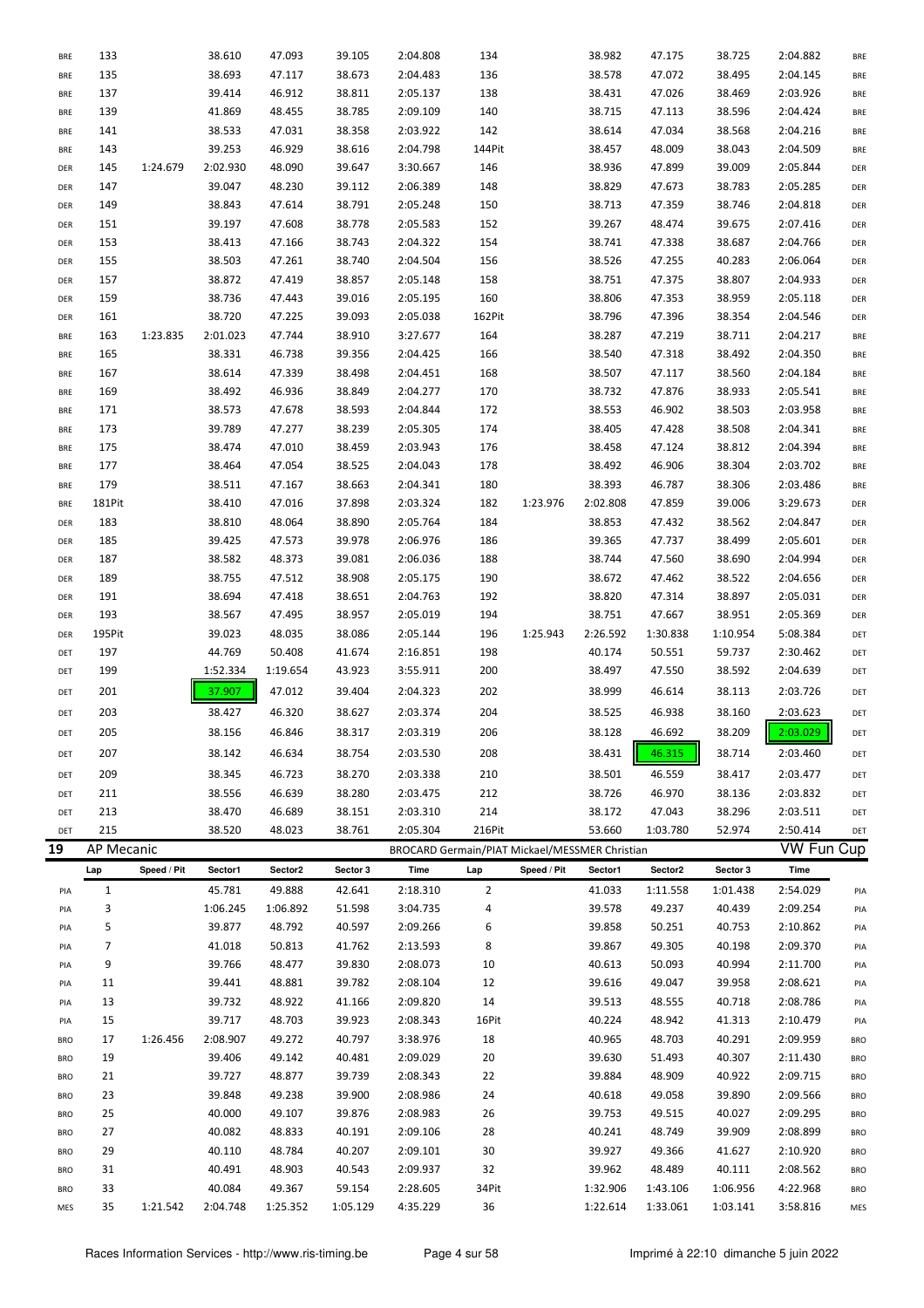| MES        | 37     |          | 1:30.600 | 1:12.483 | 52.008   | 3:35.091 | 38     |           | 1:25.431 | 1:29.302 | 1:02.744 | 3:57.477  | MES        |
|------------|--------|----------|----------|----------|----------|----------|--------|-----------|----------|----------|----------|-----------|------------|
| MES        | 39     |          | 1:18.396 | 1:20.638 | 43.652   | 3:22.686 | 40     |           | 54.378   | 52.775   | 42.207   | 2:29.360  | MES        |
| MES        | 41     |          | 41.956   | 58.312   | 42.470   | 2:22.738 | 42     |           | 42.175   | 51.365   | 42.625   | 2:16.165  | MES        |
| MES        | 43     |          | 41.502   | 50.855   | 42.311   | 2:14.668 | 44Pit  |           | 53.737   | 55.679   | 50.426   | 2:39.842  | MES        |
|            |        |          |          |          |          |          |        |           |          |          |          |           |            |
| PIA        | 45Pit  | 3:45.736 | 5:11.476 | 1:35.505 | 1:13.938 | 8:00.919 | 46     | 15:33.870 | >10min   | 48.880   | 39.938   | 17:41.888 | PIA        |
| PIA        | 47     |          | 40.143   | 48.323   | 40.313   | 2:08.779 | 48     |           | 39.719   | 48.827   | 39.721   | 2:08.267  | PIA        |
| PIA        | 49     |          | 39.692   | 48.707   | 39.698   | 2:08.097 | 50     |           | 39.877   | 49.428   | 39.975   | 2:09.280  | PIA        |
| PIA        | 51     |          | 39.580   | 48.750   | 40.371   | 2:08.701 | 52     |           | 40.510   | 49.107   | 39.852   | 2:09.469  | PIA        |
| PIA        | 53     |          | 39.896   | 48.383   | 39.928   | 2:08.207 | 54     |           | 39.966   | 48.645   | 39.615   | 2:08.226  | PIA        |
| PIA        | 55Pit  |          | 39.548   | 49.087   | 40.606   | 2:09.241 | 56     | 1:22.680  | 2:01.457 | 49.167   | 40.061   | 3:30.685  | <b>BRO</b> |
| <b>BRO</b> | 57     |          | 40.536   | 48.678   | 39.953   | 2:09.167 | 58     |           | 40.022   | 48.633   | 39.704   | 2:08.359  | <b>BRO</b> |
| <b>BRO</b> | 59     |          | 39.906   | 48.677   | 39.723   | 2:08.306 | 60     |           | 39.753   | 48.551   | 39.894   | 2:08.198  | <b>BRO</b> |
| <b>BRO</b> | 61     |          | 40.199   | 49.027   | 39.619   | 2:08.845 | 62     |           | 39.643   | 49.528   | 39.768   | 2:08.939  | <b>BRO</b> |
| <b>BRO</b> | 63     |          | 40.026   | 48.994   | 39.265   | 2:08.285 | 64     |           | 39.377   | 49.701   | 39.662   | 2:08.740  | <b>BRO</b> |
| <b>BRO</b> | 65     |          | 39.748   | 48.532   | 39.813   | 2:08.093 | 66     |           | 39.548   | 48.354   | 40.467   | 2:08.369  | <b>BRO</b> |
| <b>BRO</b> | 67     |          | 39.898   | 48.534   | 39.342   | 2:07.774 | 68     |           | 39.574   | 48.828   | 39.830   | 2:08.232  | <b>BRO</b> |
| <b>BRO</b> | 69     |          | 39.569   | 48.867   | 40.179   | 2:08.615 | 70     |           | 40.087   | 48.670   | 39.897   | 2:08.654  | <b>BRO</b> |
|            | 71     |          | 39.856   | 48.905   | 40.344   | 2:09.105 | 72     |           | 40.886   | 48.658   | 40.089   | 2:09.633  |            |
| <b>BRO</b> |        |          |          |          |          |          |        |           |          |          |          |           | <b>BRO</b> |
| <b>BRO</b> | 73Pit  |          | 39.703   | 48.421   | 39.361   | 2:07.485 | 74     | 1:20.716  | 2:02.024 | 51.786   | 42.074   | 3:35.884  | MES        |
| MES        | 75     |          | 41.793   | 51.120   | 42.021   | 2:14.934 | 76     |           | 41.468   | 52.255   | 41.564   | 2:15.287  | MES        |
| MES        | 77     |          | 41.624   | 51.288   | 58.930   | 2:31.842 | 78     |           | 42.262   | 51.090   | 43.030   | 2:16.382  | MES        |
| MES        | 79     |          | 41.038   | 50.921   | 43.272   | 2:15.231 | 80     |           | 41.417   | 50.219   | 41.380   | 2:13.016  | MES        |
| MES        | 81     |          | 41.141   | 50.730   | 42.099   | 2:13.970 | 82     |           | 55.268   | 51.974   | 43.035   | 2:30.277  | MES        |
| MES        | 83     |          | 42.139   | 51.898   | 42.547   | 2:16.584 | 84     |           | 41.812   | 51.551   | 42.171   | 2:15.534  | MES        |
| MES        | 85     |          | 41.733   | 51.108   | 41.717   | 2:14.558 | 86     |           | 42.042   | 51.489   | 42.395   | 2:15.926  | MES        |
| MES        | 87     |          | 41.607   | 50.932   | 42.069   | 2:14.608 | 88     |           | 41.902   | 51.979   | 42.469   | 2:16.350  | MES        |
| MES        | 89Pit  |          | 42.123   | 51.486   | 42.345   | 2:15.954 | 90     | 1:30.514  | 2:10.987 | 49.046   | 40.055   | 3:40.088  | PIA        |
| PIA        | 91     |          | 40.029   | 48.939   | 40.192   | 2:09.160 | 92     |           | 40.106   | 48.871   | 39.779   | 2:08.756  | PIA        |
| PIA        | 93     |          | 39.645   | 48.631   | 39.753   | 2:08.029 | 94     |           | 40.370   | 48.976   | 39.553   | 2:08.899  | PIA        |
| PIA        | 95     |          | 39.515   | 48.470   | 40.021   | 2:08.006 | 96     |           | 40.174   | 48.796   | 40.015   | 2:08.985  | PIA        |
| PIA        | 97     |          | 39.961   | 48.851   | 40.043   | 2:08.855 | 98     |           | 39.604   | 48.819   | 40.254   | 2:08.677  | PIA        |
| PIA        | 99     |          | 40.027   | 48.862   | 39.702   | 2:08.591 | 100    |           | 40.043   | 48.622   | 41.676   | 2:10.341  | PIA        |
| PIA        | 101    |          | 40.043   | 48.989   | 40.110   | 2:09.142 | 102    |           | 40.268   | 49.578   | 40.289   | 2:10.135  | PIA        |
| PIA        | 103    |          | 39.590   | 48.622   | 40.195   | 2:08.407 | 104    |           | 40.013   | 48.749   | 40.459   | 2:09.221  | PIA        |
| PIA        | 105    |          | 40.191   | 48.478   | 40.447   | 2:09.116 | 106    |           | 39.597   | 48.830   | 40.046   | 2:08.473  | PIA        |
| PIA        | 107Pit |          | 39.659   | 48.596   | 39.959   | 2:08.214 | 108    | 1:22.171  | 2:01.491 | 48.869   | 39.969   | 3:30.329  | <b>BRO</b> |
| <b>BRO</b> | 109    |          | 40.165   | 48.327   | 40.145   | 2:08.637 | 110    |           | 39.967   | 48.926   | 39.750   | 2:08.643  | <b>BRO</b> |
| <b>BRO</b> | 111    |          | 39.820   | 49.278   | 39.758   | 2:08.856 | 112    |           | 40.109   | 48.657   | 39.758   | 2:08.524  | <b>BRO</b> |
| <b>BRO</b> | 113    |          | 40.004   | 49.027   | 39.913   | 2:08.944 | 114    |           | 39.933   | 49.111   | 39.969   | 2:09.013  | <b>BRO</b> |
|            | 115    |          | 39.950   | 49.643   | 39.664   |          |        |           |          |          |          |           |            |
| <b>BRO</b> |        |          |          |          |          | 2:09.257 | 116    |           | 39.744   | 48.602   | 39.808   | 2:08.154  | <b>BRO</b> |
| <b>BRO</b> | 117    |          | 39.691   | 48.764   | 40.106   | 2:08.561 | 118    |           | 39.613   | 48.707   | 39.718   | 2:08.038  | <b>BRO</b> |
| <b>BRO</b> | 119    |          | 39.741   | 48.635   | 39.604   | 2:07.980 | 120    |           | 39.632   | 48.221   | 40.000   | 2:07.853  | <b>BRO</b> |
| <b>BRO</b> | 121    |          | 39.454   | 48.288   | 39.664   | 2:07.406 | 122    |           | 39.992   | 48.163   | 39.453   | 2:07.608  | <b>BRO</b> |
| <b>BRO</b> | 123    |          | 39.670   | 48.464   | 40.454   | 2:08.588 | 124    |           | 40.998   | 48.408   | 40.065   | 2:09.471  | <b>BRO</b> |
| <b>BRO</b> | 125    |          | 39.701   | 49.045   | 39.713   | 2:08.459 | 126    |           | 39.987   | 48.954   | 39.570   | 2:08.511  | <b>BRO</b> |
| <b>BRO</b> | 127    |          | 39.975   | 48.662   | 40.148   | 2:08.785 | 128Pit |           | 39.843   | 48.818   | 38.611   | 2:07.272  | <b>BRO</b> |
| MES        | 129    | 1:24.537 | 2:05.491 | 52.016   | 42.066   | 3:39.573 | 130    |           | 41.997   | 51.187   | 41.646   | 2:14.830  | MES        |
| MES        | 131    |          | 42.074   | 51.092   | 41.890   | 2:15.056 | 132    |           | 41.519   | 51.100   | 41.822   | 2:14.441  | MES        |
| MES        | 133    |          | 40.726   | 50.309   | 41.841   | 2:12.876 | 134    |           | 40.371   | 50.188   | 41.452   | 2:12.011  | MES        |
| MES        | 135    |          | 41.335   | 50.535   | 41.284   | 2:13.154 | 136    |           | 41.384   | 50.184   | 41.038   | 2:12.606  | MES        |
| MES        | 137    |          | 41.225   | 50.191   | 41.967   | 2:13.383 | 138    |           | 40.573   | 49.984   | 42.178   | 2:12.735  | MES        |
| MES        | 139    |          | 40.895   | 50.095   | 41.511   | 2:12.501 | 140    |           | 40.565   | 49.466   | 41.984   | 2:12.015  | MES        |
| MES        | 141    |          | 40.800   | 49.630   | 40.969   | 2:11.399 | 142    |           | 40.685   | 49.538   | 40.801   | 2:11.024  | MES        |
| MES        | 143    |          | 40.349   | 49.391   | 40.450   | 2:10.190 | 144    |           | 40.697   | 49.550   | 42.397   | 2:12.644  | MES        |
| MES        | 145Pit |          | 53.410   | 49.473   | 41.366   | 2:24.249 | 146    | 1:22.668  | 2:02.597 | 49.303   | 40.481   | 3:32.381  | PIA        |
| PIA        | 147    |          | 39.717   | 48.993   | 40.133   | 2:08.843 | 148    |           | 39.840   | 48.837   | 39.969   | 2:08.646  | PIA        |
| PIA        | 149    |          | 39.838   | 49.253   | 40.445   | 2:09.536 | 150    |           | 39.728   | 48.452   | 39.647   | 2:07.827  | PIA        |
| PIA        | 151    |          | 39.786   | 48.059   | 39.715   | 2:07.560 | 152    |           | 39.964   | 48.513   | 40.093   | 2:08.570  | PIA        |
|            |        |          |          |          |          |          |        |           |          |          |          |           |            |
| PIA        | 153    |          | 40.026   | 48.885   | 40.170   | 2:09.081 | 154    |           | 40.037   | 48.673   | 39.874   | 2:08.584  | PIA        |
| PIA        | 155    |          | 40.543   | 48.719   | 39.853   | 2:09.115 | 156    |           | 39.605   | 48.716   | 39.611   | 2:07.932  | PIA        |
| PIA        | 157    |          | 39.692   | 48.217   | 39.652   | 2:07.561 | 158    |           | 40.056   | 49.216   | 40.176   | 2:09.448  | PIA        |
| PIA        | 159    |          | 39.896   | 48.227   | 39.933   | 2:08.056 | 160    |           | 40.563   | 48.541   | 39.996   | 2:09.100  | PIA        |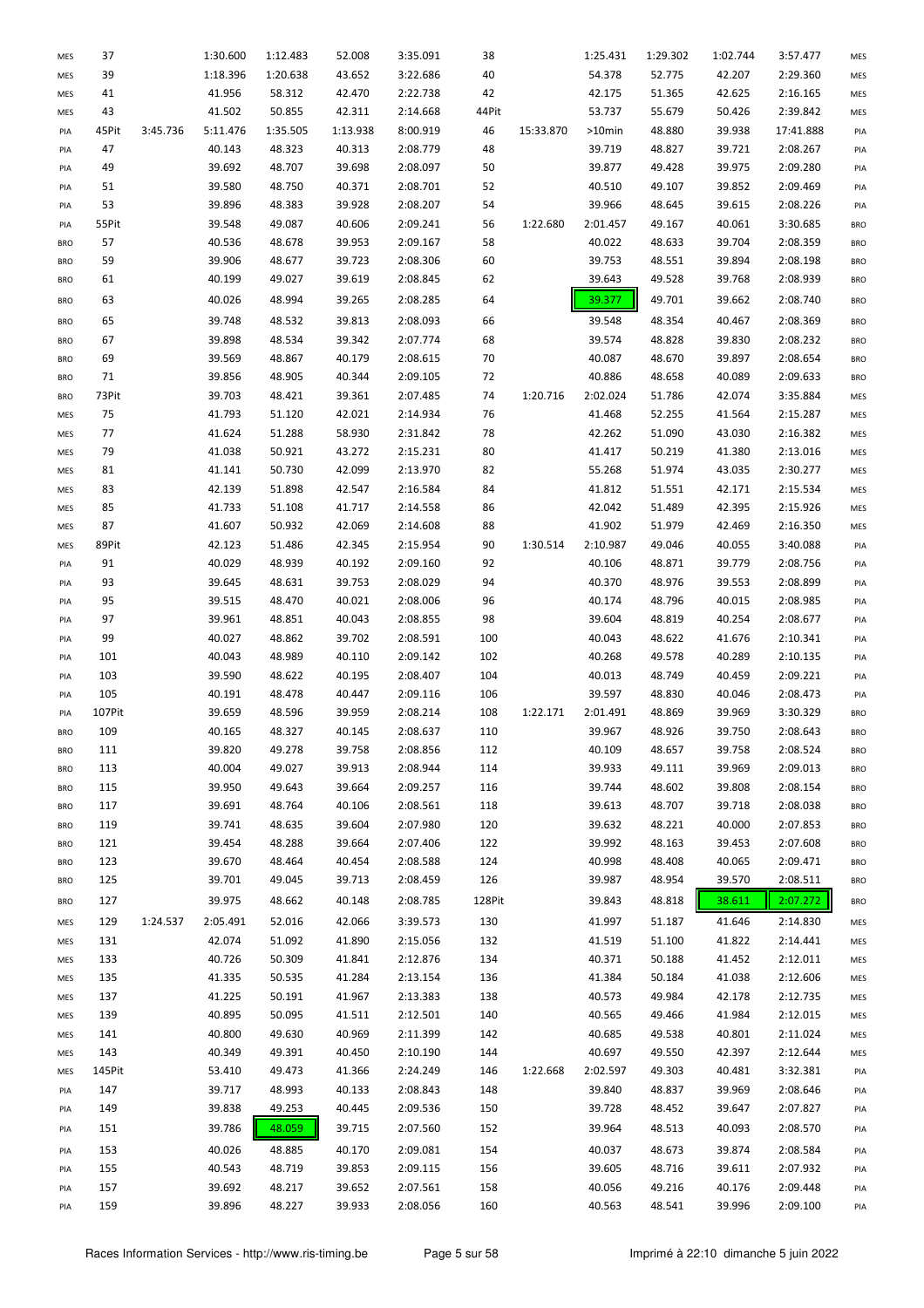| PIA        | 161       |             | 39.616   | 48.364   | 39.635   | 2:07.615                                              | 162            |             | 39.439   | 48.273   | 39.687   | 2:07.399          | PIA        |
|------------|-----------|-------------|----------|----------|----------|-------------------------------------------------------|----------------|-------------|----------|----------|----------|-------------------|------------|
| PIA        | 163       |             | 40.081   | 48.403   | 39.497   | 2:07.981                                              | 164            |             | 39.811   | 48.459   | 39.804   | 2:08.074          | PIA        |
| PIA        | 165       |             | 39.797   | 48.562   | 39.726   | 2:08.085                                              | 166Pit         |             | 39.710   | 48.301   | 39.931   | 2:07.942          | PIA        |
| <b>BRO</b> | 167       | 1:25.861    | 2:04.839 | 48.777   | 40.402   | 3:34.018                                              | 168            |             | 40.069   | 49.089   | 39.798   | 2:08.956          | <b>BRO</b> |
| <b>BRO</b> | 169       |             | 39.871   | 48.768   | 39.816   | 2:08.455                                              | 170            |             | 40.329   | 48.612   | 39.806   | 2:08.747          | <b>BRO</b> |
| <b>BRO</b> | 171       |             | 41.191   | 48.641   | 39.552   | 2:09.384                                              | 172            |             | 39.715   | 49.128   | 42.006   | 2:10.849          | <b>BRO</b> |
| <b>BRO</b> | 173       |             | 39.805   | 48.540   | 40.270   | 2:08.615                                              | 174            |             | 39.856   | 48.492   | 39.729   | 2:08.077          | <b>BRO</b> |
| <b>BRO</b> | 175       |             | 39.921   | 48.474   | 39.585   | 2:07.980                                              | 176            |             | 39.468   | 48.689   | 39.614   | 2:07.771          | <b>BRO</b> |
| <b>BRO</b> | 177       |             | 39.592   | 48.533   | 39.334   | 2:07.459                                              | 178            |             | 39.677   | 49.933   | 41.478   | 2:11.088          | <b>BRO</b> |
| <b>BRO</b> | 179       |             | 40.539   | 49.842   | 40.570   | 2:10.951                                              | 180Pit         |             | 1:06.813 | 1:31.759 | 1:09.106 | 3:47.678          | <b>BRO</b> |
| MES        | 181       | 1:19.352    | 2:00.040 | 1:33.571 | 1:13.583 | 4:47.194                                              | 182            |             | 1:48.410 | 1:26.280 | 43.725   | 3:58.415          | MES        |
| MES        | 183       |             | 40.617   | 50.095   | 41.355   | 2:12.067                                              | 184            |             | 41.627   | 50.032   | 41.296   | 2:12.955          | MES        |
|            | 185       |             | 40.996   | 50.519   | 41.419   | 2:12.934                                              | 186            |             | 40.907   | 51.417   | 41.154   | 2:13.478          |            |
| MES        | 187       |             | 41.228   | 50.172   |          |                                                       |                |             | 41.424   |          |          |                   | MES        |
| MES        |           |             |          |          | 42.365   | 2:13.765                                              | 188            |             |          | 50.192   | 40.686   | 2:12.302          | MES        |
| MES        | 189       |             | 40.531   | 50.111   | 40.929   | 2:11.571                                              | 190            |             | 41.014   | 49.620   | 40.996   | 2:11.630          | MES        |
| MES        | 191       |             | 41.157   | 49.276   | 41.164   | 2:11.597                                              | 192            |             | 41.545   | 50.454   | 41.203   | 2:13.202          | MES        |
| MES        | 193       |             | 41.022   | 50.488   | 41.379   | 2:12.889                                              | 194            |             | 40.913   | 50.225   | 40.960   | 2:12.098          | MES        |
| MES        | 195       |             | 41.347   | 50.077   | 41.137   | 2:12.561                                              | 196            |             | 41.016   | 49.448   | 40.967   | 2:11.431          | MES        |
| MES        | 197       |             | 40.805   | 50.449   | 41.541   | 2:12.795                                              | 198Pit         |             | 51.745   | 1:04.236 | 55.651   | 2:51.632          | MES        |
| 27         | CG Racing |             |          |          |          | MOERENHOUT David/COUSCOURAS Andreas/LAARISSI Soufiane |                |             |          |          |          | <b>VW Fun Cup</b> |            |
|            | Lap       | Speed / Pit | Sector1  | Sector2  | Sector 3 | Time                                                  | Lap            | Speed / Pit | Sector1  | Sector2  | Sector 3 | Time              |            |
| MOE        | 1         |             | 47.186   | 50.227   | 43.082   | 2:20.495                                              | $\overline{2}$ |             | 43.196   | 1:11.260 | 1:02.033 | 2:56.489          | MOE        |
| MOE        | 3         |             | 1:05.820 | 1:06.129 | 51.614   | 3:03.563                                              | 4              |             | 40.378   | 49.042   | 40.239   | 2:09.659          | MOE        |
| MOE        | 5         |             | 40.550   | 49.369   | 41.615   | 2:11.534                                              | 6              |             | 40.177   | 49.693   | 40.793   | 2:10.663          | MOE        |
| MOE        | 7         |             | 40.522   | 50.048   | 42.570   | 2:13.140                                              | 8              |             | 40.743   | 49.665   | 40.369   | 2:10.777          | MOE        |
| MOE        | 9         |             | 40.597   | 49.416   | 40.894   | 2:10.907                                              | 10             |             | 39.902   | 49.797   | 41.481   | 2:11.180          | MOE        |
| MOE        | 11        |             | 40.004   | 50.209   | 41.022   | 2:11.235                                              | 12             |             | 40.016   | 49.091   | 40.227   | 2:09.334          | MOE        |
| MOE        | 13        |             | 40.492   | 49.706   | 40.167   | 2:10.365                                              | 14             |             | 40.055   | 49.378   | 40.258   | 2:09.691          | MOE        |
| MOE        | 15        |             | 39.962   | 49.823   | 40.443   | 2:10.228                                              | 16             |             | 40.992   | 49.197   | 40.821   | 2:11.010          | MOE        |
| MOE        | 17        |             | 40.143   | 49.179   | 40.748   | 2:10.070                                              | 18Pit          |             | 40.088   | 49.191   | 40.279   | 2:09.558          | MOE        |
| COU        | 19        | 1:33.126    | 2:14.263 | 50.188   | 41.781   | 3:46.232                                              | 20             |             | 41.649   | 50.332   | 42.479   | 2:14.460          | COU        |
| COU        | 21        |             | 41.395   | 50.226   | 42.686   | 2:14.307                                              | 22             |             | 41.574   | 50.507   | 42.452   | 2:14.533          | COU        |
| COU        | 23        |             | 41.457   | 50.605   | 42.583   | 2:14.645                                              | 24             |             | 41.408   | 51.032   | 41.929   | 2:14.369          | COU        |
| COU        | 25        |             | 41.628   | 50.216   | 41.639   | 2:13.483                                              | 26             |             | 41.806   | 50.089   | 41.791   | 2:13.686          | COU        |
| COU        | 27        |             | 41.637   | 50.916   | 41.192   | 2:13.745                                              | 28             |             | 41.600   | 51.436   | 41.299   | 2:14.335          | COU        |
| COU        | 29        |             | 41.829   | 50.580   | 43.508   | 2:15.917                                              | 30             |             | 41.901   | 51.446   | 41.806   | 2:15.153          | COU        |
| COU        | 31        |             | 41.150   | 50.148   | 41.744   | 2:13.042                                              | 32             |             | 41.321   | 50.722   | 41.021   | 2:13.064          | COU        |
| COU        | 33        |             | 42.025   | 58.672   | 46.219   | 2:26.916                                              | 34Pit          |             | 43.378   | 1:20.732 | 1:08.074 | 3:12.184          | cou        |
|            | 35        | 1:31.562    | 2:11.647 |          |          |                                                       | 36             |             | 1:29.064 |          | 1:01.798 | 3:58.513          |            |
| LAA        |           |             |          | 1:13.028 | 1:02.780 | 4:27.455                                              |                |             |          | 1:27.651 |          |                   | LAA        |
| LAA        | 37        |             | 1:33.415 | 1:08.500 | 52.358   | 3:34.273                                              | 38             |             | 1:27.822 | 1:29.162 | 1:01.017 | 3:58.001          | LAA        |
| LAA        | 39        |             | 1:20.779 | 1:18.590 | 42.931   | 3:22.300                                              | 40             |             | 40.465   | 49.707   | 41.261   | 2:11.433          | LAA        |
| LAA        | 41        |             | 40.895   | 50.051   | 41.860   | 2:12.806                                              | 42             |             | 40.217   | 49.066   | 40.702   | 2:09.985          | LAA        |
| LAA        | 43        |             | 41.415   | 50.416   | 40.747   | 2:12.578                                              | 44             |             | 40.513   | 49.805   | 40.452   | 2:10.770          | LAA        |
| LAA        | 45        |             | 40.328   | 50.485   | 41.155   | 2:11.968                                              | 46             |             | 39.893   | 49.180   | 40.274   | 2:09.347          | LAA        |
| LAA        | 47        |             | 40.832   | 49.094   | 40.700   | 2:10.626                                              | 48             |             | 40.533   | 49.622   | 40.348   | 2:10.503          | LAA        |
| LAA        | 49Pit     |             | 40.426   | 50.720   | 42.043   | 2:13.189                                              | 50Pit          | 26.855      | 1:04.968 | 53.402   | 44.274   | 2:42.644          | MOE        |
| MOE        | 51        | 1:26.753    | 2:08.252 | 49.441   | 49.579   | 3:47.272                                              | 52             |             | 1:17.016 | 1:20.528 | 42.418   | 3:19.962          | MOE        |
| MOE        | 53        |             | 40.770   | 48.707   | 40.107   | 2:09.584                                              | 54             |             | 39.745   | 49.585   | 40.138   | 2:09.468          | MOE        |
| MOE        | 55        |             | 39.875   | 48.986   | 40.089   | 2:08.950                                              | 56             |             | 40.001   | 49.043   | 40.423   | 2:09.467          | MOE        |
| MOE        | 57        |             | 40.444   | 49.128   | 40.300   | 2:09.872                                              | 58             |             | 40.411   | 49.057   | 40.198   | 2:09.666          | MOE        |
| MOE        | 59        |             | 40.003   | 49.208   | 40.166   | 2:09.377                                              | 60             |             | 39.956   | 49.119   | 40.344   | 2:09.419          | MOE        |
| MOE        | 61        |             | 40.370   | 48.939   | 40.541   | 2:09.850                                              | 62             |             | 40.288   | 48.611   | 40.198   | 2:09.097          | MOE        |
| MOE        | 63        |             | 39.854   | 48.478   | 40.472   | 2:08.804                                              | 64             |             | 39.971   | 50.227   | 40.171   | 2:10.369          | MOE        |
| MOE        | 65        |             | 40.197   | 49.075   | 40.131   | 2:09.403                                              | 66             |             | 39.644   | 49.240   | 39.996   | 2:08.880          | MOE        |
| MOE        | 67Pit     |             | 39.964   | 48.619   | 39.636   | 2:08.219                                              | 68             | 1:29.324    | 2:08.875 | 50.076   | 41.106   | 3:40.057          | COU        |
| COU        | 69        |             | 41.546   | 49.844   | 40.956   | 2:12.346                                              | 70             |             | 41.113   | 50.037   | 40.775   | 2:11.925          | COU        |
| COU        | 71        |             | 41.187   | 50.194   | 41.578   | 2:12.959                                              | 72             |             | 41.450   | 50.063   | 41.043   | 2:12.556          | COU        |
| COU        | 73        |             | 41.078   | 50.231   | 42.838   | 2:14.147                                              | 74             |             | 40.789   | 50.090   | 40.838   | 2:11.717          | COU        |
| COU        | 75        |             | 40.983   | 49.762   | 40.638   | 2:11.383                                              | 76             |             | 40.834   | 49.949   | 40.526   | 2:11.309          | COU        |
| COU        | 77        |             | 41.287   | 50.646   | 40.793   | 2:12.726                                              | 78             |             | 41.437   | 50.946   | 41.350   | 2:13.733          | COU        |
| COU        | 79        |             | 41.317   | 50.434   | 41.131   | 2:12.882                                              | 80             |             | 41.380   | 49.930   | 41.063   | 2:12.373          | COU        |
| COU        | 81        |             | 41.315   | 51.116   | 41.177   | 2:13.608                                              | 82             |             | 41.701   | 50.114   | 41.552   | 2:13.367          | COU        |
|            |           |             |          |          |          |                                                       |                |             |          |          |          |                   |            |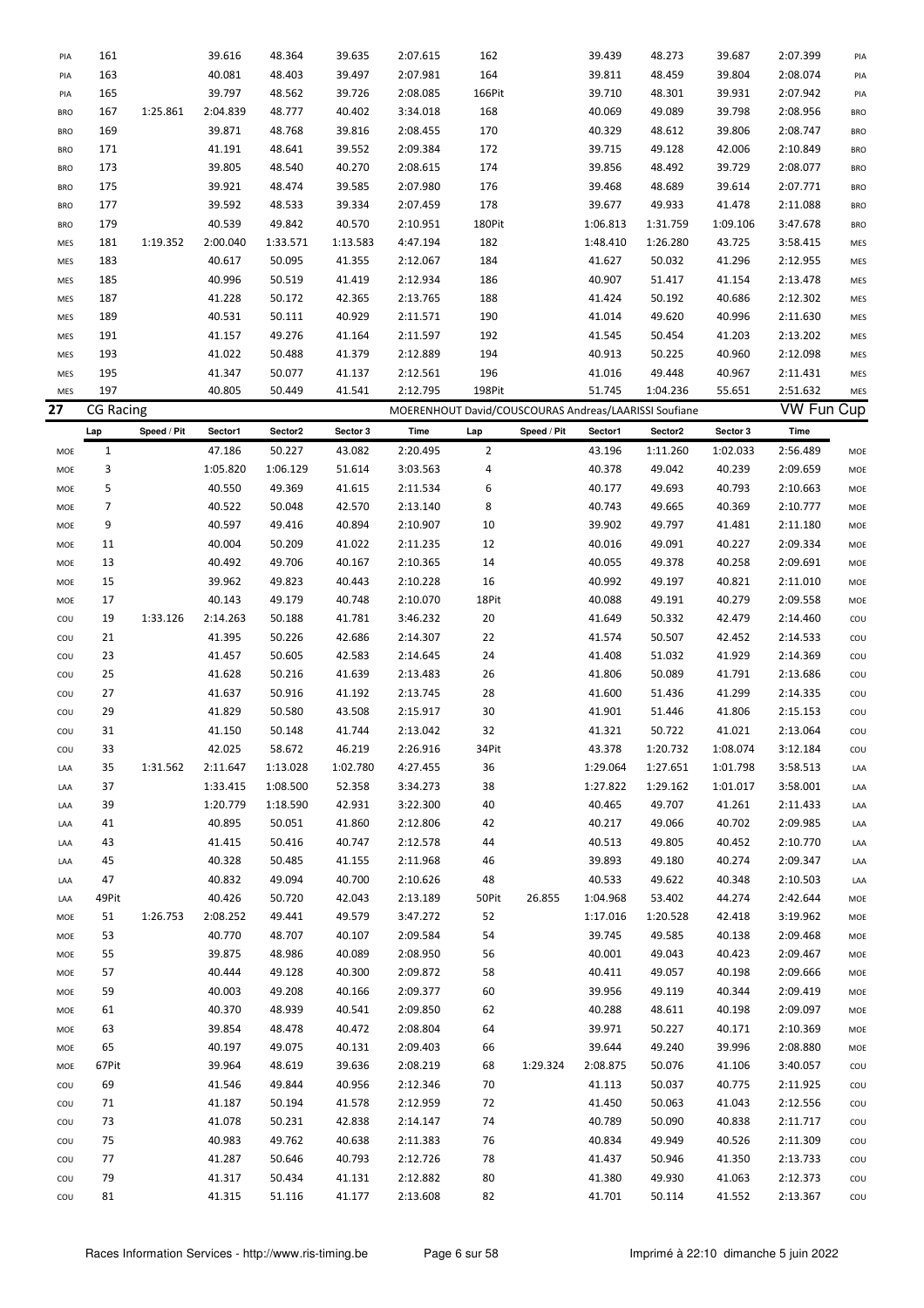| COU | 83     |          | 41.461   | 49.748   | 40.615   | 2:11.824 | 84Pit  |          | 41.193   | 49.902   | 40.962 | 2:12.057 | cou |
|-----|--------|----------|----------|----------|----------|----------|--------|----------|----------|----------|--------|----------|-----|
| LAA | 85     | 1:21.178 | 1:59.852 | 49.394   | 40.429   | 3:29.675 | 86     |          | 40.595   | 49.430   | 40.521 | 2:10.546 | LAA |
| LAA | 87     |          | 40.461   | 49.877   | 41.374   | 2:11.712 | 88     |          | 39.741   | 49.452   | 40.419 | 2:09.612 | LAA |
| LAA | 89     |          | 39.964   | 49.521   | 40.341   | 2:09.826 | 90     |          | 40.361   | 49.604   | 40.760 | 2:10.725 | LAA |
| LAA | 91     |          | 39.927   | 49.162   | 41.209   | 2:10.298 | 92     |          | 40.575   | 48.720   | 40.568 | 2:09.863 | LAA |
| LAA | 93     |          | 40.152   | 49.282   | 40.950   | 2:10.384 | 94     |          | 39.656   | 49.033   | 40.348 | 2:09.037 | LAA |
| LAA | 95     |          | 40.090   | 49.535   | 40.330   | 2:09.955 | 96     |          | 40.217   | 49.010   | 40.600 | 2:09.827 | LAA |
| LAA | 97     |          | 40.327   | 49.493   | 40.718   | 2:10.538 | 98     |          | 39.903   | 48.916   | 40.146 | 2:08.965 | LAA |
| LAA | 99     |          | 39.856   | 49.387   | 40.281   | 2:09.524 | 100    |          | 40.276   | 49.367   | 41.703 | 2:11.346 | LAA |
| LAA | 101Pit |          | 40.445   | 49.843   | 38.750   | 2:09.038 | 102    | 1:23.235 | 2:03.619 | 49.763   | 40.771 | 3:34.153 | MOE |
| MOE | 103    |          | 40.178   | 49.245   | 40.652   | 2:10.075 | 104    |          | 39.977   | 49.196   | 40.688 | 2:09.861 | MOE |
| MOE | 105    |          | 39.858   | 50.055   | 40.473   | 2:10.386 | 106    |          | 40.333   | 49.338   | 40.728 | 2:10.399 | MOE |
| MOE | 107    |          | 40.345   | 49.273   | 40.817   | 2:10.435 | 108    |          | 39.882   | 49.122   | 40.181 | 2:09.185 | MOE |
| MOE | 109    |          | 39.940   | 49.043   | 40.532   | 2:09.515 | 110    |          | 39.758   | 49.233   | 40.932 | 2:09.923 | MOE |
| MOE | 111    |          | 39.959   | 1:02.153 | 40.704   | 2:22.816 | 112    |          | 40.177   | 49.408   | 40.273 | 2:09.858 | MOE |
| MOE | 113    |          | 40.700   | 49.716   | 40.321   | 2:10.737 | 114    |          | 40.172   | 48.802   | 40.537 | 2:09.511 | MOE |
| MOE | 115    |          | 40.527   | 49.187   | 40.247   | 2:09.961 | 116    |          | 40.091   | 48.957   | 39.920 | 2:08.968 | MOE |
| MOE | 117    |          | 40.470   | 48.967   | 40.471   | 2:09.908 | 118    |          | 40.322   | 49.277   | 40.335 | 2:09.934 | MOE |
| MOE | 119    |          | 39.873   | 48.847   | 39.838   | 2:08.558 | 120Pit |          | 39.842   | 49.437   | 39.954 | 2:09.233 | MOE |
| COU | 121    | 1:31.105 | 2:14.170 | 52.577   | 42.650   | 3:49.397 | 122    |          | 41.123   | 50.574   | 41.157 | 2:12.854 | cou |
| COU | 123    |          | 41.561   | 50.392   | 40.891   | 2:12.844 | 124    |          | 41.506   | 50.939   | 41.203 | 2:13.648 | COU |
| COU | 125    |          | 42.088   | 50.176   | 41.294   | 2:13.558 | 126    |          | 41.021   | 51.331   | 44.526 | 2:16.878 | COU |
| COU | 127    |          | 42.525   | 51.607   | 42.001   | 2:16.133 | 128    |          | 41.824   | 50.734   | 41.785 | 2:14.343 | COU |
| COU | 129    |          | 42.340   | 50.605   | 41.387   | 2:14.332 | 130    |          | 41.516   | 51.517   | 41.432 | 2:14.465 | COU |
| COU | 131    |          | 41.213   | 50.642   | 40.767   | 2:12.622 | 132    |          | 41.851   | 50.282   | 40.756 | 2:12.889 | COU |
| COU | 133    |          | 41.204   | 50.199   | 40.709   | 2:12.112 | 134    |          | 40.994   | 49.949   | 41.878 | 2:12.821 | COU |
| COU | 135Pit |          | 41.205   | 50.009   | 40.317   | 2:11.531 | 136    | 1:23.055 | 2:00.397 | 50.419   | 40.510 | 3:31.326 | LAA |
| LAA | 137    |          | 40.534   | 49.812   | 40.874   | 2:11.220 | 138    |          | 40.745   | 49.735   | 41.053 | 2:11.533 | LAA |
| LAA | 139    |          | 40.233   | 49.284   | 40.755   | 2:10.272 | 140    |          | 40.094   | 49.429   | 40.344 | 2:09.867 | LAA |
| LAA | 141    |          | 40.482   | 49.088   | 40.191   | 2:09.761 | 142    |          | 40.256   | 48.844   | 41.101 | 2:10.201 | LAA |
| LAA | 143    |          | 40.212   | 49.181   | 40.220   | 2:09.613 | 144    |          | 39.789   | 49.358   | 40.941 | 2:10.088 | LAA |
| LAA | 145    |          | 39.611   | 50.017   | 41.144   | 2:10.772 | 146    |          | 40.352   | 49.510   | 40.840 | 2:10.702 | LAA |
|     |        |          |          |          |          |          |        |          | 39.464   |          |        |          |     |
| LAA | 147    |          | 40.163   | 49.624   | 40.449   | 2:10.236 | 148    |          |          | 49.588   | 40.651 | 2:09.703 | LAA |
| LAA | 149    |          | 39.874   | 48.843   | 39.778   | 2:08.495 | 150    |          | 40.104   | 48.720   | 40.134 | 2:08.958 | LAA |
| LAA | 151    |          | 40.346   | 49.750   | 40.411   | 2:10.507 | 152    |          | 40.465   | 49.410   | 41.173 | 2:11.048 | LAA |
| LAA | 153    |          | 40.964   | 50.646   | 39.933   | 2:11.543 | 154    |          | 40.007   | 49.967   | 40.834 | 2:10.808 | LAA |
| LAA | 155    |          | 39.842   | 49.306   | 40.075   | 2:09.223 | 156Pit |          | 39.980   | 50.022   | 38.758 | 2:08.760 | LAA |
| MOE | 157    | 1:24.180 | 2:03.857 | 49.689   | 48.522   | 3:42.068 | 158    |          | 40.659   | 49.060   | 40.433 | 2:10.152 | MOE |
| MOE | 159    |          | 40.273   | 49.232   | 40.264   | 2:09.769 | 160    |          | 39.964   | 48.775   | 39.994 | 2:08.733 | MOE |
| MOE | 161    |          | 40.073   | 48.892   | 40.535   | 2:09.500 | 162    |          | 39.951   | 48.752   | 39.965 | 2:08.668 | MOE |
| MOE | 163    |          | 40.038   | 48.865   | 40.461   | 2:09.364 | 164    |          | 40.419   | 48.592   | 39.842 | 2:08.853 | MOE |
| MOE | 165    |          | 39.987   | 49.274   | 40.276   | 2:09.537 | 166    |          | 39.828   | 48.420   | 40.106 | 2:08.354 | MOE |
| MOE | 167    |          | 39.947   | 48.689   | 40.854   | 2:09.490 | 168    |          | 40.057   | 48.737   | 39.416 | 2:08.210 | MOE |
| MOE | 169    |          | 39.958   | 48.350   | 41.236   | 2:09.544 | 170    |          | 39.728   | 48.949   | 40.194 | 2:08.871 | MOE |
| MOE | 171    |          | 39.982   | 48.983   | 40.034   | 2:08.999 | 172    |          | 39.923   | 48.385   | 39.673 | 2:07.981 | MOE |
| MOE | 173Pit |          | 40.241   | 48.678   | 40.987   | 2:09.906 | 174    | 1:23.853 | 2:04.253 | 50.916   | 40.954 | 3:36.123 | COU |
| COU | 175    |          | 41.738   | 50.272   | 40.922   | 2:12.932 | 176    |          | 41.230   | 50.097   | 40.873 | 2:12.200 | COU |
| COU | 177    |          | 41.002   | 51.986   | 40.670   | 2:13.658 | 178    |          | 40.837   | 50.072   | 42.838 | 2:13.747 | COU |
| COU | 179    |          | 41.193   | 50.788   | 40.986   | 2:12.967 | 180    |          | 41.486   | 50.404   | 40.497 | 2:12.387 | COU |
| COU | 181    |          | 41.198   | 49.804   | 41.944   | 2:12.946 | 182    |          | 42.044   | 50.420   | 41.165 | 2:13.629 | COU |
| COU | 183    |          | 41.436   | 52.516   | 41.006   | 2:14.958 | 184    |          | 41.269   | 50.820   | 41.355 | 2:13.444 | COU |
| COU | 185    |          | 41.420   | 50.387   | 41.305   | 2:13.112 | 186Pit |          | 41.980   | 52.092   | 40.327 | 2:14.399 | COU |
| LAA | 187    | 1:26.027 | 2:06.167 | 50.515   | 40.540   | 3:37.222 | 188    |          | 40.989   | 51.809   | 59.558 | 2:32.356 | LAA |
| LAA | 189    |          | 1:20.293 | 1:42.206 | 1:14.138 | 4:16.637 | 190    |          | 1:45.345 | 1:30.738 | 44.485 | 4:00.568 | LAA |
| LAA | 191    |          | 40.350   | 48.904   | 41.053   | 2:10.307 | 192    |          | 39.889   | 50.610   | 40.974 | 2:11.473 | LAA |
| LAA | 193    |          | 40.552   | 50.521   | 41.012   | 2:12.085 | 194    |          | 40.091   | 49.382   | 40.029 | 2:09.502 | LAA |
| LAA | 195    |          | 40.076   | 49.382   | 40.154   | 2:09.612 | 196    |          | 40.234   | 50.356   | 40.545 | 2:11.135 | LAA |
| LAA | 197    |          | 39.864   | 49.079   | 40.330   | 2:09.273 | 198    |          | 40.155   | 49.035   | 39.635 | 2:08.825 | LAA |
| LAA | 199    |          | 40.379   | 49.310   | 39.973   | 2:09.662 | 200    |          | 40.330   | 49.544   | 40.292 | 2:10.166 | LAA |
| LAA | 201    |          | 40.932   | 49.683   | 40.486   | 2:11.101 | 202    |          | 40.375   | 49.452   | 40.026 | 2:09.853 | LAA |
| LAA | 203    |          | 40.383   | 49.725   | 41.523   | 2:11.631 | 204    |          | 40.906   | 51.116   | 40.103 | 2:12.125 | LAA |
| LAA | 205    |          | 41.031   | 49.565   | 40.528   | 2:11.124 | 206    |          | 41.194   | 49.957   | 40.450 | 2:11.601 | LAA |
|     |        |          |          |          |          |          |        |          |          |          |        |          |     |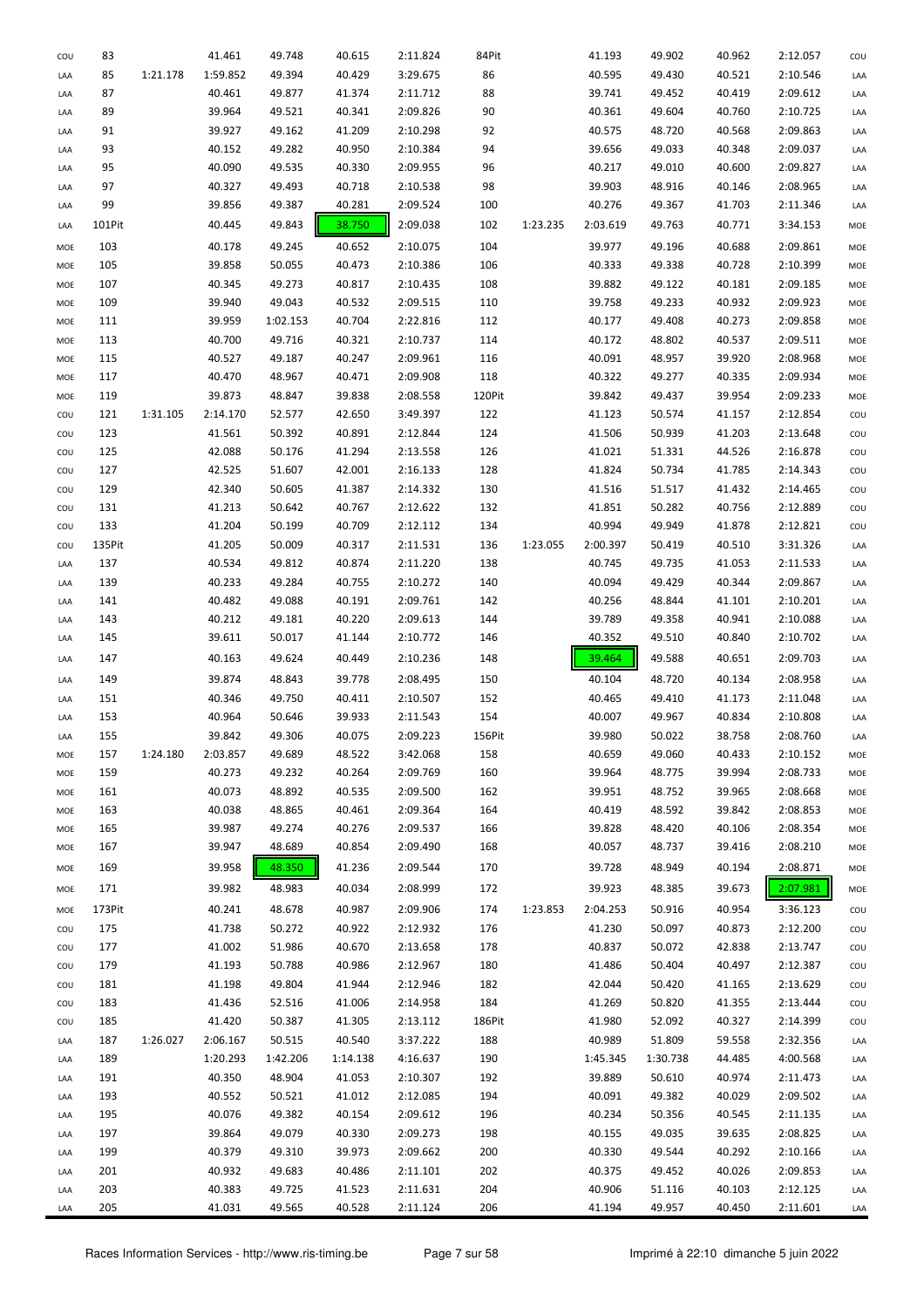| 40  | VFC-Team 40  |                        |           |          |          |                                       |                | TRENCHANT Patrice/DUTERME Simon |          |                                                         |          | VW Fun Cup        |            |
|-----|--------------|------------------------|-----------|----------|----------|---------------------------------------|----------------|---------------------------------|----------|---------------------------------------------------------|----------|-------------------|------------|
|     | Lap          | Speed / Pit            | Sector1   | Sector2  | Sector 3 | Time                                  | Lap            | Speed / Pit                     | Sector1  | Sector2                                                 | Sector 3 | Time              |            |
| 46  |              | VFC-les As du Batiment |           |          |          |                                       |                |                                 |          | DE HOE Eric/LECLOUX Didier/SIMONE Mathieu/DUTERME Simon |          | <b>VW Fun Cup</b> |            |
|     | Lap          | Speed / Pit            | Sector1   | Sector2  | Sector 3 | Time                                  | Lap            | Speed / Pit                     | Sector1  | Sector2                                                 | Sector 3 | Time              |            |
| 53  |              | Nice Cars by CG Racing |           |          |          | <b>BOCQUET Frédéric/CARRERA Simon</b> |                |                                 |          |                                                         |          | <b>VW Fun Cup</b> |            |
|     | Lap          | Speed / Pit            | Sector1   | Sector2  | Sector 3 | Time                                  | Lap            | Speed / Pit                     | Sector1  | Sector2                                                 | Sector 3 | Time              |            |
| CAR | $\mathbf{1}$ | 59:59.999              | $>10$ min | 49.008   | 39.406   | 35:35.629                             | $\overline{2}$ |                                 | 39.428   | 48.212                                                  | 39.063   | 2:06.703          | CAR        |
| CAR | 3            |                        | 39.897    | 48.498   | 39.361   | 2:07.756                              | 4              |                                 | 39.633   | 48.681                                                  | 39.025   | 2:07.339          | CAR        |
| CAR | 5            |                        | 39.702    | 48.397   | 39.242   | 2:07.341                              | 6              |                                 | 40.663   | 48.304                                                  | 39.069   | 2:08.036          | CAR        |
| CAR | 7            |                        | 39.179    | 48.104   | 38.943   | 2:06.226                              | 8              |                                 | 39.415   | 48.086                                                  | 39.142   | 2:06.643          | CAR        |
| CAR | 9            |                        | 39.081    | 49.200   | 39.701   | 2:07.982                              | 10             |                                 | 39.879   | 48.403                                                  | 39.121   | 2:07.403          | CAR        |
| CAR | 11           |                        | 39.345    | 48.490   | 39.035   | 2:06.870                              | 12             |                                 | 39.437   | 48.248                                                  | 39.260   | 2:06.945          | CAR        |
| CAR | 13           |                        | 39.261    | 47.713   | 38.779   | 2:05.753                              | 14             |                                 | 39.298   | 48.289                                                  | 39.049   | 2:06.636          | CAR        |
| CAR | 15           |                        | 39.935    | 48.138   | 39.018   | 2:07.091                              | 16             |                                 | 38.910   | 48.190                                                  | 39.031   | 2:06.131          | CAR        |
| CAR | 17           |                        | 39.445    | 48.214   | 38.946   | 2:06.605                              | 18             |                                 | 38.873   | 48.323                                                  | 38.953   | 2:06.149          | CAR        |
| CAR | 19           |                        | 39.208    | 47.808   | 38.810   | 2:05.826                              | 20Pit          |                                 | 39.383   | 49.699                                                  | 39.080   | 2:08.162          | CAR        |
| BOC | 21           | 1:34.011               | 2:12.750  | 54.431   | 50.463   | 3:57.644                              | 22             |                                 | 1:20.815 | 1:31.201                                                | 1:05.684 | 3:57.700          | <b>BOC</b> |
| BOC | 23           |                        | 1:19.313  | 1:37.108 | 1:04.519 | 4:00.940                              | 24             |                                 | 1:29.141 | 1:13.458                                                | 49.819   | 3:32.418          | <b>BOC</b> |
| BOC | 25           |                        | 43.090    | 51.307   | 42.995   | 2:17.392                              | 26             |                                 | 39.798   | 51.159                                                  | 45.473   | 2:16.430          | <b>BOC</b> |
| BOC | 27           |                        | 1:22.259  | 1:12.016 | 44.285   | 3:18.560                              | 28             |                                 | 39.037   | 49.273                                                  | 39.561   | 2:07.871          | <b>BOC</b> |
| BOC | 29           |                        | 5:40.924  | 50.230   | 39.475   | 7:10.629                              | 30             |                                 | 39.434   | 48.447                                                  | 39.410   | 2:07.291          | <b>BOC</b> |
| BOC | 31           |                        | 39.544    | 48.646   | 39.464   | 2:07.654                              | 32             |                                 | 40.512   | 48.317                                                  | 39.075   | 2:07.904          | <b>BOC</b> |
| BOC | 33           |                        | 38.668    | 50.021   | 40.316   | 2:09.005                              | 34             |                                 | 39.340   | 48.265                                                  | 39.426   | 2:07.031          | <b>BOC</b> |
| BOC | 35Pit        |                        | 39.004    | 48.512   | 42.413   | 2:09.929                              | 36             | 1:30.758                        | 2:09.640 | 49.172                                                  | 40.038   | 3:38.850          | CAR        |
| CAR | 37           |                        | 39.706    | 48.135   | 50.043   | 2:17.884                              | 38             |                                 | 1:17.134 | 1:20.412                                                | 42.054   | 3:19.600          | CAR        |
| CAR | 39           |                        | 39.552    | 47.894   | 38.992   | 2:06.438                              | 40             |                                 | 39.212   | 47.782                                                  | 39.472   | 2:06.466          | CAR        |
| CAR | 41           |                        | 39.181    | 48.781   | 39.200   | 2:07.162                              | 42             |                                 | 38.874   | 49.835                                                  | 38.960   | 2:07.669          | CAR        |
| CAR | 43           |                        | 39.381    | 47.991   | 39.833   | 2:07.205                              | 44             |                                 | 38.995   | 48.266                                                  | 39.158   | 2:06.419          | CAR        |
| CAR | 45           |                        | 39.086    | 47.728   | 39.183   | 2:05.997                              | 46             |                                 | 39.070   | 48.370                                                  | 38.995   | 2:06.435          | CAR        |
| CAR | 47           |                        | 39.274    | 47.706   | 38.749   | 2:05.729                              | 48             |                                 | 39.152   | 47.632                                                  | 38.609   | 2:05.393          | CAR        |
| CAR | 49           |                        | 39.333    | 47.678   | 38.708   | 2:05.719                              | 50             |                                 | 39.318   | 47.832                                                  | 40.018   | 2:07.168          | CAR        |
| CAR | 51           |                        | 39.763    | 47.731   | 38.714   | 2:06.208                              | 52Pit          |                                 | 39.083   | 47.587                                                  | 38.192   | 2:04.862          | CAR        |
| BOC | 53           | 1:23.944               | 2:04.289  | 48.257   | 39.329   | 3:31.875                              | 54             |                                 | 39.429   | 48.540                                                  | 38.945   | 2:06.914          | <b>BOC</b> |
| BOC | 55           |                        | 39.018    | 48.435   | 39.012   | 2:06.465                              | 56             |                                 | 39.039   | 48.216                                                  | 38.948   | 2:06.203          | <b>BOC</b> |
| BOC | 57           |                        | 39.023    | 47.959   | 39.128   | 2:06.110                              | 58             |                                 | 39.259   | 48.122                                                  | 39.762   | 2:07.143          | <b>BOC</b> |
| BOC | 59           |                        | 39.209    | 48.279   | 39.331   | 2:06.819                              | 60             |                                 | 39.030   | 48.319                                                  | 38.961   | 2:06.310          | <b>BOC</b> |
| BOC | 61           |                        | 38.923    | 48.176   | 39.082   | 2:06.181                              | 62             |                                 | 39.075   | 47.862                                                  | 39.099   | 2:06.036          | <b>BOC</b> |
| BOC | 63           |                        | 38.663    | 47.722   | 39.281   | 2:05.666                              | 64             |                                 | 39.931   | 48.323                                                  | 39.936   | 2:08.190          | <b>BOC</b> |
| BOC | 65           |                        | 39.051    | 48.677   | 40.214   | 2:07.942                              | 66             |                                 | 38.805   | 48.493                                                  | 39.204   | 2:06.502          | <b>BOC</b> |
| BOC | 67           |                        | 38.838    | 48.016   | 38.909   | 2:05.763                              | 68             |                                 | 40.386   | 48.164                                                  | 39.308   | 2:07.858          | <b>BOC</b> |
| BOC | 69           |                        | 39.220    | 47.860   | 39.147   | 2:06.227                              | 70Pit          |                                 | 39.034   | 47.707                                                  | 39.154   | 2:05.895          | <b>BOC</b> |
| CAR | 71           | 1:24.214               | 2:01.161  | 47.975   | 38.962   | 3:28.098                              | 72             |                                 | 39.068   | 47.823                                                  | 39.016   | 2:05.907          | CAR        |
| CAR | 73           |                        | 39.314    | 47.510   | 38.808   | 2:05.632                              | 74             |                                 | 38.976   | 47.710                                                  | 38.993   | 2:05.679          | CAR        |
| CAR | 75           |                        | 39.115    | 47.626   | 38.939   | 2:05.680                              | 76             |                                 | 38.928   | 47.721                                                  | 38.986   | 2:05.635          | CAR        |
| CAR | 77           |                        | 39.048    | 47.678   | 38.643   | 2:05.369                              | 78             |                                 | 38.820   | 49.021                                                  | 38.975   | 2:06.816          | CAR        |
| CAR | 79           |                        | 39.201    | 47.782   | 38.877   | 2:05.860                              | 80             |                                 | 39.022   | 47.821                                                  | 38.884   | 2:05.727          | CAR        |
| CAR | 81           |                        | 39.145    | 47.942   | 38.987   | 2:06.074                              | 82             |                                 | 39.202   | 48.073                                                  | 39.021   | 2:06.296          | CAR        |
| CAR | 83           |                        | 39.314    | 47.515   | 39.292   | 2:06.121                              | 84             |                                 | 39.441   | 47.841                                                  | 39.063   | 2:06.345          | CAR        |
| CAR | 85           |                        | 39.207    | 47.709   | 38.984   | 2:05.900                              | 86             |                                 | 38.897   | 47.468                                                  | 38.927   | 2:05.292          | CAR        |
| CAR | 87           |                        | 38.848    | 47.750   | 38.716   | 2:05.314                              | 88             |                                 | 39.038   | 47.464                                                  | 38.786   | 2:05.288          | CAR        |
| CAR | 89           |                        | 39.321    | 48.306   | 38.773   | 2:06.400                              | 90Pit          |                                 | 39.576   | 49.007                                                  | 38.298   | 2:06.881          | CAR        |
| BOC | 91           | 1:23.319               | 2:02.454  | 47.967   | 39.084   | 3:29.505                              | 92             |                                 | 38.917   | 48.220                                                  | 39.061   | 2:06.198          | <b>BOC</b> |
| BOC | 93           |                        | 39.534    | 48.078   | 39.131   | 2:06.743                              | 94             |                                 | 38.987   | 47.999                                                  | 39.133   | 2:06.119          | <b>BOC</b> |
| BOC | 95           |                        | 39.162    | 48.290   | 38.995   | 2:06.447                              | 96             |                                 | 39.212   | 48.014                                                  | 40.064   | 2:07.290          | <b>BOC</b> |
| BOC | 97           |                        | 39.548    | 48.047   | 39.124   | 2:06.719                              | 98             |                                 | 39.065   | 47.800                                                  | 39.260   | 2:06.125          | <b>BOC</b> |
| BOC | 99           |                        | 39.222    | 48.008   | 39.112   | 2:06.342                              | 100            |                                 | 38.700   | 48.075                                                  | 39.784   | 2:06.559          | <b>BOC</b> |
| BOC | 101          |                        | 39.582    | 48.132   | 39.081   | 2:06.795                              | 102            |                                 | 39.247   | 48.025                                                  | 39.068   | 2:06.340          | <b>BOC</b> |
| BOC | 103          |                        | 39.482    | 48.886   | 39.912   | 2:08.280                              | 104            |                                 | 39.533   | 48.014                                                  | 38.971   | 2:06.518          | <b>BOC</b> |
| BOC | 105          |                        | 40.077    | 48.707   | 39.187   | 2:07.971                              | 106Pit         |                                 | 39.421   | 48.660                                                  | 40.195   | 2:08.276          | <b>BOC</b> |
| CAR | 107          | 1:22.126               | 1:59.684  | 48.226   | 38.955   | 3:26.865                              | 108            |                                 | 38.990   | 47.366                                                  | 39.200   | 2:05.556          | CAR        |
| CAR | 109          |                        | 40.109    | 47.959   | 38.972   | 2:07.040                              | 110            |                                 | 39.400   | 47.735                                                  | 38.732   | 2:05.867          | CAR        |
| CAR | 111          |                        | 39.548    | 48.060   | 38.681   | 2:06.289                              | 112            |                                 | 39.321   | 47.721                                                  | 38.748   | 2:05.790          | CAR        |
|     |              |                        |           |          |          |                                       |                |                                 |          |                                                         |          |                   |            |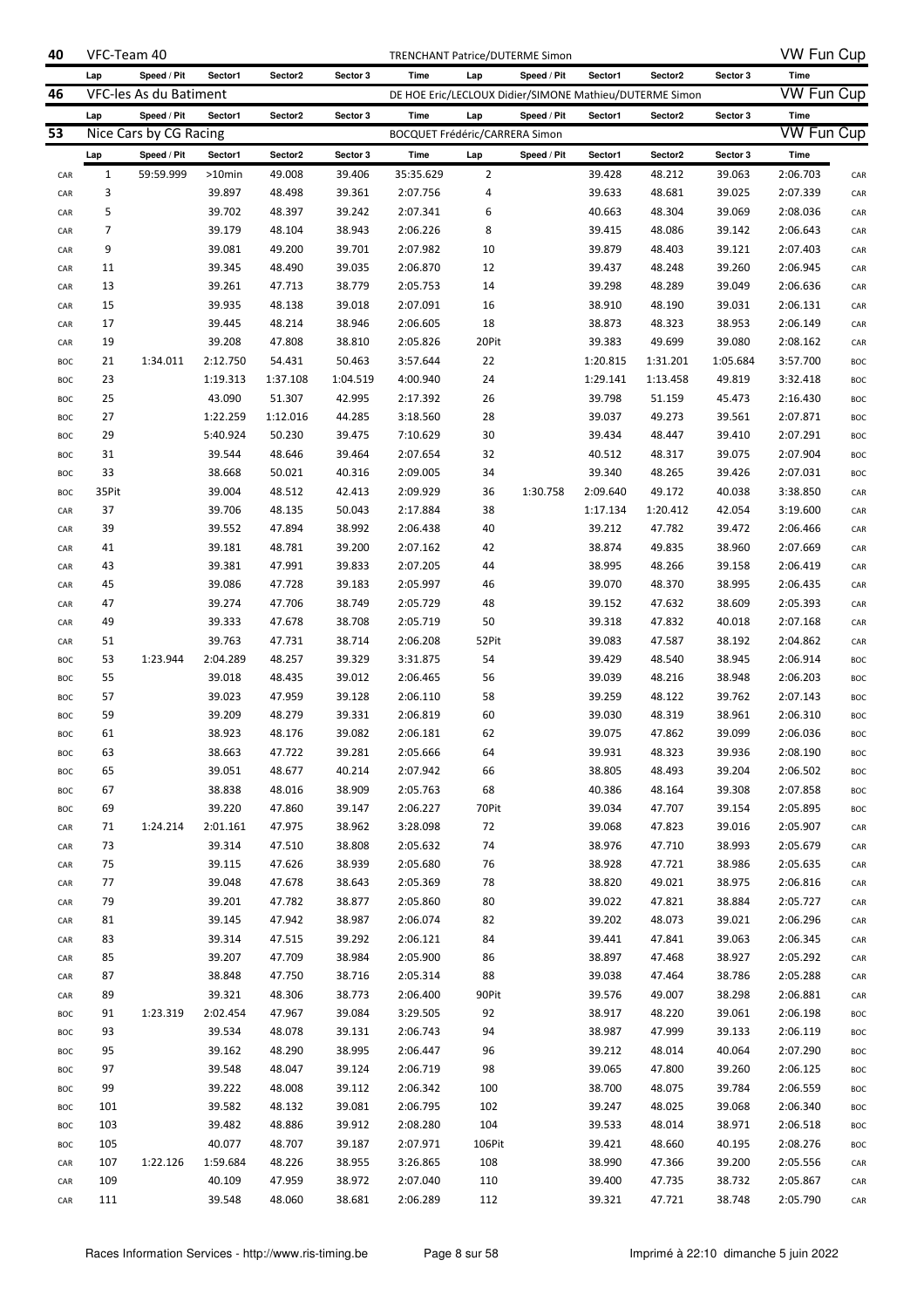| CAR        | 113          |                         | 39.431           | 48.483           | 38.484           | 2:06.398                         | 114      |             | 39.000           | 47.260           | 38.439           | 2:04.699             | CAR        |
|------------|--------------|-------------------------|------------------|------------------|------------------|----------------------------------|----------|-------------|------------------|------------------|------------------|----------------------|------------|
| CAR        | 115          |                         | 39.077           | 47.361           | 38.368           | 2:04.806                         | 116      |             | 39.291           | 47.123           | 38.591           | 2:05.005             | CAR        |
| CAR        | 117          |                         | 38.894           | 47.244           | 38.421           | 2:04.559                         | 118      |             | 39.532           | 47.930           | 38.690           | 2:06.152             | CAR        |
| CAR        | 119          |                         | 39.274           | 47.557           | 38.477           | 2:05.308                         | 120      |             | 40.529           | 47.927           | 38.564           | 2:07.020             | CAR        |
| CAR        | 121          |                         | 39.001           | 47.326           | 38.919           | 2:05.246                         | 122      |             | 39.616           | 47.556           | 38.610           | 2:05.782             | CAR        |
| CAR        | 123          |                         | 39.236           | 47.655           | 38.844           | 2:05.735                         | 124      |             | 39.161           | 47.769           | 39.479           | 2:06.409             | CAR        |
| CAR        | 125Pit       |                         | 39.913           | 47.630           | 38.231           | 2:05.774                         | 126      | 1:38.868    | 2:15.911         | 47.757           | 38.991           | 3:42.659             | BOC        |
| BOC        | 127          |                         | 38.742           | 48.024           | 39.021           | 2:05.787                         | 128      |             | 38.976           | 47.825           | 39.110           | 2:05.911             | BOC        |
| BOC        | 129          |                         | 38.869           | 48.014           | 39.298           | 2:06.181                         | 130      |             | 39.131           | 48.499           | 39.328           | 2:06.958             | <b>BOC</b> |
| BOC        | 131          |                         | 38.933           | 48.121           | 38.981           | 2:06.035                         | 132      |             | 38.943           | 48.138           | 38.944           | 2:06.025             | BOC        |
| BOC        | 133          |                         | 39.009           | 47.797           | 38.817           | 2:05.623                         | 134      |             | 39.087           | 48.060           | 38.851           | 2:05.998             | <b>BOC</b> |
| BOC        | 135          |                         | 40.167           | 48.216           | 40.499           | 2:08.882                         | 136      |             | 39.934           | 48.509           | 39.675           | 2:08.118             | BOC        |
|            | 137          |                         | 38.772           | 48.070           | 39.945           | 2:06.787                         | 138      |             | 39.040           | 47.726           | 38.815           | 2:05.581             |            |
| BOC        |              |                         |                  |                  |                  |                                  |          |             |                  |                  |                  |                      | BOC        |
| BOC        | 139          |                         | 38.916           | 47.822           | 39.878           | 2:06.616                         | 140      |             | 39.131           | 47.804           | 38.729           | 2:05.664             | BOC        |
| BOC        | 141          |                         | 38.766           | 47.782           | 38.991           | 2:05.539                         | 142      |             | 39.196           | 47.684           | 39.024           | 2:05.904             | BOC        |
| BOC        | 143          |                         | 39.495           | 48.043           | 38.754           | 2:06.292                         | 144Pit   |             | 38.705           | 51.326           | 40.233           | 2:10.264             | BOC        |
| CAR        | 145          | 1:19.716                | 1:58.323         | 47.936           | 38.782           | 3:25.041                         | 146      |             | 39.021           | 47.739           | 38.735           | 2:05.495             | CAR        |
| CAR        | 147          |                         | 38.959           | 47.310           | 39.042           | 2:05.311                         | 148      |             | 39.442           | 48.555           | 38.847           | 2:06.844             | CAR        |
| CAR        | 149          |                         | 39.304           | 47.378           | 38.747           | 2:05.429                         | 150      |             | 39.226           | 47.536           | 38.765           | 2:05.527             | CAR        |
| CAR        | 151          |                         | 39.098           | 47.810           | 39.050           | 2:05.958                         | 152      |             | 39.064           | 47.463           | 38.725           | 2:05.252             | CAR        |
| CAR        | 153          |                         | 38.943           | 47.917           | 39.001           | 2:05.861                         | 154      |             | 39.159           | 47.571           | 38.840           | 2:05.570             | CAR        |
| CAR        | 155          |                         | 39.253           | 47.541           | 38.730           | 2:05.524                         | 156      |             | 38.961           | 47.456           | 38.792           | 2:05.209             | CAR        |
| CAR        | 157          |                         | 38.872           | 47.562           | 38.776           | 2:05.210                         | 158      |             | 38.996           | 48.064           | 39.026           | 2:06.086             | CAR        |
| CAR        | 159          |                         | 38.978           | 47.640           | 38.971           | 2:05.589                         | 160      |             | 39.122           | 47.769           | 39.191           | 2:06.082             | CAR        |
| CAR        | 161          |                         | 39.071           | 48.416           | 38.627           | 2:06.114                         | 162Pit   |             | 38.821           | 47.974           | 37.728           | 2:04.523             | CAR        |
|            |              |                         |                  |                  |                  |                                  |          |             |                  |                  |                  |                      |            |
| BOC        | 163          | 1:26.026                | 2:02.701         | 47.770           | 39.150           | 3:29.621                         | 164      |             | 39.717           | 48.160           | 38.763           | 2:06.640             | BOC        |
| BOC        | 165          |                         | 39.122           | 49.127           | 39.321           | 2:07.570                         | 166      |             | 39.312           | 48.070           | 38.863           | 2:06.245             | BOC        |
| BOC        | 167          |                         | 38.847           | 47.620           | 38.754           | 2:05.221                         | 168      |             | 39.104           | 47.770           | 39.188           | 2:06.062             | BOC        |
| BOC        | 169          |                         | 40.220           | 47.759           | 38.585           | 2:06.564                         | 170      |             | 39.116           | 48.022           | 39.044           | 2:06.182             | BOC        |
| BOC        | 171          |                         | 39.157           | 47.853           | 38.851           | 2:05.861                         | 172      |             | 38.916           | 47.492           | 40.077           | 2:06.485             | BOC        |
|            |              |                         |                  | 47.893           | 39.799           | 2:07.115                         | 174      |             | 38.787           | 47.646           | 38.935           | 2:05.368             | BOC        |
| BOC        | 173          |                         | 39.423           |                  |                  |                                  |          |             |                  |                  |                  |                      |            |
| BOC        | 175          |                         | 39.427           | 47.806           | 39.574           | 2:06.807                         | 176      |             | 39.251           | 48.130           | 39.127           | 2:06.508             | BOC        |
| BOC        | 177          |                         | 39.078           | 49.452           | 41.782           | 2:10.312                         | 178      |             | 39.854           | 49.048           | 40.461           | 2:09.363             | BOC        |
| BOC        | 179          |                         | 1:08.563         | 1:32.746         | 1:12.167         | 3:53.476                         | 180      |             | 41.301           | 48.737           | 39.775           | 2:09.813             | BOC        |
| CAR        | 181          | 453:45.791              | $>10$ min        | 47.636           | 39.342           | 14:45.868                        | 182      |             | 2:44.374         | 49.174           | 38.979           | 4:12.527             | CAR        |
| CAR        | 183          |                         | 38.894           | 47.512           | 38.811           | 2:05.217                         | 184      |             | 38.771           | 47.521           | 38.497           | 2:04.789             | CAR        |
| CAR        | 185          |                         | 38.756           | 47.619           | 39.882           | 2:06.257                         | 186Pit   |             | 38.809           | 48.603           | 38.319           | 2:05.731             | CAR        |
| 114        |              |                         |                  |                  |                  |                                  |          |             |                  |                  |                  |                      |            |
|            |              | <b>Clubsport Racing</b> |                  |                  |                  | VANDEWALLE Philip/VANHENGEL Bram |          |             |                  |                  |                  | VW Fun Cup           |            |
|            | Lap          | Speed / Pit             | Sector1          | Sector2          | Sector 3         | Time                             | Lap      | Speed / Pit | Sector1          | Sector2          | Sector 3         | Time                 |            |
| VAN        | $\mathbf{1}$ |                         | 45.967           | 49.290           | 41.141           | 2:16.398                         | 2        |             | 42.004           | 1:11.863         | 1:01.369         | 2:55.236             | VAN        |
| VAN        | 3            |                         | 1:05.619         | 1:07.603         | 51.512           | 3:04.734                         | 4        |             | 40.149           | 48.743           | 39.700           | 2:08.592             | VAN        |
| VAN        | 5            |                         | 39.313           | 48.593           | 39.526           | 2:07.432                         | 6        |             | 39.161           | 49.460           | 39.659           | 2:08.280             | VAN        |
| VAN        | 7            |                         | 39.732           | 48.528           | 41.534           | 2:09.794                         | 8        |             | 39.499           | 49.135           | 39.749           | 2:08.383             | VAN        |
| VAN        | 9            |                         | 39.781           | 48.569           | 39.555           | 2:07.905                         | 10       |             | 39.996           | 49.908           | 39.648           | 2:09.552             | VAN        |
| VAN        | 11           |                         | 39.490           | 48.566           | 39.251           | 2:07.307                         | 12       |             | 39.572           | 48.825           | 39.639           | 2:08.036             | VAN        |
| VAN        | 13           |                         | 39.824           | 48.864           | 39.594           | 2:08.282                         | 14       |             | 39.873           | 49.623           | 39.418           | 2:08.914             | VAN        |
| VAN        | 15           |                         | 39.357           | 48.107           | 39.534           | 2:06.998                         | 16       |             | 39.199           | 48.356           | 39.199           | 2:06.754             | VAN        |
| VAN        | 17           |                         | 39.434           | 48.321           | 39.243           | 2:06.998                         | 18       |             | 39.285           | 48.312           | 39.464           | 2:07.061             | VAN        |
| VAN        | 19Pit        |                         | 39.520           | 48.864           | 39.229           | 2:07.613                         | 20       | 1:22.690    | 2:00.999         | 48.957           | 40.525           | 3:30.481             | VAN        |
| VAN        | 21           |                         | 40.992           | 48.778           | 39.939           | 2:09.709                         | 22       |             | 40.037           | 48.964           | 39.606           | 2:08.607             | VAN        |
| VAN        | 23           |                         | 39.851           | 49.047           | 39.481           | 2:08.379                         | 24       |             | 39.916           | 48.908           | 39.393           | 2:08.217             | VAN        |
| VAN        | 25           |                         | 39.293           | 48.946           | 40.014           | 2:08.253                         | 26       |             | 39.383           | 48.797           | 39.385           | 2:07.565             | VAN        |
| VAN        | 27           |                         | 39.621           | 48.772           | 39.649           | 2:08.042                         | 28       |             | 39.968           | 49.339           | 39.447           | 2:08.754             | VAN        |
| VAN        | 29           |                         | 40.636           | 49.176           | 39.832           | 2:09.644                         | 30       |             | 40.171           | 48.599           | 39.495           | 2:08.265             | VAN        |
| VAN        | 31           |                         | 39.660           | 49.181           | 39.504           | 2:08.345                         | 32       |             | 39.375           | 49.176           | 40.923           | 2:09.474             | VAN        |
| VAN        | 33Pit        |                         | 40.076           | 49.081           | 40.325           | 2:09.482                         | 34       | 1:21.206    | 1:59.540         | 51.105           | 40.299           | 3:30.944             | VAN        |
|            |              |                         |                  |                  |                  |                                  |          |             |                  |                  |                  |                      |            |
| VAN        | 35           |                         | 40.368           | 51.752           | 52.121           | 2:24.241                         | 36       |             | 1:18.060         | 1:32.602         | 1:06.126         | 3:56.788             | VAN        |
| VAN        | 37           |                         | 1:19.086         | 1:36.990         | 1:05.654         | 4:01.730                         | 38       |             | 1:26.883         | 1:14.674         | 51.693           | 3:33.250             | VAN        |
| VAN        | 39           |                         | 42.756           | 51.529           | 41.812           | 2:16.097                         | 40       |             | 41.332           | 51.457           | 43.403           | 2:16.192             | VAN        |
| VAN        | 41           |                         | 1:21.188         | 1:13.890         | 45.203           | 3:20.281                         | 42       |             | 40.073           | 48.974           | 39.365           | 2:08.412             | VAN        |
| VAN<br>VAN | 43<br>45     |                         | 55.042<br>40.180 | 49.474<br>49.248 | 39.542<br>39.537 | 2:24.058<br>2:08.965             | 44<br>46 |             | 41.702<br>40.153 | 49.598<br>49.081 | 39.608<br>39.942 | 2:10.908<br>2:09.176 | VAN<br>VAN |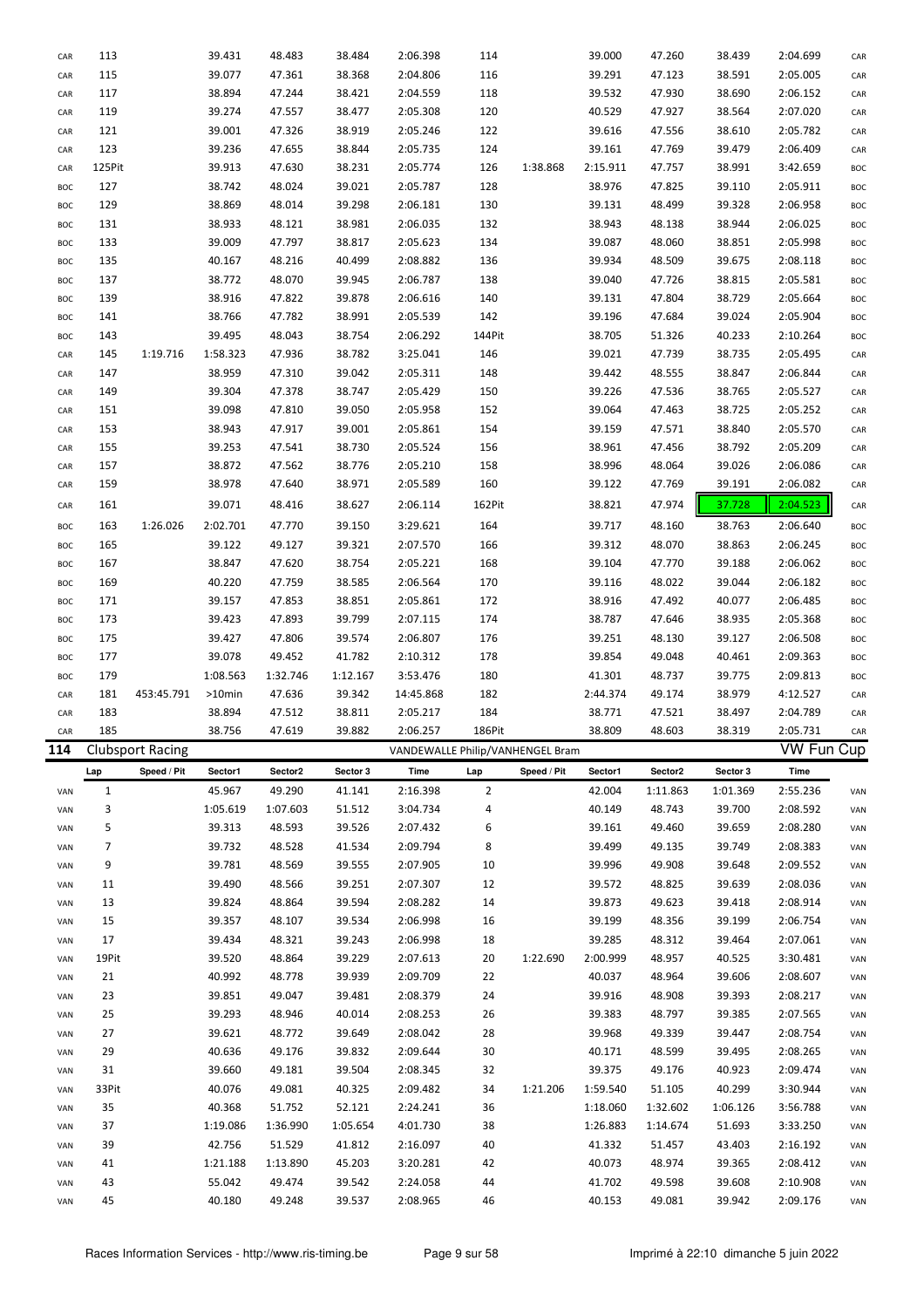| VAN | 47     |          | 39.983   | 48.937 | 40.846   | 2:09.766 | 48     |          | 39.708   | 49.204   | 40.446 | 2:09.358 | VAN |
|-----|--------|----------|----------|--------|----------|----------|--------|----------|----------|----------|--------|----------|-----|
| VAN | 49     |          | 39.952   | 48.154 | 39.917   | 2:08.023 | 50     |          | 39.652   | 48.580   | 40.054 | 2:08.286 | VAN |
| VAN | 51Pit  |          | 39.615   | 49.309 | 40.276   | 2:09.200 | 52     | 1:21.289 | 2:00.190 | 51.058   | 40.977 | 3:32.225 | VAN |
| VAN | 53     |          | 40.116   | 57.411 | 1:01.586 | 2:39.113 | 54     |          | 1:14.527 | 1:24.397 | 42.328 | 3:21.252 | VAN |
| VAN | 55     |          | 38.999   | 48.876 | 40.118   | 2:07.993 | 56     |          | 39.134   | 48.818   | 40.795 | 2:08.747 | VAN |
| VAN | 57     |          | 39.700   | 48.462 | 39.372   | 2:07.534 | 58     |          | 39.342   | 49.175   | 39.737 | 2:08.254 | VAN |
| VAN | 59     |          | 39.635   | 48.903 | 40.832   | 2:09.370 | 60     |          | 39.353   | 48.521   | 39.798 | 2:07.672 | VAN |
| VAN | 61     |          | 38.846   | 48.475 | 39.182   | 2:06.503 | 62     |          | 39.507   | 49.260   | 40.896 | 2:09.663 | VAN |
| VAN | 63     |          | 39.568   | 48.860 | 40.258   | 2:08.686 | 64     |          | 39.299   | 49.143   | 38.997 | 2:07.439 | VAN |
| VAN | 65     |          | 38.920   | 48.776 | 38.986   | 2:06.682 | 66     |          | 39.207   | 47.953   | 39.136 | 2:06.296 | VAN |
| VAN | 67     |          | 39.453   | 48.184 | 38.832   | 2:06.469 | 68     |          | 39.403   | 48.353   | 38.916 | 2:06.672 | VAN |
| VAN | 69Pit  |          | 39.480   | 48.658 | 39.456   | 2:07.594 | 70     | 1:20.818 | 1:57.624 | 48.528   | 39.529 | 3:25.681 | VAN |
| VAN | 71     |          | 39.567   | 47.870 | 39.502   | 2:06.939 | 72     |          | 40.028   | 49.522   | 40.025 | 2:09.575 | VAN |
| VAN | 73     |          | 39.051   | 49.242 | 39.924   | 2:08.217 | 74     |          | 39.640   | 49.321   | 39.400 | 2:08.361 | VAN |
| VAN | 75     |          | 39.062   | 48.838 | 39.692   | 2:07.592 | 76     |          | 39.441   | 48.579   | 39.610 | 2:07.630 | VAN |
| VAN | 77     |          | 39.328   | 48.048 | 39.423   | 2:06.799 | 78     |          | 39.548   | 48.744   | 39.664 | 2:07.956 | VAN |
| VAN | 79     |          | 39.801   | 48.909 | 39.283   | 2:07.993 | 80     |          | 39.673   | 48.462   | 39.828 | 2:07.963 | VAN |
| VAN | 81     |          | 39.762   | 48.408 | 40.168   | 2:08.338 | 82     |          | 39.543   | 48.336   | 39.737 | 2:07.616 | VAN |
|     | 83     |          | 39.690   | 48.813 | 39.291   | 2:07.794 | 84     |          | 40.386   | 48.605   | 39.270 | 2:08.261 | VAN |
| VAN | 85     |          | 39.467   | 48.418 | 39.919   | 2:07.804 | 86     |          | 39.504   | 48.480   | 39.017 | 2:07.001 |     |
| VAN | 87Pit  |          |          |        | 39.549   |          | 88     | 1:21.618 |          |          |        |          | VAN |
| VAN |        |          | 39.398   | 48.454 |          | 2:07.401 | 90     |          | 2:00.078 | 49.455   | 39.787 | 3:29.320 | VAN |
| VAN | 89     |          | 39.810   | 49.151 | 39.718   | 2:08.679 |        |          | 39.642   | 48.669   | 39.640 | 2:07.951 | VAN |
| VAN | 91     |          | 39.689   | 48.891 | 39.860   | 2:08.440 | 92     |          | 40.028   | 48.534   | 39.552 | 2:08.114 | VAN |
| VAN | 93     |          | 39.709   | 48.758 | 39.256   | 2:07.723 | 94     |          | 39.752   | 48.948   | 39.258 | 2:07.958 | VAN |
| VAN | 95     |          | 39.421   | 48.398 | 40.120   | 2:07.939 | 96     |          | 39.294   | 48.528   | 39.420 | 2:07.242 | VAN |
| VAN | 97     |          | 39.659   | 48.542 | 39.775   | 2:07.976 | 98     |          | 38.983   | 48.818   | 39.520 | 2:07.321 | VAN |
| VAN | 99     |          | 39.738   | 48.638 | 39.390   | 2:07.766 | 100    |          | 39.528   | 48.422   | 39.292 | 2:07.242 | VAN |
| VAN | 101    |          | 39.303   | 49.582 | 39.545   | 2:08.430 | 102    |          | 39.533   | 48.676   | 39.481 | 2:07.690 | VAN |
| VAN | 103    |          | 39.377   | 49.110 | 38.955   | 2:07.442 | 104    |          | 39.222   | 48.133   | 38.984 | 2:06.339 | VAN |
| VAN | 105Pit |          | 39.525   | 48.916 | 38.960   | 2:07.401 | 106    | 1:23.378 | 2:00.761 | 48.620   | 39.290 | 3:28.671 | VAN |
| VAN | 107    |          | 39.689   | 48.433 | 39.406   | 2:07.528 | 108    |          | 39.413   | 48.374   | 39.105 | 2:06.892 | VAN |
| VAN | 109    |          | 39.616   | 48.152 | 39.235   | 2:07.003 | 110    |          | 39.353   | 48.487   | 39.154 | 2:06.994 | VAN |
| VAN | 111    |          | 39.351   | 48.267 | 39.041   | 2:06.659 | 112    |          | 39.208   | 48.186   | 39.088 | 2:06.482 | VAN |
| VAN | 113    |          | 39.049   | 48.680 | 39.566   | 2:07.295 | 114    |          | 39.018   | 48.440   | 39.850 | 2:07.308 | VAN |
| VAN | 115    |          | 39.757   | 48.105 | 39.268   | 2:07.130 | 116    |          | 39.173   | 48.245   | 40.015 | 2:07.433 | VAN |
| VAN | 117    |          | 39.155   | 47.949 | 38.781   | 2:05.885 | 118    |          | 39.227   | 48.238   | 39.194 | 2:06.659 | VAN |
| VAN | 119    |          | 39.306   | 48.587 | 39.357   | 2:07.250 | 120    |          | 39.509   | 48.271   | 39.467 | 2:07.247 | VAN |
| VAN | 121    |          | 39.662   | 48.685 | 40.010   | 2:08.357 | 122    |          | 39.373   | 48.698   | 39.463 | 2:07.534 | VAN |
| VAN | 123Pit |          | 39.175   | 48.292 | 38.729   | 2:06.196 | 124    | 1:20.725 | 1:58.833 | 48.906   | 39.275 | 3:27.014 | VAN |
| VAN | 125    |          | 39.502   | 50.166 | 39.551   | 2:09.219 | 126    |          | 39.572   | 48.711   | 38.997 | 2:07.280 | VAN |
| VAN | 127    |          | 39.600   | 48.518 | 39.148   | 2:07.266 | 128    |          | 39.663   | 50.164   | 39.179 | 2:09.006 | VAN |
| VAN | 129    |          | 39.317   | 48.385 | 39.028   | 2:06.730 | 130    |          | 39.479   | 48.336   | 39.253 | 2:07.068 | VAN |
| VAN | 131    |          | 39.343   | 48.192 | 39.516   | 2:07.051 | 132    |          | 39.686   | 48.367   | 39.019 | 2:07.072 | VAN |
| VAN | 133    |          | 39.201   | 48.069 | 38.904   | 2:06.174 | 134    |          | 39.401   | 48.669   | 39.103 | 2:07.173 | VAN |
| VAN | 135    |          | 39.911   | 48.632 | 39.482   | 2:08.025 | 136    |          | 39.877   | 48.865   | 39.203 | 2:07.945 | VAN |
| VAN | 137    |          | 38.890   | 48.627 | 39.170   | 2:06.687 | 138    |          | 39.860   | 48.468   | 38.833 | 2:07.161 | VAN |
| VAN | 139    |          | 39.032   | 47.971 | 39.310   | 2:06.313 | 140    |          | 39.279   | 48.213   | 39.001 | 2:06.493 | VAN |
| VAN | 141    |          | 39.316   | 49.138 | 39.405   | 2:07.859 | 142    |          | 39.311   | 47.855   | 39.037 | 2:06.203 | VAN |
| VAN | 143Pit |          | 39.310   | 48.865 | 39.510   | 2:07.685 | 144    | 1:22.770 | 2:00.557 | 48.791   | 39.568 | 3:28.916 | VAN |
| VAN | 145    |          | 39.366   | 48.767 | 39.871   | 2:08.004 | 146    |          | 38.964   | 48.046   | 39.172 | 2:06.182 | VAN |
| VAN | 147    |          | 38.874   | 48.031 | 38.904   | 2:05.809 | 148    |          | 38.935   | 47.807   | 39.359 | 2:06.101 | VAN |
| VAN | 149    |          | 38.800   | 48.723 | 39.279   | 2:06.802 | 150    |          | 38.917   | 48.874   | 38.845 | 2:06.636 | VAN |
| VAN | 151    |          | 39.273   | 47.909 | 39.129   | 2:06.311 | 152    |          | 39.025   | 48.228   | 39.083 | 2:06.336 | VAN |
| VAN | 153    |          | 38.657   | 48.179 | 40.618   | 2:07.454 | 154    |          | 39.608   | 48.381   | 39.273 | 2:07.262 | VAN |
| VAN | 155    |          | 39.162   | 47.906 | 39.507   | 2:06.575 | 156    |          | 39.528   | 48.064   | 39.289 | 2:06.881 | VAN |
| VAN | 157    |          | 39.039   | 47.795 | 39.024   | 2:05.858 | 158    |          | 39.063   | 48.029   | 38.879 | 2:05.971 | VAN |
| VAN | 159    |          | 39.114   | 47.705 | 39.234   | 2:06.053 | 160Pit |          | 39.671   | 47.998   | 37.890 | 2:05.559 | VAN |
|     |        |          |          |        |          |          |        |          |          |          |        |          |     |
| VAN | 161    | 1:21.417 | 2:00.454 | 48.987 | 39.482   | 3:28.923 | 162    |          | 39.833   | 48.801   | 39.205 | 2:07.839 | VAN |
| VAN | 163    |          | 39.619   | 48.577 | 39.501   | 2:07.697 | 164    |          | 39.317   | 48.761   | 39.963 | 2:08.041 | VAN |
| VAN | 165    |          | 39.341   | 48.234 | 39.348   | 2:06.923 | 166    |          | 39.223   | 48.312   | 38.957 | 2:06.492 | VAN |
| VAN | 167    |          | 39.126   | 48.055 | 40.690   | 2:07.871 | 168    |          | 40.269   | 48.062   | 39.032 | 2:07.363 | VAN |
| VAN | 169    |          | 38.865   | 48.504 | 39.062   | 2:06.431 | 170    |          | 39.200   | 48.566   | 38.818 | 2:06.584 | VAN |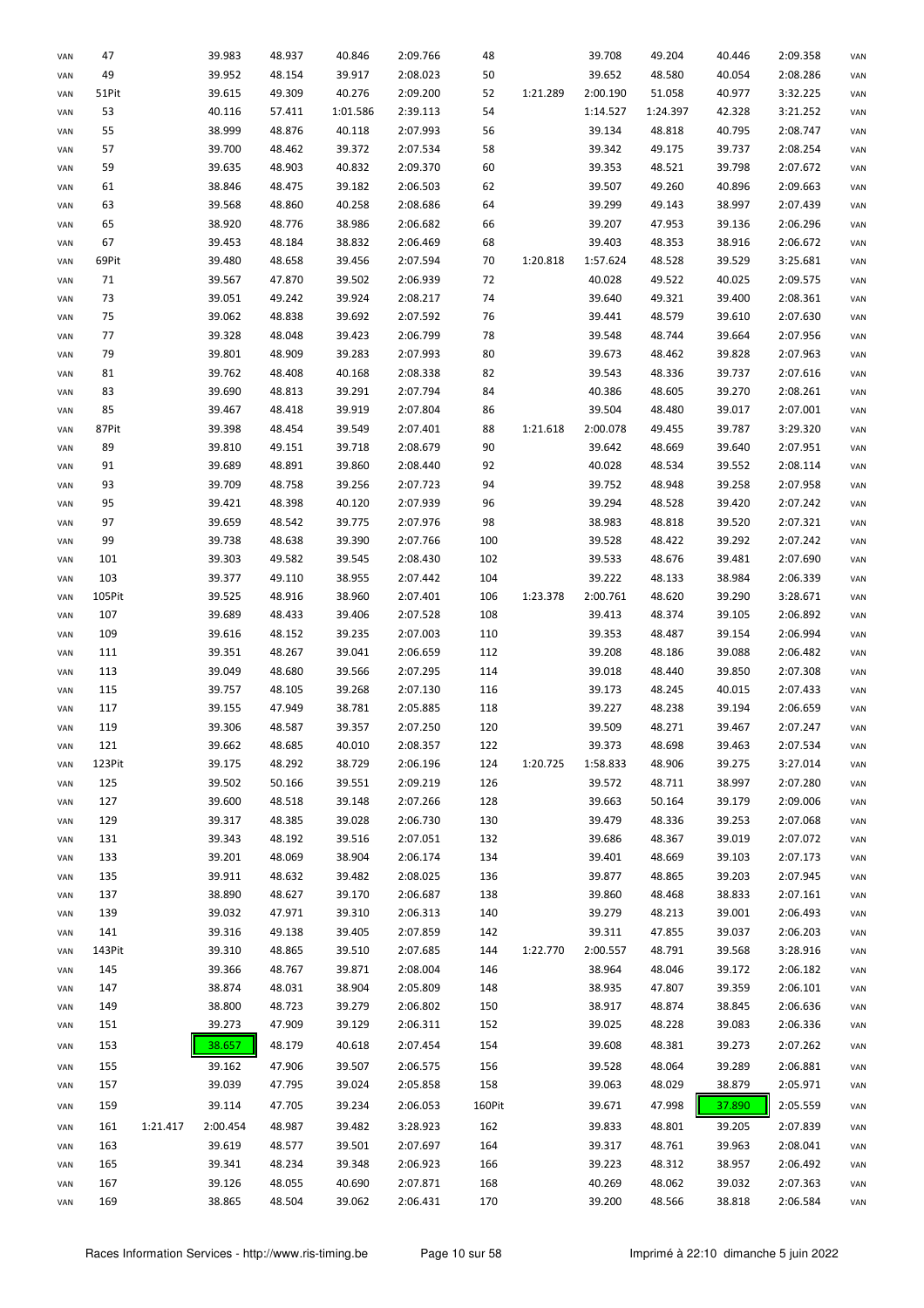| VAN | 171                |             | 38.871   | 49.631   | 38.770   | 2:07.272                                       | 172            |             | 39.040   | 48.342   | 40.385   | 2:07.767          | VAN        |
|-----|--------------------|-------------|----------|----------|----------|------------------------------------------------|----------------|-------------|----------|----------|----------|-------------------|------------|
| VAN | 173                |             | 40.086   | 47.669   | 38.798   | 2:06.553                                       | 174            |             | 39.029   | 47.670   | 39.156   | 2:05.855          | VAN        |
| VAN | 175                |             | 39.443   | 48.711   | 39.654   | 2:07.808                                       | 176            |             | 39.689   | 49.005   | 39.339   | 2:08.033          | VAN        |
| VAN | 177                |             | 39.397   | 48.671   | 39.186   | 2:07.254                                       | 178Pit         |             | 39.015   | 49.004   | 40.070   | 2:08.089          | VAN        |
| VAN | 179                | 1:24.095    | 2:00.560 | 48.849   | 40.089   | 3:29.498                                       | 180            |             | 40.150   | 48.503   | 39.328   | 2:07.981          | VAN        |
| VAN | 181                |             | 39.572   | 48.533   | 39.522   | 2:07.627                                       | 182            |             | 39.448   | 48.314   | 38.958   | 2:06.720          | VAN        |
| VAN | 183                |             | 39.117   | 47.894   | 38.660   | 2:05.671                                       | 184            |             | 39.364   | 48.342   | 39.246   | 2:06.952          | VAN        |
|     |                    |             |          |          |          |                                                |                |             |          |          |          |                   |            |
| VAN | 185                |             | 40.172   | 48.137   | 39.554   | 2:07.863                                       | 186            |             | 39.656   | 48.387   | 40.033   | 2:08.076          | VAN        |
| VAN | 187                |             | 40.232   | 48.912   | 39.511   | 2:08.655                                       | 188            |             | 39.357   | 47.726   | 38.563   | 2:05.646          | VAN        |
| VAN | 189                |             | 39.225   | 48.609   | 38.922   | 2:06.756                                       | 190            |             | 39.448   | 48.131   | 49.270   | 2:16.849          | VAN        |
| VAN | 191                |             | 39.779   | 47.885   | 39.529   | 2:07.193                                       | 192Pit         |             | 39.504   | 50.631   | 41.355   | 2:11.490          | VAN        |
| VAN | 193                | 1:22.197    | 2:00.292 | 50.296   | 41.618   | 3:32.206                                       | 194            |             | 39.669   | 56.559   | 1:08.822 | 2:45.050          | VAN        |
| VAN | 195                |             | 1:17.378 | 1:43.612 | 1:15.562 | 4:16.552                                       | 196            |             | 1:42.671 | 1:34.003 | 43.797   | 4:00.471          | VAN        |
| VAN | 197                |             | 38.910   | 49.722   | 39.146   | 2:07.778                                       | 198            |             | 38.982   | 48.907   | 39.219   | 2:07.108          | VAN        |
| VAN | 199                |             | 38.969   | 47.553   | 39.780   | 2:06.302                                       | 200            |             | 38.792   | 47.775   | 38.686   | 2:05.253          | VAN        |
|     |                    |             |          |          |          |                                                |                |             |          |          |          |                   |            |
| VAN | 201                |             | 38.782   | 48.165   | 39.139   | 2:06.086                                       | 202            |             | 39.125   | 48.026   | 39.115   | 2:06.266          | VAN        |
| VAN | 203                |             | 38.946   | 47.917   | 38.653   | 2:05.516                                       | 204            |             | 39.170   | 47.992   | 38.742   | 2:05.904          | VAN        |
| VAN | 205                |             | 39.272   | 48.383   | 38.801   | 2:06.456                                       | 206            |             | 39.091   | 47.698   | 39.130   | 2:05.919          | VAN        |
| VAN | 207                |             | 39.509   | 48.560   | 39.272   | 2:07.341                                       | 208            |             | 39.245   | 48.420   | 39.391   | 2:07.056          | VAN        |
| VAN | 209                |             | 39.770   | 48.199   | 40.266   | 2:08.235                                       | 210            |             | 39.813   | 49.091   | 39.385   | 2:08.289          | VAN        |
| VAN | 211                |             | 39.853   | 48.557   | 39.284   | 2:07.694                                       | 212            |             | 40.044   | 48.741   | 39.414   | 2:08.199          | VAN        |
| 199 | <b>DRM Credeco</b> |             |          |          |          | DENIS Quentin/VAN DOOREN Florian/SCHEIN Julien |                |             |          |          |          | <b>VW Fun Cup</b> |            |
|     | Lap                | Speed / Pit | Sector1  | Sector2  | Sector 3 | Time                                           | Lap            | Speed / Pit | Sector1  | Sector2  | Sector 3 | Time              |            |
| VAN | $\mathbf{1}$       |             | 42.073   | 48.619   | 39.441   | 2:10.133                                       | $\overline{2}$ |             | 40.608   | 1:08.812 | 59.564   | 2:48.984          | VAN        |
| VAN | 3                  |             | 1:06.529 | 1:09.725 | 54.642   | 3:10.896                                       | 4              |             | 38.450   | 47.495   | 39.216   | 2:05.161          | VAN        |
|     |                    |             |          |          |          |                                                |                |             |          |          |          |                   |            |
| VAN | 5                  |             | 38.479   | 47.478   | 39.728   | 2:05.685                                       | 6              |             | 38.501   | 47.620   | 39.303   | 2:05.424          | VAN        |
| VAN | 7                  |             | 38.697   | 47.648   | 39.834   | 2:06.179                                       | 8              |             | 39.591   | 47.929   | 38.596   | 2:06.116          | VAN        |
| VAN | 9                  |             | 38.551   | 47.750   | 38.780   | 2:05.081                                       | 10             |             | 38.473   | 47.627   | 38.962   | 2:05.062          | VAN        |
| VAN | 11                 |             | 38.445   | 48.279   | 39.261   | 2:05.985                                       | 12             |             | 38.603   | 47.741   | 38.591   | 2:04.935          | VAN        |
| VAN | 13                 |             | 38.491   | 47.986   | 39.171   | 2:05.648                                       | 14             |             | 39.148   | 47.649   | 39.163   | 2:05.960          | VAN        |
| VAN | 15                 |             | 38.195   | 47.632   | 39.074   | 2:04.901                                       | 16             |             | 38.286   | 48.344   | 38.441   | 2:05.071          | VAN        |
| VAN | 17                 |             | 38.306   | 47.378   | 38.972   | 2:04.656                                       | 18             |             | 38.577   | 48.169   | 38.767   | 2:05.513          | VAN        |
| VAN | 19                 |             | 38.630   | 47.533   | 38.648   | 2:04.811                                       | 20Pit          |             | 39.711   | 47.452   | 37.608   | 2:04.771          | VAN        |
| SCH | 21                 | 1:21.906    | 1:59.529 | 47.672   | 39.236   | 3:26.437                                       | 22             |             | 38.881   | 47.725   | 39.473   | 2:06.079          | <b>SCH</b> |
| SCH | 23                 |             | 38.790   | 47.784   | 39.252   | 2:05.826                                       | 24             |             | 39.160   | 47.668   | 39.174   | 2:06.002          | <b>SCH</b> |
| SCH | 25                 |             | 39.352   | 47.284   | 38.768   | 2:05.404                                       | 26             |             | 38.936   | 47.297   | 38.962   | 2:05.195          | <b>SCH</b> |
|     |                    |             |          |          |          |                                                |                |             |          |          |          |                   |            |
| SCH | 27                 |             | 39.482   | 47.426   | 38.853   | 2:05.761                                       | 28             |             | 39.125   | 47.803   | 38.940   | 2:05.868          | <b>SCH</b> |
| SCH | 29                 |             | 38.777   | 47.762   | 38.840   | 2:05.379                                       | 30             |             | 38.563   | 47.413   | 38.844   | 2:04.820          | <b>SCH</b> |
| SCH | 31                 |             | 38.892   | 47.880   | 40.791   | 2:07.563                                       | 32             |             | 39.506   | 47.605   | 38.927   | 2:06.038          | <b>SCH</b> |
| SCH | 33                 |             | 38.879   | 47.259   | 38.964   | 2:05.102                                       | 34             |             | 38.867   | 47.529   | 39.423   | 2:05.819          | SCH        |
| SCH | 35Pit              |             | 38.932   | 49.839   | 39.226   | 2:07.997                                       | 36             | 1:28.168    | 2:06.235 | 56.026   | 39.834   | 3:42.095          | DEN        |
| DEN | 37                 |             | 58.934   | 1:30.362 | 1:06.352 | 3:35.648                                       | 38             |             | 1:21.304 | 1:34.239 | 1:03.810 | 3:59.353          | DEN        |
| DEN | 39                 |             | 1:29.386 | 1:13.369 | 53.037   | 3:35.792                                       | 40             |             | 1:24.516 | 1:29.141 | 1:02.919 | 3:56.576          | DEN        |
| DEN | 41                 |             | 1:17.801 | 1:21.163 | 44.191   | 3:23.155                                       | 42             |             | 38.833   | 47.404   | 38.722   | 2:04.959          | DEN        |
| DEN | 43                 |             | 38.548   | 47.162   | 38.785   | 2:04.495                                       | 44             |             | 39.166   | 47.175   | 38.674   | 2:05.015          | DEN        |
| DEN | 45                 |             | 38.907   | 47.511   | 38.774   | 2:05.192                                       | 46             |             | 39.012   | 47.384   | 38.992   | 2:05.388          | DEN        |
|     | 47                 |             | 38.736   |          | 38.864   |                                                | 48             |             | 38.913   |          |          |                   |            |
| DEN |                    |             |          | 47.355   |          | 2:04.955                                       |                |             |          | 47.340   | 38.896   | 2:05.149          | DEN        |
| DEN | 49                 |             | 38.811   | 47.187   | 39.069   | 2:05.067                                       | 50             |             | 38.781   | 47.182   | 38.799   | 2:04.762          | DEN        |
| DEN | 51                 |             | 39.029   | 47.157   | 38.783   | 2:04.969                                       | 52Pit          |             | 38.744   | 1:17.221 | 1:17.429 | 3:13.394          | DEN        |
| VAN | 53                 | 1:21.424    | 1:59.844 | 1:03.784 | 1:04.852 | 4:08.480                                       | 54             |             | 1:16.110 | 1:25.064 | 42.495   | 3:23.669          | VAN        |
| VAN | 55                 |             | 39.550   | 47.641   | 40.454   | 2:07.645                                       | 56             |             | 38.608   | 47.564   | 38.670   | 2:04.842          | VAN        |
| VAN | 57                 |             | 38.757   | 47.464   | 38.671   | 2:04.892                                       | 58             |             | 38.738   | 47.065   | 38.549   | 2:04.352          | VAN        |
| VAN | 59                 |             | 38.750   | 47.248   | 38.766   | 2:04.764                                       | 60             |             | 38.813   | 47.449   | 39.214   | 2:05.476          | VAN        |
| VAN | 61                 |             | 40.026   | 47.293   | 39.196   | 2:06.515                                       | 62             |             | 39.469   | 47.612   | 39.078   | 2:06.159          | VAN        |
| VAN | 63                 |             | 38.885   | 47.408   | 38.927   | 2:05.220                                       | 64             |             | 38.851   | 47.283   | 39.272   | 2:05.406          | VAN        |
| VAN | 65                 |             | 39.041   | 47.333   | 39.083   | 2:05.457                                       | 66             |             | 38.695   | 47.386   | 38.828   | 2:04.909          | VAN        |
| VAN | 67                 |             | 38.777   | 47.180   | 38.568   | 2:04.525                                       | 68             |             | 38.677   | 48.056   | 38.740   | 2:05.473          | VAN        |
|     | 69                 |             | 38.837   |          | 38.799   |                                                |                |             |          |          |          |                   |            |
| VAN |                    |             |          | 47.058   |          | 2:04.694                                       | 70Pit          |             | 38.793   | 47.955   | 37.907   | 2:04.655          | VAN        |
| SCH | 71                 | 1:20.391    | 1:58.042 | 47.482   | 38.925   | 3:24.449                                       | 72             |             | 38.981   | 47.402   | 38.906   | 2:05.289          | SCH        |
| SCH | 73                 |             | 38.631   | 47.291   | 38.700   | 2:04.622                                       | 74             |             | 38.701   | 47.637   | 38.812   | 2:05.150          | SCH        |
| SCH | 75                 |             | 39.048   | 47.429   | 38.736   | 2:05.213                                       | 76             |             | 38.709   | 47.482   | 38.763   | 2:04.954          | <b>SCH</b> |
| SCH | 77                 |             | 38.869   | 47.722   | 38.798   | 2:05.389                                       | 78             |             | 38.957   | 47.371   | 38.841   | 2:05.169          | <b>SCH</b> |
|     |                    |             |          |          |          |                                                |                |             |          |          |          |                   |            |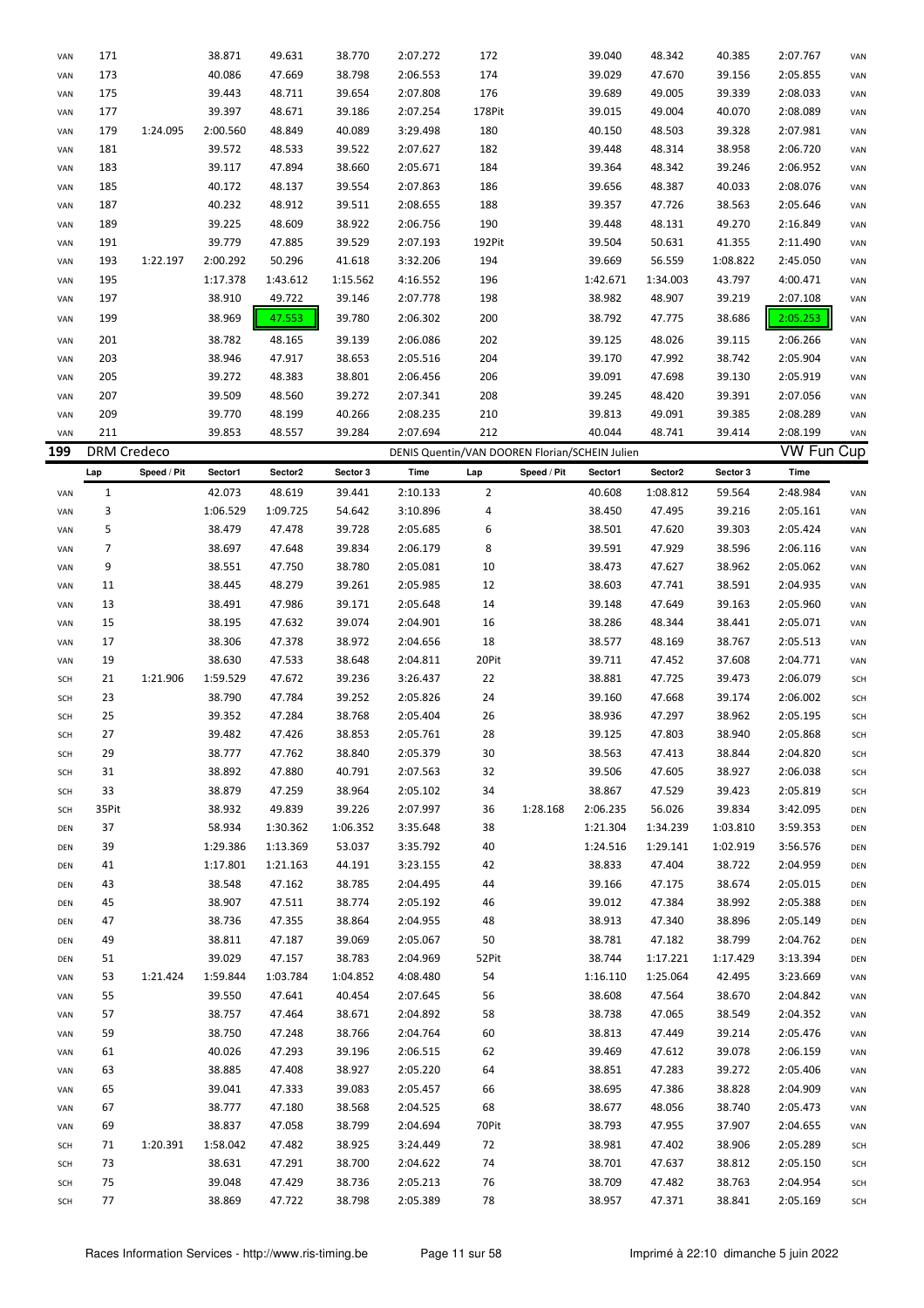| SCH        | 79     |          | 38.679   | 47.302   | 38.673 | 2:04.654 | 80     |          | 39.153   | 47.512   | 38.892   | 2:05.557 | SCH        |
|------------|--------|----------|----------|----------|--------|----------|--------|----------|----------|----------|----------|----------|------------|
| SCH        | 81     |          | 38.554   | 48.099   | 38.481 | 2:05.134 | 82     |          | 38.713   | 47.436   | 38.680   | 2:04.829 | SCH        |
| SCH        | 83     |          | 38.818   | 47.846   | 38.521 | 2:05.185 | 84     |          | 38.407   | 47.171   | 38.561   | 2:04.139 | SCH        |
| SCH        | 85     |          | 38.860   | 47.542   | 38.726 | 2:05.128 | 86     |          | 38.443   | 47.421   | 38.588   | 2:04.452 | SCH        |
| SCH        | 87     |          | 39.358   | 46.885   | 38.363 | 2:04.606 | 88     |          | 38.905   | 48.512   | 38.387   | 2:05.804 | SCH        |
| SCH        | 89Pit  |          | 38.419   | 47.797   | 37.654 | 2:03.870 | 90     | 1:21.261 | 1:59.218 | 47.451   | 38.651   | 3:25.320 | DEN        |
| DEN        | 91     |          | 38.563   | 47.488   | 38.649 | 2:04.700 | 92     |          | 38.650   | 47.243   | 38.855   | 2:04.748 | DEN        |
| DEN        | 93     |          | 38.813   | 46.992   | 39.143 | 2:04.948 | 94     |          | 38.757   | 47.226   | 38.628   | 2:04.611 | DEN        |
| DEN        | 95     |          | 40.085   | 48.869   | 38.639 | 2:07.593 | 96     |          | 38.732   | 46.798   | 38.945   | 2:04.475 | DEN        |
|            |        |          |          |          |        |          |        |          |          |          |          |          |            |
| DEN        | 97     |          | 38.384   | 47.117   | 38.146 | 2:03.647 | 98     |          | 38.160   | 47.084   | 38.633   | 2:03.877 | DEN        |
| DEN        | 99     |          | 38.584   | 47.202   | 38.536 | 2:04.322 | 100    |          | 38.452   | 46.755   | 38.519   | 2:03.726 | DEN        |
| DEN        | 101    |          | 38.928   | 47.067   | 38.403 | 2:04.398 | 102    |          | 38.284   | 47.044   | 38.533   | 2:03.861 | DEN        |
| DEN        | 103    |          | 38.258   | 47.126   | 38.696 | 2:04.080 | 104    |          | 39.352   | 47.296   | 39.456   | 2:06.104 | DEN        |
| DEN        | 105    |          | 39.291   | 46.939   | 38.411 | 2:04.641 | 106    |          | 38.588   | 46.771   | 38.327   | 2:03.686 | DEN        |
| DEN        | 107Pit |          | 38.442   | 47.806   | 38.057 | 2:04.305 | 108    | 1:20.828 | 1:59.274 | 47.487   | 38.883   | 3:25.644 | VAN        |
| VAN        | 109    |          | 38.851   | 46.920   | 38.490 | 2:04.261 | 110    |          | 38.503   | 47.549   | 38.654   | 2:04.706 | VAN        |
| VAN        | 111    |          | 38.392   | 47.090   | 38.920 | 2:04.402 | 112    |          | 38.434   | 47.044   | 38.618   | 2:04.096 | VAN        |
| VAN        | 113Pit |          | 38.602   | 46.930   | 37.898 | 2:03.430 | 114    | 5:03.000 | 5:40.010 | 49.724   | 38.699   | 7:08.433 | VAN        |
| VAN        | 115    |          | 38.406   | 47.341   | 39.389 | 2:05.136 | 116    |          | 38.893   | 47.361   | 38.869   | 2:05.123 | VAN        |
| VAN        | 117    |          | 38.848   | 47.172   | 38.647 | 2:04.667 | 118    |          | 38.717   | 47.104   | 38.661   | 2:04.482 | VAN        |
| VAN        | 119    |          | 38.780   | 47.169   | 38.489 | 2:04.438 | 120Pit |          | 38.870   | 47.364   | 38.231   | 2:04.465 | VAN        |
| SCH        | 121    | 1:27.289 | 2:04.009 | 47.516   | 38.452 | 3:29.977 | 122    |          | 38.467   | 47.020   | 38.556   | 2:04.043 | SCH        |
|            |        |          | 38.824   | 47.329   | 39.550 | 2:05.703 |        |          |          |          |          |          |            |
| SCH        | 123    |          |          |          |        |          | 124    |          | 39.448   | 47.428   | 38.676   | 2:05.552 | SCH        |
| SCH        | 125    |          | 39.294   | 47.452   | 39.043 | 2:05.789 | 126    |          | 39.029   | 47.226   | 38.640   | 2:04.895 | SCH        |
| SCH        | 127    |          | 38.994   | 47.185   | 38.681 | 2:04.860 | 128    |          | 38.952   | 47.342   | 38.629   | 2:04.923 | SCH        |
| SCH        | 129    |          | 38.917   | 47.195   | 38.545 | 2:04.657 | 130    |          | 38.831   | 46.895   | 38.658   | 2:04.384 | SCH        |
| SCH        | 131    |          | 38.501   | 48.230   | 39.163 | 2:05.894 | 132    |          | 39.139   | 47.228   | 38.523   | 2:04.890 | SCH        |
| SCH        | 133    |          | 38.733   | 46.992   | 38.455 | 2:04.180 | 134    |          | 38.885   | 47.218   | 38.585   | 2:04.688 | SCH        |
| SCH        | 135    |          | 38.579   | 47.186   | 38.474 | 2:04.239 | 136    |          | 38.917   | 47.300   | 38.506   | 2:04.723 | SCH        |
| SCH        | 137    |          | 38.724   | 47.188   | 38.588 | 2:04.500 | 138    |          | 38.714   | 47.080   | 39.058   | 2:04.852 | SCH        |
| SCH        | 139    |          | 38.689   | 47.824   | 38.472 | 2:04.985 | 140    |          | 38.939   | 47.072   | 38.422   | 2:04.433 | SCH        |
|            |        |          |          |          | 38.400 |          |        |          |          | 47.129   | 37.186   | 2:03.191 | SCH        |
| <b>SCH</b> | 141    |          | 38.977   | 47.145   |        | 2:04.522 | 142Pit |          | 38.876   |          |          |          |            |
| DEN        | 143    | 1:22.099 | 1:59.534 | 47.404   | 38.735 | 3:25.673 | 144    |          | 38.857   | 47.191   | 38.622   | 2:04.670 | DEN        |
|            |        |          |          |          |        |          |        |          |          |          |          |          |            |
| DEN        | 145    |          | 38.534   | 47.682   | 38.644 | 2:04.860 | 146    |          | 38.638   | 47.158   | 38.429   | 2:04.225 | DEN        |
| DEN        | 147    |          | 38.401   | 47.444   | 38.628 | 2:04.473 | 148    |          | 38.499   | 47.281   | 38.524   | 2:04.304 | DEN        |
| DEN        | 149    |          | 38.817   | 47.383   | 38.710 | 2:04.910 | 150    |          | 39.045   | 47.102   | 38.597   | 2:04.744 | DEN        |
| DEN        | 151    |          | 38.590   | 47.163   | 38.458 | 2:04.211 | 152    |          | 38.220   | 48.394   | 38.694   | 2:05.308 | DEN        |
| DEN        | 153    |          | 38.712   | 47.122   | 39.090 | 2:04.924 | 154    |          | 38.750   | 47.308   | 38.731   | 2:04.789 | DEN        |
| DEN        | 155    |          | 38.410   | 47.186   | 38.390 | 2:03.986 | 156    |          | 38.623   | 47.330   | 38.382   | 2:04.335 | DEN        |
| DEN        | 157    |          | 38.898   | 47.014   | 38.714 | 2:04.626 | 158    |          | 38.863   | 47.261   | 38.594   | 2:04.718 | DEN        |
| DEN        | 159    |          | 38.355   | 47.160   | 38.702 | 2:04.217 | 160    |          | 38.864   | 47.322   | 38.507   | 2:04.693 | DEN        |
| DEN        | 161Pit |          | 38.393   | 48.104   | 38.168 | 2:04.665 | 162    | 1:29.775 | 2:06.332 | 47.351   | 38.717   | 3:32.400 | VAN        |
| VAN        | 163    |          | 39.032   | 47.059   | 38.506 | 2:04.597 | 164    |          | 38.803   | 48.379   | 38.519   | 2:05.701 | VAN        |
| VAN        | 165    |          | 38.727   | 47.009   | 38.461 | 2:04.197 | 166    |          | 38.751   | 47.060   | 38.120   | 2:03.931 | VAN        |
| VAN        | 167    |          | 38.400   | 47.442   | 38.294 | 2:04.136 | 168    |          | 38.595   | 46.789   | 38.290   | 2:03.674 | VAN        |
| VAN        | 169    |          | 38.724   | 46.906   | 39.247 | 2:04.877 | 170    |          | 38.834   | 46.988   | 38.576   | 2:04.398 | VAN        |
| VAN        | 171    |          | 38.411   | 47.073   | 38.469 | 2:03.953 | 172    |          | 38.596   | 46.768   | 38.510   | 2:03.874 | VAN        |
| VAN        | 173    |          | 39.132   | 46.916   | 38.413 | 2:04.461 | 174    |          | 38.360   | 47.054   | 38.334   | 2:03.748 | VAN        |
| VAN        | 175    |          | 38.585   | 46.750   | 38.447 | 2:03.782 | 176    |          | 38.643   | 46.726   | 38.766   | 2:04.135 | VAN        |
| VAN        | 177    |          | 38.979   | 46.926   | 38.432 | 2:04.337 | 178    |          |          |          |          |          |            |
|            |        |          |          |          |        |          |        |          | 38.580   | 46.753   | 38.229   | 2:03.562 | VAN        |
| VAN        | 179Pit |          | 38.243   | 47.090   | 38.013 | 2:03.346 | 180    | 1:22.140 | 1:58.541 | 46.907   | 38.634   | 3:24.082 | SCH        |
| SCH        | 181    |          | 39.000   | 47.080   | 38.507 | 2:04.587 | 182    |          | 38.376   | 46.952   | 38.293   | 2:03.621 | SCH        |
| SCH        | 183    |          | 38.363   | 47.330   | 39.354 | 2:05.047 | 184    |          | 39.432   | 47.418   | 38.539   | 2:05.389 | SCH        |
| SCH        | 185    |          | 38.680   | 47.681   | 38.450 | 2:04.811 | 186    |          | 39.042   | 47.229   | 38.474   | 2:04.745 | SCH        |
| <b>SCH</b> | 187    |          | 38.880   | 47.194   | 38.464 | 2:04.538 | 188    |          | 38.868   | 47.093   | 38.435   | 2:04.396 | SCH        |
| <b>SCH</b> | 189    |          | 38.909   | 46.921   | 38.309 | 2:04.139 | 190    |          | 38.787   | 46.963   | 39.369   | 2:05.119 | SCH        |
| SCH        | 191    |          | 38.810   | 46.961   | 38.303 | 2:04.074 | 192    |          | 39.024   | 47.220   | 38.343   | 2:04.587 | SCH        |
| <b>SCH</b> | 193    |          | 38.851   | 47.855   | 38.959 | 2:05.665 | 194Pit |          | 39.023   | 47.296   | 38.262   | 2:04.581 | <b>SCH</b> |
| DEN        | 195    | 1:21.505 | 1:59.818 | 48.472   | 42.267 | 3:30.557 | 196    |          | 1:19.327 | 1:41.115 | 1:14.555 | 4:14.997 | DEN        |
| DEN        | 197    |          | 1:46.029 | 1:27.434 | 44.025 | 3:57.488 | 198    |          | 39.113   | 47.981   | 38.880   | 2:05.974 | DEN        |
| DEN        | 199    |          | 38.747   | 46.989   | 38.437 | 2:04.173 | 200    |          | 38.743   | 47.515   | 39.248   | 2:05.506 | DEN        |
| DEN        | 201    |          | 39.081   | 47.160   | 38.395 | 2:04.636 | 202    |          | 38.408   | 47.013   | 38.900   | 2:04.321 | DEN        |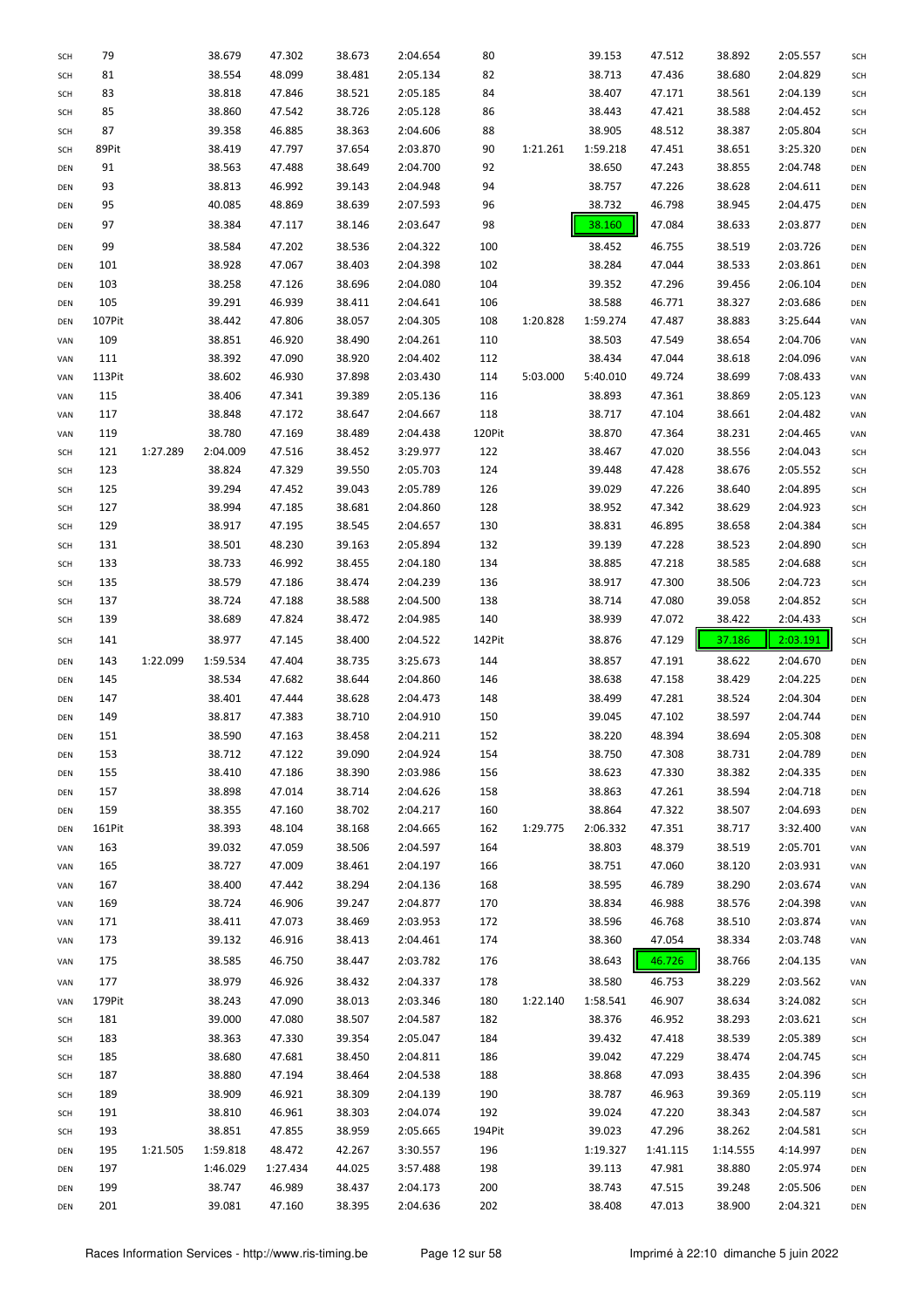| DEN        | 203                 |                         | 38.572   | 47.146   | 38.577   | 2:04.295                                    | 204            |             | 38.707   | 46.980    | 38.373   | 2:04.060            | DEN        |
|------------|---------------------|-------------------------|----------|----------|----------|---------------------------------------------|----------------|-------------|----------|-----------|----------|---------------------|------------|
| DEN        | 205                 |                         | 38.565   | 47.013   | 38.317   | 2:03.895                                    | 206            |             | 38.482   | 47.154    | 38.708   | 2:04.344            | DEN        |
| DEN        | 207                 |                         | 38.687   | 48.128   | 38.346   | 2:05.161                                    | 208            |             | 38.614   | 47.129    | 38.278   | 2:04.021            | DEN        |
| DEN        | 209                 |                         | 38.736   | 47.232   | 38.344   | 2:04.312                                    | 210            |             | 38.908   | 46.977    | 38.545   | 2:04.430            | DEN        |
| DEN        | 211                 |                         | 38.490   | 47.872   | 38.518   | 2:04.880                                    | 212            |             | 38.835   | 47.435    | 38.765   | 2:05.035            | DEN        |
| DEN        | 213                 |                         | 38.212   | 48.001   | 38.706   | 2:04.919                                    | 214Pit         |             | 51.118   | 1:02.673  | 56.237   | 2:50.028            | DEN        |
| 201        | SAFETY 1            |                         |          |          |          | SAFETY 1                                    |                |             |          |           |          | SAFETY <sub>1</sub> |            |
|            | Lap                 | Speed / Pit             | Sector1  | Sector2  | Sector 3 | Time                                        | Lap            | Speed / Pit | Sector1  | Sector2   | Sector 3 | <b>Time</b>         |            |
| 202        | SAFETY <sub>2</sub> |                         |          |          |          | SAFETY <sub>2</sub>                         |                |             |          |           |          | <b>SAFETY 2</b>     |            |
|            | Lap                 | Speed / Pit             | Sector1  | Sector2  | Sector 3 | Time                                        | Lap            | Speed / Pit | Sector1  | Sector2   | Sector 3 | Time                |            |
|            |                     |                         |          |          |          |                                             |                |             |          |           |          |                     |            |
|            | $\mathbf{1}$        |                         | >10min   | 3:56.902 | 59.707   | 4:56.609                                    | 2Pit           |             | 1:05.894 | 1:09.383  | 37.810   | 2:53.087            |            |
|            | 3                   | 23.544                  | 1:05.894 | 1:09.383 | >10min   | 67:01.224                                   | 4              |             | 1:32.741 | 1:43.228  | 1:07.539 | 4:23.508            |            |
|            | 5                   |                         | 1:24.094 | 1:34.934 | 1:06.453 | 4:05.481                                    | 6              |             | 1:23.552 | 1:37.526  | 1:04.974 | 4:06.052            |            |
|            | $\overline{7}$      |                         | 1:26.346 | 1:29.387 | 1:00.370 | 3:56.103                                    | 8              |             | 1:23.835 | 1:29.696  | 1:03.102 | 3:56.633            |            |
|            | 9Pit                |                         | 1:17.133 | 1:20.671 | 38.096   | 3:15.900                                    | 10             | 21.469      | 1:17.133 | $>10$ min | 1:18.022 | 24:09.681           |            |
|            | 11                  |                         | 1:28.493 | 1:29.007 | 1:04.210 | 4:01.710                                    | 12Pit          |             | 1:16.683 | 1:24.945  | 38.351   | 3:19.979            |            |
|            | 13                  | 21.657                  | 1:16.683 | 1:24.945 | >10min   | 302:12.090                                  | 14             |             | 40.273   | 49.244    | 43.221   | 2:12.738            |            |
|            | 15                  |                         | 1:37.657 | 1:32.547 | 1:13.369 | 4:23.573                                    | 16             |             | 1:27.262 | 1:44.318  | 1:13.949 | 4:25.529            |            |
|            | 17Pit               |                         | 1:41.789 | 1:37.464 | 39.179   | 3:58.432                                    |                |             |          |           |          |                     |            |
| 217        |                     | <b>Clubsport Racing</b> |          |          |          | PEETERS Tim/LISMONT Matisse/BERTELS Olivier |                |             |          |           |          | <b>VW Fun Cup</b>   |            |
|            |                     |                         |          |          | Sector 3 | Time                                        |                |             | Sector1  |           |          |                     |            |
|            | Lap                 | Speed / Pit             | Sector1  | Sector2  |          |                                             | Lap            | Speed / Pit |          | Sector2   | Sector 3 | Time                |            |
| <b>BER</b> | $\mathbf{1}$        |                         | 46.261   | 50.058   | 42.231   | 2:18.550                                    | $\overline{2}$ |             | 41.552   | 1:11.645  | 1:01.568 | 2:54.765            | <b>BER</b> |
| <b>BER</b> | 3                   |                         | 1:05.949 | 1:06.810 | 51.347   | 3:04.106                                    | 4              |             | 39.743   | 49.998    | 39.582   | 2:09.323            | <b>BER</b> |
| <b>BER</b> | 5                   |                         | 39.991   | 49.380   | 40.171   | 2:09.542                                    | 6              |             | 39.514   | 49.724    | 41.092   | 2:10.330            | <b>BER</b> |
| <b>BER</b> | 7                   |                         | 40.403   | 50.954   | 40.271   | 2:11.628                                    | 8              |             | 39.778   | 49.427    | 39.814   | 2:09.019            | <b>BER</b> |
| <b>BER</b> | 9                   |                         | 39.636   | 49.207   | 41.106   | 2:09.949                                    | 10             |             | 40.758   | 49.540    | 40.239   | 2:10.537            | <b>BER</b> |
| <b>BER</b> | 11                  |                         | 40.175   | 48.873   | 39.735   | 2:08.783                                    | 12             |             | 39.726   | 49.188    | 39.775   | 2:08.689            | <b>BER</b> |
| <b>BER</b> | 13                  |                         | 40.367   | 49.487   | 40.121   | 2:09.975                                    | 14             |             | 39.765   | 50.267    | 40.395   | 2:10.427            | <b>BER</b> |
| <b>BER</b> | 15Pit               |                         | 39.467   | 48.812   | 39.192   | 2:07.471                                    | 16             | 1:31.573    | 2:12.089 | 49.645    | 40.161   | 3:41.895            | LIS        |
| LIS        | 17                  |                         | 39.608   | 48.878   | 40.146   | 2:08.632                                    | 18             |             | 40.243   | 48.956    | 40.074   | 2:09.273            | LIS        |
| LIS        | 19                  |                         | 38.836   | 48.359   | 40.881   | 2:08.076                                    | 20             |             | 39.858   | 50.325    | 39.921   | 2:10.104            | LIS        |
| LIS        | 21                  |                         | 39.686   | 49.185   | 39.847   | 2:08.718                                    | 22             |             | 39.678   | 48.851    | 39.837   | 2:08.366            | LIS        |
| LIS        | 23                  |                         | 39.196   | 49.587   | 40.382   | 2:09.165                                    | 24             |             | 39.639   | 48.579    | 39.975   | 2:08.193            | LIS        |
| LIS        | 25                  |                         | 39.453   | 48.448   | 40.494   | 2:08.395                                    | 26             |             | 39.510   | 48.583    | 41.794   | 2:09.887            | LIS        |
| LIS        | 27                  |                         | 38.820   | 48.854   | 41.328   | 2:09.002                                    | 28             |             | 40.723   | 48.341    | 40.026   | 2:09.090            | LIS        |
| LIS        | 29                  |                         | 39.550   | 48.595   | 51.117   | 2:19.262                                    | 30             |             | 39.543   | 48.912    | 39.948   | 2:08.403            | LIS        |
| LIS        | 31                  |                         | 39.598   | 49.955   | 39.890   | 2:09.443                                    | 32             |             | 39.344   | 48.805    | 39.977   | 2:08.126            | LIS        |
| LIS        | 33Pit               |                         | 39.160   | 53.170   | 52.677   | 2:25.007                                    | 34Pit          | 2:39.029    | 3:24.678 | 1:04.670  | 42.080   | 5:11.428            | PEE        |
| PEE        | 35                  | 9:57.529                | >10min   | 50.275   | 50.248   | 12:18.184                                   | 36             |             | 48.781   | 1:24.314  | 1:01.849 | 3:14.944            | PEE        |
| PEE        | 37                  |                         | 1:19.414 | 1:17.204 | 44.075   | 3:20.693                                    | 38             |             | 42.439   | 51.630    | 41.146   | 2:15.215            | PEE        |
| PEE        | 39                  |                         | 40.654   | 50.972   | 40.774   | 2:12.400                                    | 40             |             | 40.556   | 50.826    | 41.363   | 2:12.745            | PEE        |
| PEE        | 41                  |                         | 41.285   | 49.460   | 42.795   | 2:13.540                                    | 42             |             | 40.833   | 49.503    | 42.526   | 2:12.862            | PEE        |
| PEE        | 43                  |                         | 40.700   | 51.555   | 41.055   | 2:13.310                                    | 44             |             | 40.093   | 50.320    | 42.226   | 2:12.639            | PEE        |
| PEE        | 45Pit               |                         | 40.299   | 49.460   | 39.628   | 2:09.387                                    | 46             | 1:29.365    | 2:07.879 | 49.034    | 40.356   | 3:37.269            | <b>BER</b> |
| <b>BER</b> | 47                  |                         | 40.450   | 49.461   | 1:11.724 | 2:41.635                                    | 48             |             | 1:16.345 | 1:28.913  | 1:05.143 | 3:50.401            | <b>BER</b> |
| <b>BER</b> | 49                  |                         | 1:14.884 | 1:25.336 | 41.209   | 3:21.429                                    | 50             |             | 39.732   | 49.126    | 40.565   | 2:09.423            | <b>BER</b> |
| <b>BER</b> | 51                  |                         | 39.693   | 49.403   | 39.906   | 2:09.002                                    | 52             |             | 39.776   | 48.935    | 40.116   | 2:08.827            | <b>BER</b> |
|            |                     |                         | 39.489   |          |          |                                             |                |             |          |           |          |                     |            |
| <b>BER</b> | 53                  |                         |          | 48.879   | 39.912   | 2:08.280                                    | 54             |             | 39.668   | 48.967    | 40.253   | 2:08.888            | <b>BER</b> |
| <b>BER</b> | 55                  |                         | 39.769   | 49.072   | 41.226   | 2:10.067                                    | 56             |             | 39.225   | 48.841    | 40.922   | 2:08.988            | <b>BER</b> |
| <b>BER</b> | 57                  |                         | 40.616   | 49.753   | 39.548   | 2:09.917                                    | 58             |             | 39.519   | 48.905    | 39.972   | 2:08.396            | <b>BER</b> |
| BER        | 59                  |                         | 39.516   | 48.511   | 39.544   | 2:07.571                                    | 60             |             | 39.384   | 48.845    | 40.342   | 2:08.571            | <b>BER</b> |
| <b>BER</b> | 61Pit               |                         | 39.427   | 48.854   | 39.799   | 2:08.080                                    | 62             | 1:31.299    | 2:09.347 | 50.021    | 41.214   | 3:40.582            | LIS        |
| LIS        | 63                  |                         | 39.286   | 48.671   | 40.004   | 2:07.961                                    | 64             |             | 39.988   | 49.947    | 40.115   | 2:10.050            | LIS        |
| LIS        | 65                  |                         | 39.490   | 48.504   | 40.104   | 2:08.098                                    | 66             |             | 39.508   | 48.770    | 40.201   | 2:08.479            | LIS        |
| LIS        | 67                  |                         | 39.496   | 48.496   | 39.570   | 2:07.562                                    | 68             |             | 39.558   | 48.594    | 39.547   | 2:07.699            | LIS        |
| LIS        | 69                  |                         | 39.458   | 48.599   | 41.140   | 2:09.197                                    | 70             |             | 39.350   | 48.302    | 40.014   | 2:07.666            | LIS        |
| LIS        | 71                  |                         | 39.442   | 48.471   | 41.809   | 2:09.722                                    | 72             |             | 39.444   | 48.278    | 39.764   | 2:07.486            | LIS        |
| LIS        | 73                  |                         | 39.407   | 48.473   | 39.839   | 2:07.719                                    | 74             |             | 39.208   | 48.229    | 39.819   | 2:07.256            | LIS        |
| LIS        | 75                  |                         | 39.355   | 48.382   | 41.919   | 2:09.656                                    | 76             |             | 39.594   | 48.444    | 40.750   | 2:08.788            | LIS        |
| LIS        | 77                  |                         | 39.687   | 48.449   | 39.840   | 2:07.976                                    | 78             |             | 39.284   | 48.254    | 39.908   | 2:07.446            | LIS        |
| LIS        | 79Pit               |                         | 39.311   | 48.389   | 39.794   | 2:07.494                                    | 80             | 1:24.737    | 2:05.321 | 49.519    | 42.028   | 3:36.868            | PEE        |
| PEE        | 81                  |                         | 40.384   | 49.067   | 40.328   | 2:09.779                                    | 82             |             | 40.008   | 49.624    | 39.934   | 2:09.566            | PEE        |
|            |                     |                         |          |          |          |                                             |                |             |          |           |          |                     |            |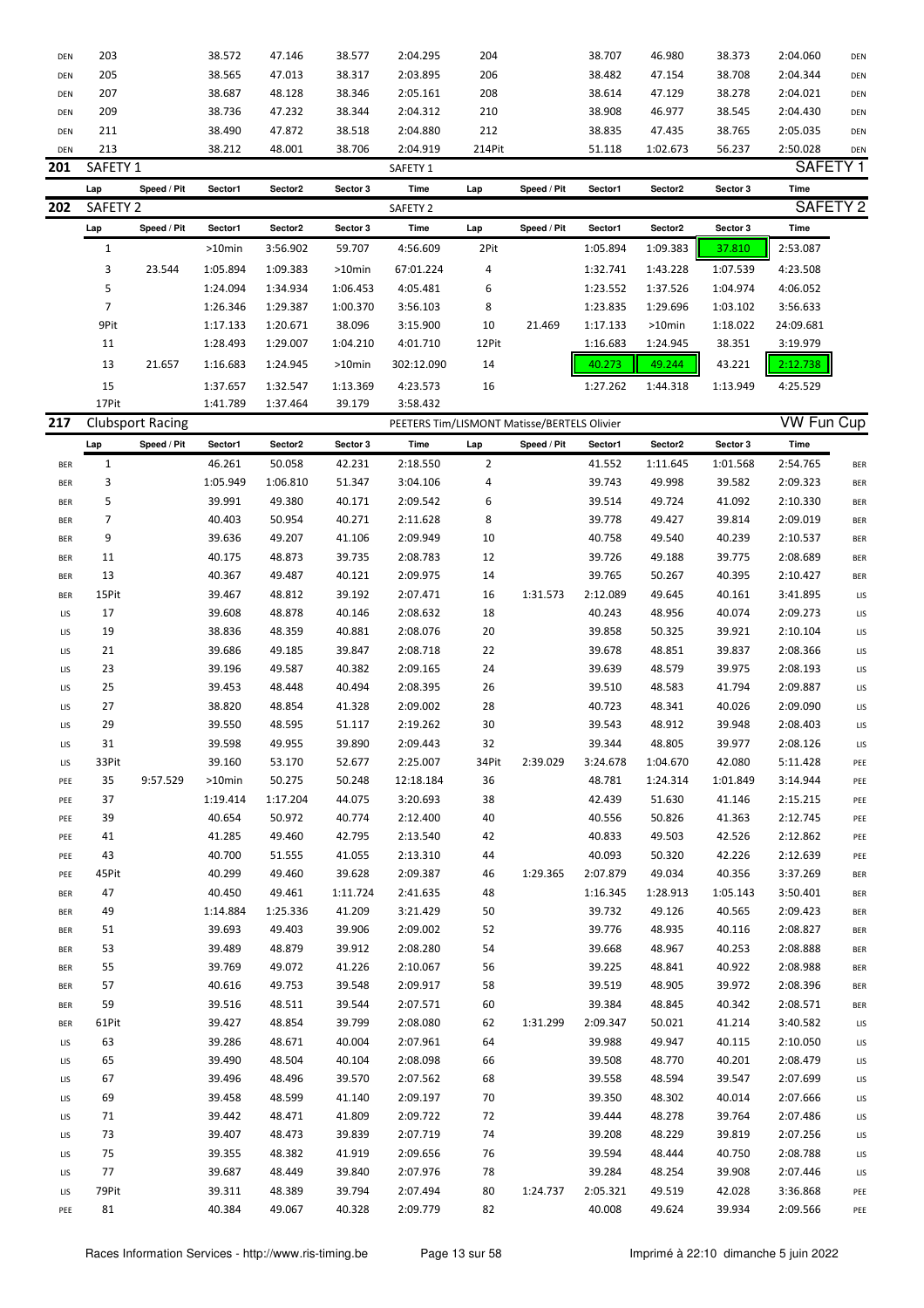| PEE        | 83     |          | 39.701   | 51.157   | 43.170   | 2:14.028 | 84     |          | 39.973   | 49.475   | 40.449   | 2:09.897 | PEE        |
|------------|--------|----------|----------|----------|----------|----------|--------|----------|----------|----------|----------|----------|------------|
| PEE        | 85     |          | 39.977   | 49.764   | 41.545   | 2:11.286 | 86     |          | 40.174   | 49.528   | 40.710   | 2:10.412 | PEE        |
| PEE        | 87     |          | 40.123   | 49.321   | 40.949   | 2:10.393 | 88     |          | 40.308   | 49.593   | 40.544   | 2:10.445 | PEE        |
| PEE        | 89     |          | 39.978   | 49.166   | 40.273   | 2:09.417 | 90     |          | 39.769   | 50.218   | 42.005   | 2:11.992 | PEE        |
| PEE        | 91     |          | 41.703   | 49.807   | 40.931   | 2:12.441 | 92     |          | 40.077   | 48.602   | 40.416   | 2:09.095 | PEE        |
| PEE        | 93     |          | 40.232   | 49.258   | 40.623   | 2:10.113 | 94     |          | 40.037   | 48.915   | 40.500   | 2:09.452 | PEE        |
| PEE        | 95     |          | 39.939   | 48.930   | 41.164   | 2:10.033 | 96     |          | 39.794   | 48.972   | 41.302   | 2:10.068 | PEE        |
|            | 97Pit  |          | 40.203   | 49.191   | 39.564   | 2:08.958 | 98     | 1:30.025 | 2:09.164 | 48.930   | 40.108   | 3:38.202 |            |
| PEE        |        |          |          |          |          |          |        |          |          |          |          |          | <b>BER</b> |
| BER        | 99     |          | 39.929   | 49.251   | 40.746   | 2:09.926 | 100    |          | 39.967   | 49.696   | 40.790   | 2:10.453 | <b>BER</b> |
| BER        | 101    |          | 40.226   | 49.275   | 39.981   | 2:09.482 | 102    |          | 39.910   | 49.106   | 40.099   | 2:09.115 | <b>BER</b> |
| <b>BER</b> | 103    |          | 39.523   | 48.936   | 39.820   | 2:08.279 | 104    |          | 39.130   | 48.949   | 39.617   | 2:07.696 | <b>BER</b> |
| BER        | 105    |          | 39.240   | 48.670   | 39.701   | 2:07.611 | 106    |          | 39.684   | 48.378   | 40.008   | 2:08.070 | <b>BER</b> |
| BER        | 107    |          | 39.740   | 48.686   | 39.889   | 2:08.315 | 108    |          | 39.554   | 49.345   | 40.285   | 2:09.184 | <b>BER</b> |
| <b>BER</b> | 109    |          | 39.481   | 48.616   | 39.481   | 2:07.578 | 110    |          | 40.608   | 49.105   | 39.873   | 2:09.586 | <b>BER</b> |
| BER        | 111    |          | 39.703   | 48.961   | 39.969   | 2:08.633 | 112    |          | 39.753   | 49.431   | 39.845   | 2:09.029 | <b>BER</b> |
|            | 113    |          | 39.592   | 48.782   | 39.822   | 2:08.196 | 114    |          | 39.403   | 49.088   | 40.365   | 2:08.856 |            |
| <b>BER</b> |        |          |          |          |          |          |        |          |          |          |          |          | <b>BER</b> |
| <b>BER</b> | 115Pit |          | 39.875   | 48.812   | 39.047   | 2:07.734 | 116    | 1:31.343 | 2:08.564 | 49.188   | 39.624   | 3:37.376 | LIS        |
| LIS        | 117    |          | 38.774   | 48.392   | 39.627   | 2:06.793 | 118    |          | 39.103   | 48.499   | 39.677   | 2:07.279 | LIS        |
| LIS        | 119    |          | 39.242   | 48.808   | 40.774   | 2:08.824 | 120    |          | 39.077   | 48.810   | 40.315   | 2:08.202 | LIS        |
| LIS        | 121    |          | 39.788   | 48.585   | 39.872   | 2:08.245 | 122    |          | 39.217   | 48.397   | 39.240   | 2:06.854 | LIS        |
| LIS        | 123    |          | 39.430   | 48.285   | 39.557   | 2:07.272 | 124    |          | 39.274   | 48.530   | 39.753   | 2:07.557 | LIS        |
| LIS        | 125    |          | 39.779   | 48.301   | 39.548   | 2:07.628 | 126    |          | 39.520   | 48.600   | 39.600   | 2:07.720 | LIS        |
| LIS        | 127    |          | 39.251   | 48.572   | 40.691   | 2:08.514 | 128    |          | 39.100   | 49.159   | 40.318   | 2:08.577 | LIS        |
| LIS        | 129    |          | 39.189   | 48.148   | 39.154   | 2:06.491 | 130    |          | 39.148   | 48.371   | 39.609   | 2:07.128 | LIS        |
| LIS        | 131    |          | 39.424   | 50.075   | 39.718   | 2:09.217 | 132    |          | 41.333   | 50.497   | 39.068   | 2:10.898 | LIS        |
|            |        |          |          |          |          |          |        |          |          |          |          |          |            |
| LIS        | 133Pit |          | 39.091   | 48.496   | 39.389   | 2:06.976 | 134    | 1:26.467 | 2:05.392 | 49.999   | 42.793   | 3:38.184 | PEE        |
| PEE        | 135    |          | 41.012   | 49.901   | 41.148   | 2:12.061 | 136    |          | 40.165   | 48.785   | 40.367   | 2:09.317 | PEE        |
| PEE        | 137    |          | 39.602   | 48.713   | 41.079   | 2:09.394 | 138    |          | 40.210   | 49.095   | 40.337   | 2:09.642 | PEE        |
| PEE        | 139    |          | 40.296   | 49.037   | 40.208   | 2:09.541 | 140    |          | 40.127   | 48.928   | 40.012   | 2:09.067 | PEE        |
| PEE        | 141    |          | 40.397   | 49.836   | 40.927   | 2:11.160 | 142    |          | 41.081   | 48.783   | 39.988   | 2:09.852 | PEE        |
| PEE        | 143    |          | 39.766   | 49.915   | 40.197   | 2:09.878 | 144    |          | 40.236   | 48.920   | 41.429   | 2:10.585 | PEE        |
| PEE        | 145    |          | 40.333   | 49.823   | 40.321   | 2:10.477 | 146    |          | 39.971   | 48.696   | 39.885   | 2:08.552 | PEE        |
| PEE        | 147    |          | 39.524   | 48.795   | 40.318   | 2:08.637 | 148    |          | 40.021   | 48.993   | 40.557   | 2:09.571 | PEE        |
| PEE        | 149    |          | 39.895   | 49.919   | 40.030   | 2:09.844 | 150    |          | 40.370   | 49.473   | 40.837   | 2:10.680 | PEE        |
|            |        |          |          |          |          |          |        |          |          |          |          |          |            |
| PEE        | 151Pit |          | 40.354   | 48.563   | 39.409   | 2:08.326 | 152    | 1:26.133 | 2:03.061 | 49.411   | 40.780   | 3:33.252 | <b>BER</b> |
| BER        | 153    |          | 39.381   | 49.152   | 39.690   | 2:08.223 | 154    |          | 39.772   | 49.408   | 39.279   | 2:08.459 | <b>BER</b> |
| BER        | 155    |          | 39.707   | 48.760   | 39.826   | 2:08.293 | 156    |          | 39.828   | 48.531   | 40.258   | 2:08.617 | <b>BER</b> |
| BER        | 157    |          | 39.248   | 48.401   | 39.641   | 2:07.290 | 158    |          | 39.378   | 48.782   | 39.554   | 2:07.714 | <b>BER</b> |
| <b>BER</b> | 159    |          | 39.578   | 48.373   | 39.532   | 2:07.483 | 160    |          | 39.397   | 48.842   | 40.084   | 2:08.323 | <b>BER</b> |
| BER        | 161    |          | 39.771   | 48.870   | 39.688   | 2:08.329 | 162    |          | 39.750   | 48.968   | 39.994   | 2:08.712 | <b>BER</b> |
| BER        | 163    |          | 39.908   | 48.634   | 39.931   | 2:08.473 | 164    |          | 39.054   | 48.883   | 39.243   | 2:07.180 | <b>BER</b> |
| BER        | 165    |          | 40.083   | 48.792   | 39.732   | 2:08.607 | 166    |          | 39.586   | 49.130   | 40.668   | 2:09.384 | <b>BER</b> |
| BER        | 167    |          | 39.395   | 48.725   | 39.459   | 2:07.579 | 168    |          | 39.877   | 48.953   | 39.917   | 2:08.747 | <b>BER</b> |
|            | 169Pit |          | 39.583   | 49.004   | 38.617   | 2:07.204 | 170    | 1:28.486 |          |          |          |          |            |
| BER        |        |          |          |          |          |          |        |          | 2:05.466 | 48.807   | 39.599   | 3:33.872 | LIS        |
| LIS        | 171    |          | 39.527   | 48.354   | 39.760   | 2:07.641 | 172    |          | 39.625   | 49.538   | 39.752   | 2:08.915 | LIS        |
| LIS        | 173    |          | 39.542   | 48.327   | 39.666   | 2:07.535 | 174    |          | 39.562   | 49.258   | 39.606   | 2:08.426 | LIS        |
| LIS        | 175    |          | 39.058   | 47.967   | 39.469   | 2:06.494 | 176    |          | 38.975   | 48.537   | 39.418   | 2:06.930 | LIS        |
| LIS        | 177    |          | 39.584   | 48.660   | 39.134   | 2:07.378 | 178    |          | 39.138   | 47.975   | 39.992   | 2:07.105 | LIS        |
|            | 179    |          |          |          |          |          | 180    |          |          |          |          |          |            |
| LIS        |        |          | 38.675   | 48.077   | 39.710   | 2:06.462 |        |          | 39.627   | 48.184   | 39.457   | 2:07.268 | LIS        |
| LIS        | 181    |          | 39.383   | 48.405   | 39.541   | 2:07.329 | 182    |          | 39.272   | 48.351   | 39.119   | 2:06.742 | LIS        |
| LIS        | 183    |          | 39.394   | 48.074   | 38.988   | 2:06.456 | 184    |          | 39.267   | 48.203   | 39.151   | 2:06.621 | LIS        |
| LIS        | 185    |          | 39.391   | 48.374   | 39.474   | 2:07.239 | 186Pit |          | 39.420   | 49.065   | 43.870   | 2:12.355 | LIS        |
| PEE        | 187    | 1:34.838 | 2:17.248 | 1:18.125 | 1:12.035 | 4:47.408 | 188    |          | 1:16.605 | 1:44.189 | 1:13.272 | 4:14.066 | PEE        |
| PEE        | 189    |          | 1:43.403 | 1:37.315 | 45.950   | 4:06.668 | 190    |          | 40.445   | 52.100   | 41.872   | 2:14.417 | PEE        |
|            |        |          |          |          |          |          |        |          |          |          |          |          |            |
| PEE        | 191    |          | 40.506   | 49.995   | 43.073   | 2:13.574 | 192    |          | 41.385   | 49.627   | 41.357   | 2:12.369 | PEE        |
| PEE        | 193    |          | 40.317   | 49.375   | 40.297   | 2:09.989 | 194    |          | 40.066   | 49.243   | 40.343   | 2:09.652 | PEE        |
| PEE        | 195    |          | 40.104   | 49.068   | 40.131   | 2:09.303 | 196    |          | 40.064   | 49.499   | 40.425   | 2:09.988 | PEE        |
| PEE        | 197    |          | 40.412   | 49.344   | 40.115   | 2:09.871 | 198    |          | 40.611   | 48.959   | 40.073   | 2:09.643 | PEE        |
| PEE        | 199    |          | 40.477   | 49.298   | 40.502   | 2:10.277 | 200    |          | 41.017   | 49.474   | 41.629   | 2:12.120 | PEE        |
| PEE        | 201    |          | 40.881   | 49.213   | 40.189   | 2:10.283 | 202    |          | 40.436   | 48.855   | 40.921   | 2:10.212 | PEE        |
| PEE        | 203    |          | 40.716   | 49.504   | 40.808   | 2:11.028 | 204    |          | 41.323   | 49.602   | 40.694   | 2:11.619 | PEE        |
|            |        |          |          |          |          |          |        |          |          |          |          |          |            |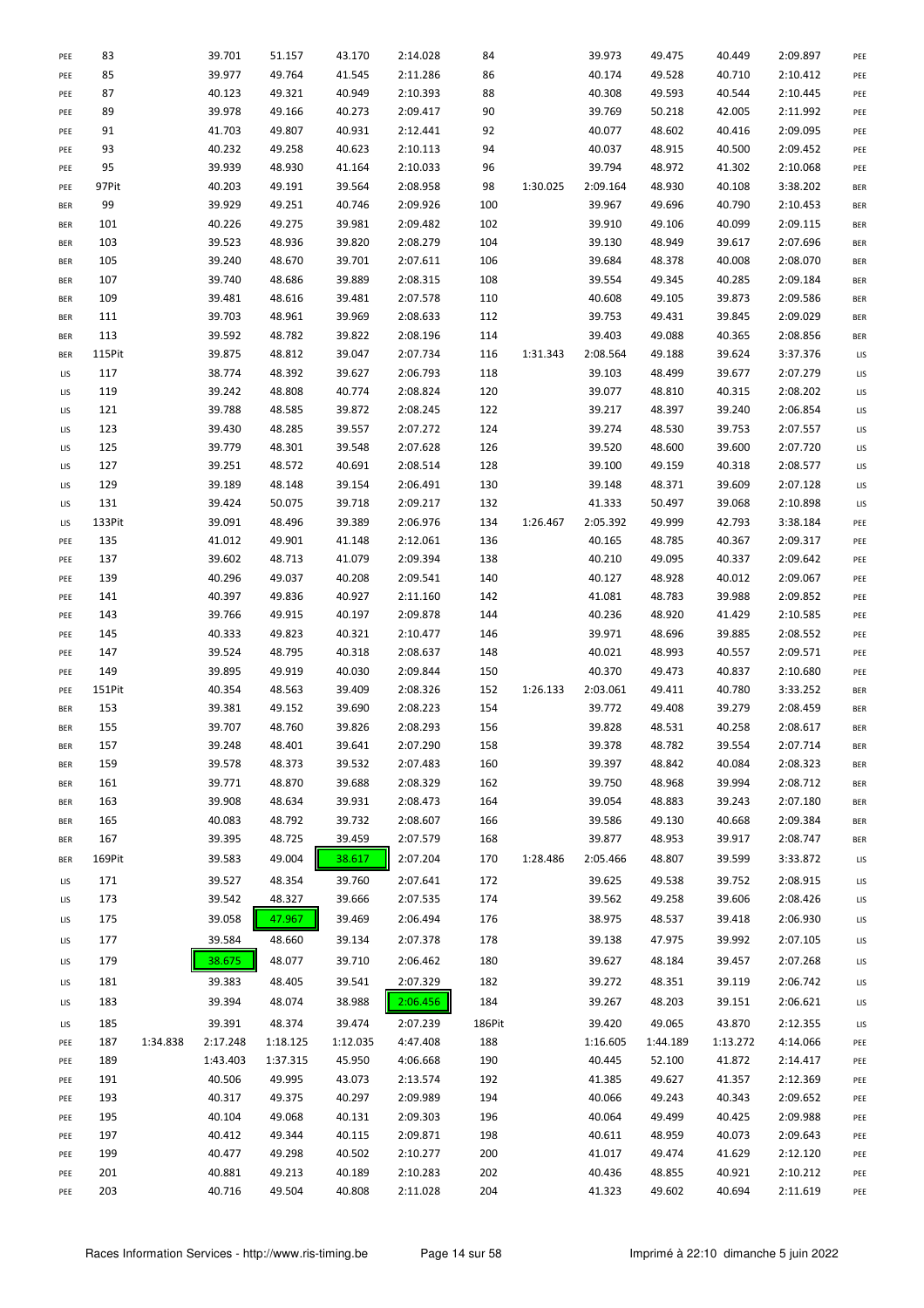| PEE        | 205          |                       | 41.216   | 49.855   | 40.388   | 2:11.459                                   |                |             |          |          |          |                   |            |
|------------|--------------|-----------------------|----------|----------|----------|--------------------------------------------|----------------|-------------|----------|----------|----------|-------------------|------------|
| 254        |              | <b>VFC-DPW Racing</b> |          |          |          | SNEPPE Davy/CLAEYS Steve/LESCROART Michiel |                |             |          |          |          | <b>VW Fun Cup</b> |            |
|            | Lap          | Speed / Pit           | Sector1  | Sector2  | Sector 3 | Time                                       | Lap            | Speed / Pit | Sector1  | Sector2  | Sector 3 | <b>Time</b>       |            |
| SNE        | $\mathbf{1}$ |                       | 49.494   | 54.060   | 42.439   | 2:25.993                                   | $\overline{2}$ |             | 46.147   | 1:10.342 | 1:02.348 | 2:58.837          | SNE        |
| SNE        | 3            |                       | 1:07.221 | 1:03.527 | 51.607   | 3:02.355                                   | 4              |             | 41.889   | 53.506   | 42.743   | 2:18.138          | SNE        |
| SNE        | 5            |                       | 41.972   | 51.957   | 41.929   | 2:15.858                                   | 6              |             | 42.469   | 51.913   | 41.622   | 2:16.004          | SNE        |
| SNE        | 7            |                       | 42.236   | 51.900   | 41.623   | 2:15.759                                   | 8              |             | 42.595   | 51.809   | 41.380   | 2:15.784          | SNE        |
| SNE        | 9            |                       | 42.730   | 52.050   | 41.658   | 2:16.438                                   | 10             |             | 42.483   | 51.491   | 41.498   | 2:15.472          | SNE        |
| SNE        | 11           |                       | 42.594   | 51.849   | 42.292   | 2:16.735                                   | 12             |             | 44.121   | 51.967   | 41.764   | 2:17.852          | SNE        |
|            |              |                       |          |          |          |                                            |                |             |          |          |          |                   |            |
| SNE        | 13           |                       | 43.207   | 51.617   | 43.833   | 2:18.657                                   | 14             |             | 42.210   | 51.783   | 41.661   | 2:15.654          | SNE        |
| SNE        | 15           |                       | 42.111   | 51.852   | 41.953   | 2:15.916                                   | 16             |             | 42.104   | 51.243   | 41.927   | 2:15.274          | SNE        |
| SNE        | 17Pit        |                       | 41.842   | 51.396   | 41.028   | 2:14.266                                   | 18             | 1:25.027    | 2:13.492 | 56.043   | 43.335   | 3:52.870          | <b>CLA</b> |
| <b>CLA</b> | 19           |                       | 41.946   | 51.174   | 41.301   | 2:14.421                                   | 20             |             | 41.313   | 50.805   | 40.986   | 2:13.104          | <b>CLA</b> |
| <b>CLA</b> | 21           |                       | 41.408   | 52.627   | 44.023   | 2:18.058                                   | 22             |             | 41.707   | 50.850   | 41.290   | 2:13.847          | <b>CLA</b> |
| <b>CLA</b> | 23           |                       | 41.459   | 50.762   | 41.400   | 2:13.621                                   | 24             |             | 41.378   | 50.809   | 41.374   | 2:13.561          | <b>CLA</b> |
| <b>CLA</b> | 25           |                       | 41.824   | 51.782   | 41.492   | 2:15.098                                   | 26             |             | 41.091   | 50.904   | 41.057   | 2:13.052          | <b>CLA</b> |
| <b>CLA</b> | 27           |                       | 41.187   | 50.576   | 41.245   | 2:13.008                                   | 28             |             | 41.893   | 50.547   | 40.911   | 2:13.351          | <b>CLA</b> |
| <b>CLA</b> | 29           |                       | 41.507   | 51.004   | 41.969   | 2:14.480                                   | 30             |             | 40.428   | 50.740   | 40.539   | 2:11.707          | <b>CLA</b> |
| <b>CLA</b> | 31           |                       | 40.761   | 50.290   | 40.901   | 2:11.952                                   | 32Pit          |             | 41.819   | 59.501   | 44.260   | 2:25.580          | <b>CLA</b> |
| LES        | 33           | 1:26.407              | 2:11.009 | 58.964   | 59.394   | 4:09.367                                   | 34             |             | 1:17.589 | 1:32.694 | 1:06.659 | 3:56.942          | LES        |
| LES        | 35           |                       | 1:18.650 | 1:36.846 | 1:06.200 | 4:01.696                                   | 36             |             | 1:26.220 | 1:15.356 | 51.714   | 3:33.290          | LES        |
| LES        | 37           |                       | 42.856   | 51.590   | 41.642   | 2:16.088                                   | 38             |             | 41.452   | 51.464   | 42.805   | 2:15.721          | LES        |
| LES        | 39           |                       | 1:21.253 | 1:14.177 | 44.013   | 3:19.443                                   | 40             |             | 41.935   | 51.844   | 41.110   | 2:14.889          | LES        |
|            |              |                       | 42.358   |          | 42.829   |                                            |                |             |          |          |          |                   |            |
| LES        | 41           |                       |          | 52.452   |          | 2:17.639                                   | 42             |             | 42.468   | 51.436   | 42.787   | 2:16.691          | LES        |
| LES        | 43           |                       | 43.268   | 51.071   | 40.664   | 2:15.003                                   | 44             |             | 43.691   | 51.083   | 40.972   | 2:15.746          | LES        |
| LES        | 45           |                       | 42.382   | 51.626   | 41.617   | 2:15.625                                   | 46             |             | 43.254   | 51.359   | 41.349   | 2:15.962          | LES        |
| LES        | 47           |                       | 41.477   | 51.015   | 41.067   | 2:13.559                                   | 48             |             | 41.604   | 50.752   | 41.648   | 2:14.004          | LES        |
| LES        | 49Pit        |                       | 42.153   | 1:21.364 | 1:17.692 | 3:21.209                                   | 50Pit          | 1:23.871    | 2:15.661 | 58.894   | 1:00.323 | 4:14.878          | SNE        |
| LES        | 51           | 1:26.702              | 2:10.942 | 55.039   | 43.869   | 3:49.850                                   | 52             |             | 42.819   | 52.519   | 43.174   | 2:18.512          | LES        |
| LES        | 53           |                       | 43.273   | 52.493   | 42.113   | 2:17.879                                   | 54             |             | 42.614   | 51.856   | 41.883   | 2:16.353          | LES        |
| LES        | 55           |                       | 42.293   | 51.933   | 41.706   | 2:15.932                                   | 56             |             | 42.019   | 51.638   | 41.697   | 2:15.354          | LES        |
| LES        | 57           |                       | 41.759   | 51.186   | 41.847   | 2:14.792                                   | 58             |             | 42.108   | 51.634   | 41.635   | 2:15.377          | LES        |
| LES        | 59           |                       | 41.928   | 51.742   | 41.868   | 2:15.538                                   | 60             |             | 42.235   | 51.633   | 44.052   | 2:17.920          | LES        |
| LES        | 61           |                       | 41.589   | 51.019   | 42.962   | 2:15.570                                   | 62             |             | 41.992   | 51.540   | 41.718   | 2:15.250          | LES        |
| LES        | 63           |                       | 41.429   | 50.810   | 41.036   | 2:13.275                                   | 64             |             | 41.485   | 51.640   | 41.294   | 2:14.419          | LES        |
| <b>CLA</b> | 65           |                       | 41.859   | 51.105   | 41.190   | 2:14.154                                   | 66Pit          |             | 41.813   | 50.981   | 40.681   | 2:13.475          | <b>CLA</b> |
| <b>CLA</b> | 67           | 1:23.881              | 2:06.274 | 51.342   | 41.494   | 3:39.110                                   | 68             |             | 41.302   | 50.637   | 41.036   | 2:12.975          | <b>CLA</b> |
| <b>CLA</b> | 69           |                       | 41.389   | 50.570   | 41.144   | 2:13.103                                   | 70             |             | 41.272   | 52.451   | 40.846   | 2:14.569          | <b>CLA</b> |
| <b>CLA</b> | 71           |                       | 41.002   | 51.486   | 41.562   | 2:14.050                                   | 72             |             | 41.367   | 50.749   | 40.975   | 2:13.091          | <b>CLA</b> |
|            | 73           |                       | 41.472   | 51.225   | 41.686   | 2:14.383                                   | 74             |             | 42.749   | 50.401   | 41.127   | 2:14.277          |            |
| <b>CLA</b> |              |                       |          |          |          |                                            |                |             |          |          |          |                   | <b>CLA</b> |
| <b>CLA</b> | 75           |                       | 41.318   | 50.546   | 41.525   | 2:13.389                                   | 76             |             | 41.376   | 52.002   | 44.099   | 2:17.477          | <b>CLA</b> |
| <b>CLA</b> | 77           |                       | 40.845   | 50.536   | 40.627   | 2:12.008                                   | 78             |             | 40.962   | 50.268   | 40.653   | 2:11.883          | <b>CLA</b> |
| <b>CLA</b> | 79           |                       | 41.202   | 50.353   | 40.889   | 2:12.444                                   | 80             |             | 41.374   | 50.521   | 41.424   | 2:13.319          | <b>CLA</b> |
| <b>CLA</b> | 81           |                       | 41.082   | 50.283   | 42.729   | 2:14.094                                   | 82             |             | 41.213   | 49.853   | 40.498   | 2:11.564          | <b>CLA</b> |
| <b>CLA</b> | 83Pit        |                       | 40.739   | 50.345   | 39.846   | 2:10.930                                   | 84             | 1:23.130    | 2:05.175 | 51.488   | 41.210   | 3:37.873          | LES        |
| LES        | 85           |                       | 41.464   | 50.750   | 41.046   | 2:13.260                                   | 86             |             | 41.265   | 51.309   | 41.494   | 2:14.068          | LES        |
| LES        | 87           |                       | 41.462   | 50.832   | 41.108   | 2:13.402                                   | 88             |             | 41.688   | 52.228   | 40.666   | 2:14.582          | LES        |
| LES        | 89           |                       | 41.099   | 50.446   | 40.750   | 2:12.295                                   | 90             |             | 41.204   | 50.551   | 40.530   | 2:12.285          | LES        |
| LES        | 91           |                       | 41.683   | 50.016   | 40.411   | 2:12.110                                   | 92             |             | 41.059   | 50.327   | 40.344   | 2:11.730          | LES        |
| LES        | 93           |                       | 41.129   | 51.156   | 40.555   | 2:12.840                                   | 94             |             | 41.137   | 53.021   | 42.031   | 2:16.189          | LES        |
| LES        | 95           |                       | 40.692   | 50.064   | 42.353   | 2:13.109                                   | 96             |             | 40.912   | 50.755   | 40.368   | 2:12.035          | LES        |
| LES        | 97           |                       | 41.237   | 50.473   | 40.410   | 2:12.120                                   | 98             |             | 41.280   | 49.920   | 41.992   | 2:13.192          | LES        |
| LES        | 99           |                       | 40.805   | 50.323   | 40.463   | 2:11.591                                   | 100Pit         |             | 41.048   | 51.610   | 41.053   | 2:13.711          | LES        |
| SNE        | 101          | 1:26.143              | 2:08.482 | 52.436   | 44.235   | 3:45.153                                   | 102            |             | 43.178   | 51.462   | 43.059   | 2:17.699          | SNE        |
| SNE        | 103          |                       | 42.053   | 51.535   | 41.872   | 2:15.460                                   | 104            |             | 42.366   | 52.601   | 41.450   | 2:16.417          | SNE        |
|            | 105          |                       | 41.904   | 51.633   | 41.524   | 2:15.061                                   | 106            |             | 41.671   | 51.200   | 41.550   |                   |            |
| SNE        |              |                       |          |          |          |                                            |                |             |          |          |          | 2:14.421          | SNE        |
| SNE        | 107          |                       | 41.617   | 51.214   | 41.338   | 2:14.169                                   | 108            |             | 41.830   | 51.727   | 43.104   | 2:16.661          | SNE        |
| SNE        | 109          |                       | 41.675   | 51.492   | 41.615   | 2:14.782                                   | 110            |             | 41.822   | 50.976   | 41.721   | 2:14.519          | SNE        |
| SNE        | 111          |                       | 41.847   | 51.278   | 41.568   | 2:14.693                                   | 112            |             | 41.761   | 51.261   | 41.935   | 2:14.957          | SNE        |
| SNE        | 113          |                       | 41.485   | 51.059   | 41.481   | 2:14.025                                   | 114            |             | 42.113   | 50.874   | 41.751   | 2:14.738          | SNE        |
| SNE        | 115          |                       | 42.090   | 52.943   | 41.414   | 2:16.447                                   | 116            |             | 41.974   | 50.959   | 41.207   | 2:14.140          | SNE        |
| SNE        | 117Pit       |                       | 41.932   | 50.985   | 41.893   | 2:14.810                                   | 118            | 1:25.077    | 2:08.659 | 51.104   | 41.072   | 3:40.835          | <b>CLA</b> |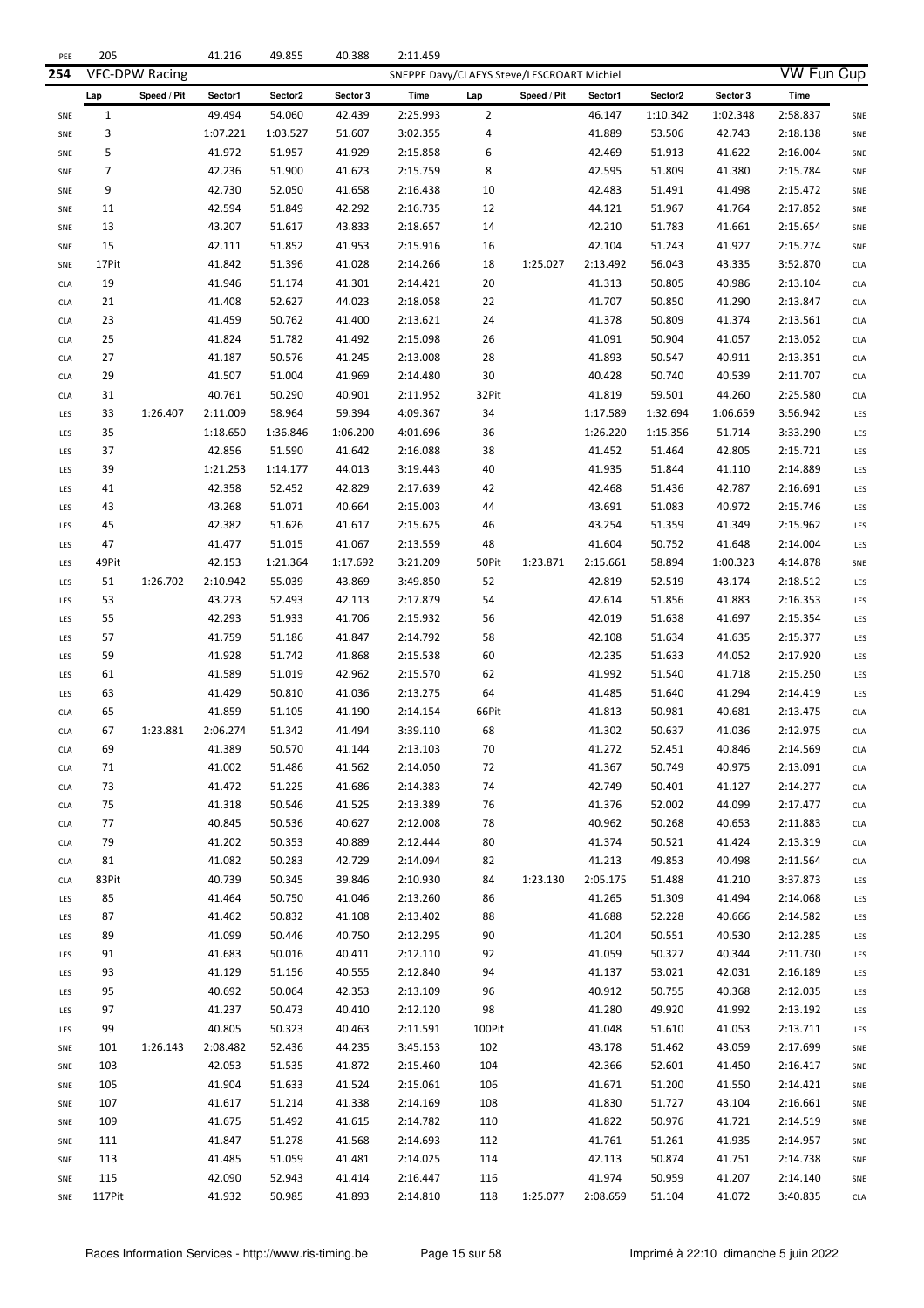| <b>CLA</b> | 119          |                               | 41.331             | 50.752               | 42.266             | 2:14.349             | 120            |             | 41.257               | 50.312                                                    | 40.583             | 2:12.152             | <b>CLA</b> |
|------------|--------------|-------------------------------|--------------------|----------------------|--------------------|----------------------|----------------|-------------|----------------------|-----------------------------------------------------------|--------------------|----------------------|------------|
| <b>CLA</b> | 121          |                               | 41.226             | 51.447               | 40.513             | 2:13.186             | 122            |             | 43.214               | 50.386                                                    | 41.078             | 2:14.678             | <b>CLA</b> |
| <b>CLA</b> | 123          |                               | 41.077             | 50.830               | 40.465             | 2:12.372             | 124            |             | 41.260               | 49.983                                                    | 40.302             | 2:11.545             | <b>CLA</b> |
| <b>CLA</b> | 125          |                               | 41.121             | 50.294               | 40.338             | 2:11.753             | 126            |             | 41.058               | 50.156                                                    | 40.395             | 2:11.609             | <b>CLA</b> |
| <b>CLA</b> | 127          |                               | 41.096             | 51.136               | 40.317             | 2:12.549             | 128            |             | 40.522               | 49.882                                                    | 40.304             | 2:10.708             | <b>CLA</b> |
| <b>CLA</b> | 129          |                               | 40.828             | 49.756               | 40.502             | 2:11.086             | 130            |             | 41.595               | 49.960                                                    | 40.284             | 2:11.839             | <b>CLA</b> |
| CLA        | 131          |                               | 41.050             | 50.157               | 40.291             | 2:11.498             | 132            |             | 40.792               | 50.149                                                    | 40.574             | 2:11.515             | CLA        |
| <b>CLA</b> | 133          |                               | 41.363             | 50.196               | 41.352             | 2:12.911             | 134Pit         |             | 41.291               | 50.562                                                    | 39.513             | 2:11.366             | CLA        |
| SNE        | 135          | 1:22.605                      | 2:05.216           | 51.061               | 40.939             | 3:37.216             | 136            |             | 40.987               | 50.878                                                    | 40.619             | 2:12.484             | SNE        |
| SNE        | 137          |                               | 41.104             | 50.190               | 40.775             | 2:12.069             | 138            |             | 41.185               | 49.883                                                    | 40.998             | 2:12.066             | SNE        |
| SNE        | 139          |                               | 40.981             | 52.869               | 40.918             | 2:14.768             | 140            |             | 41.358               | 50.246                                                    | 40.791             | 2:12.395             | SNE        |
| SNE        | 141          |                               | 41.021             | 50.982               | 42.448             | 2:14.451             | 142            |             | 40.239               | 51.637                                                    | 40.256             | 2:12.132             | SNE        |
| SNE        | 143          |                               | 41.503             | 49.943               | 41.347             | 2:12.793             | 144            |             | 40.231               | 50.256                                                    | 40.691             | 2:11.178             | SNE        |
| SNE        | 145          |                               | 40.590             | 50.065               | 40.055             | 2:10.710             | 146            |             | 41.765               | 49.698                                                    | 40.102             | 2:11.565             | SNE        |
| SNE        | 147          |                               | 41.078             | 50.272               | 39.917             | 2:11.267             | 148            |             | 40.827               | 49.890                                                    | 40.212             | 2:10.929             | SNE        |
|            | 149          |                               |                    | 49.932               | 40.329             |                      |                |             | 40.473               |                                                           | 40.160             |                      |            |
| SNE        |              |                               | 41.458             |                      |                    | 2:11.719             | 150            |             |                      | 49.565                                                    |                    | 2:10.198             | SNE        |
| SNE        | 151          |                               | 40.652             | 50.115               | 40.101             | 2:10.868             | 152Pit         |             | 40.823               | 49.869                                                    | 39.700             | 2:10.392             | SNE        |
| LES        | 153          | 1:22.693                      | 2:04.850           | 53.707               | 42.431             | 3:40.988             | 154            |             | 43.121               | 51.724                                                    | 41.511             | 2:16.356             | LES        |
| LES        | 155          |                               | 42.247             | 53.451               | 41.878             | 2:17.576             | 156            |             | 42.182               | 52.436                                                    | 41.872             | 2:16.490             | LES        |
| LES        | 157          |                               | 42.081             | 52.039               | 41.775             | 2:15.895             | 158            |             | 42.217               | 52.199                                                    | 42.637             | 2:17.053             | LES        |
| LES        | 159          |                               | 42.254             | 51.190               | 41.503             | 2:14.947             | 160            |             | 42.917               | 51.328                                                    | 41.495             | 2:15.740             | LES        |
| LES        | 161          |                               | 42.086             | 51.498               | 41.758             | 2:15.342             | 162            |             | 42.058               | 52.884                                                    | 41.333             | 2:16.275             | LES        |
| LES        | 163          |                               | 41.787             | 51.002               | 43.177             | 2:15.966             | 164            |             | 41.818               | 50.826                                                    | 41.581             | 2:14.225             | LES        |
| LES        | 165          |                               | 41.966             | 52.694               | 41.141             | 2:15.801             | 166            |             | 41.536               | 51.021                                                    | 41.358             | 2:13.915             | LES        |
| LES        | 167          |                               | 42.019             | 50.831               | 41.109             | 2:13.959             | 168            |             | 41.750               | 51.023                                                    | 41.375             | 2:14.148             | LES        |
| LES        | 169Pit       |                               | 41.840             | 53.358               | 40.646             | 2:15.844             | 170            | 1:22.554    | 2:04.137             | 52.115                                                    | 41.478             | 3:37.730             | LES        |
| LES        | 171          |                               | 41.298             | 50.424               | 40.516             | 2:12.238             | 172            |             | 41.186               | 50.057                                                    | 40.315             | 2:11.558             | LES        |
| LES        | 173          |                               | 41.242             | 50.155               | 40.686             | 2:12.083             | 174            |             | 41.249               | 50.227                                                    | 40.588             | 2:12.064             | LES        |
| LES        | 175          |                               | 41.446             | 52.022               | 40.655             | 2:14.123             | 176            |             | 41.500               | 50.321                                                    | 40.845             | 2:12.666             | LES        |
| LES        | 177          |                               | 41.148             | 50.204               | 40.778             | 2:12.130             | 178            |             | 41.249               | 50.255                                                    | 40.956             | 2:12.460             | LES        |
| LES        | 179          |                               | 46.203             | 50.603               | 40.825             | 2:17.631             | 180            |             | 41.283               | 50.466                                                    | 41.835             | 2:13.584             | LES        |
| LES        | 181          |                               | 40.662             | 50.009               | 40.317             | 2:10.988             | 182Pit         |             | 41.072               | 51.689                                                    | 40.920             | 2:13.681             | LES        |
| CLA        | 183          | 1:39.294                      | 2:20.129           | 53.359               | 41.803             | 3:55.291             | 184            |             | 41.467               | 51.686                                                    | 59.495             | 2:32.648             | <b>CLA</b> |
| CLA        | 185          |                               | 1:18.947           | 1:42.840             | 1:14.822           | 4:16.609             | 186            |             | 1:44.374             | 1:31.747                                                  | 45.591             | 4:01.712             | <b>CLA</b> |
| CLA        | 187          |                               | 43.884             | 52.339               | 42.400             | 2:18.623             | 188            |             | 40.335               | 50.437                                                    | 40.863             | 2:11.635             |            |
|            |              |                               | 40.313             | 50.715               | 41.140             |                      |                |             | 40.926               |                                                           |                    |                      | <b>CLA</b> |
| <b>CLA</b> | 189          |                               |                    |                      |                    | 2:12.168             | 190            |             |                      | 52.315                                                    | 42.702             | 2:15.943             | <b>CLA</b> |
| CLA        | 191          |                               | 40.421             | 50.078               | 40.742             | 2:11.241             | 192            |             | 41.430               | 50.845                                                    | 40.213             | 2:12.488             | <b>CLA</b> |
| <b>CLA</b> | 193          |                               | 40.640             | 50.185               | 40.566             | 2:11.391             | 194            |             | 41.246               | 49.802                                                    | 40.804             | 2:11.852             | <b>CLA</b> |
| CLA        | 195          |                               | 40.981             | 50.810               | 40.396             | 2:12.187             |                |             | 40.676               | 50.877                                                    |                    |                      | CLA        |
| CLA        | 197          |                               |                    |                      |                    |                      | 196            |             |                      |                                                           | 41.015             | 2:12.568             |            |
| <b>CLA</b> |              |                               | 41.029             | 50.572               | 41.118             | 2:12.719             | 198            |             | 41.091               | 50.402                                                    | 40.769             | 2:12.262             | CLA        |
| <b>CLA</b> | 199          |                               | 41.212             | 50.501               | 41.069             | 2:12.782             | 200            |             | 40.966               | 49.860                                                    | 40.316             | 2:11.142             | CLA        |
|            | 201          |                               | 40.896             | 50.690               | 41.127             | 2:12.713             | 202Pit         |             | 51.475               | 1:03.918                                                  | 53.799             | 2:49.192             | <b>CLA</b> |
| 260        |              | Mc Donalds Racing by Comtoyou |                    |                      |                    |                      |                |             |                      | BOUILLON Francois/DETAVERNIER Angélique/VERVISCH Frédéric |                    | <b>VW Fun Cup</b>    |            |
|            | Lap          | Speed / Pit                   | Sector1            | Sector2              | Sector 3           | Time                 | Lap            | Speed / Pit | Sector1              | Sector2                                                   | Sector 3           | Time                 |            |
| DET        | $\mathbf{1}$ |                               | 45.016             | 49.482               | 40.506             | 2:15.004             | $\overline{2}$ |             | 42.293               | 1:09.993                                                  | 1:01.358           | 2:53.644             | DET        |
| DET        | 3            |                               | 1:05.879           | 1:08.279             | 52.382             | 3:06.540             | 4              |             | 39.824               | 49.312                                                    | 41.110             | 2:10.246             | DET        |
| DET        | 5            |                               | 39.508             | 48.754               | 39.604             | 2:07.866             | 6              |             | 38.877               | 49.204                                                    | 39.605             | 2:07.686             | DET        |
| DET        | 7            |                               | 39.358             | 49.126               | 41.677             | 2:10.161             | 8              |             | 40.017               | 48.672                                                    | 39.924             | 2:08.613             | DET        |
| DET        | 9            |                               | 39.545             | 48.563               | 39.388             | 2:07.496             | 10             |             | 39.448               | 51.736                                                    | 39.861             | 2:11.045             | DET        |
| DET        | 11           |                               | 39.343             | 48.063               | 39.219             | 2:06.625             | 12             |             | 39.038               | 48.203                                                    | 40.060             | 2:07.301             | DET        |
| DET        | 13           |                               | 39.867             | 48.504               | 39.875             | 2:08.246             | 14             |             | 39.307               | 49.149                                                    | 39.458             | 2:07.914             | DET        |
| DET        | 15           |                               | 39.382             | 47.797               | 39.402             | 2:06.581             | 16             |             | 39.236               | 48.099                                                    | 39.310             | 2:06.645             | DET        |
| DET        | 17           |                               | 39.288             | 48.121               | 39.492             | 2:06.901             | 18             |             | 39.393               | 47.826                                                    | 39.104             | 2:06.323             | DET        |
| DET        | 19           |                               | 39.719             | 47.738               | 39.459             | 2:06.916             | 20Pit          |             | 39.625               | 48.203                                                    | 38.522             | 2:06.350             | DET        |
| <b>BOU</b> | 21           | 1:27.379                      | 2:07.798           | 50.326               | 41.087             | 3:39.211             | 22             |             | 42.354               | 50.104                                                    | 41.286             | 2:13.744             | <b>BOU</b> |
| <b>BOU</b> | 23           |                               | 41.524             | 49.749               | 41.148             | 2:12.421             | 24             |             | 40.884               | 49.800                                                    | 40.402             | 2:11.086             | <b>BOU</b> |
| <b>BOU</b> | 25           |                               | 53.829             | 49.401               | 40.200             | 2:23.430             | 26             |             | 41.149               | 49.489                                                    | 41.472             | 2:12.110             | <b>BOU</b> |
| <b>BOU</b> | 27           |                               | 41.015             | 49.861               | 41.641             | 2:12.517             | 28             |             | 41.391               | 49.307                                                    | 39.910             | 2:10.608             | <b>BOU</b> |
| <b>BOU</b> | 29           |                               | 40.231             |                      | 40.582             |                      | 30             |             | 40.453               | 49.634                                                    |                    | 2:11.560             | <b>BOU</b> |
| <b>BOU</b> | 31           |                               |                    | 49.504               |                    | 2:10.317             |                |             |                      |                                                           | 41.473             |                      |            |
| <b>BOU</b> | 33Pit        |                               | 40.665             | 49.192               | 41.504             | 2:11.361             | 32             |             | 40.433               | 49.614                                                    | 39.747             | 2:09.794             | <b>BOU</b> |
| VER        | 35           |                               | 40.118<br>1:19.308 | 1:49.361<br>1:32.475 | 43.160<br>1:05.068 | 3:12.639<br>3:56.851 | 34<br>36       | 1:38.145    | 2:20.293<br>1:20.389 | 53.115<br>1:36.324                                        | 51.504<br>1:04.690 | 4:04.912<br>4:01.403 | VER<br>VER |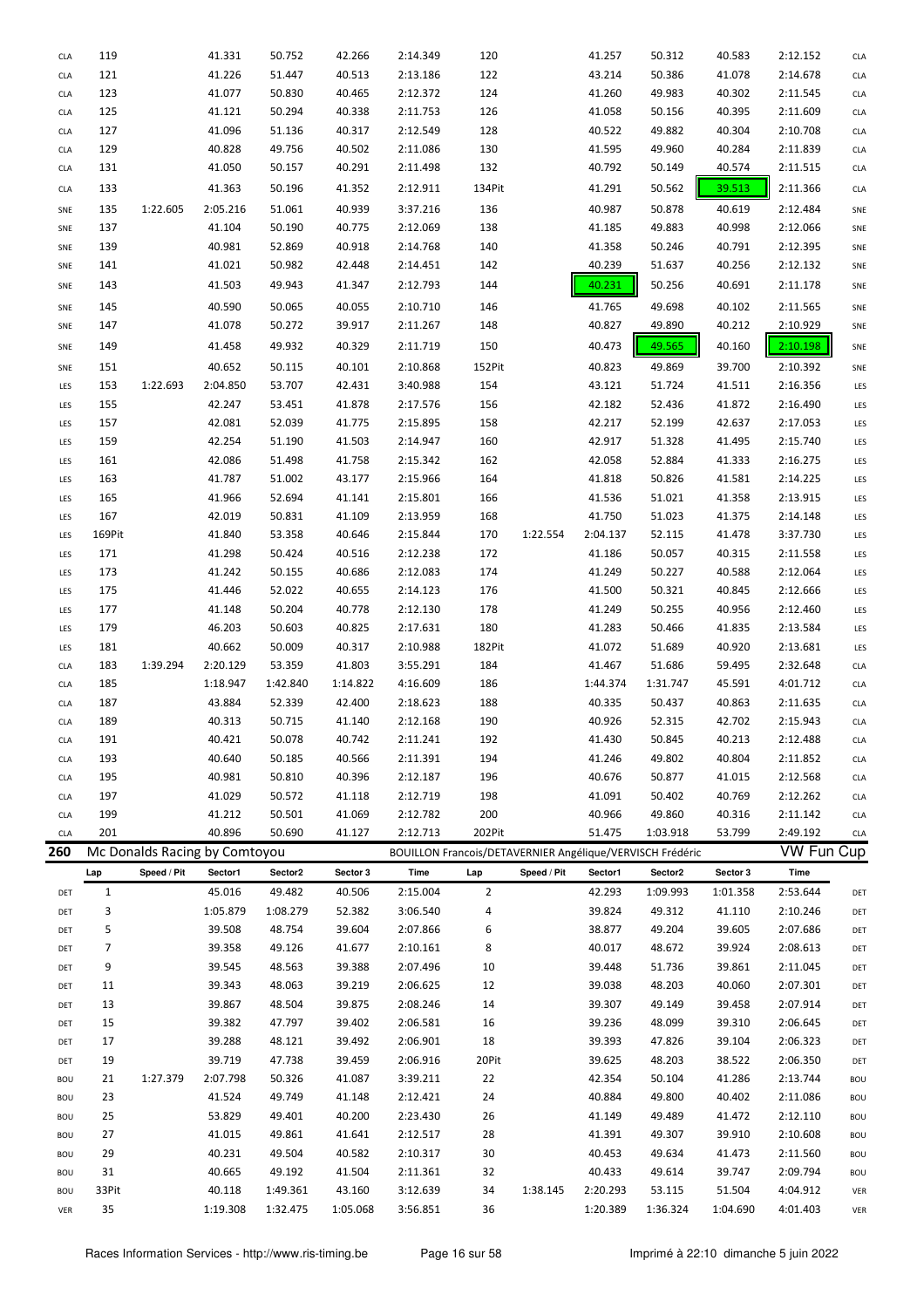| VER | 37     |          | 1:27.205 | 1:14.867 | 50.875   | 3:32.947 | 38     |          | 42.882   | 51.558   | 43.421 | 2:17.861 | VER        |
|-----|--------|----------|----------|----------|----------|----------|--------|----------|----------|----------|--------|----------|------------|
| VER | 39     |          | 39.350   | 51.595   | 45.160   | 2:16.105 | 40     |          | 1:20.222 | 1:13.503 | 44.829 | 3:18.554 | VER        |
| VER | 41     |          | 39.581   | 48.441   | 39.360   | 2:07.382 | 42     |          | 39.368   | 49.115   | 39.342 | 2:07.825 | VER        |
| VER | 43     |          | 39.517   | 48.985   | 39.476   | 2:07.978 | 44     |          | 39.706   | 48.892   | 39.366 | 2:07.964 | VER        |
| VER | 45     |          | 39.926   | 48.775   | 39.220   | 2:07.921 | 46     |          | 39.944   | 48.461   | 39.493 | 2:07.898 | VER        |
| VER | 47     |          | 40.020   | 48.271   | 39.173   | 2:07.464 | 48     |          | 39.750   | 47.854   | 38.930 | 2:06.534 | VER        |
| VER | 49     |          | 39.603   | 47.926   | 39.149   | 2:06.678 | 50     |          | 39.774   | 47.695   | 39.889 | 2:07.358 | VER        |
| VER | 51Pit  |          | 40.841   | 49.186   | 1:07.305 | 2:37.332 | 52     | 1:38.276 | 2:18.676 | 53.392   | 58.486 | 4:10.554 | <b>BOU</b> |
| BOU | 53     |          | 1:14.457 | 1:23.294 | 42.555   | 3:20.306 | 54     |          | 40.647   | 49.674   | 40.098 | 2:10.419 | <b>BOU</b> |
| BOU | 55     |          | 41.431   | 49.200   | 40.483   | 2:11.114 | 56     |          | 40.096   | 49.623   | 40.548 | 2:10.267 | <b>BOU</b> |
| BOU | 57     |          | 40.027   | 49.223   | 39.976   | 2:09.226 | 58     |          | 40.436   | 49.314   | 40.201 | 2:09.951 | <b>BOU</b> |
| BOU | 59     |          | 40.276   | 49.246   | 40.280   | 2:09.802 | 60     |          | 40.669   | 49.960   | 40.180 | 2:10.809 | <b>BOU</b> |
| BOU | 61     |          | 40.549   | 50.168   | 40.292   | 2:11.009 | 62     |          | 41.057   | 50.169   | 40.594 | 2:11.820 | <b>BOU</b> |
| BOU | 63     |          | 40.550   | 50.207   | 40.554   | 2:11.311 | 64Pit  |          | 41.249   | 50.413   | 39.883 | 2:11.545 | <b>BOU</b> |
| DET | 65     | 1:25.363 | 2:05.972 | 48.627   | 39.761   | 3:34.360 | 66     |          | 40.118   | 48.013   | 40.615 | 2:08.746 | DET        |
|     | 67     |          | 39.277   | 49.847   | 39.150   | 2:08.274 | 68     |          | 39.270   | 47.578   | 39.300 | 2:06.148 |            |
| DET |        |          |          |          |          |          |        |          |          |          |        |          | DET        |
| DET | 69     |          | 39.673   | 48.207   | 39.838   | 2:07.718 | 70     |          | 39.287   | 47.777   | 39.082 | 2:06.146 | DET        |
| DET | 71     |          | 39.647   | 47.715   | 39.164   | 2:06.526 | 72     |          | 39.037   | 47.787   | 39.208 | 2:06.032 | DET        |
| DET | 73     |          | 39.636   | 47.384   | 39.311   | 2:06.331 | 74     |          | 39.257   | 48.529   | 39.545 | 2:07.331 | DET        |
| DET | 75     |          | 39.391   | 47.854   | 39.305   | 2:06.550 | 76     |          | 39.615   | 48.064   | 39.362 | 2:07.041 | DET        |
| DET | 77     |          | 39.290   | 48.221   | 39.666   | 2:07.177 | 78     |          | 40.118   | 47.928   | 39.240 | 2:07.286 | DET        |
| DET | 79     |          | 39.419   | 47.490   | 39.368   | 2:06.277 | 80     |          | 39.575   | 47.616   | 39.345 | 2:06.536 | DET        |
| DET | 81     |          | 39.336   | 48.110   | 39.583   | 2:07.029 | 82     |          | 39.624   | 47.944   | 39.340 | 2:06.908 | DET        |
| DET | 83Pit  |          | 39.933   | 48.327   | 38.502   | 2:06.762 | 84     | 1:27.200 | 2:05.323 | 47.891   | 39.196 | 3:32.410 | VER        |
| VER | 85     |          | 38.802   | 47.782   | 38.623   | 2:05.207 | 86     |          | 39.182   | 47.870   | 39.522 | 2:06.574 | VER        |
| VER | 87     |          | 40.812   | 48.127   | 38.785   | 2:07.724 | 88     |          | 39.424   | 48.033   | 38.638 | 2:06.095 | VER        |
| VER | 89     |          | 39.120   | 47.574   | 39.095   | 2:05.789 | 90     |          | 39.013   | 47.526   | 38.791 | 2:05.330 | VER        |
| VER | 91     |          | 39.619   | 48.022   | 39.033   | 2:06.674 | 92     |          | 39.900   | 47.467   | 38.662 | 2:06.029 | VER        |
| VER | 93     |          | 40.564   | 47.640   | 38.829   | 2:07.033 | 94     |          | 39.404   | 47.810   | 38.468 | 2:05.682 | VER        |
| VER | 95     |          | 39.374   | 47.610   | 38.678   | 2:05.662 | 96     |          | 39.284   | 47.709   | 38.683 | 2:05.676 | VER        |
| VER | 97     |          | 39.348   | 47.577   | 38.474   | 2:05.399 | 98     |          | 39.274   | 47.714   | 39.196 | 2:06.184 | VER        |
| VER | 99     |          | 39.678   | 47.232   | 38.184   | 2:05.094 | 100    |          | 38.897   | 47.617   | 38.468 | 2:04.982 | VER        |
| VER | 101    |          | 39.054   | 47.387   | 39.116   | 2:05.557 | 102    |          | 39.366   | 47.983   | 38.631 | 2:05.980 | VER        |
| VER | 103    |          | 39.109   | 47.918   | 38.716   | 2:05.743 | 104    |          | 39.003   | 47.783   | 38.546 | 2:05.332 | VER        |
| VER | 105Pit |          | 39.734   | 47.857   | 37.306   | 2:04.897 | 106    | 1:37.881 | 2:17.216 | 47.980   | 40.022 | 3:45.218 | DET        |
| DET | 107    |          | 39.248   | 48.514   | 39.304   | 2:07.066 | 108    |          | 39.432   | 47.652   | 39.469 | 2:06.553 | DET        |
| DET | 109    |          | 39.056   | 47.956   | 39.608   | 2:06.620 | 110    |          | 39.449   | 47.977   | 39.096 | 2:06.522 | DET        |
| DET | 111    |          | 45.623   | 48.395   | 39.486   | 2:13.504 | 112    |          | 40.124   | 48.045   | 39.187 | 2:07.356 | DET        |
| DET | 113    |          | 39.350   | 48.128   | 39.272   | 2:06.750 | 114    |          | 39.880   | 48.184   | 39.423 | 2:07.487 | DET        |
| DET | 115    |          | 39.784   | 47.964   | 39.910   | 2:07.658 | 116    |          | 39.629   | 47.825   | 39.492 | 2:06.946 | DET        |
| DET | 117    |          | 39.784   | 48.323   | 39.443   | 2:07.550 | 118    |          | 39.951   | 48.456   | 39.441 | 2:07.848 | DET        |
| DET | 119    |          | 39.480   | 47.708   | 39.537   | 2:06.725 | 120    |          | 39.628   | 48.026   | 41.397 | 2:09.051 | DET        |
|     |        |          |          |          |          |          |        |          |          |          |        |          |            |
| DET | 121    |          | 39.111   | 47.476   | 39.269   | 2:05.856 | 122    |          | 39.237   | 47.805   | 39.168 | 2:06.210 | DET        |
| DET | 123    |          | 39.512   | 48.018   | 39.330   | 2:06.860 | 124Pit |          | 39.640   | 47.672   | 38.583 | 2:05.895 | DET        |
| BOU | 125    | 1:31.526 | 2:12.005 | 49.957   | 40.523   | 3:42.485 | 126    |          | 40.709   | 49.923   | 40.099 | 2:10.731 | BOU        |
| BOU | 127    |          | 40.726   | 48.987   | 40.492   | 2:10.205 | 128    |          | 39.928   | 49.179   | 39.758 | 2:08.865 | <b>BOU</b> |
| BOU | 129    |          | 40.333   | 49.160   | 39.372   | 2:08.865 | 130    |          | 40.302   | 49.315   | 39.862 | 2:09.479 | <b>BOU</b> |
| BOU | 131    |          | 40.206   | 48.556   | 39.889   | 2:08.651 | 132    |          | 40.704   | 49.273   | 39.855 | 2:09.832 | BOU        |
| BOU | 133    |          | 39.935   | 49.478   | 39.729   | 2:09.142 | 134    |          | 40.905   | 49.041   | 40.159 | 2:10.105 | <b>BOU</b> |
| BOU | 135    |          | 39.993   | 49.375   | 40.132   | 2:09.500 | 136    |          | 41.388   | 50.158   | 39.546 | 2:11.092 | BOU        |
| BOU | 137Pit |          | 40.944   | 50.303   | 39.613   | 2:10.860 | 138    | 1:26.622 | 2:04.103 | 47.932   | 38.925 | 3:30.960 | VER        |
| VER | 139    |          | 38.888   | 47.381   | 38.487   | 2:04.756 | 140    |          | 38.976   | 47.359   | 38.539 | 2:04.874 | VER        |
| VER | 141    |          | 39.008   | 47.108   | 38.874   | 2:04.990 | 142    |          | 38.821   | 46.838   | 38.717 | 2:04.376 | VER        |
| VER | 143    |          | 38.806   | 47.161   | 38.693   | 2:04.660 | 144    |          | 38.847   | 47.033   | 38.001 | 2:03.881 | VER        |
| VER | 145    |          | 38.549   | 47.049   | 38.095   | 2:03.693 | 146    |          | 38.358   | 47.016   | 38.080 | 2:03.454 | VER        |
| VER | 147    |          | 38.627   | 46.975   | 37.954   | 2:03.556 | 148    |          | 38.551   | 47.511   | 38.359 | 2:04.421 | VER        |
| VER | 149    |          | 38.809   | 47.459   | 39.173   | 2:05.441 | 150    |          | 38.960   | 46.956   | 38.281 | 2:04.197 | VER        |
| VER | 151    |          | 38.730   | 47.239   | 38.272   | 2:04.241 | 152    |          | 39.133   | 47.074   | 38.163 | 2:04.370 | VER        |
| VER | 153    |          | 38.834   | 47.104   | 38.427   | 2:04.365 | 154    |          | 38.927   | 47.088   | 38.127 | 2:04.142 | VER        |
| VER | 155    |          | 38.858   | 46.959   | 38.201   | 2:04.018 | 156    |          | 39.261   | 46.906   | 38.689 | 2:04.856 | VER        |
| VER | 157    |          | 38.869   | 47.050   | 38.330   | 2:04.249 | 158    |          | 38.856   | 46.929   | 38.076 | 2:03.861 | VER        |
|     | 159    |          | 38.689   | 46.959   | 38.168   | 2:03.816 | 160Pit |          | 38.710   | 46.915   |        |          |            |
| VER |        |          |          |          |          |          |        |          |          |          | 37.216 | 2:02.841 | VER        |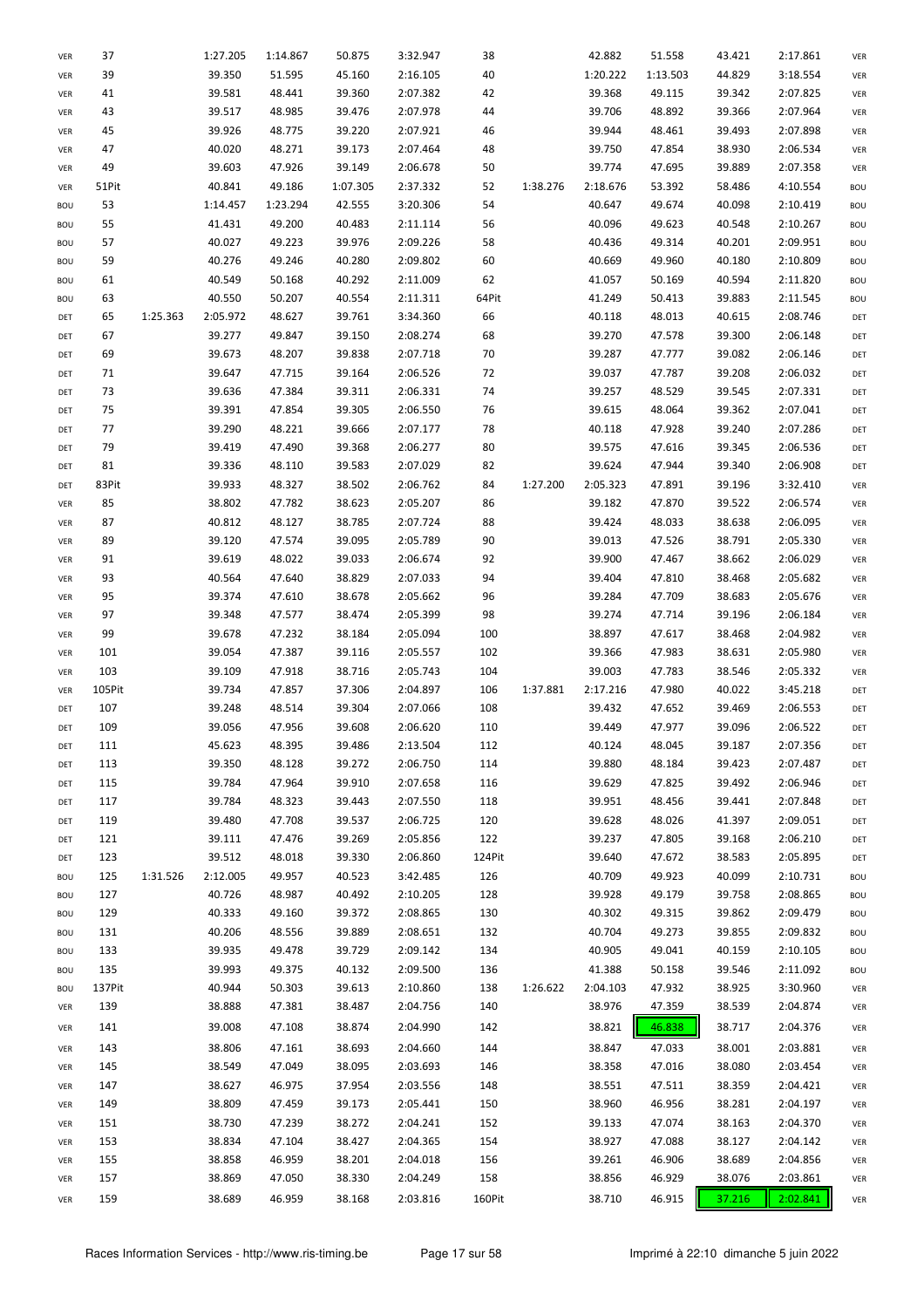| DET        | 161          | 1:27.825           | 2:07.373 | 48.070   | 39.084   | 3:34.527 | 162    |             | 39.694                                      | 47.986   | 39.574   | 2:07.254          | DET        |
|------------|--------------|--------------------|----------|----------|----------|----------|--------|-------------|---------------------------------------------|----------|----------|-------------------|------------|
| DET        | 163          |                    | 39.557   | 47.974   | 39.159   | 2:06.690 | 164    |             | 39.256                                      | 47.588   | 39.077   | 2:05.921          | DET        |
| DET        | 165          |                    | 40.303   | 47.763   | 39.094   | 2:07.160 | 166    |             | 39.325                                      | 47.696   | 39.141   | 2:06.162          | DET        |
| DET        | 167          |                    | 39.291   | 47.719   | 39.092   | 2:06.102 | 168    |             | 39.045                                      | 48.445   | 40.229   | 2:07.719          | DET        |
| DET        | 169          |                    | 39.233   | 47.461   | 39.012   | 2:05.706 | 170    |             | 38.851                                      | 47.769   | 39.146   | 2:05.766          | DET        |
| DET        | 171          |                    | 39.240   | 47.820   | 39.020   | 2:06.080 | 172    |             | 39.490                                      | 47.775   | 38.824   | 2:06.089          | DET        |
| DET        | 173          |                    | 38.903   | 47.955   | 38.947   | 2:05.805 | 174    |             | 39.416                                      | 47.828   | 38.930   | 2:06.174          | DET        |
| DET        | 175          |                    | 39.325   | 48.308   | 38.906   | 2:06.539 | 176    |             | 38.872                                      | 47.545   | 39.348   | 2:05.765          | DET        |
| DET        | 177Pit       |                    | 39.186   | 48.260   | 38.000   | 2:05.446 | 178    | 1:36.584    | 2:20.144                                    | 49.747   | 39.300   | 3:49.191          | <b>BOU</b> |
| <b>BOU</b> | 179          |                    | 40.220   | 48.180   | 39.246   | 2:07.646 | 180    |             | 2:50.894                                    | 49.101   | 39.764   | 4:19.759          | <b>BOU</b> |
| <b>BOU</b> | 181          |                    | 40.511   | 48.992   | 40.187   | 2:09.690 | 182    |             | 40.323                                      | 50.712   | 40.939   | 2:11.974          | <b>BOU</b> |
| <b>BOU</b> | 183          |                    | 40.524   | 48.498   | 39.489   | 2:08.511 | 184    |             | 40.414                                      | 48.701   | 41.977   | 2:11.092          | <b>BOU</b> |
| <b>BOU</b> | 185          |                    | 40.991   | 49.682   | 40.800   | 2:11.473 | 186    |             | 40.607                                      | 50.071   | 40.079   | 2:10.757          | <b>BOU</b> |
| <b>BOU</b> | 187          |                    | 40.173   | 49.225   | 40.162   | 2:09.560 | 188    |             | 40.256                                      | 48.850   | 40.011   | 2:09.117          | <b>BOU</b> |
| <b>BOU</b> | 189          |                    | 40.435   | 49.371   | 40.393   | 2:10.199 | 190Pit |             | 41.659                                      | 52.289   | 44.468   | 2:18.416          | <b>BOU</b> |
| VER        | 191          | 1:31.350           | 2:33.334 | 1:31.061 | 1:09.911 | 5:14.306 | 192    |             | 45.880                                      | 50.723   | 41.727   | 2:18.330          | VER        |
| VER        | 193          |                    | 40.224   | 50.564   | 59.727   | 2:30.515 | 194    |             | 1:51.635                                    | 1:19.828 | 43.855   | 3:55.318          | VER        |
| VER        | 195          |                    | 38.643   | 47.983   | 38.450   | 2:05.076 | 196    |             | 38.430                                      | 48.096   | 39.383   | 2:05.909          | VER        |
| VER        | 197          |                    | 38.773   | 47.354   | 38.513   | 2:04.640 | 198    |             | 38.620                                      | 47.164   | 38.320   | 2:04.104          | VER        |
| VER        | 199          |                    | 38.667   | 47.376   | 38.278   | 2:04.321 | 200    |             | 38.327                                      | 47.162   | 38.883   | 2:04.372          | VER        |
|            | 201          |                    | 38.708   | 47.208   | 38.232   | 2:04.148 | 202    |             | 38.569                                      | 46.913   | 37.975   | 2:03.457          | VER        |
| VER        |              |                    |          |          |          |          |        |             |                                             |          |          |                   |            |
| VER        | 203          |                    | 38.530   | 47.029   | 38.168   | 2:03.727 | 204    |             | 38.279                                      | 47.031   | 38.258   | 2:03.568          | VER        |
| VER        | 205          |                    | 38.392   | 47.133   | 38.870   | 2:04.395 | 206    |             | 38.675                                      | 46.899   | 38.370   | 2:03.944          | VER        |
| VER        | 207          |                    | 38.578   | 46.911   | 37.964   | 2:03.453 | 208    |             | 38.343                                      | 47.602   | 38.531   | 2:04.476          | VER        |
| VER        | 209          |                    | 38.700   | 47.490   | 38.269   | 2:04.459 | 210    |             | 38.551                                      | 51.797   | 42.175   | 2:12.523          | VER        |
| 278        |              | Acome Racing by AP |          |          |          |          |        |             | NAVA Manu/DOUTREPONT David/MARECHAL Olivier |          |          | <b>VW Fun Cup</b> |            |
|            | Lap          | Speed / Pit        | Sector1  | Sector2  | Sector 3 | Time     | Lap    | Speed / Pit | Sector1                                     | Sector2  | Sector 3 | Time              |            |
| DOU        | $\mathbf{1}$ |                    | 43.898   | 49.677   | 40.637   | 2:14.212 | 2Pit   |             | 43.335                                      | 1:10.239 | 1:00.248 | 2:53.822          | DOU        |
| DOU        | 3            | 35.852             | 1:25.858 | 1:02.539 | 52.262   | 3:20.659 | 4      |             | 40.867                                      | 49.169   | 40.449   | 2:10.485          | DOU        |
| DOU        | 5            |                    | 40.107   | 48.777   | 39.888   | 2:08.772 | 6      |             | 40.474                                      | 49.696   | 40.690   | 2:10.860          | DOU        |
| DOU        | 7            |                    | 40.417   | 48.933   | 40.013   | 2:09.363 | 8      |             | 40.410                                      | 48.728   | 39.793   | 2:08.931          | DOU        |
| DOU        | 9            |                    | 40.504   | 48.713   | 40.182   | 2:09.399 | 10     |             | 40.459                                      | 49.993   | 39.725   | 2:10.177          | DOU        |
| DOU        | 11           |                    | 40.504   | 48.699   | 39.911   | 2:09.114 | 12     |             | 40.501                                      | 48.555   | 39.581   | 2:08.637          | DOU        |
| DOU        | 13           |                    | 40.426   | 49.010   | 40.116   | 2:09.552 | 14     |             | 40.397                                      | 48.617   | 39.669   | 2:08.683          | DOU        |
| DOU        | 15           |                    | 40.083   | 48.753   | 39.587   | 2:08.423 | 16     |             | 40.006                                      | 48.336   | 40.078   | 2:08.420          | DOU        |
| DOU        | 17           |                    | 40.484   | 48.600   | 39.633   | 2:08.717 | 18Pit  |             | 40.339                                      | 48.597   | 39.165   | 2:08.101          | DOU        |
| MAR        | 19           | 2:26.651           | 3:04.751 | 49.650   | 40.076   | 4:34.477 | 20     |             | 39.968                                      | 49.932   | 39.531   | 2:09.431          | MAR        |
| MAR        | 21           |                    | 40.634   | 49.063   | 39.234   | 2:08.931 | 22     |             | 40.173                                      | 48.949   | 39.999   | 2:09.121          | MAR        |
| MAR        | 23           |                    | 39.731   | 48.719   | 39.676   | 2:08.126 | 24     |             | 40.208                                      | 48.689   | 39.496   | 2:08.393          | MAR        |
|            | 25           |                    | 39.834   | 55.647   | 39.950   | 2:15.431 | 26     |             | 39.968                                      | 48.996   | 39.898   | 2:08.862          | MAR        |
| MAR        | 27           |                    | 39.733   | 48.847   | 39.892   | 2:08.472 | 28     |             | 40.128                                      | 48.883   | 40.028   | 2:09.039          |            |
| MAR        | 29           |                    | 40.197   | 49.286   | 39.861   |          | 30     |             |                                             | 49.057   | 42.307   |                   | MAR        |
| MAR        |              |                    |          |          |          | 2:09.344 | 32     |             | 40.438                                      | 48.774   |          | 2:11.802          | MAR        |
| MAR        | 31           |                    | 39.711   | 48.850   | 39.680   | 2:08.241 |        |             | 39.671                                      |          | 39.352   | 2:07.797          | MAR        |
| MAR        | 33           |                    | 39.757   | 55.009   | 45.284   | 2:20.050 | 34Pit  |             | 54.013                                      | 1:39.711 | 1:07.461 | 3:41.185          | MAR        |
| <b>NAV</b> | 35           | 1:25.865           | 2:06.100 | 1:20.546 | 1:03.619 | 4:30.265 | 36     |             | 1:26.781                                    | 1:29.348 | 1:02.911 | 3:59.040          | <b>NAV</b> |
| <b>NAV</b> | 37           |                    | 1:31.790 | 1:09.373 | 53.440   | 3:34.603 | 38     |             | 1:26.085                                    | 1:29.506 | 1:02.061 | 3:57.652          | <b>NAV</b> |
| <b>NAV</b> | 39           |                    | 1:19.914 | 1:18.990 | 42.612   | 3:21.516 | 40     |             | 40.515                                      | 48.202   | 39.349   | 2:08.066          | <b>NAV</b> |
| <b>NAV</b> | 41           |                    | 39.417   | 48.376   | 39.400   | 2:07.193 | 42     |             | 39.250                                      | 48.097   | 39.297   | 2:06.644          | <b>NAV</b> |
| <b>NAV</b> | 43           |                    | 39.409   | 48.278   | 39.319   | 2:07.006 | 44     |             | 39.305                                      | 48.045   | 39.257   | 2:06.607          | <b>NAV</b> |
| <b>NAV</b> | 45           |                    | 39.256   | 47.925   | 39.537   | 2:06.718 | 46     |             | 39.568                                      | 48.115   | 39.365   | 2:07.048          | <b>NAV</b> |
| <b>NAV</b> | 47           |                    | 39.277   | 48.327   | 39.581   | 2:07.185 | 48     |             | 39.474                                      | 50.318   | 40.602   | 2:10.394          | <b>NAV</b> |
| <b>NAV</b> | 49           |                    | 41.220   | 47.979   | 39.795   | 2:08.994 | 50Pit  |             | 39.293                                      | 50.986   | 1:16.554 | 2:46.833          | <b>NAV</b> |
| DOU        | 51           | 1:33.000           | 2:12.500 | 58.880   | 1:01.461 | 4:12.841 | 52     |             | 1:14.428                                    | 1:24.808 | 42.006   | 3:21.242          | DOU        |
| DOU        |              |                    |          |          |          |          |        |             |                                             |          |          |                   |            |
| DOU        | 53           |                    | 39.080   | 48.000   | 39.208   | 2:06.288 | 54     |             | 39.365                                      | 48.313   | 39.338   | 2:07.016          | DOU        |
| DOU        | 55           |                    | 38.975   | 48.569   | 39.817   | 2:07.361 | 56     |             | 38.490                                      | 48.998   | 39.306   | 2:06.794          | DOU        |
| DOU        | 57           |                    | 39.165   | 50.017   | 38.915   | 2:08.097 | 58     |             | 39.456                                      | 47.732   | 39.266   | 2:06.454          | DOU        |
|            | 59           |                    | 39.174   | 47.912   | 39.849   | 2:06.935 | 60     |             | 40.302                                      | 49.113   | 39.122   | 2:08.537          | DOU        |
| DOU        | 61           |                    | 39.148   | 47.948   | 39.045   | 2:06.141 | 62     |             | 39.546                                      | 48.428   | 38.953   | 2:06.927          | DOU        |
| DOU        | 63           |                    | 39.328   | 47.613   | 38.886   | 2:05.827 | 64     |             | 38.966                                      | 48.027   | 39.255   | 2:06.248          | DOU        |
| DOU        | 65           |                    | 38.968   | 47.872   | 39.043   | 2:05.883 | 66     |             | 39.066                                      | 47.958   | 39.266   | 2:06.290          | DOU        |
| DOU        | 67           |                    | 38.967   | 47.623   | 39.304   | 2:05.894 | 68Pit  |             | 39.076                                      | 47.829   | 38.316   | 2:05.221          | DOU        |
| MAR        | 69           | 1:24.152           | 2:02.662 | 48.866   | 39.264   | 3:30.792 | 70     |             | 39.883                                      | 49.346   | 39.302   | 2:08.531          | MAR        |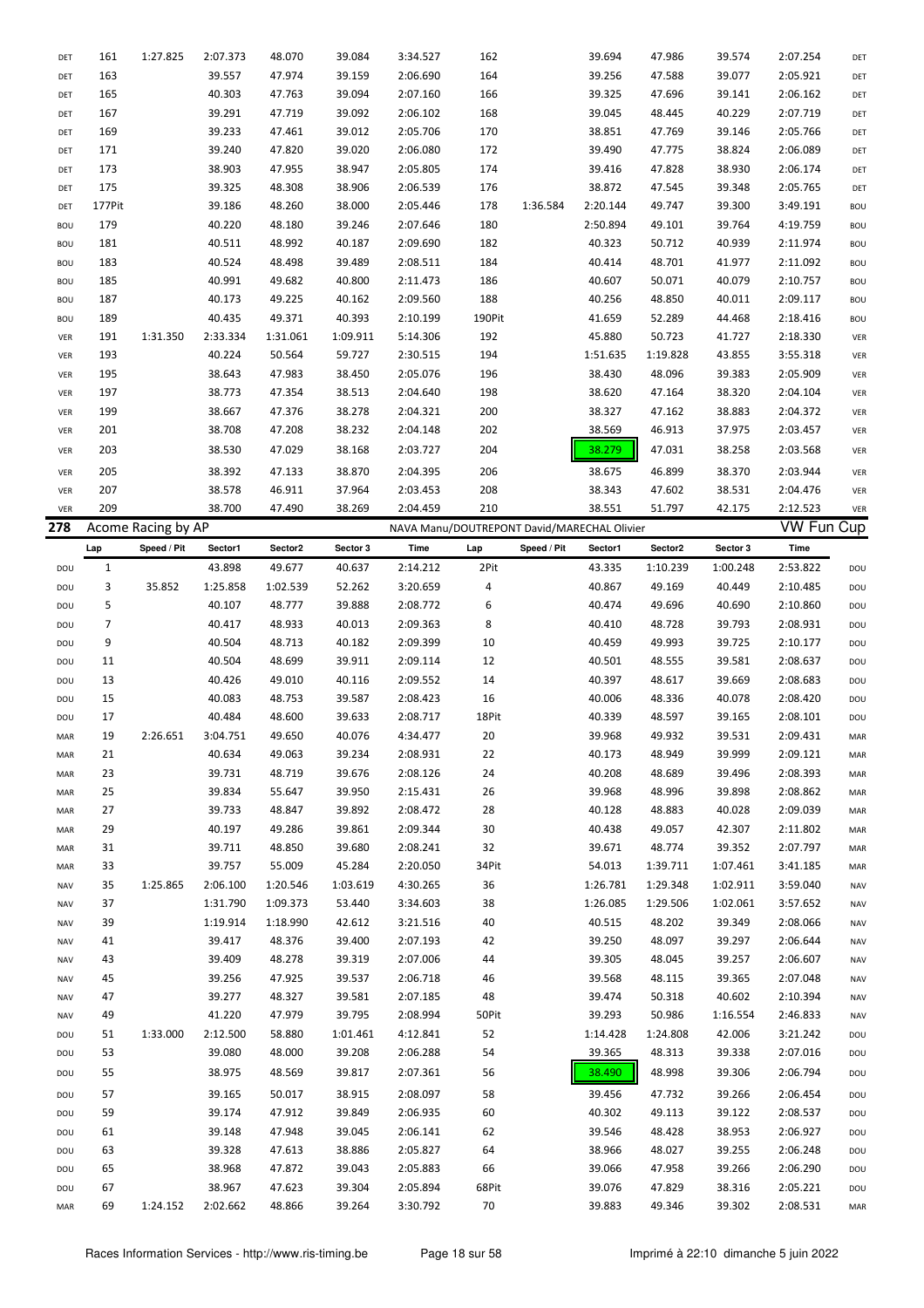| MAR        | 71     |          | 39.609   | 49.055 | 39.151 | 2:07.815 | 72     |          | 39.287   | 49.141   | 40.403   | 2:08.831 | MAR        |
|------------|--------|----------|----------|--------|--------|----------|--------|----------|----------|----------|----------|----------|------------|
|            | 73     |          | 39.838   | 48.789 | 39.302 | 2:07.929 | 74     |          | 39.973   | 48.779   | 39.133   | 2:07.885 | MAR        |
| MAR        |        |          |          |        |        |          |        |          |          |          |          |          |            |
| MAR        | 75     |          | 39.056   | 48.594 | 39.188 | 2:06.838 | 76     |          | 39.741   | 48.938   | 39.766   | 2:08.445 | MAR        |
| MAR        | 77     |          | 39.424   | 48.480 | 39.302 | 2:07.206 | 78     |          | 39.531   | 49.592   | 39.535   | 2:08.658 | MAR        |
| MAR        | 79     |          | 39.459   | 48.097 | 39.928 | 2:07.484 | 80     |          | 39.321   | 48.363   | 39.601   | 2:07.285 | MAR        |
| MAR        | 81     |          | 39.606   | 48.842 | 39.257 | 2:07.705 | 82     |          | 39.515   | 48.758   | 39.470   | 2:07.743 | MAR        |
| MAR        | 83     |          | 39.321   | 48.633 | 39.580 | 2:07.534 | 84     |          | 39.266   | 48.147   | 39.192   | 2:06.605 | MAR        |
| MAR        | 85     |          | 39.961   | 49.498 | 39.202 | 2:08.661 | 86Pit  |          | 39.881   | 48.334   | 39.205   | 2:07.420 | MAR        |
| <b>NAV</b> | 87     | 1:22.871 | 2:02.099 | 48.336 | 39.245 | 3:29.680 | 88     |          | 39.262   | 49.663   | 39.441   | 2:08.366 | <b>NAV</b> |
| <b>NAV</b> | 89     |          | 39.283   | 48.225 | 39.052 | 2:06.560 | 90     |          | 39.400   | 47.992   | 39.494   | 2:06.886 | <b>NAV</b> |
|            | 91     |          |          | 47.933 | 38.898 |          |        |          |          |          |          |          |            |
| <b>NAV</b> |        |          | 39.339   |        |        | 2:06.170 | 92     |          | 39.209   | 48.283   | 38.904   | 2:06.396 | <b>NAV</b> |
| <b>NAV</b> | 93     |          | 39.389   | 48.081 | 40.453 | 2:07.923 | 94     |          | 39.434   | 47.844   | 39.012   | 2:06.290 | <b>NAV</b> |
| <b>NAV</b> | 95     |          | 39.388   | 48.049 | 39.136 | 2:06.573 | 96     |          | 39.493   | 47.532   | 39.176   | 2:06.201 | <b>NAV</b> |
| <b>NAV</b> | 97     |          | 39.241   | 47.813 | 39.721 | 2:06.775 | 98     |          | 39.329   | 47.883   | 39.186   | 2:06.398 | <b>NAV</b> |
| <b>NAV</b> | 99     |          | 39.658   | 48.679 | 39.893 | 2:08.230 | 100    |          | 39.462   | 48.100   | 38.940   | 2:06.502 | <b>NAV</b> |
| <b>NAV</b> | 101    |          | 39.324   | 47.781 | 38.809 | 2:05.914 | 102    |          | 39.623   | 48.042   | 39.153   | 2:06.818 | <b>NAV</b> |
| <b>NAV</b> | 103    |          | 39.365   | 47.706 | 39.356 | 2:06.427 | 104Pit |          | 39.622   | 50.938   | 38.338   | 2:08.898 | <b>NAV</b> |
| DOU        | 105    | 1:24.595 | 2:01.860 | 47.850 | 39.194 | 3:28.904 | 106    |          | 40.248   | 47.826   | 39.125   | 2:07.199 | DOU        |
| DOU        | 107    |          | 39.248   | 47.890 | 39.230 | 2:06.368 | 108    |          | 39.382   | 47.948   | 39.303   | 2:06.633 | DOU        |
|            |        |          |          |        |        |          |        |          |          |          |          |          |            |
| DOU        | 109    |          | 39.299   | 47.813 | 39.011 | 2:06.123 | 110    |          | 39.198   | 48.663   | 40.094   | 2:07.955 | DOU        |
| DOU        | 111    |          | 38.658   | 47.790 | 39.181 | 2:05.629 | 112    |          | 38.917   | 47.579   | 39.096   | 2:05.592 | DOU        |
| DOU        | 113    |          | 38.915   | 47.771 | 40.699 | 2:07.385 | 114    |          | 39.077   | 47.286   | 38.905   | 2:05.268 | DOU        |
| DOU        | 115    |          | 39.029   | 47.790 | 38.845 | 2:05.664 | 116    |          | 39.256   | 47.441   | 39.118   | 2:05.815 | DOU        |
| DOU        | 117    |          | 39.232   | 47.653 | 39.054 | 2:05.939 | 118    |          | 39.102   | 47.758   | 39.324   | 2:06.184 | DOU        |
| DOU        | 119    |          | 39.486   | 47.576 | 39.442 | 2:06.504 | 120    |          | 39.215   | 47.600   | 38.672   | 2:05.487 | DOU        |
| DOU        | 121    |          | 39.773   | 47.768 | 39.331 | 2:06.872 | 122    |          | 39.136   | 47.661   | 38.997   | 2:05.794 | DOU        |
| DOU        | 123Pit |          | 39.311   | 47.994 | 38.345 | 2:05.650 | 124    | 1:24.812 | 2:04.098 | 49.165   | 39.837   | 3:33.100 | MAR        |
| MAR        | 125    |          | 39.716   | 48.732 | 39.872 | 2:08.320 | 126    |          | 39.881   | 48.329   | 39.459   | 2:07.669 | MAR        |
|            |        |          |          |        |        |          |        |          |          |          |          |          |            |
| MAR        | 127    |          | 39.201   | 48.498 | 39.114 | 2:06.813 | 128    |          | 39.428   | 48.434   | 39.539   | 2:07.401 | MAR        |
| MAR        | 129    |          | 40.170   | 48.660 | 39.524 | 2:08.354 | 130    |          | 39.132   | 48.117   | 39.154   | 2:06.403 | MAR        |
| MAR        | 131    |          | 39.457   | 47.799 | 38.716 | 2:05.972 | 132    |          | 39.193   | 48.286   | 39.053   | 2:06.532 | MAR        |
| MAR        | 133    |          | 39.616   | 48.636 | 39.153 | 2:07.405 | 134    |          | 39.043   | 47.813   | 39.258   | 2:06.114 | MAR        |
| MAR        | 135    |          | 39.299   | 48.214 | 39.506 | 2:07.019 | 136    |          | 39.092   | 48.036   | 39.846   | 2:06.974 | MAR        |
| MAR        | 137    |          | 39.428   | 47.988 | 39.124 | 2:06.540 | 138    |          | 39.344   | 48.095   | 38.765   | 2:06.204 | MAR        |
| MAR        | 139    |          | 39.041   | 48.572 | 39.520 | 2:07.133 | 140    |          | 39.123   | 47.949   | 38.943   | 2:06.015 | MAR        |
| MAR        | 141Pit |          | 38.992   | 47.480 | 39.414 | 2:05.886 | 142    | 1:25.212 | 2:04.414 | 48.049   | 39.259   | 3:31.722 | <b>NAV</b> |
| <b>NAV</b> | 143    |          | 39.261   | 47.762 | 39.097 | 2:06.120 | 144    |          | 39.910   | 48.121   | 39.518   | 2:07.549 | <b>NAV</b> |
|            |        |          |          |        |        |          | 146    |          |          |          |          |          |            |
| NAV        | 145    |          | 39.385   | 48.173 | 39.647 | 2:07.205 |        |          | 39.244   | 47.530   | 38.761   | 2:05.535 | NAV        |
| <b>NAV</b> | 147    |          | 39.200   | 48.390 | 39.404 | 2:06.994 | 148    |          | 39.112   | 47.852   | 40.249   | 2:07.213 | <b>NAV</b> |
| <b>NAV</b> | 149    |          | 40.078   | 48.460 | 40.114 | 2:08.652 | 150    |          | 39.123   | 47.759   | 39.692   | 2:06.574 | <b>NAV</b> |
| <b>NAV</b> | 151    |          | 39.031   | 47.228 | 38.494 | 2:04.753 | 152    |          | 38.839   | 47.252   | 38.447   | 2:04.538 | <b>NAV</b> |
| <b>NAV</b> | 153    |          | 38.876   | 47.894 | 38.740 | 2:05.510 | 154    |          | 38.743   | 47.149   | 38.628   | 2:04.520 | <b>NAV</b> |
| <b>NAV</b> | 155    |          | 39.026   | 48.140 | 38.880 | 2:06.046 | 156    |          | 39.373   | 48.856   | 39.204   | 2:07.433 | <b>NAV</b> |
| <b>NAV</b> | 157    |          | 40.250   | 47.690 | 39.291 | 2:07.231 | 158    |          | 39.132   | 49.169   | 38.652   | 2:06.953 | <b>NAV</b> |
|            | 159Pit |          |          | 47.578 |        |          | 160    | 1:21.461 |          |          |          |          |            |
| <b>NAV</b> |        |          | 39.268   |        | 38.323 | 2:05.169 |        |          | 1:59.553 | 47.826   | 38.999   | 3:26.378 | DOU        |
| DOU        | 161    |          | 38.950   | 47.462 | 39.029 | 2:05.441 | 162    |          | 39.013   | 47.546   | 38.486   | 2:05.045 | DOU        |
| DOU        | 163    |          | 38.669   | 47.412 | 38.850 | 2:04.931 | 164    |          | 39.326   | 47.835   | 38.735   | 2:05.896 | DOU        |
| DOU        | 165    |          | 39.069   | 47.877 | 38.677 | 2:05.623 | 166    |          | 38.689   | 47.538   | 38.488   | 2:04.715 | DOU        |
| DOU        | 167    |          | 39.257   | 47.666 | 38.839 | 2:05.762 | 168    |          | 39.296   | 47.552   | 38.886   | 2:05.734 | DOU        |
| DOU        | 169    |          | 39.046   | 47.474 | 38.808 | 2:05.328 | 170    |          | 39.295   | 47.545   | 39.087   | 2:05.927 | DOU        |
| DOU        | 171    |          | 38.983   | 47.683 | 40.598 | 2:07.264 | 172    |          | 38.987   | 47.577   | 37.881   | 2:04.445 | DOU        |
| DOU        | 173    |          | 39.063   | 47.481 | 37.897 | 2:04.441 | 174    |          | 39.049   | 47.528   | 38.956   | 2:05.533 | DOU        |
| DOU        | 175    |          | 39.264   | 47.866 | 39.052 | 2:06.182 | 176    |          | 39.151   | 47.528   | 39.205   | 2:05.884 | DOU        |
|            |        |          | 38.836   | 48.137 |        | 2:04.743 |        |          |          |          |          |          |            |
| DOU        | 177Pit |          |          |        | 37.770 |          | 178    | 1:25.010 | 2:03.883 | 48.410   | 40.081   | 3:32.374 | MAR        |
| MAR        | 179    |          | 41.120   | 49.194 | 39.382 | 2:09.696 | 180    |          | 39.538   | 48.346   | 39.202   | 2:07.086 | MAR        |
| MAR        | 181    |          | 39.338   | 48.697 | 40.057 | 2:08.092 | 182    |          | 39.228   | 48.428   | 39.316   | 2:06.972 | MAR        |
| MAR        | 183    |          | 40.111   | 48.117 | 39.083 | 2:07.311 | 184    |          | 39.128   | 48.333   | 39.716   | 2:07.177 | MAR        |
| MAR        | 185    |          | 38.970   | 47.963 | 39.004 | 2:05.937 | 186    |          | 38.997   | 47.835   | 38.954   | 2:05.786 | MAR        |
| MAR        | 187    |          | 39.286   | 47.894 | 39.461 | 2:06.641 | 188    |          | 39.267   | 47.750   | 38.991   | 2:06.008 | MAR        |
| MAR        | 189    |          | 39.157   | 48.134 | 39.058 | 2:06.349 | 190    |          | 39.346   | 47.955   | 40.142   | 2:07.443 | MAR        |
| MAR        | 191Pit |          | 40.705   | 52.605 | 43.888 | 2:17.198 | 192    | 1:21.508 | 2:26.749 | 1:31.824 | 1:11.428 | 5:10.001 | <b>NAV</b> |
|            |        |          |          |        |        |          |        |          |          |          |          |          |            |
| <b>NAV</b> | 193    |          | 41.080   | 49.058 | 39.657 | 2:09.795 | 194    |          | 39.263   | 53.127   | 1:07.297 | 2:39.687 | <b>NAV</b> |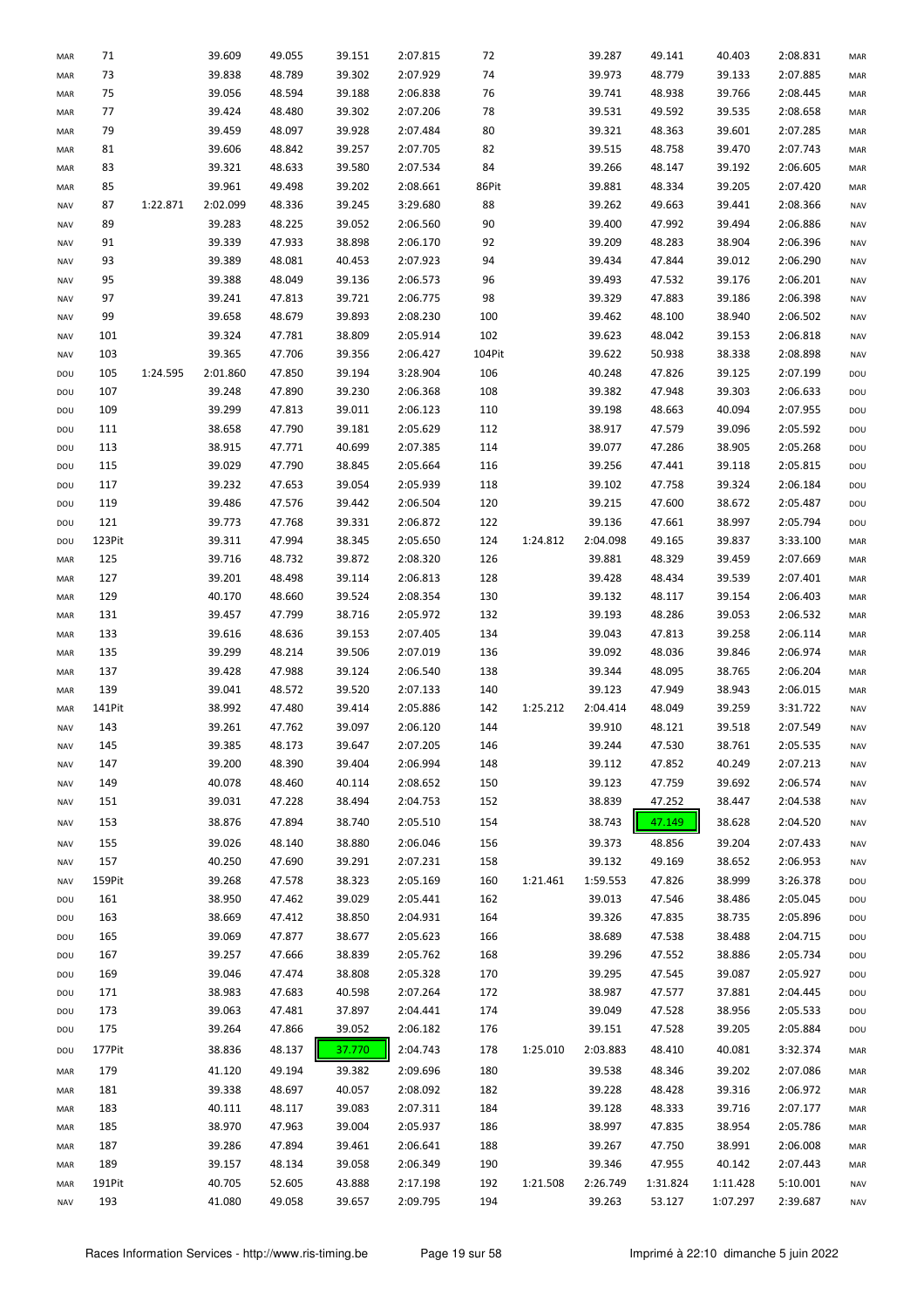| <b>NAV</b> | 195          |                 | 1:49.995         | 1:23.935         | 43.169           | 3:57.099                                       | 196            |             | 39.586           | 48.277           | 38.617           | 2:06.480             | <b>NAV</b> |
|------------|--------------|-----------------|------------------|------------------|------------------|------------------------------------------------|----------------|-------------|------------------|------------------|------------------|----------------------|------------|
| <b>NAV</b> | 197          |                 | 38.883           | 47.207           | 39.918           | 2:06.008                                       | 198            |             | 39.474           | 47.365           | 38.473           | 2:05.312             | <b>NAV</b> |
| <b>NAV</b> | 199          |                 | 38.793           | 48.147           | 38.213           | 2:05.153                                       | 200            |             | 38.851           | 47.162           | 38.528           | 2:04.541             | <b>NAV</b> |
| <b>NAV</b> | 201          |                 | 38.620           | 47.230           | 38.384           | 2:04.234                                       | 202            |             | 38.607           | 47.306           | 38.444           | 2:04.357             | <b>NAV</b> |
| <b>NAV</b> | 203          |                 | 38.977           | 47.297           | 38.618           | 2:04.892                                       | 204            |             | 38.982           | 47.256           | 38.673           | 2:04.911             | <b>NAV</b> |
| <b>NAV</b> | 205          |                 | 39.219           | 47.504           | 38.744           | 2:05.467                                       | 206            |             | 39.224           | 47.245           | 38.726           | 2:05.195             | <b>NAV</b> |
| <b>NAV</b> | 207          |                 | 39.313           | 47.310           | 38.632           | 2:05.255                                       | 208            |             | 39.307           | 47.459           | 38.700           | 2:05.466             | <b>NAV</b> |
| <b>NAV</b> | 209          |                 | 39.252           | 47.492           | 38.336           | 2:05.080                                       | 210            |             | 38.733           | 47.985           | 38.682           | 2:05.400             | <b>NAV</b> |
| <b>NAV</b> | 211          |                 | 39.299           | 47.715           | 38.670           | 2:05.684                                       |                |             |                  |                  |                  |                      |            |
| 280        |              | Socardenne Milo |                  |                  |                  | CAPRASSE Kevin/DONNIACUO Lorenzo/VAN IMPE Timo |                |             |                  |                  |                  | VW Fun Cup           |            |
|            | Lap          | Speed / Pit     | Sector1          | Sector2          | Sector 3         | Time                                           | Lap            | Speed / Pit | Sector1          | Sector2          | Sector 3         | Time                 |            |
| VAN        | $\mathbf{1}$ |                 | 42.984           | 48.312           | 40.105           | 2:11.401                                       | $\overline{2}$ |             | 41.292           | 1:09.149         | 1:00.045         | 2:50.486             | VAN        |
| VAN        | 3            |                 | 1:05.911         | 1:09.537         | 53.836           | 3:09.284                                       | 4              |             | 38.918           | 47.895           | 40.063           | 2:06.876             | VAN        |
| VAN        | 5            |                 | 38.668           | 47.921           | 39.234           | 2:05.823                                       | 6              |             | 39.060           | 47.928           | 38.841           | 2:05.829             | VAN        |
| VAN        | 7            |                 | 39.158           | 48.173           | 39.010           | 2:06.341                                       | 8              |             | 39.001           | 47.874           | 38.582           | 2:05.457             | VAN        |
| VAN        | 9            |                 | 39.001           | 47.902           | 38.952           | 2:05.855                                       | 10             |             | 39.049           | 47.568           | 38.793           | 2:05.410             | VAN        |
| VAN        | 11           |                 | 38.765           | 47.786           | 39.399           | 2:05.950                                       | 12             |             | 39.064           | 47.759           | 39.241           | 2:06.064             | VAN        |
| VAN        | 13           |                 | 38.801           | 47.771           | 38.699           | 2:05.271                                       | 14             |             | 39.300           | 48.001           | 38.914           | 2:06.215             | VAN        |
| VAN        | 15           |                 | 39.405           | 48.437           | 39.471           | 2:07.313                                       | 16             |             | 39.524           | 48.336           | 39.736           | 2:07.596             | VAN        |
| VAN        | 17           |                 | 39.192           | 47.577           | 38.693           | 2:05.462                                       | 18             |             | 39.431           | 47.714           | 38.932           | 2:06.077             | VAN        |
| VAN        | 19           |                 | 39.321           | 47.635           | 39.045           | 2:06.001                                       | 20Pit          |             | 39.624           | 48.319           | 38.167           | 2:06.110             | VAN        |
| DON        | 21           | 1:23.419        | 2:01.405         | 47.967           | 39.165           | 3:28.537                                       | 22             |             | 39.600           | 47.805           | 38.591           | 2:05.996             | <b>DON</b> |
| DON        | 23           |                 | 39.256           | 47.427           | 38.877           | 2:05.560                                       | 24             |             | 38.978           | 47.474           | 38.818           | 2:05.270             | <b>DON</b> |
| DON        | 25           |                 | 39.252           | 47.520           | 39.361           | 2:06.133                                       | 26             |             | 39.561           | 47.309           | 38.775           | 2:05.645             | <b>DON</b> |
| DON        | 27           |                 | 39.421           | 47.549           | 39.492           | 2:06.462                                       | 28             |             | 39.368           | 47.499           | 38.847           | 2:05.714             | <b>DON</b> |
| DON        | 29           |                 | 39.211           | 47.318           | 38.894           | 2:05.423                                       | 30             |             | 39.744           | 47.388           | 38.885           | 2:06.017             | <b>DON</b> |
| DON        | 31           |                 | 39.501           | 47.422           | 38.934           | 2:05.857                                       | 32             |             | 39.323           | 47.462           | 38.729           | 2:05.514             | DON        |
| DON        | 33           |                 | 39.112           | 47.325           | 38.843           | 2:05.280                                       | 34Pit          |             | 39.188           | 49.065           | 52.280           | 2:20.533             | <b>DON</b> |
| CAP        | 35           | 1:56.562        | 2:35.491         | 1:04.333         | 1:06.670         | 4:46.494                                       | 36             |             | 1:17.660         | 1:33.379         | 1:06.282         | 3:57.321             | CAP        |
| CAP        | 37           |                 | 1:18.982         | 1:36.109         | 1:06.804         | 4:01.895                                       | 38             |             | 1:25.657         | 1:14.976         | 45.501           | 3:26.134             | CAP        |
| CAP        | 39           |                 | 40.343           | 52.840           | 42.490           | 2:15.673                                       | 40             |             | 39.529           | 50.785           | 52.716           | 2:23.030             | CAP        |
| CAP        | 41           |                 | 1:22.115         | 1:14.206         | 42.088           | 3:18.409                                       | 42             |             | 39.299           | 48.115           | 38.900           | 2:06.314             | CAP        |
| CAP        | 43           |                 | 39.565           | 47.136           | 39.669           | 2:06.370                                       | 44             |             | 39.525           | 47.292           | 38.769           | 2:05.586             | CAP        |
| CAP        | 45           |                 | 38.565           | 47.249           | 39.358           | 2:05.172                                       | 46             |             | 38.938           | 47.841           | 39.093           | 2:05.872             | CAP        |
| CAP        | 47           |                 | 38.632           | 47.429           | 39.061           | 2:05.122                                       | 48             |             | 38.976           | 47.829           | 38.756           | 2:05.561             | CAP        |
| CAP        | 49           |                 | 38.794           | 47.075           | 38.599           | 2:04.468                                       | 50             |             | 38.962           | 48.609           | 38.914           | 2:06.485             | CAP        |
| CAP        | 51           |                 | 39.024           | 47.235           | 38.830           | 2:05.089                                       | 52Pit          |             | 38.924           | 54.068           | 1:16.164         | 2:49.156             | CAP        |
| VAN        | 53           | 1:25.691        | 2:04.314         | 1:00.772         | 1:04.576         | 4:09.662                                       | 54             |             | 1:15.768         | 1:25.540         | 41.227           | 3:22.535             | VAN        |
| VAN        | 55           |                 | 39.633           | 47.982           | 39.735           | 2:07.350                                       | 56             |             | 38.794           | 47.867           | 38.532           | 2:05.193             | VAN        |
| VAN        | 57           |                 | 38.924           | 47.525           | 38.629           | 2:05.078                                       | 58             |             | 38.854           | 47.198           | 38.276           | 2:04.328             | VAN        |
| VAN        | 59           |                 | 38.735           | 47.952           | 38.454           | 2:05.141                                       | 60             |             | 38.917           | 47.436           | 38.941           | 2:05.294             | VAN        |
| VAN        | 61           |                 | 39.263           | 47.251           | 39.051           | 2:05.565                                       | 62             |             | 39.194           | 47.921           | 39.135           | 2:06.250             | VAN        |
| VAN        | 63           |                 | 38.788           | 47.552           | 38.871           | 2:05.211                                       | 64             |             | 38.732           | 47.539           | 39.458           | 2:05.729             | VAN        |
| VAN        | 65           |                 | 39.011           | 47.315           | 38.740           | 2:05.066                                       | 66             |             | 38.759           | 47.445           | 38.764           | 2:04.968             | VAN        |
| VAN        | 67           |                 | 39.090           | 47.620           | 38.588           | 2:05.298                                       | 68             |             | 39.005           | 47.430           | 38.936           | 2:05.371             | VAN        |
| VAN        | 69           |                 | 38.648           | 47.524           | 38.534           | 2:04.706                                       | 70Pit          |             | 38.682           | 47.507           | 38.180           | 2:04.369             | VAN        |
| DON        | 71           | 1:25.811        | 2:02.913         | 47.364           | 38.382           | 3:28.659                                       | 72             |             | 38.989           | 47.119           | 38.364           | 2:04.472             | DON        |
| DON        | 73           |                 | 38.864           | 47.173           | 38.332           | 2:04.369                                       | 74             |             | 38.725           | 47.162           | 38.707           | 2:04.594             | DON        |
| DON        | 75           |                 | 38.637           | 47.278           | 38.754           | 2:04.669                                       | 76             |             | 38.827           | 47.064           | 38.990           | 2:04.881             | DON        |
| DON        | 77           |                 | 38.827           | 47.017           | 38.502           | 2:04.346                                       | 78             |             | 38.749           | 47.171           | 38.643           | 2:04.563             | DON        |
| DON        | 79           |                 | 38.645           | 47.089           | 38.340           | 2:04.074                                       | 80             |             | 38.706           | 47.357           | 38.480           | 2:04.543             | DON        |
| DON        | 81           |                 | 38.877           | 48.591           | 38.632           | 2:06.100                                       | 82             |             | 38.472           | 47.017           | 38.469           | 2:03.958             | DON        |
| DON        | 83           |                 | 38.825           | 47.255           | 38.718           | 2:04.798                                       | 84             |             | 39.126           | 47.524           | 38.661           | 2:05.311             | DON        |
| DON        | 85           |                 | 38.530           | 47.296           | 38.583           | 2:04.409                                       | 86             |             | 38.862           | 47.531           | 38.702           | 2:05.095             | DON        |
| DON        | 87           |                 | 39.204           | 47.091           | 38.584           | 2:04.879                                       | 88             |             | 38.576           | 47.470           | 38.223           | 2:04.269             | DON        |
| DON        | 89Pit        |                 | 38.843           | 47.527           | 37.342           | 2:03.712                                       | 90             | 1:25.778    | 2:03.007         | 47.270           | 38.507           | 3:28.784             | CAP        |
| CAP        | 91           |                 | 38.728           | 47.233           | 38.340           | 2:04.301                                       | 92             |             | 38.760           | 47.324           | 38.205           | 2:04.289             | CAP        |
| CAP        | 93<br>95     |                 | 38.638<br>39.893 | 47.020           | 38.300           | 2:03.958                                       | 94<br>96       |             | 38.809<br>38.834 | 46.868           | 38.704           | 2:04.381             | CAP        |
| CAP        | 97           |                 | 38.695           | 48.491<br>46.886 | 38.450<br>38.103 | 2:06.834<br>2:03.684                           | 98             |             | 38.649           | 46.985<br>46.866 | 38.443<br>38.351 | 2:04.262<br>2:03.866 | CAP        |
| CAP<br>CAP | 99           |                 | 38.964           | 47.217           | 38.187           | 2:04.368                                       | 100            |             | 38.677           | 46.632           | 38.107           | 2:03.416             | CAP        |
| CAP        | 101          |                 | 39.789           | 46.924           | 38.078           | 2:04.791                                       | 102            |             | 38.590           | 46.732           | 38.518           | 2:03.840             | CAP<br>CAP |
|            |              |                 |                  |                  |                  |                                                |                |             |                  |                  |                  |                      |            |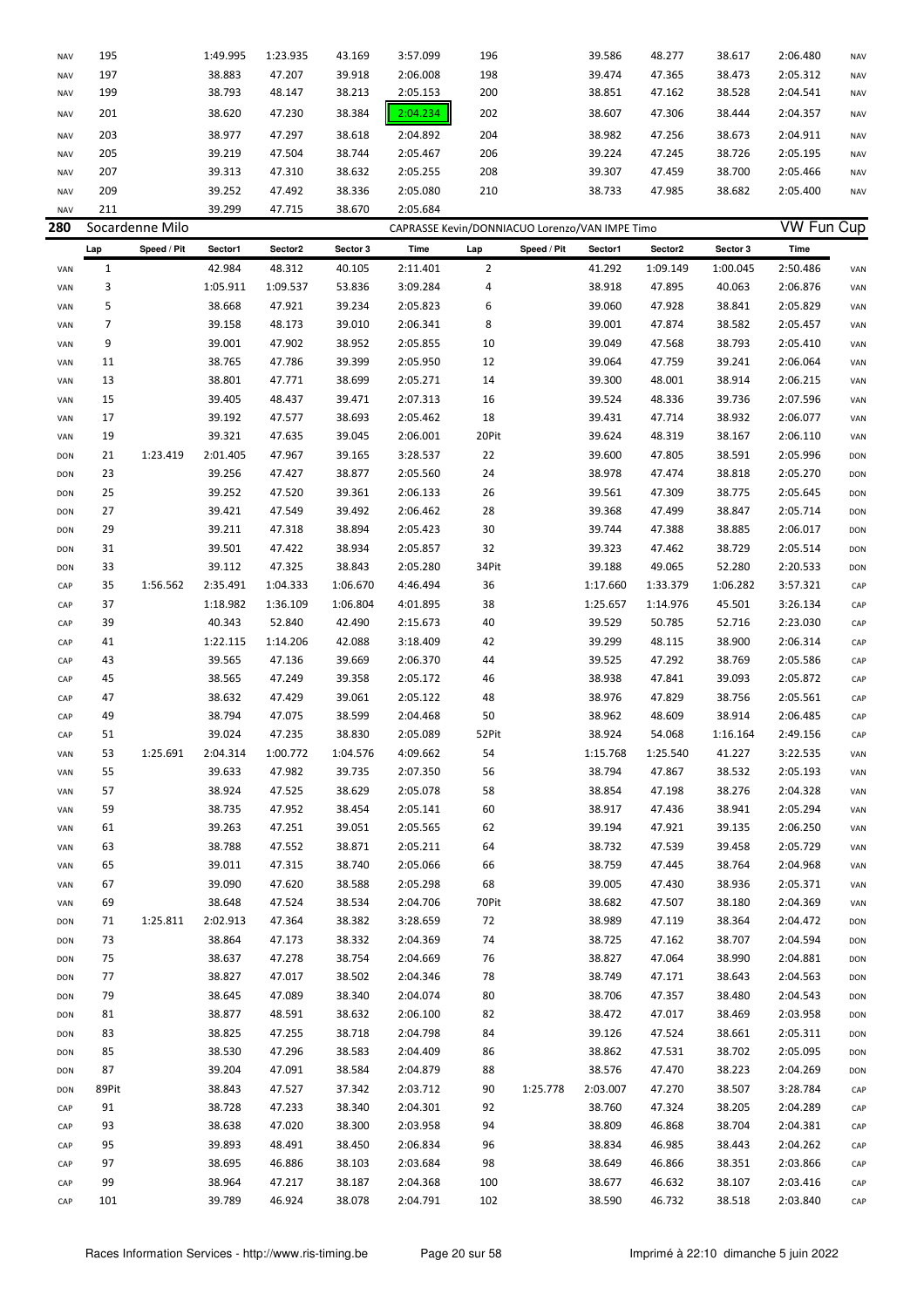| DE         | 5             |             | 39.675             | 48.068           | 38.954           | 2:06.697                                                         | 6                     |             | 39.055             | 48.710              | 40.244           | 2:08.009             | DE                |
|------------|---------------|-------------|--------------------|------------------|------------------|------------------------------------------------------------------|-----------------------|-------------|--------------------|---------------------|------------------|----------------------|-------------------|
| DE         | 3             |             | 1:05.917           | 1:06.580         | 50.974           | 3:03.471                                                         | 4                     |             | 39.257             | 49.082              | 39.615           | 2:07.954             | DE                |
| DE         | Lap<br>1      | Speed / Pit | Sector1<br>46.047  | 50.598           | 43.588           | 2:20.233                                                         | Lap<br>$\overline{2}$ | Speed / Pit | Sector1<br>42.207  | Sector2<br>1:11.478 | 1:01.792         | Time<br>2:55.477     | DE                |
|            |               |             |                    | Sector2          | Sector 3         | Time                                                             |                       |             |                    |                     | Sector 3         |                      |                   |
| 283        | Allure Team   |             |                    |                  |                  | DOMINGUES Carine/CROCI Philippe/DOMINGUES Jorge/DE MIGUEL Julien |                       |             |                    |                     |                  | <b>VW Fun Cup</b>    |                   |
| CAP        | 215           |             | 38.805             | 46.732           | 38.181           | 2:03.718                                                         | 216Pit                |             | 43.366             | 55.198              | 45.129           | 2:23.693             | CAP               |
| CAP        | 213           |             | 38.707             | 46.672           | 38.540           | 2:03.919                                                         | 214                   |             | 39.140             | 46.709              | 38.272           | 2:04.121             | CAP               |
| CAP<br>CAP | 211           |             | 38.594             | 46.659           | 38.118           | 2:03.371                                                         | 212                   |             | 38.412             | 46.930              | 38.025           | 2:03.367             | CAP               |
| CAP        | 207<br>209    |             | 38.512<br>38.444   | 46.720<br>46.770 | 38.061<br>38.171 | 2:03.293<br>2:03.385                                             | 208<br>210            |             | 38.491<br>38.556   | 46.875<br>46.637    | 38.371<br>38.057 | 2:03.737<br>2:03.250 | CAP<br>CAP        |
| CAP        | 205           |             | 38.450             | 46.563           | 37.989           | 2:03.002                                                         | 206                   |             | 38.387             | 46.829              | 38.129           | 2:03.345             | CAP               |
| CAP        | 203           |             | 38.360             | 46.710           | 38.151           | 2:03.221                                                         | 204                   |             | 38.663             | 46.741              | 37.726           | 2:03.130             | CAP               |
| CAP        | 201           |             | 38.869             | 47.452           | 38.080           | 2:04.401                                                         | 202                   |             | 38.274             | 46.953              | 38.100           | 2:03.327             | CAP               |
| CAP        | 199           |             | 1:43.594           | 1:32.067         | 43.545           | 3:59.206                                                         | 200                   |             | 38.518             | 48.100              | 39.073           | 2:05.691             | CAP               |
| CAP        | 197           |             | 39.173             | 56.283           | 1:08.391         | 2:43.847                                                         | 198                   |             | 1:18.499           | 1:42.887            | 1:15.159         | 4:16.545             | CAP               |
| DON        | 195Pit        |             | 38.626             | 47.970           | 41.277           | 2:07.873                                                         | 196                   | 1:29.493    | 2:07.164           | 48.503              | 39.473           | 3:35.140             | CAP               |
| DON        | 193           |             | 38.832             | 46.913           | 38.155           | 2:03.900                                                         | 194                   |             | 38.639             | 46.915              | 38.063           | 2:03.617             | <b>DON</b>        |
| DON        | 191           |             | 38.773             | 46.818           | 38.548           | 2:04.139                                                         | 192                   |             | 39.750             | 46.794              | 38.375           | 2:04.919             | DON               |
| DON        |               |             | 38.850             |                  | 38.639           | 2:04.549                                                         | 190                   |             | 38.715             |                     | 38.245           |                      | DON               |
| DON        | 189           |             |                    | 47.060           |                  |                                                                  |                       |             |                    | 46.790              |                  | 2:03.750             |                   |
|            | 187           |             | 38.738             | 46.913           | 38.436           | 2:04.087                                                         | 188                   |             | 38.691             | 46.768              | 38.327           | 2:03.786             | DON               |
| DON<br>DON | 183<br>185    | 1:28.887    | 2:06.278<br>39.352 | 47.032<br>47.067 | 38.315<br>38.394 | 3:31.625<br>2:04.813                                             | 184<br>186            |             | 38.962<br>38.793   | 46.936<br>46.967    | 38.482<br>38.245 | 2:04.380<br>2:04.005 | <b>DON</b><br>DON |
| CAP        | 181           |             | 38.530             | 46.757           | 38.260           | 2:03.547                                                         | 182Pit                |             | 38.418             | 46.911              | 37.667           | 2:02.996             | CAP               |
|            |               |             |                    |                  |                  |                                                                  |                       |             |                    |                     |                  |                      |                   |
| CAP        | 179           |             | 38.781             | 46.789           | 38.193           | 2:03.763                                                         | 180                   |             | 38.218             | 46.559              | 38.333           | 2:03.110             | CAP               |
| CAP        | 177           |             | 38.320             | 46.791           | 38.155           | 2:03.266                                                         | 178                   |             | 39.001             | 46.952              | 37.992           | 2:03.945             | CAP               |
| CAP        | 175           |             | 38.461             | 46.885           | 38.297           | 2:03.643                                                         | 176                   |             | 38.352             | 46.778              | 38.347           | 2:03.477             | CAP               |
| CAP<br>CAP | 171<br>173    |             | 38.841<br>38.835   | 47.064<br>47.088 | 38.099<br>38.975 | 2:04.004<br>2:04.898                                             | 172<br>174            |             | 38.686<br>38.431   | 46.842<br>46.962    | 38.415<br>38.628 | 2:03.943<br>2:04.021 | CAP<br>CAP        |
| CAP        | 169           |             | 38.706             | 47.242           | 38.122           | 2:04.070                                                         | 170                   |             | 38.508             | 46.928              | 38.331           | 2:03.767             | CAP               |
| CAP        | 167           |             | 38.954             | 46.931           | 38.055           | 2:03.940                                                         | 168                   |             | 38.423             | 47.018              | 38.280           | 2:03.721             | CAP               |
| CAP        |               |             |                    |                  |                  |                                                                  |                       |             |                    |                     |                  |                      | CAP               |
| VAN        | 163Pit<br>165 |             | 38.918<br>38.830   | 47.281<br>46.809 | 38.275<br>38.949 | 2:04.474<br>2:04.588                                             | 164<br>166            | 1:26.510    | 2:03.875<br>38.639 | 47.167<br>46.842    | 38.615<br>38.173 | 3:29.657<br>2:03.654 | CAP               |
| VAN        | 161           |             | 38.933             | 47.119           | 38.157           | 2:04.209                                                         | 162                   |             | 38.885             | 47.287              | 38.448           | 2:04.620             | VAN               |
| VAN        | 159           |             | 38.669             | 47.284           | 38.436           | 2:04.389                                                         | 160                   |             | 38.788             | 47.087              | 39.291           | 2:05.166             | VAN               |
| VAN        | 157           |             | 38.874             | 47.322           | 38.638           | 2:04.834                                                         | 158                   |             | 38.564             | 47.166              | 38.442           | 2:04.172             | VAN               |
| VAN        | 155           |             | 38.412             | 47.289           | 38.242           | 2:03.943                                                         | 156                   |             | 38.731             | 47.475              | 38.507           | 2:04.713             | VAN               |
| VAN        | 153           |             | 38.478             | 47.347           | 38.648           | 2:04.473                                                         | 154                   |             | 38.888             | 47.134              | 38.298           | 2:04.320             | VAN               |
| VAN        | 151           |             | 38.782             | 47.371           | 38.707           | 2:04.860                                                         | 152                   |             | 38.824             | 47.122              | 38.472           | 2:04.418             | VAN               |
| VAN        | 149           |             | 39.030             | 47.373           | 38.599           | 2:05.002                                                         | 150                   |             | 38.834             | 47.111              | 38.537           | 2:04.482             | VAN               |
| VAN        | 147           |             | 39.173             | 47.344           | 38.933           | 2:05.450                                                         | 148                   |             | 38.893             | 47.328              | 38.992           | 2:05.213             | VAN               |
| DON        | 145Pit        |             | 38.700             | 46.827           | 37.112           | 2:02.639                                                         | 146                   | 1:24.277    | 2:04.283           | 47.775              | 39.090           | 3:31.148             | VAN               |
| DON        | 143           |             | 38.749             | 46.864           | 38.297           | 2:03.910                                                         | 144                   |             | 38.692             | 46.856              | 38.138           | 2:03.686             | <b>DON</b>        |
| DON        | 141           |             | 38.930             | 46.999           | 38.544           | 2:04.473                                                         | 142                   |             | 38.879             | 46.819              | 38.472           | 2:04.170             | DON               |
| DON        | 139           |             | 38.913             | 47.117           | 38.467           | 2:04.497                                                         | 140                   |             | 38.938             | 47.428              | 38.480           | 2:04.846             | DON               |
| DON        | 137           |             | 38.681             | 47.107           | 38.498           | 2:04.286                                                         | 138                   |             | 38.944             | 48.400              | 38.498           | 2:05.842             | DON               |
| DON        | 135           |             | 39.241             | 47.281           | 38.329           | 2:04.851                                                         | 136                   |             | 38.853             | 47.166              | 38.241           | 2:04.260             | DON               |
| DON        | 133           |             | 38.958             | 46.991           | 38.313           | 2:04.262                                                         | 134                   |             | 38.639             | 47.619              | 38.568           | 2:04.826             | DON               |
| DON        | 131           |             | 38.488             | 46.907           | 38.380           | 2:03.775                                                         | 132                   |             | 39.140             | 47.101              | 38.359           | 2:04.600             | DON               |
| DON        | 129           |             | 38.861             | 46.901           | 38.306           | 2:04.068                                                         | 130                   |             | 38.648             | 47.078              | 38.125           | 2:03.851             | DON               |
| DON        | 127           | 1:25.460    | 2:03.304           | 47.368           | 38.464           | 3:29.136                                                         | 128                   |             | 38.917             | 47.225              | 38.532           | 2:04.674             | DON               |
| VAN        | 125           |             | 38.503             | 47.299           | 38.966           | 2:04.768                                                         | 126Pit                |             | 39.427             | 47.468              | 38.791           | 2:05.686             | VAN               |
| VAN        | 123           |             | 38.724             | 46.966           | 38.823           | 2:04.513                                                         | 124                   |             | 38.934             | 47.257              | 38.266           | 2:04.457             | VAN               |
| VAN        | 121           |             | 38.921             | 47.423           | 38.457           | 2:04.801                                                         | 122                   |             | 38.738             | 47.292              | 38.405           | 2:04.435             | VAN               |
| VAN        | 119           |             | 39.635             | 47.914           | 38.390           | 2:05.939                                                         | 120                   |             | 39.025             | 47.948              | 38.664           | 2:05.637             | VAN               |
| VAN        | 117           |             | 39.066             | 47.393           | 38.531           | 2:04.990                                                         | 118                   |             | 39.123             | 47.427              | 38.599           | 2:05.149             | VAN               |
| VAN        | 115           |             | 39.143             | 47.479           | 38.830           | 2:05.452                                                         | 116                   |             | 40.098             | 47.463              | 38.425           | 2:05.986             | VAN               |
| VAN        | 113           |             | 38.975             | 47.244           | 38.405           | 2:04.624                                                         | 114                   |             | 38.744             | 47.510              | 38.989           | 2:05.243             | VAN               |
| VAN        | 111           |             | 38.518             | 47.183           | 38.844           | 2:04.545                                                         | 112                   |             | 38.879             | 47.333              | 38.515           | 2:04.727             | VAN               |
| VAN        | 109           |             | 39.173             | 47.352           | 38.285           | 2:04.810                                                         | 110                   |             | 38.925             | 47.939              | 38.667           | 2:05.531             | VAN               |
| CAP        | 107Pit        |             | 38.357             | 47.084           | 37.995           | 2:03.436                                                         | 108                   | 1:26.270    | 2:03.013           | 47.455              | 38.805           | 3:29.273             | VAN               |
| CAP        | 105           |             | 38.801             | 46.969           | 38.350           | 2:04.120                                                         | 106                   |             | 38.530             | 47.065              | 38.426           | 2:04.021             | CAP               |
| CAP        | 103           |             | 38.464             | 47.072           | 38.471           | 2:04.007                                                         | 104                   |             | 39.404             | 47.650              | 38.660           | 2:05.714             | CAP               |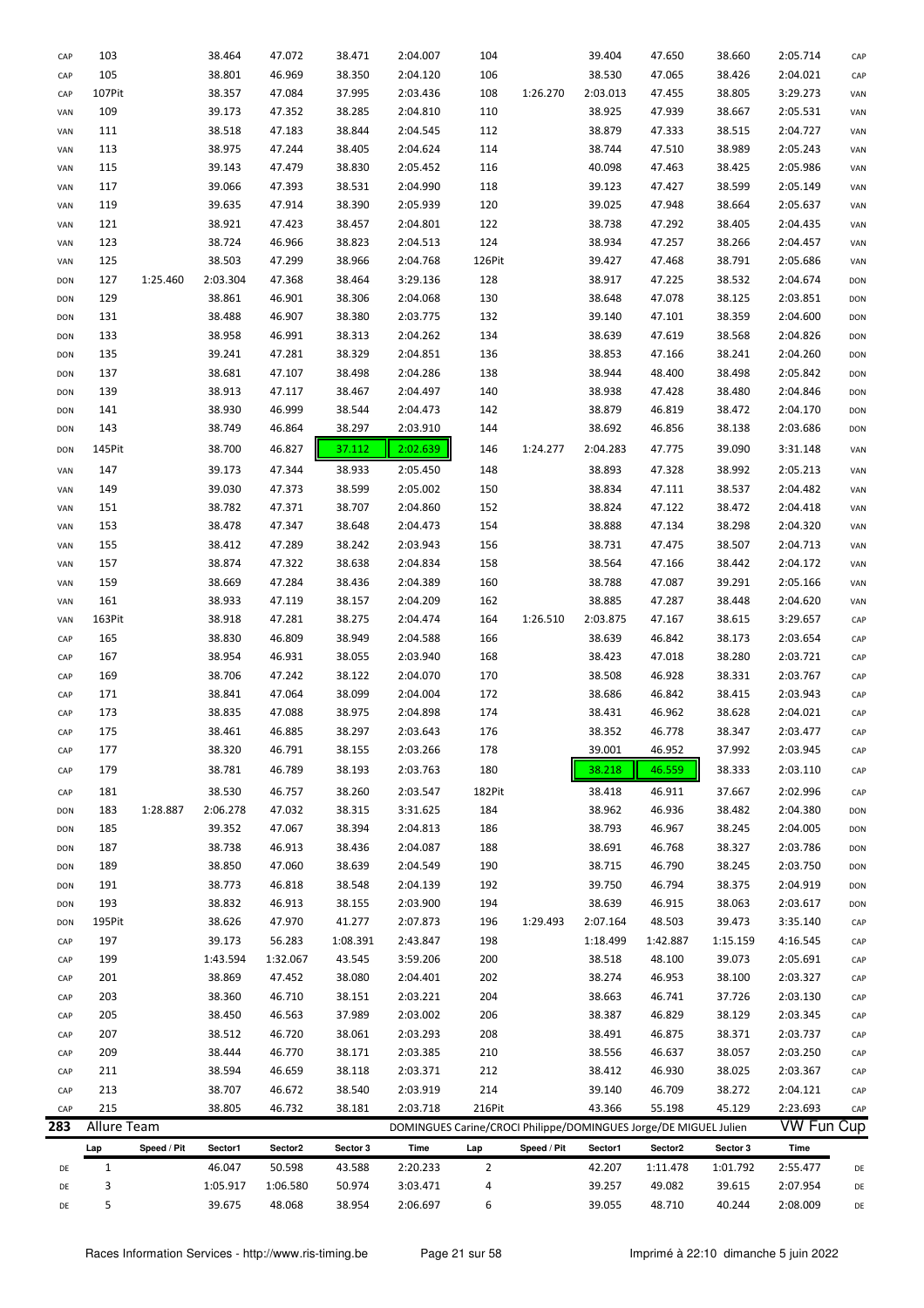| DE         | 7      |          | 39.258   | 48.738   | 40.953   | 2:08.949 | 8      |          | 39.331   | 49.635   | 40.251   | 2:09.217 | DE         |
|------------|--------|----------|----------|----------|----------|----------|--------|----------|----------|----------|----------|----------|------------|
|            |        |          |          |          |          |          |        |          |          |          |          |          |            |
| DE         | 9      |          | 39.349   | 49.208   | 39.131   | 2:07.688 | 10     |          | 39.054   | 49.391   | 39.577   | 2:08.022 | DE         |
| DE         | 11     |          | 39.330   | 48.598   | 39.047   | 2:06.975 | 12     |          | 39.402   | 48.352   | 39.061   | 2:06.815 | DE         |
| DE         | 13     |          | 39.630   | 48.468   | 39.455   | 2:07.553 | 14     |          | 39.463   | 48.114   | 39.183   | 2:06.760 | DE         |
| DE         | 15     |          | 39.265   | 48.022   | 38.890   | 2:06.177 | 16     |          | 39.005   | 48.242   | 39.105   | 2:06.352 | DE         |
| DE         | 17     |          | 39.096   | 47.869   | 39.099   | 2:06.064 | 18     |          | 39.543   | 48.030   | 39.305   | 2:06.878 | DE         |
| DE         | 19     |          | 39.392   | 48.540   | 39.485   | 2:07.417 | 20     |          | 39.225   | 47.959   | 38.644   | 2:05.828 | DE         |
| DE         | 21Pit  |          | 39.041   | 49.097   | 37.981   | 2:06.119 | 22     | 1:35.254 | 2:22.894 | 54.780   | 43.725   | 4:01.399 | CRO        |
|            |        |          |          |          |          |          |        |          |          |          |          |          |            |
| CRO        | 23     |          | 42.517   | 51.700   | 42.305   | 2:16.522 | 24     |          | 40.971   | 50.719   | 41.731   | 2:13.421 | CRO        |
| CRO        | 25     |          | 41.514   | 50.901   | 42.905   | 2:15.320 | 26     |          | 41.108   | 51.876   | 42.204   | 2:15.188 | CRO        |
| CRO        | 27     |          | 41.546   | 50.989   | 42.059   | 2:14.594 | 28     |          | 41.303   | 51.692   | 42.787   | 2:15.782 | CRO        |
| CRO        | 29     |          | 41.275   | 52.414   | 43.391   | 2:17.080 | 30     |          | 40.894   | 50.728   | 41.745   | 2:13.367 | CRO        |
| CRO        | 31     |          | 40.784   | 50.683   | 42.820   | 2:14.287 | 32     |          | 40.939   | 50.330   | 41.053   | 2:12.322 | CRO        |
| CRO        | 33     |          | 41.130   | 1:01.461 | 48.848   | 2:31.439 | 34Pit  |          | 1:01.323 | 1:41.589 | 1:08.115 | 3:51.027 | CRO        |
| <b>DOM</b> | 35     | 1:27.165 | 2:09.461 | 1:18.937 | 1:05.058 | 4:33.456 | 36     |          | 1:24.855 | 1:30.408 | 1:03.929 | 3:59.192 | <b>DOM</b> |
|            | 37     |          | 1:30.774 | 1:11.003 | 53.143   | 3:34.920 | 38     |          | 1:24.790 | 1:29.916 | 1:02.472 | 3:57.178 |            |
| <b>DOM</b> |        |          |          |          |          |          |        |          |          |          |          |          | <b>DOM</b> |
| <b>DOM</b> | 39     |          | 1:18.771 | 1:20.105 | 43.785   | 3:22.661 | 40     |          | 41.158   | 50.259   | 41.454   | 2:12.871 | <b>DOM</b> |
| <b>DOM</b> | 41     |          | 41.197   | 49.514   | 42.883   | 2:13.594 | 42     |          | 50.658   | 51.240   | 41.185   | 2:23.083 | <b>DOM</b> |
| <b>DOM</b> | 43     |          | 41.533   | 50.396   | 42.311   | 2:14.240 | 44     |          | 40.838   | 49.806   | 41.259   | 2:11.903 | <b>DOM</b> |
| <b>DOM</b> | 45     |          | 40.576   | 51.531   | 41.231   | 2:13.338 | 46     |          | 40.268   | 49.989   | 43.463   | 2:13.720 | <b>DOM</b> |
| <b>DOM</b> | 47     |          | 40.179   | 50.003   | 40.672   | 2:10.854 | 48     |          | 40.624   | 49.958   | 41.054   | 2:11.636 | <b>DOM</b> |
| <b>DOM</b> | 49     |          | 39.960   | 49.579   | 45.568   | 2:15.107 | 50Pit  |          | 43.553   | 52.563   | 44.875   | 2:20.991 | <b>DOM</b> |
| <b>DOM</b> | 51     | 1:39.801 | 2:29.715 | 1:00.104 | 49.111   | 4:18.930 | 52     |          | 48.507   | 1:17.224 | 46.535   | 2:52.266 | <b>DOM</b> |
|            |        |          |          |          |          |          |        |          | 46.045   |          |          |          |            |
| <b>DOM</b> | 53     |          | 45.035   | 56.528   | 46.672   | 2:28.235 | 54     |          |          | 54.560   | 45.264   | 2:25.869 | <b>DOM</b> |
| <b>DOM</b> | 55     |          | 44.511   | 56.098   | 46.504   | 2:27.113 | 56     |          | 44.138   | 55.780   | 45.245   | 2:25.163 | <b>DOM</b> |
| <b>DOM</b> | 57     |          | 44.289   | 54.098   | 44.361   | 2:22.748 | 58     |          | 43.746   | 54.711   | 45.571   | 2:24.028 | <b>DOM</b> |
| <b>DOM</b> | 59     |          | 44.230   | 54.660   | 44.435   | 2:23.325 | 60     |          | 43.882   | 54.767   | 43.581   | 2:22.230 | <b>DOM</b> |
| <b>DOM</b> | 61     |          | 44.330   | 54.553   | 44.411   | 2:23.294 | 62     |          | 44.024   | 57.397   | 45.824   | 2:27.245 | <b>DOM</b> |
| <b>DOM</b> | 63Pit  |          | 44.278   | 55.601   | 45.532   | 2:25.411 | 64     | 1:24.222 | 2:04.224 | 48.169   | 39.303   | 3:31.696 | DE         |
| DE         | 65     |          | 39.153   | 48.094   | 39.204   | 2:06.451 | 66     |          | 39.216   | 48.255   | 38.671   | 2:06.142 | DE         |
| DE         | 67     |          | 39.182   | 47.683   | 38.947   | 2:05.812 | 68     |          | 39.056   | 48.005   | 38.717   | 2:05.778 | DE         |
|            |        |          |          |          |          |          |        |          |          |          |          |          |            |
| DE         | 69     |          | 39.289   | 47.770   | 38.743   | 2:05.802 | 70     |          | 39.247   | 49.073   | 38.804   | 2:07.124 | DE         |
| DE         | 71     |          | 38.867   | 47.558   | 38.837   | 2:05.262 | 72     |          | 38.877   | 47.487   | 41.110   | 2:07.474 | DE         |
| DE         | 73     |          | 38.733   | 47.769   | 38.805   | 2:05.307 | 74     |          | 39.419   | 47.915   | 38.699   | 2:06.033 | DE         |
| DE         | 75     |          | 39.182   | 47.994   | 38.669   | 2:05.845 | 76     |          | 39.144   | 48.023   | 38.850   | 2:06.017 | DE         |
| DE         | 77     |          | 39.128   | 48.567   | 39.007   | 2:06.702 | 78     |          | 39.418   | 47.881   | 39.026   | 2:06.325 | DE         |
| DE         | 79     |          | 39.380   | 47.940   | 39.140   | 2:06.460 | 80     |          | 39.325   | 47.804   | 39.314   | 2:06.443 | DE         |
|            | 81     |          | 39.032   | 48.161   | 39.877   | 2:07.070 | 82     |          | 39.434   | 47.871   | 38.752   | 2:06.057 |            |
| DE         |        |          |          |          |          |          |        |          |          |          |          |          | DE         |
| DE         | 83     |          | 39.255   | 48.129   | 39.151   | 2:06.535 | 84     |          | 39.109   | 47.678   | 38.636   | 2:05.423 | DE         |
| DE         | 85Pit  |          | 38.959   | 47.936   | 37.805   | 2:04.700 | 86     | 1:23.938 | 2:11.966 | 50.971   | 45.354   | 3:48.291 | CRO        |
| CRO        | 87     |          | 41.241   | 51.443   | 41.596   | 2:14.280 | 88     |          | 41.035   | 50.431   | 42.694   | 2:14.160 | CRO        |
| CRO        | 89     |          | 40.397   | 50.390   | 40.798   | 2:11.585 | 90     |          | 41.298   | 51.097   | 41.441   | 2:13.836 | CRO        |
| CRO        | 91     |          | 41.151   | 50.529   | 41.206   | 2:12.886 | 92     |          | 40.536   | 51.905   | 41.464   | 2:13.905 | CRO        |
| CRO        | 93     |          | 40.852   | 50.072   | 42.207   | 2:13.131 | 94     |          | 40.984   | 53.088   | 41.729   | 2:15.801 | CRO        |
|            |        |          |          |          |          |          |        |          |          |          |          |          |            |
| CRO        | 95     |          | 41.223   | 50.070   | 41.306   | 2:12.599 | 96     |          | 43.484   | 50.682   | 41.380   | 2:15.546 | CRO        |
| CRO        | 97     |          | 40.923   | 52.028   | 42.600   | 2:15.551 | 98     |          | 41.294   | 51.891   | 41.780   | 2:14.965 | CRO        |
| CRO        | 99     |          | 41.336   | 50.063   | 40.677   | 2:12.076 | 100Pit |          | 41.889   | 50.209   | 41.528   | 2:13.626 | CRO        |
| DOM        | 101    | 1:23.505 | 2:05.413 | 50.161   | 41.501   | 3:37.075 | 102    |          | 39.986   | 49.737   | 40.762   | 2:10.485 | <b>DOM</b> |
| DOM        | 103    |          | 39.915   | 49.538   | 40.725   | 2:10.178 | 104    |          | 39.713   | 49.432   | 40.084   | 2:09.229 | <b>DOM</b> |
| DOM        | 105    |          | 40.312   | 49.105   | 40.916   | 2:10.333 | 106    |          | 39.966   | 48.796   | 40.528   | 2:09.290 | <b>DOM</b> |
| DOM        | 107    |          | 39.808   | 49.193   | 40.651   | 2:09.652 | 108    |          | 39.800   | 49.789   | 40.783   | 2:10.372 | <b>DOM</b> |
| DOM        | 109    |          | 39.843   | 49.362   | 40.755   | 2:09.960 | 110    |          | 39.892   | 49.340   | 40.507   | 2:09.739 | <b>DOM</b> |
|            |        |          |          |          |          |          |        |          |          |          |          |          |            |
| DOM        | 111    |          | 39.727   | 49.270   | 40.048   | 2:09.045 | 112    |          | 41.438   | 49.635   | 41.659   | 2:12.732 | <b>DOM</b> |
| DOM        | 113    |          | 43.029   | 50.462   | 40.294   | 2:13.785 | 114    |          | 41.264   | 50.853   | 41.064   | 2:13.181 | <b>DOM</b> |
| DOM        | 115    |          | 41.211   | 50.002   | 41.541   | 2:12.754 | 116    |          | 42.256   | 50.683   | 41.744   | 2:14.683 | <b>DOM</b> |
| DOM        | 117    |          | 41.837   | 51.061   | 42.075   | 2:14.973 | 118    |          | 40.448   | 50.159   | 41.790   | 2:12.397 | <b>DOM</b> |
| DOM        | 119Pit |          | 41.702   | 50.472   | 40.821   | 2:12.995 | 120    | 1:27.589 | 2:13.239 | 57.934   | 48.623   | 3:59.796 | <b>DOM</b> |
| DOM        | 121    |          | 45.022   | 54.826   | 44.770   | 2:24.618 | 122    |          | 43.491   | 53.808   | 44.115   | 2:21.414 | <b>DOM</b> |
| DOM        | 123    |          | 42.412   | 55.293   | 44.017   | 2:21.722 | 124    |          | 44.222   | 54.365   | 43.289   | 2:21.876 | <b>DOM</b> |
|            | 125    |          | 42.292   | 54.613   | 43.452   | 2:20.357 | 126    |          | 42.734   | 54.672   | 43.191   | 2:20.597 |            |
| DOM        |        |          |          |          |          |          |        |          |          |          |          |          | <b>DOM</b> |
| DOM        | 127    |          | 42.306   | 53.456   | 43.251   | 2:19.013 | 128    |          | 42.518   | 54.127   | 43.989   | 2:20.634 | <b>DOM</b> |
| DOM        | 129    |          | 42.617   | 53.981   | 43.545   | 2:20.143 | 130    |          | 56.556   | 54.247   | 44.917   | 2:35.720 | DOM        |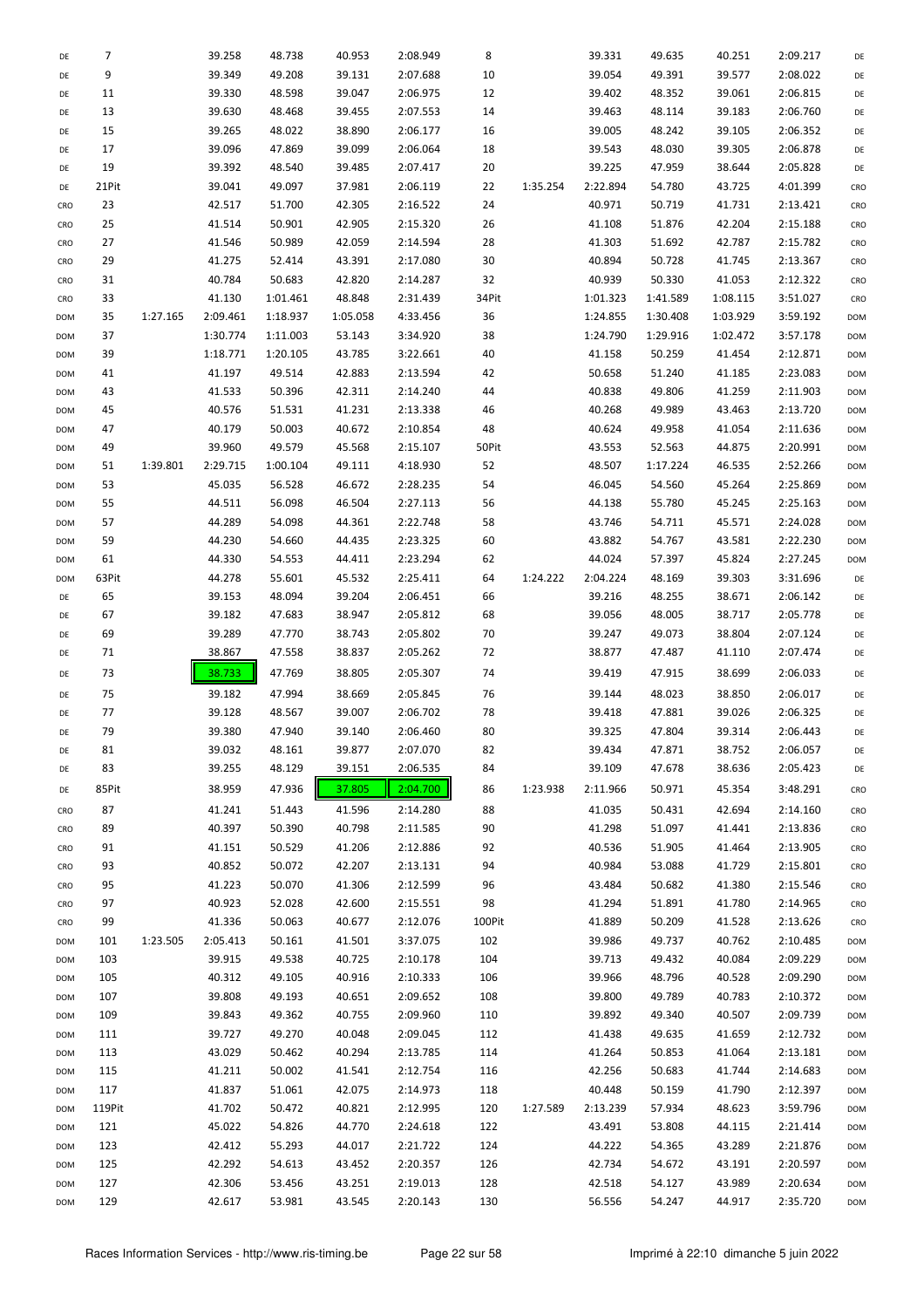| DOM        | 131          |                            | 43.757   | 53.569   | 43.455   | 2:20.781                        | 132            |             | 42.887   | 52.842   | 44.118   | 2:19.847   | <b>DOM</b> |
|------------|--------------|----------------------------|----------|----------|----------|---------------------------------|----------------|-------------|----------|----------|----------|------------|------------|
| DOM        | 133          |                            | 43.841   | 53.524   | 43.072   | 2:20.437                        | 134            |             | 42.614   | 53.799   | 44.837   | 2:21.250   | <b>DOM</b> |
| <b>DOM</b> | 135Pit       |                            | 42.555   | 53.908   | 43.488   | 2:19.951                        | 136            | 1:27.340    | 2:12.558 | 51.044   | 42.120   | 3:45.722   | CRO        |
| CRO        | 137          |                            | 40.957   | 52.193   | 41.340   | 2:14.490                        | 138            |             | 40.718   | 50.309   | 41.054   | 2:12.081   | CRO        |
| CRO        | 139          |                            | 41.034   | 49.795   | 40.638   | 2:11.467                        | 140            |             | 40.551   | 49.566   | 42.270   | 2:12.387   | CRO        |
| CRO        | 141          |                            | 40.927   | 49.720   | 41.116   | 2:11.763                        | 142            |             | 40.486   | 49.582   | 40.820   | 2:10.888   | CRO        |
| CRO        | 143          |                            | 40.424   | 50.215   | 42.122   | 2:12.761                        | 144            |             | 42.001   | 50.141   | 40.760   | 2:12.902   | CRO        |
| CRO        | 145          |                            | 40.320   | 51.294   | 40.815   | 2:12.429                        | 146            |             | 40.292   | 50.494   | 41.686   | 2:12.472   | CRO        |
| CRO        | 147          |                            | 40.336   | 49.537   | 41.755   | 2:11.628                        | 148            |             | 40.082   | 48.798   | 40.506   | 2:09.386   | CRO        |
| CRO        | 149          |                            | 40.399   | 49.138   | 41.016   | 2:10.553                        | 150            |             | 41.180   | 49.661   | 41.806   | 2:12.647   | CRO        |
|            | 151          |                            | 41.587   | 50.107   | 40.604   | 2:12.298                        | 152            |             | 40.347   | 49.355   | 40.739   | 2:10.441   |            |
| CRO        |              |                            |          |          |          |                                 |                |             |          |          |          |            | CRO        |
| CRO        | 153          |                            | 41.674   | 50.010   | 41.479   | 2:13.163                        | 154Pit         |             | 41.388   | 50.527   | 41.333   | 2:13.248   | CRO        |
| DOM        | 155          | 1:24.536                   | 2:08.213 | 50.225   | 41.318   | 3:39.756                        | 156            |             | 39.892   | 50.402   | 40.846   | 2:11.140   | <b>DOM</b> |
| DOM        | 157          |                            | 39.936   | 49.326   | 39.919   | 2:09.181                        | 158            |             | 39.841   | 49.092   | 40.124   | 2:09.057   | <b>DOM</b> |
| DOM        | 159          |                            | 39.704   | 49.083   | 40.620   | 2:09.407                        | 160            |             | 40.729   | 48.971   | 39.807   | 2:09.507   | <b>DOM</b> |
| DOM        | 161          |                            | 40.484   | 48.796   | 40.145   | 2:09.425                        | 162            |             | 39.633   | 48.652   | 40.523   | 2:08.808   | <b>DOM</b> |
| DOM        | 163          |                            | 40.951   | 48.891   | 39.703   | 2:09.545                        | 164            |             | 39.793   | 49.224   | 40.389   | 2:09.406   | <b>DOM</b> |
| DOM        | 165          |                            | 40.513   | 49.599   | 40.524   | 2:10.636                        | 166            |             | 39.664   | 49.070   | 40.127   | 2:08.861   | <b>DOM</b> |
| DOM        | 167          |                            | 40.072   | 48.750   | 40.013   | 2:08.835                        | 168            |             | 40.010   | 49.000   | 39.879   | 2:08.889   | <b>DOM</b> |
| <b>DOM</b> | 169Pit       |                            | 40.149   | 50.437   | 40.205   | 2:10.791                        | 170            | 1:33.323    | 2:16.461 | 53.538   | 43.928   | 3:53.927   | <b>DOM</b> |
| DOM        | 171          |                            | 43.831   | 54.700   | 44.718   | 2:23.249                        | 172            |             | 43.283   | 53.746   | 42.569   | 2:19.598   | <b>DOM</b> |
| DOM        | 173          |                            | 43.363   | 54.057   | 43.150   | 2:20.570                        | 174            |             | 43.793   | 53.390   | 42.585   | 2:19.768   | <b>DOM</b> |
| DOM        | 175          |                            | 43.533   | 52.341   | 44.126   | 2:20.000                        | 176            |             | 42.434   | 52.626   | 41.746   | 2:16.806   | <b>DOM</b> |
| DOM        | 177          |                            | 42.242   | 51.796   | 43.336   | 2:17.374                        | 178            |             | 42.238   | 53.433   | 43.766   | 2:19.437   | <b>DOM</b> |
| DOM        | 179          |                            | 41.591   | 52.594   | 41.760   | 2:15.945                        | 180            |             | 42.094   | 52.920   | 42.247   | 2:17.261   | <b>DOM</b> |
|            |              |                            |          |          |          |                                 |                |             |          |          |          |            |            |
| DOM        | 181          |                            | 41.929   | 52.451   | 41.599   | 2:15.979                        | 182            |             | 41.701   | 52.360   | 42.356   | 2:16.417   | <b>DOM</b> |
| <b>DOM</b> | 183Pit       |                            | 41.759   | 56.931   | 43.783   | 2:22.473                        | 184            | 1:50.982    | 2:39.006 | 1:29.579 | 1:11.207 | 5:19.792   | DE         |
| DE         | 185          |                            | 44.609   | 50.207   | 41.805   | 2:16.621                        | 186            |             | 39.853   | 50.502   | 1:00.660 | 2:31.015   | DE         |
| DE         | 187          |                            | 1:51.888 | 1:19.937 | 43.190   | 3:55.015                        | 188            |             | 39.257   | 47.320   | 40.092   | 2:06.669   | DE         |
| DE         | 189          |                            | 39.247   | 48.229   | 38.564   | 2:06.040                        | 190            |             | 39.201   | 47.832   | 39.297   | 2:06.330   | DE         |
|            |              |                            |          |          |          |                                 |                |             |          | 47.731   |          |            | DE         |
| DE         | 191          |                            | 39.711   | 47.992   | 38.632   | 2:06.335                        | 192            |             | 38.939   |          | 39.478   | 2:06.148   |            |
| DE         | 193          |                            | 39.808   | 48.594   | 39.064   | 2:07.466                        | 194            |             | 39.098   | 47.834   | 38.648   | 2:05.580   | DE         |
| DE         | 195          |                            | 39.272   | 47.787   | 38.866   | 2:05.925                        | 196            |             | 39.128   | 47.656   | 38.591   | 2:05.375   | DE         |
| DE         | 197          |                            |          |          |          |                                 |                |             |          |          |          |            |            |
|            |              |                            | 39.168   | 47.624   | 38.633   | 2:05.425                        | 198            |             | 38.973   | 48.241   | 38.634   | 2:05.848   | DE         |
| DE         | 199          |                            | 39.283   | 48.143   | 38.646   | 2:06.072                        | 200            |             | 39.158   | 47.694   | 38.783   | 2:05.635   | DE         |
| DE         | 201          |                            | 39.207   | 47.636   | 38.974   | 2:05.817                        | 202            |             | 39.357   | 47.952   | 38.562   | 2:05.871   | DE         |
| DE         | 203          |                            | 38.977   | 47.734   | 38.683   | 2:05.394                        |                |             |          |          |          |            |            |
| 284        |              | Standwork by AC Motorsport |          |          |          | MARTHOZ Christophe/QUEDE Arnaud |                |             |          |          |          | VW Fun Cup |            |
|            | Lap          | Speed / Pit                | Sector1  | Sector2  | Sector 3 | Time                            | Lap            | Speed / Pit | Sector1  | Sector2  | Sector 3 | Time       |            |
| QUE        | $\mathbf{1}$ |                            | 47.934   | 51.056   | 42.902   | 2:21.892                        | $\overline{2}$ |             | 44.480   | 1:10.511 | 1:03.126 | 2:58.117   | QUE        |
| QUE        | 3            |                            | 1:06.266 | 1:04.857 | 51.046   | 3:02.169                        | 4              |             | 40.089   | 50.053   | 39.656   | 2:09.798   | QUE        |
| QUE        | 5            |                            | 39.771   | 48.944   | 41.787   | 2:10.502                        | 6              |             | 39.533   | 50.384   | 40.409   | 2:10.326   | QUE        |
| QUE        | 7            |                            | 40.133   | 50.171   | 43.105   | 2:13.409                        | 8              |             | 40.047   | 49.837   | 40.627   | 2:10.511   | QUE        |
| QUE        | 9            |                            | 40.271   | 50.307   | 40.365   | 2:10.943                        | 10             |             | 39.638   | 50.362   | 41.255   | 2:11.255   | QUE        |
| QUE        | 11           |                            | 39.608   | 49.901   | 40.699   | 2:10.208                        | 12             |             | 39.768   | 49.266   | 39.846   | 2:08.880   | QUE        |
| QUE        | 13           |                            | 39.935   | 49.137   | 40.233   | 2:09.305                        | 14             |             | 39.983   | 49.031   | 40.123   | 2:09.137   | QUE        |
| QUE        | 15           |                            | 39.681   | 48.783   | 39.948   | 2:08.412                        | 16             |             | 39.474   | 48.937   | 39.809   | 2:08.220   | QUE        |
| QUE        | 17           |                            | 39.571   | 49.637   | 39.794   | 2:09.002                        | 18             |             | 40.077   | 49.349   | 40.494   | 2:09.920   | QUE        |
| QUE        | 19Pit        |                            | 40.655   | 49.666   | 39.989   | 2:10.310                        | 20             | 1:32.878    | 2:11.740 | 49.658   | 40.716   | 3:42.114   | MAR        |
| MAR        | 21           |                            | 40.283   | 49.483   | 40.678   | 2:10.444                        | 22             |             | 40.131   | 49.169   | 40.735   | 2:10.035   | MAR        |
|            |              |                            |          |          |          |                                 |                |             |          |          |          |            |            |
| MAR        | 23           |                            | 40.716   | 49.378   | 40.511   | 2:10.605                        | 24             |             | 40.527   | 49.436   | 40.529   | 2:10.492   | MAR        |
| MAR        | 25           |                            | 40.391   | 49.045   | 40.305   | 2:09.741                        | 26             |             | 40.704   | 51.491   | 40.741   | 2:12.936   | MAR        |
| MAR        | 27           |                            | 40.301   | 49.904   | 39.937   | 2:10.142                        | 28             |             | 40.155   | 49.462   | 40.986   | 2:10.603   | MAR        |
| MAR        | 29           |                            | 40.348   | 49.007   | 40.424   | 2:09.779                        | 30             |             | 41.723   | 50.392   | 40.720   | 2:12.835   | MAR        |
| MAR        | 31           |                            | 40.632   | 50.234   | 40.787   | 2:11.653                        | 32             |             | 39.985   | 49.616   | 40.180   | 2:09.781   | MAR        |
| MAR        | 33Pit        |                            | 40.217   | 52.208   | 42.576   | 2:15.001                        | 34             | 1:25.518    | 2:05.564 | 1:14.757 | 1:07.060 | 4:27.381   | QUE        |
| QUE        | 35           |                            | 1:18.910 | 1:33.330 | 1:06.164 | 3:58.404                        | 36             |             | 1:19.007 | 1:36.096 | 1:05.759 | 4:00.862   | QUE        |
| QUE        | 37           |                            | 1:26.312 | 1:15.002 | 47.376   | 3:28.690                        | 38             |             | 40.753   | 52.184   | 42.525   | 2:15.462   | QUE        |
| QUE        | 39           |                            | 40.139   | 49.925   | 52.182   | 2:22.246                        | 40             |             | 1:21.859 | 1:15.079 | 42.512   | 3:19.450   | QUE        |
| QUE        | 41           |                            | 40.728   | 50.812   | 40.841   | 2:12.381                        | 42             |             | 39.941   | 50.373   | 39.732   | 2:10.046   | QUE        |
| QUE        | 43           |                            | 39.433   | 48.976   | 39.554   | 2:07.963                        | 44             |             | 39.171   | 49.633   | 39.602   | 2:08.406   | QUE        |
| QUE        | 45           |                            | 39.598   | 49.093   | 40.435   | 2:09.126                        | 46             |             | 39.778   | 50.700   | 41.256   | 2:11.734   | QUE        |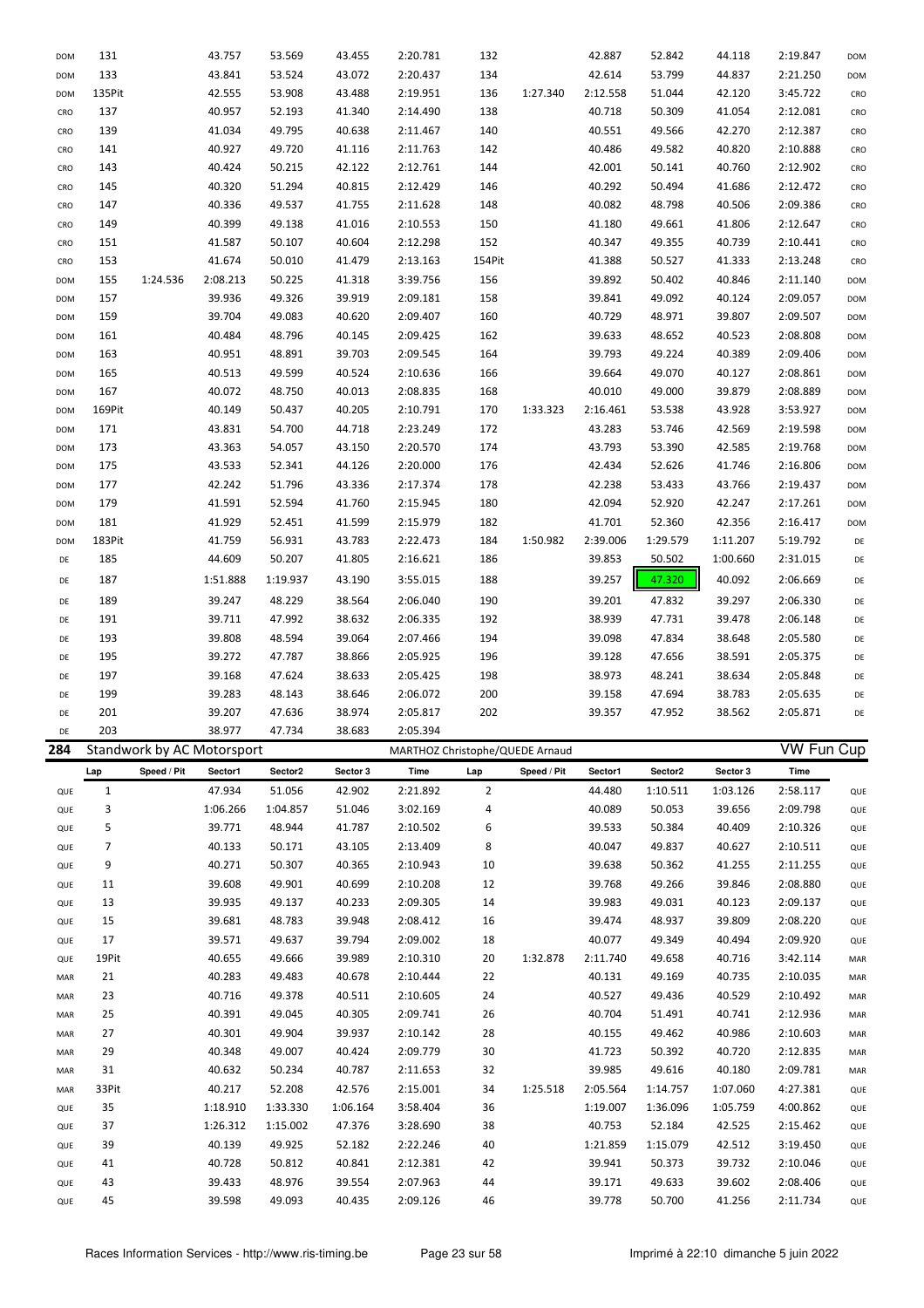| QUE | 47     |          | 39.452   | 49.116   | 40.674 | 2:09.242 | 48    |          | 39.723   | 49.545   | 40.255   | 2:09.523 | QUE |
|-----|--------|----------|----------|----------|--------|----------|-------|----------|----------|----------|----------|----------|-----|
| QUE | 49     |          | 39.765   | 48.381   | 40.388 | 2:08.534 | 50Pit |          | 39.786   | 48.749   | 39.628   | 2:08.163 | QUE |
| MAR | 51     | 1:25.803 | 2:04.501 | 51.219   | 41.843 | 3:37.563 | 52    |          | 41.177   | 1:00.334 | 1:04.983 | 2:46.494 | MAR |
|     | 53     |          |          |          |        |          |       |          | 40.047   | 49.853   |          |          |     |
| MAR |        |          | 1:15.623 | 1:24.328 | 43.331 | 3:23.282 | 54    |          |          |          | 41.519   | 2:11.419 | MAR |
| MAR | 55     |          | 39.823   | 50.104   | 40.952 | 2:10.879 | 56    |          | 39.981   | 48.834   | 40.204   | 2:09.019 | MAR |
| MAR | 57     |          | 39.749   | 49.317   | 41.247 | 2:10.313 | 58    |          | 39.915   | 49.250   | 40.431   | 2:09.596 | MAR |
| MAR | 59     |          | 39.994   | 48.927   | 39.792 | 2:08.713 | 60    |          | 39.528   | 48.848   | 39.946   | 2:08.322 | MAR |
| MAR | 61     |          | 39.403   | 48.963   | 40.704 | 2:09.070 | 62    |          | 39.708   | 49.919   | 41.352   | 2:10.979 | MAR |
| MAR | 63     |          | 39.720   | 49.619   | 40.650 | 2:09.989 | 64    |          | 40.306   | 48.446   | 41.957   | 2:10.709 | MAR |
| MAR | 65     |          | 39.835   | 48.558   | 40.031 | 2:08.424 | 66Pit |          | 39.806   | 48.773   | 40.078   | 2:08.657 | MAR |
| QUE | 67     | 1:28.661 | 2:10.146 | 49.191   | 40.530 | 3:39.867 | 68    |          | 39.609   | 48.921   | 39.760   | 2:08.290 | QUE |
| QUE | 69     |          | 39.598   | 50.064   | 39.730 | 2:09.392 | 70    |          | 39.556   | 48.674   | 39.716   | 2:07.946 | QUE |
| QUE | 71     |          | 39.542   | 48.434   | 39.484 | 2:07.460 | 72    |          | 39.769   | 48.484   | 39.675   | 2:07.928 | QUE |
|     | 73     |          | 39.775   | 48.263   | 39.465 | 2:07.503 | 74    |          | 39.647   | 49.077   | 39.782   | 2:08.506 |     |
| QUE |        |          |          |          |        |          |       |          |          |          |          |          | QUE |
| QUE | 75     |          | 39.149   | 48.241   | 39.432 | 2:06.822 | 76    |          | 39.317   | 48.459   | 39.468   | 2:07.244 | QUE |
| QUE | 77     |          | 39.225   | 49.403   | 41.414 | 2:10.042 | 78    |          | 39.278   | 48.754   | 40.987   | 2:09.019 | QUE |
| QUE | 79     |          | 39.600   | 1:29.184 | 41.808 | 2:50.592 | 80    |          | 39.711   | 50.162   | 41.529   | 2:11.402 | QUE |
| QUE | 81     |          | 39.827   | 48.986   | 39.814 | 2:08.627 | 82    |          | 39.705   | 48.849   | 39.737   | 2:08.291 | QUE |
| QUE | 83     |          | 39.434   | 48.773   | 39.501 | 2:07.708 | 84    |          | 39.910   | 48.808   | 40.389   | 2:09.107 | QUE |
| QUE | 85Pit  |          | 40.171   | 48.779   | 39.241 | 2:08.191 | 86    | 1:21.351 | 2:01.097 | 49.497   | 41.152   | 3:31.746 | MAR |
| MAR | 87     |          | 39.885   | 48.965   | 39.896 | 2:08.746 | 88    |          | 39.630   | 48.806   | 40.128   | 2:08.564 | MAR |
| MAR | 89     |          | 39.893   | 48.791   | 40.563 | 2:09.247 | 90    |          | 39.700   | 48.610   | 40.040   | 2:08.350 | MAR |
| MAR | 91     |          | 39.810   | 48.371   | 39.968 | 2:08.149 | 92    |          | 40.364   | 49.705   | 40.733   | 2:10.802 | MAR |
| MAR | 93     |          | 39.880   | 48.750   | 39.919 | 2:08.549 | 94    |          | 39.843   | 48.570   | 39.612   | 2:08.025 | MAR |
| MAR | 95     |          | 40.473   | 49.373   | 40.224 | 2:10.070 | 96    |          | 39.807   | 48.415   | 39.954   | 2:08.176 | MAR |
|     | 97     |          | 39.658   | 48.375   | 40.858 | 2:08.891 | 98    |          | 39.570   | 48.697   | 39.982   | 2:08.249 | MAR |
| MAR | 99     |          | 39.528   | 48.249   |        |          |       |          | 39.812   |          |          |          |     |
| MAR |        |          |          |          | 40.311 | 2:08.088 | 100   |          |          | 48.817   | 39.640   | 2:08.269 | MAR |
| MAR | 101    |          | 39.724   | 48.697   | 41.695 | 2:10.116 | 102   |          | 40.145   | 48.308   | 39.785   | 2:08.238 | MAR |
| MAR | 103    |          | 40.047   | 48.754   | 39.828 | 2:08.629 | 104   |          | 39.654   | 49.402   | 41.803   | 2:10.859 | MAR |
| MAR | 105Pit |          | 39.622   | 49.808   | 40.787 | 2:10.217 | 106   | 1:23.039 | 2:03.869 | 49.132   | 40.040   | 3:33.041 | QUE |
| QUE | 107    |          | 39.290   | 48.904   | 40.008 | 2:08.202 | 108   |          | 39.512   | 49.511   | 39.700   | 2:08.723 | QUE |
| QUE | 109    |          | 39.129   | 48.300   | 41.006 | 2:08.435 | 110   |          | 39.293   | 48.054   | 39.726   | 2:07.073 | QUE |
| QUE | 111    |          | 39.252   | 49.384   | 39.975 | 2:08.611 | 112   |          | 39.078   | 48.271   | 40.861   | 2:08.210 | QUE |
| QUE | 113    |          | 38.928   | 50.042   | 39.540 | 2:08.510 | 114   |          | 39.193   | 49.204   | 39.872   | 2:08.269 | QUE |
| QUE | 115    |          | 39.498   | 48.416   | 39.395 | 2:07.309 | 116   |          | 39.325   | 48.648   | 39.517   | 2:07.490 | QUE |
| QUE | 117    |          | 39.540   | 48.630   | 39.899 | 2:08.069 | 118   |          | 39.777   | 48.802   | 39.601   | 2:08.180 | QUE |
| QUE | 119    |          | 39.730   | 48.632   | 39.936 | 2:08.298 | 120   |          | 39.708   | 48.647   | 39.807   | 2:08.162 | QUE |
|     | 121    |          | 39.484   | 48.602   | 39.794 | 2:07.880 | 122   |          | 39.884   | 48.779   | 41.110   | 2:09.773 |     |
| QUE |        |          |          |          |        |          |       |          |          |          |          |          | QUE |
| QUE | 123Pit |          | 40.633   | 48.700   | 39.538 | 2:08.871 | 124   | 1:25.492 | 2:06.230 | 48.676   | 39.879   | 3:34.785 | MAR |
| MAR | 125    |          | 40.036   | 48.786   | 40.162 | 2:08.984 | 126   |          | 39.928   | 49.129   | 40.367   | 2:09.424 | MAR |
| MAR | 127    |          | 40.058   | 48.731   | 40.422 | 2:09.211 | 128   |          | 40.101   | 48.952   | 39.717   | 2:08.770 | MAR |
| MAR | 129    |          | 41.201   | 48.645   | 39.968 | 2:09.814 | 130   |          | 39.939   | 48.713   | 40.341   | 2:08.993 | MAR |
| MAR | 131    |          | 39.748   | 48.479   | 39.833 | 2:08.060 | 132   |          | 39.758   | 48.741   | 39.936   | 2:08.435 | MAR |
| MAR | 133    |          | 39.945   | 49.148   | 40.392 | 2:09.485 | 134   |          | 39.609   | 48.713   | 40.954   | 2:09.276 | MAR |
| MAR | 135    |          | 40.306   | 49.291   | 40.247 | 2:09.844 | 136   |          | 40.113   | 48.715   | 39.895   | 2:08.723 | MAR |
| MAR | 137    |          | 40.274   | 48.622   | 40.163 | 2:09.059 | 138   |          | 39.793   | 48.279   | 39.727   | 2:07.799 | MAR |
| MAR | 139Pit |          | 40.484   | 48.880   | 39.662 | 2:09.026 | 140   | 1:21.894 | 2:01.819 | 49.253   | 39.526   | 3:30.598 | QUE |
| QUE | 141    |          | 39.895   | 48.518   | 39.972 | 2:08.385 | 142   |          | 39.639   | 48.762   | 40.012   | 2:08.413 | QUE |
| QUE | 143    |          | 39.476   | 48.402   | 39.318 | 2:07.196 | 144   |          | 39.453   | 48.466   | 39.252   | 2:07.171 | QUE |
| QUE | 145    |          | 39.570   | 49.149   | 39.324 | 2:08.043 | 146   |          | 39.018   | 48.058   | 39.277   | 2:06.353 |     |
|     |        |          |          |          |        |          |       |          |          |          |          |          | QUE |
| QUE | 147    |          | 39.733   | 48.424   | 39.516 | 2:07.673 | 148   |          | 39.604   | 48.544   | 39.412   | 2:07.560 | QUE |
| QUE | 149    |          | 39.705   | 48.371   | 39.522 | 2:07.598 | 150   |          | 39.555   | 48.147   | 39.106   | 2:06.808 | QUE |
| QUE | 151    |          | 39.282   | 48.448   | 39.398 | 2:07.128 | 152   |          | 39.923   | 48.101   | 39.596   | 2:07.620 | QUE |
| QUE | 153    |          | 39.234   | 48.340   | 39.417 | 2:06.991 | 154   |          | 39.289   | 48.900   | 39.648   | 2:07.837 | QUE |
| QUE | 155    |          | 39.417   | 48.083   | 39.721 | 2:07.221 | 156   |          | 39.330   | 48.282   | 39.259   | 2:06.871 | QUE |
| QUE | 157    |          | 39.275   | 48.240   | 39.102 | 2:06.617 | 158   |          | 39.685   | 47.863   | 39.052   | 2:06.600 | QUE |
| QUE | 159Pit |          | 39.243   | 48.481   | 38.770 | 2:06.494 | 160   | 1:22.627 | 2:01.356 | 48.935   | 39.897   | 3:30.188 | MAR |
|     |        |          |          |          |        |          |       |          |          |          |          |          |     |
| MAR | 161    |          | 39.719   | 49.954   | 39.774 | 2:09.447 | 162   |          | 39.843   | 48.821   | 39.984   | 2:08.648 | MAR |
| MAR | 163    |          | 39.850   | 48.847   | 39.986 | 2:08.683 | 164   |          | 40.377   | 48.935   | 40.016   | 2:09.328 | MAR |
| MAR | 165    |          | 39.691   | 49.024   | 39.860 | 2:08.575 | 166   |          | 39.795   | 48.739   | 40.031   | 2:08.565 | MAR |
| MAR | 167    |          | 39.637   | 48.516   | 39.593 | 2:07.746 | 168   |          | 40.020   | 48.337   | 40.088   | 2:08.445 | MAR |
| MAR | 169    |          | 40.076   | 48.591   | 41.441 | 2:10.108 | 170   |          | 39.763   | 48.650   | 39.921   | 2:08.334 | MAR |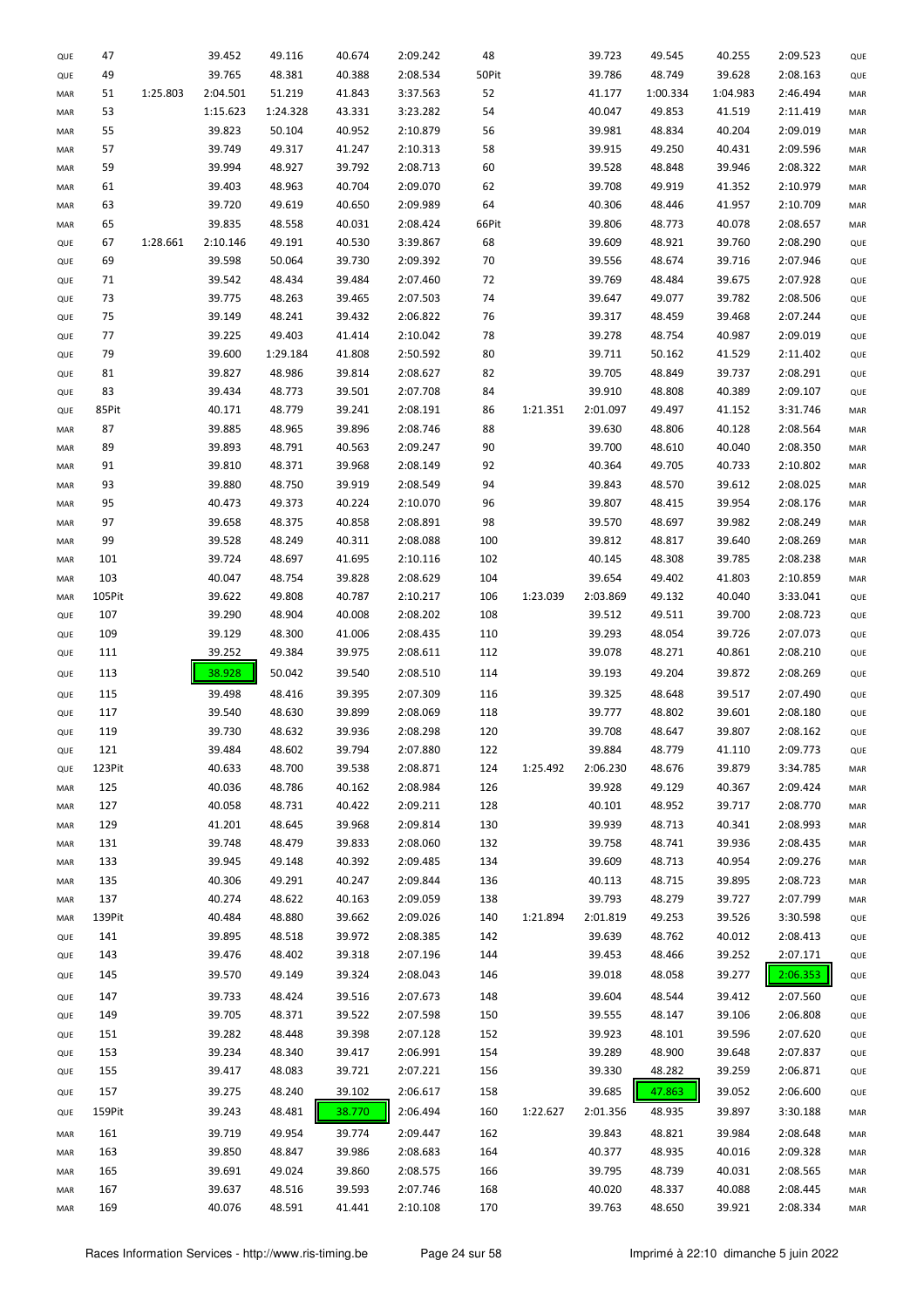| MAR | 171          |                                  | 40.012   | 48.720   | 39.676   | 2:08.408                                        | 172    |             | 39.814   | 48.947   | 40.055   | 2:08.816          | MAR |
|-----|--------------|----------------------------------|----------|----------|----------|-------------------------------------------------|--------|-------------|----------|----------|----------|-------------------|-----|
|     | 173          |                                  | 39.910   |          | 39.877   | 2:08.263                                        | 174    |             |          | 49.102   | 39.862   | 2:09.284          |     |
| MAR |              |                                  |          | 48.476   |          |                                                 |        |             | 40.320   |          |          |                   | MAR |
| MAR | 175          |                                  | 39.947   | 48.935   | 39.737   | 2:08.619                                        | 176    |             | 40.000   | 48.638   | 39.894   | 2:08.532          | MAR |
| MAR | 177Pit       |                                  | 39.992   | 48.898   | 39.465   | 2:08.355                                        | 178    | 1:22.158    | 2:01.968 | 48.878   | 39.892   | 3:30.738          | QUE |
| QUE | 179          |                                  | 39.807   | 48.407   | 39.719   | 2:07.933                                        | 180    |             | 40.421   | 48.725   | 39.190   | 2:08.336          | QUE |
| QUE | 181          |                                  | 39.993   | 48.168   | 39.683   | 2:07.844                                        | 182    |             | 39.476   | 48.120   | 39.219   | 2:06.815          | QUE |
| QUE | 183          |                                  | 40.014   | 48.487   | 39.899   | 2:08.400                                        | 184    |             | 40.138   | 48.532   | 39.612   | 2:08.282          | QUE |
| QUE | 185          |                                  | 39.448   | 48.305   | 39.768   | 2:07.521                                        | 186    |             | 39.382   | 48.268   | 39.320   | 2:06.970          | QUE |
|     |              |                                  |          |          |          |                                                 |        |             |          |          |          |                   |     |
| QUE | 187          |                                  | 39.237   | 48.257   | 39.335   | 2:06.829                                        | 188    |             | 39.663   | 48.323   | 39.477   | 2:07.463          | QUE |
| QUE | 189          |                                  | 39.648   | 49.510   | 40.171   | 2:09.329                                        | 190Pit |             | 40.009   | 48.929   | 40.227   | 2:09.165          | QUE |
| MAR | 191          | 1:26.990                         | 2:08.916 | 1:23.783 | 1:11.172 | 4:43.871                                        | 192    |             | 47.116   | 50.399   | 41.257   | 2:18.772          | MAR |
| MAR | 193          |                                  | 40.875   | 49.921   | 57.872   | 2:28.668                                        | 194    |             | 1:53.771 | 1:18.223 | 42.931   | 3:54.925          | MAR |
| MAR | 195          |                                  | 40.160   | 49.646   | 40.606   | 2:10.412                                        | 196    |             | 40.205   | 49.509   | 40.597   | 2:10.311          | MAR |
| MAR | 197          |                                  | 40.136   | 50.531   | 41.826   | 2:12.493                                        | 198    |             | 40.251   | 50.881   | 42.308   | 2:13.440          | MAR |
|     | 199          |                                  | 40.216   |          |          |                                                 |        |             | 40.476   | 49.278   |          |                   |     |
| MAR |              |                                  |          | 49.112   | 41.430   | 2:10.758                                        | 200    |             |          |          | 40.738   | 2:10.492          | MAR |
| MAR | 201          |                                  | 40.320   | 49.368   | 40.286   | 2:09.974                                        | 202    |             | 40.510   | 49.039   | 39.927   | 2:09.476          | MAR |
| MAR | 203          |                                  | 40.505   | 49.074   | 40.029   | 2:09.608                                        | 204    |             | 40.376   | 49.285   | 40.330   | 2:09.991          | MAR |
| MAR | 205          |                                  | 40.559   | 49.300   | 40.656   | 2:10.515                                        | 206    |             | 40.543   | 49.492   | 40.638   | 2:10.673          | MAR |
| MAR | 207          |                                  | 40.613   | 49.456   | 40.532   | 2:10.601                                        | 208    |             | 40.807   | 49.543   | 40.455   | 2:10.805          | MAR |
| MAR | 209          |                                  | 40.438   | 49.311   | 39.948   | 2:09.697                                        | 210    |             | 41.485   | 49.365   | 40.812   | 2:11.662          | MAR |
| 290 |              | <b>Herock By Comtoyou Racing</b> |          |          |          |                                                 |        |             |          |          |          | <b>VW Fun Cup</b> |     |
|     |              |                                  |          |          |          | VAN LAERE Laurent/FERRARI Enzo/DE COCK Benjamin |        |             |          |          |          |                   |     |
|     | Lap          | Speed / Pit                      | Sector1  | Sector2  | Sector 3 | Time                                            | Lap    | Speed / Pit | Sector1  | Sector2  | Sector 3 | <b>Time</b>       |     |
| FER | $\mathbf{1}$ |                                  | 43.588   | 48.757   | 40.190   | 2:12.535                                        | 2      |             | 41.760   | 1:09.557 | 1:00.272 | 2:51.589          | FER |
| FER | 3            |                                  | 1:06.502 | 1:09.337 | 53.177   | 3:09.016                                        | 4      |             | 38.555   | 48.139   | 39.021   | 2:05.715          | FER |
| FER | 5            |                                  | 38.336   | 47.721   | 39.249   | 2:05.306                                        | 6      |             | 38.917   | 47.923   | 39.166   | 2:06.006          | FER |
| FER | 7            |                                  | 38.762   | 47.734   | 38.954   | 2:05.450                                        | 8      |             | 38.887   | 47.602   | 38.532   | 2:05.021          | FER |
|     |              |                                  |          |          |          |                                                 |        |             |          |          |          |                   |     |
| FER | 9            |                                  | 38.780   | 47.685   | 38.537   | 2:05.002                                        | 10     |             | 38.617   | 47.608   | 38.519   | 2:04.744          | FER |
| FER | 11           |                                  | 38.518   | 47.452   | 39.014   | 2:04.984                                        | 12     |             | 38.578   | 47.824   | 38.766   | 2:05.168          | FER |
| FER | 13           |                                  | 38.397   | 48.261   | 39.243   | 2:05.901                                        | 14     |             | 38.911   | 48.178   | 38.870   | 2:05.959          | FER |
| FER | 15           |                                  | 38.363   | 47.703   | 39.046   | 2:05.112                                        | 16     |             | 38.382   | 48.085   | 39.172   | 2:05.639          | FER |
| FER | 17           |                                  | 38.281   | 47.420   | 39.391   | 2:05.092                                        | 18     |             | 39.043   | 47.903   | 39.025   | 2:05.971          | FER |
| FER | 19           |                                  | 38.509   | 48.041   | 38.917   | 2:05.467                                        | 20Pit  |             | 38.797   | 48.616   | 38.044   | 2:05.457          | FER |
|     | 21           |                                  |          | 48.267   |          |                                                 |        |             |          | 47.844   |          | 2:07.106          |     |
| DE  |              | 1:23.409                         | 2:01.606 |          | 38.958   | 3:28.831                                        | 22     |             | 40.325   |          | 38.937   |                   | DE  |
| DE  | 23           |                                  | 39.122   | 48.743   | 39.108   | 2:06.973                                        | 24     |             | 39.057   | 47.621   | 38.766   | 2:05.444          | DE  |
| DE  | 25           |                                  | 38.991   | 47.486   | 38.778   | 2:05.255                                        | 26     |             | 39.286   | 48.314   | 38.632   | 2:06.232          | DE  |
| DE  | 27           |                                  | 38.718   | 47.592   | 38.698   | 2:05.008                                        | 28     |             | 39.392   | 47.809   | 39.106   | 2:06.307          | DE  |
| DE  | 29           |                                  | 39.158   | 47.945   | 38.988   | 2:06.091                                        | 30     |             | 38.933   | 47.787   | 38.974   | 2:05.694          | DE  |
| DE  | 31           |                                  | 39.396   | 47.748   | 38.928   | 2:06.072                                        | 32     |             | 40.381   | 48.530   | 40.833   | 2:09.744          | DE  |
| DE  | 33           |                                  | 39.327   | 47.903   | 39.159   | 2:06.389                                        | 34     |             | 39.181   | 51.407   | 53.763   | 2:24.351          | DE  |
|     |              |                                  |          |          |          |                                                 |        |             |          |          |          |                   |     |
| DE  | 35Pit        |                                  | 1:32.064 | 1:42.850 | 1:07.358 | 4:22.272                                        | 36     | 1:22.745    | 2:04.283 | 1:25.869 | 1:05.052 | 4:35.204          | VAN |
| VAN | 37           |                                  | 1:23.475 | 1:32.131 | 1:03.190 | 3:58.796                                        | 38     |             | 1:30.963 | 1:12.032 | 51.802   | 3:34.797          | VAN |
| VAN | 39           |                                  | 1:25.732 | 1:29.093 | 1:02.297 | 3:57.122                                        | 40     |             | 1:19.500 | 1:20.401 | 42.547   | 3:22.448          | VAN |
| VAN | 41           |                                  | 40.177   | 48.413   | 40.397   | 2:08.987                                        | 42     |             | 39.018   | 48.949   | 39.555   | 2:07.522          | VAN |
| VAN | 43           |                                  | 39.540   | 48.094   | 39.466   | 2:07.100                                        | 44     |             | 39.432   | 48.235   | 39.348   | 2:07.015          | VAN |
| VAN | 45           |                                  | 39.616   | 48.019   | 39.224   | 2:06.859                                        | 46     |             | 39.372   | 48.186   | 39.788   | 2:07.346          | VAN |
| VAN | 47           |                                  | 40.214   | 48.264   | 39.337   | 2:07.815                                        | 48     |             | 39.197   | 48.246   | 39.797   | 2:07.240          | VAN |
|     |              |                                  |          |          |          |                                                 |        |             |          |          |          |                   |     |
| VAN | 49           |                                  | 39.192   | 48.947   | 41.424   | 2:09.563                                        | 50Pit  |             | 41.095   | 48.137   | 38.614   | 2:07.846          | VAN |
| FER | 51           | 1:26.903                         | 2:07.169 | 49.076   | 40.243   | 3:36.488                                        | 52     |             | 42.590   | 1:24.726 | 1:05.052 | 3:12.368          | FER |
| FER | 53           |                                  | 1:16.273 | 1:25.098 | 40.244   | 3:21.615                                        | 54     |             | 38.992   | 47.121   | 38.974   | 2:05.087          | FER |
| FER | 55           |                                  | 38.468   | 47.383   | 38.837   | 2:04.688                                        | 56     |             | 38.579   | 47.556   | 38.562   | 2:04.697          | FER |
| FER | 57           |                                  | 38.524   | 47.362   | 38.825   | 2:04.711                                        | 58     |             | 38.631   | 47.356   | 38.669   | 2:04.656          | FER |
| FER | 59           |                                  | 38.594   | 47.774   | 38.803   | 2:05.171                                        | 60     |             | 38.691   | 47.214   | 38.922   | 2:04.827          | FER |
|     |              |                                  |          |          |          |                                                 |        |             |          |          |          |                   |     |
| FER | 61           |                                  | 38.706   | 47.258   | 39.079   | 2:05.043                                        | 62     |             | 38.940   | 47.413   | 39.295   | 2:05.648          | FER |
| FER | 63           |                                  | 38.701   | 47.481   | 38.831   | 2:05.013                                        | 64     |             | 38.646   | 47.187   | 38.532   | 2:04.365          | FER |
| FER | 65           |                                  | 38.642   | 47.376   | 38.656   | 2:04.674                                        | 66     |             | 38.388   | 47.184   | 39.241   | 2:04.813          | FER |
| FER | 67           |                                  | 38.309   | 47.375   | 38.455   | 2:04.139                                        | 68     |             | 39.265   | 47.495   | 38.460   | 2:05.220          | FER |
| FER | 69Pit        |                                  | 38.310   | 47.088   | 37.479   | 2:02.877                                        | 70     | 1:24.751    | 2:02.674 | 48.725   | 39.218   | 3:30.617          | DE  |
|     |              |                                  |          |          |          |                                                 |        |             |          |          |          |                   |     |
| DE  | 71           |                                  | 39.026   | 48.117   | 38.768   | 2:05.911                                        | 72     |             | 38.908   | 47.668   | 39.086   | 2:05.662          | DE  |
| DE  | 73           |                                  | 39.037   | 47.710   | 38.938   | 2:05.685                                        | 74     |             | 39.437   | 47.739   | 39.482   | 2:06.658          | DE  |
| DE  | 75           |                                  | 39.308   | 47.410   | 39.383   | 2:06.101                                        | 76     |             | 39.587   | 47.607   | 38.875   | 2:06.069          | DE  |
| DE  | 77           |                                  | 39.025   | 47.538   | 39.652   | 2:06.215                                        | 78     |             | 39.470   | 47.869   | 38.904   | 2:06.243          | DE  |
| DE  | 79           |                                  | 39.639   | 47.858   | 38.937   | 2:06.434                                        | 80     |             | 38.547   | 49.003   | 38.790   | 2:06.340          | DE  |
|     |              |                                  |          |          |          |                                                 |        |             |          |          |          |                   |     |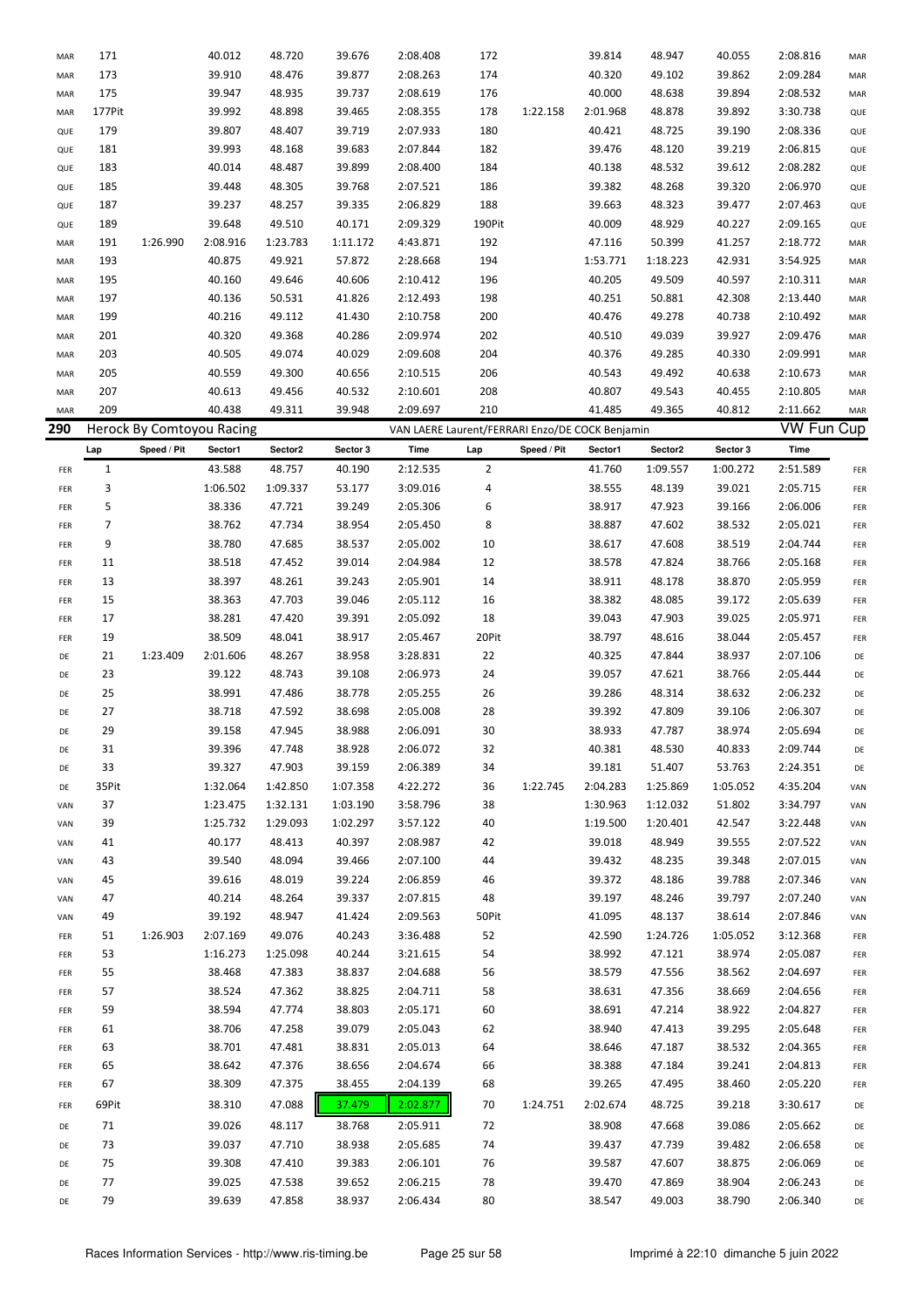| DE  | 81     |          | 38.454   | 47.260   | 39.402   | 2:05.116 | 82     |          | 39.254   | 48.185   | 40.243   | 2:07.682 | DE  |
|-----|--------|----------|----------|----------|----------|----------|--------|----------|----------|----------|----------|----------|-----|
| DE  | 83     |          | 39.595   | 47.636   | 39.214   | 2:06.445 | 84     |          | 38.897   | 47.671   | 39.152   | 2:05.720 | DE  |
| DE  | 85     |          | 39.342   | 48.139   | 38.694   | 2:06.175 | 86     |          | 38.944   | 47.701   | 39.142   | 2:05.787 | DE  |
| DE  | 87Pit  |          | 38.667   | 47.819   | 39.049   | 2:05.535 | 88     | 1:21.110 | 1:59.387 | 48.420   | 39.898   | 3:27.705 | VAN |
| VAN | 89     |          | 40.455   | 48.488   | 39.396   | 2:08.339 | 90     |          | 39.190   | 48.762   | 40.067   | 2:08.019 | VAN |
| VAN | 91     |          | 39.114   | 49.033   | 39.296   | 2:07.443 | 92     |          | 39.385   | 47.710   | 39.329   | 2:06.424 | VAN |
| VAN | 93     |          | 39.815   | 48.310   | 39.356   | 2:07.481 | 94     |          | 39.445   | 48.242   | 39.619   | 2:07.306 | VAN |
|     | 95     |          |          |          |          |          |        |          |          |          |          |          |     |
| VAN |        |          | 39.535   | 48.050   | 39.178   | 2:06.763 | 96     |          | 39.351   | 48.120   | 39.047   | 2:06.518 | VAN |
| VAN | 97     |          | 40.035   | 47.913   | 39.703   | 2:07.651 | 98     |          | 39.510   | 47.856   | 39.154   | 2:06.520 | VAN |
| VAN | 99     |          | 39.319   | 47.519   | 38.961   | 2:05.799 | 100    |          | 39.223   | 47.910   | 38.850   | 2:05.983 | VAN |
| VAN | 101    |          | 39.214   | 48.058   | 39.239   | 2:06.511 | 102    |          | 39.478   | 48.505   | 39.594   | 2:07.577 | VAN |
| VAN | 103Pit |          | 39.297   | 48.071   | 37.717   | 2:05.085 | 104    | 1:23.789 | 2:01.829 | 47.510   | 38.757   | 3:28.096 | FER |
| FER | 105    |          | 38.682   | 47.017   | 38.633   | 2:04.332 | 106    |          | 38.275   | 47.507   | 38.757   | 2:04.539 | FER |
| FER | 107    |          | 38.791   | 47.237   | 38.821   | 2:04.849 | 108    |          | 38.616   | 47.033   | 38.557   | 2:04.206 | FER |
| FER | 109    |          | 38.592   | 47.080   | 38.906   | 2:04.578 | 110    |          | 38.447   | 47.041   | 38.428   | 2:03.916 | FER |
| FER | 111    |          | 38.564   | 47.185   | 38.771   | 2:04.520 | 112    |          | 38.665   | 47.056   | 38.634   | 2:04.355 | FER |
| FER | 113    |          | 38.493   | 47.297   | 38.567   | 2:04.357 | 114    |          | 38.269   | 46.855   | 39.769   | 2:04.893 | FER |
| FER | 115    |          | 38.941   | 47.256   | 38.601   | 2:04.798 | 116    |          | 38.461   | 47.154   | 38.615   | 2:04.230 | FER |
| FER | 117    |          | 38.498   | 47.113   | 38.466   | 2:04.077 | 118    |          | 38.585   | 46.894   | 38.326   | 2:03.805 | FER |
| FER | 119    |          | 38.666   | 47.068   | 38.995   | 2:04.729 | 120    |          | 38.567   | 47.277   | 38.715   | 2:04.559 | FER |
| FER | 121    |          | 38.544   | 46.693   | 38.722   | 2:03.959 | 122    |          | 38.485   | 47.061   | 38.468   | 2:04.014 | FER |
|     |        |          |          |          |          |          |        |          |          |          |          |          |     |
| FER | 123    |          | 38.497   | 46.960   | 38.667   | 2:04.124 | 124Pit |          | 38.451   | 47.069   | 39.487   | 2:05.007 | FER |
| DE  | 125    | 1:23.244 | 2:00.468 | 47.945   | 38.833   | 3:27.246 | 126    |          | 39.108   | 47.195   | 38.700   | 2:05.003 | DE  |
| DE  | 127    |          | 38.691   | 47.815   | 39.639   | 2:06.145 | 128    |          | 39.227   | 47.322   | 38.879   | 2:05.428 | DE  |
| DE  | 129    |          | 38.707   | 47.464   | 39.464   | 2:05.635 | 130    |          | 39.259   | 47.993   | 39.004   | 2:06.256 | DE  |
| DE  | 131    |          | 39.724   | 47.880   | 39.077   | 2:06.681 | 132    |          | 39.583   | 47.641   | 38.981   | 2:06.205 | DE  |
| DE  | 133    |          | 38.745   | 47.363   | 39.460   | 2:05.568 | 134    |          | 38.846   | 47.413   | 38.746   | 2:05.005 | DE  |
| DE  | 135    |          | 38.955   | 47.590   | 39.407   | 2:05.952 | 136    |          | 40.462   | 47.929   | 38.963   | 2:07.354 | DE  |
| DE  | 137    |          | 38.621   | 47.771   | 39.982   | 2:06.374 | 138    |          | 38.980   | 47.392   | 38.534   | 2:04.906 | DE  |
| DE  | 139    |          | 38.646   | 47.405   | 38.971   | 2:05.022 | 140    |          | 39.260   | 47.078   | 39.864   | 2:06.202 | DE  |
| DE  | 141    |          | 38.687   | 47.241   | 39.374   | 2:05.302 | 142    |          | 38.965   | 47.658   | 39.217   | 2:05.840 | DE  |
| DE  | 143Pit |          | 38.790   | 47.404   | 38.175   | 2:04.369 | 144    | 1:25.337 | 2:03.977 | 48.476   | 39.471   | 3:31.924 | VAN |
| VAN | 145    |          | 39.283   | 48.236   | 38.785   | 2:06.304 | 146    |          | 39.122   | 47.348   | 38.911   | 2:05.381 | VAN |
| VAN | 147    |          | 39.142   | 47.612   | 38.917   | 2:05.671 | 148Pit |          | 39.328   | 47.739   | 38.692   | 2:05.759 | VAN |
| VAN | 149    | 20.603   | 56.128   | 47.353   | 39.067   | 2:22.548 | 150    |          | 38.920   | 47.248   | 40.228   | 2:06.396 | VAN |
| VAN | 151    |          | 39.751   | 48.592   | 39.379   | 2:07.722 | 152    |          | 39.148   | 47.616   | 38.873   | 2:05.637 | VAN |
| VAN | 153    |          | 39.278   | 47.899   | 38.704   | 2:05.881 | 154    |          | 38.811   | 47.151   | 38.796   | 2:04.758 | VAN |
| VAN | 155    |          | 38.918   | 47.624   | 38.625   | 2:05.167 | 156    |          | 39.282   | 47.859   | 38.712   | 2:05.853 | VAN |
| VAN | 157    |          | 38.751   | 47.995   | 39.370   | 2:06.116 | 158    |          | 38.953   | 48.812   | 39.251   | 2:07.016 | VAN |
|     |        |          |          |          |          |          |        |          |          |          |          |          |     |
| VAN | 159    |          | 40.110   | 47.668   | 39.447   | 2:07.225 | 160Pit |          | 38.890   | 48.394   | 37.927   | 2:05.211 | VAN |
| FER | 161    | 1:23.151 | 1:59.770 | 47.546   | 38.405   | 3:25.721 | 162    |          | 38.358   | 47.102   | 39.204   | 2:04.664 | FER |
| FER | 163    |          | 38.759   | 47.018   | 38.551   | 2:04.328 | 164    |          | 38.664   | 46.902   | 38.499   | 2:04.065 | FER |
| FER | 165    |          | 38.633   | 47.263   | 38.400   | 2:04.296 | 166    |          | 38.342   | 47.285   | 38.437   | 2:04.064 | FER |
| FER | 167    |          | 38.645   | 46.842   | 38.639   | 2:04.126 | 168    |          | 38.539   | 46.795   | 38.339   | 2:03.673 | FER |
| FER | 169    |          | 38.461   | 46.700   | 38.368   | 2:03.529 | 170    |          | 38.773   | 46.797   | 38.349   | 2:03.919 | FER |
| FER | 171    |          | 38.582   | 47.007   | 38.324   | 2:03.913 | 172    |          | 38.314   | 46.736   | 38.550   | 2:03.600 | FER |
| FER | 173    |          | 38.489   | 46.802   | 38.563   | 2:03.854 | 174    |          | 38.674   | 46.848   | 38.304   | 2:03.826 | FER |
| FER | 175    |          | 38.436   | 46.841   | 38.100   | 2:03.377 | 176    |          | 38.710   | 46.679   | 38.618   | 2:04.007 | FER |
| FER | 177    |          | 38.355   | 46.808   | 38.029   | 2:03.192 | 178    |          | 38.090   | 47.168   | 38.447   | 2:03.705 | FER |
| FER | 179    |          | 38.445   | 46.674   | 38.764   | 2:03.883 | 180Pit |          | 38.766   | 46.854   | 37.814   | 2:03.434 | FER |
| DE  | 181    | 1:24.170 | 2:00.852 | 48.282   | 39.206   | 3:28.340 | 182    |          | 39.074   | 47.163   | 38.622   | 2:04.859 | DE  |
|     |        |          |          |          |          |          |        |          |          |          |          |          |     |
| DE  | 183    |          | 38.757   | 47.165   | 38.313   | 2:04.235 | 184    |          | 38.281   | 47.280   | 39.148   | 2:04.709 | DE  |
| DE  | 185    |          | 39.017   | 47.181   | 38.478   | 2:04.676 | 186    |          | 39.099   | 46.793   | 38.649   | 2:04.541 | DE  |
| DE  | 187    |          | 38.732   | 48.261   | 38.740   | 2:05.733 | 188    |          | 39.784   | 48.452   | 38.955   | 2:07.191 | DE  |
| DE  | 189    |          | 38.498   | 47.914   | 38.548   | 2:04.960 | 190    |          | 39.867   | 47.649   | 38.785   | 2:06.301 | DE  |
| DE  | 191    |          | 38.481   | 47.477   | 38.852   | 2:04.810 | 192    |          | 38.588   | 47.540   | 38.823   | 2:04.951 | DE  |
| DE  | 193Pit |          | 39.003   | 47.282   | 46.369   | 2:12.654 | 194    | 1:27.242 | 2:04.215 | 48.597   | 39.567   | 3:32.379 | VAN |
| VAN | 195    |          | 39.633   | 1:05.636 | 1:10.900 | 2:56.169 | 196    |          | 1:17.615 | 1:43.859 | 1:14.675 | 4:16.149 | VAN |
| VAN | 197    |          | 1:42.863 | 1:35.166 | 44.841   | 4:02.870 | 198    |          | 39.512   | 48.034   | 39.109   | 2:06.655 | VAN |
| VAN | 199    |          | 39.059   | 47.201   | 39.266   | 2:05.526 | 200    |          | 38.890   | 47.981   | 38.620   | 2:05.491 | VAN |
| VAN | 201    |          | 39.077   | 46.971   | 39.105   | 2:05.153 | 202    |          | 38.904   | 47.093   | 38.409   | 2:04.406 | VAN |
| VAN | 203    |          | 38.735   | 47.566   | 39.066   | 2:05.367 | 204    |          | 39.035   | 47.252   | 38.890   | 2:05.177 | VAN |
|     |        |          |          |          |          |          |        |          |          |          |          |          |     |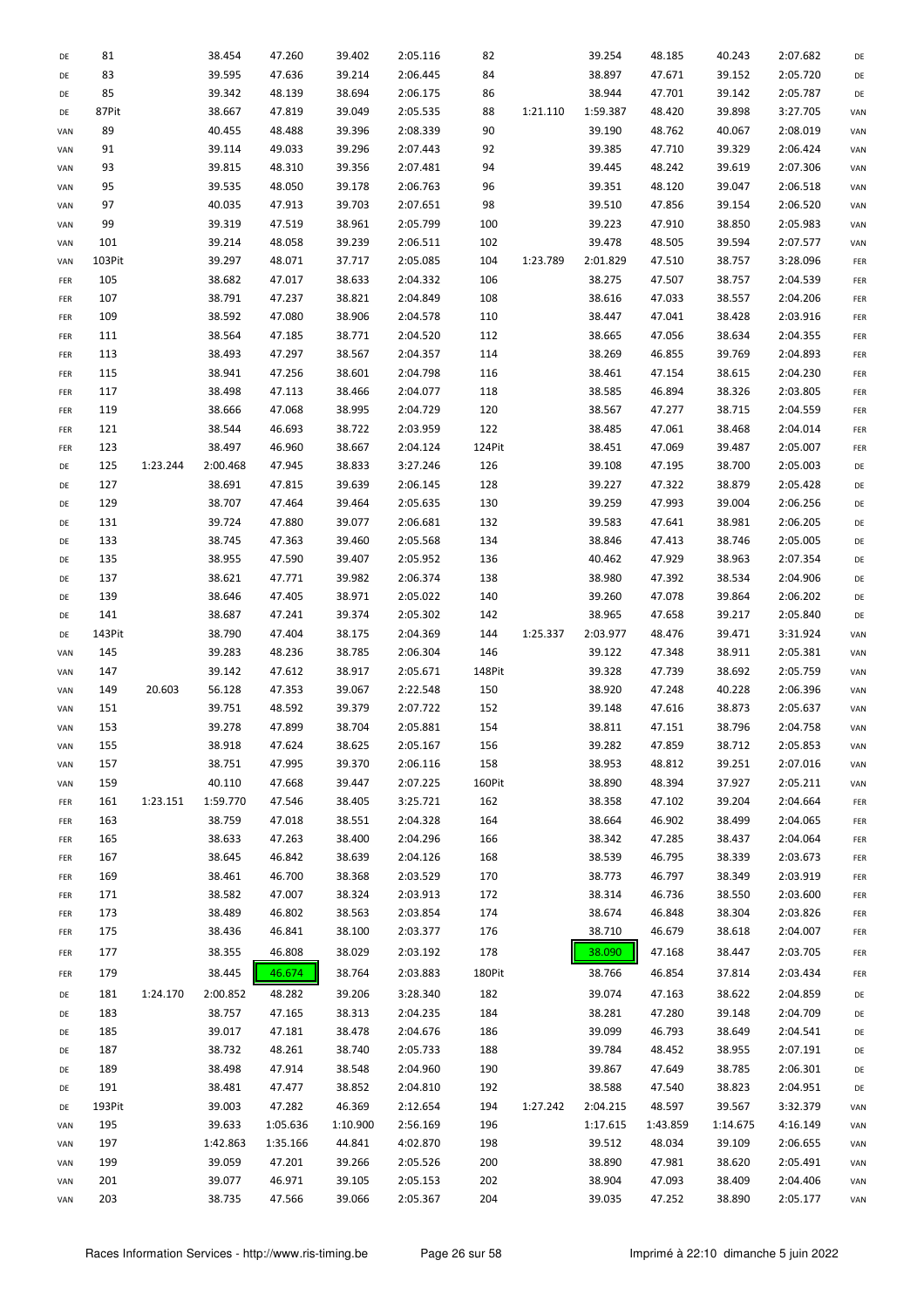| VAN | 205 |                 | 38.880    | 47.307           | 38.713   | 2:04.900                                        | 206            |             | 38.713   | 47.372   | 39.001   | 2:05.086          | VAN |
|-----|-----|-----------------|-----------|------------------|----------|-------------------------------------------------|----------------|-------------|----------|----------|----------|-------------------|-----|
| VAN | 207 |                 | 39.383    | 48.221           | 40.825   | 2:08.429                                        | 208            |             | 39.283   | 47.844   | 38.838   | 2:05.965          | VAN |
| VAN | 209 |                 | 38.810    | 47.420           | 38.751   | 2:04.981                                        | 210            |             | 38.797   | 47.840   | 38.581   | 2:05.218          | VAN |
| VAN | 211 |                 | 39.128    | 47.473           | 39.699   | 2:06.300                                        | 212            |             | 39.930   | 49.251   | 39.206   | 2:08.387          | VAN |
| VAN | 213 |                 | 39.155    | 48.382           | 39.602   | 2:07.139                                        |                |             |          |          |          |                   |     |
| 291 |     | PVT With Allure |           |                  |          | VAUTERIN Thomas/VERVISCH Gilles/VERHAEREN Nygel |                |             |          |          |          | <b>VW Fun Cup</b> |     |
|     | Lap | Speed / Pit     | Sector1   | Sector2          | Sector 3 | Time                                            | Lap            | Speed / Pit | Sector1  | Sector2  | Sector 3 | Time              |     |
| VER | 1   |                 | 47.820    | 49.697           | 43.268   | 2:20.785                                        | $\overline{2}$ |             | 44.032   | 1:10.826 | 1:03.255 | 2:58.113          | VER |
| VER | 3   |                 | 1:05.602  | 1:05.502         | 50.718   | 3:01.822                                        | 4              |             | 39.978   | 48.363   | 39.028   | 2:07.369          | VER |
| VER | 5   |                 | 39.158    | 47.968           | 39.412   | 2:06.538                                        | 6              |             | 39.229   | 48.031   | 39.466   | 2:06.726          | VER |
| VER | 7   |                 | 39.238    | 48.629           | 40.833   | 2:08.700                                        | 8              |             | 39.909   | 48.845   | 38.562   | 2:07.316          | VER |
| VER | 9   |                 | 39.607    | 48.028           | 38.672   | 2:06.307                                        | 10             |             | 39.106   | 48.189   | 39.086   | 2:06.381          | VER |
| VER | 11  |                 | 39.273    | 48.295           | 39.540   | 2:07.108                                        | 12             |             | 39.338   | 48.237   | 38.891   | 2:06.466          | VER |
| VER | 13  |                 | 39.492    | 48.824           | 39.470   | 2:07.786                                        | 14             |             | 40.144   | 48.375   | 39.113   | 2:07.632          | VER |
| VER | 15  |                 | 39.233    | 48.203           | 38.892   | 2:06.328                                        | 16             |             | 39.120   | 48.137   | 38.763   | 2:06.020          | VER |
|     | 17  |                 | 39.333    | 47.859           | 38.964   | 2:06.156                                        |                |             | 39.330   |          |          |                   |     |
| VER | 19  |                 | 40.036    |                  | 39.369   | 2:07.660                                        | 18             |             | 39.370   | 48.061   | 38.924   | 2:06.315          | VER |
| VER |     | 1:26.107        | 2:08.859  | 48.255<br>50.354 | 40.376   |                                                 | 20Pit<br>22    |             | 40.497   | 48.242   | 38.615   | 2:06.227          | VER |
| VER | 21  |                 | 40.539    | 48.984           | 40.465   | 3:39.589<br>2:09.988                            |                |             | 40.710   | 49.224   | 40.336   | 2:10.057          | VER |
| VER | 23  |                 |           |                  |          |                                                 | 24             |             |          | 49.403   | 40.230   | 2:10.343          | VER |
| VER | 25  |                 | 40.603    | 49.245           | 41.380   | 2:11.228                                        | 26             |             | 40.764   | 49.003   | 39.859   | 2:09.626          | VER |
| VER | 27  |                 | 40.176    | 48.776           | 39.986   | 2:08.938                                        | 28             |             | 40.313   | 49.041   | 40.073   | 2:09.427          | VER |
| VER | 29  |                 | 41.070    | 49.863           | 40.002   | 2:10.935                                        | 30             |             | 40.250   | 49.320   | 40.376   | 2:09.946          | VER |
| VER | 31  |                 | 40.369    | 48.982           | 40.235   | 2:09.586                                        | 32             |             | 39.893   | 49.100   | 40.528   | 2:09.521          | VER |
| VER | 33  |                 | 40.162    | 49.401           | 40.916   | 2:10.479                                        | 34Pit          |             | 41.276   | 55.180   | 45.253   | 2:21.709          | VER |
| VAU | 35  | 1:41.114        | 2:19.503  | 56.646           | 41.080   | 3:57.229                                        | 36             |             | 56.377   | 1:30.397 | 1:05.696 | 3:32.470          | VAU |
| VAU | 37  |                 | 1:21.348  | 1:34.047         | 1:03.768 | 3:59.163                                        | 38             |             | 1:29.616 | 1:13.446 | 52.626   | 3:35.688          | VAU |
| VAU | 39  |                 | 1:24.624  | 1:28.962         | 1:03.088 | 3:56.674                                        | 40             |             | 1:17.753 | 1:21.326 | 44.221   | 3:23.300          | VAU |
| VAU | 41  |                 | 39.797    | 49.937           | 40.232   | 2:09.966                                        | 42             |             | 39.480   | 48.567   | 39.625   | 2:07.672          | VAU |
| VAU | 43  |                 | 39.995    | 48.578           | 39.594   | 2:08.167                                        | 44             |             | 39.505   | 48.160   | 39.373   | 2:07.038          | VAU |
| VAU | 45  |                 | 39.623    | 48.724           | 39.376   | 2:07.723                                        | 46             |             | 39.109   | 48.165   | 39.350   | 2:06.624          | VAU |
| VAU | 47  |                 | 39.636    | 48.380           | 39.412   | 2:07.428                                        | 48             |             | 39.186   | 48.397   | 39.643   | 2:07.226          | VAU |
| VAU | 49  | 152:01.824      | $>10$ min | 49.112           | 39.993   | 38:25.835                                       | 50             |             | 39.568   | 48.482   | 38.957   | 2:07.007          | VAU |
| VAU | 51  |                 | 39.588    | 48.194           | 38.896   | 2:06.678                                        | 52             |             | 39.391   | 47.924   | 38.766   | 2:06.081          | VAU |
| VAU | 53  |                 | 39.431    | 48.028           | 38.692   | 2:06.151                                        | 54             |             | 39.244   | 47.687   | 38.868   | 2:05.799          | VAU |
| VAU | 55  |                 | 39.357    | 47.960           | 38.663   | 2:05.980                                        | 56             |             | 39.372   | 47.927   | 38.674   | 2:05.973          | VAU |
| VAU | 57  |                 | 39.338    | 47.798           | 38.853   | 2:05.989                                        | 58             |             | 39.698   | 48.610   | 38.650   | 2:06.958          | VAU |
| VAU | 59  |                 | 39.292    | 47.927           | 39.132   | 2:06.351                                        | 60             |             | 39.413   | 47.976   | 38.963   | 2:06.352          | VAU |
| VAU | 61  |                 | 38.888    | 47.666           | 38.693   | 2:05.247                                        | 62             |             | 39.152   | 47.907   | 38.564   | 2:05.623          | VAU |
| VAU | 63  |                 | 39.006    | 47.785           | 38.604   | 2:05.395                                        | 64             |             | 38.878   | 47.740   | 38.532   | 2:05.150          | VAU |
| VAU | 65  |                 | 39.087    | 48.810           | 38.652   | 2:06.549                                        | 66             |             | 38.959   | 47.538   | 38.472   | 2:04.969          | VAU |
| VAU | 67  |                 | 39.105    | 47.733           | 38.642   | 2:05.480                                        | 68             |             | 38.909   | 48.442   | 38.504   | 2:05.855          | VAU |
| VAU | 69  |                 | 39.091    | 48.115           | 38.591   | 2:05.797                                        | 70             |             | 38.948   | 47.432   | 38.599   | 2:04.979          | VAU |
| VAU | 71  |                 | 39.150    | 47.574           | 38.493   | 2:05.217                                        | 72Pit          |             | 39.116   | 47.588   | 38.488   | 2:05.192          | VAU |
| VER | 73  | 5:22.738        | 6:05.063  | 48.522           | 41.157   | 7:34.742                                        | 74             |             | 39.829   | 48.431   | 39.996   | 2:08.256          | VER |
| VER | 75  |                 | 39.852    | 48.400           | 40.938   | 2:09.190                                        | 76             |             | 39.819   | 49.412   | 39.639   | 2:08.870          | VER |
| VER | 77  |                 | 59.885    | 50.025           | 40.152   | 2:30.062                                        | 78             |             | 40.478   | 49.178   | 39.929   | 2:09.585          | VER |
| VER | 79  |                 | 40.213    | 48.538           | 39.850   | 2:08.601                                        | 80             |             | 40.218   | 48.664   | 39.664   | 2:08.546          | VER |
| VER | 81  |                 | 40.162    | 48.790           | 39.563   | 2:08.515                                        | 82             |             | 40.866   | 49.409   | 39.871   | 2:10.146          | VER |
| VER | 83  |                 | 40.177    | 48.832           | 39.501   | 2:08.510                                        | 84             |             | 39.784   | 50.997   | 39.904   | 2:10.685          | VER |
| VER | 85  |                 | 39.648    | 48.711           | 40.247   | 2:08.606                                        | 86Pit          |             | 39.625   | 49.434   | 40.313   | 2:09.372          | VER |
| VAU | 87  | 1:27.080        | 2:06.342  | 48.765           | 39.626   | 3:34.733                                        | 88             |             | 39.993   | 47.992   | 39.339   | 2:07.324          | VAU |
| VAU | 89  |                 | 39.625    | 48.187           | 39.448   | 2:07.260                                        | 90             |             | 39.765   | 47.981   | 39.332   | 2:07.078          | VAU |
| VAU | 91  |                 | 39.590    | 48.088           | 39.367   | 2:07.045                                        | 92             |             | 39.798   | 48.192   | 39.383   | 2:07.373          | VAU |
| VAU | 93  |                 | 39.719    | 48.114           | 39.260   | 2:07.093                                        | 94             |             | 39.268   | 48.167   | 39.650   | 2:07.085          | VAU |
| VAU | 95  |                 | 39.738    | 47.974           | 39.452   | 2:07.164                                        | 96             |             | 39.285   | 47.809   | 40.139   | 2:07.233          | VAU |
| VAU | 97  |                 | 39.298    | 48.189           | 39.259   | 2:06.746                                        | 98             |             | 39.332   | 48.776   | 39.568   | 2:07.676          | VAU |
| VAU | 99  |                 | 39.652    | 48.218           | 39.175   | 2:07.045                                        | 100            |             | 39.529   | 48.278   | 40.133   | 2:07.940          | VAU |
| VAU | 101 |                 | 39.240    | 48.105           | 39.785   | 2:07.130                                        | 102            |             | 39.135   | 48.019   | 39.691   | 2:06.845          | VAU |
| VAU | 103 |                 | 38.921    | 48.122           | 39.252   | 2:06.295                                        | 104            |             | 39.636   | 48.580   | 39.583   | 2:07.799          | VAU |
| VAU | 105 |                 | 39.943    | 48.718           | 39.995   | 2:08.656                                        | 106Pit         |             | 40.549   | 48.948   | 38.681   | 2:08.178          | VAU |
| VER | 107 | 1:26.036        | 2:04.721  | 48.237           | 38.723   | 3:31.681                                        | 108            |             | 39.308   | 47.909   | 38.699   | 2:05.916          | VER |
| VER | 109 |                 | 39.063    | 47.795           | 38.729   | 2:05.587                                        | 110            |             | 39.229   | 47.684   | 38.551   | 2:05.464          | VER |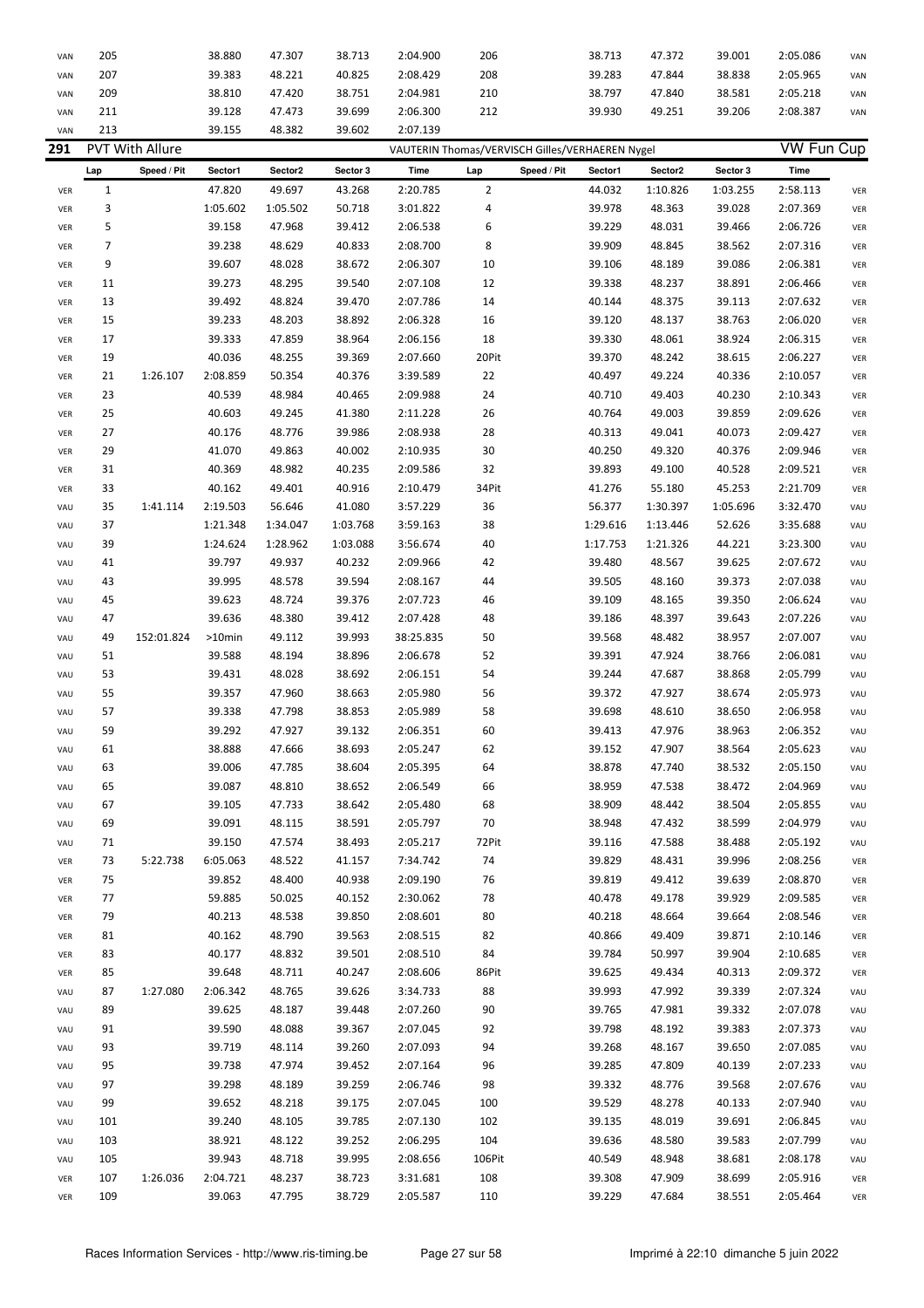| VER | 111          |                          | 39.205   | 47.727   | 39.093   | 2:06.025                                                       | 112            |             | 39.907   | 48.003   | 38.653   | 2:06.563          | VER        |
|-----|--------------|--------------------------|----------|----------|----------|----------------------------------------------------------------|----------------|-------------|----------|----------|----------|-------------------|------------|
| VER | 113          |                          | 39.095   | 48.114   | 39.294   | 2:06.503                                                       | 114            |             | 38.928   | 47.830   | 38.435   | 2:05.193          | VER        |
| VER | 115          |                          | 38.796   | 47.639   | 38.511   | 2:04.946                                                       | 116            |             | 38.881   | 47.512   | 38.362   | 2:04.755          | VER        |
| VER | 117          |                          | 38.697   | 47.528   | 38.657   | 2:04.882                                                       | 118            |             | 38.988   | 48.249   | 38.861   | 2:06.098          | VER        |
| VER | 119          |                          | 39.045   | 47.488   | 38.385   | 2:04.918                                                       | 120            |             | 38.775   | 48.076   | 38.394   | 2:05.245          | VER        |
| VER | 121          |                          | 39.039   | 47.484   | 38.689   | 2:05.212                                                       | 122            |             | 39.255   | 47.832   | 38.747   | 2:05.834          | VER        |
| VER | 123          |                          | 38.621   | 48.096   | 38.621   | 2:05.338                                                       | 124Pit         |             | 38.932   | 47.403   | 38.707   | 2:05.042          | VER        |
| VER | 125          | 1:27.136                 | 2:08.984 | 52.651   | 40.176   | 3:41.811                                                       | 126            |             | 40.144   | 49.108   | 41.946   | 2:11.198          | VER        |
| VER | 127          |                          | 40.342   | 48.981   | 39.861   | 2:09.184                                                       | 128            |             | 40.142   | 49.286   | 39.758   | 2:09.186          | VER        |
| VER | 129          |                          | 39.912   | 48.756   | 39.643   | 2:08.311                                                       | 130            |             | 40.185   | 48.890   | 39.906   | 2:08.981          | VER        |
| VER | 131          |                          | 40.131   | 49.631   | 39.708   | 2:09.470                                                       | 132            |             | 39.990   | 48.816   | 39.799   | 2:08.605          | VER        |
| VER | 133          |                          | 39.986   | 48.574   | 39.686   | 2:08.246                                                       | 134            |             | 40.012   | 48.887   | 39.650   | 2:08.549          | VER        |
| VER | 135          |                          | 39.933   | 49.268   | 40.204   | 2:09.405                                                       | 136            |             | 39.982   | 48.905   | 39.740   | 2:08.627          | <b>VER</b> |
| VER | 137          |                          | 39.824   | 48.740   | 39.778   | 2:08.342                                                       | 138            |             | 40.118   | 48.881   | 39.858   | 2:08.857          | <b>VER</b> |
| VER | 139          |                          | 39.585   | 49.981   | 40.396   | 2:09.962                                                       | 140            |             | 39.561   | 49.008   | 40.769   | 2:09.338          | VER        |
| VER | 141Pit       |                          | 39.776   | 49.091   | 40.863   | 2:09.730                                                       | 142            | 1:25.130    | 2:02.143 | 49.033   | 40.460   | 3:31.636          | VAU        |
| VAU | 143          |                          | 39.364   | 48.443   | 39.275   | 2:07.082                                                       | 144            |             | 39.609   | 48.445   | 39.311   | 2:07.365          | VAU        |
| VAU | 145          |                          | 39.663   | 48.367   | 39.516   | 2:07.546                                                       | 146            |             | 39.819   | 48.821   | 40.504   | 2:09.144          | VAU        |
| VAU | 147          |                          | 39.213   | 48.127   | 39.185   | 2:06.525                                                       | 148            |             | 39.056   | 48.288   | 38.944   | 2:06.288          | VAU        |
| VAU | 149          |                          | 38.973   | 47.782   | 39.993   | 2:06.748                                                       | 150            |             | 39.131   | 48.032   | 39.162   | 2:06.325          | VAU        |
| VAU | 151          |                          | 39.566   | 47.920   | 39.170   | 2:06.656                                                       | 152            |             | 39.505   | 48.367   | 39.083   | 2:06.955          | VAU        |
| VAU | 153          |                          | 39.372   | 48.306   | 39.412   | 2:07.090                                                       | 154            |             | 39.613   | 48.489   | 39.450   | 2:07.552          | VAU        |
| VAU | 155          |                          | 39.738   | 48.172   | 39.859   | 2:07.769                                                       | 156            |             | 39.729   | 48.264   | 39.463   | 2:07.456          | VAU        |
| VAU | 157          |                          | 39.593   | 48.185   | 39.627   | 2:07.405                                                       | 158            |             | 39.426   | 48.106   | 39.109   | 2:06.641          | VAU        |
| VAU | 159          |                          | 39.783   | 48.303   | 39.147   | 2:07.233                                                       | 160Pit         |             | 39.735   | 48.311   | 38.868   | 2:06.914          | VAU        |
| VER | 161          | 1:22.685                 | 2:03.089 | 49.444   | 40.167   | 3:32.700                                                       | 162            |             | 40.414   | 49.106   | 39.390   | 2:08.910          | VER        |
| VER | 163          |                          | 40.790   | 48.883   | 39.710   | 2:09.383                                                       | 164            |             | 39.980   | 49.157   | 39.770   | 2:08.907          | VER        |
| VER | 165          |                          | 40.100   | 48.557   | 39.888   | 2:08.545                                                       | 166            |             | 40.049   | 48.420   | 39.533   | 2:08.002          | <b>VER</b> |
| VER | 167          |                          | 40.195   | 49.825   | 40.898   | 2:10.918                                                       | 168            |             | 40.601   | 49.793   | 39.615   | 2:10.009          | <b>VER</b> |
| VER | 169          |                          | 39.675   | 47.970   | 39.544   | 2:07.189                                                       | 170            |             | 39.594   | 48.936   | 39.339   | 2:07.869          | VER        |
| VER | 171          |                          | 41.059   | 48.269   | 39.602   | 2:08.930                                                       | 172            |             | 39.786   | 48.618   | 39.356   | 2:07.760          | VER        |
| VER | 173          |                          | 40.088   | 48.772   | 39.216   | 2:08.076                                                       | 174Pit         |             | 40.235   | 48.790   | 50.762   | 2:19.787          | <b>VER</b> |
| VER | 175          | 2:01.032                 | 2:43.499 | 50.906   | 39.775   | 4:14.180                                                       | 176            |             | 40.786   | 48.356   | 53.259   | 2:22.401          | VER        |
| VER | 177          |                          | 1:20.239 | 1:41.913 | 1:15.674 | 4:17.826                                                       | 178            |             | 1:43.910 | 1:30.103 | 44.127   | 3:58.140          | VER        |
| VER | 179          |                          | 39.472   | 48.486   | 38.991   | 2:06.949                                                       | 180            |             | 40.059   | 47.605   | 38.422   | 2:06.086          | VER        |
| VER | 181          |                          | 38.922   | 47.387   | 38.630   | 2:04.939                                                       | 182            |             | 38.716   | 47.456   | 38.492   | 2:04.664          | VER        |
| VER | 183          |                          | 38.555   | 47.680   | 38.528   | 2:04.763                                                       | 184            |             | 38.927   | 47.829   | 38.585   | 2:05.341          | VER        |
| VER | 185          |                          | 38.724   | 47.349   | 38.391   | 2:04.464                                                       | 186            |             | 38.843   | 47.702   | 38.385   | 2:04.930          | VER        |
| VER | 187          |                          | 39.002   | 48.811   | 38.386   | 2:06.199                                                       | 188            |             | 38.582   | 47.407   | 38.517   | 2:04.506          | VER        |
| VER | 189          |                          | 38.601   | 47.451   | 38.515   | 2:04.567                                                       | 190            |             | 38.701   | 47.583   | 38.762   | 2:05.046          | VER        |
| VER | 191          |                          | 40.164   | 49.506   | 38.650   | 2:08.320                                                       | 192            |             | 39.274   | 47.792   | 38.404   | 2:05.470          | VER        |
| VER | 193          |                          | 39.308   | 49.067   | 38.786   | 2:07.161                                                       | 194            |             | 39.141   | 48.419   | 38.620   | 2:06.180          | VER        |
| 315 |              | Fun 4 Racers By Comtoyou |          |          |          | CAMARA Norbert/BARA Geoffrey/TAQUET Frederic/VERVISCH Frederic |                |             |          |          |          | <b>VW Fun Cup</b> |            |
|     | Lap          | Speed / Pit              | Sector1  | Sector2  | Sector 3 | Time                                                           | Lap            | Speed / Pit | Sector1  | Sector2  | Sector 3 | <b>Time</b>       |            |
| BAR | $\mathbf{1}$ |                          | 48.345   | 51.367   | 43.093   | 2:22.805                                                       | $\overline{2}$ |             | 44.289   | 1:10.599 | 1:03.249 | 2:58.137          | <b>BAR</b> |
| BAR | 3            |                          | 1:06.107 | 1:05.083 | 51.507   | 3:02.697                                                       | 4              |             | 40.576   | 49.284   | 40.985   | 2:10.845          | <b>BAR</b> |
| BAR | 5            |                          | 40.388   | 51.010   | 41.071   | 2:12.469                                                       | 6              |             | 40.380   | 50.318   | 40.791   | 2:11.489          | <b>BAR</b> |
| BAR | 7            |                          | 40.791   | 50.783   | 40.213   | 2:11.787                                                       | 8              |             | 40.526   | 50.235   | 40.552   | 2:11.313          | <b>BAR</b> |
| BAR | 9            |                          | 40.428   | 49.574   | 40.093   | 2:10.095                                                       | 10Pit          |             | 40.411   | 49.127   | 39.369   | 2:08.907          | <b>BAR</b> |
| BAR | 11           | 1:59.452                 | 2:37.796 | 49.618   | 40.153   | 4:07.567                                                       | 12             |             | 40.382   | 49.223   | 40.484   | 2:10.089          | <b>BAR</b> |
| BAR | 13           |                          | 40.873   | 49.735   | 40.968   | 2:11.576                                                       | 14             |             | 40.551   | 49.965   | 40.447   | 2:10.963          | <b>BAR</b> |
| BAR | 15           |                          | 40.430   | 50.215   | 40.480   | 2:11.125                                                       | 16             |             | 40.842   | 50.276   | 40.089   | 2:11.207          | <b>BAR</b> |
| BAR | 17           |                          | 40.611   | 49.720   | 40.584   | 2:10.915                                                       | 18             |             | 40.289   | 49.788   | 40.790   | 2:10.867          | <b>BAR</b> |
| BAR | 19           |                          | 40.615   | 49.413   | 40.956   | 2:10.984                                                       | 20             |             | 40.471   | 49.431   | 40.001   | 2:09.903          | <b>BAR</b> |
| BAR | 21           |                          | 40.519   | 49.769   | 40.538   | 2:10.826                                                       | 22             |             | 40.432   | 49.527   | 41.175   | 2:11.134          | <b>BAR</b> |
| BAR | 23           |                          | 40.381   | 49.848   | 40.075   | 2:10.304                                                       | 24             |             | 40.352   | 49.075   | 39.687   | 2:09.114          | <b>BAR</b> |
| BAR | 25Pit        |                          | 40.224   | 50.680   | 40.787   | 2:11.691                                                       | 26             | 2:29.356    | 3:09.343 | 49.701   | 40.237   | 4:39.281          | CAM        |
| CAM | 27           |                          | 41.705   | 49.399   | 40.007   | 2:11.111                                                       | 28             |             | 40.892   | 49.118   | 39.915   | 2:09.925          | CAM        |
| CAM | 29           |                          | 40.643   | 50.228   | 40.196   | 2:11.067                                                       | 30             |             | 39.918   | 49.173   | 39.886   | 2:08.977          | CAM        |
| CAM |              |                          |          |          |          |                                                                |                |             |          |          |          |                   | CAM        |
|     | 31           |                          | 39.987   | 50.290   | 40.540   | 2:10.817                                                       | 32Pit          |             | 42.427   | 57.988   | 44.184   | 2:24.599          |            |
| CAM | 33           | 2:34.716                 | 3:17.355 | 59.767   | 48.499   | 5:05.621                                                       | 34             |             | 46.861   | 1:02.047 | 49.858   | 2:38.766          | CAM        |
| CAM | 35           |                          | 1:30.292 | 1:26.352 | 1:01.927 | 3:58.571                                                       | 36             |             | 1:33.468 | 1:08.667 | 51.825   | 3:33.960          |            |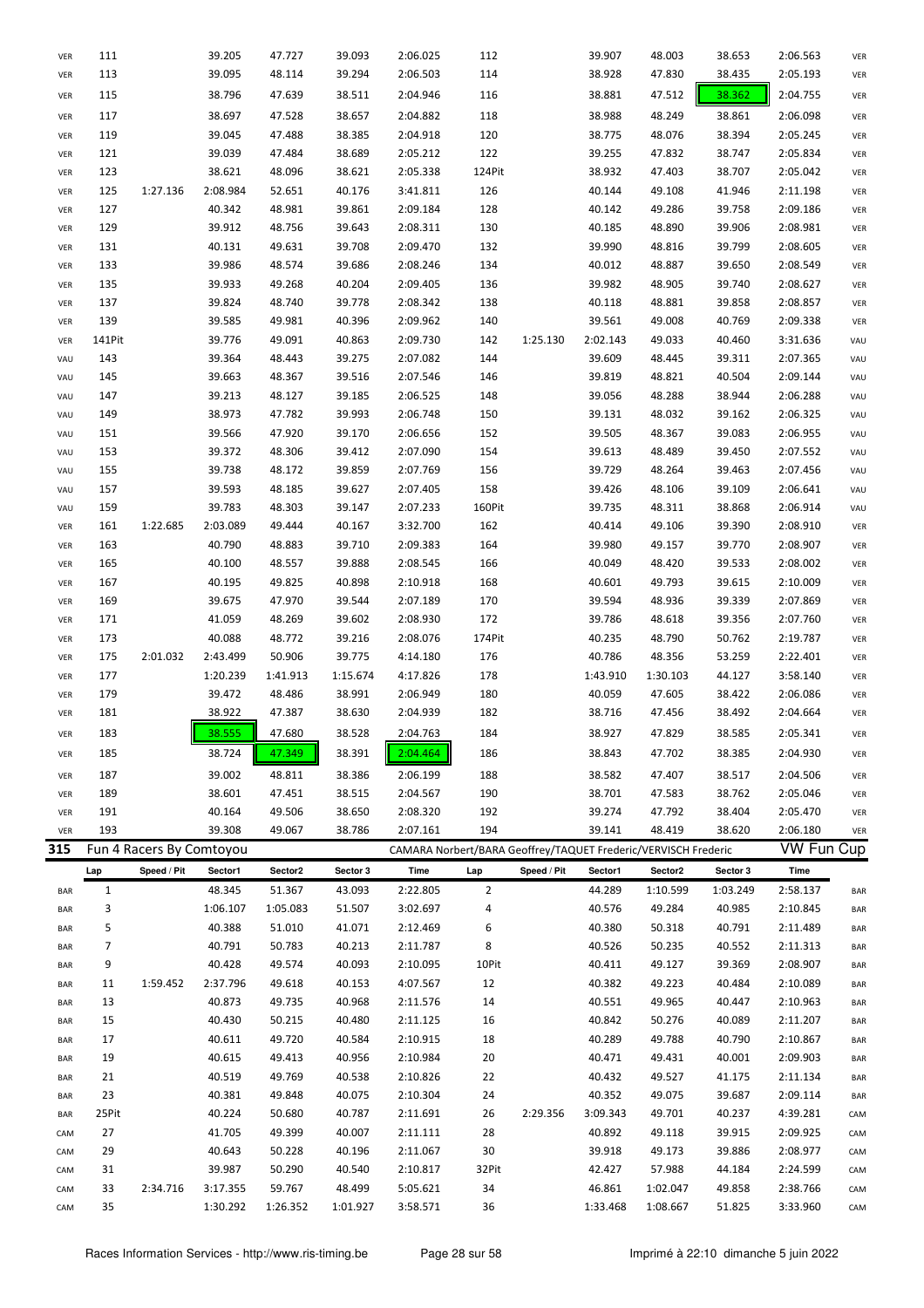| CAM        | 37    |          | 1:28.716 | 1:29.147 | 1:02.391 | 4:00.254 | 38Pit  |            | 1:18.350 | 1:18.785 | 42.240   | 3:19.375  | CAM        |
|------------|-------|----------|----------|----------|----------|----------|--------|------------|----------|----------|----------|-----------|------------|
| <b>TAQ</b> | 39    | 2:40.514 | 3:20.690 | 49.913   | 40.831   | 4:51.434 | 40     |            | 40.262   | 49.617   | 42.436   | 2:12.315  | <b>TAQ</b> |
| TAQ        | 41    |          | 41.412   | 49.565   | 41.228   | 2:12.205 | 42     |            | 40.318   | 49.994   | 40.783   | 2:11.095  | <b>TAQ</b> |
| <b>TAQ</b> | 43    |          | 40.576   | 49.563   | 40.380   | 2:10.519 | 44     |            | 40.450   | 49.236   | 40.552   | 2:10.238  | <b>TAQ</b> |
| <b>TAQ</b> | 45    |          | 40.128   | 49.527   | 40.526   | 2:10.181 | 46     |            | 40.210   | 49.351   | 40.549   | 2:10.110  | <b>TAQ</b> |
| <b>TAQ</b> | 47Pit |          | 42.605   | 49.774   | 42.547   | 2:14.926 | 48     | 2:35.255   | 3:17.031 | 1:17.069 | 1:04.944 | 5:39.044  | <b>TAQ</b> |
| TAQ        | 49    |          | 1:15.637 | 1:25.798 | 43.292   | 3:24.727 | 50     |            | 40.557   | 50.680   | 40.871   | 2:12.108  | <b>TAQ</b> |
| <b>TAQ</b> | 51    |          | 39.859   | 51.003   | 42.442   | 2:13.304 | 52     |            | 40.125   | 50.108   | 40.435   | 2:10.668  | <b>TAQ</b> |
| <b>TAQ</b> | 53    |          | 40.295   | 49.288   | 40.372   | 2:09.955 | 54     |            | 39.943   | 48.926   | 40.130   | 2:08.999  | <b>TAQ</b> |
| TAQ        | 55    |          | 39.835   | 48.803   | 40.261   | 2:08.899 | 56     |            | 39.694   | 48.801   | 40.213   | 2:08.708  | <b>TAQ</b> |
| TAQ        | 57    |          | 40.033   | 48.884   | 40.724   | 2:09.641 | 58     |            | 40.016   | 49.755   | 41.245   | 2:11.016  | <b>TAQ</b> |
| <b>TAQ</b> | 59    |          | 40.157   | 49.371   | 40.455   | 2:09.983 | 60     |            | 39.703   | 48.832   | 41.074   | 2:09.609  | <b>TAQ</b> |
| TAQ        | 61    |          | 39.911   | 49.284   | 40.025   | 2:09.220 | 62     |            | 39.742   | 49.150   | 40.143   | 2:09.035  | <b>TAQ</b> |
|            | 63    |          | 40.044   |          |          |          |        |            | 39.957   |          |          |           |            |
| <b>TAQ</b> |       |          |          | 48.913   | 40.072   | 2:09.029 | 64     |            |          | 48.913   | 40.652   | 2:09.522  | <b>TAQ</b> |
| TAQ        | 65    |          | 39.642   | 48.551   | 39.878   | 2:08.071 | 66     |            | 39.620   | 48.933   | 39.524   | 2:08.077  | <b>TAQ</b> |
| TAQ        | 67    |          | 39.651   | 48.823   | 39.961   | 2:08.435 | 68     |            | 39.590   | 48.462   | 39.354   | 2:07.406  | <b>TAQ</b> |
| TAQ        | 69Pit |          | 39.660   | 50.381   | 39.193   | 2:09.234 | 70     | 2:31.591   | 3:10.697 | 48.912   | 39.854   | 4:39.463  | <b>BAR</b> |
| BAR        | 71    |          | 40.326   | 48.768   | 39.924   | 2:09.018 | 72     |            | 39.997   | 48.864   | 39.694   | 2:08.555  | <b>BAR</b> |
| BAR        | 73    |          | 39.779   | 50.008   | 40.329   | 2:10.116 | 74     |            | 40.149   | 49.486   | 39.880   | 2:09.515  | <b>BAR</b> |
| BAR        | 75    |          | 39.206   | 48.605   | 40.041   | 2:07.852 | 76     |            | 39.232   | 48.875   | 39.389   | 2:07.496  | <b>BAR</b> |
| BAR        | 77    |          | 39.662   | 48.463   | 39.613   | 2:07.738 | 78     |            | 39.789   | 48.846   | 40.797   | 2:09.432  | <b>BAR</b> |
| BAR        | 79    |          | 39.936   | 48.925   | 39.634   | 2:08.495 | 80     |            | 39.530   | 48.600   | 40.087   | 2:08.217  | <b>BAR</b> |
| BAR        | 81    |          | 39.690   | 48.562   | 39.639   | 2:07.891 | 82     |            | 39.571   | 49.027   | 39.907   | 2:08.505  | <b>BAR</b> |
| BAR        | 83    |          | 41.201   | 51.388   | 42.156   | 2:14.745 | 84     |            | 39.754   | 48.821   | 41.031   | 2:09.606  | <b>BAR</b> |
| BAR        | 85Pit |          | 39.611   | 48.979   | 39.965   | 2:08.555 | 86     | 2:34.051   | 3:12.693 | 48.847   | 39.534   | 4:41.074  | <b>BAR</b> |
| BAR        | 87    |          | 39.639   | 48.487   | 40.584   | 2:08.710 | 88     |            | 39.368   | 48.283   | 39.695   | 2:07.346  | <b>BAR</b> |
| BAR        | 89    |          | 39.713   | 48.518   | 39.246   | 2:07.477 | 90     |            | 39.797   | 48.487   | 40.111   | 2:08.395  | <b>BAR</b> |
| BAR        | 91    |          | 39.678   | 48.640   | 39.649   | 2:07.967 | 92     |            | 39.516   | 48.283   | 40.397   | 2:08.196  | <b>BAR</b> |
| BAR        | 93    |          | 39.780   | 49.376   | 40.391   | 2:09.547 | 94     |            | 39.672   | 49.249   | 39.867   | 2:08.788  | <b>BAR</b> |
| BAR        | 95    |          | 39.920   | 48.484   | 40.135   | 2:08.539 | 96     |            | 39.630   | 49.132   | 39.495   | 2:08.257  | <b>BAR</b> |
| BAR        | 97Pit |          | 39.512   | 48.264   | 46.212   | 2:13.988 | 98     | 2:31.488   | 3:11.493 | 50.699   | 40.034   | 4:42.226  | CAM        |
|            | 99    |          | 40.387   |          |          |          |        |            | 40.153   |          |          |           |            |
| CAM        |       |          |          | 49.220   | 39.679   | 2:09.286 | 100    |            |          | 49.655   | 40.003   | 2:09.811  | CAM        |
| CAM        | 101   |          | 40.146   | 50.020   | 39.830   | 2:09.996 | 102    |            | 40.505   | 48.924   | 40.565   | 2:09.994  | CAM        |
| CAM        | 103   |          | 40.438   | 49.023   | 40.829   | 2:10.290 | 104    |            | 40.132   | 50.082   | 40.145   | 2:10.359  | CAM        |
| CAM        | 105   |          | 40.389   | 49.268   | 40.300   | 2:09.957 | 106    |            | 40.367   | 49.011   | 39.767   | 2:09.145  | CAM        |
| CAM        | 107   |          | 40.605   | 49.206   | 39.788   | 2:09.599 | 108    |            | 40.147   | 49.384   | 40.215   | 2:09.746  | CAM        |
| CAM        | 109   |          | 40.130   | 49.277   | 41.577   | 2:10.984 | 110    |            | 40.831   | 49.305   | 39.902   | 2:10.038  | CAM        |
| CAM        | 111   |          | 40.147   | 49.633   | 40.990   | 2:10.770 | 112    |            | 40.235   | 50.261   | 40.256   | 2:10.752  | CAM        |
| CAM        | 113   |          | 39.845   | 48.510   | 40.326   | 2:08.681 | 114    |            | 40.113   | 49.007   | 40.991   | 2:10.111  | CAM        |
| CAM        | 115   |          | 39.668   | 48.573   | 39.537   | 2:07.778 | 116    |            | 39.749   | 48.584   | 39.724   | 2:08.057  | CAM        |
| CAM        | 117   |          | 39.468   | 58.995   | 40.443   | 2:18.906 | 118    |            | 40.086   | 49.043   | 39.895   | 2:09.024  | CAM        |
| CAM        | 119   |          | 39.622   | 48.421   | 39.542   | 2:07.585 | 120    |            | 39.687   | 49.471   | 40.259   | 2:09.417  | CAM        |
| CAM        | 121   |          | 40.873   | 49.025   | 39.419   | 2:09.317 | 122Pit |            | 39.887   | 49.086   | 39.045   | 2:08.018  | CAM        |
| CAM        | 123   | 2:31.720 | 3:12.345 | 49.528   | 40.845   | 4:42.718 | 124    |            | 40.635   | 49.057   | 39.501   | 2:09.193  | CAM        |
| CAM        | 125   |          | 39.564   | 48.590   | 39.252   | 2:07.406 | 126    |            | 39.751   | 48.813   | 39.649   | 2:08.213  | CAM        |
| CAM        | 127   |          | 39.622   | 49.008   | 39.868   | 2:08.498 | 128    | 322:16.691 | >10min   | 49.650   | 40.115   | 15:48.809 | <b>TAQ</b> |
| TAQ        | 129   |          | 40.136   | 48.787   | 42.403   | 2:11.326 | 130    |            | 39.898   | 49.335   | 40.930   | 2:10.163  | <b>TAQ</b> |
| TAQ        | 131   |          | 39.641   | 49.062   | 40.091   | 2:08.794 | 132    |            | 39.915   | 49.067   | 40.404   | 2:09.386  | <b>TAQ</b> |
| TAQ        | 133   |          | 39.643   | 48.943   | 39.939   | 2:08.525 | 134    |            | 39.656   | 48.871   | 40.358   | 2:08.885  | <b>TAQ</b> |
| TAQ        | 135   |          | 39.707   | 48.746   | 39.631   | 2:08.084 | 136    |            | 39.553   | 49.002   | 40.696   | 2:09.251  | <b>TAQ</b> |
| <b>TAQ</b> | 137   |          | 39.517   | 48.325   | 40.222   | 2:08.064 | 138    |            | 40.079   | 48.457   | 40.041   | 2:08.577  | <b>TAQ</b> |
|            | 139   |          | 39.647   | 48.523   | 40.453   | 2:08.623 | 140Pit |            | 39.661   | 48.401   | 38.883   | 2:06.945  |            |
| <b>TAQ</b> |       |          |          |          |          |          |        |            |          |          |          |           | <b>TAQ</b> |
| <b>TAQ</b> | 141   | 2:32.870 | 3:12.028 | 49.061   | 39.830   | 4:40.919 | 142    |            | 39.630   | 48.543   | 40.607   | 2:08.780  | <b>TAQ</b> |
| <b>TAQ</b> | 143   |          | 40.643   | 48.992   | 39.724   | 2:09.359 | 144    |            | 39.508   | 48.642   | 39.657   | 2:07.807  | <b>TAQ</b> |
| <b>TAQ</b> | 145   |          | 39.613   | 48.615   | 39.383   | 2:07.611 | 146    |            | 39.901   | 48.781   | 39.753   | 2:08.435  | <b>TAQ</b> |
| <b>TAQ</b> | 147   |          | 40.036   | 49.695   | 40.247   | 2:09.978 | 148    |            | 39.428   | 48.410   | 39.381   | 2:07.219  | <b>TAQ</b> |
| <b>TAQ</b> | 149   |          | 39.234   | 48.997   | 39.669   | 2:07.900 | 150    |            | 39.101   | 48.506   | 39.738   | 2:07.345  | <b>TAQ</b> |
| <b>TAQ</b> | 151   |          | 39.333   | 48.397   | 39.708   | 2:07.438 | 152    |            | 39.547   | 48.468   | 40.041   | 2:08.056  | <b>TAQ</b> |
| TAQ        | 153   |          | 39.068   | 48.316   | 39.437   | 2:06.821 | 154    |            | 39.510   | 48.439   | 39.528   | 2:07.477  | <b>TAQ</b> |
| TAQ        | 155   |          | 39.585   | 49.429   | 40.097   | 2:09.111 | 156Pit |            | 39.809   | 48.957   | 38.550   | 2:07.316  | <b>TAQ</b> |
| BAR        | 157   | 2:29.168 | 3:11.365 | 49.295   | 40.354   | 4:41.014 | 158    |            | 39.980   | 48.537   | 39.900   | 2:08.417  | <b>BAR</b> |
| BAR        | 159   |          | 40.652   | 48.454   | 39.990   | 2:09.096 | 160    |            | 40.312   | 48.940   | 39.974   | 2:09.226  | <b>BAR</b> |
|            |       |          |          |          |          |          |        |            |          |          |          |           |            |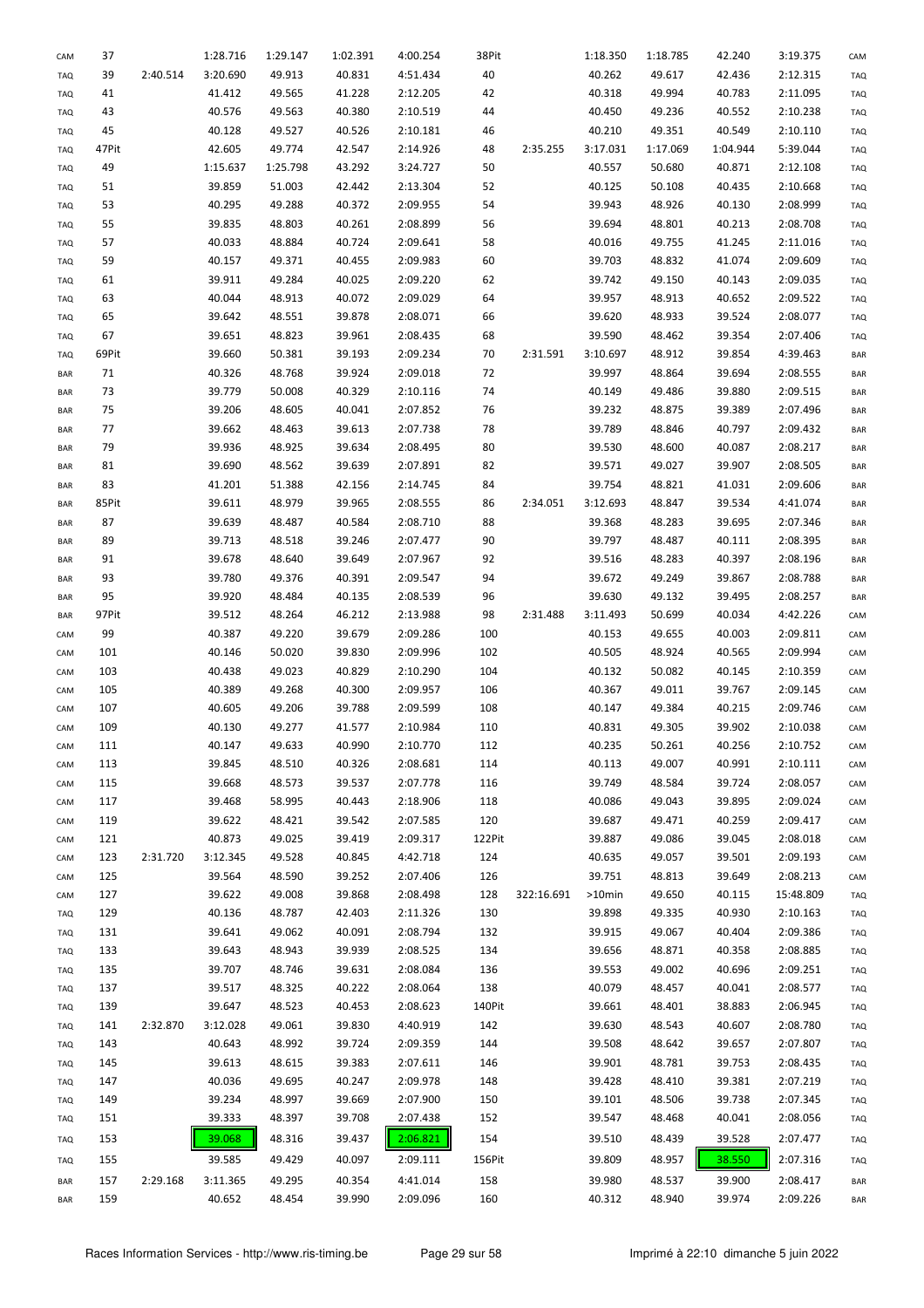| BAR        | 161                  |             | 39.909   | 48.577   | 39.789   | 2:08.275                                                       | 162            |             | 40.314   | 48.757   | 40.173   | 2:09.244          | <b>BAR</b> |
|------------|----------------------|-------------|----------|----------|----------|----------------------------------------------------------------|----------------|-------------|----------|----------|----------|-------------------|------------|
| BAR        | 163                  |             | 40.088   | 48.958   | 40.534   | 2:09.580                                                       | 164Pit         |             | 40.153   | 49.238   | 39.773   | 2:09.164          | <b>BAR</b> |
| <b>BAR</b> | 165                  | 2:42.455    | 3:21.041 | 48.844   | 40.139   | 4:50.024                                                       | 166            |             | 39.713   | 48.673   | 39.946   | 2:08.332          | <b>BAR</b> |
| <b>BAR</b> | 167                  |             | 39.461   | 48.684   | 40.450   | 2:08.595                                                       | 168            |             | 40.509   | 48.663   | 40.148   | 2:09.320          | <b>BAR</b> |
| <b>BAR</b> | 169                  |             | 39.951   | 48.937   | 40.201   | 2:09.089                                                       | 170            |             | 39.612   | 48.472   | 42.048   | 2:10.132          | <b>BAR</b> |
| <b>BAR</b> | 171                  |             | 39.818   | 48.256   | 41.002   | 2:09.076                                                       | 172Pit         |             | 39.514   | 49.499   | 39.463   | 2:08.476          | <b>BAR</b> |
| CAM        | 173                  | 2:32.854    | 3:14.775 | 51.311   | 40.417   | 4:46.503                                                       | 174            |             | 40.272   | 52.664   | 43.481   | 2:16.417          | CAM        |
| CAM        | 175                  |             | 42.549   | 53.571   | 43.783   | 2:19.903                                                       | 176            |             | 43.471   | 1:18.875 | 1:11.413 | 3:13.759          | CAM        |
| CAM        | 177                  |             | 1:16.963 | 1:44.655 | 1:14.983 | 4:16.601                                                       | 178Pit         |             | 1:40.940 | 1:36.833 | 45.199   | 4:02.972          | CAM        |
| CAM        | 179                  | 2:31.301    | 3:12.121 | 48.867   | 39.744   | 4:40.732                                                       | 180            |             | 39.767   | 49.510   | 41.459   | 2:10.736          | CAM        |
| CAM        | 181                  |             | 40.076   | 48.952   | 39.526   | 2:08.554                                                       | 182            |             | 39.746   | 49.052   | 39.588   | 2:08.386          | CAM        |
|            |                      |             | 39.765   | 48.719   | 39.720   | 2:08.204                                                       | 184            |             |          | 48.747   |          |                   |            |
| CAM        | 183                  |             |          |          |          |                                                                |                |             | 40.247   |          | 41.406   | 2:10.400          | CAM        |
| CAM        | 185                  |             | 40.771   | 48.832   | 39.715   | 2:09.318                                                       | 186            |             | 39.944   | 49.218   | 39.857   | 2:09.019          | CAM        |
| CAM        | 187                  |             | 40.113   | 48.935   | 39.787   | 2:08.835                                                       | 188            |             | 39.869   | 49.563   | 39.567   | 2:08.999          | CAM        |
| CAM        | 189                  |             | 40.078   | 49.337   | 40.070   | 2:09.485                                                       | 190            |             | 39.984   | 49.332   | 40.638   | 2:09.954          | CAM        |
| CAM        | 191                  |             | 40.238   | 49.987   | 40.013   | 2:10.238                                                       | 192            |             | 42.258   | 49.038   | 40.564   | 2:11.860          | CAM        |
| CAM        | 193                  |             | 40.981   | 50.231   | 40.426   | 2:11.638                                                       |                |             |          |          |          |                   |            |
| 316        | <b>Currus Racing</b> |             |          |          |          | RENAUDIN Raphael/LANOE Loic/CRINQUANT Jonathan/AUBURTIN Pierre |                |             |          |          |          | <b>VW Fun Cup</b> |            |
|            | Lap                  | Speed / Pit | Sector1  | Sector2  | Sector 3 | Time                                                           | Lap            | Speed / Pit | Sector1  | Sector2  | Sector 3 | Time              |            |
| <b>REN</b> | $\mathbf{1}$         |             | 50.167   | 53.504   | 42.848   | 2:26.519                                                       | $\overline{2}$ |             | 46.597   | 1:10.099 | 1:02.279 | 2:58.975          | <b>REN</b> |
| <b>REN</b> | 3                    |             | 1:07.201 | 1:03.432 | 52.296   | 3:02.929                                                       | 4              |             | 41.734   | 52.420   | 41.782   | 2:15.936          | <b>REN</b> |
| <b>REN</b> | 5                    |             | 41.103   | 50.238   | 41.162   | 2:12.503                                                       | 6              |             | 41.599   | 50.430   | 41.308   | 2:13.337          | <b>REN</b> |
| <b>REN</b> | 7                    |             | 41.047   | 49.770   | 41.227   | 2:12.044                                                       | 8              |             | 41.953   | 50.325   | 40.798   | 2:13.076          | <b>REN</b> |
| <b>REN</b> | 9                    |             | 41.336   | 51.210   | 41.167   | 2:13.713                                                       | 10             |             | 41.361   | 50.031   | 41.093   | 2:12.485          | <b>REN</b> |
| <b>REN</b> | 11                   |             | 40.644   | 50.075   | 41.774   | 2:12.493                                                       | 12Pit          |             | 41.292   | 49.983   | 40.250   | 2:11.525          | <b>REN</b> |
| LAN        | 13                   | 2:42.150    | 3:24.422 | 51.809   | 40.349   | 4:56.580                                                       | 14             |             | 42.052   | 49.149   | 39.720   | 2:10.921          | LAN        |
| LAN        | 15                   |             | 39.831   | 49.256   | 39.899   | 2:08.986                                                       | 16             |             | 40.629   | 49.544   | 39.780   | 2:09.953          | LAN        |
| LAN        | 17                   |             | 40.413   | 49.293   | 39.958   | 2:09.664                                                       | 18             |             | 40.361   | 49.221   | 39.806   | 2:09.388          | LAN        |
| LAN        | 19                   |             | 40.085   | 49.814   | 40.017   | 2:09.916                                                       | 20             |             | 39.842   | 49.761   | 41.463   | 2:11.066          | LAN        |
| LAN        | 21                   |             | 40.758   | 49.088   | 39.550   | 2:09.396                                                       | 22             |             | 40.473   | 49.187   | 39.574   | 2:09.234          | LAN        |
| LAN        | 23                   |             | 40.321   | 49.121   | 40.214   | 2:09.656                                                       | 24             |             | 41.384   | 50.161   | 39.672   | 2:11.217          | LAN        |
| LAN        | 25Pit                |             | 40.140   | 49.036   | 38.130   | 2:07.306                                                       | 26Pit          | 2:30.403    | 3:14.142 | 52.294   | 42.007   | 4:48.443          | CRI        |
|            |                      |             |          |          |          |                                                                |                |             |          |          |          |                   |            |
| CRI        | 27                   | 1:37.332    | 2:16.186 | 50.177   | 40.486   | 3:46.849                                                       | 28             |             | 40.422   | 49.618   | 1:00.045 | 2:30.085          | CRI        |
| CRI        | 29                   |             | 40.385   | 49.876   | 50.921   | 2:21.182                                                       | 30             |             | 40.227   | 58.024   | 45.164   | 2:23.415          | CRI        |
| CRI        | 31                   |             | 1:19.417 | 1:42.121 | 1:09.218 | 4:10.756                                                       | 32Pit          |             | 1:20.128 | 1:35.059 | 1:06.702 | 4:01.889          | CRI        |
| AUB        | 33                   | 2:41.062    | 3:22.725 | 1:00.541 | 44.835   | 5:08.101                                                       | 34             |             | 1:07.096 | 1:05.642 | 52.202   | 3:04.940          | <b>AUB</b> |
| <b>AUB</b> | 35                   |             | 1:29.814 | 1:27.925 | 1:02.713 | 4:00.452                                                       | 36             |             | 1:18.960 | 1:17.103 | 43.521   | 3:19.584          | <b>AUB</b> |
| AUB        | 37                   |             | 40.958   | 50.116   | 41.647   | 2:12.721                                                       | 38             |             | 40.644   | 50.272   | 40.967   | 2:11.883          | <b>AUB</b> |
| AUB        | 39                   |             | 40.832   | 49.709   | 40.362   | 2:10.903                                                       | 40             |             | 40.371   | 50.731   | 39.842   | 2:10.944          | <b>AUB</b> |
| <b>AUB</b> | 41                   |             | 41.093   | 50.175   | 40.163   | 2:11.431                                                       | 42             |             | 40.430   | 50.196   | 40.102   | 2:10.728          | AUB        |
| <b>AUB</b> | 43                   |             | 40.768   | 49.630   | 40.109   | 2:10.507                                                       | 44Pit          |             | 40.235   | 49.827   | 38.953   | 2:09.015          | <b>AUB</b> |
| <b>REN</b> | 45                   | 2:04.859    | 2:48.184 | 50.545   | 42.443   | 4:21.172                                                       | 46             |             | 47.682   | 53.162   | 47.418   | 2:28.262          | <b>REN</b> |
| <b>REN</b> | 47                   |             | 1:03.313 | 1:28.752 | 1:05.249 | 3:37.314                                                       | 48             |             | 1:14.854 | 1:25.535 | 41.962   | 3:22.351          | <b>REN</b> |
| <b>REN</b> | 49                   |             | 40.495   | 49.560   | 40.746   | 2:10.801                                                       | 50             |             | 40.470   | 50.222   | 40.679   | 2:11.371          | <b>REN</b> |
| <b>REN</b> | 51                   |             | 41.007   | 50.503   | 42.903   | 2:14.413                                                       | 52             |             | 40.520   | 52.118   | 42.016   | 2:14.654          | <b>REN</b> |
| <b>REN</b> | 53                   |             | 41.017   | 50.148   | 41.328   | 2:12.493                                                       | 54             |             | 40.518   | 49.740   | 40.348   | 2:10.606          | <b>REN</b> |
| <b>REN</b> | 55                   |             | 40.471   | 49.406   | 40.647   | 2:10.524                                                       | 56             |             | 40.654   | 49.691   | 40.935   | 2:11.280          | <b>REN</b> |
| <b>REN</b> | 57                   |             | 40.924   | 50.558   | 41.276   | 2:12.758                                                       | 58Pit          |             | 41.622   | 49.547   | 40.120   | 2:11.289          | <b>REN</b> |
| LAN        | 59                   | 2:36.154    | 3:15.821 | 50.052   | 40.050   | 4:45.923                                                       | 60             |             | 39.887   | 49.034   | 39.469   | 2:08.390          | LAN        |
| LAN        | 61                   |             | 39.793   | 48.986   | 39.418   | 2:08.197                                                       | 62             |             | 39.764   | 48.753   | 39.165   | 2:07.682          | LAN        |
| LAN        | 63                   |             | 39.696   | 48.788   | 39.201   | 2:07.685                                                       | 64             |             | 41.192   | 49.053   | 39.581   | 2:09.826          | LAN        |
| LAN        | 65                   |             | 39.690   | 48.667   | 39.433   | 2:07.790                                                       | 66             |             | 40.840   | 49.002   | 39.742   | 2:09.584          | LAN        |
| LAN        | 67                   |             | 39.733   | 48.794   | 40.728   | 2:09.255                                                       | 68             |             | 39.470   | 48.401   | 39.621   | 2:07.492          | LAN        |
| LAN        | 69                   |             | 39.622   | 48.688   | 39.213   | 2:07.523                                                       | 70             |             | 40.161   | 49.362   | 39.592   | 2:09.115          | LAN        |
| LAN        | 71                   |             | 39.564   | 48.687   | 40.210   | 2:08.461                                                       | 72Pit          |             | 39.697   | 49.675   | 39.372   | 2:08.744          | LAN        |
| CRI        | 73                   | 2:22.939    | 3:13.324 | 50.977   | 43.443   | 4:47.744                                                       | 74             |             | 40.886   | 50.464   | 41.093   | 2:12.443          | CRI        |
| CRI        | 75                   |             | 40.622   | 49.998   | 41.069   | 2:11.689                                                       | 76             |             | 41.060   | 52.239   | 41.003   | 2:14.302          | CRI        |
| CRI        | 77                   |             | 40.598   | 50.744   | 41.324   | 2:12.666                                                       | 78             |             | 40.381   | 50.042   | 41.781   | 2:12.204          | CRI        |
| CRI        | 79                   |             | 40.375   | 49.623   | 40.719   | 2:10.717                                                       | 80             |             | 40.501   | 50.724   | 41.669   | 2:12.894          | CRI        |
| CRI        | 81                   |             | 40.244   | 50.121   | 40.565   | 2:10.930                                                       | 82             |             | 40.394   | 50.331   | 40.416   | 2:11.141          | CRI        |
| CRI        | 83                   |             | 40.080   | 49.513   | 40.352   | 2:09.945                                                       | 84Pit          |             | 40.321   | 50.494   | 41.748   | 2:12.563          | CRI        |
| AUB        | 85Pit                | 3:12.722    | 3:52.910 | 1:00.918 | 50.227   | 5:44.055                                                       | 86             | 1:22.902    | 2:01.748 | 49.771   | 40.784   | 3:32.303          | AUB        |
|            |                      |             |          |          |          |                                                                |                |             |          |          |          |                   |            |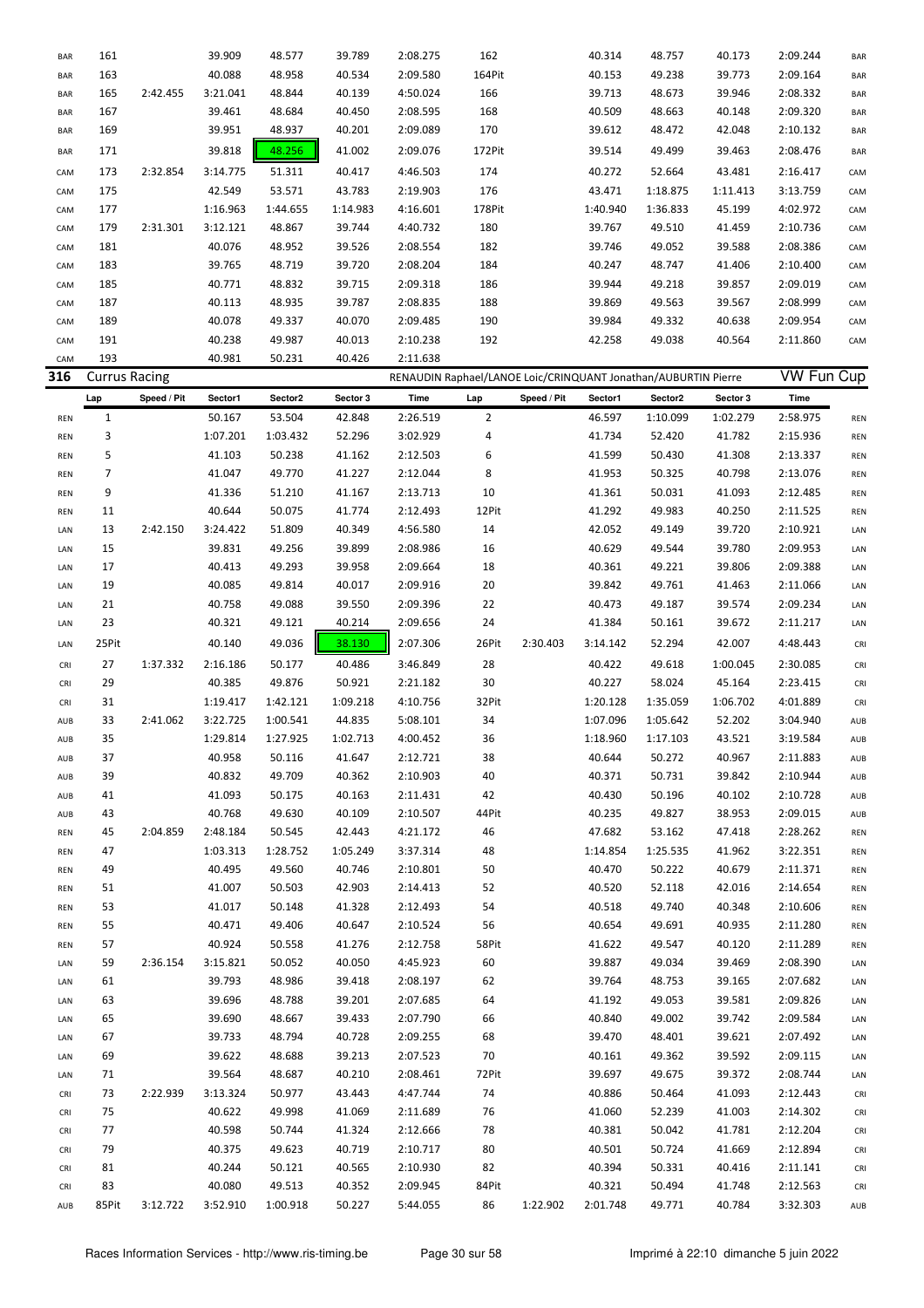| AUB        | 87Pit        |             | 40.889                         | 49.878           | 40.477           | 2:11.244             | 88             | 1:33.105    | 2:11.686         | 50.617           | 40.394           | 3:42.697             | AUB        |
|------------|--------------|-------------|--------------------------------|------------------|------------------|----------------------|----------------|-------------|------------------|------------------|------------------|----------------------|------------|
| AUB        | 89           |             | 40.344                         | 50.263           | 40.383           | 2:10.990             | 90             |             | 40.290           | 49.607           | 39.947           | 2:09.844             | AUB        |
| AUB        | 91           |             | 40.691                         | 50.490           | 40.710           | 2:11.891             | 92             |             | 40.455           | 49.556           | 39.789           | 2:09.800             | AUB        |
| AUB        | 93           |             | 40.376                         | 49.336           | 39.682           | 2:09.394             | 94             |             | 40.229           | 49.208           | 39.789           | 2:09.226             | AUB        |
| AUB        | 95           |             | 40.014                         | 50.209           | 40.283           | 2:10.506             | 96             |             | 40.130           | 49.581           | 39.899           | 2:09.610             | AUB        |
|            |              |             |                                |                  |                  |                      |                |             |                  |                  |                  |                      |            |
| AUB        | 97Pit        |             | 39.469                         | 49.716           | 39.398           | 2:08.583             | 98             | 2:03.853    | 2:45.529         | 51.152           | 41.551           | 4:18.232             | <b>REN</b> |
| REN        | 99           |             | 40.525                         | 50.306           | 41.014           | 2:11.845             | 100            |             | 40.475           | 49.720           | 42.127           | 2:12.322             | <b>REN</b> |
| REN        | 101          |             | 40.798                         | 50.180           | 40.842           | 2:11.820             | 102            |             | 40.710           | 49.375           | 40.492           | 2:10.577             | <b>REN</b> |
| REN        | 103          |             | 40.711                         | 49.960           | 41.881           | 2:12.552             | 104            |             | 41.738           | 49.651           | 40.345           | 2:11.734             | <b>REN</b> |
| REN        | 105          |             | 40.468                         | 50.155           | 40.588           | 2:11.211             | 106            |             | 40.365           | 49.459           | 40.260           | 2:10.084             | <b>REN</b> |
| REN        | 107Pit       |             | 40.944                         | 49.941           | 40.032           | 2:10.917             | 108            | 2:36.600    | 3:16.099         | 48.942           | 42.668           | 4:47.709             | LAN        |
| LAN        | 109          |             | 39.722                         | 48.572           | 39.241           | 2:07.535             | 110            |             | 39.597           | 48.532           | 39.857           | 2:07.986             | LAN        |
| LAN        | 111          |             | 39.732                         | 48.119           | 39.185           | 2:07.036             | 112            |             | 39.655           | 48.847           | 38.977           | 2:07.479             | LAN        |
| LAN        | 113          |             | 39.529                         | 48.316           | 39.255           | 2:07.100             | 114            |             | 39.552           | 48.469           | 39.210           | 2:07.231             | LAN        |
| LAN        | 115          |             | 39.491                         | 48.685           | 39.435           | 2:07.611             | 116            |             | 39.591           | 48.533           | 39.249           | 2:07.373             | LAN        |
| LAN        | 117          |             | 39.339                         | 50.511           | 39.815           | 2:09.665             | 118            |             | 39.847           | 48.992           | 39.305           | 2:08.144             | LAN        |
| LAN        | 119Pit       |             | 39.420                         | 48.476           | 38.751           | 2:06.647             | 120            | 2:36.308    | 3:17.733         | 50.325           | 43.561           | 4:51.619             | CRI        |
|            |              |             |                                |                  |                  |                      |                |             |                  |                  |                  |                      |            |
| CRI        | 121          |             | 40.578                         | 50.237           | 41.996           | 2:12.811             | 122            |             | 40.007           | 49.385           | 40.515           | 2:09.907             | CRI        |
| CRI        | 123          |             | 40.832                         | 50.245           | 40.292           | 2:11.369             | 124            |             | 40.138           | 49.554           | 40.500           | 2:10.192             | CRI        |
| CRI        | 125          |             | 40.538                         | 50.492           | 41.392           | 2:12.422             | 126            |             | 41.227           | 50.231           | 40.352           | 2:11.810             | CRI        |
| CRI        | 127          |             | 40.237                         | 49.705           | 40.595           | 2:10.537             | 128            |             | 40.358           | 49.655           | 40.761           | 2:10.774             | CRI        |
| CRI        | 129          |             | 40.008                         | 49.424           | 1:04.535         | 2:33.967             | 130            |             | 41.121           | 49.965           | 40.798           | 2:11.884             | CRI        |
| CRI        | 131Pit       |             | 40.401                         | 49.653           | 40.697           | 2:10.751             | 132            | 2:39.242    | 3:18.252         | 50.799           | 40.130           | 4:49.181             | AUB        |
| AUB        | 133          |             | 40.031                         | 50.738           | 40.292           | 2:11.061             | 134            |             | 40.044           | 49.497           | 40.046           | 2:09.587             | AUB        |
| AUB        | 135          |             | 40.404                         | 49.695           | 40.457           | 2:10.556             | 136            |             | 40.003           | 49.387           | 39.645           | 2:09.035             | AUB        |
| AUB        | 137          |             | 40.050                         | 48.943           | 39.782           | 2:08.775             | 138            |             | 39.957           | 49.289           | 40.223           | 2:09.469             | AUB        |
| AUB        | 139          |             | 40.031                         | 49.172           | 54.009           | 2:23.212             | 140            |             | 40.050           | 49.237           | 39.775           | 2:09.062             | AUB        |
| AUB        | 141          |             | 40.275                         | 49.143           | 40.145           | 2:09.563             | 142            |             | 40.053           | 49.554           | 40.324           | 2:09.931             | AUB        |
| AUB        | 143          |             | 39.970                         | 49.174           | 39.942           | 2:09.086             | 144            |             | 40.180           | 49.329           | 40.027           | 2:09.536             | AUB        |
| AUB        | 145Pit       |             | 40.413                         | 49.219           | 39.123           | 2:08.755             | 146            | 2:09.260    | 2:49.006         | 49.861           | 40.791           | 4:19.658             | <b>REN</b> |
| REN        | 147          |             | 40.546                         | 49.855           | 41.001           | 2:11.402             | 148            |             | 40.521           | 49.350           | 40.597           | 2:10.468             | <b>REN</b> |
| REN        | 149          |             | 40.504                         | 49.341           | 40.566           | 2:10.411             | 150            |             | 40.841           | 49.586           | 41.971           | 2:12.398             | <b>REN</b> |
| REN        | 151          |             | 40.712                         | 49.895           | 42.526           | 2:13.133             | 152            |             | 40.688           | 51.140           | 40.696           | 2:12.524             | <b>REN</b> |
| REN        | 153          |             | 40.816                         | 49.685           | 42.219           | 2:12.720             | 154            |             | 40.969           | 49.517           | 40.549           | 2:11.035             | <b>REN</b> |
| REN        | 155          |             | 40.932                         | 49.535           | 41.339           | 2:11.806             | 156            |             | 41.094           | 49.656           | 41.024           | 2:11.774             | <b>REN</b> |
|            |              |             |                                |                  |                  |                      |                |             |                  |                  |                  |                      |            |
|            |              |             |                                |                  |                  |                      |                |             |                  |                  |                  |                      |            |
| REN        | 157Pit       |             | 40.587                         | 49.799           | 39.964           | 2:10.350             | 158            | 2:37.282    | 3:16.359         | 48.829           | 39.577           | 4:44.765             | LAN        |
| LAN        | 159          |             | 40.680                         | 49.199           | 39.166           | 2:09.045             | 160            |             | 39.600           | 48.490           | 39.255           | 2:07.345             | LAN        |
| LAN        | 161          |             | 39.593                         | 48.624           | 39.218           | 2:07.435             | 162            |             | 40.005           | 48.692           | 39.334           | 2:08.031             | LAN        |
| LAN        | 163          |             | 40.203                         | 49.816           | 39.385           | 2:09.404             | 164            |             | 39.730           | 48.241           | 39.141           | 2:07.112             | LAN        |
| LAN        | 165          |             | 39.423                         | 48.153           | 39.397           | 2:06.973             | 166            |             | 39.581           | 48.017           | 39.253           | 2:06.851             | LAN        |
| LAN        | 167          |             | 39.581                         | 47.985           | 39.949           | 2:07.515             | 168            |             | 39.685           | 48.970           | 39.478           | 2:08.133             | LAN        |
| LAN        | 169          |             | 40.412                         | 48.668           | 39.256           | 2:08.336             | 170            |             | 39.718           | 48.285           | 39.365           | 2:07.368             | LAN        |
| LAN        | 171          |             | 39.886                         | 48.705           | 39.249           | 2:07.840             | 172            |             | 39.520           | 48.184           | 39.247           | 2:06.951             | LAN        |
| LAN        | 173          |             | 39.731                         | 48.172           | 39.364           | 2:07.267             | 174            |             | 39.698           | 49.063           | 39.148           | 2:07.909             | LAN        |
| LAN        | 175Pit       |             | 39.770                         | 49.938           | 40.495           | 2:10.203             | 176            | 2:43.402    | 3:45.537         | 1:31.444         | 1:11.878         | 6:28.859             | CRI        |
| CRI        | 177          |             | 46.302                         | 50.641           | 41.446           | 2:18.389             | 178            |             | 40.532           | 50.352           | 59.680           | 2:30.564             | CRI        |
| CRI        | 179          |             | 1:49.257                       | 1:22.487         | 45.069           | 3:56.813             | 180            |             | 41.721           | 49.485           | 40.641           | 2:11.847             | CRI        |
| CRI        | 181          |             | 40.044                         | 49.388           | 40.798           | 2:10.230             | 182            |             | 39.805           | 50.682           | 41.429           | 2:11.916             | CRI        |
| CRI        | 183Pit       |             | 40.532                         | 50.957           |                  |                      |                |             |                  |                  | 40.879           |                      |            |
|            |              |             |                                |                  | 42.232           | 2:13.721             | 184            | 2:36.959    | 3:17.163         | 50.573           |                  | 4:48.615             | AUB        |
| AUB        | 185          |             | 40.730                         | 49.998           | 39.933           | 2:10.661             | 186            |             | 40.504           | 49.729           | 40.098           | 2:10.331             | AUB        |
| AUB        | 187          |             | 40.649                         | 49.526           | 39.798           | 2:09.973             | 188            |             | 40.426           | 49.409           | 39.658           | 2:09.493             | AUB        |
| AUB        | 189          |             | 40.390                         | 49.678           | 41.395           | 2:11.463             | 190            |             | 40.680           | 49.327           | 39.732           | 2:09.739             | AUB        |
| AUB        | 191          |             | 40.197                         | 49.914           | 40.090           | 2:10.201             | 192            |             | 40.322           | 49.983           | 40.172           | 2:10.477             | AUB        |
| AUB        | 193          |             | 39.816                         | 50.361           | 40.761           | 2:10.938             | 194Pit         |             | 49.441           | 1:02.141         | 1:00.448         | 2:52.030             | AUB        |
| 355        |              |             | Publincentive by Leader Racing |                  |                  |                      |                |             |                  |                  |                  | <b>VW Fun Cup</b>    |            |
|            | Lap          | Speed / Pit | Sector1                        | Sector2          | Sector 3         | Time                 | Lap            | Speed / Pit | Sector1          | Sector2          | Sector 3         | Time                 |            |
| MAH        | $\mathbf{1}$ |             | 48.635                         | 52.532           | 43.298           | 2:24.465             | $\overline{2}$ |             | 44.919           | 1:10.138         | 1:02.966         | 2:58.023             | MAH        |
| MAH        | 3            |             | 1:06.606                       | 1:04.512         | 51.981           | 3:03.099             | 4              |             | 41.489           | 51.062           | 42.669           | 2:15.220             | MAH        |
| MAH        | 5            |             | 41.171                         | 50.730           | 41.779           | 2:13.680             | 6              |             | 41.530           | 51.469           | 42.076           | 2:15.075             | MAH        |
| MAH        | 7            |             | 41.549                         | 51.686           | 41.701           | 2:14.936             | 8Pit           |             | 42.233           | 51.302           | 41.463           | 2:14.998             | MAH        |
| MAH<br>MAH | 9<br>11      | 2:02.722    | 2:47.624<br>42.342             | 50.944<br>50.815 | 41.999<br>41.738 | 4:20.567<br>2:14.895 | 10<br>12       |             | 41.431<br>42.435 | 50.634<br>51.720 | 42.753<br>41.513 | 2:14.818<br>2:15.668 | MAH<br>MAH |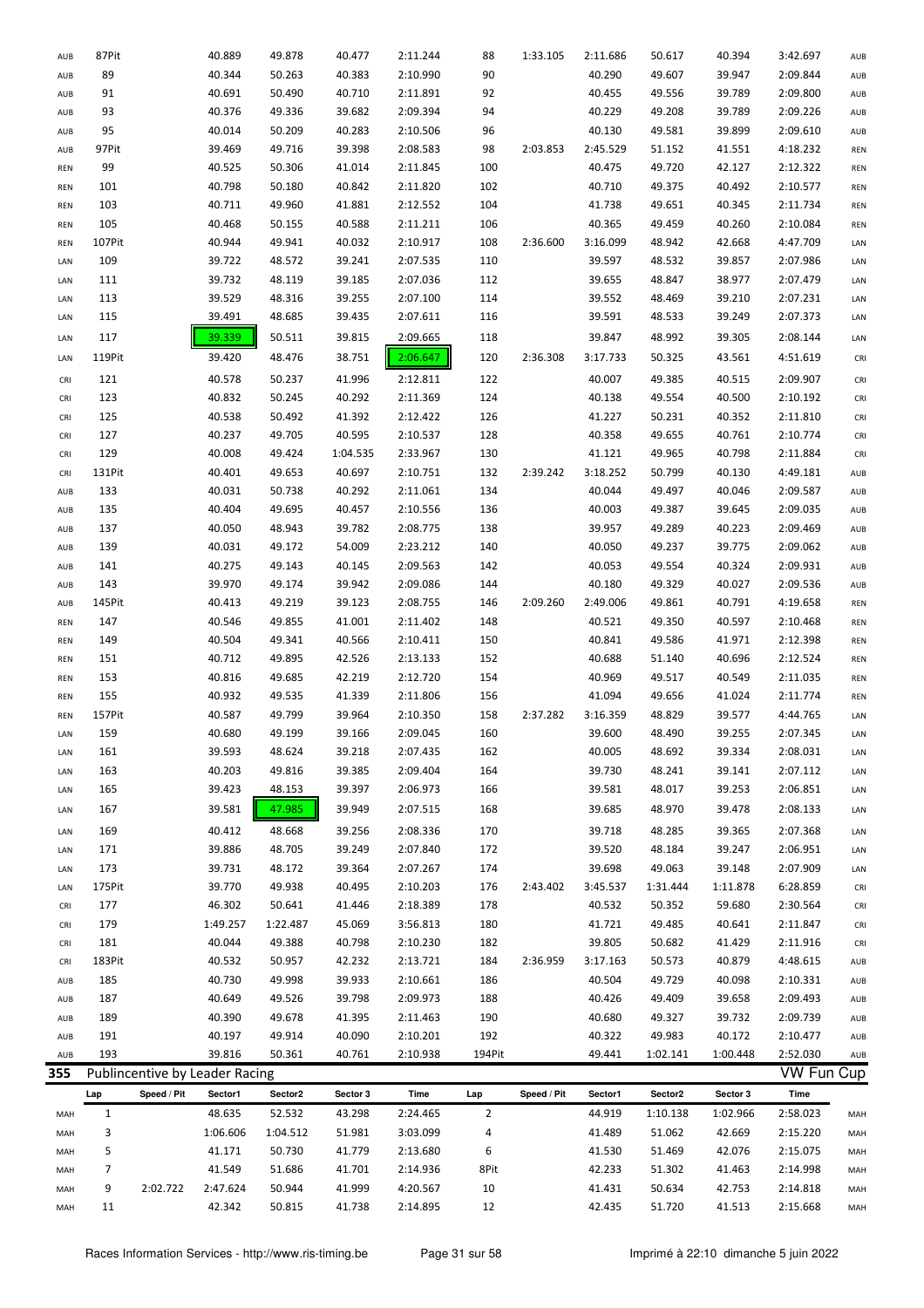| MAH        | 13     |           | 41.466   | 50.760   | 41.697   | 2:13.923  | 14     |          | 41.399   | 50.551   | 41.714   | 2:13.664 | MAH        |
|------------|--------|-----------|----------|----------|----------|-----------|--------|----------|----------|----------|----------|----------|------------|
| MAH        | 15     |           | 41.454   | 50.438   | 42.987   | 2:14.879  | 16Pit  |          | 42.062   | 51.573   | 41.440   | 2:15.075 | MAH        |
| MAH        | 17     | 2:04.312  | 2:46.420 | 50.658   | 43.508   | 4:20.586  | 18     |          | 42.073   | 51.080   | 41.592   | 2:14.745 | MAH        |
| MAH        | 19     |           | 41.394   | 50.488   | 41.461   | 2:13.343  | 20     |          | 41.150   | 50.765   | 41.291   | 2:13.206 | MAH        |
| MAH        | 21     |           | 41.332   | 50.728   | 42.063   | 2:14.123  | 22     |          | 41.586   | 50.929   | 41.331   | 2:13.846 | MAH        |
| MAH        | 23     |           | 41.053   | 50.053   | 41.489   | 2:12.595  | 24Pit  |          | 41.472   | 50.799   | 40.459   | 2:12.730 | MAH        |
| GEN        | 25     | 2:32.529  | 3:11.650 | 50.046   | 42.160   | 4:43.856  | 26     |          | 40.741   | 50.089   | 40.455   | 2:11.285 | GEN        |
|            | 27     |           | 40.739   | 49.810   | 41.229   | 2:11.778  | 28     |          | 40.206   | 50.480   | 40.682   | 2:11.368 |            |
| GEN        |        |           |          |          |          |           |        |          |          |          |          |          | GEN        |
| GEN        | 29     |           | 40.384   | 50.187   | 40.795   | 2:11.366  | 30     |          | 41.525   | 59.593   | 46.031   | 2:27.149 | GEN        |
| GEN        | 31     |           | 59.824   | 1:40.370 | 1:08.841 | 3:49.035  | 32Pit  |          | 1:18.794 | 1:34.947 | 1:07.269 | 4:01.010 | GEN        |
| GEN        | 33     | 2:39.962  | 3:19.754 | 1:00.671 | 45.145   | 5:05.570  | 34     |          | 1:07.401 | 1:05.867 | 52.095   | 3:05.363 | GEN        |
| GEN        | 35     |           | 1:29.914 | 1:27.643 | 1:02.339 | 3:59.896  | 36     |          | 1:18.808 | 1:17.568 | 44.059   | 3:20.435 | GEN        |
| GEN        | 37     |           | 40.598   | 49.879   | 42.431   | 2:12.908  | 38     |          | 41.701   | 49.591   | 40.140   | 2:11.432 | GEN        |
| GEN        | 39     |           | 40.868   | 51.031   | 40.127   | 2:12.026  | 40Pit  |          | 43.140   | 51.380   | 45.871   | 2:20.391 | GEN        |
| BAU        | 41     | 22:36.564 | >10min   | 51.319   | 41.829   | 24:55.816 | 42     |          | 42.287   | 51.700   | 41.945   | 2:15.932 | <b>BAU</b> |
| BAU        | 43     |           | 41.845   | 51.008   | 41.687   | 2:14.540  | 44     |          | 41.158   | 50.477   | 41.869   | 2:13.504 | <b>BAU</b> |
| BAU        | 45     |           | 41.345   | 51.063   | 41.348   | 2:13.756  | 46     |          | 41.293   | 50.592   | 40.751   | 2:12.636 | <b>BAU</b> |
| BAU        | 47     |           | 41.457   | 51.096   | 41.415   | 2:13.968  | 48     |          | 41.227   | 50.634   | 41.611   | 2:13.472 | <b>BAU</b> |
| BAU        | 49     |           | 41.616   | 50.153   | 42.317   | 2:14.086  | 50Pit  |          | 41.826   | 50.859   | 42.628   | 2:15.313 | <b>BAU</b> |
| BAU        | 51     | 2:25.060  | 3:07.808 | 50.710   | 41.151   | 4:39.669  | 52     |          | 41.438   | 51.389   | 42.324   | 2:15.151 | <b>BAU</b> |
| BAU        | 53     |           | 41.726   | 50.142   | 44.420   | 2:16.288  | 54     |          | 41.920   | 50.589   | 41.245   | 2:13.754 | <b>BAU</b> |
| BAU        | 55     |           | 42.102   | 51.416   | 40.907   | 2:14.425  | 56     |          | 41.398   | 50.213   | 41.113   | 2:12.724 | <b>BAU</b> |
| BAU        | 57     |           | 41.474   | 50.402   | 41.000   | 2:12.876  | 58     |          | 41.616   | 51.079   | 41.032   | 2:13.727 | <b>BAU</b> |
| BAU        | 59Pit  |           | 41.602   | 50.720   | 43.325   | 2:15.647  | 60     | 2:24.097 | 3:03.768 | 51.969   | 41.311   | 4:37.048 | <b>BAU</b> |
| BAU        | 61     |           | 41.548   | 52.076   | 41.392   | 2:15.016  | 62     |          | 41.398   | 50.533   | 40.936   | 2:12.867 | <b>BAU</b> |
|            | 63     |           | 41.425   | 50.573   | 41.211   | 2:13.209  | 64     |          | 40.748   | 50.450   | 42.718   | 2:13.916 |            |
| BAU        |        |           |          |          |          |           |        |          |          |          |          |          | <b>BAU</b> |
| BAU        | 65     |           | 40.821   | 50.200   | 42.476   | 2:13.497  | 66     |          | 41.079   | 49.944   | 42.060   | 2:13.083 | <b>BAU</b> |
| BAU        | 67Pit  |           | 41.706   | 49.869   | 42.258   | 2:13.833  | 68     | 2:43.820 | 3:24.716 | 49.068   | 39.682   | 4:53.466 | FOL        |
| FOL        | 69     |           | 39.716   | 49.318   | 39.266   | 2:08.300  | 70     |          | 40.048   | 49.646   | 39.619   | 2:09.313 | FOL        |
| FOL        | 71     |           | 39.586   | 48.456   | 39.149   | 2:07.191  | 72     |          | 39.554   | 48.295   | 39.270   | 2:07.119 | FOL        |
| FOL        | 73     |           | 39.321   | 48.134   | 39.214   | 2:06.669  | 74     |          | 39.441   | 48.022   | 39.881   | 2:07.344 | FOL        |
| FOL        | 75     |           | 39.097   | 47.811   | 38.869   | 2:05.777  | 76     |          | 39.240   | 49.408   | 41.192   | 2:09.840 | FOL        |
| FOL        | 77     |           | 39.915   | 48.306   | 39.185   | 2:07.406  | 78     |          | 39.488   | 48.123   | 39.062   | 2:06.673 | FOL        |
| FOL        | 79     |           | 39.403   | 47.947   | 38.810   | 2:06.160  | 80     |          | 39.075   | 48.570   | 39.042   | 2:06.687 | FOL        |
| FOL        | 81Pit  |           | 39.576   | 47.866   | 38.588   | 2:06.030  | 82     | 2:15.700 | 2:54.893 | 48.429   | 39.219   | 4:22.541 | FOL        |
| FOL        | 83     |           | 39.773   | 49.113   | 39.223   | 2:08.109  | 84     |          | 39.589   | 48.328   | 39.225   | 2:07.142 | FOL        |
| FOL        | 85     |           | 39.728   | 48.424   | 39.302   | 2:07.454  | 86     |          | 39.967   | 48.415   | 39.366   | 2:07.748 | FOL        |
| FOL        | 87     |           | 39.805   | 48.382   | 39.258   | 2:07.445  | 88     |          | 39.744   | 48.160   | 39.193   | 2:07.097 | <b>FOL</b> |
| FOL        | 89     |           | 39.797   | 48.331   | 39.239   | 2:07.367  | 90     |          | 39.595   | 48.273   | 39.324   | 2:07.192 | FOL        |
| FOL        | 91     |           | 39.752   | 48.367   | 39.410   | 2:07.529  | 92     |          | 39.714   | 48.618   | 39.203   | 2:07.535 | FOL        |
| FOL        | 93     |           | 39.552   | 48.202   | 39.275   | 2:07.029  | 94     |          | 39.993   | 48.917   | 39.274   | 2:08.184 | FOL        |
| <b>FOL</b> | 95     |           | 39.952   | 48.440   | 39.244   | 2:07.636  | 96Pit  |          | 39.706   | 48.293   | 39.001   | 2:07.000 | FOL        |
| MAH        | 97     | 2:32.159  | 3:15.384 | 50.062   | 41.191   | 4:46.637  | 98     |          | 41.192   | 50.289   | 40.891   | 2:12.372 | MAH        |
| MAH        | 99     |           | 41.034   | 49.543   | 40.657   | 2:11.234  | 100    |          | 41.095   | 49.811   | 41.464   | 2:12.370 | MAH        |
| MAH        | 101    |           | 41.117   | 50.877   | 40.815   | 2:12.809  | 102    |          | 41.014   | 50.420   | 41.794   | 2:13.228 | MAH        |
|            | 103    |           | 41.068   | 50.159   | 41.522   | 2:12.749  | 104    |          | 40.939   | 50.976   |          | 2:13.082 |            |
| MAH        |        |           |          |          |          |           |        |          |          |          | 41.167   |          | MAH        |
| MAH        | 105    |           | 40.847   | 49.826   | 42.107   | 2:12.780  | 106    |          | 41.168   | 49.681   | 43.232   | 2:14.081 | MAH        |
| MAH        | 107Pit |           | 40.997   | 50.675   | 40.576   | 2:12.248  | 108    | 2:32.854 | 3:15.004 | 49.793   | 40.975   | 4:45.772 | MAH        |
| MAH        | 109    |           | 41.406   | 51.379   | 41.198   | 2:13.983  | 110    |          | 40.826   | 51.034   | 40.880   | 2:12.740 | MAH        |
| MAH        | 111    |           | 41.163   | 49.477   | 41.084   | 2:11.724  | 112    |          | 41.247   | 49.706   | 41.776   | 2:12.729 | MAH        |
| MAH        | 113    |           | 41.121   | 50.053   | 40.871   | 2:12.045  | 114    |          | 40.873   | 50.980   | 42.125   | 2:13.978 | MAH        |
| MAH        | 115    |           | 42.183   | 50.327   | 41.154   | 2:13.664  | 116Pit |          | 41.128   | 50.318   | 39.436   | 2:10.882 | MAH        |
| <b>FOL</b> | 117    | 2:46.262  | 3:23.427 | 47.520   | 39.441   | 4:50.388  | 118    |          | 39.305   | 47.707   | 38.483   | 2:05.495 | FOL        |
| FOL        | 119    |           | 38.860   | 48.130   | 38.826   | 2:05.816  | 120    |          | 39.141   | 47.925   | 38.961   | 2:06.027 | FOL        |
| FOL        | 121    |           | 39.162   | 47.784   | 38.881   | 2:05.827  | 122    |          | 39.232   | 48.068   | 38.913   | 2:06.213 | FOL        |
| FOL        | 123    |           | 39.706   | 47.921   | 39.810   | 2:07.437  | 124    |          | 39.138   | 48.305   | 39.340   | 2:06.783 | FOL        |
| FOL        | 125    |           | 39.017   | 47.505   | 38.686   | 2:05.208  | 126    |          | 38.943   | 47.588   | 38.633   | 2:05.164 | FOL        |
| FOL        | 127    |           | 38.889   | 47.425   | 38.635   | 2:04.949  | 128    |          | 38.895   | 48.720   | 38.520   | 2:06.135 | FOL        |
| <b>FOL</b> | 129    |           | 38.720   | 48.280   | 39.378   | 2:06.378  | 130Pit |          | 38.962   | 47.847   | 37.913   | 2:04.722 | FOL        |
|            |        |           |          |          |          |           |        |          |          |          |          |          |            |
| <b>DUP</b> | 131    | 2:31.692  | 3:11.586 | 49.021   | 39.501   | 4:40.108  | 132    |          | 40.054   | 48.911   | 39.201   | 2:08.166 | <b>DUP</b> |
| <b>DUP</b> | 133    |           | 39.734   | 48.513   | 39.400   | 2:07.647  | 134    |          | 39.756   | 48.541   | 40.165   | 2:08.462 | <b>DUP</b> |
| <b>DUP</b> | 135    |           | 40.268   | 48.911   | 40.611   | 2:09.790  | 136    |          | 39.766   | 48.904   | 39.018   | 2:07.688 | <b>DUP</b> |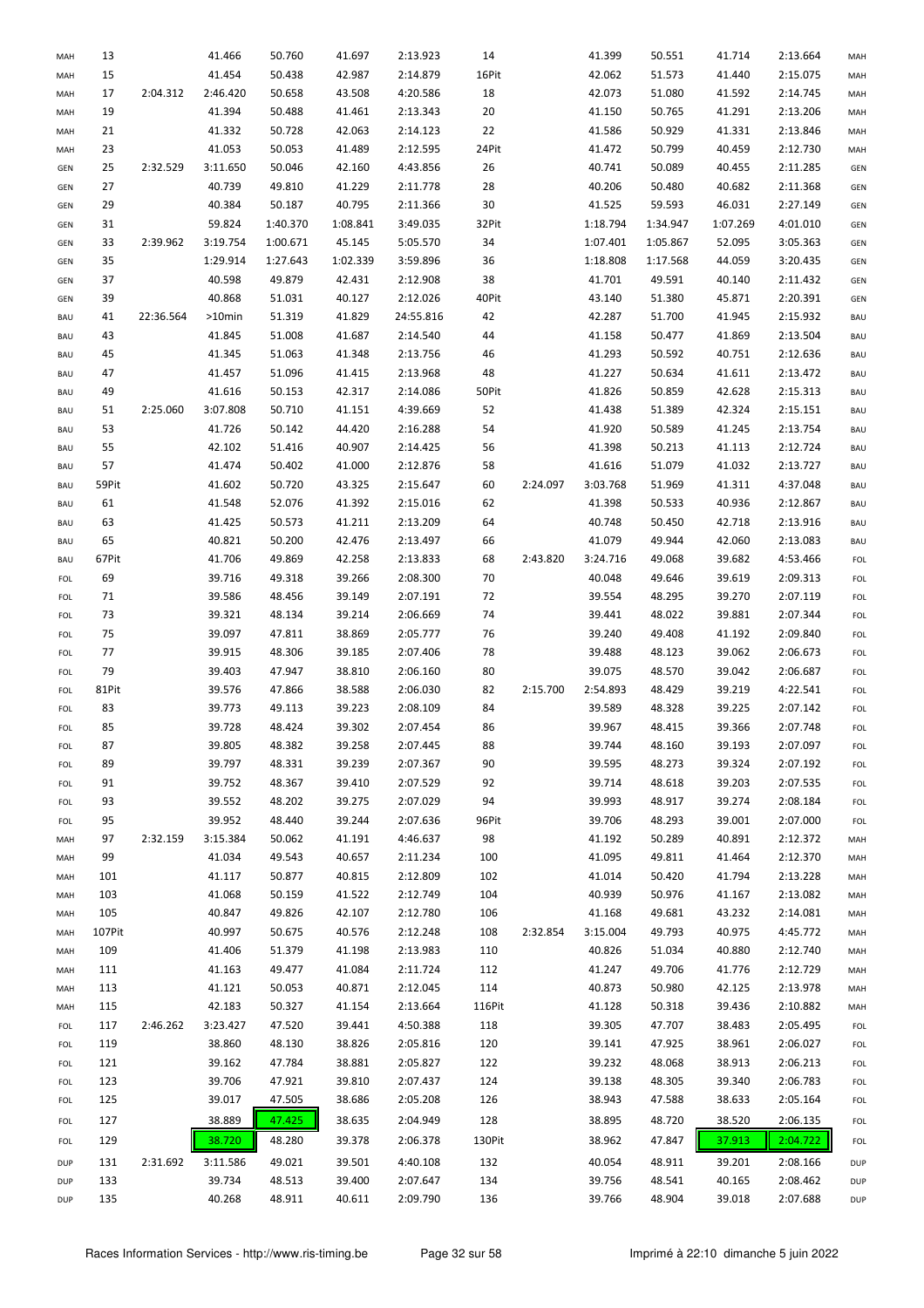| <b>DUP</b>        | 137          |                   | 39.459             | 48.355           | 39.484           | 2:07.298                                                            | 138            |             | 39.374             | 48.755           | 39.034           | 2:07.163             | <b>DUP</b> |
|-------------------|--------------|-------------------|--------------------|------------------|------------------|---------------------------------------------------------------------|----------------|-------------|--------------------|------------------|------------------|----------------------|------------|
| <b>DUP</b>        | 139          |                   | 39.554             | 48.493           | 39.039           | 2:07.086                                                            | 140            |             | 40.085             | 48.603           | 39.015           | 2:07.703             | <b>DUP</b> |
| <b>DUP</b>        | 141          |                   | 39.661             | 49.265           | 39.590           | 2:08.516                                                            | 142            |             | 40.147             | 48.171           | 39.149           | 2:07.467             | <b>DUP</b> |
| DUP               | 143          |                   | 39.374             | 48.819           | 39.024           | 2:07.217                                                            | 144            |             | 39.257             | 48.386           | 39.499           | 2:07.142             | <b>DUP</b> |
| DUP               | 145Pit       |                   | 39.504             | 48.414           | 38.089           | 2:06.007                                                            | 146            | 2:36.373    | 3:20.872           | 49.719           | 41.151           | 4:51.742             | <b>BAU</b> |
| BAU               | 147          |                   | 41.852             | 50.040           | 41.013           | 2:12.905                                                            | 148            |             | 41.457             | 50.274           | 40.425           | 2:12.156             | <b>BAU</b> |
| BAU               | 149          |                   | 40.643             | 49.969           | 40.569           | 2:11.181                                                            | 150            |             | 40.348             | 49.838           | 40.291           | 2:10.477             | <b>BAU</b> |
| BAU               | 151          |                   | 40.544             | 50.121           | 41.408           | 2:12.073                                                            | 152            |             | 41.057             | 51.656           | 40.558           | 2:13.271             | <b>BAU</b> |
| BAU               | 153          |                   | 43.119             | 49.588           | 40.017           | 2:12.724                                                            | 154            |             | 40.657             | 50.490           | 40.080           | 2:11.227             | <b>BAU</b> |
| BAU               | 155          |                   | 40.301             | 49.601           | 40.636           | 2:10.538                                                            | 156            |             | 40.967             | 49.424           | 40.383           | 2:10.774             | <b>BAU</b> |
| DUP               | 157          |                   | 40.757             | 49.782           | 40.131           | 2:10.670                                                            | 158            |             | 40.527             | 49.743           | 40.584           | 2:10.854             | <b>DUP</b> |
| DUP               | 159          |                   | 40.558             | 52.342           | 40.222           | 2:13.122                                                            | 160            |             | 40.469             | 49.500           | 45.851           | 2:15.820             | <b>DUP</b> |
| DUP               | 161          |                   | 41.174             | 50.740           | 42.130           | 2:14.044                                                            | 162            |             | 40.404             | 49.412           | 41.122           | 2:10.938             | <b>DUP</b> |
| DUP               | 163          |                   | 40.379             | 49.906           | 42.285           | 2:12.570                                                            | 164            |             | 40.265             | 48.899           | 40.220           | 2:09.384             | <b>DUP</b> |
| DUP               | 165          |                   | 40.754             | 49.504           | 40.412           | 2:10.670                                                            | 166            |             | 40.536             | 49.603           | 40.560           | 2:10.699             | <b>DUP</b> |
| DUP               | 167          |                   | 40.768             | 49.351           | 40.517           | 2:10.636                                                            | 168Pit         |             | 40.261             | 50.278           | 42.924           | 2:13.463             | <b>DUP</b> |
| FOL               | 169          | 2:15.697          | 2:54.992           | 54.110           | 41.518           | 4:30.620                                                            | 170            |             | 44.724             | 1:18.500         | 1:11.031         | 3:14.255             | FOL        |
| FOL               | 171          |                   | 1:16.978           | 1:44.493         | 1:14.955         | 4:16.426                                                            | 172            |             | 1:41.915           | 1:35.887         | 45.249           | 4:03.051             | FOL        |
| FOL               | 173          |                   | 39.893             | 48.395           | 39.650           | 2:07.938                                                            | 174            |             | 39.446             | 48.681           | 39.338           | 2:07.465             | FOL        |
| FOL               | 175          |                   | 39.602             | 48.401           | 39.771           | 2:07.774                                                            | 176            |             | 39.681             | 48.423           | 39.448           | 2:07.552             | FOL        |
| FOL               | 177          |                   | 39.400             | 48.483           | 38.964           | 2:06.847                                                            | 178            |             | 39.572             | 48.742           | 39.247           | 2:07.561             | FOL        |
| FOL               | 179          |                   | 39.639             | 48.302           | 39.222           | 2:07.163                                                            | 180            |             | 39.724             | 48.316           | 39.237           | 2:07.277             | FOL        |
| FOL               | 181          |                   | 39.962             | 48.399           | 39.360           | 2:07.721                                                            | 182            |             | 39.832             | 48.375           | 39.659           | 2:07.866             | FOL        |
| FOL               | 183          |                   | 39.855             | 48.575           | 39.504           | 2:07.934                                                            | 184            |             | 40.199             | 49.600           | 39.333           | 2:09.132             | FOL        |
| FOL               | 185          |                   | 39.488             | 48.308           | 39.263           | 2:07.059                                                            | 186            |             | 39.487             | 48.382           | 39.394           | 2:07.263             | FOL        |
| FOL               | 187          |                   | 39.581             | 48.548           | 39.313           | 2:07.442                                                            | 188            |             | 39.515             | 48.515           | 39.430           | 2:07.460             | FOL        |
| 356               |              | Drive4Fun by Milo |                    |                  |                  | JUNGEN Sébastien/DETERME David/VILLERS Stephane/NIVARLET Christophe |                |             |                    |                  |                  | <b>VW Fun Cup</b>    |            |
|                   |              |                   |                    |                  |                  |                                                                     |                |             |                    |                  |                  |                      |            |
|                   | Lap          | Speed / Pit       | Sector1            | Sector2          | Sector 3         | Time                                                                | Lap            | Speed / Pit | Sector1            | Sector2          | Sector 3         | <b>Time</b>          |            |
| DET               | $\mathbf{1}$ |                   | 49.464             | 52.556           | 43.028           | 2:25.048                                                            | $\overline{2}$ |             | 45.085             | 1:10.496         | 1:02.600         | 2:58.181             | DET        |
| DET               | 3            |                   | 1:07.239           | 1:03.741         | 52.003           | 3:02.983                                                            | 4Pit           |             | 42.344             | 52.984           | 45.486           | 2:20.814             | DET        |
| DET               | 5            | 1:37.503          | 2:17.786           | 50.548           | 40.978           | 3:49.312                                                            | 6              |             | 40.988             | 50.979           | 41.605           | 2:13.572             | DET        |
| DET               | 7            |                   | 41.668             | 50.419           | 41.032           | 2:13.119                                                            | 8              |             | 41.493             | 50.357           | 41.713           | 2:13.563             | DET        |
| DET               | 9            |                   | 40.657             | 50.466           | 42.502           | 2:13.625                                                            | 10             |             | 40.463             | 49.702           | 40.618           | 2:10.783             | DET        |
| DET               | 11           |                   | 41.261             | 49.899           | 40.518           | 2:11.678                                                            | 12Pit          |             | 41.104             | 50.873           | 39.909           | 2:11.886             | DET        |
| <b>JUN</b>        | 13           | 2:37.869          | 3:19.514           | 51.255           | 40.969           | 4:51.738                                                            | 14             |             | 41.309             | 50.321           | 42.162           | 2:13.792             | <b>JUN</b> |
| <b>JUN</b>        | 15           |                   | 41.015             | 50.279           | 40.433           | 2:11.727                                                            | 16             |             | 41.030             | 49.934           | 40.498           | 2:11.462             | JUN        |
| <b>JUN</b>        | 17           |                   |                    |                  |                  |                                                                     |                |             |                    |                  | 40.309           |                      | <b>JUN</b> |
| JUN               |              |                   | 43.006             | 50.957           | 41.992           | 2:15.955                                                            | 18             |             | 41.415             | 49.875           |                  | 2:11.599             |            |
| <b>JUN</b>        | 19           |                   | 40.548             | 50.042           | 40.204           | 2:10.794                                                            | 20             |             | 41.222             | 50.616           | 40.479           | 2:12.317             | JUN        |
| <b>JUN</b>        | 21           |                   | 40.909             | 50.228           | 40.690           | 2:11.827                                                            | 22             |             | 40.691             | 49.717           | 40.342           | 2:10.750             | JUN        |
|                   | 23           |                   | 42.644             | 50.024           | 40.638           | 2:13.306                                                            | 24             |             | 40.888             | 50.210           | 41.693           | 2:12.791             | <b>JUN</b> |
| <b>JUN</b>        | 25Pit        |                   | 41.046             | 49.780           | 40.251           | 2:11.077                                                            | 26             | 2:34.393    | 3:17.470           | 52.621           | 44.917           | 4:55.008             | VIL        |
| VIL               | 27           |                   | 42.843             | 51.549           | 42.126           | 2:16.518                                                            | 28             |             | 42.290             | 50.498           | 41.869           | 2:14.657             | VIL        |
| VIL               | 29           |                   | 42.635             | 50.004           | 41.531           | 2:14.170                                                            | 30             |             | 42.623             | 1:00.215         | 46.008           | 2:28.846             | VIL        |
| VIL               | 31           |                   | 1:00.827           | 1:40.477         | 1:08.851         | 3:50.155                                                            | 32             |             | 1:18.808           | 1:34.998         | 1:08.710         | 4:02.516             | VIL        |
| VIL               | 33           |                   | 1:19.515           | 1:37.377         | 1:06.520         | 4:03.412                                                            | 34Pit          |             | 1:24.744           | 1:18.858         | 47.547           | 3:31.149             | VIL        |
| <b>NIV</b>        | 35           | 2:42.106          | 3:24.461           | 51.322           | 42.028           | 4:57.811                                                            | 36             |             | 1:17.740           | 1:11.498         | 44.469           | 3:13.707             | <b>NIV</b> |
| <b>NIV</b>        | 37           |                   | 40.577             | 50.776           | 40.864           | 2:12.217                                                            | 38             |             | 41.359             | 50.638           | 41.579           | 2:13.576             | <b>NIV</b> |
| <b>NIV</b>        | 39           |                   | 41.808             | 50.558           | 41.128           | 2:13.494                                                            | 40             |             | 40.908             | 49.947           | 40.445           | 2:11.300             | <b>NIV</b> |
| <b>NIV</b>        | 41           |                   | 40.896             | 49.732           | 40.402           | 2:11.030                                                            | 42Pit          |             | 40.970             | 50.678           | 41.289           | 2:12.937             | <b>NIV</b> |
| <b>NIV</b>        | 43           | 2:19.870          | 3:01.341           | 50.353           | 41.090           | 4:32.784                                                            | 44             |             | 40.766             | 50.088           | 41.584           | 2:12.438             | <b>NIV</b> |
| <b>NIV</b>        | 45           |                   | 40.714             | 50.479           |                  |                                                                     | 46             |             |                    |                  |                  |                      | <b>NIV</b> |
|                   | 47           |                   |                    |                  | 41.612           | 2:12.805                                                            |                |             | 40.806             | 50.504           | 40.883           | 2:12.193             |            |
| <b>NIV</b>        |              |                   | 41.698             | 1:27.154         | 1:05.397         | 3:14.249                                                            | 48             |             | 1:14.266           | 1:26.288         | 41.248           | 3:21.802             | <b>NIV</b> |
| NIV<br>DET        | 49Pit        |                   | 41.519             | 50.972<br>49.897 | 42.707<br>40.832 | 2:15.198                                                            | 50<br>52       | 2:34.276    | 3:13.450<br>40.550 | 50.333<br>49.902 | 45.552<br>40.670 | 4:49.335             | DET<br>DET |
|                   | 51           |                   | 40.616             |                  |                  | 2:11.345                                                            |                |             |                    |                  |                  | 2:11.122             |            |
| DET               | 53           |                   | 39.808             | 49.670           | 40.807           | 2:10.285                                                            | 54             |             | 40.097             | 49.804           | 41.029           | 2:10.930             | DET        |
| DET               | 55           |                   | 40.135             | 49.246           | 40.847           | 2:10.228                                                            | 56             |             | 40.052             | 49.356           | 40.229           | 2:09.637             | DET        |
| DET               | 57           |                   | 40.015             | 49.457           | 40.322           | 2:09.794                                                            | 58             |             | 40.026             | 49.789           | 40.434           | 2:10.249             | DET        |
| DET               | 59           |                   | 40.002             | 49.212           | 40.488           | 2:09.702                                                            | 60             |             | 39.906             | 49.166           | 40.438           | 2:09.510             | DET        |
| DET               | 61           |                   | 40.096             | 48.924           | 40.339           | 2:09.359                                                            | 62             |             | 39.811             | 49.016           | 40.042           | 2:08.869             | DET        |
| DET               | 63           |                   | 40.116             | 49.363           | 40.054           | 2:09.533                                                            | 64             |             | 40.207             | 49.043           | 41.585           | 2:10.835             | DET        |
| DET<br><b>JUN</b> | 65<br>67     | 2:35.968          | 39.696<br>3:15.857 | 48.860<br>50.677 | 39.555<br>40.855 | 2:08.111<br>4:47.389                                                | 66Pit<br>68    |             | 48.653<br>41.395   | 49.979<br>49.822 | 40.438<br>41.095 | 2:19.070<br>2:12.312 | DET<br>JUN |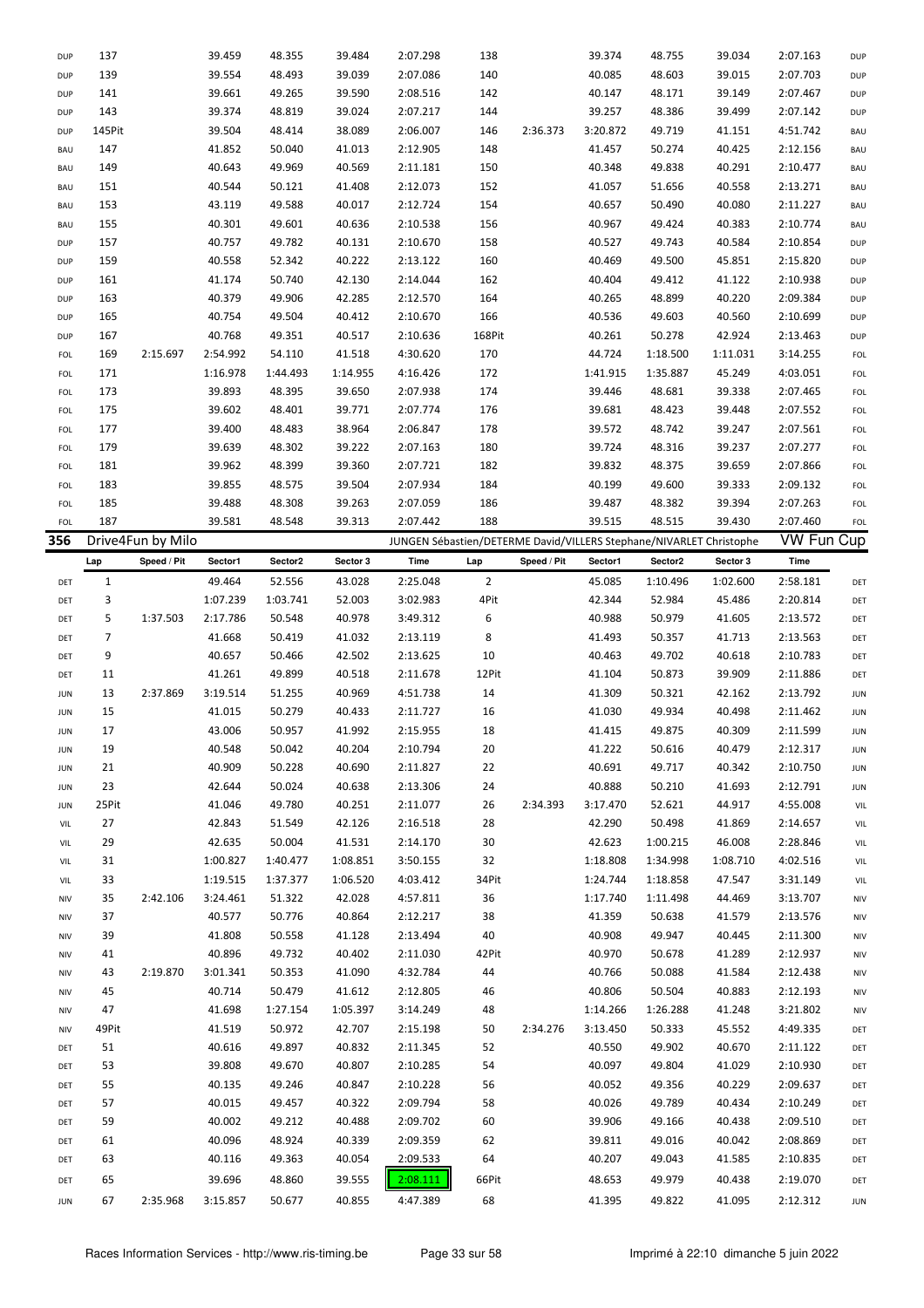| <b>JUN</b> | 69     |          | 40.888   | 49.965   | 40.283 | 2:11.136 | 70     |          | 40.553   | 50.419   | 40.667   | 2:11.639 | <b>JUN</b> |
|------------|--------|----------|----------|----------|--------|----------|--------|----------|----------|----------|----------|----------|------------|
| JUN        | 71     |          | 40.810   | 51.124   | 41.653 | 2:13.587 | 72     |          | 41.305   | 49.921   | 40.922   | 2:12.148 | JUN        |
| <b>JUN</b> | 73     |          | 40.255   | 49.367   | 41.733 | 2:11.355 | 74     |          | 41.895   | 50.069   | 40.686   | 2:12.650 | <b>JUN</b> |
| <b>JUN</b> | 75     |          | 40.979   | 49.779   | 40.614 | 2:11.372 | 76     |          | 40.501   | 49.736   | 40.974   | 2:11.211 | <b>JUN</b> |
| JUN        | 77     |          | 40.520   | 49.478   | 40.264 | 2:10.262 | 78Pit  |          | 40.297   | 49.577   | 40.848   | 2:10.722 | <b>JUN</b> |
| VIL        | 79     | 2:38.213 | 3:31.497 | 52.545   | 44.590 | 5:08.632 | 80     |          | 41.713   | 50.276   | 1:03.053 | 2:35.042 | VIL        |
| VIL        | 81     |          | 41.456   | 50.767   | 42.092 | 2:14.315 | 82     |          | 40.962   | 49.985   | 42.529   | 2:13.476 | VIL        |
| VIL        | 83     |          | 40.574   | 50.508   | 41.190 | 2:12.272 | 84     |          | 40.972   | 50.363   | 42.588   | 2:13.923 | VIL        |
| VIL        | 85     |          | 40.976   | 50.011   | 41.088 | 2:12.075 | 86     |          | 40.789   | 52.307   | 40.973   | 2:14.069 | VIL        |
| VIL        | 87     |          | 40.971   | 50.651   | 41.200 | 2:12.822 | 88     |          | 41.083   | 1:07.708 | 43.566   | 2:32.357 | VIL        |
| VIL        | 89     |          | 41.837   | 50.785   | 41.455 | 2:14.077 | 90Pit  |          | 41.647   | 49.957   | 42.815   | 2:14.419 | VIL        |
| DET        | 91     | 2:37.822 | 3:18.518 | 51.401   | 40.280 | 4:50.199 | 92     |          | 40.269   | 49.840   | 40.533   | 2:10.642 | DET        |
| DET        | 93     |          | 39.827   | 49.235   | 40.247 | 2:09.309 | 94     |          | 39.904   | 48.784   | 40.026   | 2:08.714 | DET        |
| DET        | 95     |          | 39.818   | 48.805   | 40.072 | 2:08.695 | 96     |          | 40.002   | 49.057   | 39.879   | 2:08.938 | DET        |
| DET        | 97     |          | 40.012   | 49.590   | 40.335 | 2:09.937 | 98     |          | 39.670   | 49.170   | 40.201   | 2:09.041 | DET        |
| DET        | 99     |          | 40.314   | 49.127   | 40.195 | 2:09.636 | 100    |          | 40.074   | 48.768   | 40.177   | 2:09.019 | DET        |
| DET        | 101    |          | 39.932   | 48.774   | 40.114 | 2:08.820 | 102    |          | 39.936   | 49.071   | 40.022   | 2:09.029 | DET        |
|            | 103Pit |          |          | 48.788   | 48.760 | 2:17.421 | 104    | 2:29.672 |          |          |          |          |            |
| DET        |        |          | 39.873   |          |        |          |        |          | 3:10.373 | 51.713   | 41.543   | 4:43.629 | <b>JUN</b> |
| <b>JUN</b> | 105    |          | 40.931   | 49.726   | 40.799 | 2:11.456 | 106    |          | 40.304   | 49.735   | 40.386   | 2:10.425 | <b>JUN</b> |
| <b>JUN</b> | 107    |          | 40.445   | 50.651   | 40.836 | 2:11.932 | 108    |          | 40.539   | 49.568   | 40.517   | 2:10.624 | <b>JUN</b> |
| <b>JUN</b> | 109    |          | 40.480   | 49.650   | 40.122 | 2:10.252 | 110    |          | 40.147   | 50.161   | 40.323   | 2:10.631 | <b>JUN</b> |
| <b>JUN</b> | 111    |          | 40.264   | 50.317   | 40.194 | 2:10.775 | 112    |          | 40.171   | 49.495   | 40.350   | 2:10.016 | <b>JUN</b> |
| <b>JUN</b> | 113    |          | 40.135   | 49.362   | 40.830 | 2:10.327 | 114    |          | 40.665   | 49.282   | 40.749   | 2:10.696 | <b>JUN</b> |
| <b>JUN</b> | 115Pit |          | 40.494   | 50.133   | 39.408 | 2:10.035 | 116    | 2:36.868 | 3:18.278 | 50.561   | 41.729   | 4:50.568 | VIL        |
| VIL        | 117    |          | 41.709   | 50.440   | 40.747 | 2:12.896 | 118    |          | 40.830   | 50.103   | 42.019   | 2:12.952 | VIL        |
| VIL        | 119    |          | 41.265   | 49.374   | 40.502 | 2:11.141 | 120    |          | 41.559   | 49.611   | 42.169   | 2:13.339 | VIL        |
| VIL        | 121    |          | 40.770   | 49.547   | 42.596 | 2:12.913 | 122    |          | 41.291   | 50.138   | 42.331   | 2:13.760 | VIL        |
| VIL        | 123    |          | 40.938   | 50.461   | 41.600 | 2:12.999 | 124    |          | 41.603   | 50.330   | 41.716   | 2:13.649 | VIL        |
| VIL        | 125    |          | 41.452   | 50.895   | 41.853 | 2:14.200 | 126    |          | 40.721   | 50.315   | 40.954   | 2:11.990 | VIL        |
| VIL        | 127Pit |          | 40.742   | 50.291   | 40.844 | 2:11.877 | 128    | 2:34.173 | 3:14.091 | 50.244   | 40.771   | 4:45.106 | DET        |
| DET        | 129    |          | 40.616   | 49.438   | 41.053 | 2:11.107 | 130    |          | 40.686   | 49.433   | 40.018   | 2:10.137 | DET        |
| DET        | 131    |          | 39.648   | 49.542   | 39.937 | 2:09.127 | 132    |          | 39.771   | 48.953   | 39.944   | 2:08.668 | DET        |
| DET        | 133    |          | 39.689   | 49.434   | 40.858 | 2:09.981 | 134    |          | 39.871   | 54.765   | 40.094   | 2:14.730 | DET        |
| DET        | 135    |          | 40.175   | 49.010   | 39.898 | 2:09.083 | 136    |          | 40.167   | 48.982   | 39.869   | 2:09.018 | DET        |
| DET        | 137    |          | 39.943   | 48.850   | 40.091 | 2:08.884 | 138    |          | 39.910   | 48.974   | 40.121   | 2:09.005 | DET        |
| DET        | 139    |          | 39.803   | 49.112   | 40.164 | 2:09.079 | 140Pit |          | 40.261   | 49.026   | 39.576   | 2:08.863 | DET        |
| <b>JUN</b> | 141    | 2:34.196 | 3:14.300 | 49.847   | 41.433 | 4:45.580 | 142    |          | 40.442   | 50.137   | 41.232   | 2:11.811 | <b>JUN</b> |
| <b>JUN</b> | 143    |          | 42.418   | 49.544   | 40.574 | 2:12.536 | 144    |          | 40.446   | 50.783   | 41.101   | 2:12.330 | JUN        |
| JUN        | 145    |          | 40.716   | 49.938   | 40.133 | 2:10.787 | 146    |          | 40.455   | 49.595   | 40.789   | 2:10.839 | <b>JUN</b> |
|            | 147    |          | 42.140   | 49.308   | 40.917 | 2:12.365 | 148    |          | 40.375   | 49.279   | 40.359   | 2:10.013 |            |
| JUN        | 149    |          |          | 49.597   |        |          |        |          | 40.473   |          |          |          | JUN        |
| JUN        |        |          | 40.808   |          | 40.843 | 2:11.248 | 150    |          |          | 49.519   | 40.330   | 2:10.322 | JUN        |
| <b>JUN</b> | 151    |          | 40.246   | 49.280   | 40.249 | 2:09.775 | 152    |          | 40.146   | 50.472   | 41.064   | 2:11.682 | JUN        |
| JUN        | 153    |          | 39.787   | 48.650   | 39.979 | 2:08.416 | 154    |          | 39.845   | 49.078   | 39.788   | 2:08.711 | JUN        |
| <b>JUN</b> | 155    |          | 39.834   | 49.302   | 40.169 | 2:09.305 | 156    |          | 41.351   | 49.553   | 40.050   | 2:10.954 | JUN        |
| JUN        | 157Pit |          | 40.021   | 49.209   | 39.932 | 2:09.162 | 158    | 2:30.674 | 3:11.128 | 50.547   | 41.498   | 4:43.173 | VIL        |
| VIL        | 159    |          | 40.556   | 49.296   | 41.231 | 2:11.083 | 160    |          | 40.119   | 49.092   | 40.395   | 2:09.606 | VIL        |
| VIL        | 161    |          | 40.954   | 1:14.472 | 41.441 | 2:36.867 | 162    |          | 40.735   | 49.914   | 40.860   | 2:11.509 | VIL        |
| VIL        | 163    |          | 40.291   | 48.979   | 40.325 | 2:09.595 | 164    |          | 40.896   | 49.098   | 40.279   | 2:10.273 | VIL        |
| VIL        | 165    |          | 40.552   | 49.128   | 40.550 | 2:10.230 | 166    |          | 40.945   | 49.107   | 40.303   | 2:10.355 | VIL        |
| VIL        | 167    |          | 40.825   | 49.698   | 40.645 | 2:11.168 | 168    |          | 40.260   | 49.710   | 40.716   | 2:10.686 | VIL        |
| VIL        | 169Pit |          | 40.730   | 49.439   | 40.574 | 2:10.743 | 170    | 2:38.128 | 3:17.636 | 49.997   | 41.958   | 4:49.591 | DET        |
| DET        | 171    |          | 40.760   | 49.659   | 39.988 | 2:10.407 | 172    |          | 40.226   | 49.209   | 40.894   | 2:10.329 | DET        |
| DET        | 173    |          | 39.909   | 49.001   | 39.691 | 2:08.601 | 174    |          | 39.822   | 49.797   | 40.455   | 2:10.074 | DET        |
| DET        | 175    |          | 40.246   | 49.864   | 40.245 | 2:10.355 | 176    |          | 1:08.498 | 1:31.641 | 1:11.408 | 3:51.547 | DET        |
| DET        | 177    |          | 40.715   | 49.768   | 40.027 | 2:10.510 | 178Pit |          | 40.131   | 51.365   | 1:05.997 | 2:37.493 | DET        |
| DET        | 179    | 2:33.275 | 3:12.486 | 50.181   | 40.895 | 4:43.562 | 180    |          | 40.298   | 49.147   | 40.639   | 2:10.084 | DET        |
| DET        | 181    |          | 40.689   | 49.097   | 40.009 | 2:09.795 | 182    |          | 40.266   | 49.106   | 40.094   | 2:09.466 | DET        |
| DET        | 183    |          | 40.041   | 48.987   | 40.085 | 2:09.113 | 184    |          | 40.402   | 49.404   | 40.158   | 2:09.964 | DET        |
| DET        | 185    |          | 40.287   | 49.187   | 39.739 | 2:09.213 | 186    |          | 40.036   | 48.946   | 39.641   | 2:08.623 | DET        |
| DET        | 187    |          | 39.869   | 49.106   | 40.282 | 2:09.257 | 188    |          | 40.489   | 49.549   | 40.345   | 2:10.383 | DET        |
| DET        | 189    |          | 40.018   | 49.206   | 40.247 | 2:09.471 | 190    |          | 40.391   | 48.925   | 40.901   | 2:10.217 | DET        |
|            |        |          |          |          |        |          |        |          |          |          |          |          |            |
| DET        | 191    |          | 39.827   | 51.035   | 40.031 | 2:10.893 | 192    |          | 39.504   | 49.576   | 40.010   | 2:09.090 | DET        |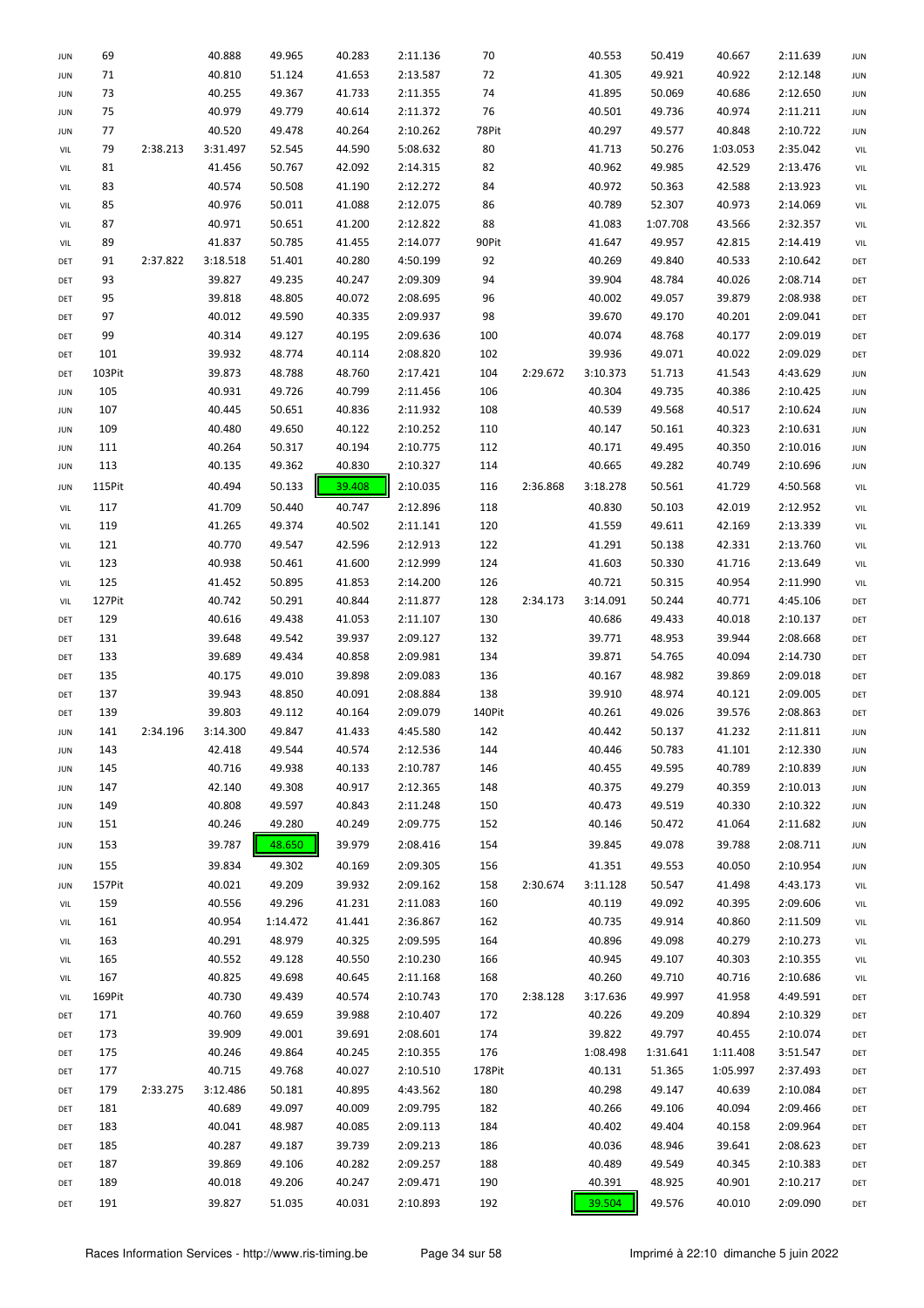| DET        | 193          |                    | 40.604   | 49.822   | 39.855   | 2:10.281 | 194            |             | 40.276   | 49.527   | 41.185   | 2:10.988          | DET        |
|------------|--------------|--------------------|----------|----------|----------|----------|----------------|-------------|----------|----------|----------|-------------------|------------|
| DET        | 195Pit       |                    | 49.870   | 1:01.704 | 58.799   | 2:50.373 |                |             |          |          |          |                   |            |
| 365        |              | Carpass LRE By DRM |          |          |          |          |                |             |          |          |          | <b>VW Fun Cup</b> |            |
|            | Lap          | Speed / Pit        | Sector1  | Sector2  | Sector 3 | Time     | Lap            | Speed / Pit | Sector1  | Sector2  | Sector 3 | Time              |            |
| DEN        | $\mathbf{1}$ |                    | 49.298   | 52.080   | 41.828   | 2:23.206 | $\overline{2}$ |             | 44.649   | 1:10.724 | 1:02.644 | 2:58.017          | DEN        |
| DEN        | 3            |                    | 1:06.542 | 1:05.062 | 51.133   | 3:02.737 | 4              |             | 41.108   | 49.706   | 40.356   | 2:11.170          | DEN        |
| DEN        | 5            |                    | 39.999   | 50.436   | 40.383   | 2:10.818 | 6              |             | 41.078   | 50.384   | 40.477   | 2:11.939          | DEN        |
| DEN        | 7            |                    | 41.239   | 50.073   | 40.441   | 2:11.753 | 8              |             | 40.873   | 50.178   | 40.134   | 2:11.185          | DEN        |
| DEN        | 9            |                    | 41.104   | 50.458   | 40.902   | 2:12.464 | 10             |             | 40.871   | 50.108   | 40.434   | 2:11.413          | DEN        |
| DEN        | 11           |                    | 40.972   | 49.703   | 40.540   | 2:11.215 | 12             |             | 41.212   | 51.440   | 41.889   | 2:14.541          | DEN        |
| DEN        | 13Pit        |                    | 41.085   | 50.156   | 41.057   | 2:12.298 | 14             | 2:02.692    | 2:40.354 | 49.703   | 40.885   | 4:10.942          | DEN        |
| DEN        | 15           |                    | 40.864   | 49.978   | 40.305   | 2:11.147 | 16             |             | 40.861   | 49.967   | 40.972   | 2:11.800          | DEN        |
| <b>DEN</b> | 17           |                    | 41.189   | 50.480   | 41.025   | 2:12.694 | 18             |             | 41.398   | 50.351   | 41.605   | 2:13.354          | DEN        |
| <b>DEN</b> | 19           |                    | 40.991   | 50.086   | 41.313   | 2:12.390 | 20             |             | 41.163   | 50.230   | 41.603   | 2:12.996          | DEN        |
| DEN        | 21           |                    | 41.444   | 50.501   | 41.055   | 2:13.000 | 22             |             | 40.615   | 49.838   | 40.905   | 2:11.358          | DEN        |
| DEN        | 23           |                    | 40.683   | 51.427   | 40.535   | 2:12.645 | 24             |             | 41.019   | 50.076   | 40.454   | 2:11.549          | DEN        |
| DEN        | 25           |                    | 40.605   | 49.899   | 40.267   | 2:10.771 | 26Pit          |             | 40.896   | 50.296   | 40.126   | 2:11.318          | DEN        |
| <b>SER</b> | 27           | 2:30.094           | 3:09.848 | 49.048   | 40.044   | 4:38.940 | 28             |             | 39.574   | 48.419   | 39.536   | 2:07.529          | <b>SER</b> |
| <b>SER</b> | 29           |                    | 39.710   | 48.026   | 39.619   | 2:07.355 | 30             |             | 39.375   | 47.960   | 39.279   | 2:06.614          | <b>SER</b> |
| <b>SER</b> | 31           |                    | 39.471   | 48.310   | 41.415   | 2:09.196 | 32             |             | 42.439   | 54.420   | 41.592   | 2:18.451          | <b>SER</b> |
| <b>SER</b> | 33           |                    | 40.444   | 1:16.065 | 1:08.680 | 3:05.189 | 34Pit          |             | 1:16.814 | 1:34.187 | 1:07.334 | 3:58.335          | <b>SER</b> |
| <b>SER</b> | 35           | 2:23.179           | 3:13.140 | 58.286   | 46.502   | 4:57.928 | 36             |             | 1:07.239 | 1:06.212 | 52.044   | 3:05.495          | <b>SER</b> |
| SER        | 37           |                    | 1:29.323 | 1:28.365 | 1:02.631 | 4:00.319 | 38             |             | 1:18.129 | 1:17.487 | 42.686   | 3:18.302          | <b>SER</b> |
| <b>SER</b> | 39           |                    | 39.183   | 48.869   | 40.541   | 2:08.593 | 40             |             | 39.871   | 48.215   | 39.663   | 2:07.749          | <b>SER</b> |
| <b>SER</b> | 41           |                    | 39.678   | 48.365   | 39.419   | 2:07.462 | 42             |             | 39.050   | 48.976   | 39.303   | 2:07.329          | <b>SER</b> |
| <b>SER</b> | 43           |                    | 39.437   | 49.697   | 39.398   | 2:08.532 | 44             |             | 39.234   | 48.674   | 39.408   | 2:07.316          | <b>SER</b> |
| SER        | 45           |                    | 39.623   | 48.007   | 39.253   | 2:06.883 | 46             |             | 39.313   | 48.113   | 39.418   | 2:06.844          | <b>SER</b> |
| <b>SER</b> | 47           |                    | 39.054   | 48.590   | 39.620   | 2:07.264 | 48             |             | 39.218   | 48.238   | 39.372   | 2:06.828          | <b>SER</b> |
| <b>SER</b> | 49           |                    | 39.786   | 52.792   | 1:16.118 | 2:48.696 | 50Pit          |             | 1:18.026 | 1:28.965 | 1:04.072 | 3:51.063          | <b>SER</b> |
| DE         | 51           | 2:21.304           | 3:02.997 | 50.742   | 41.905   | 4:35.644 | 52             |             | 40.614   | 50.258   | 40.529   | 2:11.401          | DE         |
| DE         | 53           |                    | 41.699   | 50.445   | 40.465   | 2:12.609 | 54             |             | 40.932   | 50.279   | 42.341   | 2:13.552          | DE         |
| DE         | 55           |                    | 41.832   | 50.522   | 40.909   | 2:13.263 | 56             |             | 41.178   | 50.773   | 40.750   | 2:12.701          | DE         |
| DE         | 57           |                    | 40.920   | 50.471   | 41.136   | 2:12.527 | 58             |             | 41.070   | 50.990   | 40.821   | 2:12.881          | DE         |
| DE         | 59           |                    | 41.200   | 50.517   | 40.560   | 2:12.277 | 60             |             | 40.830   | 50.836   | 41.362   | 2:13.028          | DE         |
| DE         | 61           |                    | 40.754   | 49.978   | 40.850   | 2:11.582 | 62             |             | 40.363   | 49.934   | 40.932   | 2:11.229          | DE         |
| DE         | 63           |                    | 40.244   | 50.025   | 40.683   | 2:10.952 | 64             |             | 40.610   | 49.895   | 40.188   | 2:10.693          | DE         |
| DE         | 65Pit        |                    | 40.046   | 49.704   | 41.147   | 2:10.897 | 66             | 2:04.114    | 2:44.609 | 52.366   | 41.358   | 4:18.333          | DE         |
| DE         | 67           |                    | 40.464   | 49.980   | 40.576   | 2:11.020 | 68             |             | 40.357   | 49.799   | 40.150   | 2:10.306          | DE         |
| DE         | 69           |                    | 40.247   | 49.998   | 40.273   | 2:10.518 | 70             |             | 40.402   | 49.574   | 44.736   | 2:14.712          | DE         |
| DE         | 71           |                    | 41.342   | 49.835   | 40.622   | 2:11.799 | 72             |             | 41.331   | 50.259   | 40.395   | 2:11.985          | DE         |
| DE         | 73           |                    | 40.510   | 50.727   | 40.569   | 2:11.806 | 74             |             | 40.498   | 50.165   | 40.521   | 2:11.184          | DE         |
| DE         | 75           |                    | 40.784   | 50.224   | 40.477   | 2:11.485 | 76             |             | 40.689   | 50.736   | 42.258   | 2:13.683          | DE         |
| DE         | 77           |                    | 40.096   | 50.523   | 41.381   | 2:12.000 | 78             |             | 40.396   | 50.039   | 39.994   | 2:10.429          | DE         |
| DE         | 79           |                    | 40.263   | 49.760   | 40.078   | 2:10.101 | 80             |             | 40.606   | 50.009   | 40.828   | 2:11.443          | DE         |
| DE         | 81           |                    | 40.457   | 50.050   | 40.361   | 2:10.868 | 82             |             | 40.195   | 50.511   | 41.079   | 2:11.785          | DE         |
| DE         | 83           |                    | 41.268   | 50.312   | 40.715   | 2:12.295 | 84             |             | 40.133   | 50.129   | 40.313   | 2:10.575          | DE         |
| DE         | 85Pit        |                    | 40.159   | 50.412   | 39.265   | 2:09.836 | 86             | 2:03.050    | 2:45.644 | 50.609   | 41.778   | 4:18.031          | COP        |
| COP        | 87           |                    | 41.206   | 50.732   | 41.499   | 2:13.437 | 88             |             | 41.150   | 51.063   | 42.186   | 2:14.399          | COP        |
| COP        | 89           |                    | 41.008   | 50.446   | 41.612   | 2:13.066 | 90             |             | 40.946   | 50.842   | 43.685   | 2:15.473          | COP        |
| COP        | 91           |                    | 41.640   | 51.014   | 42.436   | 2:15.090 | 92             |             | 41.242   | 50.483   | 40.920   | 2:12.645          | COP        |
| COP        | 93Pit        |                    | 41.053   | 50.812   | 41.047   | 2:12.912 | 94             | 2:31.359    | 3:13.013 | 50.084   | 42.256   | 4:45.353          | COP        |
| COP        | 95           |                    | 41.009   | 49.843   | 40.640   | 2:11.492 | 96             |             | 42.266   | 49.886   | 40.679   | 2:12.831          | COP        |
| COP        | 97           |                    | 40.521   | 49.931   | 40.959   | 2:11.411 | 98             |             | 40.685   | 50.744   | 40.655   | 2:12.084          | COP        |
| COP        | 99           |                    | 40.437   | 50.318   | 40.737   | 2:11.492 | 100            |             | 40.356   | 49.605   | 40.994   | 2:10.955          | COP        |
| COP        | 101          |                    | 40.051   | 49.358   | 40.031   | 2:09.440 | 102            |             | 39.865   | 49.147   | 40.352   | 2:09.364          | COP        |
| COP        | 103          |                    | 39.892   | 49.072   | 40.305   | 2:09.269 | 104            |             | 39.923   | 49.241   | 39.963   | 2:09.127          | COP        |
| COP        | 105          |                    | 40.152   | 50.531   | 40.394   | 2:11.077 | 106Pit         |             | 40.567   | 49.868   | 40.904   | 2:11.339          | COP        |
| SER        | 107          | 2:31.797           | 3:09.295 | 47.784   | 39.103   | 4:36.182 | 108            |             | 39.039   | 47.913   | 39.089   | 2:06.041          | SER        |
| SER        | 109          |                    | 38.978   | 47.785   | 38.997   | 2:05.760 | 110            |             | 38.980   | 47.911   | 39.573   | 2:06.464          | SER        |
| SER        | 111          |                    | 39.273   | 47.753   | 38.888   | 2:05.914 | 112            |             | 39.198   | 47.888   | 39.652   | 2:06.738          | SER        |
| <b>SER</b> | 113          |                    | 39.574   | 47.873   | 38.710   | 2:06.157 | 114            |             | 38.751   | 48.374   | 39.784   | 2:06.909          | SER        |
| <b>SER</b> | 115          |                    | 38.542   | 47.821   | 38.742   | 2:05.105 | 116            |             | 38.707   | 48.071   | 38.851   | 2:05.629          | SER        |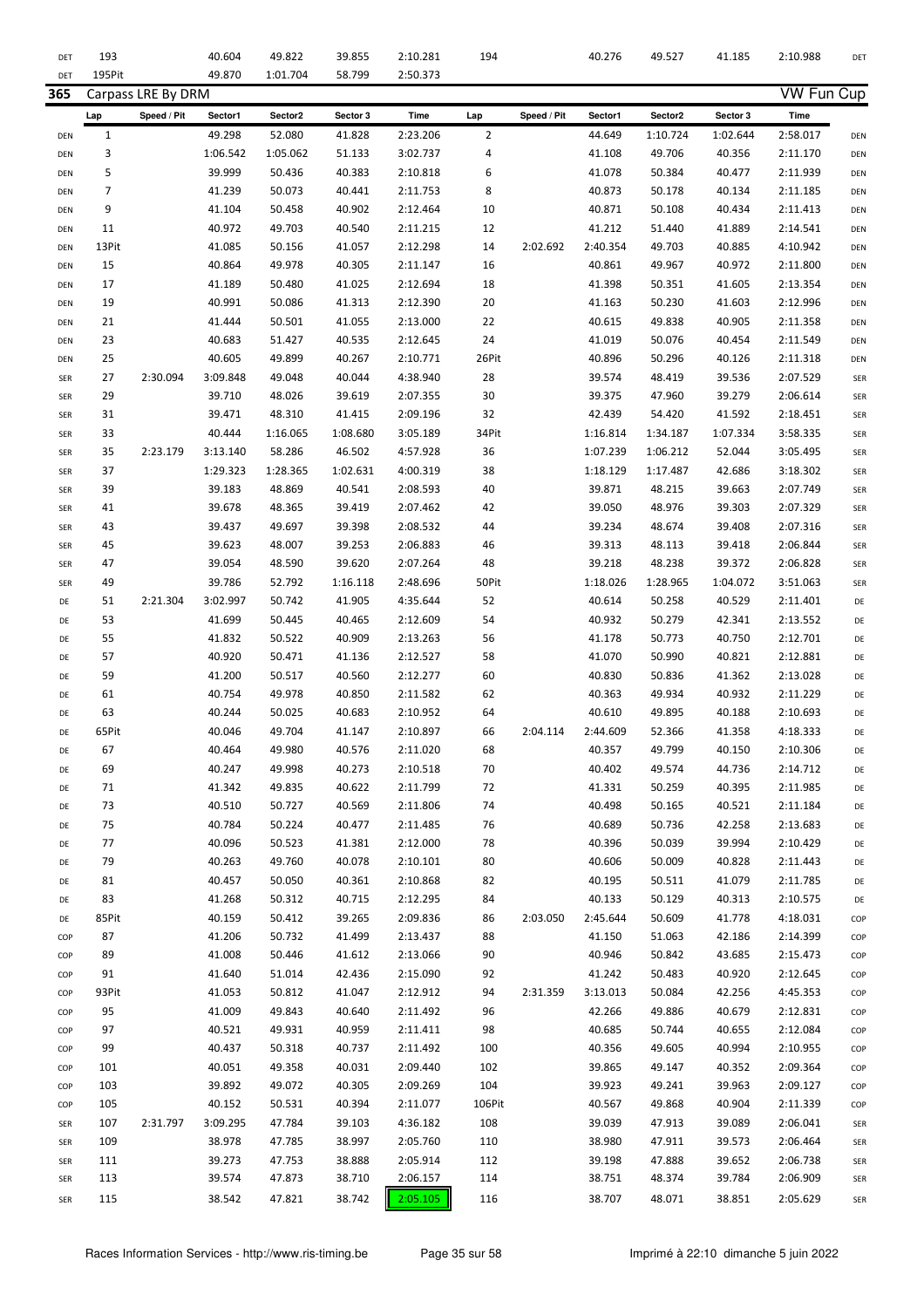|            | 117          |                    | 38.993           | 48.002           | 38.671           | 2:05.666                                         | 118         |             | 38.871           | 48.155           | 38.945           | 2:05.971             |            |
|------------|--------------|--------------------|------------------|------------------|------------------|--------------------------------------------------|-------------|-------------|------------------|------------------|------------------|----------------------|------------|
| SER        |              |                    |                  |                  |                  |                                                  |             |             |                  |                  |                  |                      | SER        |
| <b>SER</b> | 119Pit       |                    | 38.715           | 47.785           | 39.324           | 2:05.824                                         | 120         | 2:30.952    | 3:10.002         | 47.901           | 38.943           | 4:36.846             | SER        |
| <b>SER</b> | 121          |                    | 39.159           | 47.782           | 39.430           | 2:06.371                                         | 122         |             | 38.980           | 47.996           | 39.105           | 2:06.081             | SER        |
| SER        | 123          |                    | 39.216           | 47.698           | 38.935           | 2:05.849                                         | 124         |             | 39.144           | 47.715           | 38.876           | 2:05.735             | SER        |
| SER        | 125          |                    | 39.006           | 47.894           | 38.857           | 2:05.757                                         | 126         |             | 39.103           | 47.539           | 38.755           | 2:05.397             | SER        |
| SER        | 127          |                    | 39.191           | 48.104           | 39.019           | 2:06.314                                         | 128         |             | 39.119           | 47.867           | 39.059           | 2:06.045             | SER        |
| SER        | 129          |                    | 39.260           | 47.797           | 39.093           | 2:06.150                                         | 130         |             | 39.627           | 48.260           | 38.717           | 2:06.604             | SER        |
| SER        | 131          |                    | 38.803           | 47.570           | 39.497           | 2:05.870                                         | 132         |             | 39.424           | 48.117           | 38.822           | 2:06.363             | SER        |
| SER        | 133          |                    | 39.057           | 47.588           | 39.319           | 2:05.964                                         | 134         |             | 38.811           | 47.867           | 39.125           | 2:05.803             | SER        |
| SER        | 135          |                    | 38.687           | 47.649           | 38.794           | 2:05.130                                         | 136Pit      |             | 38.685           | 48.190           | 38.536           | 2:05.411             | SER        |
| DE         | 137          | 2:01.304           | 2:46.826         | 51.779           | 40.615           | 4:19.220                                         | 138         |             | 40.493           | 50.249           | 40.415           | 2:11.157             | DE         |
| DE         | 139          |                    | 40.296           | 50.550           | 40.478           | 2:11.324                                         | 140         |             | 40.255           | 50.199           | 40.403           | 2:10.857             | DE         |
| DE         | 141          |                    | 39.940           | 49.431           | 40.501           | 2:09.872                                         | 142         |             | 40.151           | 49.584           | 40.473           | 2:10.208             | DE         |
|            | 143          |                    | 40.289           | 49.537           | 40.084           | 2:09.910                                         | 144         |             | 40.014           | 50.077           | 41.420           | 2:11.511             |            |
| DE         |              |                    |                  |                  |                  |                                                  |             |             |                  |                  |                  |                      | DE         |
| DE         | 145Pit       |                    | 40.119           | 50.076           | 39.430           | 2:09.625                                         | 146         | 2:01.555    | 2:43.637         | 49.919           | 40.356           | 4:13.912             | DE         |
| DE         | 147          |                    | 39.949           | 49.784           | 40.573           | 2:10.306                                         | 148         |             | 39.614           | 49.384           | 40.475           | 2:09.473             | DE         |
| DE         | 149          |                    | 40.005           | 49.300           | 40.245           | 2:09.550                                         | 150         |             | 39.996           | 49.060           | 39.979           | 2:09.035             | DE         |
| DE         | 151          |                    | 40.211           | 49.873           | 39.878           | 2:09.962                                         | 152         |             | 40.189           | 49.667           | 40.303           | 2:10.159             | DE         |
| DE         | 153          |                    | 40.717           | 49.727           | 40.041           | 2:10.485                                         | 154         |             | 40.088           | 50.012           | 40.332           | 2:10.432             | DE         |
| DE         | 155Pit       |                    | 40.290           | 50.225           | 39.471           | 2:09.986                                         | 156         | 2:00.842    | 2:42.229         | 50.114           | 41.226           | 4:13.569             | DEN        |
| DEN        | 157          |                    | 41.052           | 49.836           | 40.732           | 2:11.620                                         | 158         |             | 41.112           | 50.840           | 40.562           | 2:12.514             | DEN        |
| DEN        | 159          |                    | 40.827           | 50.109           | 41.974           | 2:12.910                                         | 160         |             | 40.828           | 49.903           | 40.719           | 2:11.450             | DEN        |
| DEN        | 161          |                    | 41.117           | 49.848           | 40.699           | 2:11.664                                         | 162         |             | 41.023           | 50.368           | 40.301           | 2:11.692             | DEN        |
| DEN        | 163          |                    | 40.736           | 49.811           | 40.762           | 2:11.309                                         | 164         |             | 41.063           | 49.730           | 40.774           | 2:11.567             | DEN        |
| DEN        | 165          |                    | 41.327           | 50.328           | 40.879           | 2:12.534                                         | 166         |             | 40.766           | 49.793           | 40.721           | 2:11.280             | DEN        |
| DEN        | 167          |                    | 40.639           | 50.316           | 40.449           | 2:11.404                                         | 168         |             | 40.757           | 50.001           | 40.558           | 2:11.316             | DEN        |
| DEN        | 169          |                    | 40.212           | 51.025           | 40.825           | 2:12.062                                         | 170         |             | 40.628           | 49.572           | 40.351           | 2:10.551             | DEN        |
| DEN        | 171Pit       |                    | 40.305           | 49.920           | 39.912           | 2:10.137                                         | 172         | 2:32.079    | 3:10.812         | 49.198           | 41.260           | 4:41.270             | DEN        |
| DEN        | 173          |                    | 39.575           | 49.252           | 39.805           | 2:08.632                                         | 174         |             | 39.595           | 48.732           | 39.617           | 2:07.944             | DEN        |
| DEN        | 175          |                    | 39.826           | 49.024           | 39.820           | 2:08.670                                         | 176         |             | 39.810           | 48.792           | 40.147           | 2:08.749             | DEN        |
| DEN        | 177          |                    | 40.357           | 49.598           | 39.533           | 2:09.488                                         | 178         |             | 40.090           | 48.848           | 39.987           | 2:08.925             | DEN        |
|            |              |                    |                  |                  |                  |                                                  |             |             |                  |                  |                  |                      |            |
| DEN        | 179Pit       |                    | 39.794           | 49.173           | 39.913           | 2:08.880                                         | 180         | 2:32.522    | 3:14.589         | 54.671           | 47.750           | 4:57.010             | SER        |
| SER        | 181          |                    | 43.346           | 51.768           | 41.491           | 2:16.605                                         | 182         |             | 39.597           | 56.522           | 1:09.065         | 2:45.184             | SER        |
| SER        | 183          |                    | 1:16.936         | 1:44.065         | 1:15.512         | 4:16.513                                         | 184         |             | 1:42.263         | 1:34.154         | 43.797           | 4:00.214             | SER        |
| SER        | 185          |                    | 38.531           | 48.568           | 40.176           | 2:07.275                                         | 186Pit      |             | 39.599           | 48.573           | 38.274           | 2:06.446             | SER        |
| <b>SER</b> | 187          | 2:32.861           | 3:12.923         | 48.043           | 38.869           | 4:39.835                                         | 188         |             | 39.036           | 47.748           | 38.977           | 2:05.761             | SER        |
| <b>SER</b> | 189          |                    | 39.001           | 49.120           | 39.232           | 2:07.353                                         | 190         |             | 39.682           | 48.127           | 38.962           | 2:06.771             | SER        |
| SER        | 191          |                    | 39.441           | 47.816           | 39.097           | 2:06.354                                         | 192         |             | 39.001           | 48.092           | 39.883           | 2:06.976             | SER        |
| SER        | 193          |                    | 38.738           | 48.269           |                  |                                                  |             |             |                  |                  |                  |                      |            |
| <b>SER</b> |              |                    |                  |                  | 39.128           |                                                  |             |             |                  |                  |                  |                      |            |
|            |              |                    |                  |                  |                  | 2:06.135                                         | 194         |             | 39.332           | 47.874           | 39.446           | 2:06.652             | SER        |
|            | 195          |                    | 39.192           | 48.483           | 39.517           | 2:07.192                                         | 196         |             | 39.398           | 47.898           | 39.065           | 2:06.361             | SER        |
| <b>SER</b> | 197          |                    | 39.600           | 47.886           | 39.093           | 2:06.579                                         | 198         |             | 39.446           | 48.660           | 39.578           | 2:07.684             | SER        |
| SER        | 199          |                    | 39.586           | 48.586           | 39.953           | 2:08.125                                         |             |             |                  |                  |                  |                      |            |
| 377        |              | Mazuin Sport (437) |                  |                  |                  | TAELMAN Lucas/RASPATELLI Matteo/LEENDERS Michael |             |             |                  |                  |                  | <b>VW Fun Cup</b>    |            |
|            | Lap          | Speed / Pit        | Sector1          | Sector2          | Sector 3         | Time                                             | Lap         | Speed / Pit | Sector1          | Sector2          | Sector 3         | <b>Time</b>          |            |
| RAS        | $\mathbf{1}$ |                    | 43.094           | 48.644           | 39.896           | 2:11.634                                         | 2           |             | 42.254           | 1:09.484         | 1:00.196         | 2:51.934             | RAS        |
| RAS        | 3            |                    | 1:06.133         | 1:09.417         | 53.422           | 3:08.972                                         | 4           |             | 39.011           | 47.967           | 38.841           | 2:05.819             | RAS        |
| RAS        | 5            |                    | 38.453           | 47.544           | 40.576           | 2:06.573                                         | 6           |             | 39.236           | 48.794           | 39.504           | 2:07.534             | RAS        |
| RAS        | 7            |                    | 39.472           | 47.932           | 38.783           | 2:06.187                                         | 8           |             | 39.138           | 47.998           | 38.487           | 2:05.623             | RAS        |
| RAS        | 9            |                    | 39.107           | 47.911           | 38.541           | 2:05.559                                         | 10          |             | 38.885           | 47.952           | 38.614           | 2:05.451             | RAS        |
| RAS        | 11           |                    | 38.832           | 48.072           | 38.615           | 2:05.519                                         | 12          |             | 39.151           | 47.967           | 38.643           | 2:05.761             | RAS        |
| RAS        | 13           |                    | 39.265           | 47.610           | 38.489           | 2:05.364                                         | 14          |             | 38.965           | 47.768           | 38.389           | 2:05.122             | RAS        |
| RAS        | 15           |                    | 38.870           | 48.606           | 39.225           | 2:06.701                                         | 16          |             | 39.478           | 48.500           | 39.817           | 2:07.795             | RAS        |
| RAS        | 17           |                    | 38.891           | 48.530           | 38.673           | 2:06.094                                         | 18          |             | 38.880           | 47.990           | 39.011           | 2:05.881             | RAS        |
| RAS        | 19           |                    | 39.108           | 47.964           | 38.714           | 2:05.786                                         | 20Pit       |             | 38.962           | 48.126           | 37.883           | 2:04.971             | RAS        |
|            |              |                    |                  |                  |                  |                                                  |             |             |                  |                  |                  |                      |            |
| TAE        | 21           | 1:27.511           | 2:06.090         | 48.995           | 39.414           | 3:34.499                                         | 22          |             | 41.030           | 48.797           | 39.614           | 2:09.441             | TAE        |
| TAE        | 23           |                    | 40.124           | 48.947           | 39.698           | 2:08.769                                         | 24          |             | 39.747           | 48.100           | 39.637           | 2:07.484             | TAE        |
| TAE        | 25           |                    | 39.710           | 48.174           | 39.371           | 2:07.255                                         | 26          |             | 39.398           | 48.664           | 39.175           | 2:07.237             | TAE        |
| TAE        | 27           |                    | 39.519           | 48.527           | 39.098           | 2:07.144                                         | 28          |             | 39.609           | 48.479           | 39.087           | 2:07.175             | TAE        |
| TAE        | 29           |                    | 39.270           | 48.183           | 39.327           | 2:06.780                                         | 30          |             | 39.644           | 48.219           | 39.421           | 2:07.284             | TAE        |
| TAE<br>TAE | 31<br>33     |                    | 39.556<br>39.786 | 48.468<br>47.955 | 39.226<br>39.039 | 2:07.250<br>2:06.780                             | 32<br>34Pit |             | 39.176<br>39.475 | 48.378<br>50.649 | 39.516<br>40.856 | 2:07.070<br>2:10.980 | TAE<br>TAE |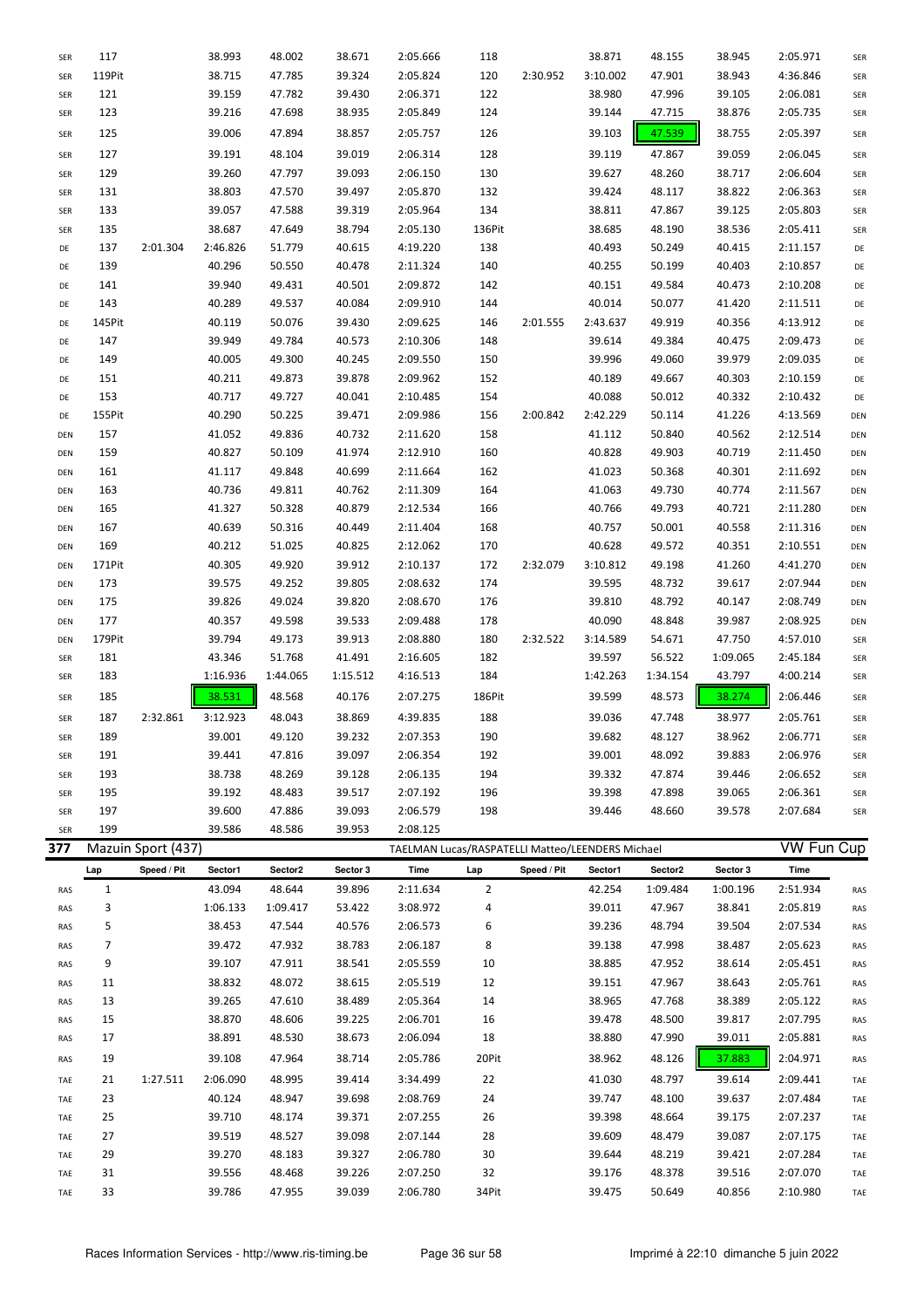| LEE | 35     | 1:31.794 | 2:11.292 | 1:09.682 | 1:06.565 | 4:27.539 | 36     |          | 1:18.888 | 1:32.909 | 1:06.613 | 3:58.410 | LEE |
|-----|--------|----------|----------|----------|----------|----------|--------|----------|----------|----------|----------|----------|-----|
| LEE | 37     |          | 1:18.719 | 1:36.364 | 1:06.087 | 4:01.170 | 38     |          | 1:25.993 | 1:14.669 | 47.166   | 3:27.828 | LEE |
| LEE | 39     |          | 40.458   | 52.318   | 42.762   | 2:15.538 | 40     |          | 39.770   | 50.347   | 51.934   | 2:22.051 | LEE |
| LEE | 41     |          | 1:22.504 | 1:14.606 | 42.256   | 3:19.366 | 42     |          | 39.701   | 50.374   | 39.558   | 2:09.633 | LEE |
| LEE | 43     |          | 39.650   | 47.596   | 39.360   | 2:06.606 | 44     |          | 39.703   | 48.211   | 39.513   | 2:07.427 | LEE |
| LEE | 45     |          | 40.895   | 48.584   | 39.277   | 2:08.756 | 46     |          | 39.406   | 48.072   | 39.160   | 2:06.638 | LEE |
| LEE | 47     |          | 39.302   | 48.820   | 38.998   | 2:07.120 | 48     |          | 39.700   | 47.953   | 39.168   | 2:06.821 | LEE |
| LEE | 49     |          | 39.729   | 47.686   | 38.893   | 2:06.308 | 50     |          | 39.242   | 47.854   | 39.262   | 2:06.358 | LEE |
| LEE | 51     |          | 39.420   | 47.756   | 39.124   | 2:06.300 | 52Pit  |          | 39.303   | 50.293   | 1:12.603 | 2:42.199 | LEE |
| TAE | 53     | 1:25.452 | 2:06.629 | 59.139   | 1:01.402 | 4:07.170 | 54     |          | 1:14.217 | 1:25.499 | 41.567   | 3:21.283 | TAE |
|     |        |          |          |          |          |          |        |          |          |          |          |          |     |
| TAE | 55     |          | 39.583   | 48.173   | 38.969   | 2:06.725 | 56     |          | 39.297   | 47.758   | 38.846   | 2:05.901 | TAE |
| TAE | 57     |          | 39.254   | 49.585   | 39.630   | 2:08.469 | 58     |          | 38.980   | 48.749   | 39.001   | 2:06.730 | TAE |
| TAE | 59     |          | 39.193   | 47.997   | 38.926   | 2:06.116 | 60     |          | 38.676   | 47.492   | 39.643   | 2:05.811 | TAE |
| TAE | 61     |          | 39.022   | 47.619   | 38.893   | 2:05.534 | 62     |          | 39.048   | 47.492   | 38.849   | 2:05.389 | TAE |
| TAE | 63     |          | 39.251   | 48.730   | 39.180   | 2:07.161 | 64     |          | 38.918   | 47.535   | 38.682   | 2:05.135 | TAE |
| TAE | 65     |          | 39.135   | 47.629   | 39.891   | 2:06.655 | 66Pit  |          | 39.693   | 47.629   | 38.346   | 2:05.668 | TAE |
| RAS | 67     | 1:27.549 | 2:06.324 | 48.748   | 38.787   | 3:33.859 | 68     |          | 39.266   | 47.888   | 38.808   | 2:05.962 | RAS |
| RAS | 69     |          | 39.213   | 47.929   | 38.881   | 2:06.023 | 70     |          | 39.160   | 47.675   | 38.611   | 2:05.446 | RAS |
| RAS | 71     |          | 39.104   | 48.389   | 39.469   | 2:06.962 | 72     |          | 39.047   | 47.938   | 38.698   | 2:05.683 | RAS |
| RAS | 73     |          | 39.185   | 47.832   | 38.741   | 2:05.758 | 74     |          | 39.189   | 47.941   | 38.699   | 2:05.829 | RAS |
| RAS | 75     |          | 38.976   | 47.678   | 38.483   | 2:05.137 | 76     |          | 39.646   | 47.958   | 38.587   | 2:06.191 | RAS |
| RAS | 77     |          | 39.175   | 47.773   | 38.565   | 2:05.513 | 78     |          | 38.787   | 47.648   | 38.606   | 2:05.041 | RAS |
| RAS | 79     |          | 39.179   | 48.285   | 38.689   | 2:06.153 | 80     |          | 38.940   | 47.669   | 38.586   | 2:05.195 | RAS |
|     |        |          |          |          |          |          |        |          |          |          |          |          |     |
| RAS | 81     |          | 38.805   | 48.034   | 38.870   | 2:05.709 | 82     |          | 38.408   | 48.233   | 39.939   | 2:06.580 | RAS |
| RAS | 83     |          | 38.936   | 47.773   | 39.385   | 2:06.094 | 84     |          | 38.933   | 47.671   | 38.452   | 2:05.056 | RAS |
| RAS | 85     |          | 38.713   | 47.630   | 38.381   | 2:04.724 | 86Pit  |          | 38.812   | 47.989   | 37.977   | 2:04.778 | RAS |
| TAE | 87     | 1:28.958 | 2:06.433 | 48.347   | 39.040   | 3:33.820 | 88     |          | 39.062   | 48.019   | 38.912   | 2:05.993 | TAE |
| TAE | 89     |          | 39.314   | 47.836   | 38.812   | 2:05.962 | 90     |          | 39.357   | 47.589   | 38.769   | 2:05.715 | TAE |
| TAE | 91     |          | 39.272   | 47.674   | 38.942   | 2:05.888 | 92     |          | 39.196   | 47.492   | 38.810   | 2:05.498 | TAE |
| TAE | 93     |          | 39.559   | 47.479   | 38.579   | 2:05.617 | 94     |          | 39.714   | 47.778   | 38.738   | 2:06.230 | TAE |
| TAE | 95     |          | 39.163   | 47.830   | 38.737   | 2:05.730 | 96     |          | 39.155   | 47.661   | 38.637   | 2:05.453 | TAE |
| TAE | 97     |          | 39.027   | 47.927   | 39.157   | 2:06.111 | 98     |          | 39.278   | 47.484   | 38.762   | 2:05.524 | TAE |
|     | 99     |          |          | 47.823   | 38.699   |          | 100    |          |          |          |          |          |     |
| TAE |        |          | 39.095   |          |          | 2:05.617 |        |          | 39.085   | 47.526   | 38.797   | 2:05.408 | TAE |
| TAE | 101    |          | 38.899   | 47.477   | 38.943   | 2:05.319 | 102    |          | 38.884   | 47.646   | 38.814   | 2:05.344 | TAE |
| TAE | 103    |          | 39.628   | 48.587   | 38.760   | 2:06.975 | 104    |          | 38.680   | 47.886   | 38.812   | 2:05.378 | TAE |
| TAE | 105    |          | 38.914   | 48.635   | 38.438   | 2:05.987 | 106Pit |          | 38.562   | 47.693   | 38.157   | 2:04.412 | TAE |
| LEE | 107    | 1:29.425 | 2:07.093 | 48.157   | 39.192   | 3:34.442 | 108    |          | 39.228   | 47.530   | 38.817   | 2:05.575 | LEE |
| LEE | 109    |          | 38.942   | 47.526   | 38.732   | 2:05.200 | 110    |          | 39.069   | 47.740   | 38.680   | 2:05.489 | LEE |
| LEE | 111    |          | 39.041   | 47.588   | 38.588   | 2:05.217 | 112    |          | 39.159   | 47.705   | 38.894   | 2:05.758 | LEE |
| LEE | 113    |          | 39.217   | 47.731   | 38.567   | 2:05.515 | 114    |          | 39.298   | 47.660   | 38.689   | 2:05.647 | LEE |
| LEE | 115    |          | 39.162   | 47.496   | 38.640   | 2:05.298 | 116    |          | 39.012   | 47.541   | 38.577   | 2:05.130 | LEE |
| LEE | 117    |          | 39.382   | 47.998   | 38.752   | 2:06.132 | 118    |          | 39.216   | 47.823   | 38.494   | 2:05.533 | LEE |
| LEE | 119    |          | 39.382   | 47.601   | 38.960   | 2:05.943 | 120    |          | 39.108   | 47.538   | 38.431   | 2:05.077 | LEE |
| LEE | 121    |          | 39.304   | 47.583   | 38.859   | 2:05.746 | 122    |          | 39.028   | 47.949   | 38.624   | 2:05.601 | LEE |
| LEE | 123    |          | 38.936   | 47.669   | 38.722   | 2:05.327 | 124    |          | 39.356   | 47.395   | 38.617   | 2:05.368 | LEE |
|     | 125Pit |          | 39.187   | 47.617   | 38.219   | 2:05.023 |        | 1:28.160 | 2:07.204 | 48.196   | 39.414   | 3:34.814 |     |
| LEE |        |          |          |          |          |          | 126    |          |          |          |          |          | RAS |
| RAS | 127    |          | 39.758   | 48.206   | 38.712   | 2:06.676 | 128    |          | 39.184   | 47.907   | 38.529   | 2:05.620 | RAS |
| RAS | 129    |          | 39.167   | 48.093   | 38.598   | 2:05.858 | 130    |          | 39.110   | 48.693   | 38.554   | 2:06.357 | RAS |
| RAS | 131    |          | 39.010   | 47.961   | 38.585   | 2:05.556 | 132    |          | 38.999   | 47.750   | 38.614   | 2:05.363 | RAS |
| RAS | 133    |          | 38.953   | 47.793   | 38.682   | 2:05.428 | 134    |          | 39.165   | 47.700   | 38.611   | 2:05.476 | RAS |
| RAS | 135    |          | 39.068   | 47.696   | 39.323   | 2:06.087 | 136    |          | 38.723   | 47.325   | 38.732   | 2:04.780 | RAS |
| RAS | 137    |          | 38.629   | 47.895   | 38.676   | 2:05.200 | 138    |          | 38.813   | 47.454   | 38.381   | 2:04.648 | RAS |
| RAS | 139    |          | 39.514   | 47.686   | 38.332   | 2:05.532 | 140    |          | 38.649   | 47.276   | 39.089   | 2:05.014 | RAS |
| RAS | 141    |          | 39.090   | 47.873   | 38.662   | 2:05.625 | 142    |          | 38.880   | 47.975   | 38.746   | 2:05.601 | RAS |
| RAS | 143    |          | 38.936   | 47.628   | 38.601   | 2:05.165 | 144Pit |          | 39.115   | 48.412   | 38.990   | 2:06.517 | RAS |
| TAE | 145    | 1:29.377 | 2:06.459 | 48.449   | 38.888   | 3:33.796 | 146    |          | 39.086   | 48.299   | 39.097   | 2:06.482 | TAE |
| TAE | 147    |          | 39.114   | 47.758   | 39.005   | 2:05.877 | 148    |          | 38.921   | 47.783   | 38.823   | 2:05.527 | TAE |
| TAE | 149    |          | 38.869   | 47.749   | 38.768   | 2:05.386 | 150    |          | 39.089   | 47.895   | 38.908   | 2:05.892 | TAE |
|     |        |          | 39.070   |          |          |          |        |          |          |          |          | 2:05.947 |     |
| TAE | 151    |          |          | 47.768   | 39.114   | 2:05.952 | 152    |          | 39.231   | 47.757   | 38.959   |          | TAE |
| TAE | 153    |          | 39.001   | 48.116   | 38.934   | 2:06.051 | 154    |          | 39.307   | 47.521   | 38.743   | 2:05.571 | TAE |
| TAE | 155    |          | 39.075   | 48.384   | 38.804   | 2:06.263 | 156    |          | 38.733   | 47.393   | 38.507   | 2:04.633 | TAE |
| TAE | 157    |          | 38.724   | 47.711   | 38.553   | 2:04.988 | 158    |          | 38.730   | 47.798   | 38.521   | 2:05.049 | TAE |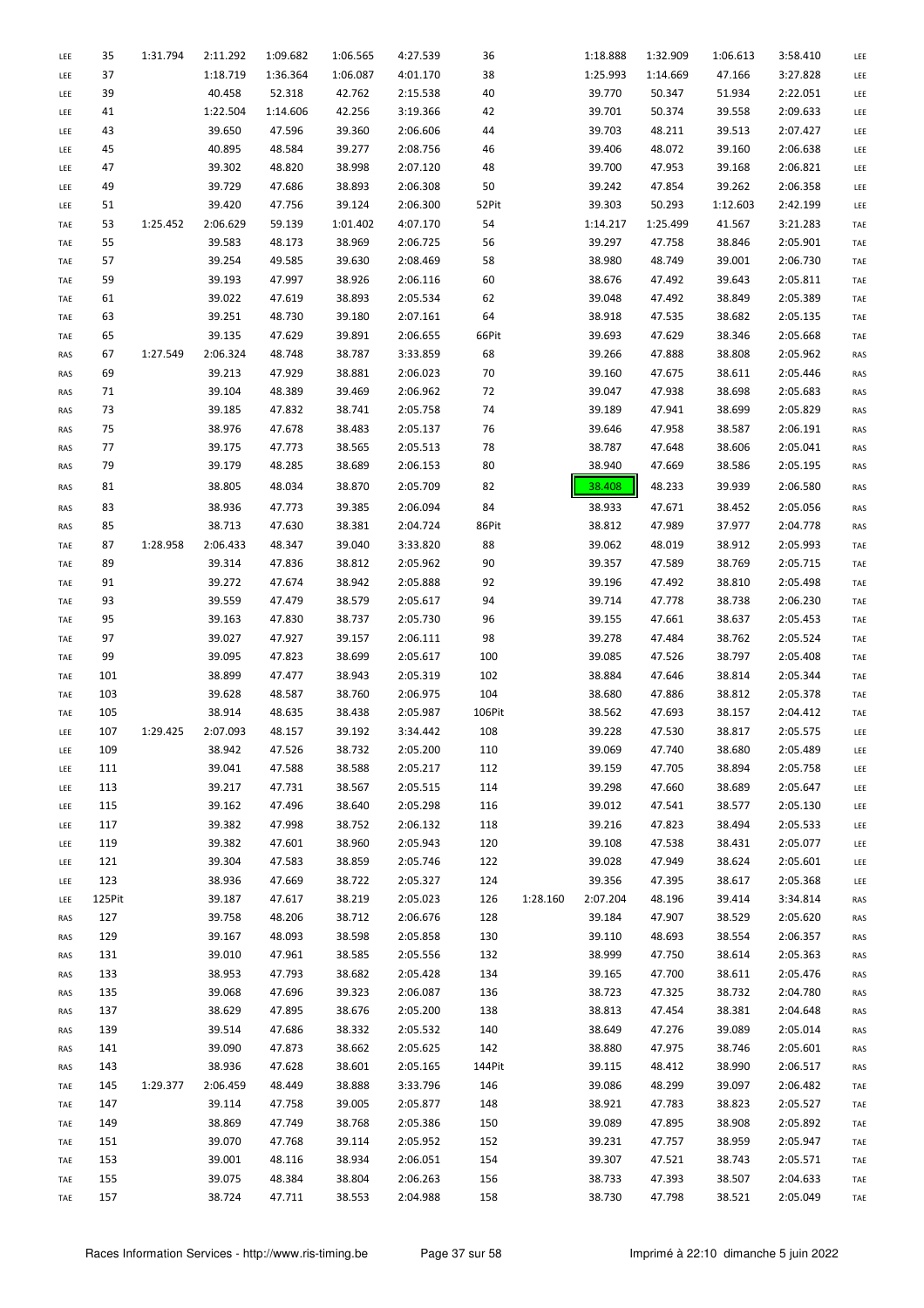| TAE        | 159                |             | 38.780             | 47.483           | 38.928           | 2:05.191                                       | 160            |             | 39.621           | 47.728           | 38.683           | 2:06.032             | TAE        |
|------------|--------------------|-------------|--------------------|------------------|------------------|------------------------------------------------|----------------|-------------|------------------|------------------|------------------|----------------------|------------|
| TAE        | 161                |             | 39.101             | 48.117           | 38.990           | 2:06.208                                       | 162Pit         |             | 39.212           | 48.067           | 38.239           | 2:05.518             | TAE        |
| LEE        | 163                | 1:24.018    | 2:02.817           | 48.408           | 38.781           | 3:30.006                                       | 164            |             | 39.108           | 47.766           | 38.672           | 2:05.546             | LEE        |
| LEE        | 165                |             | 38.899             | 47.808           | 38.961           | 2:05.668                                       | 166            |             | 39.513           | 47.911           | 38.920           | 2:06.344             | LEE        |
| LEE        | 167                |             | 39.202             | 47.948           | 39.063           | 2:06.213                                       | 168            |             | 39.211           | 47.798           | 39.079           | 2:06.088             | LEE        |
| LEE        | 169                |             | 39.378             | 47.904           | 38.664           | 2:05.946                                       | 170            |             | 39.620           | 47.856           | 38.605           | 2:06.081             | LEE        |
| LEE        | 171                |             | 39.480             | 47.922           | 38.855           | 2:06.257                                       | 172            |             | 39.352           | 47.889           | 38.924           | 2:06.165             | LEE        |
| LEE        | 173                |             | 39.189             | 47.779           | 38.703           | 2:05.671                                       | 174            |             | 39.127           | 47.773           | 38.785           | 2:05.685             | LEE        |
| LEE        | 175                |             | 39.030             | 47.759           | 38.641           | 2:05.430                                       | 176            |             | 39.106           | 47.701           | 38.542           | 2:05.349             | LEE        |
| LEE        | 177                |             | 38.967             | 47.666           | 38.624           | 2:05.257                                       | 178            |             | 39.145           | 47.617           | 38.608           | 2:05.370             | LEE        |
| LEE        | 179Pit             |             | 39.454             | 48.013           | 38.235           | 2:05.702                                       | 180            | 2:45.256    | 3:23.767         | 47.858           | 38.701           | 4:50.326             | RAS        |
| RAS        | 181                |             | 38.969             | 48.037           | 38.218           | 2:05.224                                       | 182            |             | 38.550           | 47.705           | 38.438           | 2:04.693             | RAS        |
|            |                    |             | 39.030             |                  |                  |                                                |                |             |                  |                  | 38.399           |                      |            |
| RAS        | 183                |             |                    | 47.541           | 38.264           | 2:04.835                                       | 184            |             | 38.469           | 47.399           |                  | 2:04.267             | RAS        |
| RAS        | 185                |             | 38.519             | 47.342           | 38.467           | 2:04.328                                       | 186            |             | 39.277           | 47.750           | 38.275           | 2:05.302             | RAS        |
| RAS        | 187                |             | 38.688             | 47.572           | 38.789           | 2:05.049                                       | 188            |             | 39.088           | 47.635           | 39.205           | 2:05.928             | RAS        |
| RAS        | 189                |             | 38.708             | 47.446           | 38.349           | 2:04.503                                       | 190            |             | 39.325           | 47.401           | 38.538           | 2:05.264             | RAS        |
| RAS        | 191                |             | 38.922             | 47.427           | 38.457           | 2:04.806                                       | 192            | 9:15.860    | >10min           | 47.669           | 39.550           | 25:31.110            | TAE        |
| TAE        | 193                |             | 39.783             | 49.700           | 39.121           | 2:08.604                                       | 194            |             | 38.620           | 47.793           | 38.351           | 2:04.764             | TAE        |
| TAE        | 195                |             | 38.757             | 47.171           | 38.840           | 2:04.768                                       | 196            |             | 39.188           | 47.328           | 38.457           | 2:04.973             | TAE        |
| TAE        | 197                |             | 38.756             | 47.455           | 38.437           | 2:04.648                                       | 198            |             | 38.889           | 47.345           | 38.197           | 2:04.431             | TAE        |
| TAE        | 199                |             | 38.593             | 47.356           | 38.346           | 2:04.295                                       | 200            |             | 38.817           | 47.555           | 38.515           | 2:04.887             | TAE        |
| TAE        | 201                |             | 38.870             | 47.526           | 38.322           | 2:04.718                                       | 202            |             | 38.930           | 47.416           | 38.293           | 2:04.639             | TAE        |
| TAE        | 203                |             | 38.793             | 47.096           | 38.657           | 2:04.546                                       | 204            |             | 39.408           | 47.503           | 38.151           | 2:05.062             | TAE        |
| TAE        | 205                |             | 38.783             | 47.315           | 38.387           | 2:04.485                                       |                |             |                  |                  |                  |                      |            |
| 399        | <b>DRM Materne</b> |             |                    |                  |                  | HEYMANS Jean-Luc/BRAUNS Nathan/PONCELET Claude |                |             |                  |                  |                  | <b>VW Fun Cup</b>    |            |
|            | Lap                | Speed / Pit | Sector1            | Sector2          | Sector 3         | Time                                           | Lap            | Speed / Pit | Sector1          | Sector2          | Sector 3         | <b>Time</b>          |            |
| <b>BRA</b> | $\mathbf{1}$       |             | 44.028             | 49.351           | 40.175           | 2:13.554                                       | $\overline{2}$ |             | 42.093           | 1:09.953         | 1:00.016         | 2:52.062             | <b>BRA</b> |
| <b>BRA</b> | 3                  |             | 1:06.716           | 1:09.907         | 52.380           | 3:09.003                                       | 4              |             | 38.882           | 48.133           | 39.499           | 2:06.514             | <b>BRA</b> |
| <b>BRA</b> | 5                  |             | 39.070             | 47.681           | 39.020           | 2:05.771                                       | 6              |             | 39.357           | 48.457           | 38.992           | 2:06.806             | <b>BRA</b> |
|            | $\overline{7}$     |             | 39.309             | 48.257           | 38.776           | 2:06.342                                       | 8              |             | 39.193           | 47.588           | 38.704           | 2:05.485             |            |
| <b>BRA</b> | 9                  |             | 39.407             | 47.603           | 38.489           | 2:05.499                                       | 10             |             |                  |                  |                  | 2:04.785             | <b>BRA</b> |
| <b>BRA</b> |                    |             |                    |                  |                  |                                                |                |             | 38.864           | 47.354           | 38.567           |                      | <b>BRA</b> |
| <b>BRA</b> | 11                 |             | 38.412             | 47.392           | 38.541           | 2:04.345                                       | 12             |             | 38.917           | 47.361           | 38.791           | 2:05.069             | <b>BRA</b> |
| <b>BRA</b> | 13                 |             | 38.617             | 47.829           | 38.838           | 2:05.284                                       | 14             |             | 38.888           | 48.145           | 39.130           | 2:06.163             | <b>BRA</b> |
| <b>BRA</b> | 15                 |             | 39.061             | 49.115           | 39.328           | 2:07.504                                       | 16             |             | 39.184           | 47.786           | 39.359           | 2:06.329             | <b>BRA</b> |
| <b>BRA</b> | 17                 |             | 39.182             | 47.213           | 38.754           | 2:05.149                                       | 18             |             | 39.065           | 47.203           | 39.026           | 2:05.294             | <b>BRA</b> |
| <b>BRA</b> | 19Pit              |             | 38.895             | 47.566           | 38.743           | 2:05.204                                       | 20             | 1:52.792    | 2:30.089         | 49.034           | 40.042           | 3:59.165             | PON        |
| PON        | 21                 |             | 40.164             | 48.520           | 39.655           | 2:08.339                                       | 22             |             | 39.430           | 48.145           | 39.098           | 2:06.673             | PON        |
| PON        | 23                 |             | 39.506             | 48.076           | 39.637           | 2:07.219                                       | 24             |             | 39.575           | 48.365           | 39.946           | 2:07.886             | PON        |
| PON        | 25                 |             | 39.839             | 48.115           | 39.639           | 2:07.593                                       | 26             |             | 39.653           | 48.068           | 39.357           | 2:07.078             | PON        |
| PON        | 27                 |             | 39.520             | 47.861           | 39.299           | 2:06.680                                       | 28             |             | 39.426           | 48.118           | 39.397           | 2:06.941             | PON        |
| PON        | 29                 |             | 39.328             | 48.635           | 39.466           | 2:07.429                                       | 30             |             | 39.450           | 48.049           | 39.904           | 2:07.403             | PON        |
| PON        | 31                 |             | 40.161             | 48.039           | 39.956           | 2:08.156                                       | 32             |             | 38.936           | 48.128           | 39.583           | 2:06.647             | PON        |
| PON        | 33                 |             | 38.876             | 48.140           | 39.716           | 2:06.732                                       | 34             |             | 39.496           | 56.662           | 44.301           | 2:20.459             | PON        |
| PON        | 35Pit              |             | 54.909             | 1:40.414         | 1:07.942         | 3:43.265                                       | 36             | 1:30.606    | 2:11.961         | 1:17.365         | 1:03.801         | 4:33.127             | HEY        |
| HEY        | 37                 |             | 1:27.517           | 1:28.695         | 1:02.376         | 3:58.588                                       | 38             |             | 1:32.369         | 1:08.636         | 53.315           | 3:34.320             | HEY        |
| HEY        | 39                 |             | 1:26.769           | 1:29.430         | 1:01.637         | 3:57.836                                       | 40             |             | 1:19.935         | 1:18.852         | 43.412           | 3:22.199             | HEY        |
| HEY        | 41                 |             | 40.519             | 49.282           | 41.709           | 2:11.510                                       | 42             |             | 41.627           | 50.670           | 41.580           | 2:13.877             | HEY        |
| HEY        | 43                 |             | 42.003             | 50.141           | 40.337           | 2:12.481                                       | 44             |             | 41.140           | 49.096           | 40.466           | 2:10.702             | HEY        |
| HEY        | 45                 |             | 40.372             | 48.982           | 40.601           | 2:09.955                                       | 46             |             | 40.032           | 50.512           | 40.433           | 2:10.977             | HEY        |
| HEY        | 47                 |             | 40.104             | 48.104           | 39.587           | 2:07.795                                       | 48             |             | 40.035           | 48.364           | 39.574           | 2:07.973             | HEY        |
| HEY        | 49                 |             | 40.179             | 48.381           | 40.059           | 2:08.619                                       | 50Pit          |             | 39.928           | 48.654           | 41.837           | 2:10.419             | HEY        |
| <b>BRA</b> | 51                 | 1:17.570    | 1:58.583           | 49.831           | 41.259           | 3:29.673                                       | 52             |             | 39.843           | 1:05.099         | 1:05.016         | 2:49.958             | <b>BRA</b> |
| <b>BRA</b> | 53                 |             | 1:15.617           | 1:25.623         | 43.030           | 3:24.270                                       | 54             |             | 40.447           | 49.139           | 39.137           | 2:08.723             | <b>BRA</b> |
| <b>BRA</b> | 55                 |             | 38.539             | 47.885           | 38.852           | 2:05.276                                       | 56             |             | 38.718           | 47.631           | 39.531           | 2:05.880             | <b>BRA</b> |
| <b>BRA</b> |                    |             | 38.901             | 57.153           | 39.058           | 2:15.112                                       | 58             |             | 38.748           | 47.922           | 38.650           | 2:05.320             | <b>BRA</b> |
| <b>BRA</b> | 57                 |             |                    |                  |                  |                                                | 60             |             | 38.772           | 47.680           | 39.151           | 2:05.603             | <b>BRA</b> |
| <b>BRA</b> | 59                 |             | 38.504             | 47.953           | 39.393           | 2:05.850                                       |                |             |                  |                  |                  |                      |            |
|            |                    |             |                    |                  |                  |                                                |                |             |                  |                  |                  |                      |            |
|            | 61                 |             | 38.683             | 47.883           | 38.776           | 2:05.342                                       | 62             |             | 38.913           | 48.354           | 38.806           | 2:06.073             | <b>BRA</b> |
| <b>BRA</b> | 63                 |             | 38.755             | 47.339           | 38.820           | 2:04.914                                       | 64             |             | 39.123           | 47.835           | 39.393           | 2:06.351             | <b>BRA</b> |
| <b>BRA</b> | 65                 |             | 38.901             | 47.401           | 38.932           | 2:05.234                                       | 66             |             | 38.555           | 47.876           | 38.662           | 2:05.093             | <b>BRA</b> |
| <b>BRA</b> | 67                 |             | 38.523             | 47.327           | 38.977           | 2:04.827                                       | 68Pit          |             | 39.312           | 47.641           | 39.412           | 2:06.365             | <b>BRA</b> |
| PON<br>PON | 69<br>71           | 1:34.951    | 2:14.610<br>38.904 | 48.395<br>48.028 | 39.286<br>39.140 | 3:42.291<br>2:06.072                           | 70<br>72       |             | 39.417<br>39.261 | 47.794<br>47.929 | 39.188<br>38.892 | 2:06.399<br>2:06.082 | PON<br>PON |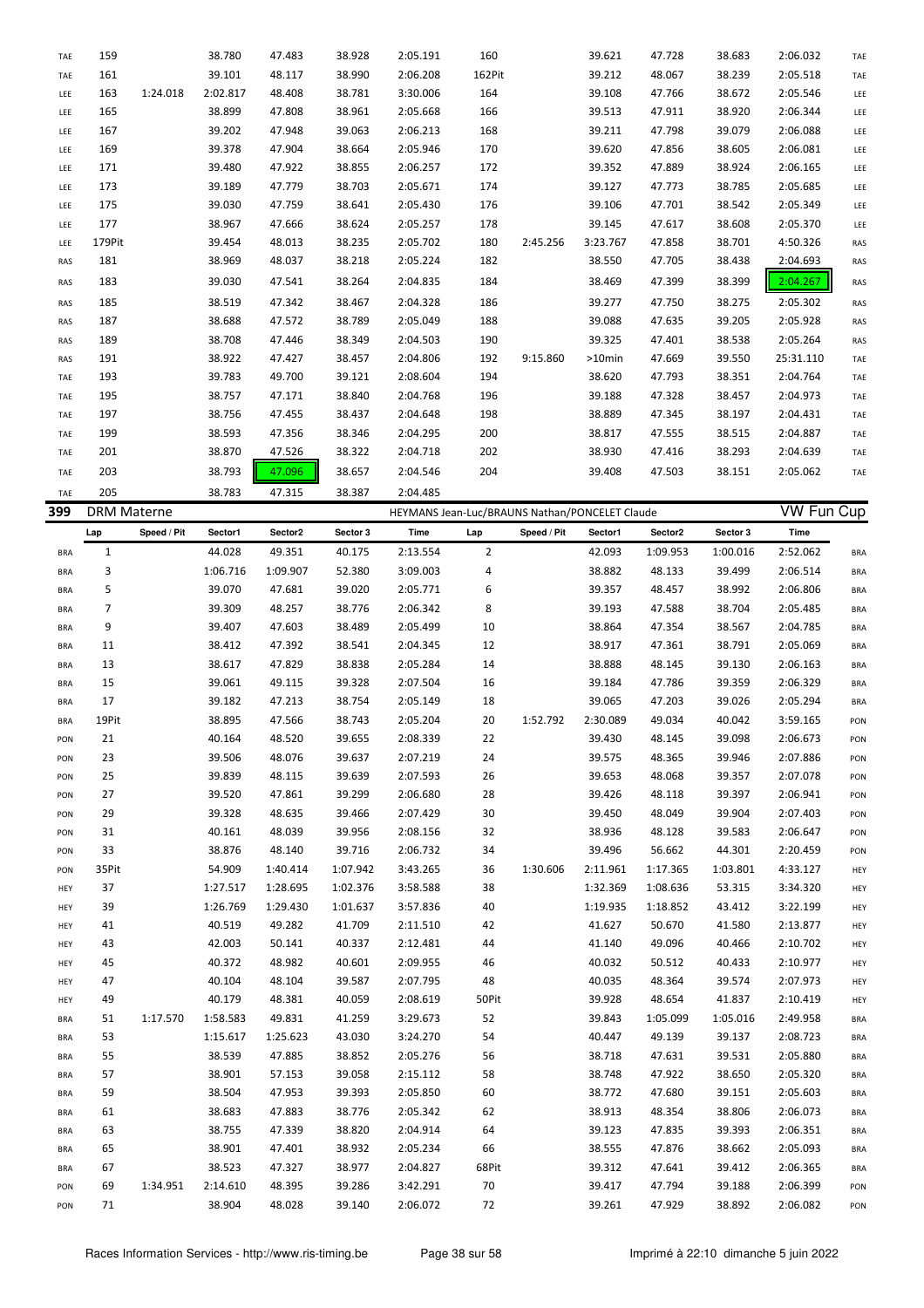| PON        | 73     |          | 39.412   | 48.114   | 39.487   | 2:07.013 | 74     |          | 39.646   | 47.883   | 39.215   | 2:06.744 | PON        |
|------------|--------|----------|----------|----------|----------|----------|--------|----------|----------|----------|----------|----------|------------|
| PON        | 75     |          | 39.365   | 47.855   | 39.420   | 2:06.640 | 76     |          | 39.500   | 48.191   | 39.379   | 2:07.070 | PON        |
|            |        |          |          |          |          |          |        |          |          |          |          |          |            |
| PON        | 77     |          | 39.422   | 47.978   | 39.506   | 2:06.906 | 78     |          | 39.111   | 47.820   | 39.950   | 2:06.881 | PON        |
| PON        | 79     |          | 40.066   | 48.333   | 39.759   | 2:08.158 | 80     |          | 39.267   | 48.523   | 39.962   | 2:07.752 | PON        |
| PON        | 81     |          | 39.255   | 48.247   | 39.031   | 2:06.533 | 82     |          | 39.448   | 48.745   | 39.297   | 2:07.490 | PON        |
| PON        | 83     |          | 39.350   | 48.846   | 39.442   | 2:07.638 | 84     |          | 39.115   | 47.536   | 39.184   | 2:05.835 | PON        |
| PON        | 85Pit  |          | 39.044   | 48.074   | 39.762   | 2:06.880 | 86     | 1:19.119 | 1:59.459 | 48.400   | 39.570   | 3:27.429 | HEY        |
|            |        |          |          |          |          |          |        |          |          |          |          |          |            |
| HEY        | 87     |          | 39.822   | 48.081   | 39.377   | 2:07.280 | 88     |          | 39.697   | 49.234   | 39.456   | 2:08.387 | HEY        |
| HEY        | 89     |          | 39.752   | 48.604   | 39.633   | 2:07.989 | 90     |          | 39.525   | 48.412   | 39.408   | 2:07.345 | HEY        |
| HEY        | 91     |          | 39.398   | 47.890   | 39.198   | 2:06.486 | 92     |          | 39.250   | 48.112   | 39.767   | 2:07.129 | HEY        |
| HEY        | 93     |          | 39.950   | 48.726   | 39.378   | 2:08.054 | 94     |          | 39.604   | 48.038   | 39.501   | 2:07.143 | HEY        |
|            | 95     |          | 39.971   | 48.909   | 39.453   | 2:08.333 | 96     |          | 39.097   | 47.968   | 39.282   | 2:06.347 |            |
| HEY        |        |          |          |          |          |          |        |          |          |          |          |          | HEY        |
| HEY        | 97     |          | 39.160   | 47.820   | 38.981   | 2:05.961 | 98     |          | 39.571   | 47.702   | 38.912   | 2:06.185 | HEY        |
| HEY        | 99     |          | 39.209   | 48.085   | 39.485   | 2:06.779 | 100    |          | 39.561   | 47.896   | 39.567   | 2:07.024 | HEY        |
| HEY        | 101    |          | 39.115   | 48.163   | 39.418   | 2:06.696 | 102    |          | 39.248   | 48.084   | 39.161   | 2:06.493 | HEY        |
| HEY        | 103Pit |          | 39.279   | 47.917   | 41.074   | 2:08.270 | 104    | 1:31.711 | 2:10.297 | 48.176   | 40.886   | 3:39.359 | PON        |
| PON        | 105    |          | 40.442   | 47.987   | 39.600   | 2:08.029 | 106    |          | 39.296   | 47.713   | 39.429   | 2:06.438 | PON        |
|            |        |          |          |          |          |          |        |          |          |          |          |          |            |
| PON        | 107    |          | 40.575   | 48.936   | 39.289   | 2:08.800 | 108    |          | 38.973   | 47.851   | 39.206   | 2:06.030 | PON        |
| PON        | 109    |          | 39.067   | 47.920   | 39.455   | 2:06.442 | 110    |          | 39.168   | 47.998   | 38.972   | 2:06.138 | PON        |
| PON        | 111    |          | 38.836   | 48.268   | 39.289   | 2:06.393 | 112    |          | 39.339   | 48.592   | 39.155   | 2:07.086 | PON        |
| PON        | 113    |          | 38.834   | 48.051   | 39.475   | 2:06.360 | 114    |          | 38.876   | 47.893   | 41.036   | 2:07.805 | PON        |
| PON        | 115    |          | 39.513   | 47.956   | 38.985   | 2:06.454 | 116    |          | 38.869   | 47.395   | 38.973   | 2:05.237 | PON        |
|            |        |          |          |          |          |          |        |          |          |          |          |          |            |
| PON        | 117    |          | 38.956   | 47.604   | 38.919   | 2:05.479 | 118    |          | 39.208   | 47.593   | 39.027   | 2:05.828 | PON        |
| PON        | 119Pit |          | 39.136   | 47.556   | 39.129   | 2:05.821 | 120    | 1:22.647 | 2:02.318 | 48.418   | 39.847   | 3:30.583 | HEY        |
| HEY        | 121    |          | 39.595   | 48.055   | 39.310   | 2:06.960 | 122    |          | 39.520   | 48.306   | 39.790   | 2:07.616 | HEY        |
| HEY        | 123    |          | 39.297   | 48.324   | 40.305   | 2:07.926 | 124    |          | 40.042   | 48.280   | 39.374   | 2:07.696 | HEY        |
| HEY        | 125    |          | 39.678   | 48.084   | 39.324   | 2:07.086 | 126    |          | 39.423   | 47.968   | 39.360   | 2:06.751 | HEY        |
|            |        |          |          |          |          |          |        |          |          |          |          |          |            |
| HEY        | 127    |          | 39.598   | 48.003   | 39.057   | 2:06.658 | 128    |          | 39.227   | 48.224   | 39.137   | 2:06.588 | HEY        |
| HEY        | 129    |          | 38.988   | 48.503   | 39.635   | 2:07.126 | 130    |          | 39.625   | 47.967   | 40.302   | 2:07.894 | HEY        |
| HEY        | 131    |          | 39.495   | 48.639   | 39.278   | 2:07.412 | 132    |          | 39.413   | 48.043   | 38.806   | 2:06.262 | HEY        |
| HEY        | 133    |          | 39.002   | 47.789   | 38.892   | 2:05.683 | 134    |          | 39.179   | 47.925   | 38.704   | 2:05.808 | HEY        |
| HEY        | 135    |          | 38.976   | 47.748   | 40.211   | 2:06.935 | 136    |          | 40.732   | 47.743   | 39.150   | 2:07.625 | HEY        |
|            | 137Pit |          | 39.832   | 48.092   | 39.179   | 2:07.103 | 138    | 1:20.825 | 1:58.150 | 47.761   | 38.774   | 3:24.685 |            |
| HEY        |        |          |          |          |          |          |        |          |          |          |          |          | <b>BRA</b> |
| <b>BRA</b> | 139    |          | 38.846   | 48.896   | 38.705   | 2:06.447 | 140    |          | 38.552   | 47.614   | 38.766   | 2:04.932 | <b>BRA</b> |
| <b>BRA</b> | 141    |          | 38.784   | 47.290   | 38.517   | 2:04.591 | 142    |          | 38.495   | 47.464   | 38.645   | 2:04.604 | <b>BRA</b> |
| <b>BRA</b> | 143    |          | 38.521   | 48.226   | 38.537   | 2:05.284 | 144    |          | 38.318   | 47.610   | 38.408   | 2:04.336 | <b>BRA</b> |
| <b>BRA</b> | 145    |          | 38.791   | 47.043   | 38.308   | 2:04.142 | 146    |          | 38.678   | 47.307   | 38.417   | 2:04.402 |            |
|            |        |          |          |          |          |          |        |          |          |          |          |          | <b>BRA</b> |
| <b>BRA</b> | 147    |          | 38.555   | 47.148   | 38.300   | 2:04.003 | 148    |          | 38.685   | 47.169   | 38.498   | 2:04.352 | <b>BRA</b> |
| <b>BRA</b> | 149    |          | 38.577   | 47.184   | 38.865   | 2:04.626 | 150    |          | 38.848   | 47.181   | 38.616   | 2:04.645 | <b>BRA</b> |
| <b>BRA</b> | 151    |          | 38.685   | 47.114   | 38.241   | 2:04.040 | 152    |          | 38.423   | 46.953   | 38.362   | 2:03.738 | <b>BRA</b> |
| <b>BRA</b> | 153    |          | 38.562   | 46.911   | 38.533   | 2:04.006 | 154    |          | 39.170   | 47.065   | 38.295   | 2:04.530 | <b>BRA</b> |
|            | 155    |          | 38.534   | 47.017   | 38.307   | 2:03.858 | 156    |          | 38.534   | 46.848   | 38.123   | 2:03.505 | <b>BRA</b> |
| <b>BRA</b> |        |          |          |          |          |          |        |          |          |          |          |          |            |
| <b>BRA</b> | 157    |          | 39.027   | 46.938   | 38.588   | 2:04.553 | 158    |          | 38.898   | 47.108   | 38.316   | 2:04.322 | <b>BRA</b> |
| <b>BRA</b> | 159Pit |          | 38.664   | 47.115   | 38.413   | 2:04.192 | 160    | 1:21.911 | 2:01.073 | 48.101   | 39.144   | 3:28.318 | HEY        |
| HEY        | 161    |          | 39.338   | 48.258   | 39.594   | 2:07.190 | 162    |          | 39.836   | 48.324   | 39.549   | 2:07.709 | HEY        |
| HEY        | 163    |          | 39.503   | 49.180   | 39.308   | 2:07.991 | 164    |          | 39.035   | 47.739   | 38.945   | 2:05.719 | HEY        |
|            |        |          | 38.883   |          |          | 2:05.890 |        |          |          |          |          |          |            |
| HEY        | 165    |          |          | 48.010   | 38.997   |          | 166    |          | 38.943   | 47.835   | 38.770   | 2:05.548 | HEY        |
| HEY        | 167    |          | 38.816   | 47.294   | 38.698   | 2:04.808 | 168    |          | 38.716   | 48.706   | 38.700   | 2:06.122 | HEY        |
| HEY        | 169    |          | 38.852   | 47.735   | 39.187   | 2:05.774 | 170    |          | 39.305   | 47.786   | 38.564   | 2:05.655 | HEY        |
| HEY        | 171    |          | 39.113   | 47.783   | 38.890   | 2:05.786 | 172    |          | 38.966   | 47.553   | 39.286   | 2:05.805 | HEY        |
| HEY        | 173    |          | 39.034   | 47.730   | 38.920   | 2:05.684 | 174    |          | 38.703   | 48.779   | 39.835   | 2:07.317 | HEY        |
|            |        |          |          |          |          |          |        |          |          |          |          |          |            |
| HEY        | 175    |          | 39.205   | 48.321   | 39.577   | 2:07.103 | 176Pit |          | 39.022   | 47.689   | 39.569   | 2:06.280 | HEY        |
| PON        | 177    | 1:22.405 | 2:00.813 | 49.101   | 39.856   | 3:29.770 | 178    |          | 39.100   | 48.699   | 39.611   | 2:07.410 | PON        |
| PON        | 179    |          | 39.089   | 48.365   | 40.031   | 2:07.485 | 180    |          | 39.986   | 47.809   | 38.796   | 2:06.591 | PON        |
| PON        | 181    |          | 39.001   | 47.833   | 38.766   | 2:05.600 | 182    |          | 39.779   | 47.862   | 38.740   | 2:06.381 | PON        |
| PON        | 183    |          | 38.971   | 47.916   | 38.658   | 2:05.545 | 184    |          | 38.601   | 47.619   | 38.774   | 2:04.994 | PON        |
| PON        | 185    |          | 38.574   | 47.443   | 39.329   | 2:05.346 | 186    |          | 39.690   | 48.880   | 41.041   | 2:09.611 | PON        |
|            |        |          |          |          |          |          |        |          |          |          |          |          |            |
| PON        | 187    |          | 39.799   | 47.983   | 39.081   | 2:06.863 | 188    |          | 39.137   | 47.647   | 39.464   | 2:06.248 | PON        |
| PON        | 189    |          | 39.774   | 47.481   | 38.692   | 2:05.947 | 190    |          | 39.544   | 48.414   | 38.906   | 2:06.864 | PON        |
| PON        | 191    |          | 38.683   | 47.285   | 38.277   | 2:04.245 | 192    |          | 38.660   | 49.691   | 41.342   | 2:09.693 | PON        |
| PON        | 193Pit |          | 39.247   | 49.244   | 40.291   | 2:08.782 | 194    | 1:21.603 | 1:59.140 | 56.432   | 1:09.393 | 4:04.965 | <b>BRA</b> |
| <b>BRA</b> | 195    |          | 1:17.945 | 1:44.319 | 1:14.268 | 4:16.532 | 196    |          | 1:43.317 | 1:34.914 | 44.131   | 4:02.362 | <b>BRA</b> |
|            |        |          |          |          |          |          |        |          |          |          |          |          |            |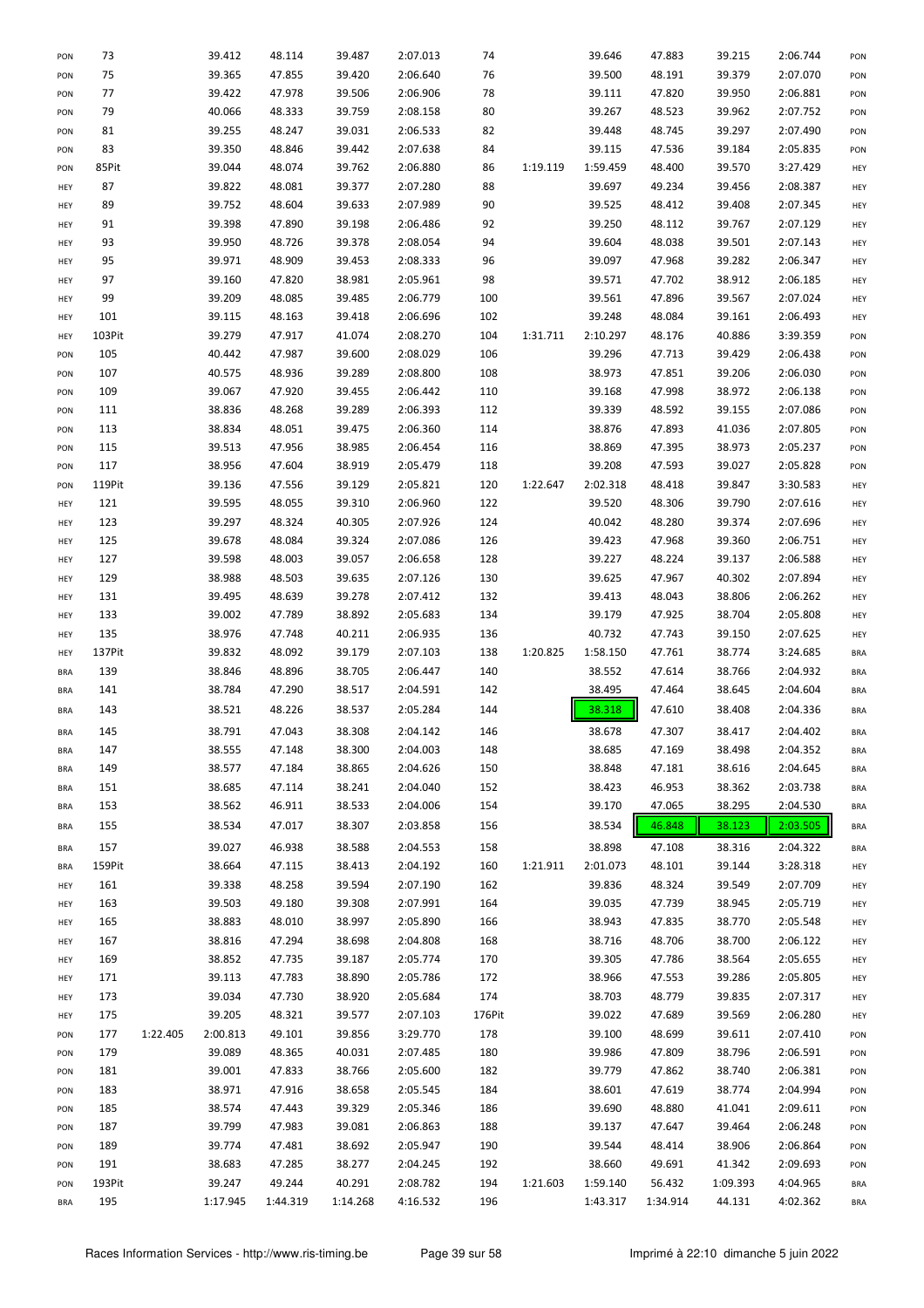| <b>BRA</b>       | 197          |                         | 38.826           | 48.393           | 39.309           | 2:06.528                | 198         |             | 38.978           | 47.011           | 38.866           | 2:04.855             | <b>BRA</b> |
|------------------|--------------|-------------------------|------------------|------------------|------------------|-------------------------|-------------|-------------|------------------|------------------|------------------|----------------------|------------|
| <b>BRA</b>       | 199          |                         | 38.752           | 47.059           | 38.800           | 2:04.611                | 200         |             | 38.510           | 47.050           | 38.819           | 2:04.379             | <b>BRA</b> |
| <b>BRA</b>       | 201          |                         | 39.264           | 47.103           | 38.765           | 2:05.132                | 202         |             | 38.656           | 47.838           | 38.399           | 2:04.893             | <b>BRA</b> |
| <b>BRA</b>       | 203          |                         | 39.001           | 47.610           | 38.612           | 2:05.223                | 204         |             | 38.857           | 47.374           | 38.239           | 2:04.470             | <b>BRA</b> |
| <b>BRA</b>       | 205          |                         | 38.714           | 47.034           | 38.884           | 2:04.632                | 206         |             | 39.081           | 47.350           | 38.402           | 2:04.833             | <b>BRA</b> |
| <b>BRA</b>       | 207          |                         | 38.653           | 47.351           | 38.214           | 2:04.218                | 208         |             | 39.014           | 47.343           | 38.541           | 2:04.898             | <b>BRA</b> |
| <b>BRA</b>       | 209          |                         | 38.933           | 47.953           | 38.817           | 2:05.703                | 210         |             | 38.951           | 48.478           | 38.733           | 2:06.162             | <b>BRA</b> |
| <b>BRA</b>       | 211          |                         | 38.876           | 47.472           | 38.506           | 2:04.854                | 212         |             | 38.476           | 48.652           | 38.844           | 2:05.972             | <b>BRA</b> |
| <b>BRA</b>       | 213Pit       |                         | 50.402           | 1:02.471         | 57.256           | 2:50.129                |             |             |                  |                  |                  |                      |            |
| 415              |              | <b>Clubsport Racing</b> |                  |                  |                  | DE WIT Koen/OOMS Pieter |             |             |                  |                  |                  | <b>VW Fun Cup</b>    |            |
|                  | Lap          | Speed / Pit             | Sector1          | Sector2          | Sector 3         | Time                    | Lap         | Speed / Pit | Sector1          | Sector2          | Sector 3         | <b>Time</b>          |            |
| DE               | $\mathbf{1}$ |                         | 43.827           | 49.410           | 39.654           | 2:12.891                | 2           |             | 41.822           | 1:09.792         | 1:00.071         | 2:51.685             | DE         |
| DE               | 3            |                         | 1:06.833         | 1:09.169         | 52.918           | 3:08.920                | 4           |             | 38.908           | 47.756           | 38.879           | 2:05.543             | DE         |
| DE               | 5            |                         | 38.735           | 47.916           | 38.819           | 2:05.470                | 6           |             | 38.672           | 48.073           | 39.240           | 2:05.985             | DE         |
| DE               | 7            |                         | 38.971           | 48.034           | 38.806           | 2:05.811                | 8           |             | 38.752           | 47.580           | 38.507           | 2:04.839             | DE         |
| DE               | 9            |                         | 38.992           | 47.519           | 38.560           | 2:05.071                | 10          |             | 39.377           | 48.126           | 38.707           | 2:06.210             | DE         |
| DE               | 11           |                         | 38.807           | 47.911           | 38.778           | 2:05.496                | 12          |             | 39.294           | 47.918           | 38.669           | 2:05.881             | DE         |
| DE               | 13           |                         | 39.162           | 47.652           | 38.540           | 2:05.354                | 14          |             | 39.393           | 47.896           | 39.574           | 2:06.863             | DE         |
| DE               | 15           |                         | 39.283           | 48.627           | 38.606           | 2:06.516                | 16          |             | 38.991           | 47.677           | 38.416           | 2:05.084             | DE         |
| DE               | 17           |                         | 39.253           | 48.592           | 38.528           | 2:06.373                | 18          |             | 38.853           | 47.842           | 38.400           | 2:05.095             | DE         |
| DE               | 19           |                         | 38.650           | 47.599           | 38.607           | 2:04.856                | 20          |             | 39.656           | 48.298           | 38.471           | 2:06.425             | DE         |
| DE               | 21Pit        |                         | 39.443           | 47.701           | 37.804           | 2:04.948                | 22          | 1:25.172    | 2:03.866         | 48.326           | 39.776           | 3:31.968             | OOM        |
| <b>OOM</b>       | 23           |                         | 39.739           | 48.774           | 39.840           | 2:08.353                | 24          |             | 39.843           | 47.734           | 39.474           | 2:07.051             | OOM        |
| <b>OOM</b>       | 25           |                         | 39.539           | 48.087           | 39.203           | 2:06.829                | 26          |             | 39.141           | 47.963           | 39.311           | 2:06.415             | OOM        |
| <b>OOM</b>       | 27           |                         | 39.240           | 48.062           | 39.171           | 2:06.473                | 28          |             | 39.091           | 48.671           | 39.346           | 2:07.108             | <b>OOM</b> |
| <b>OOM</b>       | 29           |                         | 39.188           | 48.015           | 39.539           | 2:06.742                | 30          |             | 40.495           | 47.873           | 39.486           | 2:07.854             | <b>OOM</b> |
| <b>OOM</b>       | 31           |                         | 39.549           | 49.444           | 39.377           | 2:08.370                | 32          |             | 39.983           | 48.296           | 39.429           | 2:07.708             | <b>OOM</b> |
| <b>OOM</b>       | 33           |                         | 39.160           | 48.083           | 39.246           | 2:06.489                | 34Pit       |             | 39.031           | 48.559           | 42.195           | 2:09.785             | <b>OOM</b> |
| DE               | 35           | 1:32.437                | 2:11.608         | 1:16.198         | 1:08.183         | 4:35.989                | 36          |             | 1:17.957         | 1:33.942         | 1:07.351         | 3:59.250             | DE         |
| DE               | 37           |                         | 1:19.075         | 1:36.412         | 1:05.699         | 4:01.186                | 38          |             | 1:25.941         | 1:15.929         | 47.191           | 3:29.061             | DE         |
| DE               | 39           |                         | 41.118           | 51.788           | 42.823           | 2:15.729                | 40          |             | 40.035           | 49.909           | 52.183           | 2:22.127             | DE         |
| DE               | 41           |                         | 1:21.258         | 1:16.064         | 42.307           | 3:19.629                | 42          |             | 39.829           | 48.300           | 38.660           | 2:06.789             | DE         |
| DE               | 43           |                         | 39.266           | 47.895           | 40.172           | 2:07.333                | 44          |             | 40.091           | 47.505           | 38.385           | 2:05.981             | DE         |
| DE               | 45           |                         | 38.812           | 47.322           | 39.243           | 2:05.377                | 46          |             | 38.745           | 48.020           | 38.722           | 2:05.487             | DE         |
| DE               | 47           |                         | 38.828           | 47.734           | 39.742           | 2:06.304                | 48          |             | 39.727           | 47.811           | 38.494           | 2:06.032             | DE         |
| DE               | 49           |                         | 38.858           | 48.710           | 38.604           | 2:06.172                | 50Pit       |             | 38.509           | 48.678           | 38.867           | 2:06.054             | DE         |
| <b>OOM</b>       | 51           | 1:25.753                | 2:03.064         | 48.712           | 46.004           | 3:37.780                | 52          |             | 40.524           | 48.787           | 39.588           | 2:08.899             | <b>OOM</b> |
| <b>OOM</b>       | 53           |                         | 40.705           | 1:24.583         | 1:04.759         | 3:10.047                | 54          |             | 1:16.306         | 1:25.343         | 40.507           | 3:22.156             | OOM        |
| <b>OOM</b>       | 55           |                         | 39.759           | 48.060           | 39.304           | 2:07.123                | 56          |             | 39.198           | 48.061           | 39.058           | 2:06.317             | <b>OOM</b> |
| <b>OOM</b>       | 57           |                         | 39.545           | 47.708           | 38.851           | 2:06.104                | 58          |             | 39.341           | 48.100           | 39.001           | 2:06.442             | <b>OOM</b> |
| <b>OOM</b>       | 59           |                         | 38.977           | 48.115           | 39.187           | 2:06.279                | 60          |             | 38.964           | 48.186           | 39.037           | 2:06.187             | OOM        |
| <b>OOM</b>       | 61           |                         | 39.566           | 47.757           | 39.114           | 2:06.437                | 62          |             | 39.418           | 48.155           | 39.115           | 2:06.688             | OOM        |
| <b>OOM</b>       | 63           |                         | 39.583           | 48.420           | 39.651           | 2:07.654                | 64          |             | 39.877           | 47.921           | 38.888           | 2:06.686             | OOM        |
| <b>OOM</b>       | 65           |                         | 39.356           | 48.516<br>48.037 | 39.600           | 2:07.472                | 66          |             | 39.323           | 47.912           | 39.160           | 2:06.395             | OOM        |
| <b>OOM</b>       | 67<br>69     |                         | 39.274<br>39.598 | 47.841           | 39.252<br>39.098 | 2:06.563<br>2:06.537    | 68<br>70Pit |             | 39.386<br>38.873 | 48.241<br>47.671 | 39.311<br>37.548 | 2:06.938<br>2:04.092 | OOM        |
| <b>OOM</b><br>DE | 71           | 1:25.237                | 2:02.318         | 48.145           | 38.904           | 3:29.367                | 72          |             | 38.971           | 47.994           | 39.169           | 2:06.134             | OOM<br>DE  |
| DE               | 73           |                         | 39.257           | 47.455           | 38.756           | 2:05.468                | 74          |             | 39.190           | 47.836           | 38.957           | 2:05.983             | DE         |
| DE               | 75           |                         | 39.209           | 47.722           | 38.798           | 2:05.729                | 76          |             | 39.092           | 47.689           | 38.649           | 2:05.430             | DE         |
| DE               | 77           |                         | 39.088           | 48.039           | 38.916           | 2:06.043                | 78          |             | 39.163           | 48.045           | 38.980           | 2:06.188             | DE         |
| DE               | 79           |                         | 38.919           | 47.606           | 38.640           | 2:05.165                | 80          |             | 40.032           | 47.614           | 38.798           | 2:06.444             | DE         |
| DE               | 81           |                         | 38.904           | 48.335           | 39.411           | 2:06.650                | 82          |             | 39.065           | 47.691           | 38.762           | 2:05.518             | DE         |
| DE               | 83           |                         | 38.967           | 47.642           | 38.822           | 2:05.431                | 84          |             | 39.025           | 47.478           | 38.769           | 2:05.272             | DE         |
| DE               | 85           |                         | 38.806           | 47.765           | 38.793           | 2:05.364                | 86          |             | 39.125           | 47.611           | 38.809           | 2:05.545             | DE         |
| DE               | 87           |                         | 38.694           | 47.832           | 38.557           | 2:05.083                | 88          |             | 39.187           | 47.459           | 38.707           | 2:05.353             | DE         |
| DE               | 89Pit        |                         | 38.902           | 47.411           | 37.393           | 2:03.706                | 90          | 1:22.426    | 1:59.842         | 48.489           | 41.830           | 3:30.161             | <b>OOM</b> |
| <b>OOM</b>       | 91           |                         | 39.077           | 48.154           | 39.137           | 2:06.368                | 92          |             | 39.396           | 48.130           | 39.420           | 2:06.946             | <b>OOM</b> |
| <b>OOM</b>       | 93           |                         | 39.297           | 48.077           | 39.266           | 2:06.640                | 94          |             | 39.436           | 47.961           | 39.136           | 2:06.533             | <b>OOM</b> |
| <b>OOM</b>       | 95           |                         | 39.493           | 47.860           | 38.985           | 2:06.338                | 96          |             | 39.079           | 49.657           | 42.137           | 2:10.873             | <b>OOM</b> |
| <b>OOM</b>       | 97           |                         | 40.068           | 47.740           | 38.967           | 2:06.775                | 98          |             | 38.842           | 47.877           | 38.898           | 2:05.617             | <b>OOM</b> |
| <b>OOM</b>       | 99           |                         | 38.779           | 47.710           | 39.250           | 2:05.739                | 100         |             | 39.498           | 47.533           | 38.933           | 2:05.964             | OOM        |
| <b>OOM</b>       | 101          |                         | 39.640           | 48.403           | 40.338           | 2:08.381                | 102         |             | 38.799           | 47.808           | 39.086           | 2:05.693             | OOM        |
|                  |              |                         |                  |                  |                  |                         |             |             |                  |                  |                  |                      |            |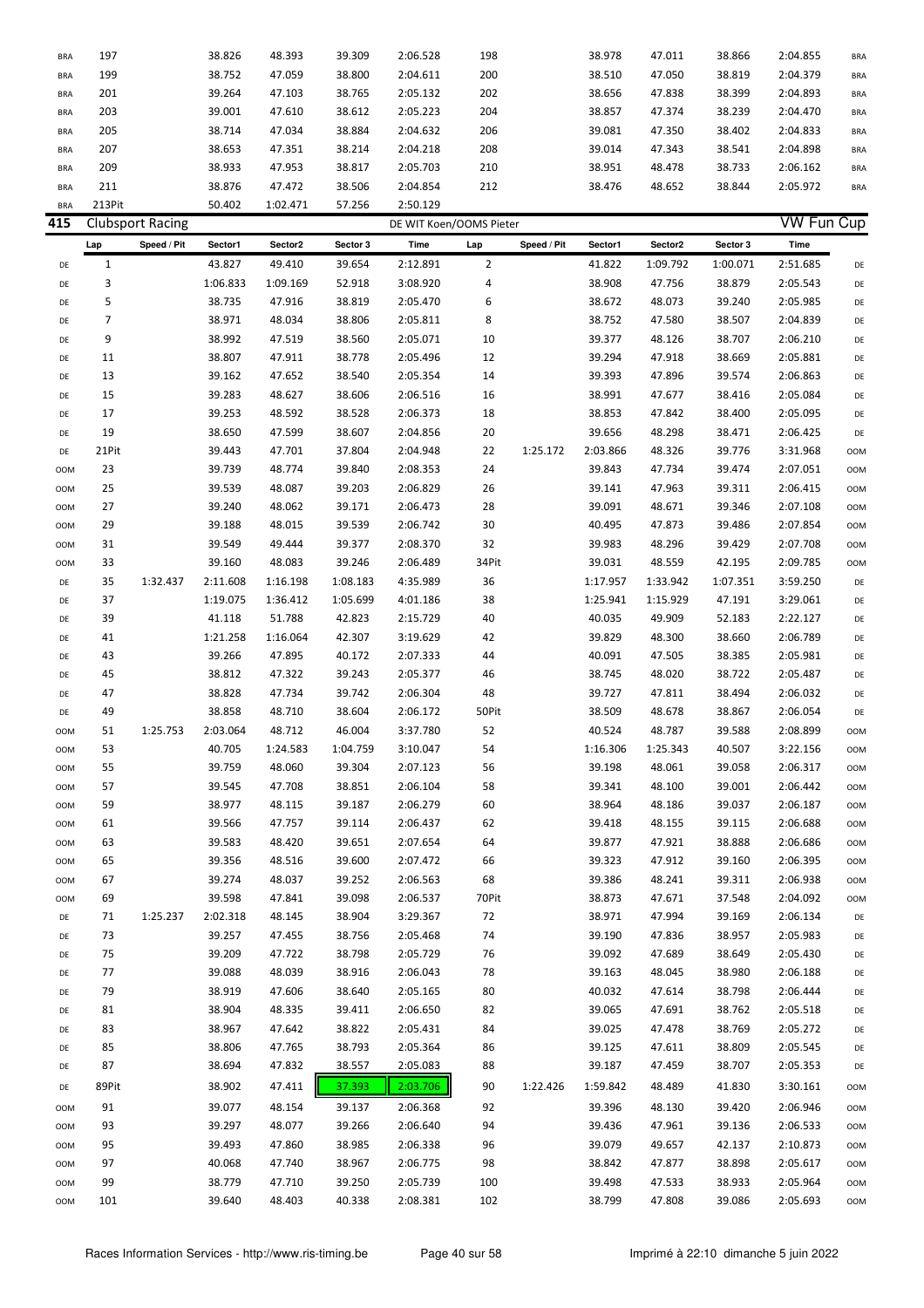| <b>OOM</b>               | 103            |             | 40.055   | 48.314   | 38.842           | 2:07.211                                      | 104            |             | 38.891   | 48.373   | 38.998   | 2:06.262             | <b>OOM</b> |
|--------------------------|----------------|-------------|----------|----------|------------------|-----------------------------------------------|----------------|-------------|----------|----------|----------|----------------------|------------|
| <b>OOM</b>               | 105            |             | 38.490   | 48.469   | 39.203           | 2:06.162                                      | 106            |             | 38.671   | 47.848   | 39.249   | 2:05.768             | <b>OOM</b> |
| <b>OOM</b>               | 107Pit         |             | 39.191   | 47.448   | 37.843           | 2:04.482                                      | 108            | 1:22.804    | 2:00.219 | 47.858   | 39.079   | 3:27.156             | DE         |
| DE                       | 109            |             | 38.700   | 47.607   | 38.795           | 2:05.102                                      | 110            |             | 38.817   | 47.834   | 38.966   | 2:05.617             | DE         |
| DE                       | 111            |             | 38.843   | 47.442   | 39.054           | 2:05.339                                      | 112            |             | 38.842   | 49.529   | 38.595   | 2:06.966             | DE         |
| DE                       | 113            |             | 38.701   | 48.372   | 38.794           | 2:05.867                                      | 114            |             | 39.289   | 47.869   | 38.931   | 2:06.089             | DE         |
| DE                       | 115            |             | 38.445   | 47.670   | 38.819           | 2:04.934                                      | 116            |             | 38.738   | 47.623   | 38.568   | 2:04.929             | DE         |
| DE                       | 117            |             | 38.558   | 48.655   | 38.981           | 2:06.194                                      | 118            |             | 38.406   | 47.371   | 38.699   | 2:04.476             | DE         |
| DE                       | 119            |             | 39.045   | 47.786   | 38.659           | 2:05.490                                      | 120            |             | 38.410   | 47.302   | 38.548   | 2:04.260             | DE         |
| DE                       | 121            |             | 38.981   | 47.587   | 38.919           | 2:05.487                                      | 122            |             | 38.850   | 47.410   | 39.119   | 2:05.379             | DE         |
| DE                       | 123            |             | 38.985   | 47.460   | 38.696           | 2:05.141                                      | 124            |             | 39.029   | 47.329   | 38.572   | 2:04.930             | DE         |
| DE                       | 125Pit         |             | 38.881   | 47.578   | 37.705           | 2:04.164                                      | 126            | 1:23.852    | 2:01.261 | 47.835   | 41.202   | 3:30.298             | <b>OOM</b> |
| <b>OOM</b>               | 127            |             | 38.943   | 48.642   | 40.288           | 2:07.873                                      | 128            |             | 38.842   | 48.643   | 39.125   | 2:06.610             | <b>OOM</b> |
| <b>OOM</b>               | 129            |             | 38.982   | 48.780   | 39.039           | 2:06.801                                      | 130            |             | 39.324   | 47.687   | 39.301   | 2:06.312             | <b>OOM</b> |
| OOM                      | 131            |             | 39.100   | 48.088   | 39.154           | 2:06.342                                      | 132            |             | 38.958   | 47.657   | 38.849   | 2:05.464             | OOM        |
| OOM                      | 133            |             | 39.132   | 48.241   | 38.937           | 2:06.310                                      | 134            |             | 39.177   | 47.521   | 39.525   | 2:06.223             | 00M        |
| <b>OOM</b>               | 135            |             | 39.093   | 47.780   | 38.856           | 2:05.729                                      | 136            |             | 38.718   | 47.996   | 38.944   | 2:05.658             | 00M        |
| <b>OOM</b>               | 137            |             | 39.190   | 47.517   | 38.973           | 2:05.680                                      | 138            |             | 39.107   | 47.643   | 38.892   | 2:05.642             | 00M        |
|                          | 139            |             | 39.036   | 47.510   | 39.658           | 2:06.204                                      | 140            |             | 38.576   | 47.536   | 38.906   | 2:05.018             |            |
| <b>OOM</b>               |                |             |          |          |                  |                                               |                |             |          |          |          |                      | 00M        |
| <b>OOM</b>               | 141            |             | 39.207   | 47.740   | 38.778           | 2:05.725                                      | 142Pit         |             | 38.944   | 48.095   | 38.015   | 2:05.054             | <b>OOM</b> |
| DE                       | 143            | 1:24.886    | 2:01.169 | 47.649   | 38.808           | 3:27.626                                      | 144            |             | 38.915   | 49.274   | 38.884   | 2:07.073             | DE         |
| DE                       | 145            |             | 38.648   | 47.346   | 38.657           | 2:04.651                                      | 146            |             | 38.899   | 47.879   | 38.614   | 2:05.392             | DE         |
| DE                       | 147            |             | 38.800   | 47.891   | 38.701           | 2:05.392                                      | 148            |             | 38.820   | 47.398   | 38.747   | 2:04.965             | DE         |
| DE                       | 149            |             | 39.177   | 47.421   | 38.630           | 2:05.228                                      | 150            |             | 38.793   | 47.461   | 38.750   | 2:05.004             | DE         |
| DE                       | 151            |             | 39.367   | 47.485   | 38.958           | 2:05.810                                      | 152Pit         |             | 39.278   | 47.549   | 37.750   | 2:04.577             | DE         |
| DE                       | 153            | 1:26.131    | 2:01.519 | 47.429   | 38.374           | 3:27.322                                      | 154            |             | 38.759   | 47.409   | 38.386   | 2:04.554             | DE         |
| DE                       | 155            |             | 39.200   | 47.412   | 39.315           | 2:05.927                                      | 156            |             | 38.966   | 47.215   | 38.447   | 2:04.628             | DE         |
| DE                       | 157            |             | 38.811   | 47.448   | 38.455           | 2:04.714                                      | 158            |             | 38.943   | 47.449   | 38.758   | 2:05.150             | DE         |
| DE                       | 159            |             | 38.862   | 47.462   | 38.361           | 2:04.685                                      | 160            |             | 39.017   | 47.478   | 38.521   | 2:05.016             | DE         |
| DE                       | 161            |             | 38.857   | 47.487   | 39.029           | 2:05.373                                      | 162Pit         |             | 38.831   | 47.337   | 38.686   | 2:04.854             | DE         |
| <b>OOM</b>               | 163            | 1:20.903    | 2:02.521 | 48.311   | 38.960           | 3:29.792                                      | 164            |             | 39.525   | 47.995   | 39.060   | 2:06.580             | <b>OOM</b> |
| OOM                      | 165            |             | 38.813   | 48.413   | 39.113           | 2:06.339                                      | 166            |             | 39.058   | 47.801   | 38.660   | 2:05.519             | <b>OOM</b> |
| OOM                      | 167            |             | 39.086   | 47.538   | 39.156           | 2:05.780                                      | 168            |             | 39.041   | 47.735   | 39.257   | 2:06.033             | <b>OOM</b> |
| OOM                      | 169            |             | 39.082   | 47.612   | 38.899           | 2:05.593                                      | 170            |             | 39.122   | 47.668   | 39.669   | 2:06.459             | <b>OOM</b> |
| OOM                      | 171            |             | 39.251   | 47.913   | 38.665           | 2:05.829                                      | 172            |             | 38.832   | 47.520   | 38.650   | 2:05.002             | OOM        |
| OOM                      | 173            |             | 38.676   | 47.481   | 38.372           | 2:04.529                                      | 174            |             | 39.141   | 47.414   | 38.767   | 2:05.322             | OOM        |
| <b>OOM</b>               | 175            |             | 38.938   | 47.398   | 38.690           | 2:05.026                                      | 176            |             | 39.131   | 47.878   | 38.632   | 2:05.641             | <b>OOM</b> |
| <b>OOM</b>               | 177            |             | 38.687   | 47.473   | 39.740           | 2:05.900                                      | 178Pit         |             | 39.161   | 47.258   | 38.879   | 2:05.298             | OOM        |
| DE                       | 179            | 1:24.626    | 2:01.675 | 47.492   | 38.443           | 3:27.610                                      | 180            |             | 38.791   | 47.576   | 38.186   | 2:04.553             | DE         |
| DE                       | 181            |             | 39.062   | 47.447   | 38.752           | 2:05.261                                      | 182            |             | 38.620   | 47.144   | 38.366   | 2:04.130             | DE         |
| DE                       | 183            |             | 38.510   | 47.664   | 38.120           | 2:04.294                                      | 184            |             | 38.418   | 47.805   | 38.588   | 2:04.811             | DE         |
| DE                       | 185            |             | 38.758   | 47.766   | 38.495           | 2:05.019                                      | 186            |             | 39.008   | 47.147   | 38.540   | 2:04.695             | DE         |
| DE                       | 187            |             | 38.841   | 47.491   | 38.824           | 2:05.156                                      | 188            |             | 39.503   | 47.951   | 38.717   | 2:06.171             | DE         |
| DE                       | 189            |             | 38.828   | 48.287   | 38.515           | 2:05.630                                      | 190            |             | 39.433   | 47.558   | 38.589   | 2:05.580             | DE         |
| DE                       | 191            |             | 38.726   | 47.384   | 38.192           | 2:04.302                                      | 192            |             | 38.863   | 47.813   | 38.468   | 2:05.144             | DE         |
| DE                       | 193Pit         |             | 38.855   | 47.462   | 46.115           | 2:12.432                                      | 194            | 1:23.554    | 2:04.664 | 48.210   | 39.147   | 3:32.021             | OOM        |
| <b>OOM</b>               | 195            |             | 39.300   | 1:06.409 | 1:11.220         | 2:56.929                                      | 196            |             | 1:16.873 | 1:44.410 | 1:14.876 | 4:16.159             | OOM        |
| <b>OOM</b>               | 197            |             | 1:42.393 | 1:35.464 | 45.308           | 4:03.165                                      | 198            |             | 39.350   | 47.616   | 38.740   | 2:05.706             | OOM        |
| <b>OOM</b>               | 199            |             | 39.003   | 47.497   | 38.723           | 2:05.223                                      | 200            |             | 39.184   | 47.737   | 38.647   | 2:05.568             | OOM        |
| <b>OOM</b>               | 201            |             | 38.746   | 47.508   | 38.653           | 2:04.907                                      | 202            |             | 39.239   | 47.199   | 38.646   | 2:05.084             | OOM        |
| <b>OOM</b>               | 203            |             | 38.845   | 47.758   | 39.286           | 2:05.889                                      | 204            |             | 38.855   | 47.728   | 38.643   | 2:05.226             | OOM        |
| <b>OOM</b>               | 205            |             | 38.799   | 47.449   | 38.663           | 2:04.911                                      | 206            |             | 38.780   | 47.185   | 39.111   | 2:05.076             | OOM        |
| <b>OOM</b>               | 207            |             | 39.779   | 47.642   | 38.476           | 2:05.897                                      | 208            |             | 38.928   | 47.578   | 38.643   | 2:05.149             |            |
| <b>OOM</b>               | 209            |             | 38.585   | 47.497   | 38.504           | 2:04.586                                      | 210            |             | 38.652   | 47.720   | 38.892   | 2:05.264             | OOM        |
|                          |                |             | 38.993   | 48.178   |                  |                                               | 212            |             | 38.984   | 47.480   | 38.977   |                      | OOM        |
| <b>OOM</b><br><b>OOM</b> | 211<br>213     |             | 38.537   | 47.424   | 38.533<br>39.501 | 2:05.704<br>2:05.462                          | 214Pit         |             | 45.279   | 1:01.205 | 51.294   | 2:05.441<br>2:37.778 | OOM        |
| 426                      | AP By Acome    |             |          |          |                  |                                               |                |             |          |          |          | <b>VW Fun Cup</b>    | OOM        |
|                          |                |             |          |          |                  | PIRON Pierre/PIRON Gilles/VANDORMAEL Jean-Luc |                |             |          |          |          |                      |            |
|                          | Lap            | Speed / Pit | Sector1  | Sector2  | Sector 3         | Time                                          | Lap            | Speed / Pit | Sector1  | Sector2  | Sector 3 | Time                 |            |
| VAN                      | $\mathbf{1}$   |             | 48.150   | 49.632   | 41.878           | 2:19.660                                      | $\overline{2}$ |             | 42.237   | 1:11.481 | 1:01.798 | 2:55.516             | VAN        |
| VAN                      | 3              |             | 1:05.627 | 1:06.618 | 51.015           | 3:03.260                                      | 4              |             | 39.498   | 48.012   | 39.625   | 2:07.135             | VAN        |
| VAN                      | 5              |             | 39.222   | 48.157   | 39.716           | 2:07.095                                      | 6              |             | 39.008   | 48.377   | 39.173   | 2:06.558             | VAN        |
| VAN                      | $\overline{7}$ |             | 39.561   | 48.498   | 39.687           | 2:07.746                                      | 8              |             | 39.716   | 47.818   | 39.630   | 2:07.164             | VAN        |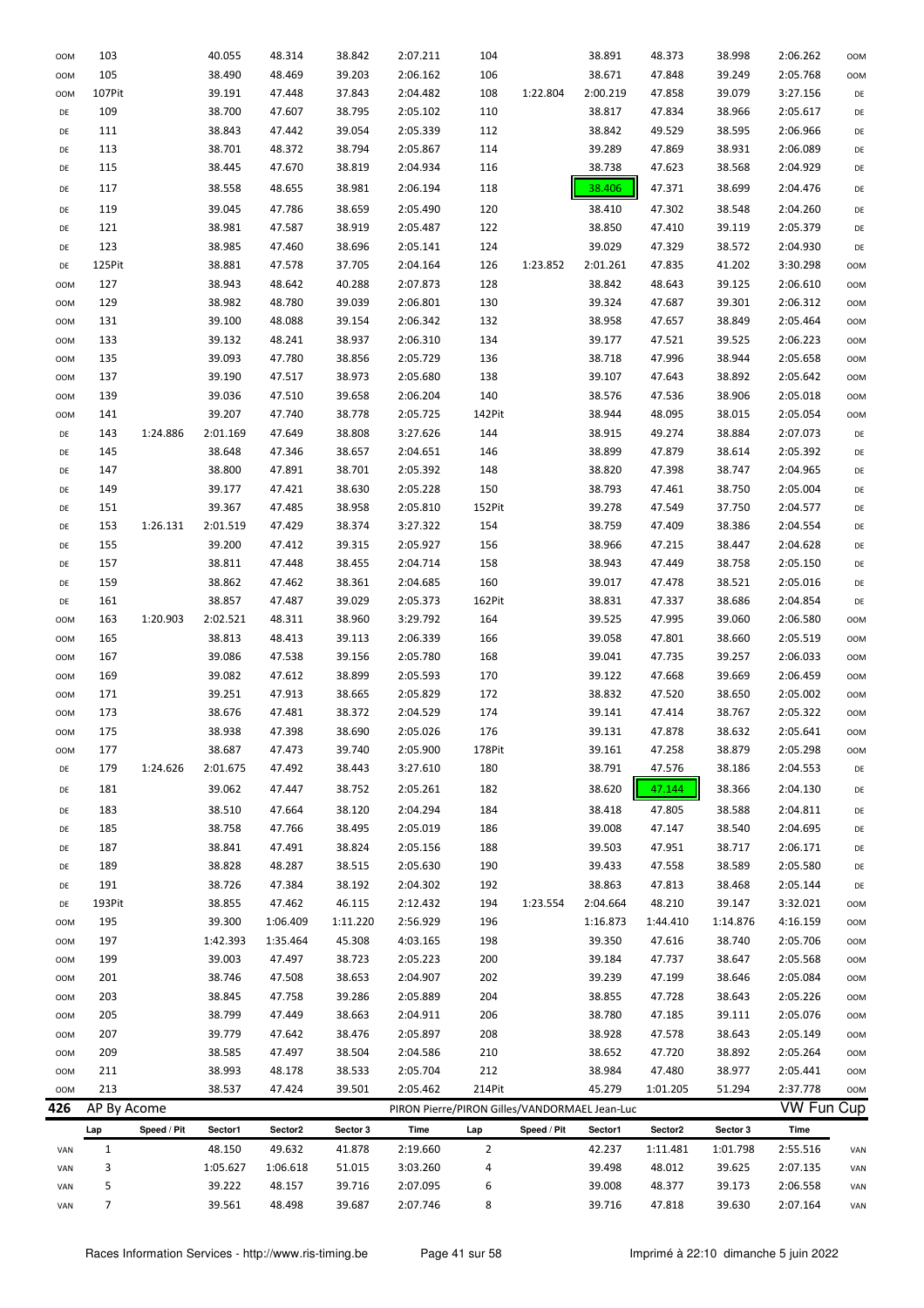| VAN | 9      |          | 39.929   | 47.917   | 38.965   | 2:06.811 | 10     |          | 39.430   | 47.479   | 39.378   | 2:06.287 | VAN |
|-----|--------|----------|----------|----------|----------|----------|--------|----------|----------|----------|----------|----------|-----|
| VAN | 11     |          | 39.355   | 47.533   | 40.400   | 2:07.288 | 12     |          | 39.538   | 47.570   | 39.111   | 2:06.219 | VAN |
| VAN | 13     |          | 39.714   | 47.684   | 39.098   | 2:06.496 | 14     |          | 40.379   | 48.204   | 39.296   | 2:07.879 | VAN |
| VAN | 15     |          | 39.498   | 47.458   | 39.619   | 2:06.575 | 16     |          | 39.780   | 47.302   | 38.844   | 2:05.926 | VAN |
| VAN | 17     |          | 39.267   | 47.622   | 39.304   | 2:06.193 | 18     |          | 39.755   | 47.964   | 39.221   | 2:06.940 | VAN |
| VAN | 19     |          | 39.760   | 47.512   | 38.888   | 2:06.160 | 20Pit  |          | 39.737   | 47.565   | 38.778   | 2:06.080 | VAN |
| PIR | 21     | 1:22.812 | 2:00.965 | 48.124   | 40.218   | 3:29.307 | 22     |          | 39.624   | 48.389   | 39.524   | 2:07.537 | PIR |
| PIR | 23     |          | 39.525   | 48.186   | 40.040   | 2:07.751 | 24     |          | 39.340   | 47.747   | 39.279   | 2:06.366 | PIR |
|     | 25     |          |          | 48.164   |          |          | 26     |          |          |          |          |          |     |
| PIR |        |          | 39.296   |          | 39.201   | 2:06.661 |        |          | 38.973   | 48.390   | 39.725   | 2:07.088 | PIR |
| PIR | 27     |          | 39.392   | 47.935   | 39.520   | 2:06.847 | 28     |          | 39.332   | 48.014   | 39.803   | 2:07.149 | PIR |
| PIR | 29     |          | 39.706   | 48.220   | 39.367   | 2:07.293 | 30     |          | 39.335   | 48.189   | 39.505   | 2:07.029 | PIR |
| PIR | 31     |          | 39.365   | 48.275   | 39.526   | 2:07.166 | 32     |          | 39.010   | 48.158   | 39.249   | 2:06.417 | PIR |
| PIR | 33     |          | 38.883   | 48.373   | 39.789   | 2:07.045 | 34Pit  |          | 40.147   | 1:00.426 | 44.654   | 2:25.227 | PIR |
| PIR | 35     | 1:24.055 | 2:03.011 | 59.669   | 1:06.936 | 4:09.616 | 36     |          | 1:17.051 | 1:32.513 | 1:07.302 | 3:56.866 | PIR |
| PIR | 37     |          | 1:18.525 | 1:36.453 | 1:06.747 | 4:01.725 | 38     |          | 1:26.048 | 1:14.707 | 44.858   | 3:25.613 | PIR |
| PIR | 39     |          | 40.751   | 51.759   | 42.635   | 2:15.145 | 40     |          | 39.382   | 50.678   | 52.926   | 2:22.986 | PIR |
| PIR | 41     |          | 1:22.122 | 1:14.541 | 41.694   | 3:18.357 | 42     |          | 39.395   | 48.710   | 39.346   | 2:07.451 | PIR |
| PIR | 43     |          | 39.626   | 47.757   | 38.766   | 2:06.149 | 44     |          | 41.410   | 47.653   | 40.048   | 2:09.111 | PIR |
| PIR | 45     |          | 40.120   | 48.983   | 39.368   | 2:08.471 | 46     |          | 39.619   | 47.849   | 38.976   | 2:06.444 | PIR |
| PIR | 47     |          | 39.791   | 48.320   | 39.247   | 2:07.358 | 48     |          | 39.717   | 47.510   | 39.081   | 2:06.308 | PIR |
| PIR | 49     |          | 39.666   | 47.620   | 39.182   | 2:06.468 | 50     |          | 39.517   | 47.884   | 39.249   | 2:06.650 | PIR |
| PIR | 51     |          | 39.368   | 47.578   | 39.033   | 2:05.979 | 52Pit  |          | 39.503   | 49.289   | 1:12.270 | 2:41.062 | PIR |
|     | 53     | 1:41.139 | 2:19.143 | 54.648   | 1:00.906 |          | 54     |          |          |          |          |          |     |
| VAN |        |          |          |          |          | 4:14.697 |        |          | 1:15.579 | 1:23.476 | 41.315   | 3:20.370 | VAN |
| VAN | 55     |          | 38.614   | 47.440   | 39.376   | 2:05.430 | 56     |          | 38.870   | 48.073   | 39.872   | 2:06.815 | VAN |
| VAN | 57     |          | 39.164   | 48.288   | 39.327   | 2:06.779 | 58     |          | 39.031   | 47.634   | 39.063   | 2:05.728 | VAN |
| VAN | 59Pit  |          | 38.479   | 49.610   | 39.463   | 2:07.552 | 60     | 43.911   | 1:22.240 | 49.098   | 39.521   | 2:50.859 | VAN |
| VAN | 61Pit  |          | 39.166   | 48.087   | 40.032   | 2:07.285 | 62     | 1:27.275 | 2:03.766 | 47.728   | 38.792   | 3:30.286 | VAN |
| VAN | 63     |          | 38.731   | 47.705   | 38.833   | 2:05.269 | 64     |          | 39.145   | 47.533   | 38.901   | 2:05.579 | VAN |
| VAN | 65     |          | 38.676   | 47.801   | 38.852   | 2:05.329 | 66     |          | 38.720   | 47.342   | 39.520   | 2:05.582 | VAN |
| VAN | 67     |          | 39.738   | 47.323   | 39.419   | 2:06.480 | 68     |          | 38.837   | 47.373   | 39.198   | 2:05.408 | VAN |
| VAN | 69Pit  |          | 39.004   | 48.676   | 38.795   | 2:06.475 | 70     | 1:22.201 | 2:00.145 | 47.469   | 39.951   | 3:27.565 | PIR |
| PIR | 71     |          | 39.042   | 47.376   | 39.051   | 2:05.469 | 72     |          | 39.151   | 47.787   | 38.959   | 2:05.897 | PIR |
| PIR | 73     |          | 39.222   | 47.736   | 38.849   | 2:05.807 | 74     |          | 39.114   | 47.397   | 38.722   | 2:05.233 | PIR |
| PIR | 75     |          | 39.279   | 47.579   | 38.902   | 2:05.760 | 76     |          | 39.185   | 47.468   | 38.915   | 2:05.568 | PIR |
| PIR | 77     |          | 38.948   | 47.597   | 39.056   | 2:05.601 | 78     |          | 39.364   | 47.638   | 38.714   | 2:05.716 | PIR |
| PIR | 79     |          | 38.959   | 47.418   | 38.636   | 2:05.013 | 80     |          | 38.986   | 48.211   | 38.828   | 2:06.025 | PIR |
| PIR | 81     |          | 38.587   | 48.250   | 39.730   | 2:06.567 | 82     |          | 38.582   | 47.571   | 38.385   | 2:04.538 | PIR |
| PIR | 83     |          | 38.627   | 47.837   | 38.802   | 2:05.266 | 84     |          | 38.823   | 47.689   | 38.797   | 2:05.309 | PIR |
| PIR | 85     |          | 39.481   | 47.494   | 38.840   | 2:05.815 | 86     |          | 38.873   | 47.635   | 38.686   | 2:05.194 | PIR |
|     |        |          |          | 47.377   | 37.924   |          |        | 1:21.943 |          |          |          |          |     |
| PIR | 87Pit  |          | 38.923   |          |          | 2:04.224 | 88     |          | 1:59.473 | 47.791   | 39.210   | 3:26.474 | PIR |
| PIR | 89     |          | 38.881   | 48.055   | 40.425   | 2:07.361 | 90     |          | 39.085   | 47.941   | 39.387   | 2:06.413 | PIR |
| PIR | 91     |          | 39.463   | 47.842   | 39.170   | 2:06.475 | 92     |          | 39.395   | 47.624   | 38.777   | 2:05.796 | PIR |
| PIR | 93     |          | 39.224   | 47.589   | 39.071   | 2:05.884 | 94     |          | 39.200   | 48.063   | 38.616   | 2:05.879 | PIR |
| PIR | 95     |          | 39.083   | 47.472   | 40.296   | 2:06.851 | 96     |          | 39.635   | 47.493   | 39.095   | 2:06.223 | PIR |
| PIR | 97     |          | 39.128   | 47.643   | 38.730   | 2:05.501 | 98     |          | 39.248   | 46.977   | 39.092   | 2:05.317 | PIR |
| PIR | 99     |          | 38.857   | 47.185   | 38.846   | 2:04.888 | 100    |          | 39.405   | 47.238   | 39.405   | 2:06.048 | PIR |
| PIR | 101    |          | 39.098   | 47.989   | 39.721   | 2:06.808 | 102    |          | 39.135   | 47.532   | 38.925   | 2:05.592 | PIR |
| PIR | 103    |          | 39.191   | 47.054   | 39.180   | 2:05.425 | 104    |          | 39.123   | 47.335   | 38.594   | 2:05.052 | PIR |
| PIR | 105Pit |          | 38.761   | 47.621   | 37.986   | 2:04.368 | 106    | 1:32.113 | 2:10.960 | 47.703   | 38.781   | 3:37.444 | VAN |
| VAN | 107    |          | 38.840   | 47.108   | 39.176   | 2:05.124 | 108    |          | 38.880   | 47.598   | 39.366   | 2:05.844 | VAN |
| VAN | 109    |          | 39.156   | 47.293   | 38.787   | 2:05.236 | 110    |          | 39.029   | 47.730   | 38.819   | 2:05.578 | VAN |
| VAN | 111    |          | 38.865   | 47.977   | 38.800   | 2:05.642 | 112    |          | 38.756   | 47.490   | 38.969   | 2:05.215 | VAN |
| VAN | 113    |          | 39.192   | 47.422   | 39.020   | 2:05.634 | 114    |          | 38.366   | 47.702   | 39.339   | 2:05.407 | VAN |
| VAN | 115    |          | 38.667   | 47.041   | 38.699   | 2:04.407 | 116    |          | 38.580   | 48.696   | 38.908   | 2:06.184 | VAN |
| VAN | 117    |          | 38.497   | 47.500   | 38.957   | 2:04.954 | 118    |          | 38.483   | 47.553   | 39.036   | 2:05.072 | VAN |
|     |        |          |          |          |          |          |        |          |          |          |          |          |     |
| VAN | 119    |          | 38.844   | 47.104   | 38.661   | 2:04.609 | 120    |          | 38.786   | 47.257   | 39.299   | 2:05.342 | VAN |
| VAN | 121    |          | 38.752   | 47.250   | 39.555   | 2:05.557 | 122    |          | 38.587   | 47.037   | 38.986   | 2:04.610 | VAN |
| VAN | 123    |          | 38.630   | 47.085   | 38.514   | 2:04.229 | 124Pit |          | 39.113   | 47.983   | 38.619   | 2:05.715 | VAN |
| PIR | 125    | 1:24.480 | 2:01.870 | 47.033   | 39.683   | 3:28.586 | 126    |          | 39.295   | 48.740   | 38.917   | 2:06.952 | PIR |
| PIR | 127    |          | 39.125   | 47.403   | 38.910   | 2:05.438 | 128    |          | 38.995   | 47.777   | 38.702   | 2:05.474 | PIR |
| PIR | 129    |          | 39.304   | 47.675   | 39.005   | 2:05.984 | 130    |          | 39.219   | 47.328   | 38.546   | 2:05.093 | PIR |
| PIR | 131    |          | 38.989   | 47.256   | 39.158   | 2:05.403 | 132    |          | 38.777   | 47.227   | 38.675   | 2:04.679 | PIR |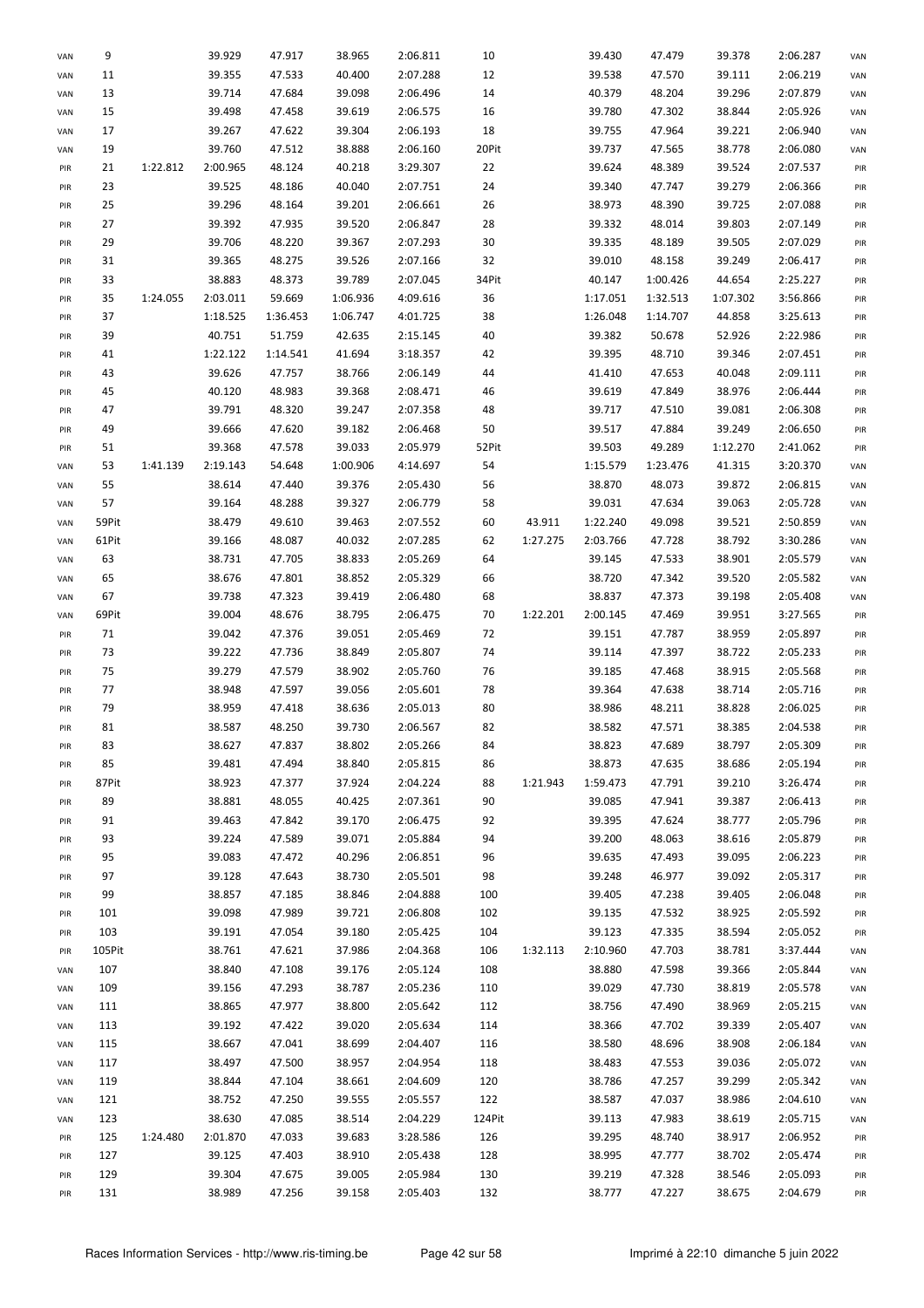| PIR        | 133          |             | 38.867               | 47.039               | 38.610             | 2:04.516                               | 134            |             | 38.642               | 47.566               | 39.609             | 2:05.817             | PIR        |
|------------|--------------|-------------|----------------------|----------------------|--------------------|----------------------------------------|----------------|-------------|----------------------|----------------------|--------------------|----------------------|------------|
| PIR        | 135          |             | 38.886               | 47.509               | 39.045             | 2:05.440                               | 136            |             | 38.579               | 47.476               | 38.554             | 2:04.609             | PIR        |
| PIR        | 137          |             | 38.965               | 47.432               | 38.849             | 2:05.246                               | 138            |             | 38.842               | 47.583               | 39.483             | 2:05.908             | PIR        |
| PIR        | 139          |             | 39.159               | 47.476               | 39.108             | 2:05.743                               | 140            |             | 39.196               | 47.314               | 38.867             | 2:05.377             | PIR        |
| PIR        | 141          |             | 39.294               | 47.236               | 38.965             | 2:05.495                               | 142            |             | 39.217               | 47.413               | 39.741             | 2:06.371             | PIR        |
| PIR        | 143Pit       |             | 38.591               | 46.853               | 37.313             | 2:02.757                               | 144            | 1:21.854    | 1:59.121             | 47.599               | 39.224             | 3:25.944             | PIR        |
| PIR        | 145          |             | 38.879               | 47.674               | 39.160             | 2:05.713                               | 146            |             | 39.195               | 47.817               | 39.049             | 2:06.061             | PIR        |
|            |              |             | 39.611               | 47.636               | 38.800             | 2:06.047                               |                |             |                      |                      |                    |                      |            |
| PIR        | 147          |             |                      |                      |                    |                                        | 148            |             | 39.194               | 48.134               | 39.013             | 2:06.341             | PIR        |
| PIR        | 149          |             | 39.133               | 47.416               | 38.804             | 2:05.353                               | 150            |             | 38.816               | 47.687               | 38.763             | 2:05.266             | PIR        |
| PIR        | 151          |             | 38.867               | 47.668               | 38.881             | 2:05.416                               | 152            |             | 38.786               | 47.591               | 38.778             | 2:05.155             | PIR        |
| PIR        | 153          |             | 38.752               | 47.602               | 38.789             | 2:05.143                               | 154            |             | 38.860               | 47.481               | 38.697             | 2:05.038             | PIR        |
| PIR        | 155          |             | 38.786               | 47.562               | 38.922             | 2:05.270                               | 156            |             | 38.949               | 47.408               | 38.677             | 2:05.034             | PIR        |
| PIR        | 157          |             | 38.590               | 47.689               | 38.554             | 2:04.833                               | 158            |             | 38.652               | 47.386               | 39.465             | 2:05.503             | PIR        |
| PIR        | 159          |             | 38.845               | 47.212               | 39.053             | 2:05.110                               | 160            |             | 38.529               | 47.855               | 38.684             | 2:05.068             | PIR        |
| PIR        | 161Pit       |             | 39.342               | 47.067               | 38.059             | 2:04.468                               | 162            | 1:20.840    | 1:58.503             | 47.709               | 39.148             | 3:25.360             | PIR        |
| PIR        | 163          |             | 39.353               | 46.913               | 39.149             | 2:05.415                               | 164            |             | 38.803               | 46.945               | 38.872             | 2:04.620             | PIR        |
| PIR        | 165          |             | 38.977               | 47.463               | 38.858             | 2:05.298                               | 166            |             | 38.818               | 46.887               | 38.491             | 2:04.196             | PIR        |
| PIR        | 167          |             | 39.190               | 47.304               | 38.959             | 2:05.453                               | 168            |             | 38.797               | 47.139               | 38.442             | 2:04.378             | PIR        |
| PIR        | 169          |             | 38.567               | 47.805               | 38.676             | 2:05.048                               | 170            |             | 38.995               | 47.169               | 38.916             | 2:05.080             | PIR        |
| PIR        | 171          |             | 38.684               | 47.137               | 38.739             | 2:04.560                               | 172            |             | 38.614               | 46.788               | 38.929             | 2:04.331             | PIR        |
| PIR        | 173          |             | 38.612               | 47.683               | 38.993             | 2:05.288                               | 174            |             | 39.248               | 47.638               | 38.663             | 2:05.549             | PIR        |
| PIR        | 175Pit       |             | 39.150               | 47.673               | 38.050             | 2:04.873                               | 176            | 1:23.110    | 2:00.836             | 47.498               | 38.996             | 3:27.330             | VAN        |
| VAN        | 177          |             | 38.568               | 47.739               | 38.976             | 2:05.283                               | 178            |             | 39.273               | 47.888               | 38.914             | 2:06.075             | VAN        |
| VAN        | 179          |             | 39.290               | 47.519               | 38.866             | 2:05.675                               | 180            |             | 38.759               | 47.696               | 39.100             | 2:05.555             | VAN        |
|            | 181          |             |                      |                      |                    |                                        |                |             |                      |                      |                    |                      |            |
| VAN        |              |             | 39.128               | 47.533               | 38.743             | 2:05.404                               | 182            |             | 39.234               | 47.291               | 38.623             | 2:05.148             | VAN        |
| VAN        | 183          |             | 38.813               | 47.136               | 38.627             | 2:04.576                               | 184            |             | 38.915               | 47.225               | 39.338             | 2:05.478             | VAN        |
| VAN        | 185          |             | 38.803               | 47.348               | 39.280             | 2:05.431                               | 186            |             | 38.966               | 47.180               | 38.496             | 2:04.642             | VAN        |
| VAN        | 187          |             | 38.956               | 47.445               | 38.528             | 2:04.929                               | 188            |             | 38.731               | 47.612               | 38.580             | 2:04.923             | VAN        |
| VAN        | 189          |             | 38.796               | 46.971               | 38.448             | 2:04.215                               | 190            |             | 38.980               | 47.113               | 38.347             | 2:04.440             | VAN        |
| VAN        | 191          |             | 38.680               | 47.882               | 38.340             | 2:04.902                               | 192            |             | 39.042               | 46.697               | 38.308             | 2:04.047             | VAN        |
| VAN        | 193Pit       |             | 38.374               | 50.078               | 40.958             | 2:09.410                               | 194            | 1:25.764    | 2:03.632             | 48.974               | 40.918             | 3:33.524             | PIR        |
| PIR        | 195          |             | 39.321               | 57.151               | 1:08.531           | 2:45.003                               | 196            |             | 1:17.860             | 1:43.230             | 1:15.583           | 4:16.673             | PIR        |
| PIR        | 197          |             | 1:42.901             | 1:33.546             | 44.160             | 4:00.607                               | 198            |             | 38.493               | 49.550               | 39.486             | 2:07.529             | PIR        |
| PIR        | 199          |             | 38.573               | 48.153               | 39.505             | 2:06.231                               | 200            |             | 38.951               | 47.184               | 38.849             | 2:04.984             | PIR        |
| PIR        | 201          |             | 38.730               | 47.255               | 38.956             | 2:04.941                               | 202            |             | 38.468               | 47.432               | 39.102             | 2:05.002             | PIR        |
| PIR        | 203          |             | 38.782               | 47.587               | 38.628             | 2:04.997                               | 204            |             | 38.468               | 47.130               | 38.530             | 2:04.128             | PIR        |
| PIR        | 205          |             | 38.321               | 47.184               | 39.054             | 2:04.559                               | 206            |             | 38.745               | 47.465               | 38.589             | 2:04.799             | PIR        |
| PIR        | 207          |             | 38.451               | 47.868               | 38.658             | 2:04.977                               | 208            |             | 38.653               | 47.165               | 38.319             | 2:04.137             | PIR        |
| PIR        | 209          |             | 38.448               | 47.070               | 38.896             | 2:04.414                               | 210            |             | 38.280               | 48.046               | 38.971             | 2:05.297             | PIR        |
|            |              |             |                      |                      |                    |                                        |                |             |                      |                      |                    |                      |            |
| PIR        | 211          |             |                      |                      |                    |                                        |                |             |                      |                      |                    |                      | PIR        |
| PIR        |              |             | 38.431               | 48.902               | 38.560             | 2:05.893                               | 212            |             | 38.407               | 47.633               | 39.123             | 2:05.163             |            |
|            | 213          |             | 38.367               | 55.615               | 39.151             | 2:13.133                               | 214Pit         |             | 43.600               | 1:00.920             | 1:01.374           | 2:45.894             | PIR        |
| 463        | M3M          |             |                      |                      |                    | SOYEZ Axel/SENTE Arthur/SENTE Frédéric |                |             |                      |                      |                    |                      | Fun Cup    |
|            | Lap          | Speed / Pit | Sector1              | Sector2              | Sector 3           | Time                                   | Lap            | Speed / Pit | Sector1              | Sector2              | Sector 3           | Time                 |            |
| SOY        | $\mathbf{1}$ |             | 45.547               | 49.305               | 40.830             | 2:15.682                               | $\overline{2}$ |             | 42.265               | 1:11.606             | 1:01.657           | 2:55.528             | SOY        |
| SOY        | 3            |             | 1:05.461             | 1:07.534             | 51.782             | 3:04.777                               | 4              |             | 39.666               | 48.966               | 39.826             | 2:08.458             | SOY        |
| SOY        | 5            |             | 39.339               | 48.023               | 39.246             | 2:06.608                               | 6              |             | 39.847               | 48.404               | 39.595             | 2:07.846             | SOY        |
| SOY        | 7            |             | 40.023               | 49.044               | 39.661             | 2:08.728                               | 8              |             | 39.703               | 48.152               | 39.306             | 2:07.161             | SOY        |
| SOY        | 9            |             | 39.570               | 48.672               | 39.169             | 2:07.411                               | 10             |             | 39.550               | 48.132               | 39.466             | 2:07.148             | SOY        |
| SOY        | 11           |             | 39.520               | 48.599               | 40.354             | 2:08.473                               | 12             |             | 39.245               | 48.067               | 39.103             | 2:06.415             | SOY        |
| SOY        | 13           |             | 39.151               | 48.325               | 39.353             | 2:06.829                               | 14             |             | 40.301               | 48.410               | 39.965             | 2:08.676             | SOY        |
| SOY        | 15           |             | 39.085               | 48.215               | 39.252             | 2:06.552                               | 16             |             | 39.141               | 47.839               | 39.001             | 2:05.981             | SOY        |
| SOY        | 17           |             | 39.248               | 48.131               | 39.482             | 2:06.861                               | 18             |             | 39.317               | 47.864               | 39.234             | 2:06.415             | SOY        |
| SOY        | 19Pit        |             | 39.787               | 48.349               | 39.606             | 2:07.742                               | 20             | 1:21.833    | 2:01.971             | 50.400               | 40.703             | 3:33.074             | SEN        |
| SEN        | 21           |             | 40.368               | 48.891               | 39.999             | 2:09.258                               | 22             |             | 39.959               | 48.878               | 39.977             | 2:08.814             | SEN        |
| SEN        | 23           |             | 39.996               | 48.929               | 40.238             |                                        |                |             |                      | 49.979               | 40.363             |                      | SEN        |
|            |              |             |                      |                      |                    | 2:09.163                               | 24             |             | 40.328               |                      |                    | 2:10.670             |            |
| SEN        | 25           |             | 40.246               | 49.068               | 40.311             | 2:09.625                               | 26             |             | 40.183               | 49.122               | 40.243             | 2:09.548             | SEN        |
| SEN        | 27           |             | 40.248               | 48.883               | 40.314             | 2:09.445                               | 28             |             | 40.819               | 50.148               | 39.862             | 2:10.829             | SEN        |
| SEN        | 29           |             | 40.031               | 49.427               | 40.051             | 2:09.509                               | 30             |             | 40.056               | 49.406               | 39.899             | 2:09.361             | SEN        |
| SEN        | 31           |             | 40.171               | 48.648               | 39.698             | 2:08.517                               | 32             |             | 39.549               | 48.882               | 40.433             | 2:08.864             | SEN        |
| SEN        | 33           |             | 39.437               | 49.004               | 39.506             | 2:07.947                               | 34Pit          |             | 40.128               | 50.480               | 39.842             | 2:10.450             | SEN        |
| SEN<br>SEN | 35<br>37     | 1:25.697    | 2:16.456<br>1:19.925 | 1:02.992<br>1:35.475 | 43.232<br>1:04.672 | 4:02.680<br>4:00.072                   | 36<br>38       |             | 1:06.615<br>1:28.799 | 1:30.931<br>1:13.638 | 1:06.956<br>49.254 | 3:44.502<br>3:31.691 | SEN<br>SEN |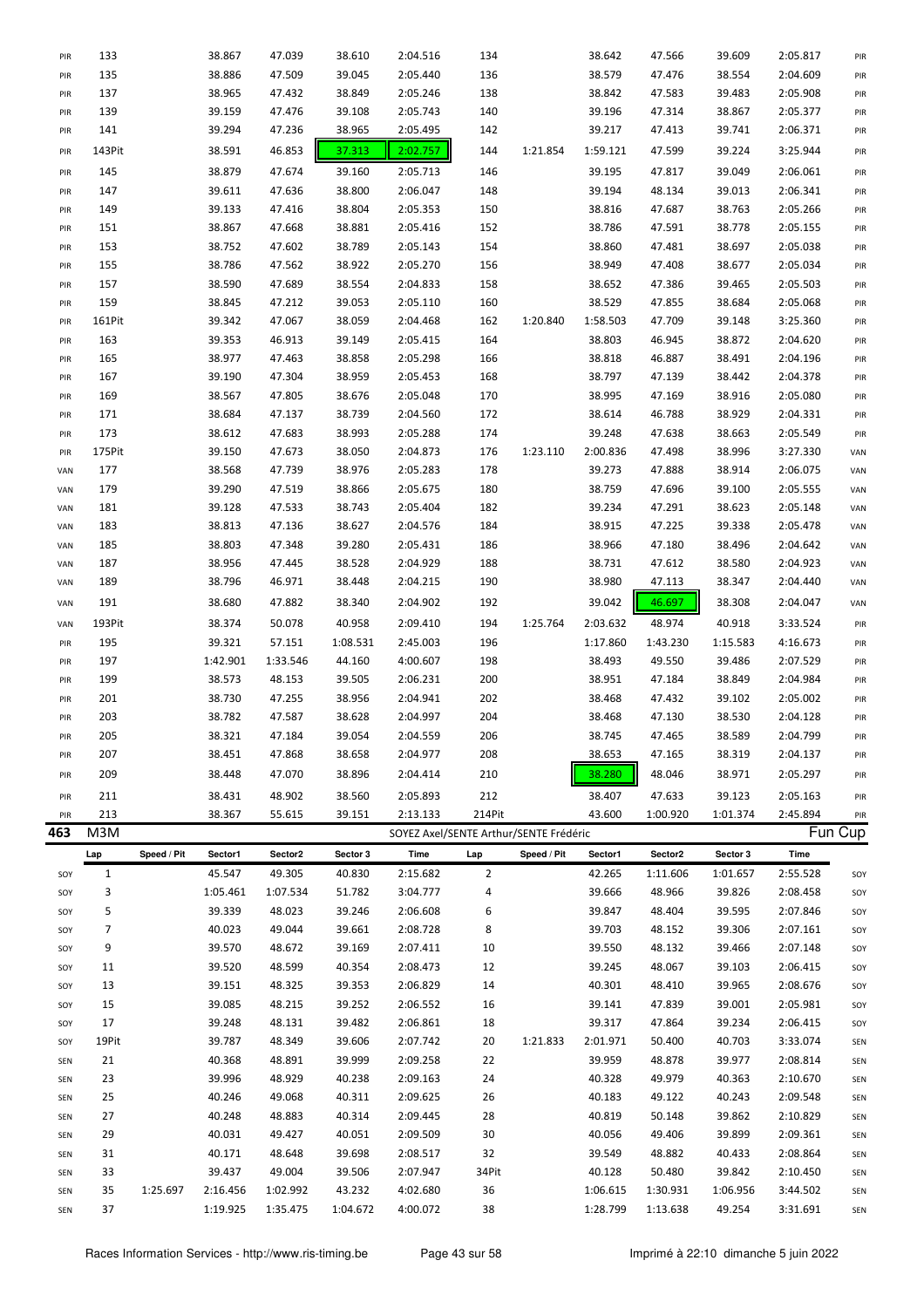| SEN | 39     |          | 42.940   | 52.460   | 42.174 | 2:17.574 | 40     |          | 41.192   | 50.974   | 43.959 | 2:16.125 | SEN |
|-----|--------|----------|----------|----------|--------|----------|--------|----------|----------|----------|--------|----------|-----|
| SEN | 41     |          | 1:22.960 | 1:11.531 | 44.696 | 3:19.187 | 42     |          | 41.459   | 51.586   | 41.470 | 2:14.515 | SEN |
| SEN | 43     |          | 42.019   | 50.395   | 41.572 | 2:13.986 | 44     |          | 42.305   | 51.281   | 41.938 | 2:15.524 | SEN |
| SEN | 45     |          | 41.765   | 50.945   | 41.852 | 2:14.562 | 46     |          | 42.226   | 50.166   | 41.005 | 2:13.397 | SEN |
| SEN | 47     |          | 41.481   | 50.222   | 40.890 | 2:12.593 | 48     |          | 41.442   | 49.885   | 40.426 | 2:11.753 | SEN |
| SEN | 49     |          | 41.526   | 50.175   | 41.824 | 2:13.525 | 50     |          | 40.863   | 49.587   | 42.893 | 2:13.343 | SEN |
| SEN | 51Pit  |          | 42.120   | 50.506   | 45.781 | 2:18.407 | 52     | 1:24.775 | 2:07.725 | 51.983   | 42.030 | 3:41.738 | SOY |
| SOY | 53     |          | 40.924   | 49.436   | 40.561 | 2:10.921 | 54     |          | 1:07.253 | 1:20.658 | 41.505 | 3:09.416 | SOY |
| SOY | 55     |          | 40.462   | 47.936   | 39.606 | 2:08.004 | 56     |          | 40.416   | 48.560   | 39.518 | 2:08.494 | SOY |
|     |        |          |          |          |        |          |        |          |          |          |        |          |     |
| SOY | 57     |          | 39.753   | 48.000   | 39.072 | 2:06.825 | 58     |          | 39.356   | 47.927   | 39.885 | 2:07.168 | SOY |
| SOY | 59     |          | 39.692   | 47.962   | 39.543 | 2:07.197 | 60     |          | 39.451   | 48.318   | 39.136 | 2:06.905 | SOY |
| SOY | 61     |          | 39.422   | 48.231   | 39.182 | 2:06.835 | 62     |          | 39.182   | 48.040   | 39.553 | 2:06.775 | SOY |
| SOY | 63     |          | 39.127   | 47.749   | 40.676 | 2:07.552 | 64     |          | 39.208   | 47.796   | 39.147 | 2:06.151 | SOY |
| SOY | 65     |          | 38.855   | 47.799   | 39.046 | 2:05.700 | 66     |          | 39.594   | 47.873   | 39.100 | 2:06.567 | SOY |
| SOY | 67     |          | 39.365   | 48.522   | 39.051 | 2:06.938 | 68     |          | 38.887   | 47.905   | 39.711 | 2:06.503 | SOY |
| SOY | 69     |          | 38.996   | 47.901   | 38.817 | 2:05.714 | 70Pit  |          | 39.039   | 47.844   | 38.757 | 2:05.640 | SOY |
| SEN | 71     | 1:21.411 | 2:01.244 | 49.013   | 40.198 | 3:30.455 | 72     |          | 40.403   | 48.678   | 39.636 | 2:08.717 | SEN |
|     |        |          |          |          |        |          |        |          |          |          |        |          |     |
| SEN | 73     |          | 39.857   | 49.300   | 39.923 | 2:09.080 | 74     |          | 39.432   | 48.132   | 39.508 | 2:07.072 | SEN |
| SEN | 75     |          | 39.983   | 48.530   | 39.514 | 2:08.027 | 76     |          | 39.827   | 48.367   | 39.296 | 2:07.490 | SEN |
| SEN | 77     |          | 39.797   | 48.474   | 39.713 | 2:07.984 | 78     |          | 39.686   | 48.505   | 39.778 | 2:07.969 | SEN |
| SEN | 79     |          | 40.170   | 50.286   | 46.386 | 2:16.842 | 80     |          | 40.023   | 48.879   | 40.356 | 2:09.258 | SEN |
| SEN | 81     |          | 40.222   | 48.493   | 40.233 | 2:08.948 | 82     |          | 39.696   | 48.490   | 40.025 | 2:08.211 | SEN |
| SEN | 83     |          | 39.873   | 48.564   | 39.680 | 2:08.117 | 84     |          | 39.671   | 48.654   | 40.117 | 2:08.442 | SEN |
| SEN | 85     |          | 40.026   | 48.490   | 40.011 | 2:08.527 | 86     |          | 40.218   | 48.831   | 39.955 | 2:09.004 | SEN |
| SEN | 87     |          | 40.041   | 48.567   | 40.117 | 2:08.725 | 88Pit  |          | 39.781   | 48.659   | 39.146 | 2:07.586 | SEN |
|     | 89     | 1:19.232 | 2:00.006 | 49.423   | 40.410 | 3:29.839 | 90     |          | 39.972   | 50.078   | 41.807 | 2:11.857 |     |
| SEN |        |          |          |          |        |          |        |          |          |          |        |          | SEN |
| SEN | 91     |          | 40.596   | 49.782   | 40.766 | 2:11.144 | 92     |          | 41.066   | 49.086   | 40.303 | 2:10.455 | SEN |
| SEN | 93     |          | 40.873   | 49.225   | 40.438 | 2:10.536 | 94     |          | 41.434   | 49.564   | 40.314 | 2:11.312 | SEN |
| SEN | 95     |          | 40.632   | 49.906   | 39.914 | 2:10.452 | 96     |          | 40.414   | 49.242   | 40.097 | 2:09.753 | SEN |
| SEN | 97     |          | 40.661   | 49.667   | 40.584 | 2:10.912 | 98     |          | 40.510   | 49.438   | 39.791 | 2:09.739 | SEN |
| SEN | 99     |          | 40.181   | 49.036   | 40.456 | 2:09.673 | 100    |          | 40.635   | 49.359   | 41.003 | 2:10.997 | SEN |
| SEN | 101    |          | 39.960   | 48.961   | 39.853 | 2:08.774 | 102    |          | 41.140   | 50.092   | 41.467 | 2:12.699 | SEN |
| SEN | 103    |          | 40.108   | 49.601   | 40.306 | 2:10.015 | 104    |          | 40.283   | 48.829   | 39.910 | 2:09.022 | SEN |
| SEN | 105Pit |          | 40.273   | 48.734   | 39.992 | 2:08.999 | 106    | 1:36.278 | 2:16.004 | 48.222   | 39.298 | 3:43.524 | SOY |
| SOY | 107    |          | 39.604   | 47.851   | 39.194 | 2:06.649 | 108    |          | 39.462   | 47.671   | 39.242 | 2:06.375 | SOY |
|     | 109    |          | 39.366   |          |        |          |        |          |          |          |        |          |     |
| SOY |        |          |          | 48.260   | 39.467 | 2:07.093 | 110    |          | 39.186   | 48.091   | 39.448 | 2:06.725 | SOY |
| SOY | 111    |          | 39.549   | 48.187   | 39.926 | 2:07.662 | 112    |          | 39.284   | 47.764   | 38.999 | 2:06.047 | SOY |
| SOY | 113    |          | 39.367   | 47.629   | 39.111 | 2:06.107 | 114    |          | 39.186   | 48.391   | 39.132 | 2:06.709 | SOY |
| SOY | 115    |          | 39.406   | 47.789   | 39.052 | 2:06.247 | 116    |          | 39.340   | 47.740   | 39.543 | 2:06.623 | SOY |
| SOY | 117    |          | 39.222   | 47.905   | 39.393 | 2:06.520 | 118    |          | 38.940   | 48.240   | 39.184 | 2:06.364 | SOY |
| SOY | 119    |          | 39.450   | 48.090   | 39.417 | 2:06.957 | 120    |          | 39.408   | 47.906   | 38.968 | 2:06.282 | SOY |
| SOY | 121    |          | 38.808   | 47.534   | 39.206 | 2:05.548 | 122    |          | 39.332   | 47.611   | 38.893 | 2:05.836 | SOY |
|     | 123    |          | 39.065   | 47.708   | 38.887 | 2:05.660 | 124    |          | 39.630   | 48.090   | 39.252 | 2:06.972 | SOY |
| SOY |        |          |          |          |        |          |        |          |          |          |        |          |     |
| SOY | 125Pit |          | 39.499   | 48.289   | 38.462 | 2:06.250 | 126    | 1:23.858 | 2:03.097 | 49.083   | 40.810 | 3:32.990 | SEN |
| SEN | 127    |          | 40.214   | 48.434   | 39.600 | 2:08.248 | 128    |          | 40.279   | 48.001   | 39.375 | 2:07.655 | SEN |
| SEN | 129    |          | 39.768   | 50.369   | 39.892 | 2:10.029 | 130    |          | 39.969   | 48.460   | 39.646 | 2:08.075 | SEN |
| SEN | 131    |          | 39.623   | 47.949   | 39.327 | 2:06.899 | 132    |          | 39.561   | 48.368   | 39.748 | 2:07.677 | SEN |
| SEN | 133    |          | 39.569   | 48.483   | 39.741 | 2:07.793 | 134    |          | 39.602   | 48.131   | 39.692 | 2:07.425 | SEN |
| SEN | 135    |          | 39.467   | 48.190   | 39.247 | 2:06.904 | 136    |          | 39.670   | 48.479   | 39.304 | 2:07.453 | SEN |
| SEN | 137    |          | 39.515   | 47.976   | 39.780 | 2:07.271 | 138    |          | 40.530   | 48.398   | 39.384 | 2:08.312 | SEN |
| SEN | 139    |          | 39.458   | 51.035   | 39.557 | 2:10.050 | 140    |          | 39.430   | 48.455   | 39.416 | 2:07.301 | SEN |
| SEN | 141    |          | 39.573   | 48.611   | 39.554 | 2:07.738 | 142Pit |          | 39.292   | 48.590   | 38.778 | 2:06.660 | SEN |
|     |        |          |          |          |        |          |        |          |          |          |        |          |     |
| SEN | 143    | 1:25.696 | 2:07.669 | 49.835   | 40.735 | 3:38.239 | 144    |          | 40.544   | 49.584   | 40.398 | 2:10.526 | SEN |
| SEN | 145    |          | 40.343   | 49.386   | 40.036 | 2:09.765 | 146    |          | 40.593   | 50.133   | 40.024 | 2:10.750 | SEN |
| SEN | 147    |          | 40.301   | 49.264   | 40.194 | 2:09.759 | 148    |          | 40.556   | 48.639   | 39.880 | 2:09.075 | SEN |
| SEN | 149    |          | 40.266   | 48.834   | 40.091 | 2:09.191 | 150    |          | 39.970   | 49.002   | 40.202 | 2:09.174 | SEN |
| SEN | 151    |          | 40.156   | 48.967   | 39.581 | 2:08.704 | 152    |          | 39.891   | 50.260   | 40.799 | 2:10.950 | SEN |
| SEN | 153    |          | 39.887   | 48.517   | 39.891 | 2:08.295 | 154    |          | 39.858   | 48.484   | 39.566 | 2:07.908 | SEN |
| SEN | 155    |          | 39.756   | 50.605   | 41.092 | 2:11.453 | 156    |          | 39.697   | 48.454   | 39.584 | 2:07.735 | SEN |
| SEN | 157    |          | 39.955   | 48.952   | 39.791 | 2:08.698 | 158    |          | 39.791   | 49.637   | 39.685 | 2:09.113 | SEN |
| SEN | 159    |          | 40.125   | 48.405   | 39.396 | 2:07.926 | 160    |          | 40.922   | 49.730   | 40.117 | 2:10.769 | SEN |
| SEN | 161Pit |          | 39.923   | 51.859   | 40.715 | 2:12.497 | 162    | 1:24.075 | 2:03.857 | 48.361   | 40.517 | 3:32.735 | SEN |
|     |        |          |          |          |        |          |        |          |          |          |        |          |     |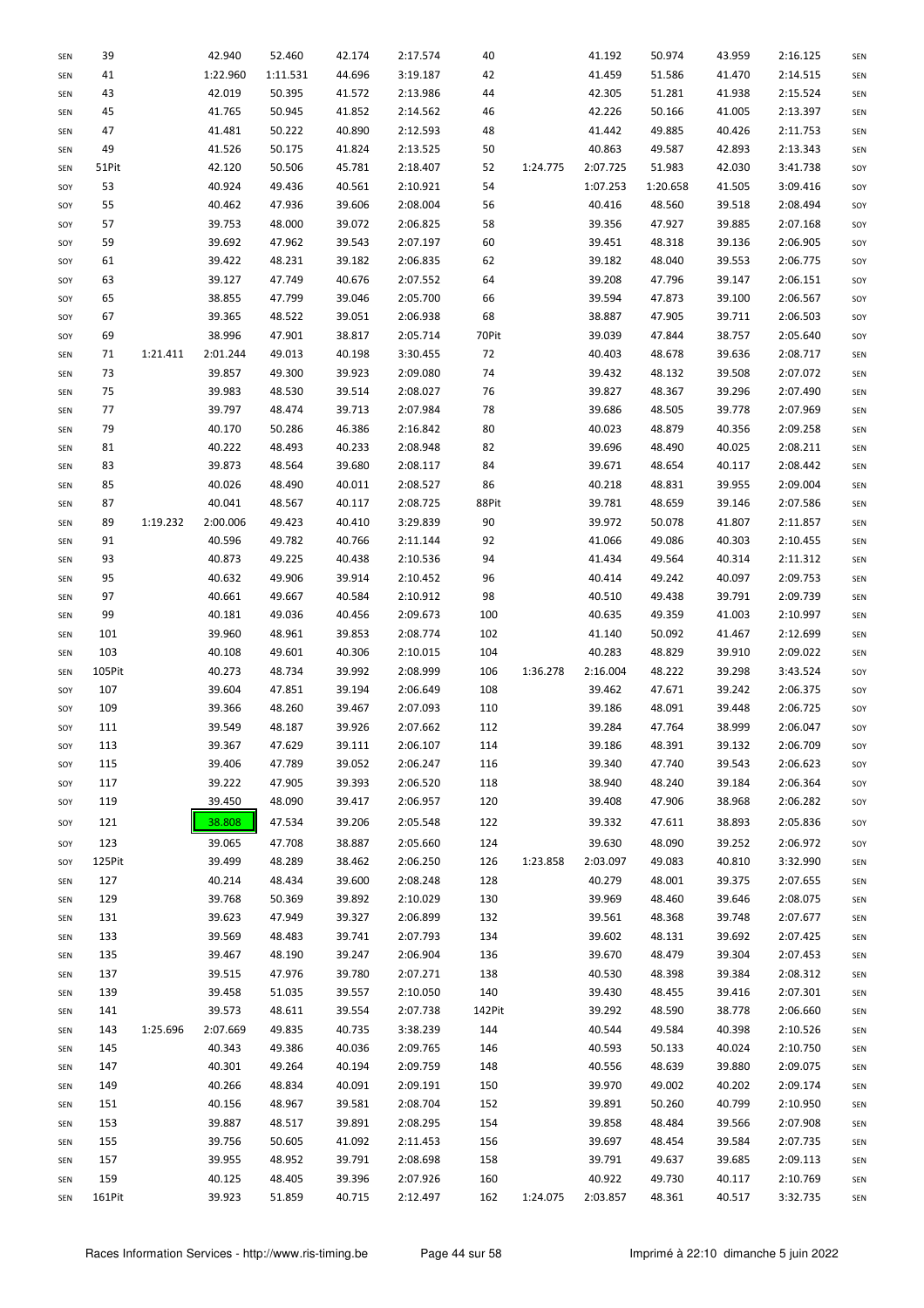| SEN        | 163            |                                | 39.635           | 48.437           | 39.388           | 2:07.460             | 164      |             | 39.650           | 48.560                                                         | 39.632           | 2:07.842             | SEN        |
|------------|----------------|--------------------------------|------------------|------------------|------------------|----------------------|----------|-------------|------------------|----------------------------------------------------------------|------------------|----------------------|------------|
| SEN        | 165            |                                | 39.875           | 48.428           | 39.774           | 2:08.077             | 166      |             | 39.593           | 49.128                                                         | 39.311           | 2:08.032             | SEN        |
| SEN        | 167            |                                | 39.680           | 48.574           | 39.337           | 2:07.591             | 168      |             | 39.980           | 48.826                                                         | 39.456           | 2:08.262             | SEN        |
| SEN        | 169            |                                | 39.954           | 48.679           | 39.711           | 2:08.344             | 170      |             | 39.662           | 48.460                                                         | 40.739           | 2:08.861             | SEN        |
| SEN        | 171            |                                | 39.405           | 48.586           | 39.667           | 2:07.658             | 172      |             | 39.921           | 49.240                                                         | 39.247           | 2:08.408             | SEN        |
| SEN        | 173            |                                | 39.274           | 48.488           | 39.841           | 2:07.603             | 174      |             | 39.602           | 48.438                                                         | 40.467           | 2:08.507             | SEN        |
| SEN        | 175            |                                | 39.134           | 47.710           | 39.940           | 2:06.784             | 176      |             | 39.614           | 48.902                                                         | 39.088           | 2:07.604             | SEN        |
| SEN        | 177            |                                | 39.206           | 47.641           | 38.970           | 2:05.817             | 178      |             | 38.978           | 48.136                                                         | 39.184           | 2:06.298             | SEN        |
|            |                |                                |                  |                  |                  |                      |          |             |                  |                                                                |                  |                      |            |
| SEN        | 179Pit         |                                | 39.518           | 48.223           | 38.233           | 2:05.974             | 180      | 1:23.509    | 2:06.471         | 48.827                                                         | 39.578           | 3:34.876             | SEN        |
| SEN        | 181            |                                | 39.874           | 49.105           | 39.901           | 2:08.880             | 182      |             | 40.168           | 49.386                                                         | 1:04.097         | 2:33.651             | SEN        |
| SEN        | 183            |                                | 42.814           | 49.043           | 40.415           | 2:12.272             | 184      |             | 40.481           | 49.202                                                         | 40.033           | 2:09.716             | SEN        |
| SEN        | 185            |                                | 40.537           | 49.308           | 39.996           | 2:09.841             | 186      |             | 40.379           | 48.934                                                         | 40.225           | 2:09.538             | SEN        |
| SEN        | 187            |                                | 40.422           | 49.273           | 40.256           | 2:09.951             | 188      |             | 40.362           | 49.493                                                         | 41.163           | 2:11.018             | SEN        |
| SEN        | 189            |                                | 40.444           | 50.304           | 39.967           | 2:10.715             | 190      |             | 40.145           | 49.637                                                         | 44.277           | 2:14.059             | SEN        |
| SEN        | 191Pit         |                                | 43.300           | 51.791           | 43.128           | 2:18.219             | 192      | 1:25.594    | 2:06.517         | 1:27.269                                                       | 1:10.852         | 4:44.638             | SOY        |
| SOY        | 193            |                                | 44.750           | 50.283           | 41.820           | 2:16.853             | 194      |             | 39.540           | 50.752                                                         | 1:00.379         | 2:30.671             | SOY        |
| SOY        | 195            |                                | 1:52.938         | 1:19.318         | 42.781           | 3:55.037             | 196      |             | 39.150           | 47.485                                                         | 40.442           | 2:07.077             | SOY        |
| SOY        | 197            |                                | 39.951           | 47.428           | 38.879           | 2:06.258             | 198      |             | 38.900           | 48.830                                                         | 39.081           | 2:06.811             | SOY        |
| SOY        | 199            |                                | 38.861           | 48.169           | 38.914           | 2:05.944             | 200      |             | 39.254           | 47.345                                                         | 38.948           | 2:05.547             | SOY        |
| SOY        | 201            |                                | 39.273           | 48.033           | 39.229           | 2:06.535             | 202      |             | 39.380           | 48.180                                                         | 39.125           | 2:06.685             | SOY        |
| SOY        | 203            |                                | 38.993           | 47.818           | 39.051           | 2:05.862             | 204      |             | 39.032           | 47.648                                                         | 38.815           | 2:05.495             | SOY        |
| SOY        | 205            |                                | 39.091           | 47.577           | 39.031           | 2:05.699             | 206      |             | 39.061           | 47.387                                                         | 39.115           | 2:05.563             | SOY        |
|            | 207            |                                | 39.174           | 48.201           | 39.258           | 2:06.633             |          |             |                  | 47.907                                                         |                  | 2:06.870             |            |
| SOY        | 209            |                                | 39.875           |                  | 39.469           |                      | 208      |             | 39.408           |                                                                | 39.555           |                      | SOY        |
| SOY        | 211            |                                | 39.438           | 48.027<br>47.455 |                  | 2:07.371             | 210      |             | 40.052           | 47.762                                                         | 39.176           | 2:06.990             | SOY        |
| SOY<br>465 |                |                                |                  |                  | 40.103           | 2:06.996             |          |             |                  |                                                                |                  | <b>VW Fun Cup</b>    |            |
|            |                | Compact Machinery by Leader(28 |                  |                  |                  |                      |          |             |                  | LEBURTON Martin/MORLET Antoine/DUPONT Benoit/CHEVALIER Edouard |                  |                      |            |
|            | Lap            | Speed / Pit                    | Sector1          | Sector2          | Sector 3         | Time                 | Lap      | Speed / Pit | Sector1          | Sector2                                                        | Sector 3         | Time                 |            |
| LEB        | 1              |                                | 42.282           | 48.785           | 39.809           | 2:10.876             | 2        |             | 40.984           | 1:09.300                                                       | 1:00.118         | 2:50.402             | LEB        |
| LEB        | 3              |                                | 1:05.883         | 1:09.506         | 54.244           | 3:09.633             | 4        |             | 38.919           | 47.340                                                         | 39.149           | 2:05.408             | LEB        |
|            |                |                                |                  |                  |                  |                      |          |             |                  |                                                                |                  |                      |            |
| LEB        | 5              |                                | 38.964           | 47.232           | 38.975           | 2:05.171             | 6        |             | 38.762           | 47.240                                                         | 39.346           | 2:05.348             | LEB        |
| LEB        | $\overline{7}$ |                                | 38.723           | 47.252           | 39.828           | 2:05.803             | 8        |             | 39.246           | 48.496                                                         | 38.618           | 2:06.360             | LEB        |
| LEB        | 9              |                                | 38.646           | 47.479           | 38.774           | 2:04.899             | 10       |             | 38.640           | 47.327                                                         | 39.047           | 2:05.014             | LEB        |
| LEB        | 11             |                                | 38.523           | 48.214           | 39.382           | 2:06.119             | 12       |             | 38.588           | 47.721                                                         | 38.900           | 2:05.209             | LEB        |
| LEB        | 13             |                                | 38.562           | 47.818           | 39.357           | 2:05.737             | 14       |             | 39.056           | 47.614                                                         | 38.846           | 2:05.516             | LEB        |
| LEB        | 15             |                                | 38.513           | 47.309           | 39.111           | 2:04.933             | 16       |             | 38.405           | 48.494                                                         | 38.872           | 2:05.771             | LEB        |
| LEB        | 17             |                                | 38.668           | 47.469           | 39.637           | 2:05.774             | 18       |             | 39.156           | 47.651                                                         | 39.008           | 2:05.815             | LEB        |
| LEB        | 19             |                                | 38.828           | 47.738           | 38.858           | 2:05.424             | 20Pit    |             | 39.146           | 47.957                                                         | 37.878           | 2:04.981             | LEB        |
| MOR        | 21             | 1:28.678                       | 2:08.850         | 48.087           | 39.816           | 3:36.753             | 22       |             | 39.171           | 48.040                                                         | 39.545           | 2:06.756             | <b>MOR</b> |
| MOR        | 23             |                                | 39.264           | 47.973           | 39.593           | 2:06.830             | 24       |             | 39.284           | 48.088                                                         | 39.719           | 2:07.091             | <b>MOR</b> |
| MOR        | 25             |                                | 38.881           | 48.094           | 39.453           | 2:06.428             | 26       |             | 39.058           | 47.921                                                         | 39.706           | 2:06.685             | <b>MOR</b> |
| <b>MOR</b> | 27             |                                | 39.055           | 47.929           | 39.488           | 2:06.472             | 28       |             | 39.052           | 48.502                                                         | 39.582           | 2:07.136             | <b>MOR</b> |
| MOR        | 29             |                                | 39.070           | 47.892           | 39.583           | 2:06.545             | 30       |             | 39.312           | 47.975                                                         | 39.233           | 2:06.520             | <b>MOR</b> |
| MOR        | 31             |                                | 39.392           | 48.174           | 39.618           | 2:07.184             | 32       |             | 38.917           | 47.912                                                         | 39.432           | 2:06.261             | <b>MOR</b> |
| MOR        | 33             |                                | 38.967           | 48.006           | 39.412           | 2:06.385             | 34Pit    |             | 39.025           | 50.275                                                         | 44.698           | 2:13.998             | MOR        |
| DUP        | 35             |                                |                  |                  |                  |                      |          |             |                  |                                                                |                  |                      | <b>DUP</b> |
|            |                | 1:36.207                       | 2:14.022         | 1:15.769         | 1:07.915         | 4:37.706             | 36       |             | 1:18.555         | 1:33.934                                                       | 1:07.644         | 4:00.133             |            |
| <b>DUP</b> | 37             |                                | 1:18.823         | 1:36.053         | 1:05.607         | 4:00.483             | 38       |             | 1:26.443         | 1:15.223                                                       | 47.241           | 3:28.907             | <b>DUP</b> |
| <b>DUP</b> | 39             |                                | 40.992           | 51.877           | 42.727           | 2:15.596             | 40       |             | 40.245           | 49.710                                                         | 52.128           | 2:22.083             | <b>DUP</b> |
| <b>DUP</b> | 41             |                                | 1:21.821         | 1:15.903         | 42.167           | 3:19.891             | 42       |             | 39.693           | 54.821                                                         | 40.021           | 2:14.535             | <b>DUP</b> |
| <b>DUP</b> | 43             |                                | 39.217           | 49.101           | 39.103           | 2:07.421             | 44       |             | 39.734           | 47.972                                                         | 39.241           | 2:06.947             | <b>DUP</b> |
| <b>DUP</b> | 45             |                                | 39.660           | 48.372           | 39.543           | 2:07.575             | 46       |             | 38.843           | 48.109                                                         | 39.101           | 2:06.053             | <b>DUP</b> |
| <b>DUP</b> | 47             |                                | 38.977           | 48.146           | 39.027           | 2:06.150             | 48       |             | 39.256           | 47.805                                                         | 38.918           | 2:05.979             | <b>DUP</b> |
| <b>DUP</b> | 49             |                                | 39.633           | 48.194           | 38.628           | 2:06.455             | 50       |             | 39.413           | 47.863                                                         | 39.364           | 2:06.640             | <b>DUP</b> |
| DUP        | 51             |                                | 38.940           | 47.808           | 39.195           | 2:05.943             | 52Pit    |             | 38.815           | 49.426                                                         | 1:12.504         | 2:40.745             | <b>DUP</b> |
| CHE        | 53             | 1:32.066                       | 2:12.188         | 57.911           | 1:01.070         | 4:11.169             | 54       |             | 1:15.233         | 1:24.310                                                       | 42.280           | 3:21.823             | CHE        |
| CHE        | 55             |                                | 39.503           | 48.361           | 40.103           | 2:07.967             | 56       |             | 39.513           | 48.697                                                         | 40.579           | 2:08.789             | CHE        |
| CHE        | 57             |                                | 39.497           | 48.313           | 39.285           | 2:07.095             | 58       |             | 38.933           | 49.028                                                         | 39.660           | 2:07.621             | CHE        |
| CHE        | 59             |                                | 39.474           | 48.419           | 39.623           | 2:07.516             | 60       |             | 39.150           | 47.859                                                         | 39.442           | 2:06.451             | CHE        |
| CHE        | 61             |                                | 39.373           | 48.696           | 39.540           | 2:07.609             | 62       |             | 39.052           | 50.114                                                         | 40.734           | 2:09.900             | CHE        |
| CHE        | 63             |                                | 39.511           | 48.534           | 42.031           | 2:10.076             | 64       |             | 39.006           | 48.169                                                         | 39.260           | 2:06.435             | CHE        |
| CHE<br>CHE | 65<br>67       |                                | 39.136<br>38.891 | 48.596<br>48.264 | 39.129<br>38.980 | 2:06.861<br>2:06.135 | 66<br>68 |             | 39.033<br>38.879 | 47.773<br>47.612                                               | 39.142<br>39.340 | 2:05.948<br>2:05.831 | CHE<br>CHE |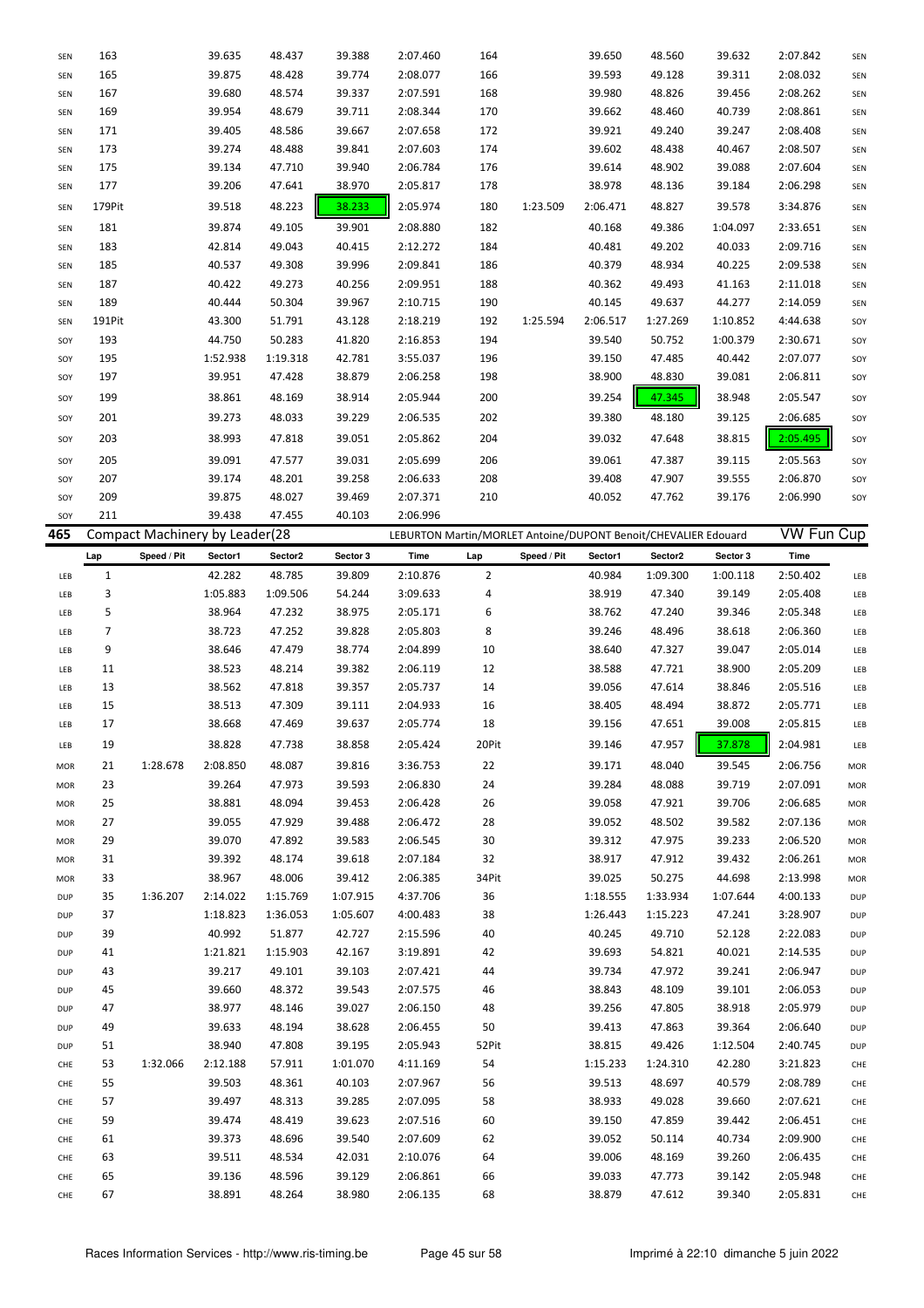| CHE        | 69     |          | 38.836   | 48.772 | 39.155 | 2:06.763 | 70Pit  |          | 38.980   | 47.813 | 38.700 | 2:05.493 | CHE        |
|------------|--------|----------|----------|--------|--------|----------|--------|----------|----------|--------|--------|----------|------------|
| MOR        | 71     | 1:23.868 | 2:03.097 | 47.862 | 39.336 | 3:30.295 | 72     |          | 39.702   | 48.927 | 39.979 | 2:08.608 | MOR        |
| MOR        | 73     |          | 38.906   | 48.183 | 39.648 | 2:06.737 | 74     |          | 38.925   | 48.593 | 39.408 | 2:06.926 | MOR        |
| MOR        | 75     |          | 39.195   | 48.069 | 39.242 | 2:06.506 | 76     |          | 39.082   | 47.800 | 39.660 | 2:06.542 | <b>MOR</b> |
| MOR        | 77     |          | 38.937   | 47.665 | 38.936 | 2:05.538 | 78     |          | 39.009   | 47.726 | 39.236 | 2:05.971 | <b>MOR</b> |
| MOR        | 79     |          | 38.716   | 47.801 | 39.015 | 2:05.532 | 80     |          | 38.557   | 48.288 | 39.283 | 2:06.128 | <b>MOR</b> |
| MOR        | 81     |          | 38.924   | 47.744 | 39.489 | 2:06.157 | 82     |          | 38.894   | 47.795 | 39.610 | 2:06.299 | <b>MOR</b> |
| MOR        | 83     |          | 39.130   | 47.778 | 39.131 | 2:06.039 | 84     |          | 38.979   | 47.622 | 40.460 | 2:07.061 | <b>MOR</b> |
| MOR        | 85     |          | 39.532   | 47.893 | 39.210 | 2:06.635 | 86     |          | 38.938   | 48.146 | 40.783 | 2:07.867 | <b>MOR</b> |
| MOR        | 87     |          | 38.919   | 47.739 | 38.927 | 2:05.585 | 88Pit  |          | 38.521   | 47.605 | 38.423 | 2:04.549 | <b>MOR</b> |
| DUP        | 89     | 1:25.591 | 2:04.850 | 48.594 | 39.301 | 3:32.745 | 90     |          | 39.164   | 48.588 | 39.198 | 2:06.950 | <b>DUP</b> |
| DUP        | 91     |          | 39.531   | 48.346 | 39.216 | 2:07.093 | 92     |          | 39.076   | 48.044 | 38.901 | 2:06.021 | <b>DUP</b> |
|            | 93     |          | 38.928   | 47.771 | 39.036 |          | 94     |          | 38.838   | 48.086 |        |          |            |
| <b>DUP</b> | 95     |          |          |        |        | 2:05.735 |        |          |          |        | 39.285 | 2:06.209 | <b>DUP</b> |
| <b>DUP</b> |        |          | 39.114   | 48.034 | 39.037 | 2:06.185 | 96     |          | 39.403   | 49.006 | 39.013 | 2:07.422 | <b>DUP</b> |
| <b>DUP</b> | 97     |          | 39.118   | 47.879 | 38.934 | 2:05.931 | 98     |          | 39.026   | 47.784 | 38.923 | 2:05.733 | <b>DUP</b> |
| <b>DUP</b> | 99     |          | 39.187   | 47.948 | 38.839 | 2:05.974 | 100    |          | 39.220   | 48.009 | 38.976 | 2:06.205 | <b>DUP</b> |
| DUP        | 101    |          | 38.978   | 47.760 | 39.105 | 2:05.843 | 102    |          | 38.887   | 47.954 | 39.034 | 2:05.875 | <b>DUP</b> |
| <b>DUP</b> | 103    |          | 39.083   | 47.632 | 39.917 | 2:06.632 | 104    |          | 39.288   | 47.822 | 38.790 | 2:05.900 | <b>DUP</b> |
| <b>DUP</b> | 105    |          | 39.050   | 48.003 | 38.893 | 2:05.946 | 106Pit |          | 39.026   | 47.934 | 38.538 | 2:05.498 | <b>DUP</b> |
| LEB        | 107    | 1:25.656 | 2:03.321 | 47.667 | 39.022 | 3:30.010 | 108    |          | 38.965   | 47.745 | 38.740 | 2:05.450 | LEB        |
| LEB        | 109    |          | 38.899   | 47.560 | 38.641 | 2:05.100 | 110    |          | 38.836   | 47.682 | 38.712 | 2:05.230 | LEB        |
| LEB        | 111    |          | 38.831   | 47.608 | 38.647 | 2:05.086 | 112    |          | 38.752   | 47.716 | 38.571 | 2:05.039 | LEB        |
| LEB        | 113    |          | 38.936   | 47.429 | 38.637 | 2:05.002 | 114    |          | 39.091   | 47.506 | 38.929 | 2:05.526 | LEB        |
| LEB        | 115    |          | 38.875   | 47.607 | 38.994 | 2:05.476 | 116    |          | 38.873   | 47.488 | 38.848 | 2:05.209 | LEB        |
| LEB        | 117    |          | 38.618   | 47.516 | 38.792 | 2:04.926 | 118    |          | 38.702   | 47.268 | 38.844 | 2:04.814 | LEB        |
| LEB        | 119    |          | 38.696   | 47.998 | 39.373 | 2:06.067 | 120    |          | 38.983   | 47.479 | 38.855 | 2:05.317 | LEB        |
| LEB        | 121    |          | 38.934   | 47.398 | 38.856 | 2:05.188 | 122    |          | 38.861   | 47.413 | 38.624 | 2:04.898 | LEB        |
| LEB        | 123    |          | 38.500   | 48.022 | 39.203 | 2:05.725 | 124    |          | 38.504   | 48.610 | 38.449 | 2:05.563 | LEB        |
| LEB        | 125Pit |          | 38.482   | 47.435 | 38.294 | 2:04.211 | 126    | 1:25.800 | 2:06.440 | 48.294 | 39.159 | 3:33.893 | CHE        |
| CHE        | 127    |          | 39.113   | 48.010 | 39.227 | 2:06.350 | 128    |          | 39.087   | 47.717 | 39.187 | 2:05.991 | CHE        |
| CHE        | 129    |          | 38.865   | 48.438 | 39.276 | 2:06.579 | 130    |          | 39.491   | 47.590 | 39.920 | 2:07.001 | CHE        |
| CHE        | 131    |          | 38.879   | 47.527 | 38.821 | 2:05.227 | 132    |          | 39.140   | 47.741 | 38.918 | 2:05.799 | CHE        |
| CHE        | 133    |          | 39.330   | 48.102 | 38.773 | 2:06.205 | 134    |          | 39.091   | 48.013 | 39.243 | 2:06.347 | CHE        |
| CHE        | 135    |          | 38.796   | 47.444 | 38.799 | 2:05.039 | 136    |          | 38.827   | 47.649 | 38.845 | 2:05.321 | CHE        |
| CHE        | 137    |          | 38.979   | 47.881 | 39.995 | 2:06.855 | 138    |          | 38.829   | 47.766 | 39.041 | 2:05.636 | CHE        |
| CHE        | 139    |          | 38.756   | 47.907 | 39.015 | 2:05.678 | 140    |          | 38.634   | 47.516 | 38.878 | 2:05.028 | CHE        |
| CHE        | 141    |          | 38.947   | 48.775 | 39.104 | 2:06.826 | 142    |          | 38.665   | 47.740 | 39.089 | 2:05.494 | CHE        |
| CHE        | 143    |          | 39.187   | 47.724 | 38.858 | 2:05.769 | 144Pit |          | 38.765   | 47.484 | 38.422 | 2:04.671 | CHE        |
| MOR        | 145    | 1:27.476 | 2:07.343 | 48.049 | 39.322 | 3:34.714 | 146    |          | 38.901   | 47.609 | 39.145 | 2:05.655 | MOR        |
| MOR        | 147    |          | 38.930   | 47.627 | 39.049 | 2:05.606 | 148    |          | 38.676   | 47.400 | 40.856 | 2:06.932 | MOR        |
| MOR        | 149    |          | 39.744   | 47.502 | 39.769 | 2:07.015 | 150    |          | 39.143   | 47.992 | 39.029 | 2:06.164 | <b>MOR</b> |
| MOR        | 151    |          | 38.657   | 48.218 | 39.819 | 2:06.694 | 152    |          | 38.853   | 47.421 | 39.062 | 2:05.336 | MOR        |
| MOR        | 153    |          | 38.741   | 47.855 | 39.124 | 2:05.720 | 154    |          | 38.577   | 47.179 | 38.823 | 2:04.579 | MOR        |
| MOR        | 155    |          | 38.549   | 47.096 | 45.295 | 2:10.940 | 156    |          | 38.829   | 47.585 | 40.700 | 2:07.114 | <b>MOR</b> |
| <b>MOR</b> | 157Pit |          | 38.893   | 47.623 | 39.863 | 2:06.379 | 158    | 2:31.207 | 3:10.107 | 48.166 | 39.345 | 4:37.618 | CHE        |
|            | 159    |          |          | 47.890 | 38.877 |          | 160    |          |          |        |        |          |            |
| CHE        |        |          | 38.963   |        |        | 2:05.730 |        |          | 38.766   | 47.796 | 38.896 | 2:05.458 | CHE        |
| CHE        | 161    |          | 38.879   | 47.610 | 39.031 | 2:05.520 | 162    |          | 38.883   | 47.566 | 38.869 | 2:05.318 | CHE        |
| CHE        | 163    |          | 38.718   | 48.047 | 38.773 | 2:05.538 | 164    |          | 38.575   | 47.639 | 38.979 | 2:05.193 | CHE        |
| CHE        | 165    |          | 39.033   | 48.123 | 39.702 | 2:06.858 | 166    |          | 38.699   | 48.022 | 39.053 | 2:05.774 | CHE        |
| CHE        | 167    |          | 38.789   | 47.688 | 38.802 | 2:05.279 | 168    |          | 39.604   | 48.111 | 38.955 | 2:06.670 | CHE        |
| CHE        | 169    |          | 38.409   | 47.319 | 38.790 | 2:04.518 | 170    |          | 40.649   | 47.799 | 38.884 | 2:07.332 | CHE        |
| CHE        | 171    |          | 38.827   | 47.726 | 39.066 | 2:05.619 | 172    |          | 38.714   | 47.479 | 38.942 | 2:05.135 | CHE        |
| CHE        | 173    |          | 38.581   | 47.879 | 39.176 | 2:05.636 | 174    |          | 39.335   | 47.447 | 39.003 | 2:05.785 | CHE        |
| CHE        | 175    |          | 38.513   | 47.524 | 38.902 | 2:04.939 | 176    |          | 38.737   | 47.625 | 38.815 | 2:05.177 | CHE        |
| CHE        | 177    |          | 38.723   | 47.451 | 38.599 | 2:04.773 | 178    |          | 38.658   | 48.256 | 38.628 | 2:05.542 | CHE        |
| CHE        | 179    |          | 38.667   | 47.458 | 39.012 | 2:05.137 | 180Pit |          | 39.239   | 47.975 | 38.561 | 2:05.775 | CHE        |
| DUP        | 181    | 1:24.519 | 2:03.040 | 47.870 | 39.586 | 3:30.496 | 182    |          | 39.298   | 48.263 | 38.794 | 2:06.355 | <b>DUP</b> |
| DUP        | 183    |          | 40.162   | 47.759 | 39.138 | 2:07.059 | 184    |          | 39.305   | 48.357 | 39.290 | 2:06.952 | <b>DUP</b> |
| DUP        | 185    |          | 39.184   | 47.683 | 39.015 | 2:05.882 | 186    |          | 38.986   | 47.684 | 39.032 | 2:05.702 | <b>DUP</b> |
| DUP        | 187    |          | 38.859   | 47.925 | 39.057 | 2:05.841 | 188    |          | 39.173   | 47.602 | 38.868 | 2:05.643 | <b>DUP</b> |
| DUP        | 189    |          | 38.851   | 47.736 | 39.061 | 2:05.648 | 190    |          | 38.899   | 47.451 | 38.769 | 2:05.119 | <b>DUP</b> |
| DUP        | 191    |          | 38.638   | 47.671 | 38.819 | 2:05.128 | 192    |          | 39.537   | 47.389 | 38.925 | 2:05.851 | <b>DUP</b> |
|            |        |          |          |        |        |          |        |          |          |        |        |          |            |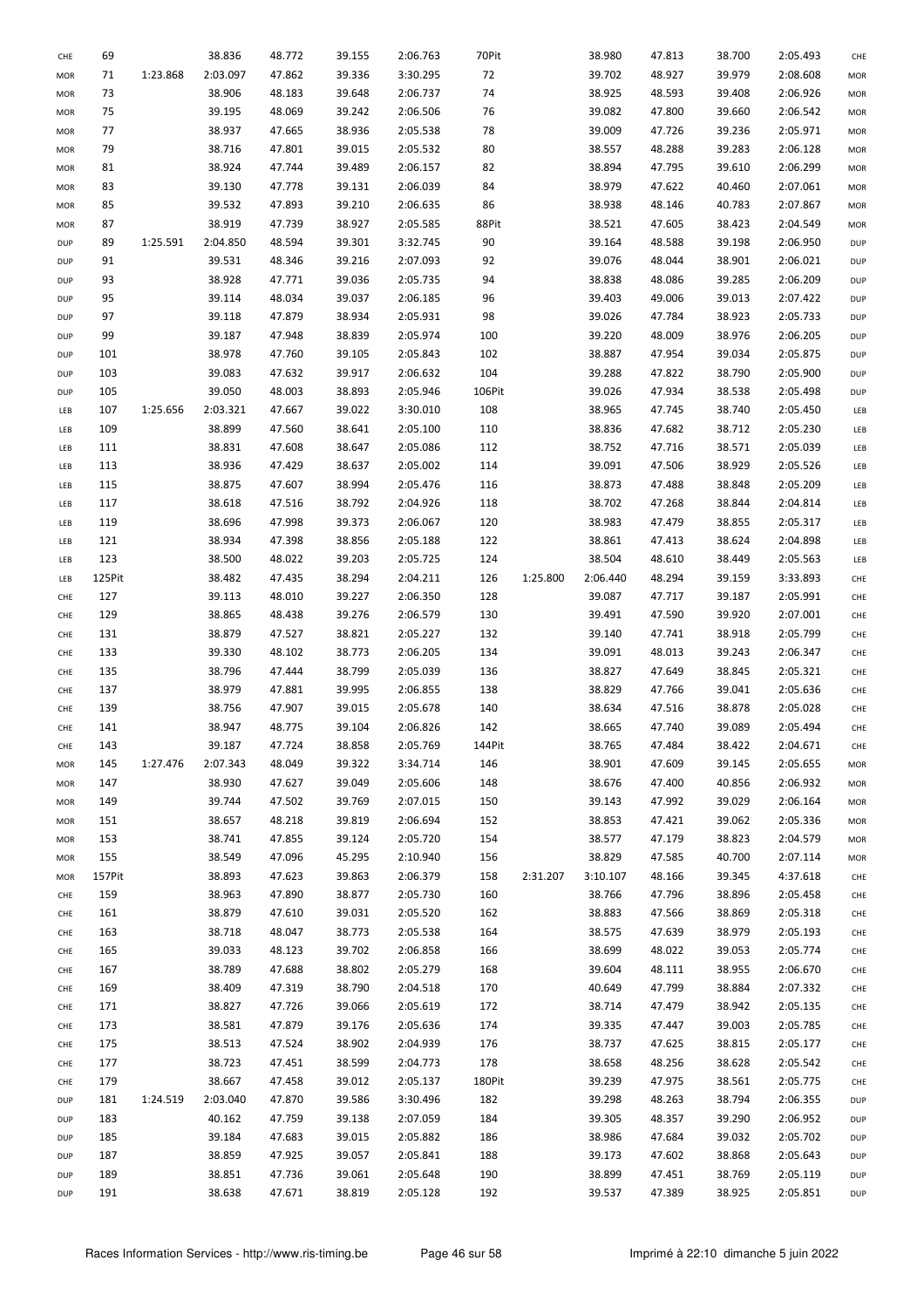| 469        | Allure Team |          |          |        | ROGIERS Henk/ROSSEL Gregory/GROSJEAN Christophe/BONIVER Christophe |        |          |          |          |          | <b>VW Fun Cup</b> |     |
|------------|-------------|----------|----------|--------|--------------------------------------------------------------------|--------|----------|----------|----------|----------|-------------------|-----|
| LEB        | 213         | 38.083   | 48.326   | 38.365 | 2:04.774                                                           | 214Pit |          | 52.252   | 57.729   | 48.108   | 2:38.089          | LEB |
| LEB        | 211         | 38.442   | 47.526   | 38.395 | 2:04.363                                                           | 212    |          | 38.583   | 46.893   | 38.387   | 2:03.863          | LEB |
| LEB        | 209         | 38.508   | 46.844   | 38.300 | 2:03.652                                                           | 210    |          | 38.431   | 47.117   | 38.617   | 2:04.165          | LEB |
| LEB        | 207         | 38.643   | 47.235   | 38.370 | 2:04.248                                                           | 208    |          | 38.338   | 46.972   | 38.224   | 2:03.534          | LEB |
| LEB        | 205         | 38.477   | 47.024   | 38.224 | 2:03.725                                                           | 206    |          | 38.183   | 47.393   | 38.478   | 2:04.054          | LEB |
| LEB        | 203         | 38.315   | 47.192   | 38.124 | 2:03.631                                                           | 204    |          | 38.379   | 47.078   | 38.287   | 2:03.744          | LEB |
| LEB        | 201         | 38.597   | 47.147   | 38.315 | 2:04.059                                                           | 202    |          | 38.634   | 47.421   | 38.254   | 2:04.309          | LEB |
| LEB        | 199         | 38.858   | 47.220   | 41.472 | 2:07.550                                                           | 200    |          | 38.846   | 47.220   | 38.487   | 2:04.553          | LEB |
| LEB        | 197         | 1:49.681 | 1:23.206 | 43.110 | 3:55.997                                                           | 198    |          | 39.230   | 47.535   | 38.755   | 2:05.520          | LEB |
| LEB        | 195         | 40.277   | 49.403   | 40.255 | 2:09.935                                                           | 196    |          | 39.895   | 51.742   | 1:07.316 | 2:38.953          | LEB |
| <b>DUP</b> | 193Pit      | 39.413   | 49.491   | 45.195 | 2:14.099                                                           | 194    | 1:23.383 | 2:27.505 | 1:31.594 | 1:10.768 | 5:09.867          | LEB |
|            |             |          |          |        |                                                                    |        |          |          |          |          |                   |     |

**Lap Speed / Pit Sector1 Sector2 Sector 3 Time Lap Speed / Pit Sector1 Sector2 Sector 3 Time**

| GRO        | 1Pit           |                       | 46.058   | 50.433   | 3:12.703 | 4:49.194                                          |                |             |          |          |          |                   |            |
|------------|----------------|-----------------------|----------|----------|----------|---------------------------------------------------|----------------|-------------|----------|----------|----------|-------------------|------------|
| 477        |                | <b>DRM</b> Autographe |          |          |          | KLUYSKENS Sébastien/BOLLEN Cédric/DE DRYVER Emile |                |             |          |          |          | <b>VW Fun Cup</b> |            |
|            | Lap            | Speed / Pit           | Sector1  | Sector2  | Sector 3 | Time                                              | Lap            | Speed / Pit | Sector1  | Sector2  | Sector 3 | Time              |            |
| KLU        | $\mathbf{1}$   |                       | 41.801   | 48.419   | 39.329   | 2:09.549                                          | $\overline{2}$ |             | 40.436   | 1:09.036 | 59.481   | 2:48.953          | KLU        |
| KLU        | 3              |                       | 1:06.204 | 1:09.865 | 54.977   | 3:11.046                                          | 4              |             | 38.567   | 47.422   | 39.077   | 2:05.066          | KLU        |
| KLU        | 5              |                       | 38.360   | 47.757   | 39.141   | 2:05.258                                          | 6              |             | 38.370   | 48.039   | 39.265   | 2:05.674          | KLU        |
| KLU        | $\overline{7}$ |                       | 38.581   | 47.835   | 40.236   | 2:06.652                                          | 8              |             | 38.981   | 47.096   | 38.492   | 2:04.569          | KLU        |
| KLU        | 9              |                       | 38.476   | 47.258   | 39.455   | 2:05.189                                          | 10             |             | 38.831   | 48.006   | 39.203   | 2:06.040          | KLU        |
| KLU        | 11             |                       | 38.318   | 48.547   | 38.610   | 2:05.475                                          | 12             |             | 38.156   | 47.612   | 39.291   | 2:05.059          | KLU        |
| KLU        | 13             |                       | 39.019   | 48.252   | 39.666   | 2:06.937                                          | 14             |             | 38.885   | 47.387   | 39.177   | 2:05.449          | KLU        |
| KLU        | 15             |                       | 38.333   | 47.404   | 39.051   | 2:04.788                                          | 16             |             | 38.504   | 48.191   | 38.411   | 2:05.106          | KLU        |
| KLU        | 17             |                       | 38.604   | 47.154   | 38.843   | 2:04.601                                          | 18             |             | 38.495   | 47.058   | 38.913   | 2:04.466          | KLU        |
| KLU        | 19             |                       | 38.263   | 47.869   | 38.618   | 2:04.750                                          | 20             |             | 40.562   | 47.011   | 38.761   | 2:06.334          | KLU        |
| KLU        | 21Pit          |                       | 38.872   | 47.124   | 38.486   | 2:04.482                                          | 22             | 1:25.220    | 2:03.648 | 47.485   | 38.763   | 3:29.896          | DE         |
| DE         | 23             |                       | 39.234   | 47.420   | 38.845   | 2:05.499                                          | 24             |             | 38.482   | 47.334   | 39.415   | 2:05.231          | DE         |
| DE         | 25             |                       | 39.947   | 47.433   | 38.675   | 2:06.055                                          | 26             |             | 38.806   | 47.262   | 38.855   | 2:04.923          | DE         |
| DE         | 27             |                       | 38.988   | 47.248   | 38.843   | 2:05.079                                          | 28             |             | 38.600   | 47.395   | 38.975   | 2:04.970          | DE         |
| DE         | 29             |                       | 39.057   | 47.539   | 38.550   | 2:05.146                                          | 30             |             | 38.824   | 47.396   | 38.671   | 2:04.891          | DE         |
| DE         | 31             |                       | 38.711   | 48.196   | 39.486   | 2:06.393                                          | 32             |             | 38.783   | 47.419   | 39.407   | 2:05.609          | DE         |
| DE         | 33             |                       | 38.644   | 47.164   | 38.661   | 2:04.469                                          | 34             |             | 38.863   | 47.301   | 39.885   | 2:06.049          | DE         |
| DE         | 35Pit          |                       | 39.190   | 50.753   | 39.842   | 2:09.785                                          | 36             | 1:25.683    | 2:05.418 | 56.490   | 40.253   | 3:42.161          | <b>BOL</b> |
| <b>BOL</b> | 37             |                       | 58.418   | 1:30.719 | 1:06.829 | 3:35.966                                          | 38             |             | 1:20.629 | 1:34.600 | 1:04.086 | 3:59.315          | <b>BOL</b> |
| <b>BOL</b> | 39             |                       | 1:29.044 | 1:13.473 | 53.210   | 3:35.727                                          | 40             |             | 1:24.234 | 1:29.335 | 1:03.137 | 3:56.706          | <b>BOL</b> |
| <b>BOL</b> | 41             |                       | 1:17.550 | 1:21.389 | 44.288   | 3:23.227                                          | 42             |             | 38.946   | 47.224   | 38.485   | 2:04.655          | <b>BOL</b> |
| <b>BOL</b> | 43             |                       | 38.666   | 47.097   | 38.444   | 2:04.207                                          | 44             |             | 39.080   | 46.973   | 38.285   | 2:04.338          | <b>BOL</b> |
| <b>BOL</b> | 45             |                       | 38.983   | 47.140   | 38.243   | 2:04.366                                          | 46             |             | 39.110   | 46.990   | 38.614   | 2:04.714          | <b>BOL</b> |
| <b>BOL</b> | 47             |                       | 38.793   | 47.115   | 38.375   | 2:04.283                                          | 48             |             | 38.851   | 46.897   | 38.195   | 2:03.943          | <b>BOL</b> |
| <b>BOL</b> | 49             |                       | 38.859   | 46.693   | 38.519   | 2:04.071                                          | 50             |             | 38.487   | 46.660   | 38.447   | 2:03.594          | <b>BOL</b> |
| <b>BOL</b> | 51             |                       | 38.435   | 46.805   | 38.816   | 2:04.056                                          | 52Pit          |             | 38.639   | 1:23.759 | 1:16.937 | 3:19.335          | <b>BOL</b> |
| KLU        | 53             | 1:27.101              | 2:03.941 | 1:03.379 | 1:04.854 | 4:12.174                                          | 54             |             | 1:15.387 | 1:25.706 | 41.357   | 3:22.450          | KLU        |
| KLU        | 55             |                       | 39.470   | 46.911   | 39.556   | 2:05.937                                          | 56             |             | 38.116   | 46.801   | 38.687   | 2:03.604          | KLU        |
| KLU        | 57             |                       | 38.380   | 46.818   | 38.409   | 2:03.607                                          | 58             |             | 38.599   | 46.838   | 38.662   | 2:04.099          | KLU        |
| KLU        | 59             |                       | 38.600   | 46.883   | 38.667   | 2:04.150                                          | 60             |             | 38.510   | 47.037   | 39.798   | 2:05.345          | KLU        |
| KLU        | 61             |                       | 38.781   | 47.440   | 38.791   | 2:05.012                                          | 62             |             | 38.612   | 47.433   | 39.134   | 2:05.179          | KLU        |
| KLU        | 63             |                       | 38.382   | 48.312   | 38.664   | 2:05.358                                          | 64             |             | 38.885   | 47.142   | 38.555   | 2:04.582          |            |
| KLU        | 65             |                       | 38.534   | 46.787   | 38.531   | 2:03.852                                          | 66             |             | 38.418   | 46.875   | 38.493   | 2:03.786          | KLU        |
| KLU        | 67             |                       | 38.269   | 46.896   | 38.427   | 2:03.592                                          | 68             |             | 38.126   | 47.483   | 38.590   | 2:04.199          | KLU<br>KLU |
| KLU        | 69             |                       | 38.716   | 46.975   | 38.372   | 2:04.063                                          | 70             |             | 38.603   | 46.998   | 38.365   | 2:03.966          | KLU        |
|            |                |                       |          |          |          |                                                   |                |             |          |          |          |                   |            |
| KLU        | 71Pit          |                       | 38.391   | 46.940   | 37.185   | 2:02.516                                          | 72             | 1:25.184    | 2:02.866 | 47.360   | 38.816   | 3:29.042          | DE         |
| DE         | 73             |                       | 38.557   | 47.248   | 38.789   | 2:04.594                                          | 74             |             | 38.367   | 47.275   | 39.464   | 2:05.106          | DE         |
| DE         | 75             |                       | 38.470   | 47.082   | 39.810   | 2:05.362                                          | 76Pit          |             | 38.623   | 47.354   | 38.072   | 2:04.049          | DE         |
| DE         | 77             | 22.652                | 57.924   | 47.294   | 38.740   | 2:23.958                                          | 78             |             | 38.786   | 47.486   | 38.504   | 2:04.776          | DE         |
| DE         | 79             |                       | 38.481   | 47.245   | 38.540   | 2:04.266                                          | 80             |             | 38.590   | 47.052   | 38.745   | 2:04.387          | DE         |
| DE         | 81             |                       | 38.452   | 47.795   | 38.646   | 2:04.893                                          | 82             |             | 38.386   | 47.048   | 38.685   | 2:04.119          | DE         |
| DE         | 83             |                       | 39.198   | 47.563   | 38.998   | 2:05.759                                          | 84             |             | 38.478   | 47.051   | 38.551   | 2:04.080          | DE         |
| DE         | 85             |                       | 38.368   | 47.045   | 38.591   | 2:04.004                                          | 86             |             | 38.876   | 46.981   | 38.929   | 2:04.786          | DE         |
| DE         | 87             |                       | 38.395   | 46.761   | 38.358   | 2:03.514                                          | 88             |             | 38.228   | 47.667   | 38.527   | 2:04.422          | DE         |
| DE         | 89Pit          |                       | 38.407   | 47.807   | 37.448   | 2:03.662                                          | 90             | 1:27.289    | 2:04.307 | 47.475   | 38.526   | 3:30.308          | KLU        |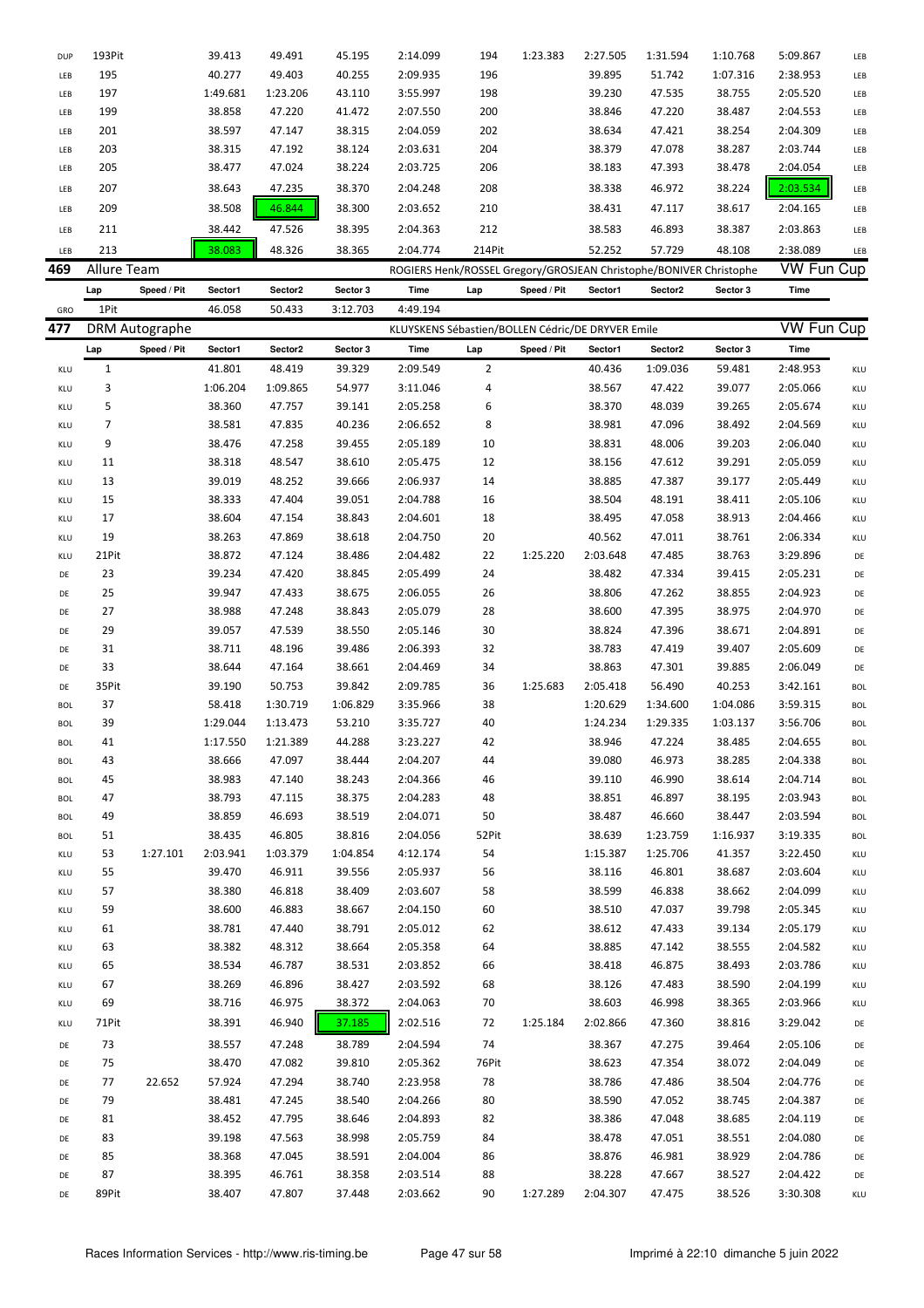| KLU        | 91     |          | 38.289   | 47.026   | 38.597   | 2:03.912 | 92     |          | 38.344   | 46.701   | 39.266   | 2:04.311 | KLU        |
|------------|--------|----------|----------|----------|----------|----------|--------|----------|----------|----------|----------|----------|------------|
| KLU        | 93     |          | 38.315   | 46.783   | 38.516   | 2:03.614 | 94     |          | 38.421   | 46.578   | 38.512   | 2:03.511 | KLU        |
| KLU        | 95     |          | 39.167   | 46.988   | 38.557   | 2:04.712 | 96     |          | 38.508   | 46.915   | 38.406   | 2:03.829 | KLU        |
| KLU        | 97     |          | 38.397   | 46.869   | 38.321   | 2:03.587 | 98     |          | 38.783   | 46.816   | 38.308   | 2:03.907 | KLU        |
| KLU        | 99     |          | 38.579   | 47.158   | 38.371   | 2:04.108 | 100    |          | 38.436   | 46.715   | 39.211   | 2:04.362 | KLU        |
| KLU        | 101    |          | 39.457   | 47.013   | 38.653   | 2:05.123 | 102    |          | 38.715   | 46.930   | 38.558   | 2:04.203 | KLU        |
| KLU        | 103    |          | 38.546   | 46.934   | 39.070   | 2:04.550 | 104    |          | 39.395   | 47.110   | 38.511   | 2:05.016 | KLU        |
|            |        |          | 38.500   | 46.836   | 38.567   |          |        |          | 38.468   | 46.796   | 38.268   |          |            |
| KLU        | 105    |          |          |          |          | 2:03.903 | 106    |          |          |          |          | 2:03.532 | KLU        |
| KLU        | 107    |          | 38.869   | 46.975   | 38.543   | 2:04.387 | 108Pit |          | 38.287   | 46.969   | 37.858   | 2:03.114 | KLU        |
| DE         | 109    | 1:24.944 | 2:02.664 | 47.085   | 38.683   | 3:28.432 | 110    |          | 39.061   | 47.615   | 38.492   | 2:05.168 | DE         |
| DE         | 111    |          | 38.541   | 47.146   | 38.699   | 2:04.386 | 112    |          | 38.476   | 47.015   | 38.406   | 2:03.897 | DE         |
| DE         | 113    |          | 38.496   | 47.264   | 38.809   | 2:04.569 | 114    |          | 38.477   | 47.252   | 38.520   | 2:04.249 | DE         |
| DE         | 115    |          | 38.452   | 47.015   | 38.490   | 2:03.957 | 116    |          | 38.290   | 48.146   | 38.997   | 2:05.433 | DE         |
| DE         | 117    |          | 38.497   | 46.970   | 38.392   | 2:03.859 | 118    |          | 38.338   | 47.087   | 38.527   | 2:03.952 | DE         |
| DE         | 119    |          | 39.549   | 46.983   | 38.921   | 2:05.453 | 120    |          | 38.457   | 47.043   | 38.430   | 2:03.930 | DE         |
| DE         | 121    |          | 38.448   | 47.382   | 38.594   | 2:04.424 | 122    |          | 38.973   | 47.237   | 38.409   | 2:04.619 | DE         |
|            |        |          |          |          |          |          |        |          |          |          |          |          |            |
| DE         | 123    |          | 38.443   | 47.014   | 38.226   | 2:03.683 | 124    |          | 38.218   | 47.432   | 38.578   | 2:04.228 | DE         |
| DE         | 125    |          | 38.264   | 48.200   | 38.326   | 2:04.790 | 126    |          | 38.674   | 47.083   | 38.298   | 2:04.055 | DE         |
| DE         | 127Pit |          | 38.629   | 47.009   | 37.627   | 2:03.265 | 128    | 1:24.684 | 2:02.111 | 47.095   | 38.301   | 3:27.507 | <b>BOL</b> |
| <b>BOL</b> | 129    |          | 38.705   | 46.907   | 38.176   | 2:03.788 | 130    |          | 38.579   | 46.510   | 39.205   | 2:04.294 | <b>BOL</b> |
| <b>BOL</b> | 131    |          | 38.462   | 47.179   | 38.158   | 2:03.799 | 132    |          | 38.474   | 47.041   | 38.307   | 2:03.822 | <b>BOL</b> |
| <b>BOL</b> | 133    |          | 39.203   | 46.646   | 38.218   | 2:04.067 | 134    |          | 38.226   | 46.533   | 38.224   | 2:02.983 | <b>BOL</b> |
| <b>BOL</b> | 135    |          | 38.381   | 46.765   | 38.007   | 2:03.153 | 136    |          | 38.349   | 46.357   | 37.999   | 2:02.705 | <b>BOL</b> |
| <b>BOL</b> | 137    |          | 38.411   | 46.635   | 39.630   | 2:04.676 | 138    |          | 38.248   | 46.524   | 38.045   | 2:02.817 | <b>BOL</b> |
| <b>BOL</b> | 139    |          | 38.129   | 46.419   | 38.853   | 2:03.401 | 140    |          | 38.606   | 46.316   | 39.170   | 2:04.092 | <b>BOL</b> |
| <b>BOL</b> | 141    |          | 38.223   | 46.559   | 38.128   | 2:02.910 | 142    |          | 38.253   | 46.778   | 38.186   | 2:03.217 | <b>BOL</b> |
|            |        |          |          |          |          |          |        |          |          |          |          |          |            |
| <b>BOL</b> | 143    |          | 37.992   | 46.175   | 38.221   | 2:02.388 | 144    |          | 38.242   | 46.486   | 38.661   | 2:03.389 | <b>BOL</b> |
| <b>BOL</b> | 145Pit |          | 38.296   | 46.516   | 37.369   | 2:02.181 | 146    | 1:29.725 | 2:06.170 | 47.409   | 38.493   | 3:32.072 | DE         |
| DE         | 147    |          | 38.486   | 46.747   | 39.008   | 2:04.241 | 148    |          | 38.527   | 46.925   | 39.217   | 2:04.669 | DE         |
| DE         | 149    |          | 38.562   | 47.012   | 38.916   | 2:04.490 | 150    |          | 38.845   | 46.905   | 39.279   | 2:05.029 | DE         |
| DE         | 151    |          | 38.452   | 46.762   | 38.467   | 2:03.681 | 152    |          | 38.503   | 47.107   | 38.605   | 2:04.215 | DE         |
| DE         | 153    |          | 38.688   | 47.260   | 38.673   | 2:04.621 | 154    |          | 38.169   | 46.924   | 39.106   | 2:04.199 | DE         |
|            | 155    |          | 38.401   | 47.032   | 38.396   | 2:03.829 |        |          | 38.565   | 47.021   | 38.349   |          |            |
| DE         |        |          |          |          |          |          | 156    |          |          |          |          | 2:03.935 | DE         |
| DE         | 157    |          | 38.448   | 46.943   | 38.293   | 2:03.684 | 158    |          | 38.188   | 47.063   | 38.446   | 2:03.697 | DE         |
| DE         | 159    |          | 38.476   | 46.965   | 38.471   | 2:03.912 | 160    |          | 38.374   | 47.194   | 39.093   | 2:04.661 | DE         |
| DE         | 161    |          | 40.516   | 47.548   | 38.408   | 2:06.472 | 162    |          | 38.410   | 47.248   | 38.629   | 2:04.287 | DE         |
| DE         | 163    |          | 38.622   | 46.905   | 38.374   | 2:03.901 | 164Pit |          | 38.709   | 47.150   | 37.937   | 2:03.796 | DE         |
| <b>BOL</b> | 165    | 1:23.799 | 2:01.711 | 47.305   | 38.668   | 3:27.684 | 166    |          | 38.378   | 46.728   | 38.420   | 2:03.526 | <b>BOL</b> |
| <b>BOL</b> | 167    |          | 38.601   | 46.744   | 38.387   | 2:03.732 | 168    |          | 38.511   | 46.724   | 38.235   | 2:03.470 | <b>BOL</b> |
| BOL        | 169    |          | 38.299   | 46.498   | 38.624   | 2:03.421 | 170    |          | 38.451   | 46.529   | 38.396   | 2:03.376 | <b>BOL</b> |
| <b>BOL</b> | 171    |          | 38.548   | 46.668   | 38.426   | 2:03.642 | 172    |          | 38.236   | 46.285   | 39.766   | 2:04.287 | <b>BOL</b> |
| <b>BOL</b> | 173    |          | 38.792   | 47.133   | 38.595   | 2:04.520 | 174    |          | 39.291   | 46.792   | 38.463   | 2:04.546 | <b>BOL</b> |
| BOL        | 175    |          | 38.423   | 46.658   | 38.174   | 2:03.255 | 176    |          | 38.532   | 46.935   | 38.375   | 2:03.842 | <b>BOL</b> |
| <b>BOL</b> | 177    |          | 38.086   | 47.898   | 39.253   | 2:05.237 | 178    |          | 39.150   | 46.690   | 38.341   | 2:04.181 | <b>BOL</b> |
|            |        |          |          |          |          |          |        |          |          |          |          |          |            |
| BOL        | 179    |          | 38.162   | 46.764   | 38.650   | 2:03.576 | 180    |          | 38.370   | 46.526   | 38.582   | 2:03.478 | <b>BOL</b> |
| <b>BOL</b> | 181    |          | 38.544   | 46.812   | 38.430   | 2:03.786 | 182    |          | 38.496   | 46.685   | 38.077   | 2:03.258 | <b>BOL</b> |
| <b>BOL</b> | 183Pit |          | 38.375   | 46.360   | 38.413   | 2:03.148 | 184    | 1:26.706 | 2:04.182 | 47.429   | 38.710   | 3:30.321 | KLU        |
| KLU        | 185    |          | 38.275   | 47.355   | 38.529   | 2:04.159 | 186    |          | 38.528   | 47.162   | 38.940   | 2:04.630 | KLU        |
| KLU        | 187    |          | 39.013   | 47.059   | 38.649   | 2:04.721 | 188    |          | 38.666   | 46.911   | 38.576   | 2:04.153 | KLU        |
| KLU        | 189    |          | 38.470   | 47.189   | 38.401   | 2:04.060 | 190    |          | 38.258   | 47.055   | 38.349   | 2:03.662 | KLU        |
| KLU        | 191    |          | 38.264   | 47.342   | 38.572   | 2:04.178 | 192    |          | 38.485   | 46.876   | 38.483   | 2:03.844 | KLU        |
| KLU        | 193    |          | 38.278   | 46.878   | 38.537   | 2:03.693 | 194    |          | 38.555   | 46.859   | 38.468   | 2:03.882 | KLU        |
| KLU        | 195    |          | 38.505   | 47.098   | 38.996   | 2:04.599 | 196Pit |          | 39.683   | 50.971   | 41.251   | 2:11.905 | KLU        |
| <b>BOL</b> | 197    | 1:25.893 | 2:05.760 | 1:23.903 | 1:11.287 | 4:40.950 | 198    |          | 1:16.898 | 1:44.121 | 1:13.881 | 4:14.900 | <b>BOL</b> |
|            | 199    |          | 1:42.053 | 1:38.325 | 45.018   | 4:05.396 | 200    |          | 38.672   | 47.626   | 38.471   | 2:04.769 |            |
| <b>BOL</b> |        |          |          |          |          |          |        |          |          |          |          |          | <b>BOL</b> |
| BOL        | 201    |          | 38.698   | 46.716   | 38.238   | 2:03.652 | 202    |          | 38.615   | 47.029   | 38.336   | 2:03.980 | <b>BOL</b> |
| BOL        | 203    |          | 38.626   | 47.000   | 38.451   | 2:04.077 | 204    |          | 38.814   | 46.973   | 38.249   | 2:04.036 | <b>BOL</b> |
| <b>BOL</b> | 205    |          | 38.775   | 46.682   | 38.081   | 2:03.538 | 206    |          | 38.508   | 46.812   | 38.176   | 2:03.496 | <b>BOL</b> |
| BOL        | 207    |          | 38.548   | 46.728   | 38.026   | 2:03.302 | 208    |          | 38.615   | 46.883   | 38.292   | 2:03.790 | <b>BOL</b> |
| BOL        | 209    |          | 38.500   | 46.722   | 38.072   | 2:03.294 | 210    |          | 38.620   | 46.743   | 38.098   | 2:03.461 | <b>BOL</b> |
| <b>BOL</b> | 211    |          | 38.351   | 46.652   | 39.395   | 2:04.398 | 212    |          | 38.488   | 46.744   | 38.100   | 2:03.332 | <b>BOL</b> |
| <b>BOL</b> | 213    |          | 38.413   | 47.317   | 38.295   | 2:04.025 | 214    |          | 38.644   | 46.825   | 38.239   | 2:03.708 | <b>BOL</b> |
|            |        |          |          |          |          |          |        |          |          |          |          |          |            |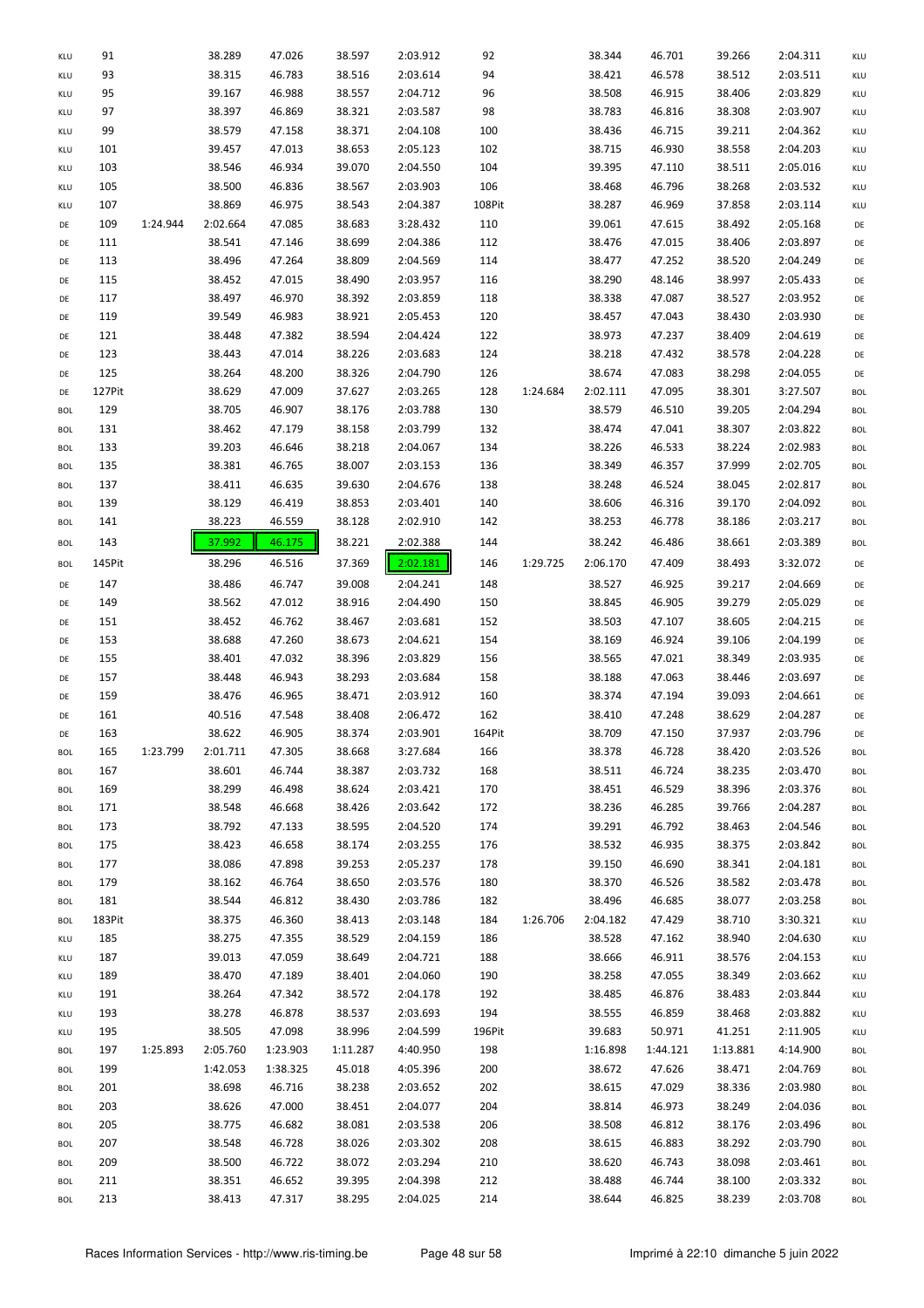| <b>BOL</b> | 215           |             | 38.704   | 46.759   | 38.600   | 2:04.063                                         | 216Pit         |             | 47.517   | 57.850   | 48.063   | 2:33.430          | <b>BOL</b> |
|------------|---------------|-------------|----------|----------|----------|--------------------------------------------------|----------------|-------------|----------|----------|----------|-------------------|------------|
| 480        | Milo Tourneur |             |          |          |          | TOURNEUR Simon/MONDRON Guillaume/VERLEYEN Gilles |                |             |          |          |          | <b>VW Fun Cup</b> |            |
|            | Lap           | Speed / Pit | Sector1  | Sector2  | Sector 3 | Time                                             | Lap            | Speed / Pit | Sector1  | Sector2  | Sector 3 | Time              |            |
| <b>MON</b> | $\mathbf{1}$  |             | 42.482   | 48.401   | 39.474   | 2:10.357                                         | $\overline{2}$ |             | 40.932   | 1:09.078 | 1:00.060 | 2:50.070          | <b>MON</b> |
| <b>MON</b> | 3             |             | 1:06.116 | 1:09.337 | 54.565   | 3:10.018                                         | 4              |             | 38.607   | 47.090   | 39.271   | 2:04.968          | <b>MON</b> |
| <b>MON</b> | 5             |             | 38.287   | 47.602   | 39.243   | 2:05.132                                         | 6              |             | 38.528   | 47.574   | 39.452   | 2:05.554          | <b>MON</b> |
| <b>MON</b> | 7             |             | 38.761   | 47.297   | 38.995   | 2:05.053                                         | 8              |             | 38.831   | 47.323   | 38.569   | 2:04.723          | <b>MON</b> |
| <b>MON</b> | 9             |             | 38.727   | 47.479   | 39.037   | 2:05.243                                         | 10             |             | 38.787   | 48.655   | 39.021   | 2:06.463          | <b>MON</b> |
| <b>MON</b> | 11            |             | 38.499   | 48.229   | 38.708   | 2:05.436                                         | 12             |             | 38.527   | 47.423   | 39.153   | 2:05.103          | <b>MON</b> |
| <b>MON</b> | 13            |             | 39.274   | 47.748   | 39.050   | 2:06.072                                         | 14             |             | 39.136   | 47.627   | 38.742   | 2:05.505          | <b>MON</b> |
| <b>MON</b> | 15            |             | 38.986   | 47.540   | 39.048   | 2:05.574                                         | 16             |             | 38.795   | 47.646   | 38.416   | 2:04.857          | <b>MON</b> |
| <b>MON</b> | 17            |             | 38.703   | 47.076   | 38.694   | 2:04.473                                         | 18             |             | 38.702   | 47.390   | 38.766   | 2:04.858          | <b>MON</b> |
| <b>MON</b> | 19            |             | 38.669   | 47.623   | 38.301   | 2:04.593                                         | 20             |             | 38.832   | 47.105   | 38.646   | 2:04.583          | <b>MON</b> |
| <b>MON</b> | 21Pit         |             | 38.747   | 47.529   | 37.421   | 2:03.697                                         | 22             | 1:24.289    | 2:03.266 | 47.860   | 39.504   | 3:30.630          | VER        |
| VER        | 23            |             | 39.208   | 48.002   | 40.139   | 2:07.349                                         | 24             |             | 38.741   | 48.211   | 39.250   | 2:06.202          | VER        |
| VER        | 25            |             | 39.804   | 47.895   | 39.104   | 2:06.803                                         | 26             |             | 38.748   | 47.804   | 39.162   | 2:05.714          | VER        |
| VER        | 27            |             | 38.645   | 48.510   | 38.930   | 2:06.085                                         | 28             |             | 38.689   | 48.539   | 39.486   | 2:06.714          | VER        |
| VER        | 29            |             | 39.093   | 47.717   | 40.120   | 2:06.930                                         | 30             |             | 38.937   | 47.955   | 39.264   | 2:06.156          | VER        |
| VER        | 31            |             | 38.870   | 48.108   | 39.218   | 2:06.196                                         | 32             |             | 38.703   | 48.094   | 39.367   | 2:06.164          | VER        |
| VER        | 33            |             | 39.263   | 48.679   | 39.092   | 2:07.034                                         | 34Pit          |             | 38.750   | 47.550   | 59.315   | 2:25.615          | VER        |
| TOU        | 35            | 1:23.467    | 2:03.823 | 1:26.174 | 1:08.381 | 4:38.378                                         | 36             |             | 1:17.158 | 1:34.926 | 1:08.388 | 4:00.472          | TOU        |
| TOU        | 37            |             | 1:18.725 | 1:36.992 | 1:06.460 | 4:02.177                                         | 38             |             | 1:25.461 | 1:17.105 | 47.421   | 3:29.987          | TOU        |
| TOU        | 39            |             | 40.967   | 52.246   | 42.481   | 2:15.694                                         | 40             |             | 39.712   | 50.437   | 52.000   | 2:22.149          | TOU        |
| TOU        | 41            |             | 1:19.457 | 1:16.957 | 43.026   | 3:19.440                                         | 42             |             | 39.816   | 47.900   | 38.955   | 2:06.671          | TOU        |
| TOU        | 43            |             | 39.333   | 48.744   | 40.145   | 2:08.222                                         | 44             |             | 39.055   | 47.619   | 38.665   | 2:05.339          | TOU        |
| TOU        | 45            |             | 39.100   | 47.299   | 39.629   | 2:06.028                                         | 46             |             | 38.917   | 48.371   | 39.525   | 2:06.813          | TOU        |
| TOU        | 47            |             | 38.830   | 47.561   | 39.156   | 2:05.547                                         | 48             |             | 39.595   | 47.980   | 38.626   | 2:06.201          | TOU        |
| TOU        | 49            |             | 38.656   | 48.002   | 38.610   | 2:05.268                                         | 50             |             | 38.530   | 48.639   | 39.616   | 2:06.785          | TOU        |
| TOU        | 51            |             | 40.194   | 47.461   | 38.375   | 2:06.030                                         | 52Pit          |             | 38.899   | 51.548   | 1:16.365 | 2:46.812          | TOU        |
| <b>MON</b> | 53            | 1:26.061    | 2:04.224 | 1:01.287 | 1:04.947 | 4:10.458                                         | 54             |             | 1:15.509 | 1:24.778 | 42.039   | 3:22.326          | <b>MON</b> |
| <b>MON</b> | 55            |             | 38.542   | 47.550   | 39.413   | 2:05.505                                         | 56             |             | 38.382   | 47.218   | 38.336   | 2:03.936          | <b>MON</b> |
| <b>MON</b> | 57            |             | 38.401   | 47.154   | 38.079   | 2:03.634                                         | 58             |             | 38.937   | 47.032   | 38.476   | 2:04.445          | <b>MON</b> |
| <b>MON</b> | 59            |             | 38.555   | 46.935   | 38.390   | 2:03.880                                         | 60             |             | 38.503   | 47.015   | 38.477   | 2:03.995          | <b>MON</b> |
| <b>MON</b> | 61            |             | 38.313   | 47.463   | 38.806   | 2:04.582                                         | 62             |             | 38.554   | 47.437   | 38.577   | 2:04.568          | <b>MON</b> |
| <b>MON</b> | 63            |             | 38.603   | 47.411   | 38.859   | 2:04.873                                         | 64             |             | 38.839   | 47.200   | 38.409   | 2:04.448          | <b>MON</b> |
| <b>MON</b> | 65            |             | 38.629   | 47.022   | 38.269   | 2:03.920                                         | 66             |             | 38.461   | 46.858   | 38.558   | 2:03.877          | <b>MON</b> |
| <b>MON</b> | 67            |             | 38.319   | 46.770   | 38.464   | 2:03.553                                         | 68             |             | 38.620   | 47.116   | 38.377   | 2:04.113          | <b>MON</b> |
| <b>MON</b> | 69            |             | 38.785   | 46.912   | 38.490   | 2:04.187                                         | 70             |             | 38.701   | 46.912   | 38.296   | 2:03.909          | <b>MON</b> |
| <b>MON</b> | 71Pit         |             | 38.477   | 46.982   | 37.133   | 2:02.592                                         | 72             | 1:22.525    | 2:00.645 | 47.841   | 39.482   | 3:27.968          | VER        |
| VER        | 73            |             | 39.211   | 47.507   | 38.951   | 2:05.669                                         | 74             |             | 38.511   | 47.176   | 39.472   | 2:05.159          | VER        |
| VER        | 75            |             | 38.713   | 47.271   | 39.325   | 2:05.309                                         | 76             |             | 38.734   | 47.412   | 38.737   | 2:04.883          | VER        |
| VER        | 77            |             | 38.975   | 47.751   | 39.044   | 2:05.770                                         | 78             |             | 39.022   | 47.765   | 38.802   | 2:05.589          | VER        |
| VER        | 79            |             | 38.782   | 47.520   | 39.071   | 2:05.373                                         | 80             |             | 38.888   | 47.670   | 38.801   | 2:05.359          | VER        |
| VER        | 81            |             | 38.760   | 48.443   | 39.226   | 2:06.429                                         | 82             |             | 38.558   | 47.409   | 38.983   | 2:04.950          | VER        |
| VER        | 83            |             | 38.922   | 47.535   | 38.941   | 2:05.398                                         | 84             |             | 38.710   | 47.322   | 38.512   | 2:04.544          | VER        |
| VER        | 85            |             | 38.671   | 47.772   | 38.946   | 2:05.389                                         | 86             |             | 38.992   | 47.504   | 38.730   | 2:05.226          | VER        |
| VER        | 87            |             | 38.838   | 47.155   | 38.670   | 2:04.663                                         | 88             |             | 38.770   | 47.293   | 38.660   | 2:04.723          | VER        |
| VER        | 89Pit         |             | 38.741   | 47.130   | 37.414   | 2:03.285                                         | 90             | 1:20.621    | 2:00.796 | 47.733   | 38.663   | 3:27.192          | TOU        |
| TOU        | 91            |             | 39.209   | 47.628   | 39.149   | 2:05.986                                         | 92             |             | 38.804   | 47.312   | 39.805   | 2:05.921          | TOU        |
| TOU        | 93            |             | 38.949   | 47.490   | 38.844   | 2:05.283                                         | 94             |             | 38.834   | 47.400   | 38.891   | 2:05.125          | TOU        |
| TOU        | 95            |             | 38.838   | 47.245   | 38.649   | 2:04.732                                         | 96             |             | 38.818   | 47.322   | 38.585   | 2:04.725          | TOU        |
| TOU        | 97            |             | 38.747   | 47.426   | 38.376   | 2:04.549                                         | 98             |             | 39.033   | 47.547   | 39.501   | 2:06.081          | TOU        |
| TOU        | 99            |             | 38.875   | 47.545   | 38.479   | 2:04.899                                         | 100            |             | 38.848   | 48.310   | 38.860   | 2:06.018          | TOU        |
| TOU        | 101           |             | 39.343   | 47.373   | 38.354   | 2:05.070                                         | 102            |             | 38.478   | 47.231   | 38.476   | 2:04.185          | TOU        |
| TOU        | 103           |             | 38.539   | 47.571   | 38.513   | 2:04.623                                         | 104            |             | 39.206   | 47.284   | 38.762   | 2:05.252          | TOU        |
| TOU        | 105           |             | 38.683   | 47.019   | 38.085   | 2:03.787                                         | 106            |             | 38.627   | 47.295   | 38.235   | 2:04.157          | TOU        |
| TOU        | 107           |             | 38.297   | 47.253   | 38.568   | 2:04.118                                         | 108Pit         |             | 38.362   | 46.989   | 38.092   | 2:03.443          | TOU        |
| VER        | 109           | 1:36.569    | 2:14.299 | 47.834   | 39.610   | 3:41.743                                         | 110            |             | 39.254   | 47.791   | 38.908   | 2:05.953          | VER        |
| VER        | 111           |             | 38.772   | 47.651   | 38.741   | 2:05.164                                         | 112            |             | 38.762   | 47.505   | 38.287   | 2:04.554          | VER        |
| VER        | 113           |             | 38.532   | 47.251   | 39.184   | 2:04.967                                         | 114            |             | 38.795   | 47.210   | 38.795   | 2:04.800          | VER        |
| VER        | 115           |             | 39.106   | 47.459   | 38.702   | 2:05.267                                         | 116            |             | 38.651   | 48.695   | 40.832   | 2:08.178          | VER        |
| VER        | 117           |             | 38.900   | 47.095   | 38.615   | 2:04.610                                         | 118            |             | 38.821   | 47.403   | 39.024   | 2:05.248          | VER        |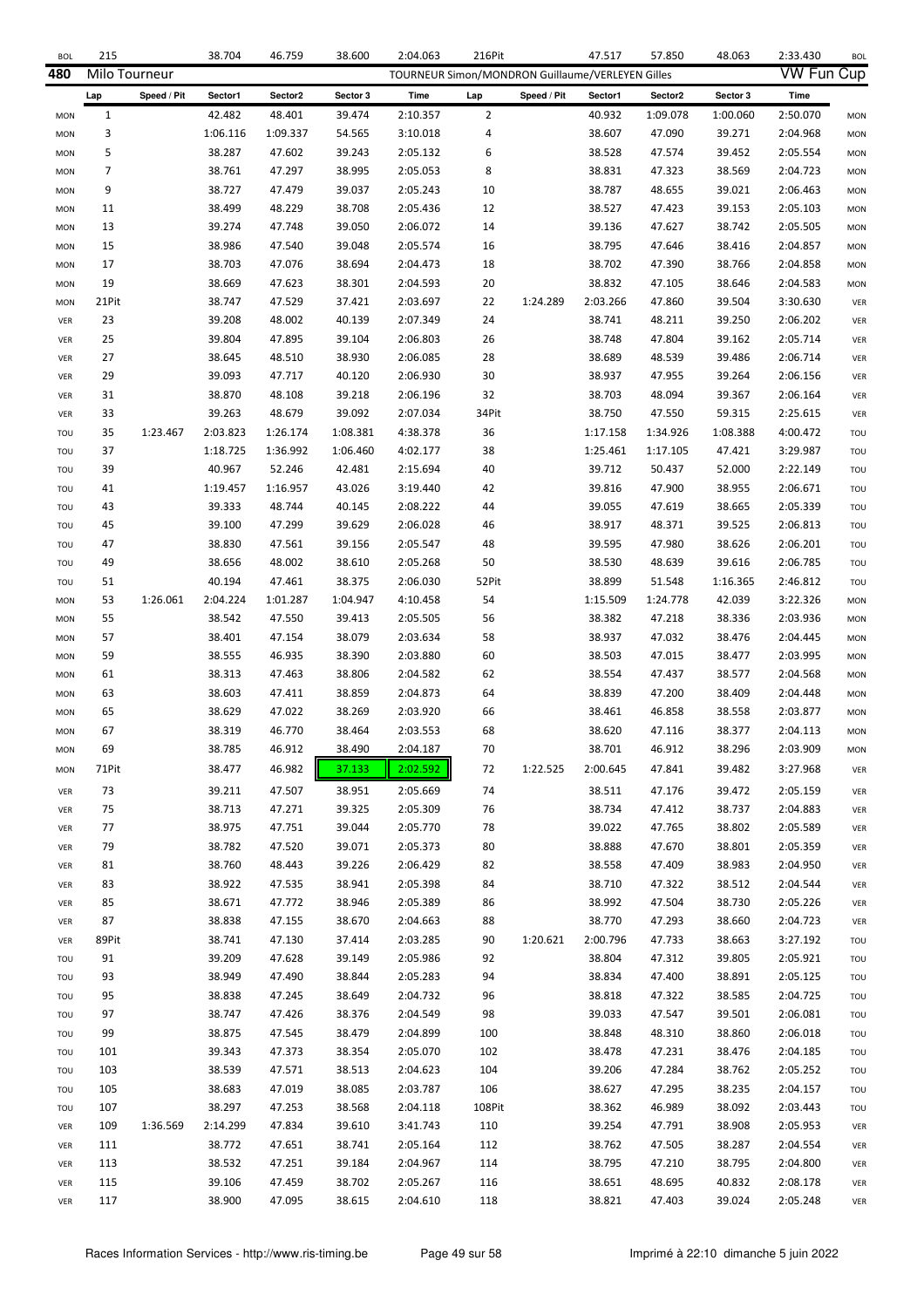| VER        | 119                 |             | 38.925   | 47.092   | 38.791   | 2:04.808                                   | 120    |             | 38.918   | 47.282   | 38.690   | 2:04.890          | VER        |
|------------|---------------------|-------------|----------|----------|----------|--------------------------------------------|--------|-------------|----------|----------|----------|-------------------|------------|
| VER        | 121                 |             | 38.551   | 47.268   | 38.632   | 2:04.451                                   | 122    |             | 38.986   | 47.302   | 38.628   | 2:04.916          | VER        |
| VER        | 123                 |             | 38.732   | 48.442   | 38.733   | 2:05.907                                   | 124    |             | 38.672   | 47.277   | 38.794   | 2:04.743          | VER        |
| VER        | 125                 |             | 38.763   | 47.710   | 38.977   | 2:05.450                                   | 126Pit |             | 38.322   | 47.632   | 37.379   | 2:03.333          | VER        |
| TOU        | 127                 | 1:22.491    | 2:00.901 | 47.666   | 38.450   | 3:27.017                                   | 128    |             | 38.924   | 47.503   | 38.314   | 2:04.741          | TOU        |
| TOU        | 129                 |             | 38.715   | 47.135   | 38.865   | 2:04.715                                   | 130    |             | 39.024   | 47.446   | 38.548   | 2:05.018          | TOU        |
| TOU        | 131                 |             | 39.083   | 47.406   | 38.401   | 2:04.890                                   | 132    |             | 38.505   | 46.761   | 38.726   | 2:03.992          | TOU        |
| TOU        | 133                 |             | 39.005   | 46.984   | 38.925   | 2:04.914                                   | 134    |             | 38.807   | 47.312   | 38.724   | 2:04.843          | TOU        |
| TOU        | 135                 |             | 38.746   | 47.198   | 38.131   | 2:04.075                                   | 136    |             | 38.737   | 47.001   | 39.321   | 2:05.059          | TOU        |
|            | 137                 |             | 38.741   | 47.325   | 38.294   | 2:04.360                                   | 138    |             | 39.593   | 47.215   | 38.249   | 2:05.057          | TOU        |
| TOU        |                     |             |          |          |          |                                            |        |             |          |          |          |                   |            |
| TOU        | 139                 |             | 39.898   | 46.999   | 38.263   | 2:05.160                                   | 140    |             | 38.986   | 47.355   | 38.307   | 2:04.648          | TOU        |
| TOU        | 141                 |             | 38.562   | 46.912   | 38.211   | 2:03.685                                   | 142    |             | 38.774   | 47.429   | 38.302   | 2:04.505          | TOU        |
| TOU        | 143                 |             | 38.590   | 47.030   | 38.171   | 2:03.791                                   | 144    |             | 38.509   | 47.242   | 38.205   | 2:03.956          | TOU        |
| TOU        | 145Pit              |             | 38.384   | 47.220   | 38.430   | 2:04.034                                   | 146    | 1:23.824    | 2:01.981 | 47.312   | 39.309   | 3:28.602          | VER        |
| VER        | 147                 |             | 40.034   | 47.476   | 38.662   | 2:06.172                                   | 148    |             | 38.542   | 47.507   | 38.584   | 2:04.633          | VER        |
| VER        | 149                 |             | 38.460   | 47.061   | 39.346   | 2:04.867                                   | 150    |             | 38.531   | 47.562   | 38.869   | 2:04.962          | VER        |
| VER        | 151                 |             | 38.598   | 47.271   | 38.663   | 2:04.532                                   | 152    |             | 38.648   | 47.280   | 39.011   | 2:04.939          | VER        |
| VER        | 153                 |             | 38.760   | 47.093   | 38.356   | 2:04.209                                   | 154    |             | 38.496   | 47.227   | 38.475   | 2:04.198          | VER        |
| VER        | 155                 |             | 38.550   | 47.223   | 38.428   | 2:04.201                                   | 156    |             | 38.936   | 46.945   | 38.307   | 2:04.188          | VER        |
| VER        | 157                 |             | 38.508   | 46.950   | 38.250   | 2:03.708                                   | 158    |             | 38.815   | 47.279   | 38.701   | 2:04.795          | VER        |
| VER        | 159                 |             | 38.456   | 47.162   | 38.410   | 2:04.028                                   | 160    |             | 38.453   | 47.167   | 38.715   | 2:04.335          | VER        |
| VER        | 161                 |             | 38.344   | 47.466   | 38.484   | 2:04.294                                   | 162    |             | 38.604   | 47.071   | 38.314   | 2:03.989          | VER        |
|            | 163Pit              |             | 38.247   | 47.140   | 38.255   | 2:03.642                                   | 164    | 1:23.443    | 2:01.571 | 47.665   | 38.180   | 3:27.416          |            |
| VER        |                     |             |          |          |          |                                            |        |             |          |          |          |                   | <b>MON</b> |
| <b>MON</b> | 165                 |             | 38.597   | 46.792   | 38.551   | 2:03.940                                   | 166    |             | 38.376   | 47.068   | 38.139   | 2:03.583          | <b>MON</b> |
| <b>MON</b> | 167                 |             | 38.502   | 46.792   | 38.165   | 2:03.459                                   | 168    |             | 38.191   | 46.858   | 37.930   | 2:02.979          | <b>MON</b> |
| <b>MON</b> | 169                 |             | 38.316   | 46.386   | 38.627   | 2:03.329                                   | 170    |             | 38.319   | 46.691   | 37.989   | 2:02.999          | <b>MON</b> |
| <b>MON</b> | 171                 |             | 38.476   | 46.709   | 38.176   | 2:03.361                                   | 172    |             | 38.283   | 46.727   | 38.257   | 2:03.267          | <b>MON</b> |
| MON        | 173                 |             | 38.185   | 46.636   | 38.364   | 2:03.185                                   | 174    |             | 38.544   | 46.769   | 38.770   | 2:04.083          | <b>MON</b> |
| <b>MON</b> | 175                 |             | 38.549   | 46.818   | 38.202   | 2:03.569                                   | 176    |             | 38.527   | 46.740   | 38.267   | 2:03.534          | <b>MON</b> |
| <b>MON</b> | 177                 |             | 38.355   | 46.638   | 38.343   | 2:03.336                                   | 178    |             | 38.939   | 46.891   | 38.057   | 2:03.887          | <b>MON</b> |
|            |                     |             |          |          |          |                                            |        |             |          |          |          |                   |            |
| <b>MON</b> | 179                 |             | 38.706   | 46.786   | 38.012   | 2:03.504                                   | 180    |             | 38.385   | 46.530   | 38.132   | 2:03.047          | <b>MON</b> |
| <b>MON</b> | 181                 |             | 38.319   | 46.845   | 37.887   | 2:03.051                                   | 182Pit |             | 38.270   | 46.909   | 37.547   | 2:02.726          | <b>MON</b> |
| TOU        | 183                 | 1:24.857    | 2:02.493 | 47.103   | 38.541   | 3:28.137                                   | 184    |             | 38.689   | 47.391   | 38.633   | 2:04.713          | TOU        |
| TOU        | 185                 |             | 38.620   | 47.162   | 38.298   | 2:04.080                                   | 186    |             | 38.478   | 47.112   | 38.952   | 2:04.542          | TOU        |
| TOU        | 187                 |             | 38.530   | 47.077   | 38.521   | 2:04.128                                   | 188    |             | 38.910   | 47.081   | 38.169   | 2:04.160          | TOU        |
| TOU        |                     |             |          |          |          |                                            |        |             |          |          |          |                   | TOU        |
| TOU        | 189                 |             | 38.378   | 47.142   | 38.341   | 2:03.861                                   | 190    |             | 38.626   | 47.078   | 38.469   | 2:04.173          |            |
|            | 191                 |             | 39.004   | 46.819   | 38.412   | 2:04.235                                   | 192    |             | 38.904   | 46.904   | 38.370   | 2:04.178          | TOU        |
| TOU        | 193                 |             | 39.175   | 46.854   | 38.356   | 2:04.385                                   | 194    |             | 39.236   | 47.048   | 38.125   | 2:04.409          | TOU        |
| TOU        | 195Pit              |             |          | 49.548   |          |                                            |        |             |          |          |          |                   |            |
|            |                     |             | 39.014   |          | 40.809   | 2:09.371                                   | 196    | 1:30.165    | 2:06.591 | 47.435   | 40.872   | 3:34.898          | <b>MON</b> |
| <b>MON</b> | 197                 |             | 39.202   | 57.548   | 1:08.493 | 2:45.243                                   | 198    |             | 1:18.894 | 1:42.497 | 1:15.323 | 4:16.714          | <b>MON</b> |
| <b>MON</b> | 199                 |             | 1:43.097 | 1:33.066 | 43.852   | 4:00.015                                   | 200    |             | 38.399   | 48.209   | 38.629   | 2:05.237          | <b>MON</b> |
| <b>MON</b> | 201                 |             | 38.246   | 46.742   | 38.388   | 2:03.376                                   | 202    |             | 38.366   | 46.915   | 38.171   | 2:03.452          | <b>MON</b> |
| <b>MON</b> | 203                 |             | 38.401   | 46.725   | 38.140   | 2:03.266                                   | 204    |             | 38.481   | 46.926   | 38.244   | 2:03.651          | <b>MON</b> |
| <b>MON</b> | 205                 |             | 38.616   | 46.902   | 38.105   | 2:03.623                                   | 206    |             | 38.531   | 46.724   | 38.177   | 2:03.432          | <b>MON</b> |
| MON        | 207                 |             | 38.491   | 46.809   | 38.054   | 2:03.354                                   | 208    |             | 38.527   | 46.845   | 38.356   | 2:03.728          | <b>MON</b> |
| MON        | 209                 |             | 38.460   | 46.749   | 38.062   | 2:03.271                                   | 210    |             | 38.446   | 46.655   | 38.228   | 2:03.329          | <b>MON</b> |
| MON        | 211                 |             | 38.561   | 46.577   | 38.049   | 2:03.187                                   | 212    |             | 38.238   | 46.912   | 38.098   | 2:03.248          | <b>MON</b> |
| <b>MON</b> | 213                 |             | 38.475   | 46.804   | 38.277   | 2:03.556                                   | 214    |             | 38.486   | 47.065   | 38.025   | 2:03.576          | <b>MON</b> |
| <b>MON</b> | 215                 |             | 38.477   | 46.733   | 38.098   | 2:03.308                                   | 216Pit |             | 45.262   | 58.606   | 49.284   | 2:33.152          | <b>MON</b> |
| 486        | <b>Mazuin Sport</b> |             |          |          |          | MAZUIN Michael/MAZUIN Louis/MAZUIN Camille |        |             |          |          |          | <b>VW Fun Cup</b> |            |
|            |                     |             |          |          |          |                                            |        |             |          |          |          |                   |            |
|            | Lap                 | Speed / Pit | Sector1  | Sector2  | Sector 3 | Time                                       | Lap    | Speed / Pit | Sector1  | Sector2  | Sector 3 | Time              |            |
| MAZ        | $\mathbf{1}$        |             | 41.719   | 48.144   | 39.270   | 2:09.133                                   | 2      |             | 40.352   | 1:08.647 | 59.782   | 2:48.781          | MAZ        |
| MAZ        | 3                   |             | 1:05.891 | 1:09.553 | 55.452   | 3:10.896                                   | 4      |             | 38.658   | 47.822   | 38.886   | 2:05.366          | MAZ        |
| MAZ        | 5                   |             | 38.580   | 47.700   | 39.025   | 2:05.305                                   | 6      |             | 38.633   | 47.870   | 39.168   | 2:05.671          | MAZ        |
| MAZ        | 7                   |             | 38.719   | 47.737   | 38.960   | 2:05.416                                   | 8      |             | 38.678   | 47.461   | 38.701   | 2:04.840          | MAZ        |
| MAZ        | 9                   |             | 38.823   | 47.884   | 39.504   | 2:06.211                                   | 10     |             | 38.392   | 48.258   | 39.102   | 2:05.752          | MAZ        |
| MAZ        | 11                  |             | 38.605   | 47.646   | 38.891   | 2:05.142                                   | 12     |             | 38.593   | 47.586   | 39.198   | 2:05.377          | MAZ        |
| MAZ        | 13                  |             | 39.434   | 48.242   | 39.172   | 2:06.848                                   | 14     |             | 38.753   | 47.931   | 38.645   | 2:05.329          | MAZ        |
| MAZ        | 15                  |             | 38.622   | 47.326   | 39.082   | 2:05.030                                   | 16     |             | 38.933   | 49.006   | 38.640   | 2:06.579          | MAZ        |
| MAZ        | 17                  |             | 38.293   | 47.075   | 39.151   | 2:04.519                                   | 18     |             | 38.303   | 47.625   | 38.713   | 2:04.641          | MAZ        |
| MAZ        | 19Pit               |             | 38.931   | 47.371   | 37.502   | 2:03.804                                   | 20     | 1:20.901    | 1:59.495 | 48.322   | 39.847   | 3:27.664          | MAZ        |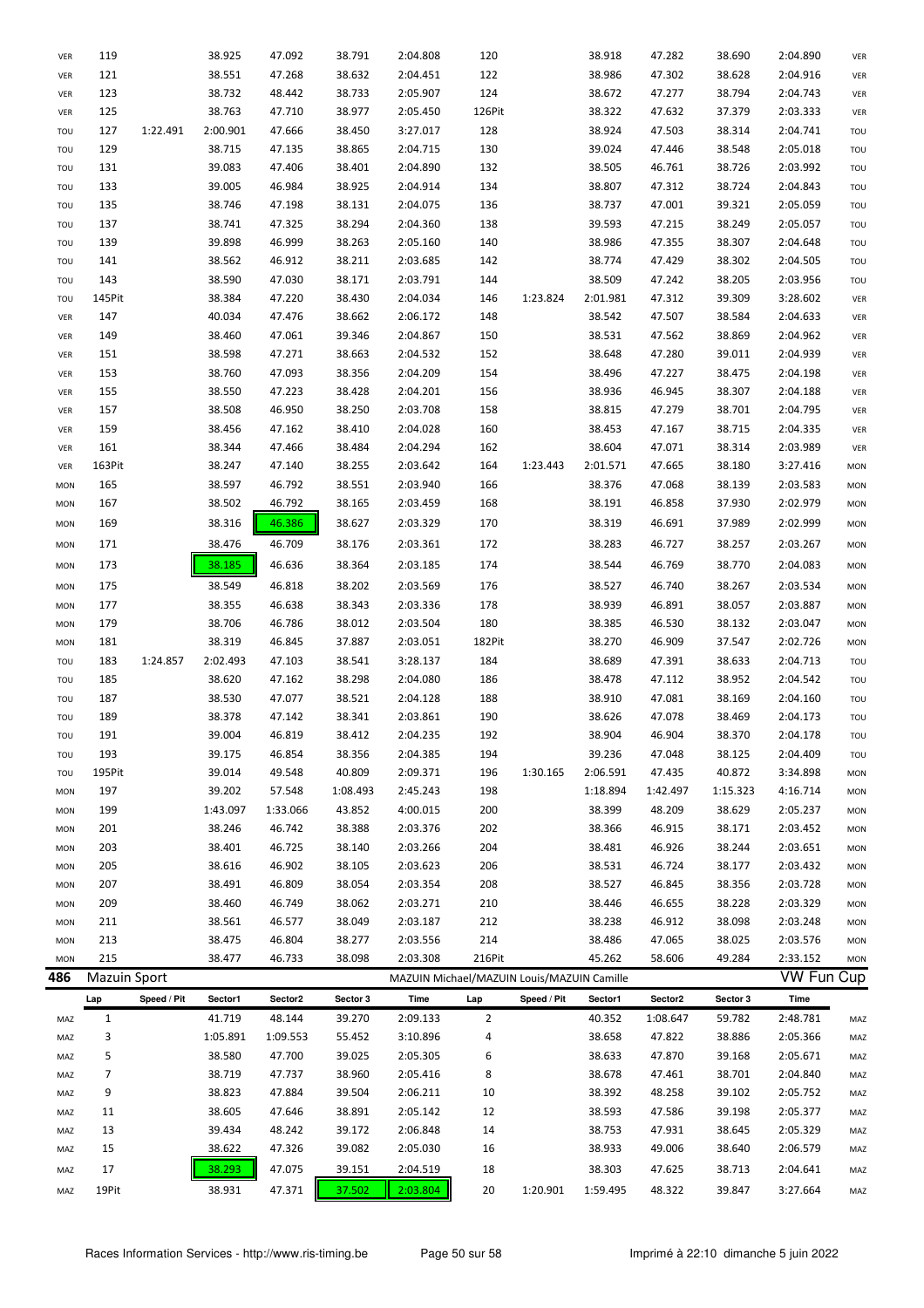| MAZ | 21     |          | 39.184   | 47.669   | 39.280   | 2:06.133 | 22     |          | 38.913   | 47.544   | 39.176   | 2:05.633 | MAZ |
|-----|--------|----------|----------|----------|----------|----------|--------|----------|----------|----------|----------|----------|-----|
| MAZ | 23     |          | 38.680   | 47.811   | 39.286   | 2:05.777 | 24     |          | 38.843   | 47.752   | 39.299   | 2:05.894 | MAZ |
| MAZ | 25     |          | 40.008   | 48.090   | 39.197   | 2:07.295 | 26     |          | 38.891   | 47.553   | 39.150   | 2:05.594 | MAZ |
| MAZ | 27     |          | 38.854   | 48.160   | 39.090   | 2:06.104 | 28     |          | 38.953   | 48.530   | 39.401   | 2:06.884 | MAZ |
| MAZ | 29     |          | 39.143   | 47.741   | 40.052   | 2:06.936 | 30     |          | 38.931   | 47.875   | 39.191   | 2:05.997 | MAZ |
| MAZ | 31     |          | 39.029   | 47.963   | 39.239   | 2:06.231 | 32     |          | 38.711   | 48.043   | 39.424   | 2:06.178 | MAZ |
| MAZ | 33     |          | 39.512   | 49.306   | 39.060   | 2:07.878 | 34Pit  |          | 39.507   | 48.188   | 58.092   | 2:25.787 | MAZ |
| MAZ | 35     | 1:11.976 | 2:01.058 | 1:26.958 | 1:07.653 | 4:35.669 | 36     |          | 1:18.005 | 1:34.558 | 1:08.924 | 4:01.487 | MAZ |
| MAZ | 37     |          | 1:18.499 | 1:37.243 | 1:06.443 | 4:02.185 | 38     |          | 1:25.119 | 1:17.731 | 47.436   | 3:30.286 | MAZ |
| MAZ | 39     |          | 41.034   | 52.161   | 42.339   | 2:15.534 | 40     |          | 39.928   | 50.358   | 51.971   | 2:22.257 | MAZ |
| MAZ | 41     |          | 1:19.442 | 1:16.917 | 43.243   | 3:19.602 | 42     |          | 39.087   | 47.715   | 39.079   | 2:05.881 | MAZ |
| MAZ | 43     |          | 39.007   | 49.055   | 40.040   | 2:08.102 | 44     |          | 39.048   | 47.602   | 39.172   | 2:05.822 | MAZ |
| MAZ | 45     |          | 38.979   | 47.914   | 39.517   | 2:06.410 | 46     |          | 38.940   | 47.689   | 39.290   | 2:05.919 | MAZ |
| MAZ | 47     |          | 39.084   | 47.809   | 38.984   | 2:05.877 | 48     |          | 39.295   | 48.558   | 38.873   | 2:06.726 | MAZ |
| MAZ | 49     |          | 38.447   | 47.408   | 39.017   | 2:04.872 | 50     |          | 38.911   | 48.690   | 40.067   | 2:07.668 | MAZ |
| MAZ | 51     |          | 40.335   | 47.926   | 38.939   | 2:07.200 | 52Pit  |          | 38.658   | 51.883   | 1:16.833 | 2:47.374 | MAZ |
| MAZ | 53     | 1:42.057 | 2:22.376 | 54.657   | 1:00.975 | 4:18.008 | 54     |          | 1:14.978 | 1:24.283 | 41.379   | 3:20.640 | MAZ |
| MAZ | 55     |          | 41.733   | 47.382   | 38.582   | 2:07.697 | 56     |          | 38.982   | 47.341   | 39.403   | 2:05.726 | MAZ |
| MAZ | 57     |          | 38.604   | 47.821   | 39.019   | 2:05.444 | 58     |          | 38.991   | 47.526   | 39.050   | 2:05.567 | MAZ |
| MAZ | 59     |          | 38.535   | 47.111   | 38.986   | 2:04.632 | 60     |          | 38.978   | 47.570   | 39.314   | 2:05.862 | MAZ |
| MAZ | 61     |          | 38.985   | 47.448   | 39.300   | 2:05.733 | 62     |          | 39.020   | 47.571   | 38.717   | 2:05.308 | MAZ |
| MAZ | 63     |          | 39.456   | 47.535   | 39.180   | 2:06.171 | 64     |          | 38.982   | 47.499   | 39.150   | 2:05.631 | MAZ |
| MAZ | 65     |          | 39.318   | 47.545   | 38.765   | 2:05.628 | 66     |          | 39.159   | 47.863   | 38.935   | 2:05.957 | MAZ |
| MAZ | 67     |          | 38.739   | 47.566   | 38.754   | 2:05.059 | 68     |          | 38.750   | 47.184   | 38.882   | 2:04.816 | MAZ |
|     | 69     |          | 39.236   | 47.326   | 38.778   | 2:05.340 | 70Pit  |          | 38.936   | 47.442   | 37.658   | 2:04.036 | MAZ |
| MAZ |        | 1:22.938 |          |          |          |          |        |          |          |          |          |          |     |
| MAZ | 71     |          | 2:01.485 | 48.139   | 39.727   | 3:29.351 | 72     |          | 39.395   | 47.859   | 39.630   | 2:06.884 | MAZ |
| MAZ | 73     |          | 39.324   | 48.277   | 39.319   | 2:06.920 | 74     |          | 39.024   | 47.763   | 39.254   | 2:06.041 | MAZ |
| MAZ | 75     |          | 39.156   | 47.543   | 39.051   | 2:05.750 | 76     |          | 39.041   | 47.729   | 39.332   | 2:06.102 | MAZ |
| MAZ | 77     |          | 39.189   | 48.280   | 39.056   | 2:06.525 | 78     |          | 39.154   | 48.088   | 39.248   | 2:06.490 | MAZ |
| MAZ | 79     |          | 39.142   | 47.821   | 39.101   | 2:06.064 | 80     |          | 39.202   | 47.719   | 39.375   | 2:06.296 | MAZ |
| MAZ | 81     |          | 39.184   | 48.190   | 40.158   | 2:07.532 | 82     |          | 39.129   | 48.286   | 39.419   | 2:06.834 | MAZ |
| MAZ | 83     |          | 39.321   | 47.810   | 39.221   | 2:06.352 | 84     |          | 39.055   | 48.022   | 39.254   | 2:06.331 | MAZ |
| MAZ | 85     |          | 38.921   | 47.425   | 39.099   | 2:05.445 | 86     |          | 38.916   | 47.785   | 39.100   | 2:05.801 | MAZ |
| MAZ | 87     |          | 38.974   | 47.627   | 39.044   | 2:05.645 | 88     |          | 38.978   | 47.424   | 39.130   | 2:05.532 | MAZ |
| MAZ | 89Pit  |          | 39.358   | 47.704   | 38.450   | 2:05.512 | 90     | 1:22.419 | 2:01.240 | 47.878   | 39.537   | 3:28.655 | MAZ |
| MAZ | 91     |          | 39.439   | 48.639   | 39.244   | 2:07.322 | 92     |          | 39.551   | 47.744   | 39.132   | 2:06.427 | MAZ |
| MAZ | 93     |          | 39.073   | 47.802   | 39.020   | 2:05.895 | 94     |          | 38.850   | 47.981   | 39.488   | 2:06.319 | MAZ |
| MAZ | 95     |          | 39.015   | 47.701   | 38.928   | 2:05.644 | 96     |          | 39.201   | 47.670   | 38.996   | 2:05.867 | MAZ |
| MAZ | 97     |          | 39.425   | 47.875   | 39.031   | 2:06.331 | 98     |          | 39.226   | 47.616   | 38.814   | 2:05.656 | MAZ |
| MAZ | 99     |          | 38.874   | 47.581   | 38.757   | 2:05.212 | 100    |          | 38.477   | 47.311   | 39.448   | 2:05.236 | MAZ |
| MAZ | 101    |          | 38.565   | 48.453   | 39.779   | 2:06.797 | 102    |          | 38.809   | 47.820   | 38.927   | 2:05.556 | MAZ |
| MAZ | 103    |          | 39.699   | 48.028   | 39.076   | 2:06.803 | 104    |          | 39.251   | 48.168   | 38.875   | 2:06.294 | MAZ |
| MAZ | 105    |          | 38.963   | 47.809   | 38.840   | 2:05.612 | 106    |          | 38.838   | 47.696   | 38.806   | 2:05.340 | MAZ |
| MAZ | 107Pit |          | 38.935   | 47.419   | 38.582   | 2:04.936 | 108    | 1:24.000 | 2:02.744 | 47.601   | 38.846   | 3:29.191 | MAZ |
| MAZ | 109    |          | 38.778   | 47.402   | 38.903   | 2:05.083 | 110    |          | 38.617   | 47.723   | 39.081   | 2:05.421 | MAZ |
| MAZ | 111    |          | 38.417   | 47.715   | 39.110   | 2:05.242 | 112    |          | 38.526   | 48.899   | 39.022   | 2:06.447 | MAZ |
| MAZ | 113    |          | 38.916   | 48.612   | 38.719   | 2:06.247 | 114    |          | 39.087   | 47.510   | 38.773   | 2:05.370 | MAZ |
| MAZ | 115    |          | 38.837   | 47.388   | 38.835   | 2:05.060 | 116    |          | 38.827   | 47.376   | 38.868   | 2:05.071 | MAZ |
| MAZ | 117    |          | 38.759   | 48.485   | 38.924   | 2:06.168 | 118    |          | 38.713   | 47.517   | 38.894   | 2:05.124 | MAZ |
| MAZ | 119    |          | 38.679   | 47.461   | 38.795   | 2:04.935 | 120    |          | 38.619   | 47.672   | 38.639   | 2:04.930 | MAZ |
| MAZ | 121    |          | 38.516   | 47.069   | 39.899   | 2:05.484 | 122    |          | 39.741   | 47.043   | 39.470   | 2:06.254 | MAZ |
| MAZ | 123    |          | 38.497   | 47.481   | 38.773   | 2:04.751 | 124Pit |          | 38.457   | 47.281   | 38.192   | 2:03.930 | MAZ |
| MAZ | 125    | 1:22.722 | 2:01.256 | 47.804   | 39.319   | 3:28.379 | 126    |          | 39.207   | 47.645   | 39.652   | 2:06.504 | MAZ |
| MAZ | 127    |          | 38.752   | 48.854   | 39.666   | 2:07.272 | 128    |          | 39.020   | 48.845   | 39.423   | 2:07.288 | MAZ |
| MAZ | 129    |          | 38.929   | 47.747   | 39.267   | 2:05.943 | 130    |          | 39.435   | 47.591   | 39.434   | 2:06.460 | MAZ |
| MAZ | 131    |          | 39.206   | 47.892   | 39.211   | 2:06.309 | 132    |          | 39.240   | 47.995   | 39.019   | 2:06.254 | MAZ |
| MAZ | 133    |          | 38.798   | 48.629   | 39.019   | 2:06.446 | 134    |          | 38.876   | 47.581   | 39.477   | 2:05.934 | MAZ |
| MAZ | 135    |          | 39.360   | 48.007   | 39.072   | 2:06.439 | 136    |          | 38.727   | 48.148   | 39.294   | 2:06.169 | MAZ |
| MAZ | 137    |          | 38.813   | 47.329   | 38.976   | 2:05.118 | 138    |          | 38.656   | 47.725   | 38.997   | 2:05.378 | MAZ |
| MAZ | 139    |          | 39.644   | 47.575   | 39.255   | 2:06.474 | 140    |          | 38.762   | 47.806   | 38.906   | 2:05.474 | MAZ |
| MAZ | 141    |          | 38.873   | 47.175   | 38.698   | 2:04.746 | 142    |          | 38.591   | 48.126   | 39.734   | 2:06.451 | MAZ |
| MAZ | 143Pit |          | 39.243   | 47.427   | 37.647   | 2:04.317 | 144    | 1:22.610 | 2:00.582 | 49.214   | 39.263   | 3:29.059 | MAZ |
|     |        |          |          |          |          |          |        |          |          |          |          |          |     |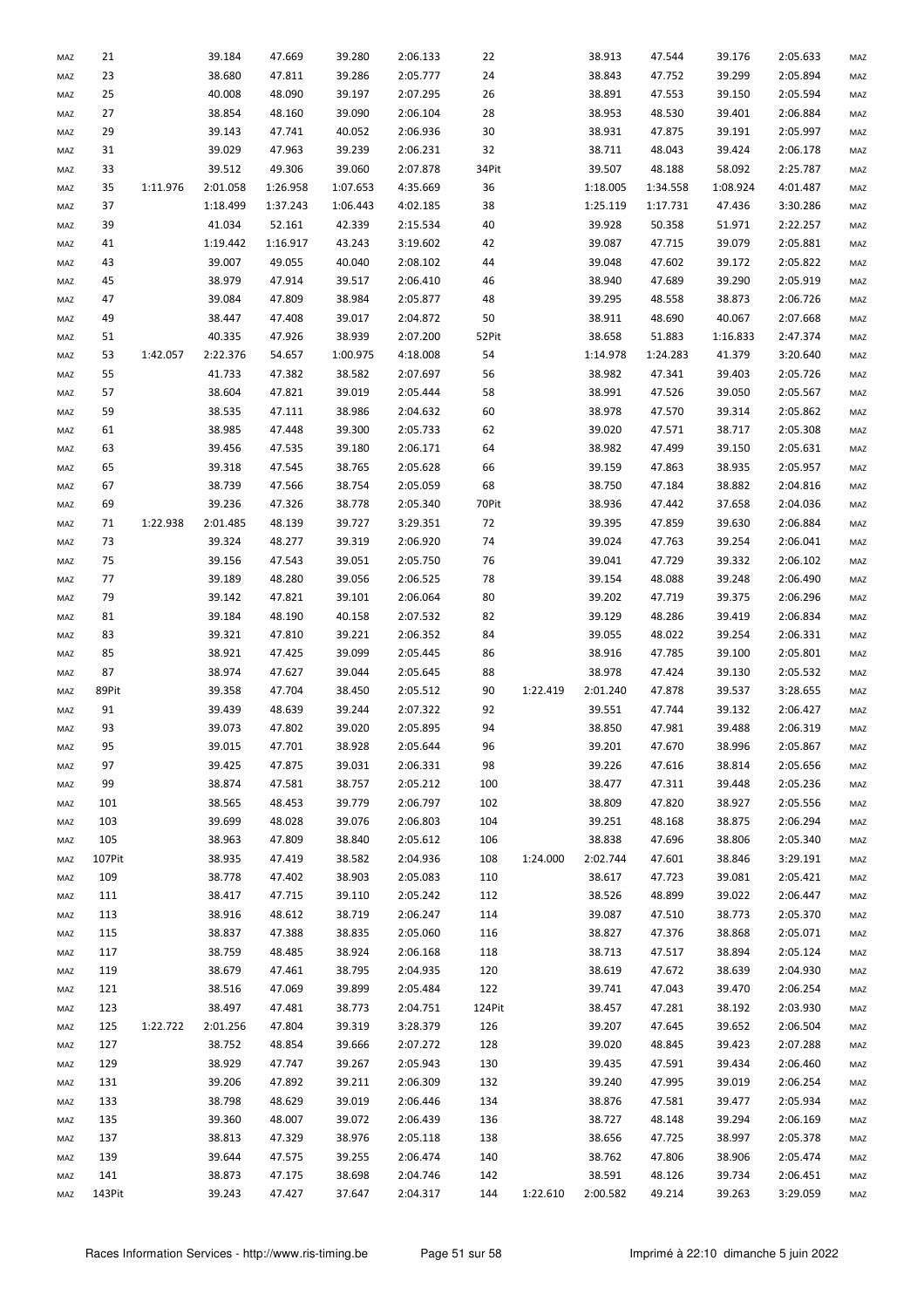| MAZ        | 145      |                      | 38.846           | 47.438           | 38.956           | 2:05.240                                                        | 146            |             | 38.918           | 47.352           | 38.886           | 2:05.156             | MAZ               |
|------------|----------|----------------------|------------------|------------------|------------------|-----------------------------------------------------------------|----------------|-------------|------------------|------------------|------------------|----------------------|-------------------|
| MAZ        | 147      |                      | 38.964           | 47.495           | 38.878           | 2:05.337                                                        | 148            |             | 38.863           | 47.627           | 39.306           | 2:05.796             | MAZ               |
| MAZ        | 149      |                      | 39.280           | 47.755           | 39.255           | 2:06.290                                                        | 150            |             | 39.518           | 47.612           | 39.751           | 2:06.881             | MAZ               |
| MAZ        | 151      |                      | 39.702           | 47.653           | 39.001           | 2:06.356                                                        | 152            |             | 39.252           | 47.306           | 39.189           | 2:05.747             | MAZ               |
| MAZ        | 153      |                      | 39.045           | 47.582           | 39.207           | 2:05.834                                                        | 154            |             | 39.050           | 47.829           | 39.133           | 2:06.012             | MAZ               |
| MAZ        | 155      |                      | 39.193           | 47.850           | 38.924           | 2:05.967                                                        | 156            |             | 39.361           | 47.527           | 39.114           | 2:06.002             | MAZ               |
| MAZ        | 157      |                      | 39.266           | 47.539           | 39.399           | 2:06.204                                                        | 158            |             | 39.503           | 47.795           | 38.958           | 2:06.256             | MAZ               |
| MAZ        | 159      |                      | 38.905           | 47.692           | 38.962           | 2:05.559                                                        | 160Pit         |             | 39.573           | 47.826           | 38.540           | 2:05.939             | MAZ               |
| MAZ        | 161      | 1:22.573             | 1:59.375         | 47.229           | 38.763           | 3:25.367                                                        | 162            |             | 38.802           | 47.253           | 38.703           | 2:04.758             | MAZ               |
| MAZ        | 163      |                      | 38.660           | 47.364           | 38.736           | 2:04.760                                                        | 164            |             | 38.563           | 47.277           | 39.396           | 2:05.236             | MAZ               |
| MAZ        | 165      |                      | 38.424           | 47.238           | 39.244           | 2:04.906                                                        | 166            |             | 38.768           | 47.352           | 39.136           | 2:05.256             | MAZ               |
| MAZ        | 167      |                      | 38.878           | 47.288           | 38.633           | 2:04.799                                                        | 168            |             | 38.665           | 47.226           | 38.738           | 2:04.629             | MAZ               |
| MAZ        | 169      |                      | 38.883           | 47.355           | 39.265           | 2:05.503                                                        | 170            |             | 38.558           | 46.970           | 38.322           | 2:03.850             | MAZ               |
| MAZ        | 171      |                      | 38.522           | 46.954           | 38.852           | 2:04.328                                                        | 172            |             | 38.552           | 47.637           | 38.536           | 2:04.725             | MAZ               |
|            |          |                      |                  |                  |                  |                                                                 |                |             |                  |                  |                  |                      |                   |
| MAZ        | 173      |                      | 38.687           | 46.922           | 38.916           | 2:04.525                                                        | 174            |             | 38.603           | 47.410           | 38.778           | 2:04.791             | MAZ               |
| MAZ        | 175      |                      | 38.762           | 47.345           | 38.688           | 2:04.795                                                        | 176            |             | 38.757           | 47.540           | 38.813           | 2:05.110             | MAZ               |
| MAZ        | 177      |                      | 38.989           | 47.871           | 38.714           | 2:05.574                                                        | 178            |             | 38.960           | 47.466           | 38.819           | 2:05.245             | MAZ               |
| MAZ        | 179      |                      | 38.860           | 47.672           | 38.574           | 2:05.106                                                        | 180            |             | 38.789           | 47.140           | 38.555           | 2:04.484             | MAZ               |
| MAZ        | 181Pit   |                      | 39.191           | 47.538           | 37.946           | 2:04.675                                                        | 182            | 1:23.114    | 2:01.515         | 49.037           | 39.300           | 3:29.852             | MAZ               |
| MAZ        | 183      |                      | 39.160           | 47.400           | 38.929           | 2:05.489                                                        | 184            |             | 39.099           | 47.525           | 39.179           | 2:05.803             | MAZ               |
| MAZ        | 185      |                      | 39.351           | 47.704           | 39.791           | 2:06.846                                                        | 186            |             | 39.860           | 47.611           | 39.327           | 2:06.798             | MAZ               |
| MAZ        | 187      |                      | 39.387           | 47.527           | 39.044           | 2:05.958                                                        | 188            |             | 39.463           | 47.611           | 38.853           | 2:05.927             | MAZ               |
| MAZ        | 189      |                      | 39.232           | 47.416           | 38.825           | 2:05.473                                                        | 190            |             | 39.132           | 47.364           | 38.953           | 2:05.449             | MAZ               |
| MAZ        | 191      |                      | 39.118           | 47.423           | 38.809           | 2:05.350                                                        | 192            |             | 39.408           | 47.539           | 39.578           | 2:06.525             | MAZ               |
| MAZ        | 193      |                      | 39.248           | 48.004           | 39.336           | 2:06.588                                                        | 194Pit         |             | 41.206           | 56.483           | 44.038           | 2:21.727             | MAZ               |
| MAZ        | 195      | 1:19.854             | 2:01.626         | 49.612           | 41.367           | 3:32.605                                                        | 196            |             | 41.487           | 49.799           | 42.219           | 2:13.505             | MAZ               |
| MAZ        | 197      |                      | 1:16.532         | 1:40.615         | 1:13.844         | 4:10.991                                                        | 198            |             | 1:47.134         | 1:27.228         | 42.912           | 3:57.274             | MAZ               |
| MAZ        | 199      |                      | 40.180           | 47.413           | 39.363           | 2:06.956                                                        | 200            |             | 38.913           | 47.826           | 38.728           | 2:05.467             | MAZ               |
| MAZ        | 201      |                      | 38.814           | 47.202           | 39.298           | 2:05.314                                                        | 202            |             | 38.773           | 47.505           | 39.156           | 2:05.434             | MAZ               |
| MAZ        | 203      |                      | 39.319           | 47.396           | 39.062           | 2:05.777                                                        | 204            |             | 38.722           | 47.868           | 38.844           | 2:05.434             | MAZ               |
| MAZ        | 205      |                      | 38.703           | 48.549           | 38.873           |                                                                 |                |             | 39.112           | 47.346           | 38.611           | 2:05.069             | MAZ               |
|            |          |                      |                  |                  |                  |                                                                 |                |             |                  |                  |                  |                      |                   |
|            |          |                      |                  |                  |                  | 2:06.125                                                        | 206            |             |                  |                  |                  |                      |                   |
| MAZ        | 207      |                      | 38.944           | 47.488           | 39.055           | 2:05.487                                                        | 208            |             | 38.758           | 47.490           | 39.231           | 2:05.479             | MAZ               |
| MAZ        | 209      |                      | 39.163           | 47.719           | 39.262           | 2:06.144                                                        | 210            |             | 39.102           | 47.704           | 38.945           | 2:05.751             | MAZ               |
| MAZ        | 211      |                      | 39.316           | 47.413           | 38.986           | 2:05.715                                                        | 212            |             | 39.125           | 47.697           | 39.100           | 2:05.922             | MAZ               |
| MAZ        | 213      |                      | 39.427           | 47.829           | 39.075           | 2:06.331                                                        | 214            |             | 39.768           | 47.809           | 39.389           | 2:06.966             | MAZ               |
| 487        |          | <b>AC Motorsport</b> |                  |                  |                  | WINDELS Geert/ARNAUDET Benoit/BOLLE DEBAL Raphael/PIERARD Ralph |                |             |                  |                  |                  | VW Fun Cup           |                   |
|            | Lap      | Speed / Pit          | Sector1          | Sector2          | Sector 3         | Time                                                            | Lap            | Speed / Pit | Sector1          | Sector2          | Sector 3         | Time                 |                   |
| ARN        | 1        |                      | 45.063           | 49.222           | 41.092           | 2:15.377                                                        | $\overline{2}$ |             | 42.531           | 1:10.859         | 1:01.524         | 2:54.914             | ARN               |
| ARN        | 3        |                      | 1:05.256         | 1:08.040         | 52.089           | 3:05.385                                                        | 4              |             | 39.666           | 48.847           | 39.802           | 2:08.315             | ARN               |
| ARN        | 5        |                      | 39.688           | 48.780           | 39.542           | 2:08.010                                                        | 6              |             | 39.559           | 49.150           | 39.456           | 2:08.165             | ARN               |
| ARN        | 7        |                      | 39.767           | 48.652           | 39.850           | 2:08.269                                                        | 8              |             | 39.748           | 48.529           | 39.220           | 2:07.497             | ARN               |
| ARN        | 9        |                      | 39.657           | 48.299           | 39.135           | 2:07.091                                                        | 10             |             | 39.451           | 48.330           | 39.958           | 2:07.739             | ARN               |
| ARN        | 11       |                      | 39.228           | 48.525           | 39.736           | 2:07.489                                                        | 12             |             | 39.282           | 48.556           | 39.234           | 2:07.072             | ARN               |
| ARN        | 13       |                      | 39.551           | 48.587           | 39.367           | 2:07.505                                                        | 14             |             | 39.889           | 48.099           | 39.294           | 2:07.282             | ARN               |
| ARN        | 15       |                      | 39.260           | 48.501           | 39.273           | 2:07.034                                                        | 16             |             | 39.191           | 48.249           | 39.062           | 2:06.502             | ARN               |
| ARN        | 17       |                      | 39.539           | 48.238           | 39.672           | 2:07.449                                                        | 18             |             | 39.587           | 48.634           | 39.344           | 2:07.565             | ARN               |
| ARN        | 19       |                      | 39.967           | 48.203           | 39.494           | 2:07.664                                                        | 20             |             | 39.571           | 48.773           | 39.123           | 2:07.467             | ARN               |
| ARN        | 21Pit    |                      | 39.589           | 48.829           | 38.096           | 2:06.514                                                        | 22             | 1:13.017    | 1:53.141         | 49.757           | 39.965           | 3:22.863             | PIE               |
| PIE        | 23       |                      | 40.060           | 48.964           | 39.706           | 2:08.730                                                        | 24             |             | 39.706           | 49.013           | 39.331           | 2:08.050             | PIE               |
| PIE        | 25       |                      | 39.851           | 49.000           | 39.606           | 2:08.457                                                        | 26             |             | 39.382           | 48.947           | 39.433           | 2:07.762             | PIE               |
| PIE        | 27       |                      | 39.658           | 48.658           | 39.443           | 2:07.759                                                        | 28             |             | 39.643           | 48.695           | 39.445           | 2:07.783             | PIE               |
|            | 29       |                      |                  |                  |                  |                                                                 |                |             | 39.659           |                  |                  |                      |                   |
| PIE<br>PIE | 31       |                      | 39.269<br>39.899 | 48.752<br>48.575 | 39.388<br>40.235 | 2:07.409<br>2:08.709                                            | 30<br>32       |             | 39.458           | 48.727<br>48.305 | 39.607<br>39.333 | 2:07.993<br>2:07.096 | PIE<br>PIE        |
|            |          |                      |                  |                  |                  |                                                                 |                |             |                  |                  |                  |                      |                   |
| PIE        | 33       |                      | 39.391           | 48.633           | 39.517           | 2:07.541                                                        | 34Pit          |             | 39.434           | 56.848           | 43.145           | 2:19.427             | PIE               |
| WIN        | 35       | 1:48.436             | 2:35.809         | 1:02.599         | 44.751           | 4:23.159                                                        | 36             |             | 1:05.576         | 1:31.381         | 1:06.616         | 3:43.573             | WIN               |
| WIN        | 37       |                      | 1:19.976         | 1:35.487         | 1:04.265         | 3:59.728                                                        | 38             |             | 1:28.974         | 1:13.363         | 50.010           | 3:32.347             | WIN               |
| WIN        | 39       |                      | 42.360           | 52.409           | 42.224           | 2:16.993                                                        | 40             |             | 41.242           | 51.158           | 43.382           | 2:15.782             | WIN               |
| WIN        | 41       |                      | 1:23.190         | 1:11.559         | 44.559           | 3:19.308                                                        | 42             |             | 41.023           | 49.323           | 39.822           | 2:10.168             | WIN               |
| WIN        | 43       |                      | 41.221           | 49.407           | 40.464           | 2:11.092                                                        | 44             |             | 40.323           | 48.960           | 40.323           | 2:09.606             | WIN               |
| WIN        | 45       |                      | 41.174           | 49.522           | 40.586           | 2:11.282                                                        | 46             |             | 39.617           | 50.034           | 41.987           | 2:11.638             | WIN               |
| WIN<br>WIN | 47<br>49 |                      | 40.999<br>39.574 | 51.304<br>48.557 | 40.948<br>40.119 | 2:13.251<br>2:08.250                                            | 48<br>50       |             | 39.875<br>39.313 | 50.435<br>48.348 | 41.095<br>40.488 | 2:11.405<br>2:08.149 | <b>WIN</b><br>WIN |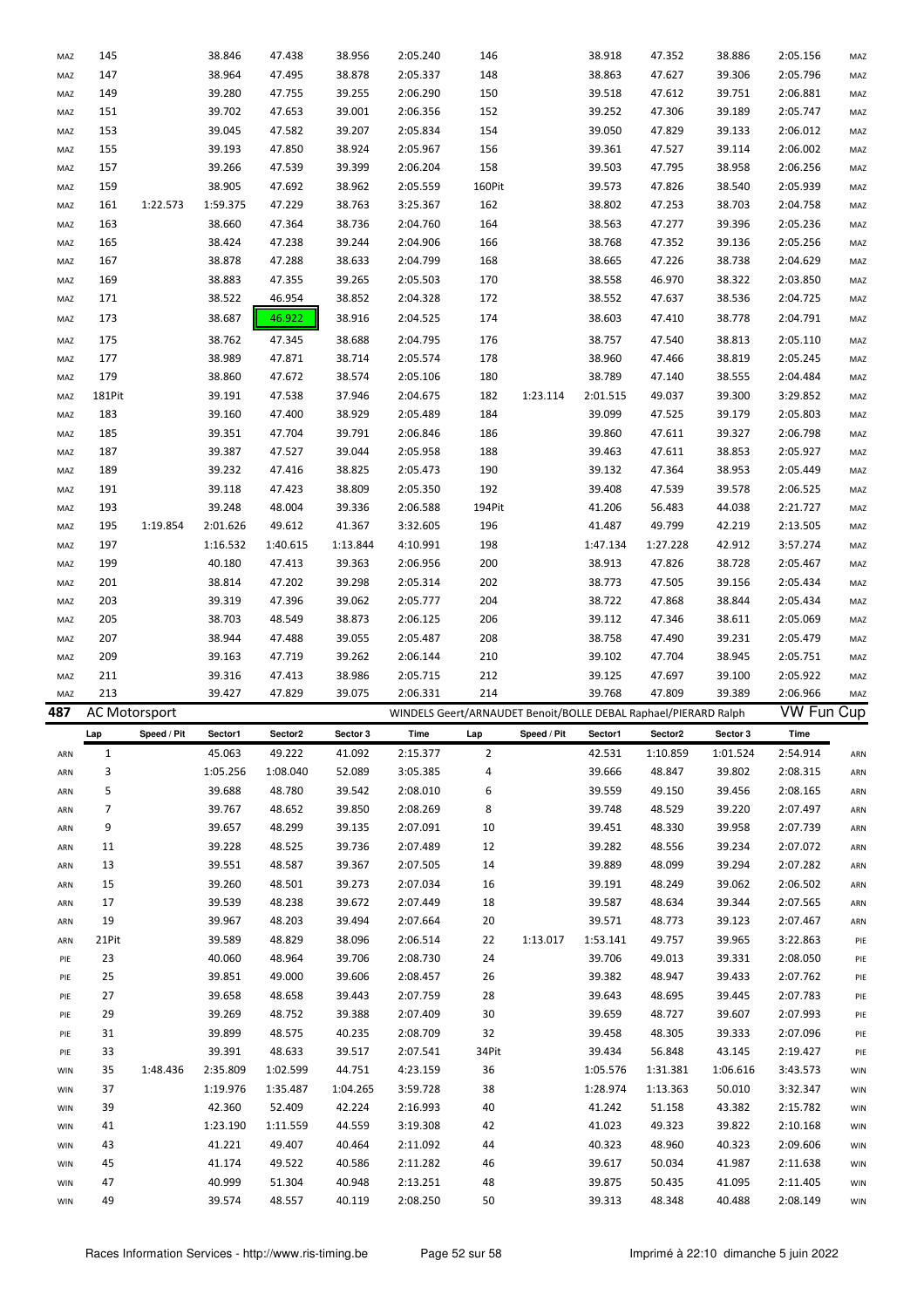| <b>WIN</b> | 51Pit  |          | 39.713   | 48.250 | 40.697   | 2:08.660 | 52     | 1:23.741 | 2:01.862 | 49.537   | 40.238 | 3:31.637 | <b>BOL</b> |
|------------|--------|----------|----------|--------|----------|----------|--------|----------|----------|----------|--------|----------|------------|
| <b>BOL</b> | 53     |          | 40.255   | 57.617 | 1:01.465 | 2:39.337 | 54     |          | 1:14.553 | 1:24.698 | 42.150 | 3:21.401 | <b>BOL</b> |
| <b>BOL</b> | 55     |          | 39.320   | 48.758 | 40.431   | 2:08.509 | 56     |          | 39.782   | 49.227   | 39.884 | 2:08.893 | <b>BOL</b> |
| <b>BOL</b> | 57     |          | 39.873   | 48.792 | 39.773   | 2:08.438 | 58     |          | 38.787   | 49.638   | 39.862 | 2:08.287 | <b>BOL</b> |
| <b>BOL</b> | 59     |          | 39.291   | 48.249 | 39.962   | 2:07.502 | 60     |          | 39.123   | 48.015   | 39.473 | 2:06.611 | <b>BOL</b> |
| <b>BOL</b> | 61     |          | 39.164   | 47.695 | 39.320   | 2:06.179 | 62     |          | 38.947   | 50.288   | 40.408 | 2:09.643 | <b>BOL</b> |
| <b>BOL</b> | 63     |          | 39.339   | 48.460 | 40.167   | 2:07.966 | 64     |          | 39.538   | 47.846   | 39.313 | 2:06.697 | <b>BOL</b> |
| <b>BOL</b> | 65     |          | 39.181   | 48.243 | 39.344   | 2:06.768 | 66     |          | 39.186   | 48.075   | 39.214 | 2:06.475 | <b>BOL</b> |
|            |        |          |          |        |          |          |        |          |          |          |        |          |            |
| <b>BOL</b> | 67     |          | 38.882   | 47.964 | 38.914   | 2:05.760 | 68     |          | 39.017   | 47.459   | 39.766 | 2:06.242 | <b>BOL</b> |
| <b>BOL</b> | 69     |          | 39.167   | 47.584 | 39.038   | 2:05.789 | 70     |          | 39.105   | 47.721   | 39.189 | 2:06.015 | <b>BOL</b> |
| <b>BOL</b> | 71Pit  |          | 40.065   | 47.838 | 39.333   | 2:07.236 | 72     | 1:25.062 | 2:03.331 | 48.309   | 39.415 | 3:31.055 | ARN        |
| ARN        | 73     |          | 39.778   | 48.698 | 39.600   | 2:08.076 | 74     |          | 39.721   | 49.259   | 39.388 | 2:08.368 | ARN        |
| ARN        | 75     |          | 39.314   | 48.210 | 39.332   | 2:06.856 | 76     |          | 39.157   | 47.939   | 39.086 | 2:06.182 | ARN        |
| ARN        | 77     |          | 39.177   | 47.953 | 39.046   | 2:06.176 | 78     |          | 39.707   | 48.775   | 39.568 | 2:08.050 | ARN        |
| ARN        | 79     |          | 39.655   | 48.472 | 38.882   | 2:07.009 | 80     |          | 39.372   | 48.252   | 39.462 | 2:07.086 | ARN        |
| ARN        | 81     |          | 39.652   | 48.533 | 39.291   | 2:07.476 | 82     |          | 39.407   | 48.315   | 39.455 | 2:07.177 | ARN        |
|            | 83     |          | 39.765   |        |          |          |        |          |          |          |        |          |            |
| ARN        |        |          |          | 48.189 | 39.391   | 2:07.345 | 84     |          | 39.523   | 48.311   | 39.669 | 2:07.503 | ARN        |
| ARN        | 85     |          | 39.760   | 48.475 | 39.767   | 2:08.002 | 86     |          | 39.583   | 48.101   | 39.447 | 2:07.131 | ARN        |
| ARN        | 87     |          | 39.940   | 48.271 | 39.256   | 2:07.467 | 88     |          | 39.495   | 48.001   | 39.482 | 2:06.978 | ARN        |
| ARN        | 89Pit  |          | 39.647   | 48.355 | 39.859   | 2:07.861 | 90     | 1:23.282 | 2:01.387 | 48.880   | 39.662 | 3:29.929 | PIE        |
| PIE        | 91     |          | 39.495   | 48.706 | 39.629   | 2:07.830 | 92     |          | 40.000   | 48.355   | 40.132 | 2:08.487 | PIE        |
| PIE        | 93     |          | 39.865   | 48.569 | 39.738   | 2:08.172 | 94     |          | 39.722   | 48.490   | 39.498 | 2:07.710 | PIE        |
| PIE        | 95     |          | 39.579   | 48.386 | 39.409   | 2:07.374 | 96     |          | 39.537   | 48.285   | 39.369 | 2:07.191 | PIE        |
| PIE        | 97     |          | 39.578   | 49.225 | 39.610   | 2:08.413 | 98     |          | 39.618   | 48.698   | 39.182 | 2:07.498 | PIE        |
| PIE        | 99     |          | 39.596   | 49.518 | 40.500   | 2:09.614 | 100    |          | 41.303   | 48.043   | 39.077 | 2:08.423 | PIE        |
| PIE        | 101    |          | 39.435   | 48.428 | 39.235   | 2:07.098 | 102    |          | 39.637   | 48.190   | 39.621 | 2:07.448 | PIE        |
| PIE        | 103    |          | 39.766   | 48.354 | 39.666   | 2:07.786 | 104    |          | 39.697   | 48.505   | 39.724 | 2:07.926 | PIE        |
|            | 105    |          | 39.379   | 49.006 | 39.644   | 2:08.029 | 106Pit |          | 39.744   | 48.645   | 38.084 | 2:06.473 | PIE        |
| PIE        |        |          |          |        |          |          |        |          |          |          |        |          |            |
| <b>WIN</b> | 107    | 1:20.362 | 1:59.017 | 49.206 | 39.917   | 3:28.140 | 108    |          | 40.003   | 48.867   | 39.910 | 2:08.780 | WIN        |
| <b>WIN</b> | 109    |          | 39.594   | 48.866 | 39.740   | 2:08.200 | 110    |          | 39.556   | 49.321   | 39.515 | 2:08.392 | WIN        |
| WIN        | 111    |          | 39.596   | 48.255 | 39.922   | 2:07.773 | 112    |          | 39.623   | 48.328   | 39.894 | 2:07.845 | WIN        |
| <b>WIN</b> | 113    |          | 39.417   | 48.839 | 39.367   | 2:07.623 | 114    |          | 39.602   | 48.528   | 40.906 | 2:09.036 | WIN        |
| <b>WIN</b> | 115    |          | 39.617   | 48.604 | 39.314   | 2:07.535 | 116    |          | 39.096   | 48.759   | 39.612 | 2:07.467 | WIN        |
| <b>WIN</b> | 117    |          | 39.160   | 48.583 | 39.794   | 2:07.537 | 118    |          | 39.543   | 48.495   | 39.300 | 2:07.338 | WIN        |
| <b>WIN</b> | 119    |          | 39.282   | 47.766 | 39.393   | 2:06.441 | 120    |          | 39.450   | 47.983   | 39.459 | 2:06.892 | WIN        |
| <b>WIN</b> | 121    |          | 39.523   | 48.344 | 39.689   | 2:07.556 | 122    |          | 38.841   | 48.690   | 39.085 | 2:06.616 | WIN        |
| <b>WIN</b> | 123    |          | 39.145   | 48.692 | 39.229   | 2:07.066 | 124Pit |          | 39.469   | 48.398   | 38.620 | 2:06.487 | WIN        |
| <b>BOL</b> | 125    | 1:22.424 | 2:00.219 | 48.931 | 39.642   | 3:28.792 | 126    |          | 39.272   | 48.875   | 39.373 | 2:07.520 | <b>BOL</b> |
| BOL        | 127    |          | 39.064   | 47.746 | 38.989   | 2:05.799 | 128    |          | 39.645   | 49.165   | 39.265 | 2:08.075 | <b>BOL</b> |
| <b>BOL</b> | 129    |          | 39.099   | 47.841 | 39.031   | 2:05.971 | 130    |          | 39.139   | 48.054   | 39.030 | 2:06.223 | <b>BOL</b> |
| <b>BOL</b> | 131    |          | 39.142   | 47.755 | 38.989   | 2:05.886 | 132    |          | 38.998   | 47.901   | 39.083 | 2:05.982 | <b>BOL</b> |
| <b>BOL</b> | 133    |          | 38.828   | 48.321 | 40.136   | 2:07.285 | 134    |          | 38.954   | 48.048   | 39.165 | 2:06.167 | <b>BOL</b> |
|            |        |          |          |        |          |          |        |          |          |          |        |          |            |
| <b>BOL</b> | 135    |          | 39.083   | 47.674 | 39.064   | 2:05.821 | 136    |          | 38.952   | 48.464   | 38.951 | 2:06.367 | <b>BOL</b> |
| <b>BOL</b> | 137    |          | 38.948   | 48.314 | 39.077   | 2:06.339 | 138    |          | 39.029   | 47.264   | 39.177 | 2:05.470 | <b>BOL</b> |
| <b>BOL</b> | 139    |          | 38.993   | 47.727 | 39.580   | 2:06.300 | 140    |          | 39.084   | 47.617   | 39.017 | 2:05.718 | <b>BOL</b> |
| <b>BOL</b> | 141    |          | 38.968   | 47.388 | 39.288   | 2:05.644 | 142    |          | 38.773   | 47.405   | 38.851 | 2:05.029 | <b>BOL</b> |
| <b>BOL</b> | 143Pit |          | 38.859   | 47.442 | 37.969   | 2:04.270 | 144    | 1:22.979 | 2:01.342 | 48.735   | 39.517 | 3:29.594 | ARN        |
| ARN        | 145    |          | 39.253   | 48.221 | 40.167   | 2:07.641 | 146    |          | 39.602   | 48.075   | 39.429 | 2:07.106 | ARN        |
| ARN        | 147    |          | 39.737   | 48.634 | 39.954   | 2:08.325 | 148    |          | 39.508   | 47.958   | 38.925 | 2:06.391 | ARN        |
| ARN        | 149    |          | 39.189   | 48.205 | 39.380   | 2:06.774 | 150    |          | 39.150   | 47.991   | 39.296 | 2:06.437 | ARN        |
|            | 151    |          | 39.273   | 47.918 | 39.280   | 2:06.471 | 152    |          | 38.990   | 48.708   | 39.718 | 2:07.416 |            |
| ARN        |        |          |          |        |          |          |        |          |          |          |        |          | ARN        |
| ARN        | 153    |          | 39.140   | 48.039 | 39.412   | 2:06.591 | 154    |          | 39.547   | 48.111   | 39.479 | 2:07.137 | ARN        |
| ARN        | 155    |          | 39.382   | 47.914 | 39.130   | 2:06.426 | 156    |          | 39.208   | 47.923   | 38.794 | 2:05.925 | ARN        |
| ARN        | 157    |          | 39.198   | 48.141 | 38.819   | 2:06.158 | 158    |          | 39.182   | 48.165   | 40.103 | 2:07.450 | ARN        |
| ARN        | 159    |          | 39.574   | 48.041 | 39.104   | 2:06.719 | 160    |          | 39.808   | 49.704   | 39.093 | 2:08.605 | ARN        |
| ARN        | 161Pit |          | 39.199   | 47.810 | 38.196   | 2:05.205 | 162    | 1:28.282 | 2:05.738 | 49.572   | 39.128 | 3:34.438 | PIE        |
| PIE        | 163    |          | 39.087   | 48.569 | 40.103   | 2:07.759 | 164    |          | 39.815   | 47.825   | 39.324 | 2:06.964 | PIE        |
| PIE        | 165    |          | 39.328   | 48.011 | 39.021   | 2:06.360 | 166    |          | 39.136   | 47.901   | 38.815 | 2:05.852 | PIE        |
| PIE        | 167    |          | 39.274   | 47.978 | 39.130   | 2:06.382 | 168    |          | 39.955   | 48.002   | 39.177 | 2:07.134 | PIE        |
| PIE        | 169    |          | 39.518   | 48.037 | 38.983   | 2:06.538 | 170    |          | 39.235   | 47.844   | 38.939 | 2:06.018 | PIE        |
| PIE        | 171    |          | 39.131   | 48.047 | 39.111   | 2:06.289 | 172    |          | 39.250   | 48.122   | 38.849 | 2:06.221 | PIE        |
|            |        |          |          |        |          |          |        |          |          |          |        |          |            |
| PIE        | 173    |          | 39.196   | 47.862 | 39.164   | 2:06.222 | 174    |          | 39.609   | 48.354   | 39.982 | 2:07.945 | PIE        |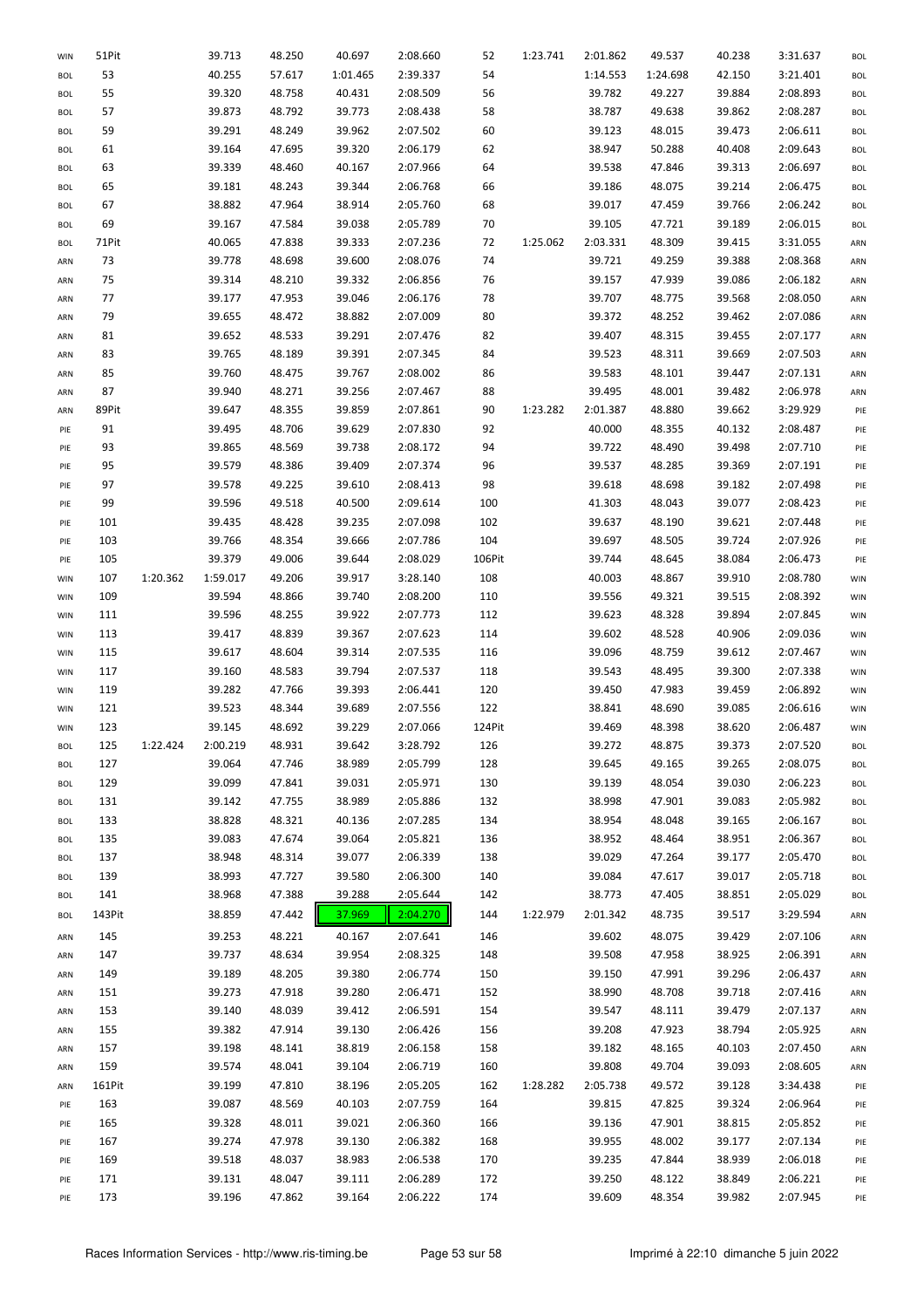| PIE        | 175            |                 | 38.808             | 47.588             | 39.021           | 2:05.417                                                       | 176            |             | 38.991           | 47.803           | 38.470           | 2:05.264             | PIE                      |
|------------|----------------|-----------------|--------------------|--------------------|------------------|----------------------------------------------------------------|----------------|-------------|------------------|------------------|------------------|----------------------|--------------------------|
| PIE        | 177            |                 | 39.250             | 47.984             | 39.101           | 2:06.335                                                       | 178            |             | 39.318           | 47.723           | 39.119           | 2:06.160             | PIE                      |
| PIE        | 179Pit         |                 | 39.526             | 48.281             | 38.310           | 2:06.117                                                       | 180            | 1:23.319    | 2:03.377         | 48.894           | 39.228           | 3:31.499             | WIN                      |
| WIN        | 181            |                 | 39.479             | 48.417             | 39.329           | 2:07.225                                                       | 182            |             | 39.292           | 48.379           | 39.337           | 2:07.008             | WIN                      |
| WIN        | 183            |                 | 39.560             | 48.113             | 38.941           | 2:06.614                                                       | 184            |             | 39.165           | 47.813           | 38.684           | 2:05.662             | WIN                      |
| WIN        | 185            |                 | 39.577             | 48.964             | 39.726           | 2:08.267                                                       | 186            |             | 40.047           | 48.106           | 39.260           | 2:07.413             | WIN                      |
| WIN        | 187            |                 | 39.393             | 48.191             | 39.046           | 2:06.630                                                       | 188            |             | 39.346           | 47.834           | 39.784           | 2:06.964             | WIN                      |
| WIN        | 189            |                 | 39.447             | 47.996             | 39.272           | 2:06.715                                                       | 190            |             | 39.291           | 47.937           | 39.105           | 2:06.333             | WIN                      |
| WIN        | 191            |                 | 39.384             | 47.716             | 38.969           | 2:06.069                                                       | 192            |             | 39.377           | 48.261           | 40.898           | 2:08.536             | WIN                      |
| WIN        | 193Pit         |                 | 40.089             | 49.360             | 38.959           | 2:08.408                                                       | 194            | 1:46.537    | 2:25.893         | 1:06.188         | 1:10.103         | 4:42.184             | <b>BOL</b>               |
| <b>BOL</b> | 195            |                 | 1:17.909           | 1:44.088           | 1:14.150         | 4:16.147                                                       | 196            |             | 1:43.437         | 1:35.104         | 44.353           | 4:02.894             | <b>BOL</b>               |
| <b>BOL</b> | 197            |                 | 39.283             | 49.476             | 40.010           | 2:08.769                                                       | 198            |             | 38.783           | 48.387           | 38.717           | 2:05.887             | <b>BOL</b>               |
| <b>BOL</b> | 199            |                 | 38.799             | 47.545             | 38.868           | 2:05.212                                                       | 200            |             | 39.056           | 47.706           | 38.671           | 2:05.433             | <b>BOL</b>               |
| <b>BOL</b> | 201            |                 | 38.942             | 48.222             | 39.141           | 2:06.305                                                       | 202            |             | 38.815           | 47.831           | 38.772           | 2:05.418             | <b>BOL</b>               |
| <b>BOL</b> | 203            |                 | 38.895             | 47.999             | 38.674           | 2:05.568                                                       | 204            |             | 38.850           | 47.600           | 38.695           | 2:05.145             | <b>BOL</b>               |
| <b>BOL</b> | 205            |                 | 39.026             | 47.936             | 38.635           | 2:05.597                                                       | 206            |             | 38.563           | 47.729           | 38.709           | 2:05.001             | <b>BOL</b>               |
| <b>BOL</b> | 207            |                 | 38.534             | 47.160             | 38.774           | 2:04.468                                                       | 208            |             | 38.762           | 47.471           | 38.710           | 2:04.943             | <b>BOL</b>               |
|            |                |                 |                    |                    |                  |                                                                |                |             |                  |                  |                  |                      |                          |
| <b>BOL</b> | 209            |                 | 38.737             | 47.564             | 38.805           | 2:05.106                                                       | 210            |             | 38.858           | 47.657           | 38.905           | 2:05.420             | <b>BOL</b>               |
| BOL        | 211            |                 | 39.990             | 48.377             | 38.952           | 2:07.319                                                       | 212            |             | 39.211           | 48.863           | 39.389           | 2:07.463             | <b>BOL</b>               |
| 489        |                | Milo Racing HHH |                    |                    |                  | HOMMERSON Alexander/HOMMERSON Marnix/HOMMERSON Niek            |                |             |                  |                  |                  | VW Fun Cup           |                          |
|            | Lap            | Speed / Pit     | Sector1            | Sector2            | Sector 3         | Time                                                           | Lap            | Speed / Pit | Sector1          | Sector2          | Sector 3         | Time                 |                          |
| HOM        | $\mathbf{1}$   |                 | 43.348             | 49.180             | 40.755           | 2:13.283                                                       | $\overline{2}$ |             | 41.981           | 1:09.684         | 1:00.189         | 2:51.854             | HOM                      |
| HOM        | 3              |                 | 1:06.743           | 1:09.606           | 52.571           | 3:08.920                                                       | 4              |             | 39.152           | 48.228           | 38.835           | 2:06.215             | HOM                      |
| HOM        | 5              |                 | 39.048             | 47.783             | 38.652           | 2:05.483                                                       | 6              |             | 38.677           | 48.147           | 38.895           | 2:05.719             | HOM                      |
| HOM        | 7              |                 | 38.877             | 47.735             | 38.896           | 2:05.508                                                       | 8              |             | 38.766           | 47.485           | 38.731           | 2:04.982             | HOM                      |
| HOM        | 9              |                 | 38.659             | 47.257             | 38.732           | 2:04.648                                                       | 10             |             | 38.979           | 47.715           | 38.823           | 2:05.517             | HOM                      |
| HOM        | 11             |                 | 38.921             | 47.578             | 39.773           | 2:06.272                                                       | 12             |             | 38.963           | 47.992           | 38.863           | 2:05.818             | HOM                      |
| HOM        | 13             |                 | 38.800             | 47.895             | 38.774           | 2:05.469                                                       | 14             |             | 38.923           | 47.986           | 38.952           | 2:05.861             | HOM                      |
| HOM        | 15             |                 | 39.579             | 48.865             | 38.871           | 2:07.315                                                       | 16             |             | 38.716           | 47.757           | 38.897           | 2:05.370             | HOM                      |
| HOM        | 17             |                 | 38.721             | 48.096             | 38.403           | 2:05.220                                                       | 18             |             | 38.966           | 47.702           | 38.495           | 2:05.163             | HOM                      |
| HOM        | 19             |                 | 39.090             | 47.735             | 39.026           | 2:05.851                                                       | 20             |             | 39.035           | 47.532           | 38.752           | 2:05.319             | HOM                      |
| HOM        | 21Pit          |                 | 39.654             | 47.643             | 37.491           | 2:04.788                                                       | 22             | 1:21.302    | 2:00.212         | 47.595           | 39.162           | 3:26.969             | HOM                      |
|            |                |                 |                    |                    |                  |                                                                |                |             |                  |                  |                  |                      |                          |
| HOM        | 23             |                 | 38.825             | 47.968             | 39.053           | 2:05.846                                                       | 24             |             | 38.924           | 47.819           | 38.620           | 2:05.363             | HOM                      |
| HOM        | 25             |                 | 38.802             | 47.884             | 38.861           | 2:05.547                                                       | 26             |             | 39.604           | 47.723           | 38.796           | 2:06.123             | HOM                      |
| HOM        | 27             |                 | 39.107             | 47.995             | 39.028           | 2:06.130                                                       | 28             |             | 38.939           | 48.299           | 38.931           | 2:06.169             | HOM                      |
| HOM        | 29             |                 | 38.831             | 48.228             | 38.997           | 2:06.056                                                       | 30             |             | 39.405           | 47.765           | 39.118           | 2:06.288             | HOM                      |
| HOM        | 31             |                 | 38.879             | 47.985             | 39.283           | 2:06.147                                                       | 32             |             | 39.362           | 47.772           | 39.701           | 2:06.835             | HOM                      |
| HOM        | 33             |                 |                    |                    |                  |                                                                |                |             |                  |                  |                  |                      |                          |
| 500        |                |                 | 38.896             | 47.723             | 39.019           | 2:05.638                                                       |                |             |                  |                  |                  |                      |                          |
|            |                | Pyrat By Acome  |                    |                    |                  | GUILLAUME Pierre-Andre/NEVERS David/TSAMERE Arnaud/WEIL Xavier |                |             |                  |                  |                  | <b>VW Fun Cup</b>    |                          |
|            | Lap            | Speed / Pit     | Sector1            | Sector2            | Sector 3         | Time                                                           | Lap            | Speed / Pit | Sector1          | Sector2          | Sector 3         | Time                 |                          |
| <b>TSA</b> | $\mathbf{1}$   |                 | 46.158             | 51.020             | 42.101           | 2:19.279                                                       | $\overline{2}$ |             | 42.040           | 1:11.369         | 1:01.864         | 2:55.273             | <b>TSA</b>               |
| <b>TSA</b> | 3              |                 | 1:05.580           | 1:06.707           | 51.340           | 3:03.627                                                       | 4              |             | 39.813           | 49.729           | 40.104           | 2:09.646             | <b>TSA</b>               |
| <b>TSA</b> | 5              |                 | 40.045             | 48.615             | 40.361           | 2:09.021                                                       | 6              |             | 39.492           | 49.493           | 41.177           | 2:10.162             | <b>TSA</b>               |
| <b>TSA</b> | $\overline{7}$ |                 | 40.589             | 49.696             | 40.222           | 2:10.507                                                       | 8              |             | 40.260           | 48.991           | 39.761           | 2:09.012             | <b>TSA</b>               |
| <b>TSA</b> | 9              |                 | 39.822             | 48.829             | 40.075           | 2:08.726                                                       | 10             |             | 39.560           | 48.449           | 39.975           | 2:07.984             | <b>TSA</b>               |
| <b>TSA</b> | 11             |                 | 39.672             | 48.533             | 39.756           | 2:07.961                                                       | 12             |             | 39.817           | 48.581           | 39.449           | 2:07.847             | <b>TSA</b>               |
| <b>TSA</b> | 13             |                 | 40.386             | 48.443             | 39.676           | 2:08.505                                                       | 14             |             | 40.948           | 48.493           | 39.670           | 2:09.111             | <b>TSA</b>               |
| <b>TSA</b> | 15             |                 | 39.719             | 48.468             | 39.569           | 2:07.756                                                       | 16             |             | 39.773           | 48.354           | 39.501           | 2:07.628             | <b>TSA</b>               |
|            | 17             |                 |                    |                    |                  |                                                                |                |             |                  |                  |                  |                      |                          |
| <b>TSA</b> |                |                 | 39.586             | 47.891             | 39.184           | 2:06.661                                                       | 18             |             | 39.567           | 48.320           | 39.475           | 2:07.362             | <b>TSA</b>               |
| <b>TSA</b> | 19             |                 | 39.766             | 48.096             | 39.804           | 2:07.666                                                       | 20             |             | 40.389           | 48.465           | 39.775           | 2:08.629             | <b>TSA</b>               |
| <b>TSA</b> | 21Pit          |                 | 39.471             | 48.255             | 38.492           | 2:06.218                                                       | 22             | 1:22.151    | 2:03.718         | 50.433           | 40.387           | 3:34.538             | GUI                      |
| GUI        | 23             |                 | 40.712             | 50.017             | 40.843           | 2:11.572                                                       | 24             |             | 40.672           | 49.882           | 40.351           | 2:10.905             | GUI                      |
| GUI        | 25             |                 | 42.366             | 50.039             | 40.912           | 2:13.317                                                       | 26             |             | 41.110           | 49.713           | 42.103           | 2:12.926             | GUI                      |
| GUI        | 27             |                 | 40.736             | 50.082             | 41.178           | 2:11.996                                                       | 28             |             | 41.099           | 50.123           | 40.724           | 2:11.946             | GUI                      |
| GUI        | 29             |                 | 41.023             | 49.664             | 40.311           | 2:10.998                                                       | 30             |             | 40.697           | 49.294           | 39.884           | 2:09.875             | GUI                      |
| GUI        | 31             |                 | 40.398             | 49.163             | 41.031           | 2:10.592                                                       | 32             |             | 40.359           | 49.184           | 40.394           | 2:09.937             | GUI                      |
| GUI        | 33             |                 | 40.109             | 48.989             | 1:05.480         | 2:34.578                                                       | 34Pit          |             | 1:32.796         | 1:43.089         | 1:07.094         | 4:22.979             | GUI                      |
| NEV        | 35             | 1:27.882        | 2:11.537           | 1:21.634           | 1:05.122         | 4:38.293                                                       | 36             |             | 1:23.463         | 1:31.838         | 1:03.348         | 3:58.649             | <b>NEV</b>               |
| NEV        | 37             |                 | 1:31.301           | 1:11.236           | 52.100           | 3:34.637                                                       | 38             |             | 1:25.585         | 1:29.512         | 1:01.997         | 3:57.094             | <b>NEV</b>               |
| NEV<br>NEV | 39<br>41       |                 | 1:19.389<br>39.808 | 1:20.526<br>49.431 | 42.331<br>40.203 | 3:22.246<br>2:09.442                                           | 40<br>42       |             | 40.183<br>40.048 | 49.942<br>48.772 | 40.064<br>40.711 | 2:10.189<br>2:09.531 | <b>NEV</b><br><b>NEV</b> |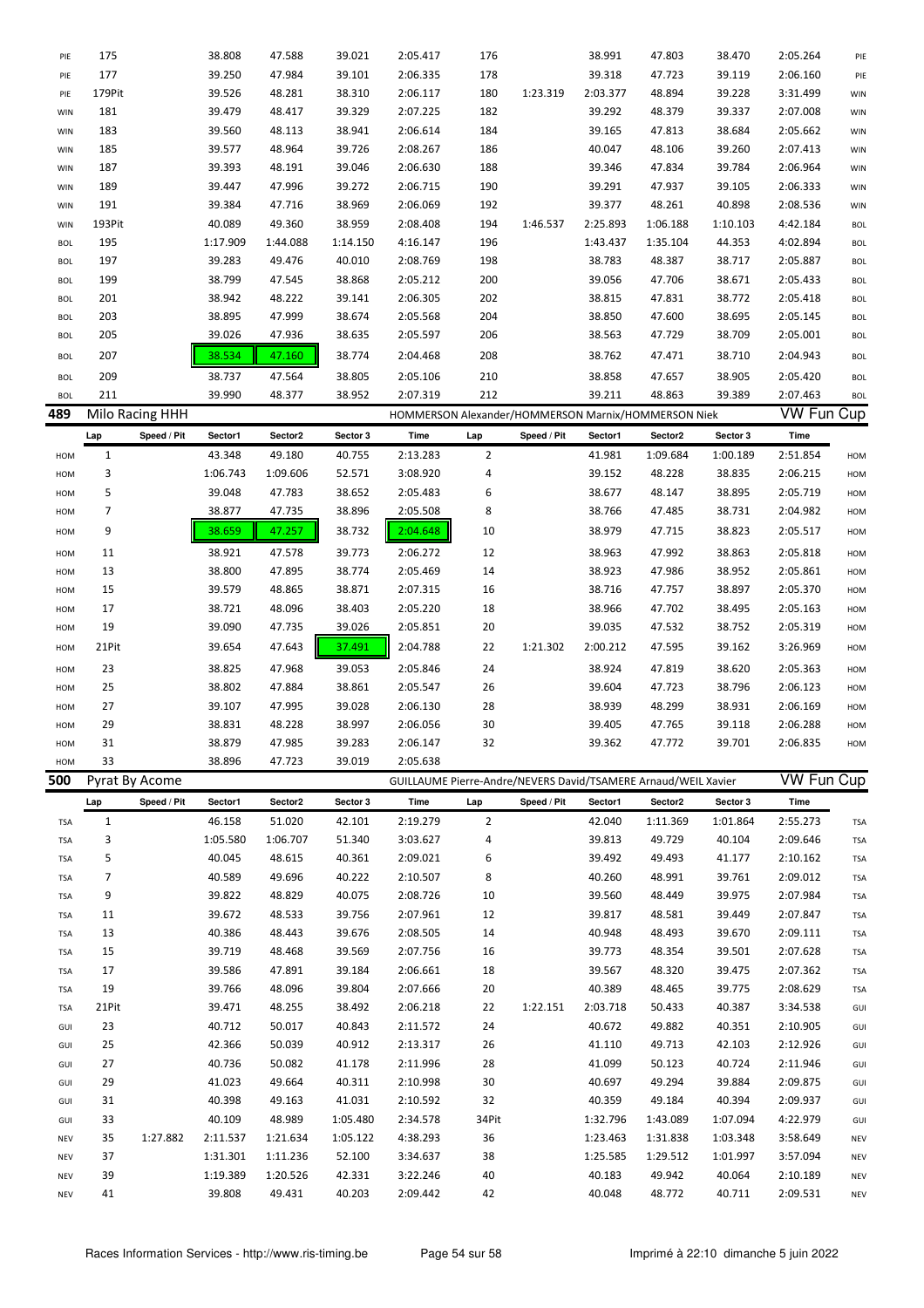| <b>NEV</b> | 43     |          | 39.977   | 49.607 | 42.045 | 2:11.629 | 44     |          | 39.911   | 49.234   | 39.881   | 2:09.026 | <b>NEV</b> |
|------------|--------|----------|----------|--------|--------|----------|--------|----------|----------|----------|----------|----------|------------|
| <b>NEV</b> | 45     |          | 39.948   | 49.097 | 39.989 | 2:09.034 | 46     |          | 40.158   | 48.926   | 40.537   | 2:09.621 | <b>NEV</b> |
| <b>NEV</b> | 47     |          | 40.260   | 49.760 | 40.006 | 2:10.026 | 48     |          | 39.627   | 48.923   | 40.487   | 2:09.037 | <b>NEV</b> |
| <b>NEV</b> | 49     |          | 40.058   | 49.004 | 40.014 | 2:09.076 | 50Pit  |          | 40.502   | 49.209   | 1:06.592 | 2:36.303 | <b>NEV</b> |
| WEI        | 51     | 1:41.068 | 2:20.897 | 54.309 | 57.717 | 4:12.923 | 52     |          | 1:15.627 | 1:22.272 | 41.760   | 3:19.659 | WEI        |
| WEI        | 53     |          | 40.523   | 49.505 | 40.277 | 2:10.305 | 54     |          | 40.372   | 48.883   | 40.808   | 2:10.063 | WEI        |
| WEI        | 55     |          | 39.793   | 48.610 | 39.587 | 2:07.990 | 56     |          | 39.700   | 49.057   | 39.962   | 2:08.719 | WEI        |
|            | 57     |          | 39.697   | 48.474 | 39.707 | 2:07.878 | 58     |          | 39.852   | 48.835   | 39.998   | 2:08.685 | WEI        |
| WEI        |        |          |          |        |        |          |        |          |          |          |          |          |            |
| WEI        | 59     |          | 39.816   | 48.634 | 39.544 | 2:07.994 | 60     |          | 39.497   | 48.277   | 40.508   | 2:08.282 | WEI        |
| WEI        | 61     |          | 39.490   | 48.822 | 40.457 | 2:08.769 | 62     |          | 40.667   | 48.753   | 40.146   | 2:09.566 | WEI        |
| WEI        | 63     |          | 40.116   | 48.727 | 49.560 | 2:18.403 | 64     |          | 39.435   | 49.549   | 39.722   | 2:08.706 | WEI        |
| WEI        | 65     |          | 39.999   | 48.359 | 39.747 | 2:08.105 | 66     |          | 39.765   | 49.235   | 39.564   | 2:08.564 | WEI        |
| WEI        | 67Pit  |          | 39.831   | 49.160 | 38.988 | 2:07.979 | 68     | 1:28.390 | 2:09.576 | 48.967   | 39.977   | 3:38.520 | <b>TSA</b> |
| <b>TSA</b> | 69     |          | 39.793   | 48.474 | 39.532 | 2:07.799 | 70     |          | 39.580   | 48.442   | 39.361   | 2:07.383 | <b>TSA</b> |
| <b>TSA</b> | 71     |          | 39.349   | 48.561 | 39.794 | 2:07.704 | 72     |          | 39.327   | 49.951   | 39.252   | 2:08.530 | <b>TSA</b> |
| <b>TSA</b> | 73     |          | 39.555   | 47.849 | 39.252 | 2:06.656 | 74     |          | 39.098   | 48.012   | 39.290   | 2:06.400 | <b>TSA</b> |
| <b>TSA</b> | 75     |          | 39.161   | 48.042 | 39.627 | 2:06.830 | 76     |          | 39.327   | 48.261   | 39.822   | 2:07.410 | <b>TSA</b> |
|            | 77     |          | 39.371   | 47.851 | 38.892 | 2:06.114 | 78     |          | 39.068   | 47.790   | 39.502   | 2:06.360 |            |
| <b>TSA</b> |        |          |          |        |        |          |        |          |          |          |          |          | <b>TSA</b> |
| <b>TSA</b> | 79     |          | 39.037   | 47.857 | 39.247 | 2:06.141 | 80     |          | 39.040   | 48.698   | 39.332   | 2:07.070 | <b>TSA</b> |
| <b>TSA</b> | 81     |          | 39.126   | 48.257 | 39.418 | 2:06.801 | 82     |          | 39.497   | 49.747   | 39.572   | 2:08.816 | <b>TSA</b> |
| TSA        | 83     |          | 39.271   | 47.812 | 39.761 | 2:06.844 | 84     |          | 38.817   | 47.476   | 38.872   | 2:05.165 | <b>TSA</b> |
| <b>TSA</b> | 85Pit  |          | 38.805   | 48.386 | 38.502 | 2:05.693 | 86     | 1:22.230 | 2:05.252 | 50.863   | 40.578   | 3:36.693 | GUI        |
| GUI        | 87     |          | 40.335   | 49.767 | 40.620 | 2:10.722 | 88     |          | 40.255   | 50.055   | 40.390   | 2:10.700 | GUI        |
| GUI        | 89     |          | 40.383   | 49.535 | 39.769 | 2:09.687 | 90     |          | 39.990   | 48.729   | 39.982   | 2:08.701 | GUI        |
| GUI        | 91     |          | 40.598   | 49.037 | 39.832 | 2:09.467 | 92     |          | 40.372   | 49.053   | 40.120   | 2:09.545 | GUI        |
|            | 93     |          |          | 48.999 |        |          | 94     |          |          |          |          |          |            |
| GUI        |        |          | 40.244   |        | 39.785 | 2:09.028 |        |          | 40.176   | 49.026   | 39.950   | 2:09.152 | GUI        |
| GUI        | 95     |          | 40.346   | 48.938 | 39.846 | 2:09.130 | 96     |          | 40.001   | 48.865   | 40.294   | 2:09.160 | GUI        |
| GUI        | 97     |          | 40.278   | 49.644 | 40.818 | 2:10.740 | 98     |          | 39.606   | 48.904   | 39.923   | 2:08.433 | GUI        |
| GUI        | 99     |          | 39.917   | 48.816 | 40.071 | 2:08.804 | 100    |          | 39.953   | 48.922   | 39.805   | 2:08.680 | GUI        |
| GUI        | 101    |          | 39.860   | 49.121 | 39.957 | 2:08.938 | 102Pit |          | 39.870   | 49.056   | 40.060   | 2:08.986 | GUI        |
| <b>NEV</b> | 103    | 1:23.538 | 2:04.551 | 49.280 | 40.584 | 3:34.415 | 104    |          | 39.825   | 49.160   | 40.254   | 2:09.239 | <b>NEV</b> |
| <b>NEV</b> | 105    |          | 39.609   | 48.600 | 40.000 | 2:08.209 | 106    |          | 39.573   | 48.530   | 39.899   | 2:08.002 | <b>NEV</b> |
| <b>NEV</b> | 107    |          | 39.408   | 49.587 | 39.730 | 2:08.725 | 108    |          | 39.546   | 49.122   | 40.044   | 2:08.712 | <b>NEV</b> |
| <b>NEV</b> | 109    |          | 39.128   | 48.953 | 39.486 | 2:07.567 | 110    |          | 39.328   | 47.903   | 39.326   | 2:06.557 | <b>NEV</b> |
| <b>NEV</b> | 111    |          | 39.386   | 48.320 | 39.870 | 2:07.576 | 112    |          | 39.555   | 48.432   | 40.448   | 2:08.435 | <b>NEV</b> |
| <b>NEV</b> | 113    |          | 39.377   | 48.763 | 39.580 | 2:07.720 | 114    |          | 39.901   | 48.848   | 39.744   | 2:08.493 | <b>NEV</b> |
| <b>NEV</b> | 115    |          | 40.160   | 48.478 | 39.343 | 2:07.981 | 116    |          | 39.356   | 48.420   | 39.642   | 2:07.418 | <b>NEV</b> |
|            | 117    |          | 39.887   | 48.893 | 39.702 | 2:08.482 | 118    |          | 40.035   | 48.631   | 39.717   | 2:08.383 |            |
| <b>NEV</b> |        |          |          |        |        |          |        |          |          |          |          |          | <b>NEV</b> |
| <b>NEV</b> | 119    |          | 39.488   | 49.242 | 39.735 | 2:08.465 | 120Pit |          | 39.107   | 48.537   | 38.830   | 2:06.474 | <b>NEV</b> |
| WEI        | 121    | 1:23.485 | 2:03.875 | 48.726 | 40.086 | 3:32.687 | 122    |          | 39.969   | 49.078   | 39.546   | 2:08.593 | WEI        |
| WEI        | 123    |          | 39.724   | 48.464 | 39.534 | 2:07.722 | 124    |          | 39.809   | 48.509   | 40.069   | 2:08.387 | WEI        |
| WEI        | 125    |          | 40.372   | 48.127 | 39.462 | 2:07.961 | 126    |          | 40.005   | 49.831   | 40.136   | 2:09.972 | WEI        |
| WEI        | 127    |          | 39.438   | 49.004 | 39.596 | 2:08.038 | 128    |          | 40.945   | 49.285   | 40.251   | 2:10.481 | WEI        |
| WEI        | 129    |          | 39.173   | 48.635 | 39.957 | 2:07.765 | 130    |          | 39.520   | 1:00.336 | 39.905   | 2:19.761 | WEI        |
| WEI        | 131    |          | 39.916   | 49.082 | 39.858 | 2:08.856 | 132    |          | 39.666   | 48.232   | 40.376   | 2:08.274 | WEI        |
| WEI        | 133    |          | 39.746   | 48.125 | 39.656 | 2:07.527 | 134    |          | 40.098   | 48.541   | 39.585   | 2:08.224 | WEI        |
| WEI        | 135    |          | 40.028   | 48.432 | 40.467 | 2:08.927 | 136    |          | 39.474   | 48.118   | 40.615   | 2:08.207 | WEI        |
| WEI        | 137    |          | 39.303   | 48.100 | 39.126 | 2:06.529 | 138Pit |          | 39.311   | 48.548   | 38.453   | 2:06.312 | WEI        |
|            |        |          |          |        |        |          |        |          |          |          |          |          |            |
| <b>TSA</b> | 139    | 1:32.013 | 2:11.585 | 48.614 | 39.907 | 3:40.106 | 140    |          | 39.968   | 48.763   | 40.820   | 2:09.551 | <b>TSA</b> |
| <b>TSA</b> | 141Pit |          | 39.318   | 49.280 | 39.306 | 2:07.904 | 142    | 4:06.718 | 4:46.774 | 48.330   | 39.430   | 6:14.534 | <b>TSA</b> |
| <b>TSA</b> | 143    |          | 39.891   | 48.989 | 39.112 | 2:07.992 | 144    |          | 39.153   | 48.067   | 39.004   | 2:06.224 | <b>TSA</b> |
| <b>TSA</b> | 145    |          | 38.976   | 47.589 | 38.843 | 2:05.408 | 146    |          | 39.330   | 47.705   | 39.196   | 2:06.231 | <b>TSA</b> |
| <b>TSA</b> | 147    |          | 39.030   | 48.457 | 38.992 | 2:06.479 | 148    |          | 38.959   | 48.737   | 38.692   | 2:06.388 | <b>TSA</b> |
| <b>TSA</b> | 149    |          | 39.259   | 47.582 | 38.918 | 2:05.759 | 150    |          | 39.306   | 47.614   | 38.498   | 2:05.418 | <b>TSA</b> |
| TSA        | 151    |          | 39.156   | 47.754 | 38.837 | 2:05.747 | 152    |          | 39.140   | 48.295   | 39.548   | 2:06.983 | <b>TSA</b> |
| TSA        | 153    |          | 39.915   | 47.651 | 38.712 | 2:06.278 | 154    |          | 39.126   | 48.259   | 39.030   | 2:06.415 | <b>TSA</b> |
| TSA        | 155    |          | 38.873   | 48.033 | 39.193 | 2:06.099 | 156    |          | 39.076   | 47.556   | 38.643   | 2:05.275 | <b>TSA</b> |
|            | 157Pit |          | 39.505   | 48.058 | 38.633 | 2:06.196 | 158    | 1:20.674 | 2:01.638 | 48.844   | 40.007   | 3:30.489 |            |
| TSA        |        |          |          |        |        |          |        |          |          |          |          |          | GUI        |
| GUI        | 159    |          | 40.756   | 48.921 | 39.679 | 2:09.356 | 160    |          | 40.148   | 48.775   | 39.507   | 2:08.430 | GUI        |
| GUI        | 161    |          | 40.442   | 48.855 | 39.573 | 2:08.870 | 162    |          | 40.292   | 48.677   | 41.235   | 2:10.204 | GUI        |
| GUI        | 163    |          | 40.427   | 49.199 | 39.542 | 2:09.168 | 164    |          | 39.917   | 49.282   | 40.441   | 2:09.640 | GUI        |
| GUI        | 165    |          | 40.349   | 49.255 | 40.533 | 2:10.137 | 166    |          | 39.601   | 48.705   | 39.397   | 2:07.703 | GUI        |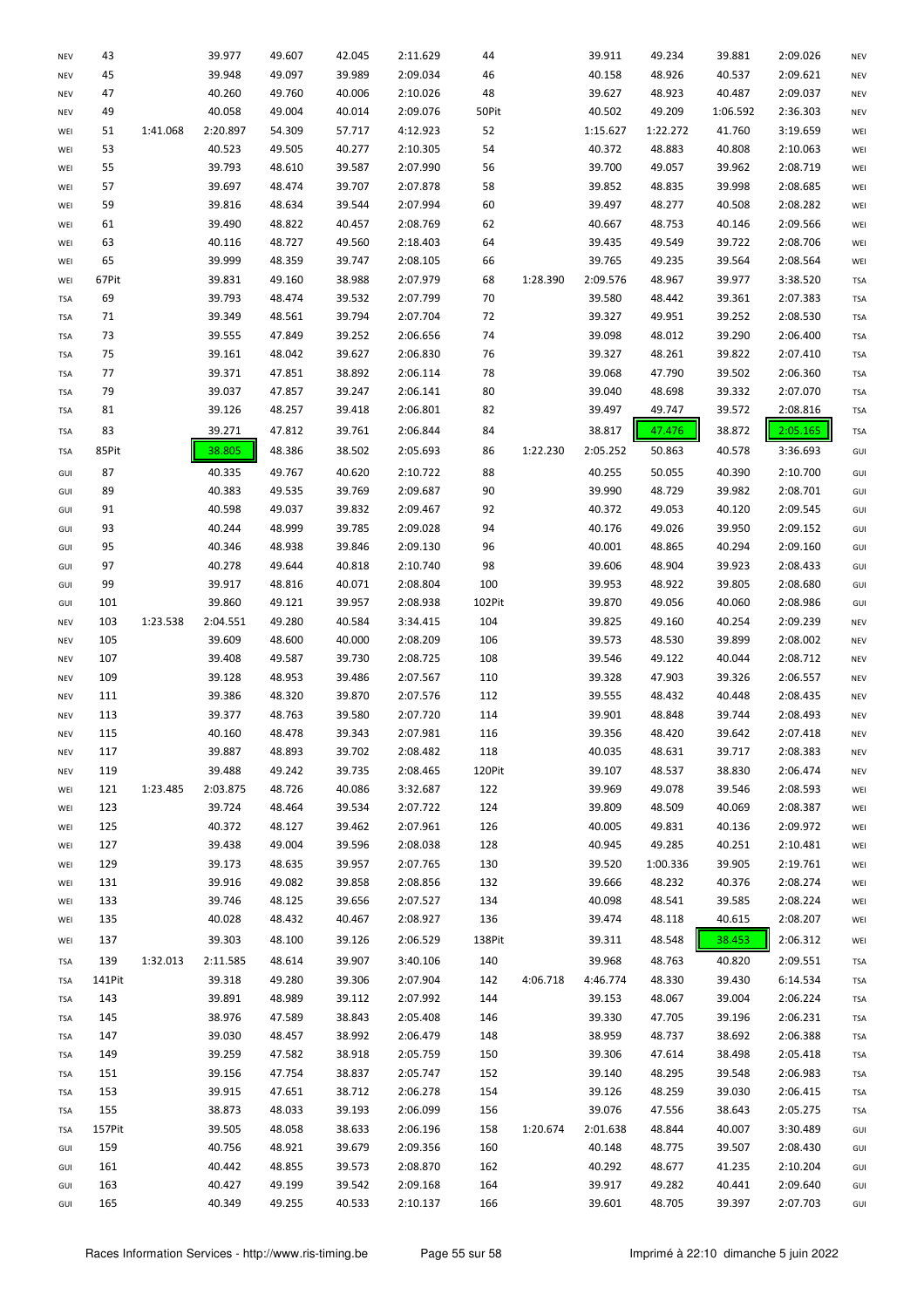| GUI        | 167           |             | 39.382             | 48.908               | 40.212             | 2:08.502             | 168            |             | 39.754             | 48.602                                                        | 39.761           | 2:08.117             | GUI        |
|------------|---------------|-------------|--------------------|----------------------|--------------------|----------------------|----------------|-------------|--------------------|---------------------------------------------------------------|------------------|----------------------|------------|
| GUI        | 169           |             | 39.932             | 48.605               | 39.831             | 2:08.368             | 170            |             | 39.885             | 48.592                                                        | 39.705           | 2:08.182             | GUI        |
| GUI        | 171           |             | 39.935             | 48.531               | 39.738             | 2:08.204             | 172Pit         |             | 39.699             | 48.648                                                        | 39.999           | 2:08.346             | GUI        |
| <b>NEV</b> | 173           | 1:22.936    | 2:02.564           | 48.652               | 40.308             | 3:31.524             | 174            |             | 39.593             | 48.607                                                        | 39.754           | 2:07.954             | <b>NEV</b> |
| <b>NEV</b> | 175           |             | 39.361             | 48.169               | 39.761             | 2:07.291             | 176            |             | 39.278             | 48.313                                                        | 38.986           | 2:06.577             | <b>NEV</b> |
| <b>NEV</b> | 177           |             | 39.551             | 48.123               | 39.522             | 2:07.196             | 178            |             | 39.566             | 48.428                                                        | 39.466           | 2:07.460             | <b>NEV</b> |
| <b>NEV</b> | 179           |             | 39.394             | 48.104               | 39.286             | 2:06.784             | 180            |             | 39.403             | 48.304                                                        | 39.605           | 2:07.312             | <b>NEV</b> |
| <b>NEV</b> | 181           |             | 39.332             | 48.501               | 41.629             | 2:09.462             | 182            |             | 40.321             | 48.551                                                        | 39.647           | 2:08.519             | <b>NEV</b> |
| <b>NEV</b> | 183           |             | 39.413             | 49.066               | 39.432             | 2:07.911             | 184            |             | 39.148             | 49.566                                                        | 40.378           | 2:09.092             | <b>NEV</b> |
| <b>NEV</b> | 185           |             | 38.824             | 47.602               | 38.793             | 2:05.219             | 186            |             | 39.019             | 48.468                                                        | 39.198           | 2:06.685             | <b>NEV</b> |
| <b>NEV</b> | 187           |             | 39.564             | 49.614               | 40.268             | 2:09.446             | 188            |             | 40.758             | 48.706                                                        | 40.170           | 2:09.634             | <b>NEV</b> |
| <b>NEV</b> | 189Pit        |             | 1:01.640           | 1:31.147             | 1:09.697           | 3:42.484             | 190            | 1:19.189    | 2:00.916           | 1:30.660                                                      | 1:12.853         | 4:44.429             | WEI        |
| WEI        | 191           |             | 1:49.235           | 1:25.900             | 43.451             | 3:58.586             | 192            |             | 40.029             | 50.823                                                        | 41.072           | 2:11.924             | WEI        |
| WEI        | 193           |             | 40.217             | 48.683               | 39.250             | 2:08.150             | 194            |             | 39.433             | 47.925                                                        | 40.320           | 2:07.678             | WEI        |
| WEI        | 195           |             | 39.867             | 48.828               | 39.642             | 2:08.337             | 196            |             | 39.644             | 48.349                                                        | 39.841           | 2:07.834             | WEI        |
| WEI        | 197           |             | 39.481             | 48.507               | 39.676             | 2:07.664             | 198            |             | 39.574             | 49.044                                                        | 39.821           | 2:08.439             | WEI        |
| WEI        | 199           |             | 39.381             | 49.011               | 39.450             | 2:07.842             | 200            |             | 39.371             | 49.415                                                        | 39.759           | 2:08.545             | WEI        |
| WEI        | 201           |             | 39.035             | 48.910               | 39.464             | 2:07.409             | 202            |             | 39.038             | 48.385                                                        | 39.611           | 2:07.034             | WEI        |
| WEI        | 203           |             | 39.466             | 48.337               | 39.607             | 2:07.410             | 204            |             | 39.119             | 48.405                                                        | 39.691           | 2:07.215             | WEI        |
| WEI        | 205           |             | 39.162             | 48.692               | 39.728             | 2:07.582             | 206            |             | 39.623             | 48.862                                                        | 39.950           | 2:08.435             | WEI        |
| WEI        | 207           |             | 40.050             | 49.771               | 40.499             | 2:10.320             |                |             |                    |                                                               |                  |                      |            |
| 563        | Leader Racing |             |                    |                      |                    |                      |                |             |                    | OUASSINI Hakim/DIEDERICKX Nathan/PALMAERS Olivier/JADOT Logan |                  | <b>VW Fun Cup</b>    |            |
|            | Lap           | Speed / Pit | Sector1            | Sector2              | Sector 3           | Time                 | Lap            | Speed / Pit | Sector1            | Sector2                                                       | Sector 3         | Time                 |            |
| DIE        | 1             |             | 47.150             | 51.410               | 42.861             | 2:21.421             | $\overline{2}$ |             | 43.969             | 1:10.967                                                      | 1:03.007         | 2:57.943             | DIE        |
| DIE        | 3             |             | 1:05.778           | 1:05.401             | 50.967             | 3:02.146             | 4              |             | 40.356             | 49.941                                                        | 39.405           | 2:09.702             | DIE        |
| DIE        | 5             |             | 39.545             | 49.259               | 40.107             | 2:08.911             | 6              |             | 40.497             | 49.067                                                        | 39.979           | 2:09.543             | DIE        |
| DIE        | 7             |             | 39.873             | 48.974               | 41.061             | 2:09.908             | 8              |             | 39.847             | 48.518                                                        | 39.935           | 2:08.300             | DIE        |
| DIE        | 9             |             | 39.753             | 48.820               | 40.534             | 2:09.107             | 10             |             | 41.536             | 49.509                                                        | 40.489           | 2:11.534             | DIE        |
| DIE        | 11            |             | 40.029             | 49.148               | 40.422             | 2:09.599             | 12             |             | 4:59.930           | 50.608                                                        | 41.592           | 6:32.130             | DIE        |
| DIE        | 13            |             | 40.196             | 48.873               | 40.356             | 2:09.425             | 14Pit          |             | 40.434             | 48.897                                                        | 39.334           | 2:08.665             | DIE        |
| PAL        | 15            | 1:28.374    | 2:06.737           | 49.690               | 39.781             | 3:36.208             | 16             |             | 39.666             | 49.227                                                        | 39.813           | 2:08.706             | PAL        |
| PAL        | 17            |             | 39.129             | 49.065               | 40.427             | 2:08.621             | 18             |             | 39.727             | 49.844                                                        | 39.788           | 2:09.359             | PAL        |
| PAL        | 19            |             | 39.959             | 49.384               | 39.781             | 2:09.124             | 20             |             | 39.989             | 48.880                                                        | 40.211           | 2:09.080             | PAL        |
| PAL        | 21            |             | 39.704             | 48.789               | 39.986             | 2:08.479             | 22             |             | 39.636             | 48.472                                                        | 39.683           | 2:07.791             | PAL        |
| PAL        | 23            |             | 39.351             | 49.388               | 39.595             | 2:08.334             | 24             |             | 39.708             | 48.170                                                        | 41.340           | 2:09.218             | PAL        |
| PAL        | 25            |             | 39.401             | 48.657               | 40.384             | 2:08.442             | 26             |             | 39.479             | 48.444                                                        | 39.772           | 2:07.695             |            |
| PAL        | 27            |             | 39.414             | 48.980               | 39.672             | 2:08.066             | 28             |             | 39.792             | 48.317                                                        | 39.299           | 2:07.408             | PAL<br>PAL |
|            | 29            |             | 39.534             | 48.732               | 40.224             | 2:08.490             | 30             |             | 39.671             | 48.348                                                        | 39.536           | 2:07.555             |            |
| PAL        | 31            |             | 39.618             | 48.186               | 39.707             | 2:07.511             | 32Pit          |             | 39.702             | 50.933                                                        | 39.684           | 2:10.319             | PAL        |
| PAL        | 33            | 1:34.501    | 2:16.237           | 1:02.798             | 42.364             | 4:01.399             | 34             |             | 48.821             |                                                               | 1:05.590         |                      | PAL        |
| OUA        | 35            |             |                    |                      |                    | 3:58.929             |                |             | 1:29.982           | 1:25.721                                                      |                  | 3:20.132             | <b>OUA</b> |
| <b>OUA</b> | 37            |             | 1:21.625           | 1:33.802<br>1:29.041 | 1:03.502           |                      | 36             |             |                    | 1:12.941                                                      | 52.203<br>43.710 | 3:35.126<br>3:23.047 | <b>OUA</b> |
| <b>OUA</b> | 39            |             | 1:25.156<br>39.609 | 49.186               | 1:02.656<br>40.064 | 3:56.853<br>2:08.859 | 38<br>40       |             | 1:18.213<br>39.898 | 1:21.124<br>49.740                                            | 39.915           | 2:09.553             | <b>OUA</b> |
| <b>OUA</b> | 41            |             | 39.736             | 49.155               | 39.483             | 2:08.374             | 42             |             | 39.331             | 48.398                                                        | 39.536           | 2:07.265             | <b>OUA</b> |
| <b>OUA</b> | 43            |             | 39.587             | 48.197               | 39.539             | 2:07.323             | 44             |             | 39.324             | 47.827                                                        | 39.222           | 2:06.373             | <b>OUA</b> |
| <b>OUA</b> | 45            |             | 39.442             | 48.185               | 39.353             | 2:06.980             | 46             |             | 39.009             | 48.163                                                        | 39.620           | 2:06.792             | <b>OUA</b> |
| <b>OUA</b> | 47            |             | 39.667             | 50.915               | 40.333             | 2:10.915             | 48             |             | 39.652             | 48.734                                                        | 39.442           | 2:07.828             | <b>OUA</b> |
| OUA        | 49Pit         |             | 39.400             | 51.379               | 1:16.424           | 2:47.203             | 50             | 1:24.614    | 2:01.245           | 1:01.161                                                      |                  | 4:07.206             | <b>OUA</b> |
| OUA        |               |             |                    | 1:24.644             |                    |                      |                |             |                    |                                                               | 1:04.800         |                      | JAD        |
| JAD        | 51            |             | 1:15.560<br>39.625 |                      | 42.029             | 3:22.233             | 52             |             | 39.524<br>39.839   | 48.220                                                        | 39.527           | 2:07.271             | JAD        |
| JAD        | 53            |             |                    | 48.794               | 39.196             | 2:07.615             | 54             |             |                    | 49.244                                                        | 39.073           | 2:08.156             | JAD        |
| JAD<br>JAD | 55<br>57      |             | 39.540<br>39.052   | 48.055<br>48.944     | 38.841<br>39.567   | 2:06.436<br>2:07.563 | 56<br>58       |             | 39.229<br>38.996   | 47.948<br>47.905                                              | 39.648<br>38.902 | 2:06.825<br>2:05.803 | JAD<br>JAD |
|            |               |             |                    |                      |                    |                      |                |             |                    |                                                               |                  |                      |            |
| JAD        | 59            |             | 40.352             | 48.612               | 39.061             | 2:08.025             | 60             |             | 39.764             | 48.403                                                        | 38.908           | 2:07.075             | JAD        |
| JAD        | 61            |             | 39.405             | 48.342               | 38.492             | 2:06.239             | 62             |             | 39.149             | 48.082                                                        | 38.619           | 2:05.850             | JAD        |
| JAD        | 63            |             | 39.036             | 48.054               | 39.056             | 2:06.146             | 64             |             | 39.106             | 48.050                                                        | 39.577           | 2:06.733             | JAD        |
| JAD        | 65            |             | 39.879             | 48.178               | 39.239             | 2:07.296             | 66Pit          |             | 39.173             | 47.685                                                        | 38.067           | 2:04.925             | JAD        |
| DIE        | 67            | 1:29.158    | 2:09.265           | 49.439               | 40.641             | 3:39.345             | 68             |             | 40.152             | 48.825                                                        | 40.181           | 2:09.158             | DIE        |
| DIE        | 69            |             | 40.224             | 48.674               | 39.828             | 2:08.726             | 70             |             | 40.163             | 49.395                                                        | 40.476           | 2:10.034             | DIE        |
| DIE        | 71            |             | 39.987             | 49.089               | 39.659             | 2:08.735             | 72             |             | 39.360             | 48.868                                                        | 40.034           | 2:08.262             | DIE        |
| DIE        | 73            |             | 39.694             | 49.379               | 39.609             | 2:08.682             | 74             |             | 39.488             | 48.265                                                        | 39.720           | 2:07.473             | DIE        |
| DIE        | 75            |             | 39.462             | 48.803               | 39.434             | 2:07.699             | 76             |             | 39.460             | 49.721                                                        | 40.128           | 2:09.309             | DIE        |
|            | 77            |             | 39.734             | 48.430               | 41.207             | 2:09.371             | 78             |             | 40.037             | 49.089                                                        | 40.196           | 2:09.322             | DIE        |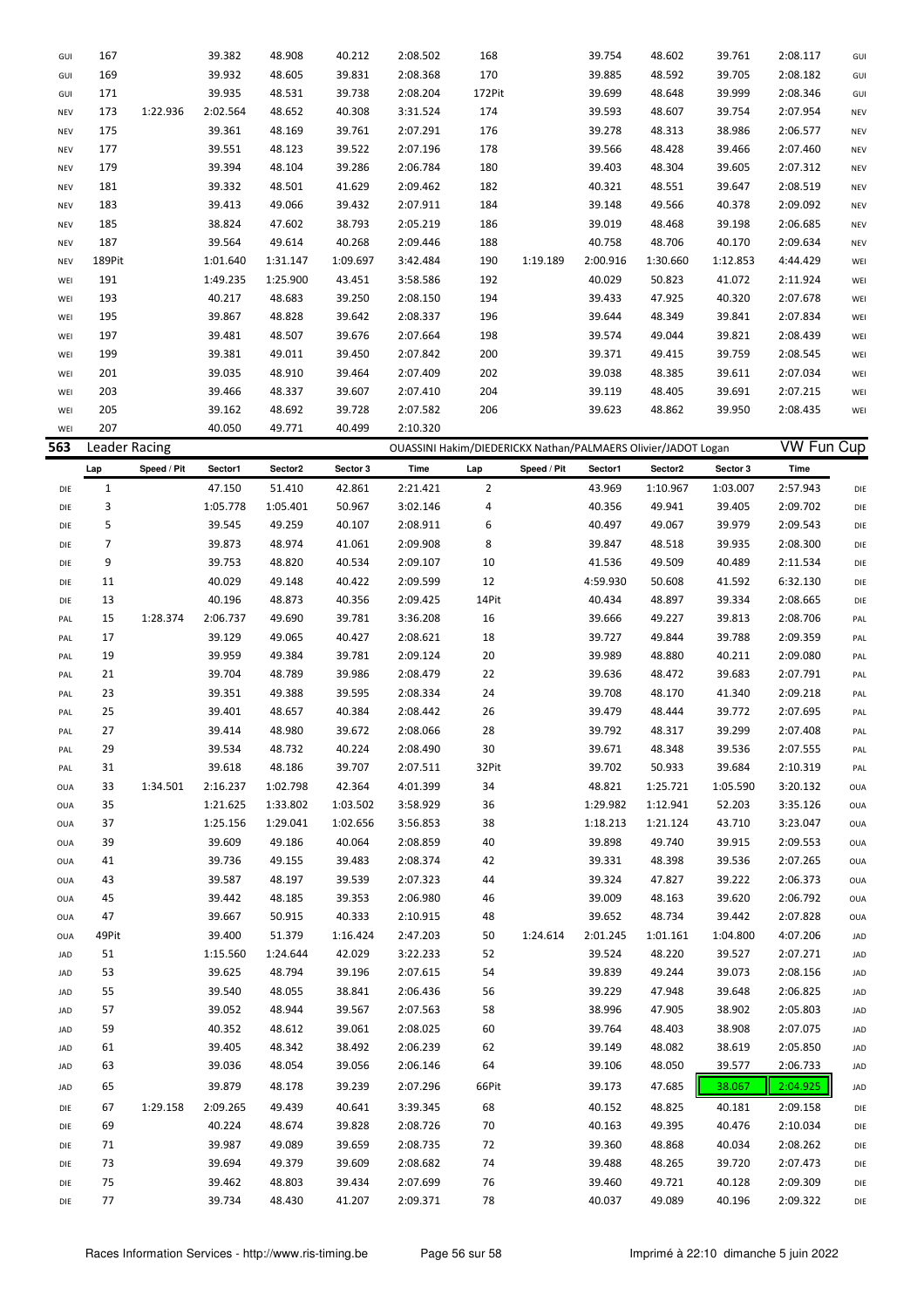| DIE        | 79     |           | 39.657   | 48.657   | 40.028 | 2:08.342  | 80     |          | 40.230   | 48.811   | 39.493   | 2:08.534 | DIE        |
|------------|--------|-----------|----------|----------|--------|-----------|--------|----------|----------|----------|----------|----------|------------|
| DIE        | 81     |           | 39.924   | 48.543   | 40.138 | 2:08.605  | 82     |          | 40.936   | 49.110   | 40.037   | 2:10.083 | DIE        |
| DIE        | 83Pit  |           | 40.697   | 48.988   | 39.090 | 2:08.775  | 84     | 1:22.577 | 2:02.584 | 48.979   | 40.149   | 3:31.712 | PAL        |
| PAL        | 85     |           | 39.552   | 48.757   | 39.645 | 2:07.954  | 86     |          | 39.508   | 48.510   | 39.781   | 2:07.799 | PAL        |
| PAL        | 87     |           | 39.355   | 48.323   | 39.473 | 2:07.151  | 88     |          | 39.357   | 48.030   | 40.593   | 2:07.980 | PAL        |
| PAL        | 89     |           | 39.644   | 48.150   | 39.311 | 2:07.105  | 90     |          | 39.399   | 48.228   | 39.235   | 2:06.862 | PAL        |
| PAL        | 91     |           | 39.194   | 47.809   | 39.239 | 2:06.242  | 92     |          | 39.078   | 47.910   | 39.694   | 2:06.682 | PAL        |
| PAL        | 93     |           | 39.571   | 47.908   | 39.014 | 2:06.493  | 94     |          | 39.161   | 47.923   | 39.185   | 2:06.269 | PAL        |
| PAL        | 95     |           | 39.315   | 48.095   | 39.399 | 2:06.809  | 96     |          | 39.217   | 48.084   | 39.169   | 2:06.470 | PAL        |
| PAL        | 97     |           | 39.078   | 49.084   | 39.385 | 2:07.547  | 98     |          | 39.303   | 48.155   | 39.357   | 2:06.815 | PAL        |
| PAL        | 99     |           | 38.992   | 47.973   | 39.118 | 2:06.083  | 100    |          | 39.261   | 48.032   | 39.224   | 2:06.517 | PAL        |
| PAL        | 101Pit |           | 39.282   | 48.524   | 38.507 | 2:06.313  | 102    | 1:28.034 | 2:06.925 | 48.558   | 40.054   | 3:35.537 | <b>OUA</b> |
| <b>OUA</b> | 103    |           | 39.578   | 47.976   | 39.548 | 2:07.102  | 104    |          | 39.658   | 48.716   | 39.548   | 2:07.922 | <b>OUA</b> |
| <b>OUA</b> | 105    |           | 39.343   | 47.853   | 39.414 | 2:06.610  | 106    |          | 39.440   | 48.178   | 39.930   | 2:07.548 | <b>OUA</b> |
| <b>OUA</b> | 107    |           | 39.363   | 47.748   | 39.414 | 2:06.525  | 108    |          | 39.521   | 48.169   | 39.701   | 2:07.391 | <b>OUA</b> |
|            | 109    |           | 39.359   | 47.987   | 39.773 | 2:07.119  | 110    |          | 39.029   | 48.033   | 39.068   | 2:06.130 |            |
| <b>OUA</b> |        |           |          |          |        |           |        |          |          |          |          |          | <b>OUA</b> |
| <b>OUA</b> | 111    |           | 39.606   | 47.906   | 39.558 | 2:07.070  | 112    |          | 39.345   | 47.512   | 39.180   | 2:06.037 | <b>OUA</b> |
| <b>OUA</b> | 113    |           | 39.186   | 47.729   | 39.193 | 2:06.108  | 114    |          | 39.494   | 47.583   | 39.351   | 2:06.428 | <b>OUA</b> |
| <b>OUA</b> | 115    |           | 38.978   | 47.458   | 39.178 | 2:05.614  | 116    |          | 39.298   | 47.661   | 39.271   | 2:06.230 | <b>OUA</b> |
| <b>OUA</b> | 117    |           | 39.302   | 47.564   | 39.548 | 2:06.414  | 118    |          | 39.305   | 47.734   | 39.479   | 2:06.518 | <b>OUA</b> |
| <b>OUA</b> | 119    |           | 39.443   | 47.663   | 39.176 | 2:06.282  | 120Pit |          | 39.297   | 47.402   | 38.685   | 2:05.384 | <b>OUA</b> |
| JAD        | 121    | 1:20.659  | 1:59.164 | 48.223   | 38.911 | 3:26.298  | 122    |          | 39.324   | 48.393   | 39.044   | 2:06.761 | <b>JAD</b> |
| JAD        | 123    |           | 39.738   | 47.766   | 39.733 | 2:07.237  | 124    |          | 38.918   | 47.630   | 38.909   | 2:05.457 | <b>JAD</b> |
| JAD        | 125    |           | 39.274   | 47.763   | 38.664 | 2:05.701  | 126    |          | 39.371   | 48.122   | 38.782   | 2:06.275 | <b>JAD</b> |
| JAD        | 127Pit |           | 39.314   | 48.303   | 38.824 | 2:06.441  | 128    | 24.951   | 1:00.762 | 47.723   | 38.738   | 2:27.223 | <b>JAD</b> |
| JAD        | 129    |           | 38.789   | 48.444   | 39.003 | 2:06.236  | 130    |          | 38.794   | 47.862   | 39.177   | 2:05.833 | <b>JAD</b> |
| JAD        | 131    |           | 39.125   | 47.622   | 38.676 | 2:05.423  | 132    |          | 38.644   | 48.482   | 40.096   | 2:07.222 | <b>JAD</b> |
| JAD        | 133    |           | 38.734   | 47.608   | 38.878 | 2:05.220  | 134    |          | 38.982   | 48.016   | 39.411   | 2:06.409 | <b>JAD</b> |
| JAD        | 135    |           | 39.169   | 47.508   | 38.872 | 2:05.549  | 136    |          | 38.631   | 47.770   | 38.918   | 2:05.319 | JAD        |
| JAD        | 137    |           | 39.002   | 47.455   | 38.632 | 2:05.089  | 138Pit |          | 38.624   | 47.975   | 38.563   | 2:05.162 | <b>JAD</b> |
| PAL        | 139    | 1:29.388  | 2:06.964 | 48.680   | 39.626 | 3:35.270  | 140    |          | 39.197   | 48.457   | 40.005   | 2:07.659 | PAL        |
| PAL        | 141    |           | 39.114   | 48.680   | 39.487 | 2:07.281  | 142    |          | 38.958   | 48.490   | 39.639   | 2:07.087 | PAL        |
| PAL        | 143    |           | 39.013   | 47.991   | 39.755 | 2:06.759  | 144    |          | 38.785   | 48.049   | 39.134   | 2:05.968 | PAL        |
| PAL        | 145    |           | 39.029   | 47.848   | 39.433 | 2:06.310  | 146    |          | 39.142   | 47.755   | 38.987   | 2:05.884 | PAL        |
| PAL        | 147    |           | 38.779   | 49.272   | 39.210 | 2:07.261  | 148    |          | 38.973   | 48.780   | 39.051   | 2:06.804 | PAL        |
| PAL        | 149    |           | 38.952   | 47.743   | 39.175 | 2:05.870  | 150    |          | 38.783   | 48.274   | 39.639   | 2:06.696 |            |
|            | 151    |           | 39.392   | 47.845   | 39.089 | 2:06.326  | 152    |          | 39.390   | 47.893   | 39.255   | 2:06.538 | PAL        |
| PAL        |        |           |          |          |        |           |        |          |          |          |          |          | PAL        |
| PAL        | 153    |           | 39.125   | 48.805   | 39.125 | 2:07.055  | 154    |          | 39.023   | 47.641   | 39.006   | 2:05.670 | PAL        |
| PAL        | 155    |           | 39.332   | 47.344   | 38.811 | 2:05.487  | 156Pit |          | 39.067   | 47.801   | 38.202   | 2:05.070 | PAL        |
| OUA        | 157    | 1:22.467  | 2:01.714 | 48.591   | 39.440 | 3:29.745  | 158    |          | 39.647   | 48.486   | 39.477   | 2:07.610 | <b>OUA</b> |
| OUA        | 159    |           | 39.747   | 48.701   | 39.592 | 2:08.040  | 160    |          | 39.113   | 47.983   | 39.201   | 2:06.297 | <b>OUA</b> |
| OUA        | 161    |           | 39.470   | 48.847   | 39.854 | 2:08.171  | 162    |          | 39.488   | 47.773   | 39.580   | 2:06.841 | <b>OUA</b> |
| OUA        | 163    |           | 39.463   | 47.612   | 39.205 | 2:06.280  | 164    |          | 38.963   | 48.254   | 40.660   | 2:07.877 | <b>OUA</b> |
| OUA        | 165    |           | 39.902   | 47.616   | 39.719 | 2:07.237  | 166    |          | 39.400   | 49.002   | 39.243   | 2:07.645 | <b>OUA</b> |
| OUA        | 167    |           | 38.956   | 47.711   | 38.824 | 2:05.491  | 168    |          | 39.265   | 48.579   | 39.214   | 2:07.058 | <b>OUA</b> |
| OUA        | 169    |           | 38.934   | 47.538   | 39.054 | 2:05.526  | 170    |          | 39.165   | 47.901   | 39.340   | 2:06.406 | <b>OUA</b> |
| OUA        | 171    |           | 39.424   | 48.241   | 39.086 | 2:06.751  | 172Pit |          | 39.201   | 47.636   | 42.155   | 2:08.992 | <b>OUA</b> |
| JAD        | 173    | 14:51.689 | >10min   | 47.896   | 38.745 | 16:59.007 | 174    |          | 39.148   | 48.010   | 40.271   | 2:07.429 | <b>JAD</b> |
| JAD        | 175    |           | 39.272   | 48.688   | 38.970 | 2:06.930  | 176    |          | 39.208   | 47.999   | 38.649   | 2:05.856 | JAD        |
| JAD        | 177    |           | 39.188   | 48.330   | 38.885 | 2:06.403  | 178    |          | 39.322   | 47.797   | 39.902   | 2:07.021 | JAD        |
| JAD        | 179    |           | 39.899   | 47.852   | 38.770 | 2:06.521  | 180    |          | 39.208   | 48.071   | 38.676   | 2:05.955 | <b>JAD</b> |
| JAD        | 181    |           | 39.207   | 47.783   | 38.601 | 2:05.591  | 182    |          | 39.443   | 48.240   | 38.992   | 2:06.675 | JAD        |
| JAD        | 183Pit |           | 39.955   | 50.317   | 39.337 | 2:09.609  | 184    | 1:33.589 | 2:17.414 | 52.750   | 42.682   | 3:52.846 | DIE        |
| DIE        | 185    |           | 41.312   | 50.101   | 41.492 | 2:12.905  | 186    |          | 1:16.547 | 1:40.623 | 1:14.292 | 4:11.462 | DIE        |
| DIE        | 187    |           | 1:46.849 | 1:26.725 | 43.896 | 3:57.470  | 188    |          | 40.489   | 49.217   | 39.721   | 2:09.427 | DIE        |
| DIE        | 189    |           | 39.843   | 49.497   | 39.962 | 2:09.302  | 190    |          | 39.863   | 48.420   | 39.809   | 2:08.092 | DIE        |
| DIE        | 191    |           | 40.050   | 49.988   | 40.149 | 2:10.187  | 192    |          | 39.777   | 48.725   | 39.492   | 2:07.994 | DIE        |
| DIE        | 193    |           | 39.538   | 48.385   | 39.715 | 2:07.638  | 194    |          | 40.397   | 49.011   | 40.030   | 2:09.438 | DIE        |
|            | 195    |           | 39.985   | 48.629   | 40.154 | 2:08.768  | 196    |          | 39.738   | 49.124   | 39.129   | 2:07.991 |            |
| DIE        | 197    |           |          |          |        |           |        |          |          |          |          |          | DIE        |
| DIE        |        |           | 40.064   | 49.555   | 39.700 | 2:09.319  | 198    |          | 39.644   | 48.229   | 39.408   | 2:07.281 | DIE        |
| DIE        | 199    |           | 39.492   | 48.104   | 39.885 | 2:07.481  | 200    |          | 39.753   | 48.221   | 40.146   | 2:08.120 | DIE        |
| DIE        | 201    |           | 39.633   | 48.275   | 39.374 | 2:07.282  | 202    |          | 40.034   | 48.481   | 39.771   | 2:08.286 | DIE        |